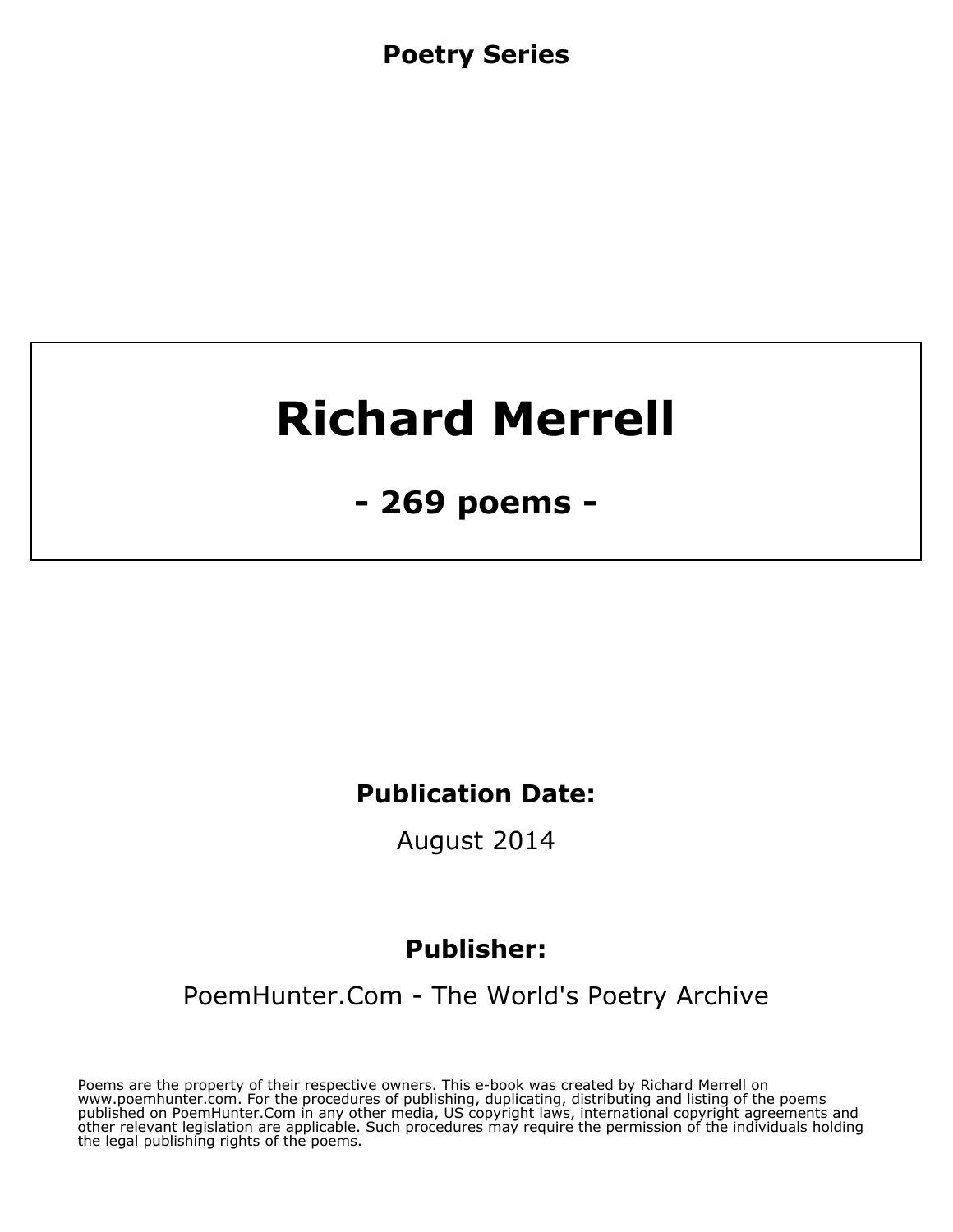#### **Richard Merrell (17/07/1949)**

**I write Christian studies and poems, so that others might be blessed, encouraged and helped in some way, for we should 'love one another as the Lord has loved us'**

**I have had various poems published over the years in the press and various magazines and in small collections, also my poetry has been translated into the Telugu dialect of Southern India; and now through PoemHunter I can share poems and encourage others in the 'faith once delivered to the saints' Jude 1: 3 for which I am thankful.**

**For a free CD with Bible studies and my poems done as a web page, please email me at didache@bigpond.com I also pay postage so there is no cost to anyone. The reason I do this is that the Lord Yeshua said to his disciples, 'Freely you have received, freely give'**

**Works:**

**JESUS IN POETRY, Meditations, by Richard Merrell; a copy is in the 'local studies' section of the Blue Mountains City Council Library, Springwood NSW, Australia**

**Also free CD to any who ask for one, see biography for details.**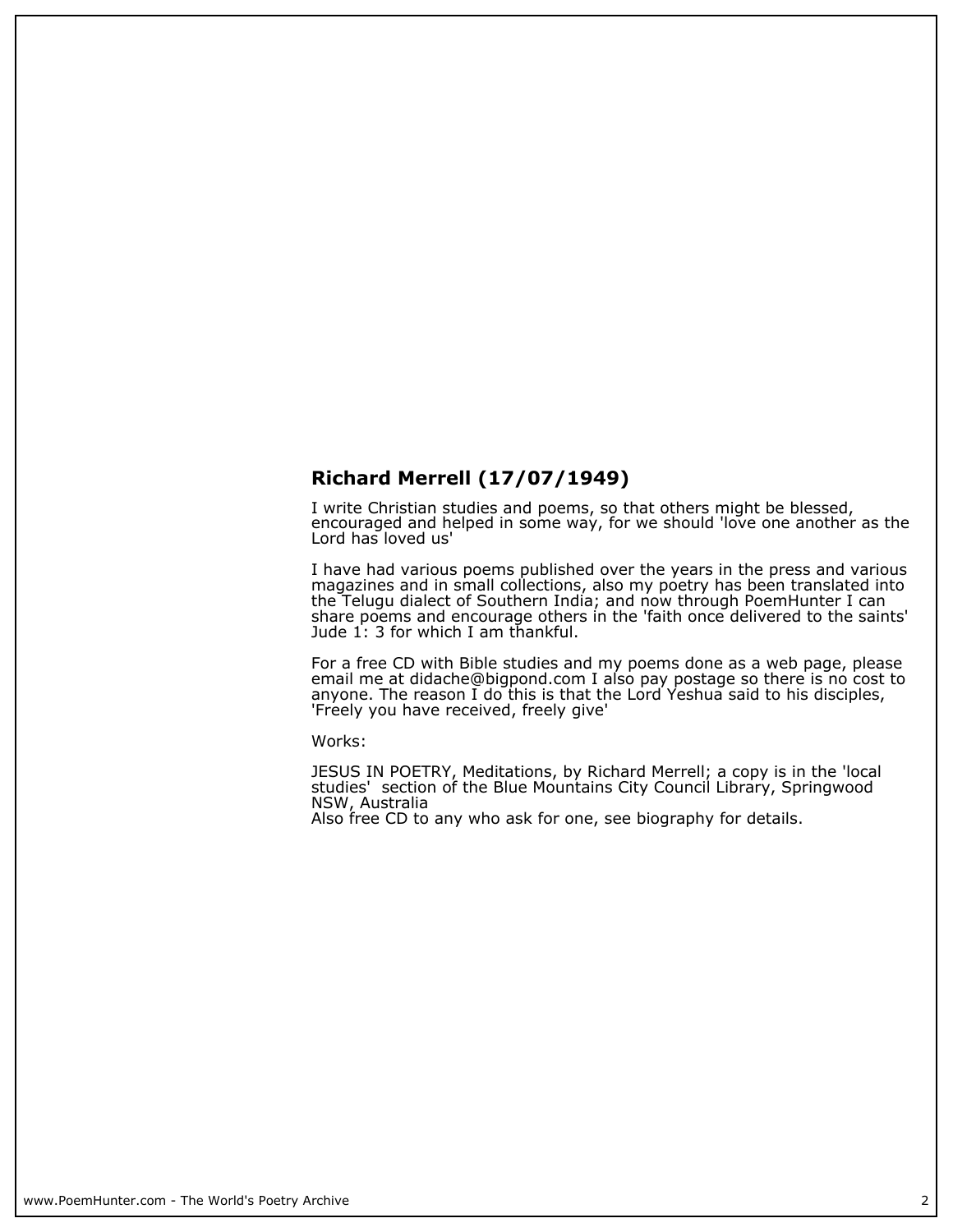#### **1987**

**Wolves will come to devour you Wearing the clothing of sheep; They will teach doctrines of demons I tell you, be not asleep.**

**This warning gave Yeshua and Paul To the church in the first century Prophecy that is fulfilled in it's season - For their sayings have come to be.**

**In a modern time such as this By compromise and sin's leaven; The church is full of false teachings In A.D. nineteen eighty seven!**

**So, before the Lord Yeshua returns Press on and do not forsake - The truth that's found in God's Son For we are of day, and awake!**

**1 Thessalonians 5.**

**If it was bad back in 1987 imagine how much worse it is now**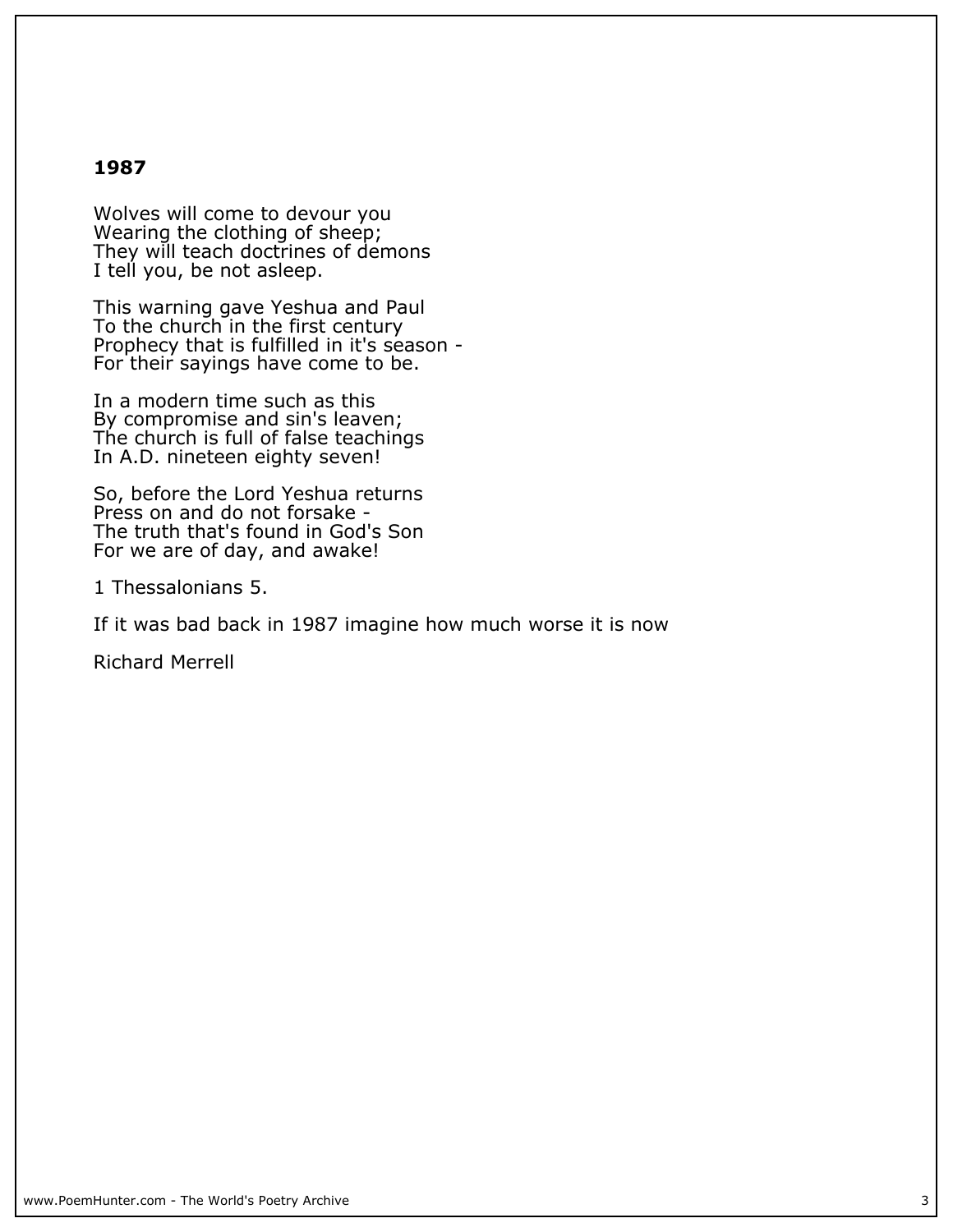#### **A Bigot**

**I know I am a bigot That's what I want to be And I will be a bigot Throughout eternity.**

**The reason I'm a bigot And dogmatic too Is because I will not change From my point of view.**

**My point of view is this From it I cannot sway Only YESHUA leads to God There is no other way.**

**Yeshua said so Himself I know it does cause strife But I have claimed His promise 'I am the way, the truth, the life.'**

**So, I may seem a bigot Because I'll always say No man can come to God Without Yeshua as the way.**

**Now in my dogmatism I can be very brave For I know that Yeshua Is no longer in the grave.**

**Now, this does make a difference 'cause in the Christ I'm free I no longer listen to This world's philosophy.**

**Of course I'll be dogmatic With this point of view And I may seem a bigot But I love God, do you?**

**Upon second thought however Now, please do not faint I'm not really a bigot Just a plain old saint.**

**John 14: 6**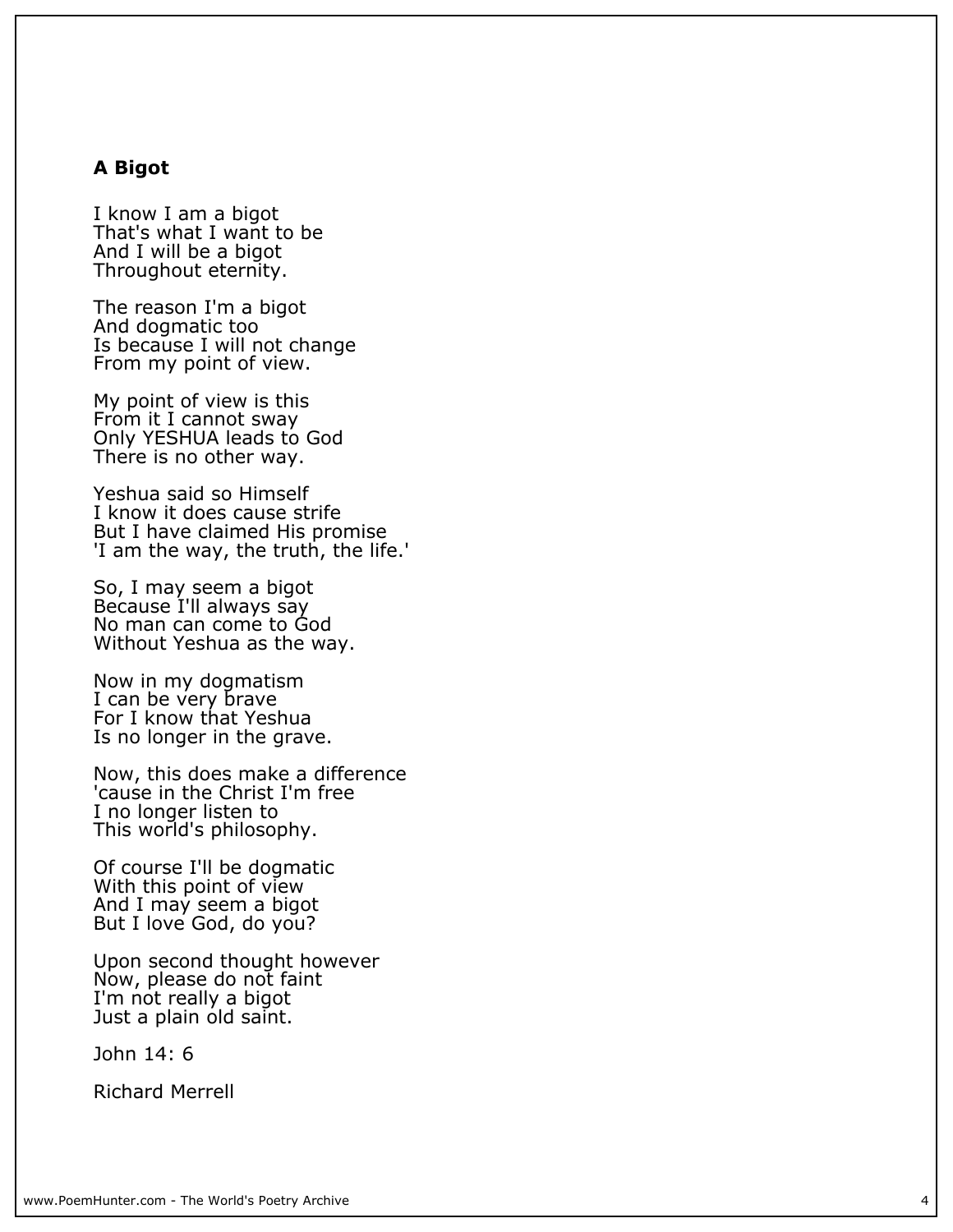#### **A Child's Death**

**God the Lord has taken Though He has given too; For in your times of sorrow God shows His love for you. God's love will bring you joy God's joy will never cease 'cause when you know the love of God You then know inward peace. These words I speak to you dear friends To quieten all your fears; For by God's Spirit your sorrow I share I've prayed for you with tears.**

**And as I prayed God's Spirit groaned Within my troubled breast, God told me it was 'by His love that he would give you rest.' Your sorrow will be turned to joy You shall find peace I know 'cause when you seek the risen Christ His love constrains you so. Let us praise God for His giving And for His taking too; For in your times of sorrow - God makes known His love for you.**

**2 Samuel 12: 19-23; Luke 4: 18,19**

**(written for a couple whose infant died)**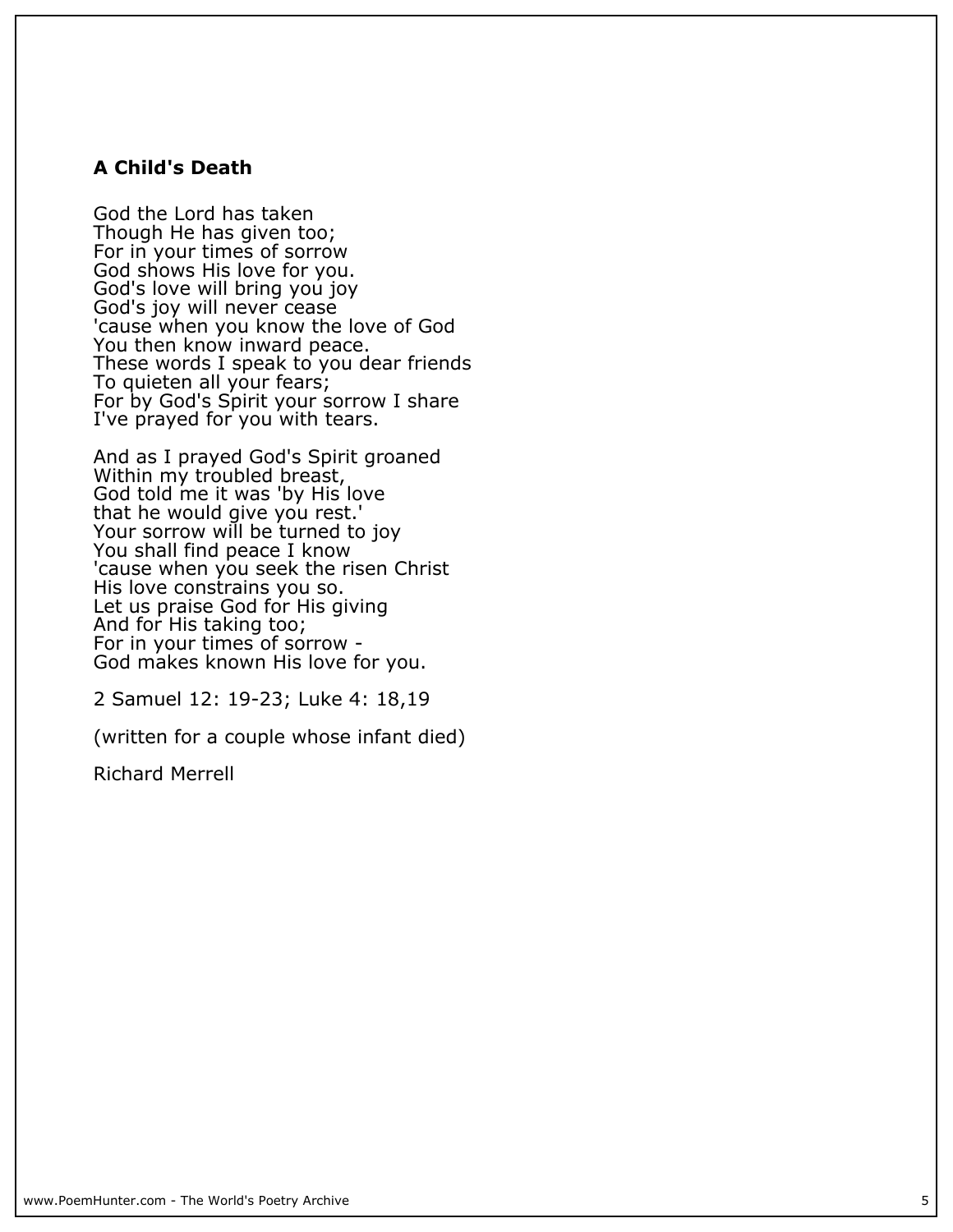## **A Child's Poem**

**I love God, he is good He loves me it's true God is in heaven above And Jesus loves me too.**

**written by Tim Merrell (aged 9) 1986**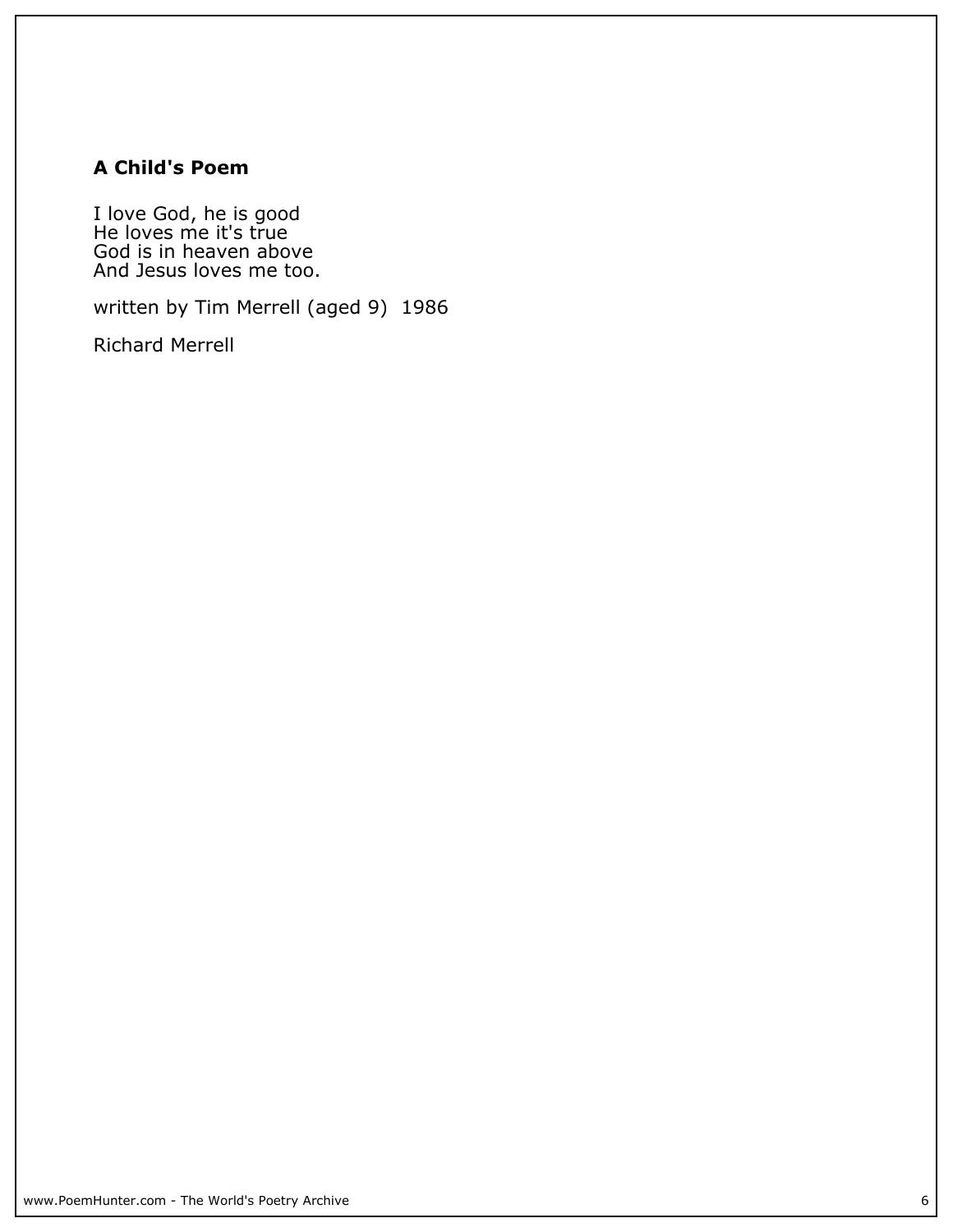#### **A Fool**

**I am a fool for the Christ Far as this world's concerned But at the Rood of Calvary Is where true wisdom is learned. I am a fool for the Christ When judged by other men But I know my judge's name He said it is 'HO ON' I am a fool for the Christ You may think so too But could I ask one question;**

**Just, whose fool are you?**

**1 Corinthians 1: 18**

**From the Septuagint..'EGO EIMI HO ON'......'I AM THE BEING'**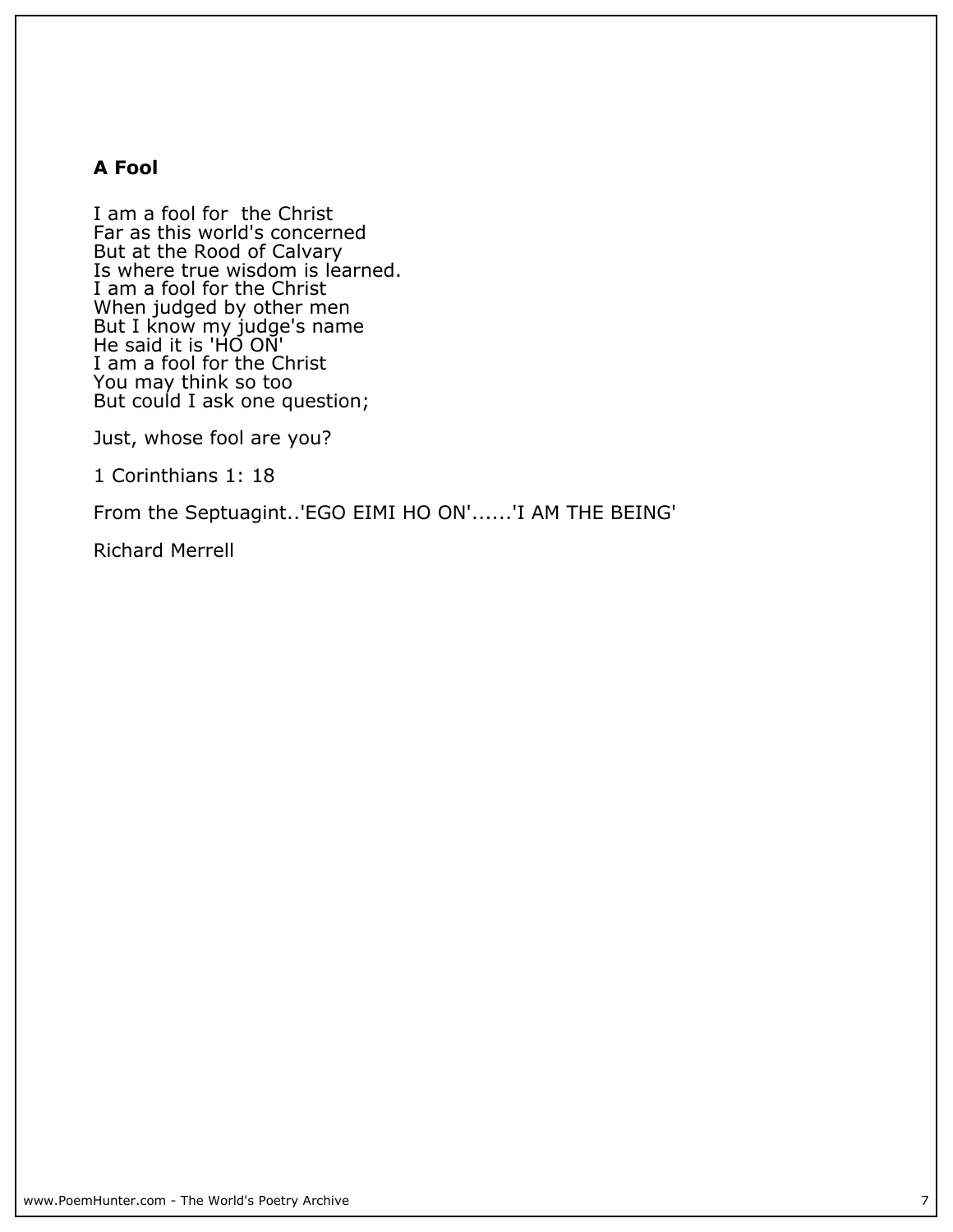#### **A Picture**

**Sunset brings to us The closing of each day It can never be recaptured The same is of life's way. For each day is but a picture If we care to have a look, To watch and learn a lesson It's like, a chapter in a book.**

**For in life some days are suuny And others filled with rain, The first when things go good And cloudy days of pain. But yet when clouds appear And life is darkened sky One thing you must remember And lift your head up high.**

**For no matter how dark and stormy The clouds are in your life, Remember the Son still shines Over all the strife. And so with the setting sun Another days begins A new gift from the Lord A day of better things!**

**Ecclesiastes 11: 1-6**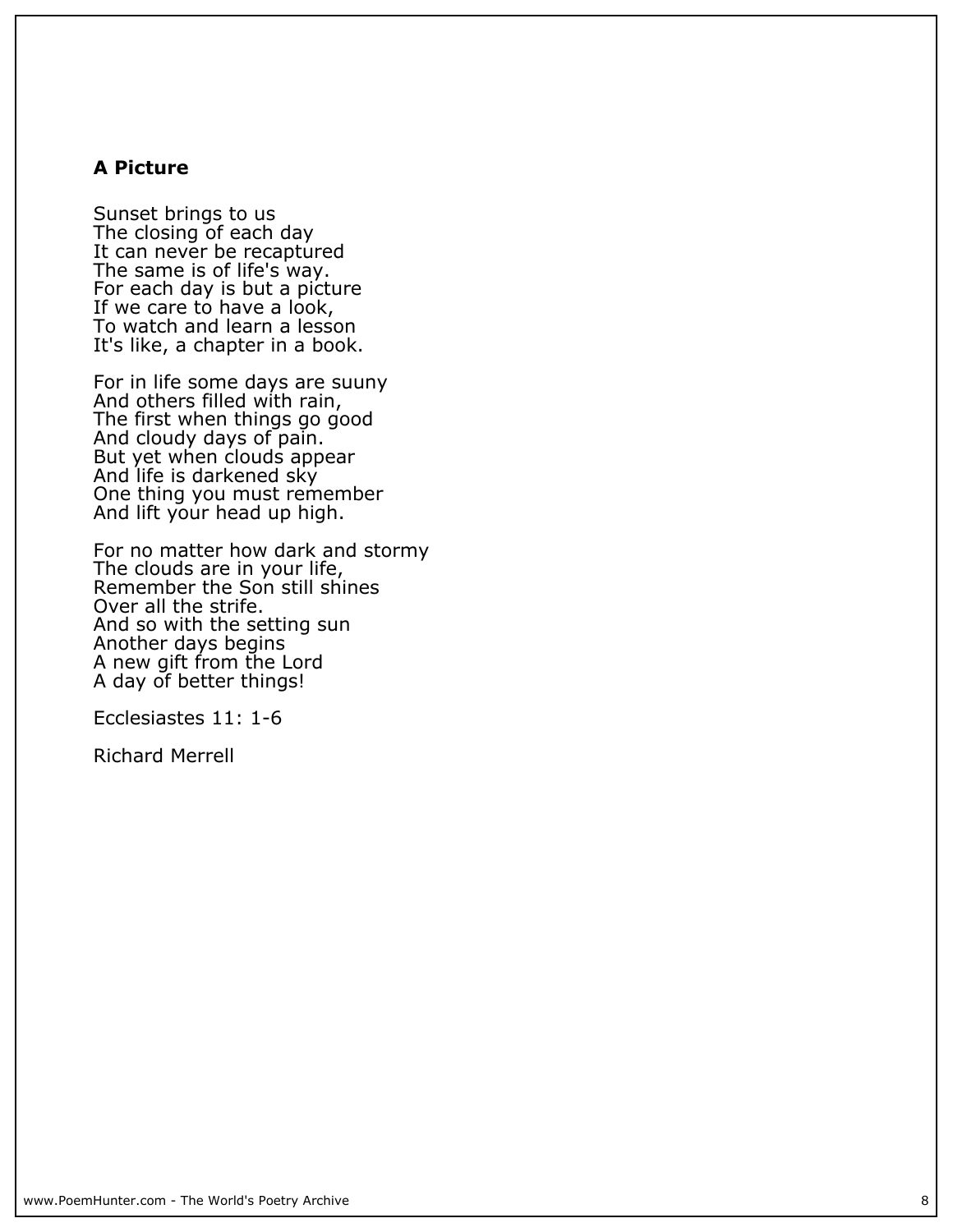#### **A Prophet**

**A prophet is the one Through whom the Lord doth speak To encourage the house of faith And comfort all the weak.**

**A prophet is the one Who waits upon God in Church A spokesman in the Lord's hands To exhort all those that search.**

**A prophet is the one Who feels the weight of grief From the Lord's own heart of hearts When sheep are stolen by the thief.**

**A prophet is the one Who often stands alone Without honour in the Church The same as Christ has known.**

**A prophet is the one God allows to see The needs of other people A prophet, God made me.**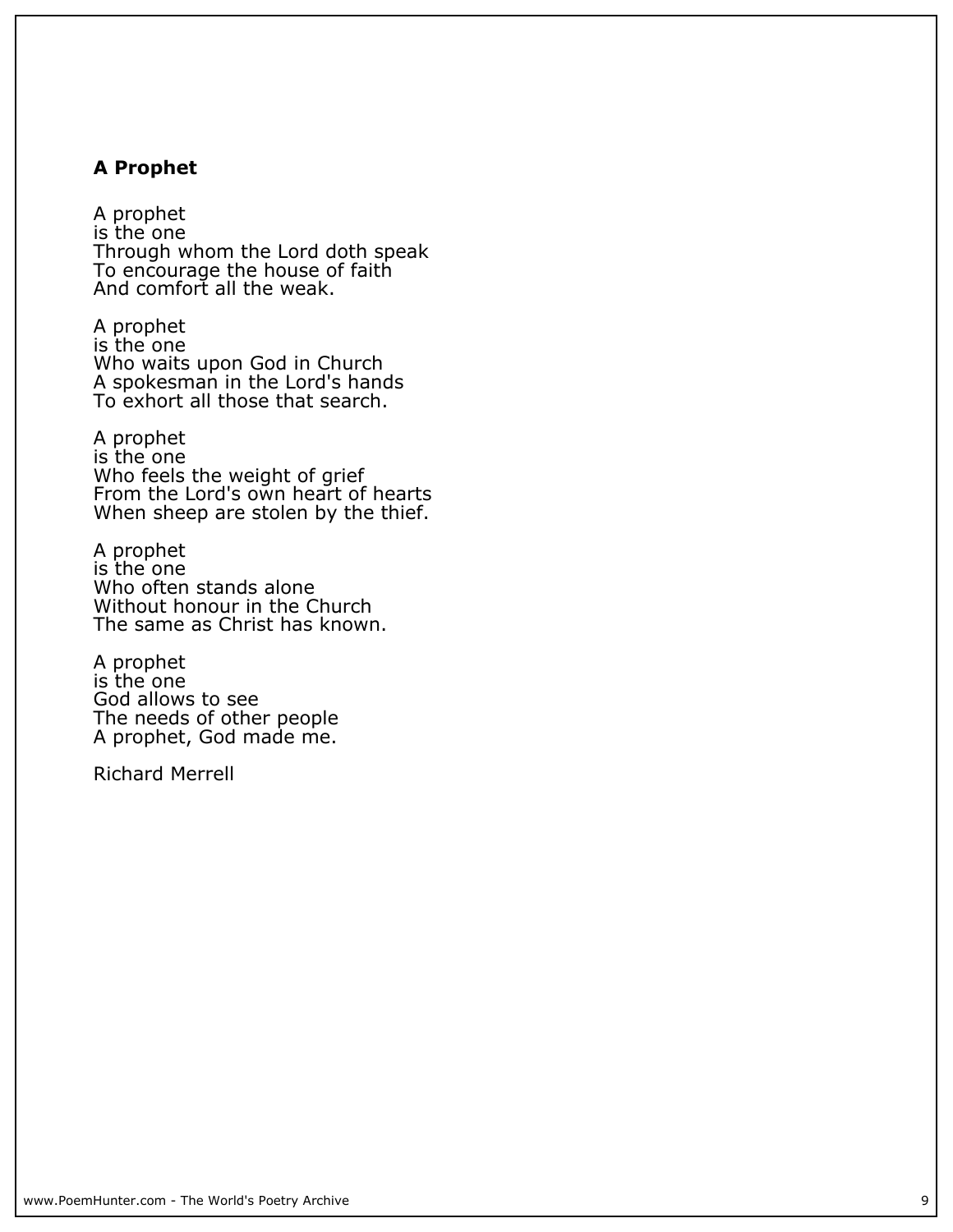#### **A real New Year**

**God, thou crownest the year with thy goodness, The jubilee year of the Lord A year thou hast appointed - For thou hast kept thy word.**

**A year of good tidings to the meek The brokenhearted to unbind A year of liberty to the captives - And receiving of sight to the blind.**

**Thou annointed thine Son with the Spirit To remove man's bondage of fear To open imprisoned hearts - To proclaim thine acceptable year!**

**Isaiah 61: 1,2; Luke 4: 18,19**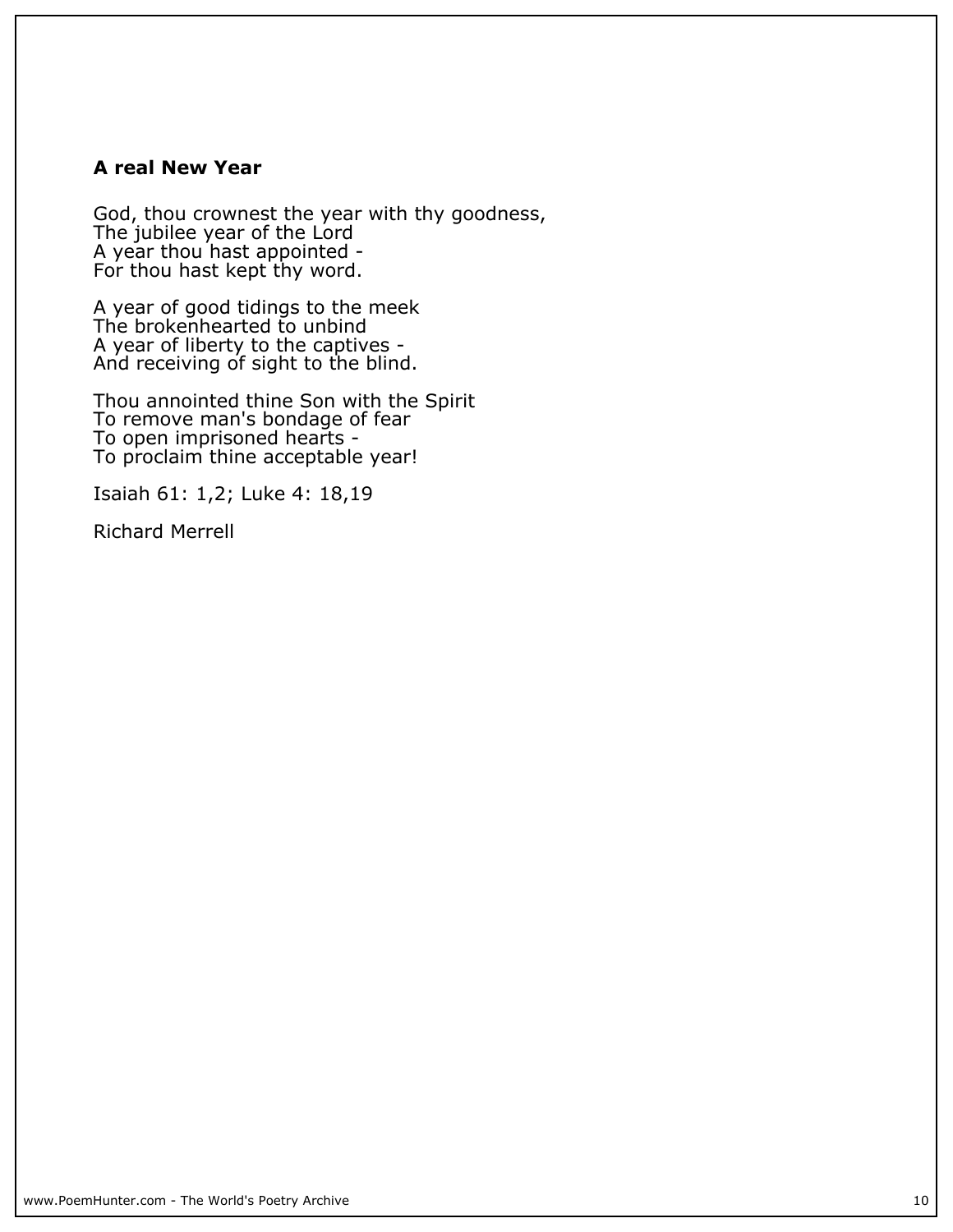#### **A Touch Of Heaven**

**All creation is burdened by sin And softness is really quite hard What we feel as gentle and light Heaven reveals all has been marred. For in heaven flowers are ethereal With petals like gossamer wings Their fragrance is as Holy incense Drifting upward to God it sings.**

**The gardens of Earth may have beauty But in heaven they cannot compare Whose flowers are as jewels within silver For the river of life doth flow there. The streets of heaven are golden Yet a gold that is crystal clear And a sinner cannot walk upon them For no footprint can ever come near.**

**The saints walk in pastures so green In each bosom there is a white stone; And they take their repose in the shade Of the shadow that's cast by God's throne. Yes, there is nothing on Earth that is soft** To us things just, seem to be; **But in heaven all things are of Spirit Sometimes those things I can see.**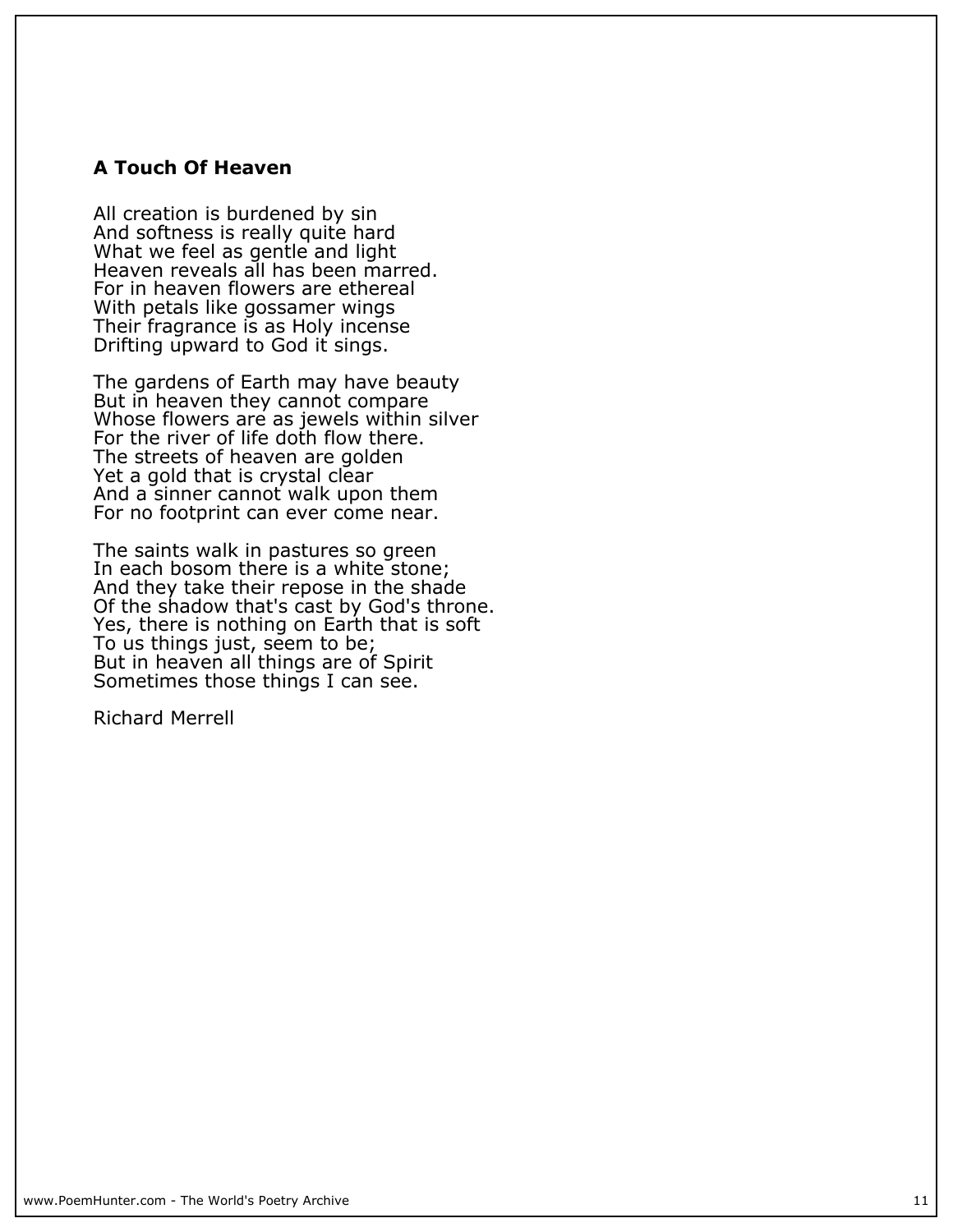#### **A Word From The Foetus**

**'I'm warm and feeling safe as I move around my room everything is soft and gentle inside my mother's womb. I can tell that I am growing as the time goes by, at pace I've got little hands and feet a tiny nose upon my face. My heart I can hear beating as the blood pumps through my veins, I am aware of many things and, I'm thinking with my brains. I know the day is coming when I will laugh and play; and have a lot of fun with my friends on my birthday. What a time I'll have as I grow up to be that special kind of person to that someone who'll love me.**

**'Oh, I'm feeling pain is there nowhere I can hide? my little hands have been cut off by the scalpel that's in my side! my legs are being torn apart I'm screaming in my blood, no one seems to hear me as I drown in the flood. Help me, oh please help me they're cutting off my head; I'll never have a birthday because my now, I'm dead! '**

**'There is a gentle voice I hear that says, 'I love you so' and arms that hold me really close a great peace overflows. I'm not afraid, I've lots of friends I have a 'brand new' home, a place of love, joy and peace I play before God's throne.'**

**Then a mighty voice does cry, 'Rest child at my Mount 'til my Day of Inquisition; when someone will give account! ! '**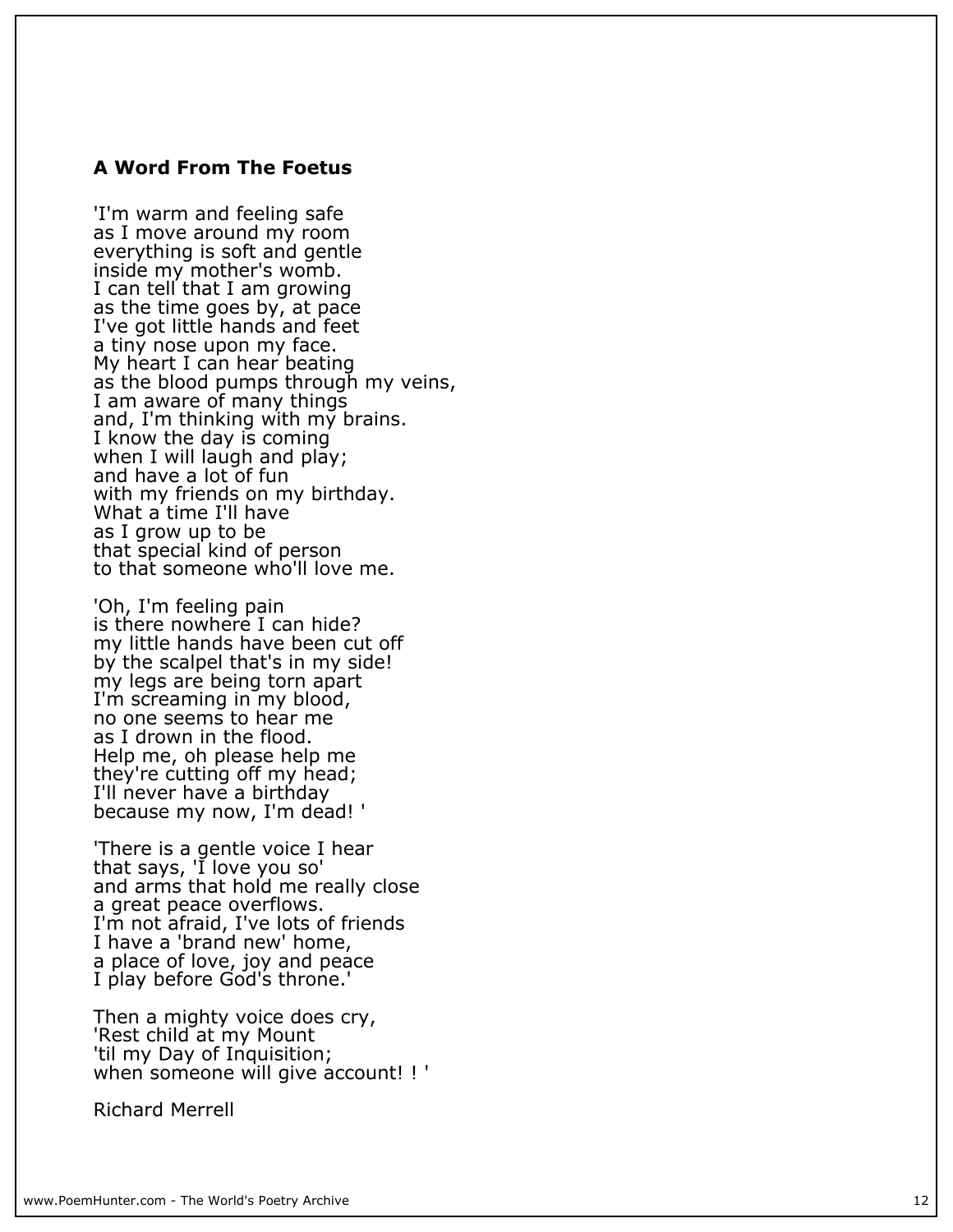#### **Accursed**

**I have met the Logos Who spoke to me the Rhema He said, 'Denominations are to God but an-ath-em-ah.'**

**I shall shun denominations For each is but a prison; They are not one in Yeshua Being Satan's accursed schism.**

**'There should be no schism in the body'**

**1 Corinthians 12**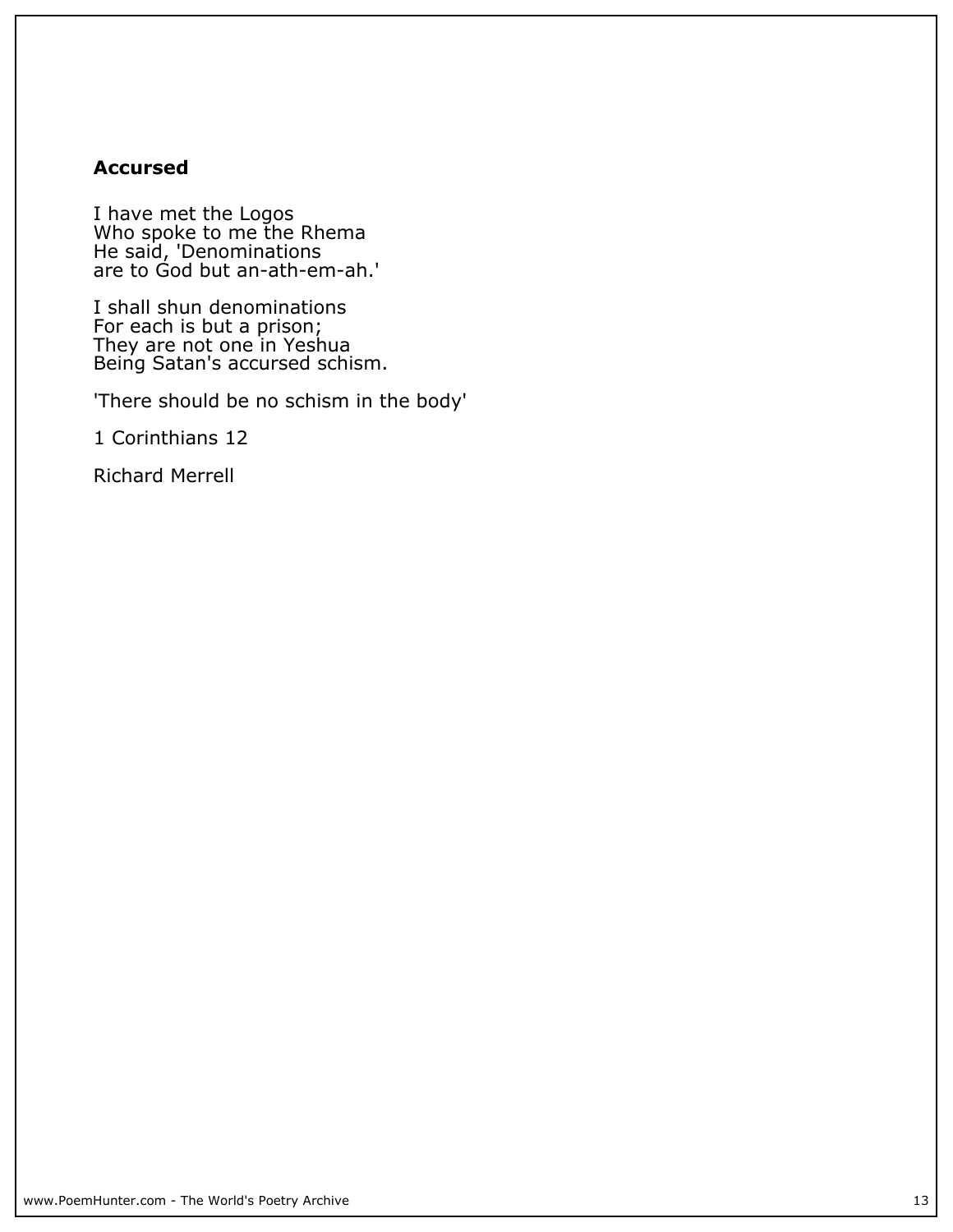### **Agape**

**Love is of God, who gives Oracle of Christ, who lives Victory of Calvary's pains Eternity through Yeshua; who reigns. 1 John 4: 9-11 Richard Merrell**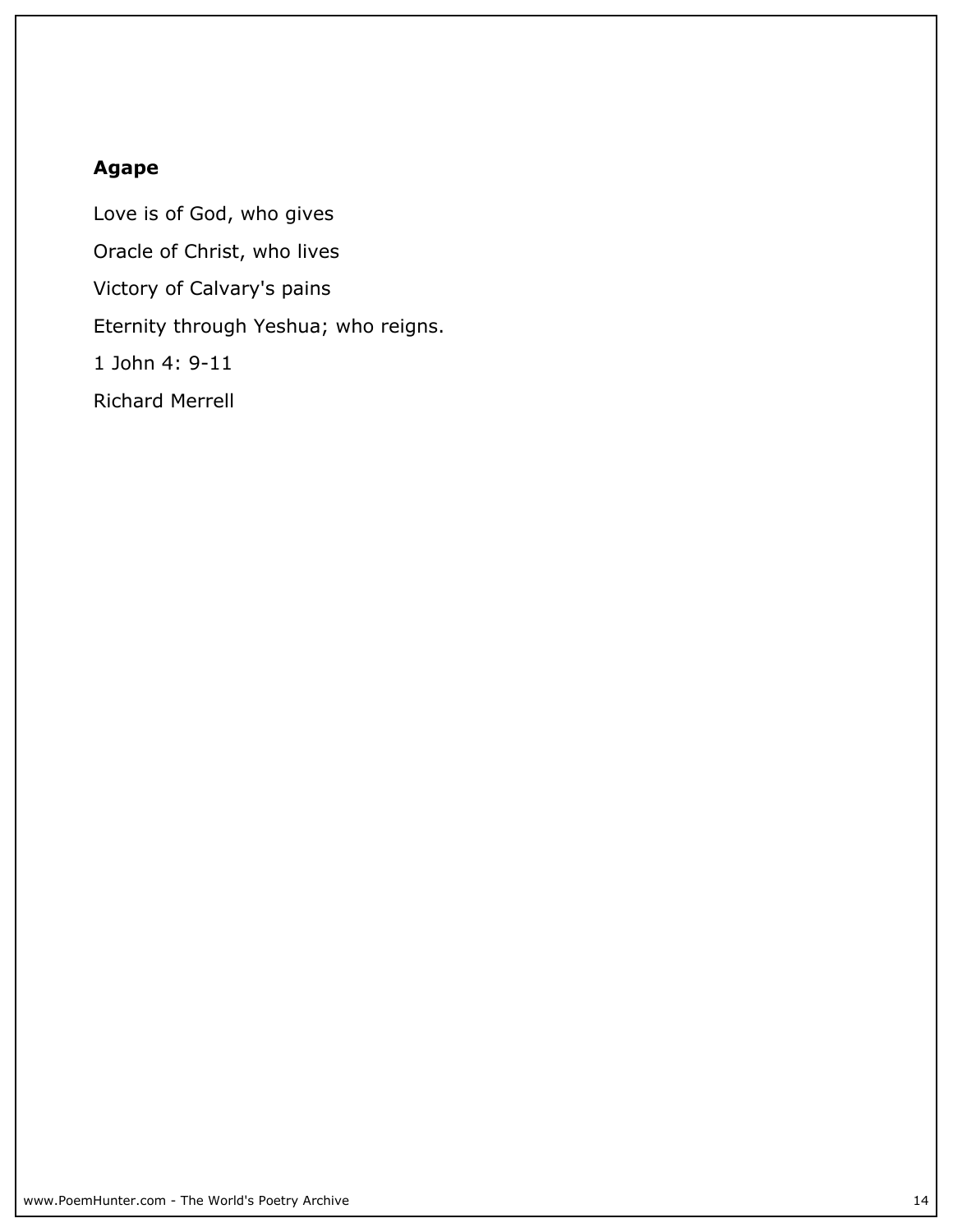#### **AIDS**

**Aquired Immuno Deficiency Syndrome Is what they say AIDS does stand for; Doubtless though I perceive that AIDS Stands for immeasurably more.**

**A is for Abomination I for Immoral acts D is for the damnation they bring S is the sum of these facts. For AIDS rearranged in a different way Should bring upon man fear and dread Truth of the Lord revealed in His Word; Tell us AIDS is but what God hath SAID.**

**This poem is not regarding innocent ones who have caught the virus: but toward those who deliberately lust after their own kind.**

**Romans 1: 16-20**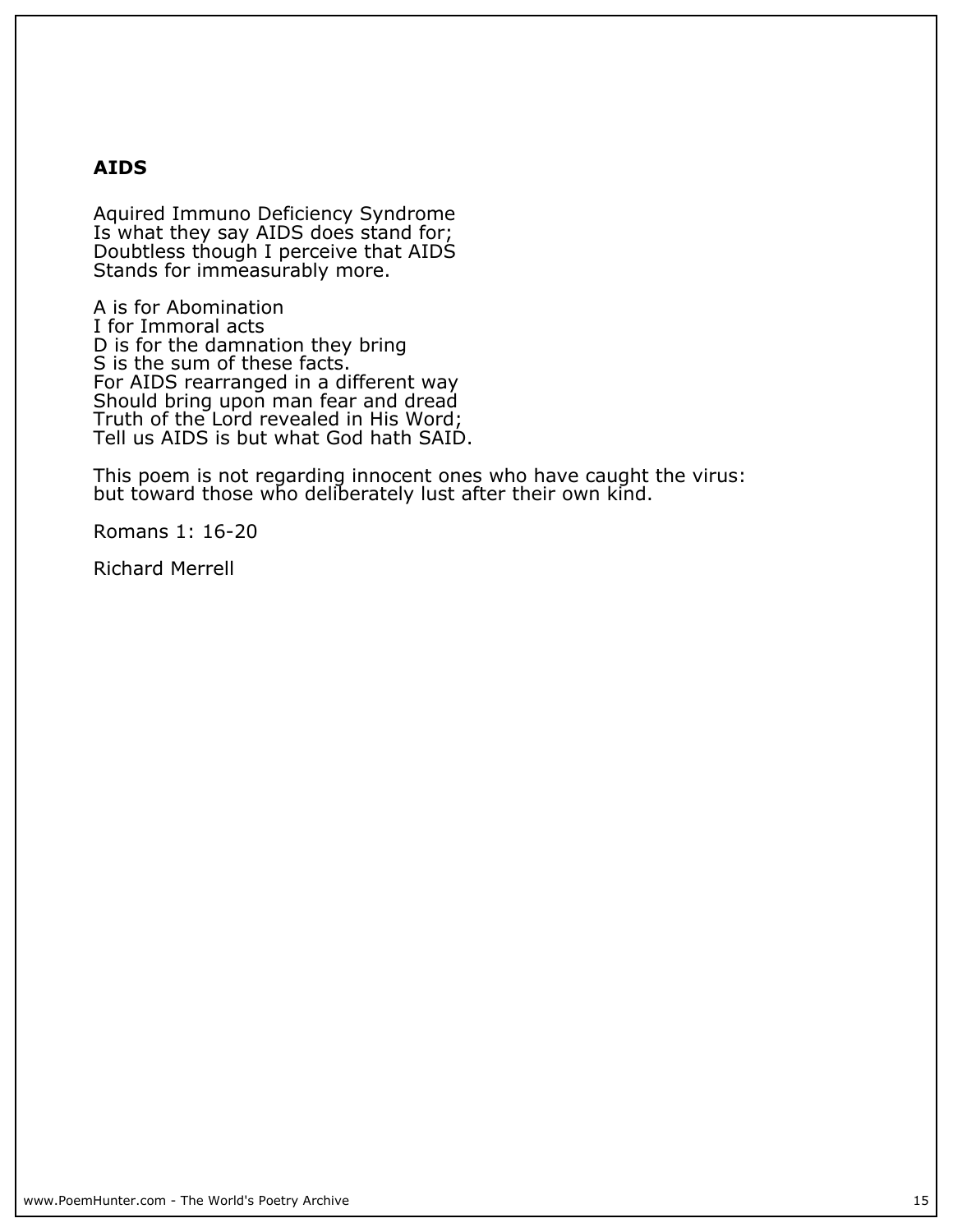#### **Alone**

**I walked alone one night And tears ran own my face For Yeshua had walked up to me To tell me of His grace.**

**'I love you still, no matter what to me you are of much worth; and would have given my life for you had you been the only man on Earth. Now understand that you alone I value with my heart; and would teach you in life's circumstance** the grace my love imparts.'

**Towards the stars of heaven I did lift my hands in praise; For Yeshua is NOT in a book - But with me all my days!**

**'I will not leave thee, nor forsake thee'**

**Joshua 1: 5**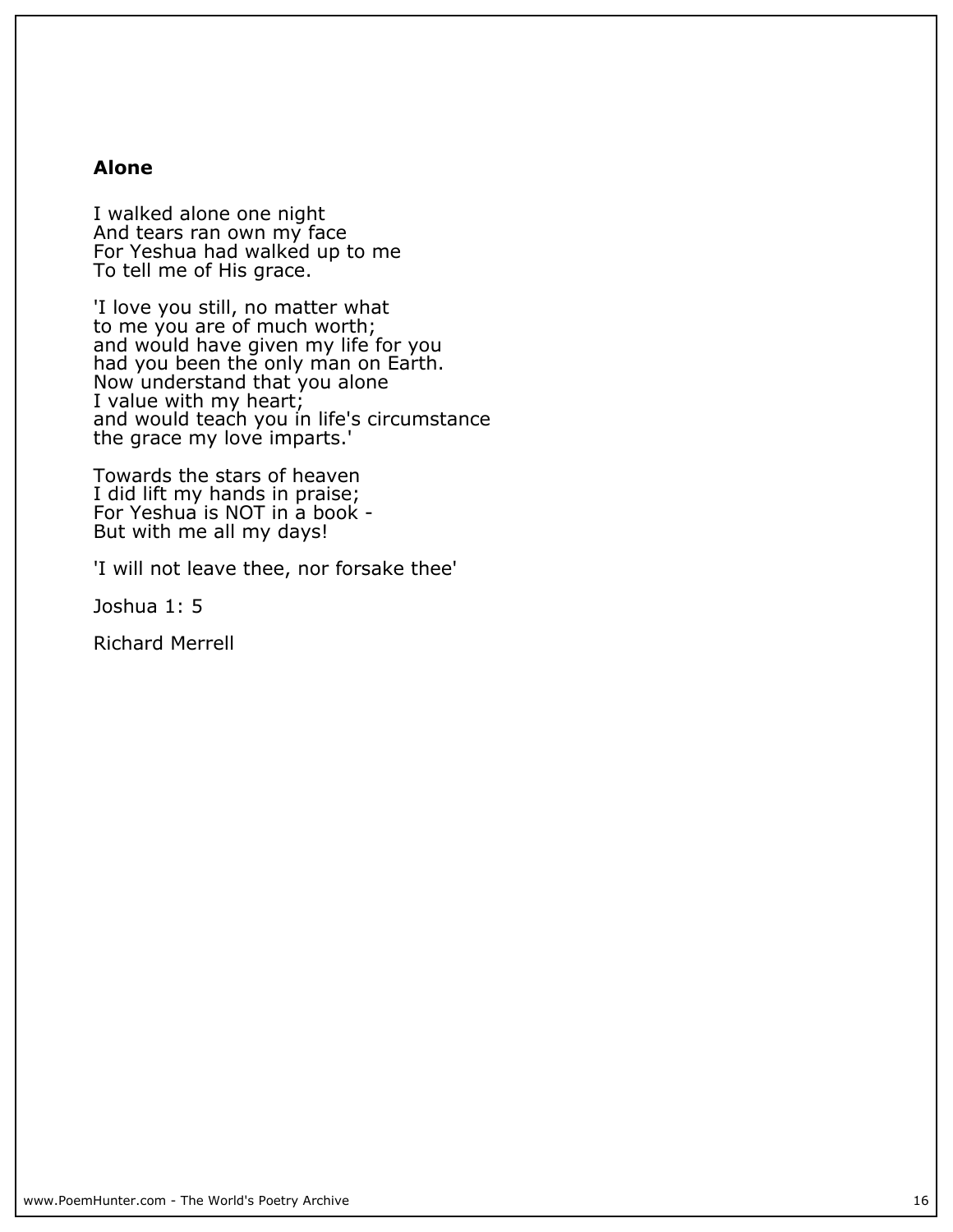#### **Are You Anxious?**

**Be anxious for nothing But in everything do pray With supplication and thanksgiving Make your requests to God each day. And the peace of God which passes All understanding which is known Will keep your hearts and minds; Through Messiah Yeshua this is shown.**

**Philippians 4: 6,7**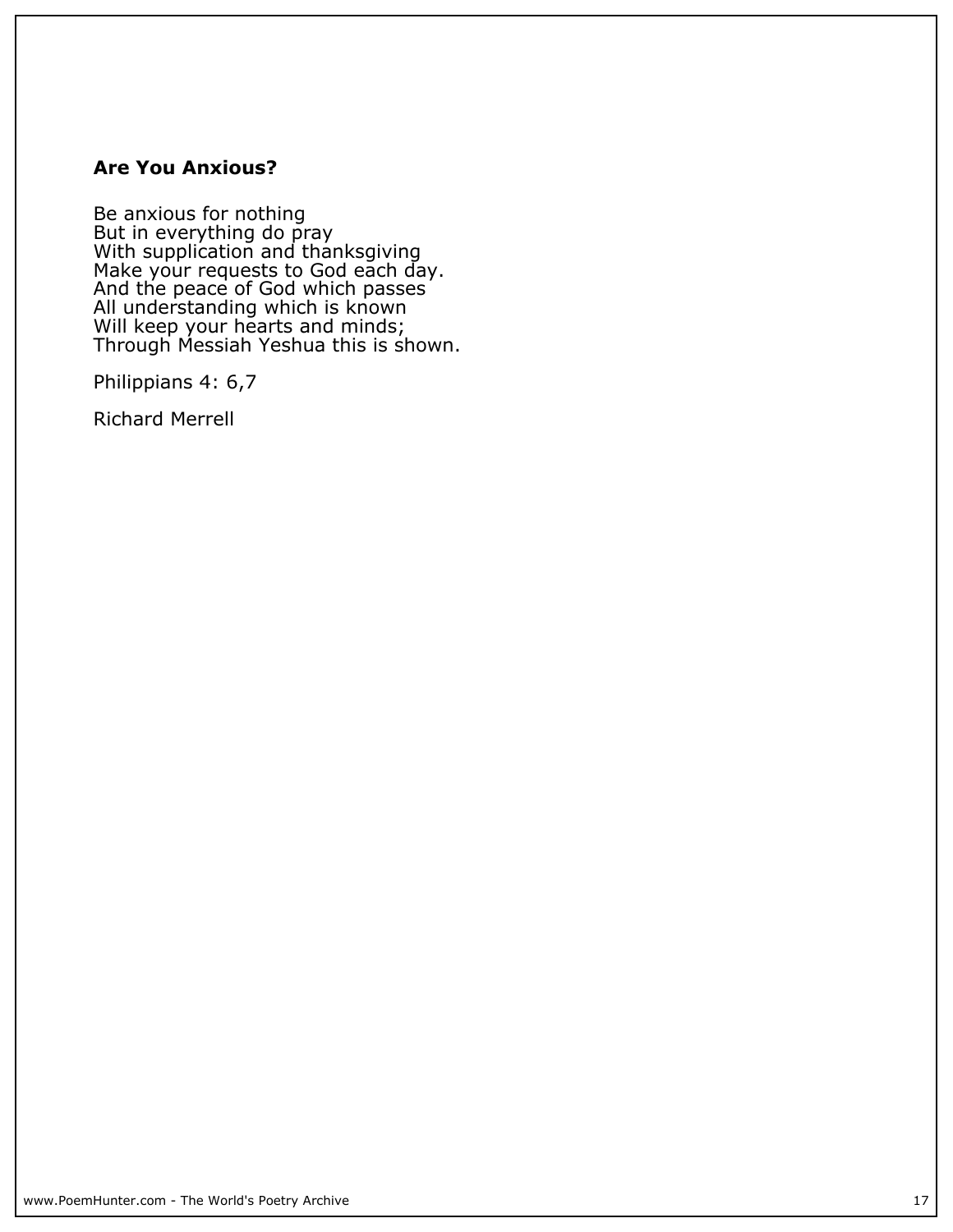#### **At Dawn**

**At dawn this I do see Another day God gives to me, A day where I must live for Him And over sin a victory win.**

**At dawn we hear the Sun declare 'God's glory I do ever bear and as the Strongman during night the Moon reflects my glorious light'**

**So in all this hear Yeshua speak Reminding me, 'He came to seek' I do rejoice, am glad each morn, For God communes with me at dawn.**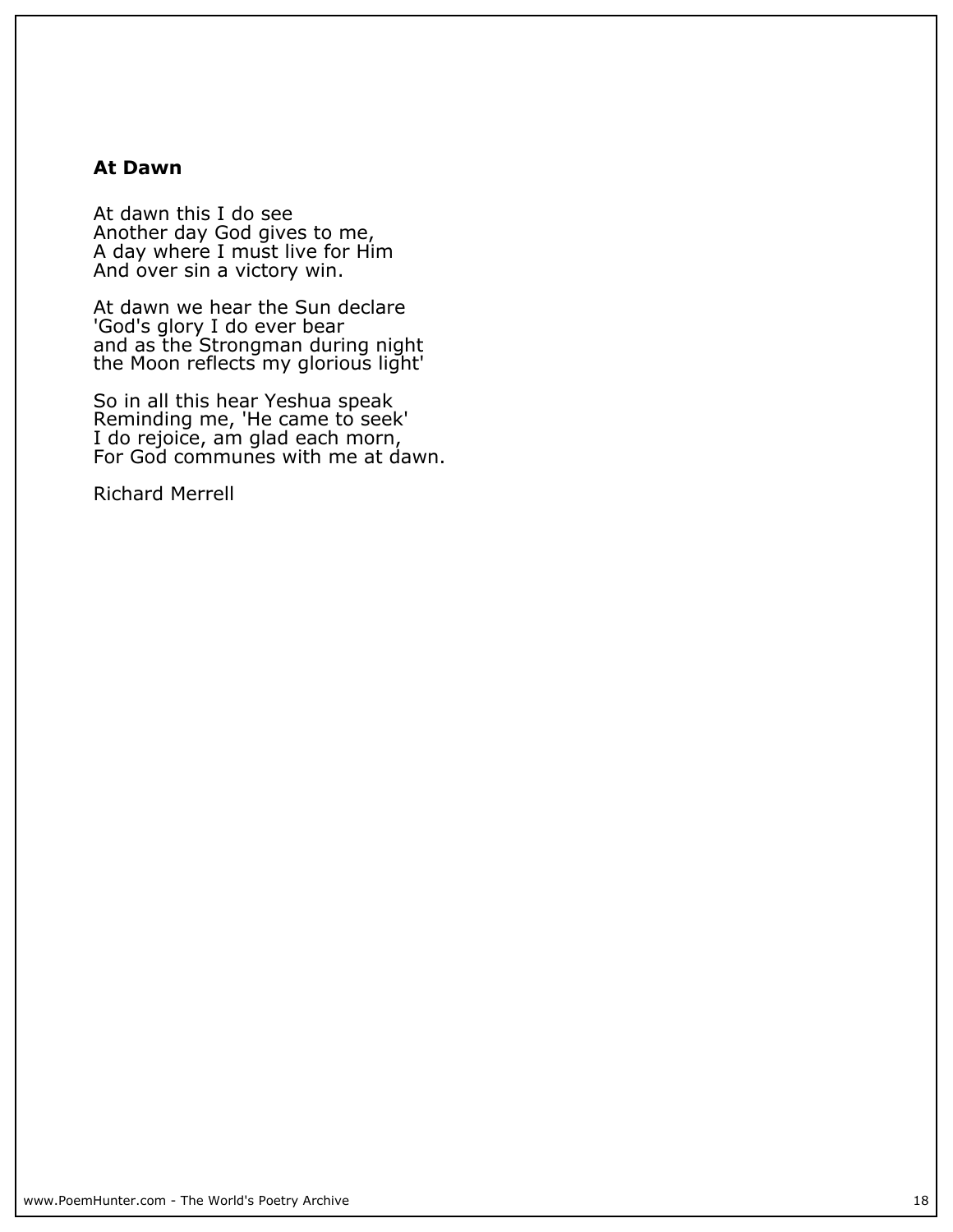#### **At Last I Am Perfect**

**At last I am perfect, perfect in Christ In Him the fulness of God At last I am perfect, perfect in Christ In Him the perfection of God.**

**At last I am perfect, perfect in Yeshua In Him the beginning and end At last I am perfect, perfect in Yeshua In Him I don't have to pretend.**

**And yet I shall be made more perfect For as yet I have not attained Unto the resurrection in Christ That perfect about which Paul explained.**

**Philippians 3: 8-15**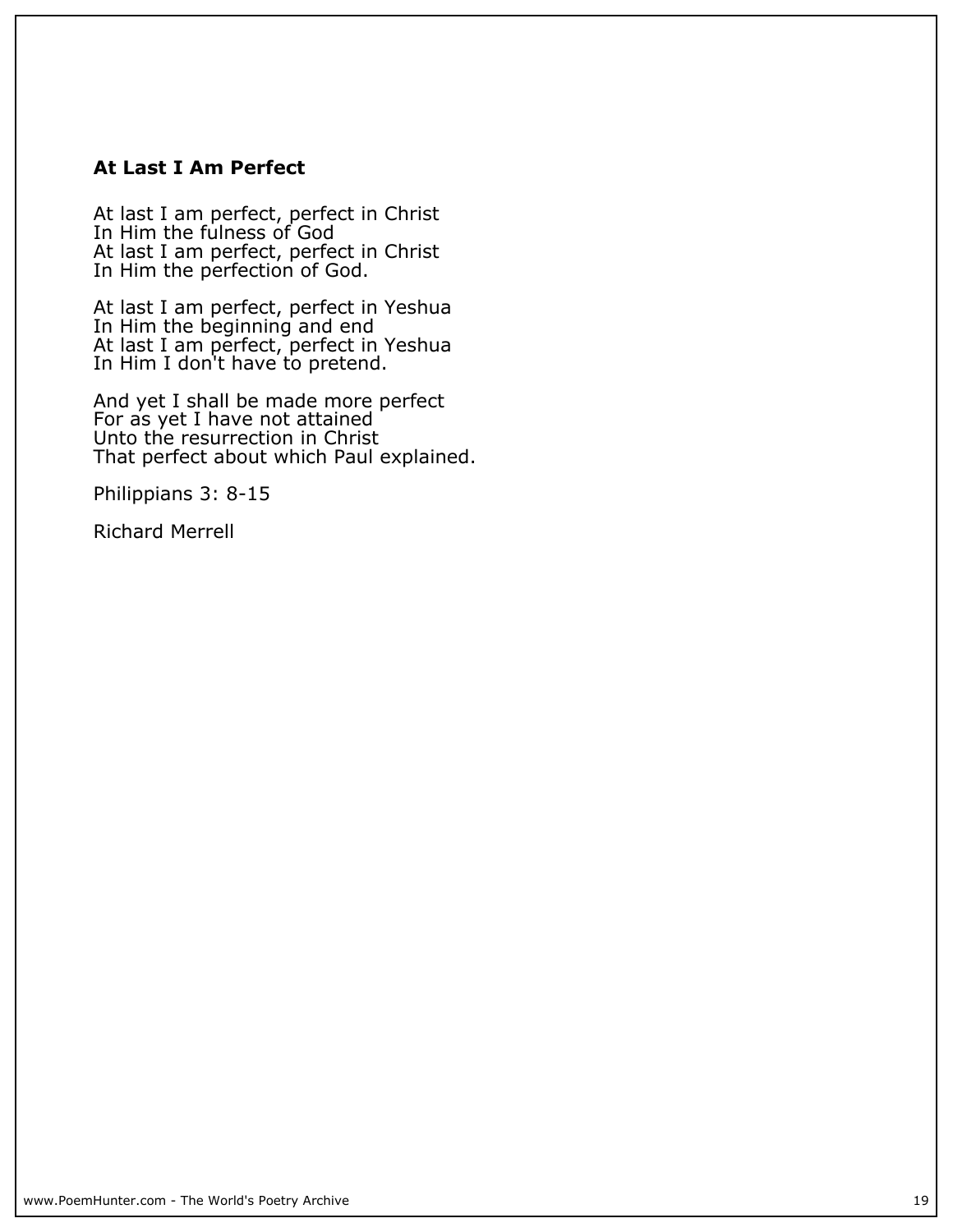#### **At Sunset**

**Today I was angry with the Lord I swore, and in my sin I knew all along it was me Not Him who was wrong. My countenance fell, and in pique I said that which I ought not to God; And yet I knew that I would In the end, come seeking forgiveness from Him; Which I did, and God asked 'Why blame me? '**

**For each sunset is the ending of woe, And I laid my trouble at His feet This new day - at sunset. For today I cannot carry Over to tomorrow Nor grasp tomorrow for today. So in all things I thank God, amen.**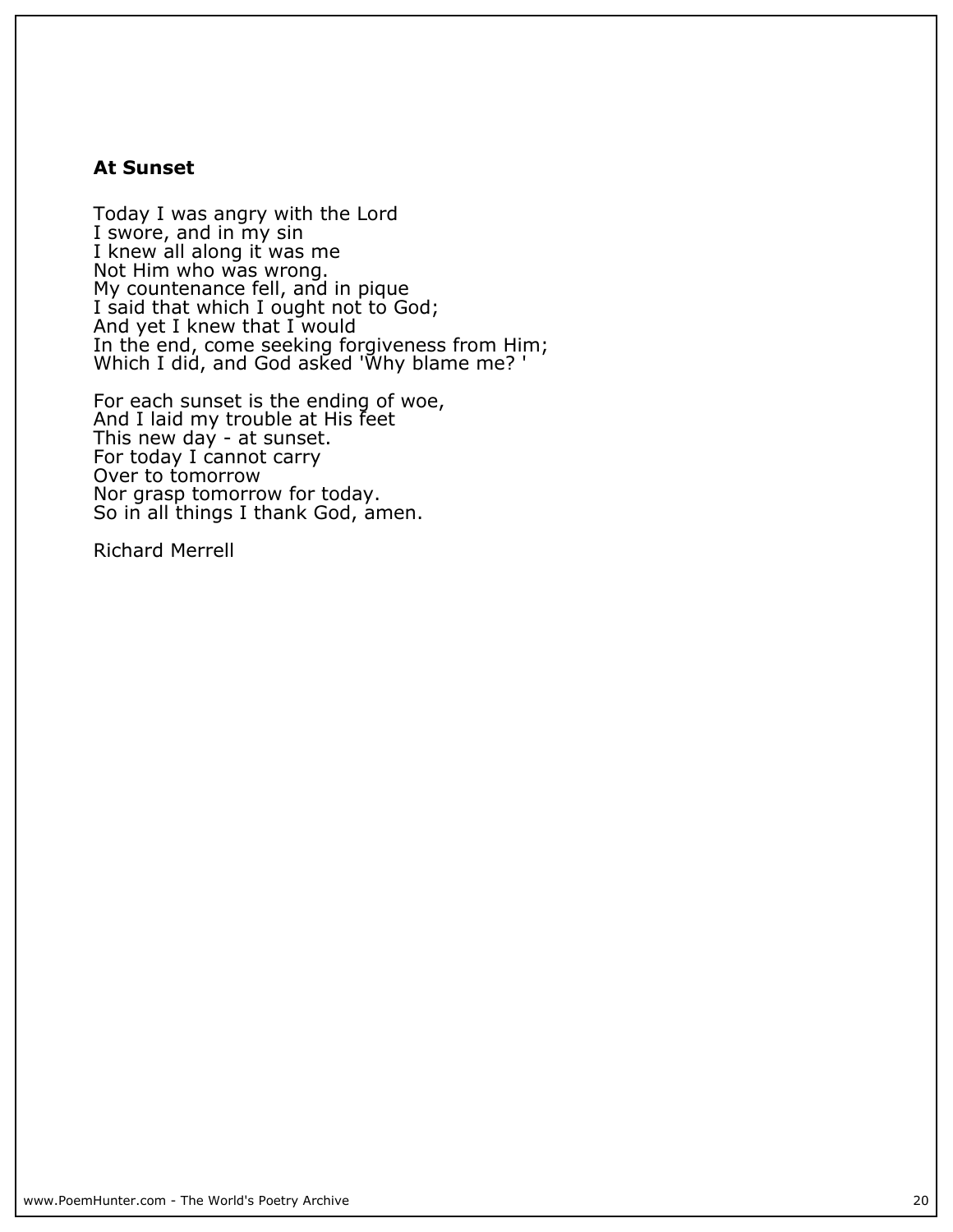#### **Away In Old Babel**

**Away in old Babel, the harlot's gold bed, The baby god Tammuz lay down his stone head; His whore mother Ishtar - great Babylon's light, The pure virgin goddess gave birth on that night.**

**The time was the solstice, December two - five, Though cut down in summer, he now is alive; So light all your candles and send gifts around And sacrifice babies - abortions abound.**

**Away in old Egypt does Isis give birth, And baby god Horus has now come to earth Three chiliads later in Ichabod Rome A counterfeit CHILD is there welcomed home.**

**Your God is not our God, your goddess is damned, Foul goddess reserved, for the fire brand Nor can Lord Yeshua or Miriam have blame; Let Pontifex Maximus hang his head in shame.**

**So let the believers reject pagan arts And heed these true words that the Saviour imparts; 'I encourage my saints to reject Christmas Day, for my God will never bless such a foul way! '**

**Richard Merrell 1989**

**PO Box 107 Wentworth Falls, NSW Australia 2782**

**Can be sung to the tune Away In A Manger**

**THE MESSIAH WAS BORN IN THE MONTH TISHRI and HE WAS CRUCIFIED IN THE MONTH NISAN on the 14th DAY, the DAY OF PREPARATION; and rose on the day of FIRSTFRUIT, PASSOVER is the TRUTH.......CHRISTMAS and EASTER have NOTHING TO DO WITH THE LORD**

**Yeshua was conceived in Kislev during (Hanukah) Yeshua was born in Tishri during (Tabernacles) Yeshua died and rose in Nisan during (Passover) Yeshua will come again in Tishri during (Shofars) NO ONE knows the day or hour, but we can know the 'season' as Paul wrote. shofars = trumpets; the gathering together of the Lord's people.**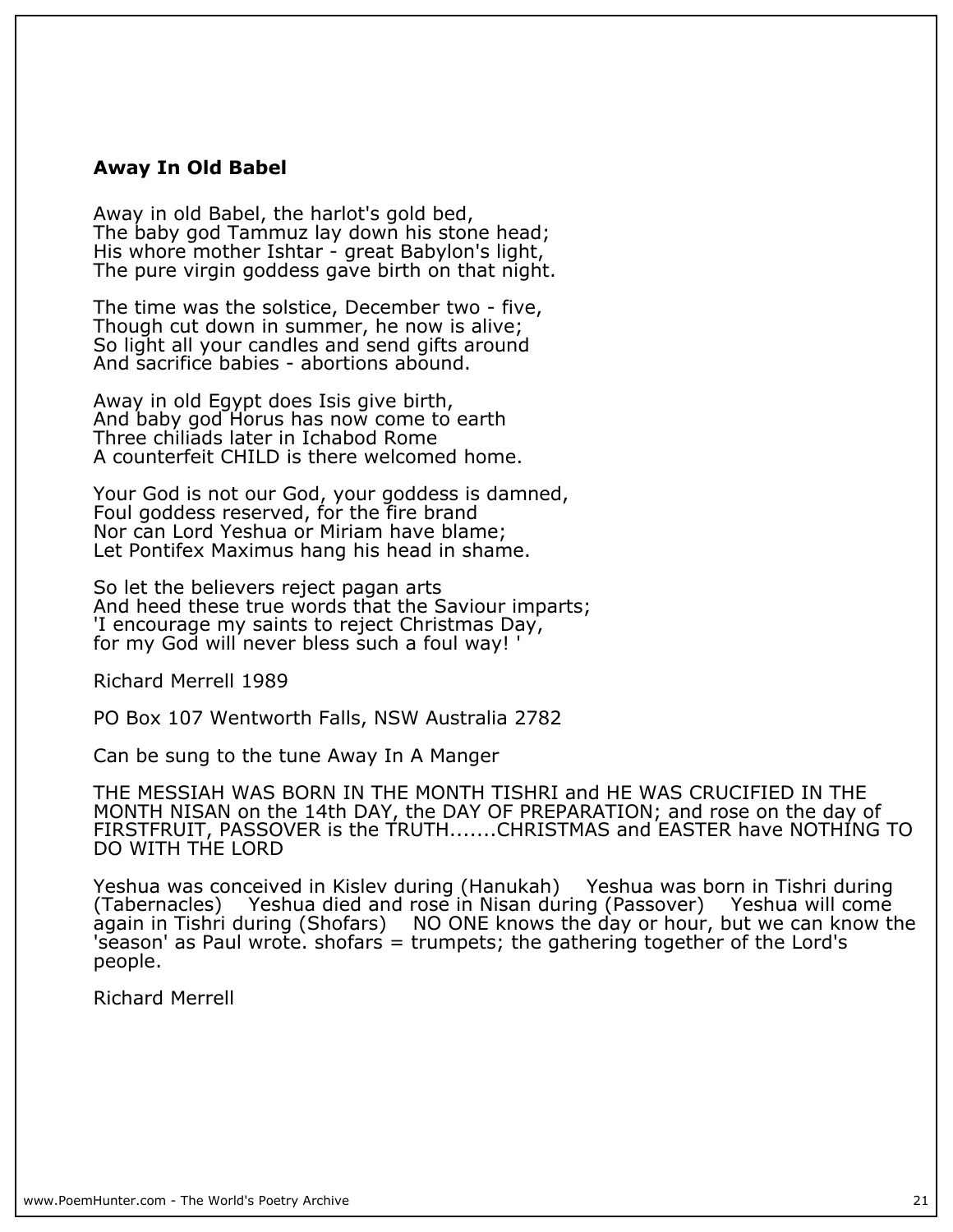#### **Be Not Ashamed**

**Be not ashamed of Yeshua! You Christian, when comes strife; Or Yeshua will erase your name - From the book of life. Be not ashamed of Yeshua! Nor feel embarassed by His name; When others mock and laugh at you - Yeshua received the same.**

**Be not ashamed of Yeshua! But strong in our Lord God; And fight the goodly fight - Let not Satan your gift rob. Be not ashamed of Yeshua! Or encumbered by evil men; For Yeshua is your armour full - So, stand firm 'til the end.**

**Romans 1: 16,17**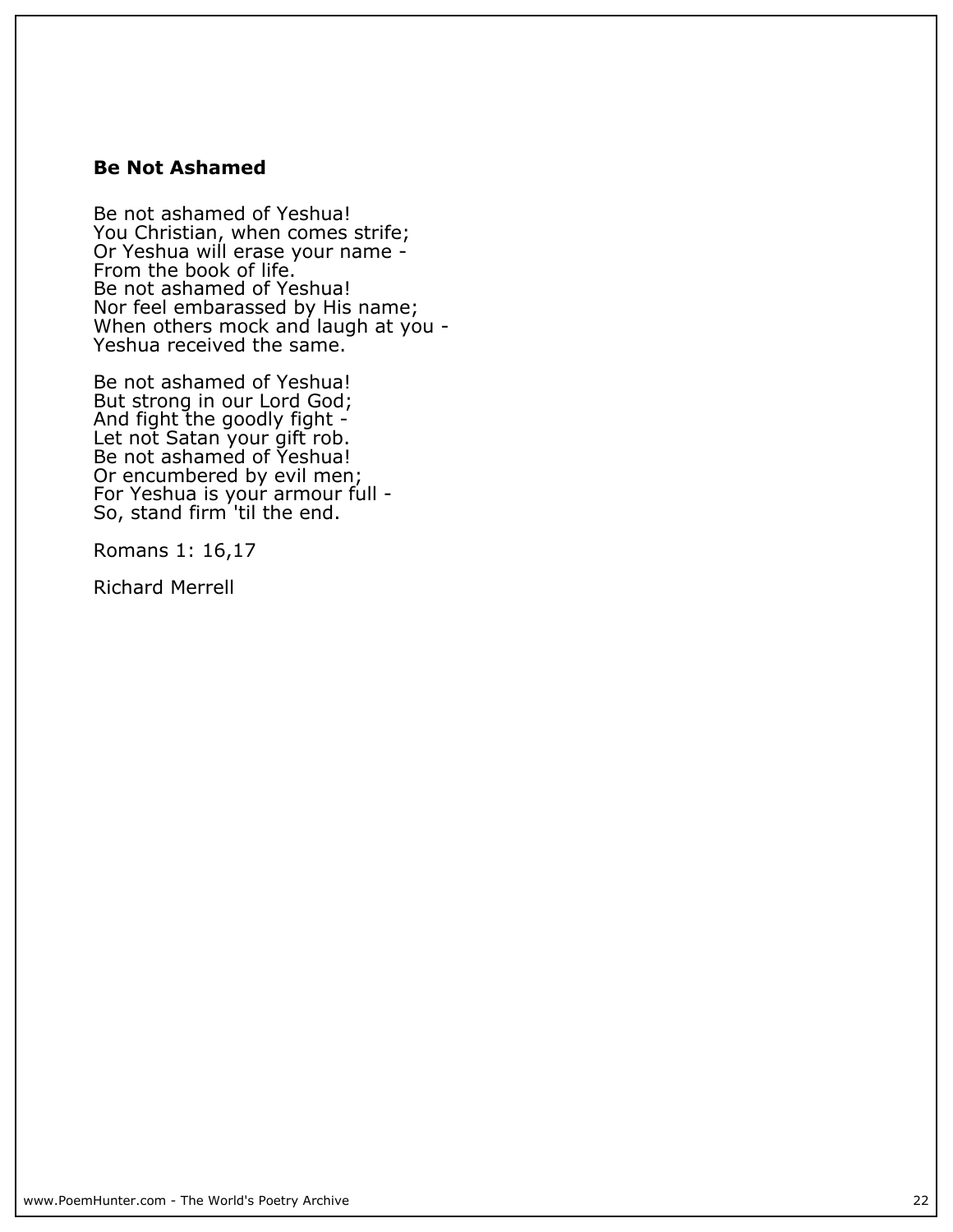#### **Be Seperate**

**Be seperate all you people From wickedness and sin Seperate unto God Eternal life to win.**

**God's people must be seperate From this world and all it's loves Seperate unto righteousness With Yeshua from above. 'Be separate' is the Word From God we have received; The ones that do obey Are those who have believed.**

**'Come out from among them, and be ye seperate' saith the Lord 'Touch not the unclean thing and I'll receive you.' says His Word.**

**2 Corinthians 6: 17**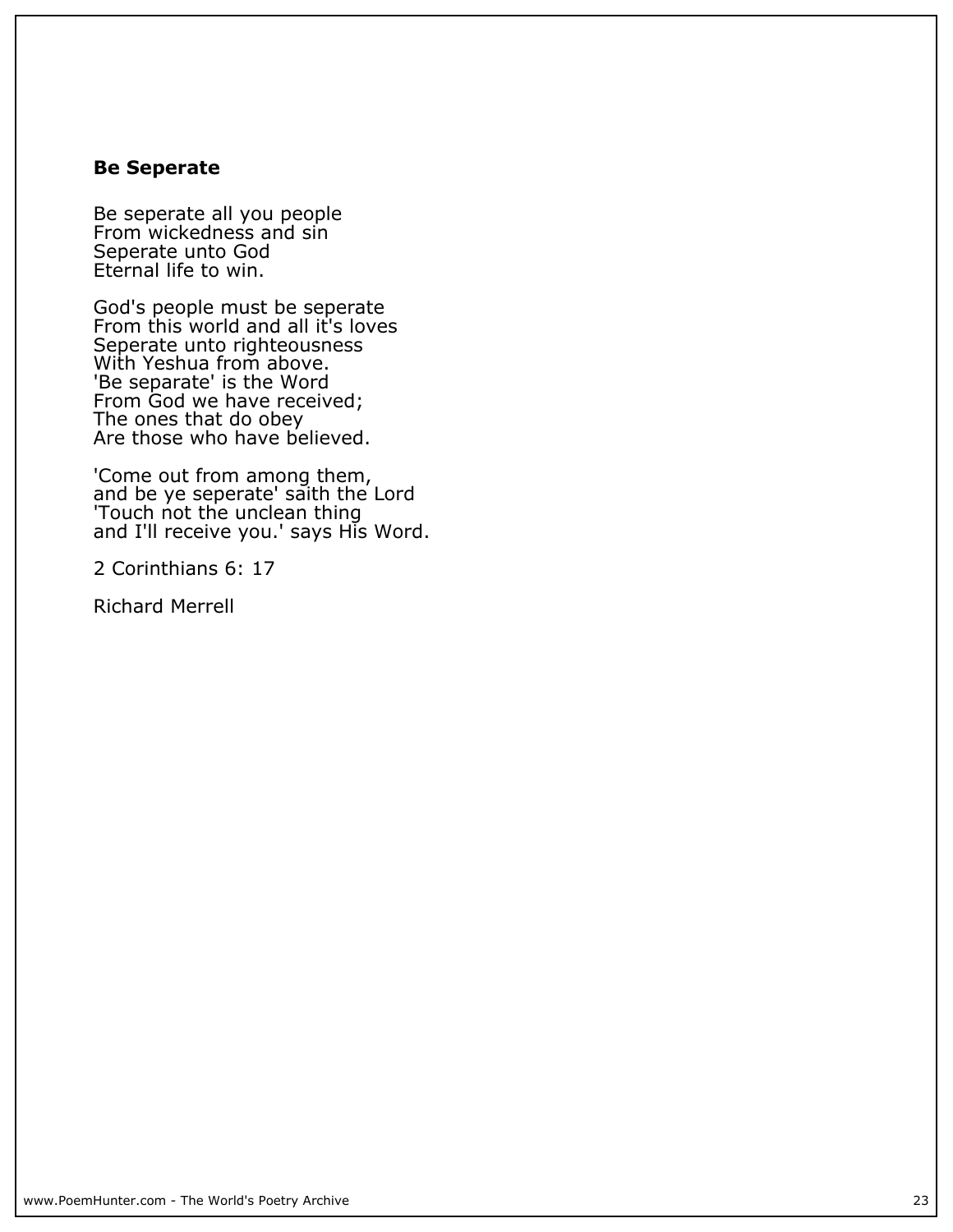#### **Be Sure**

**Be sure when you go in He knows the truth, does He I talked about all sorts of things But He said, 'Depart from me'**

**I said, 'Look here, I did prophesy, I healed the sick in your name; I casted out some demons I think and mighty works I claim.'**

**He said, 'I know you not, get away from me; because you did not love but worked iniquity.'**

**So be sure when you go in Before Christ's judgement seat; You had better be His kin For there is no hope in deceit.**

**Matthew 7: 21-24**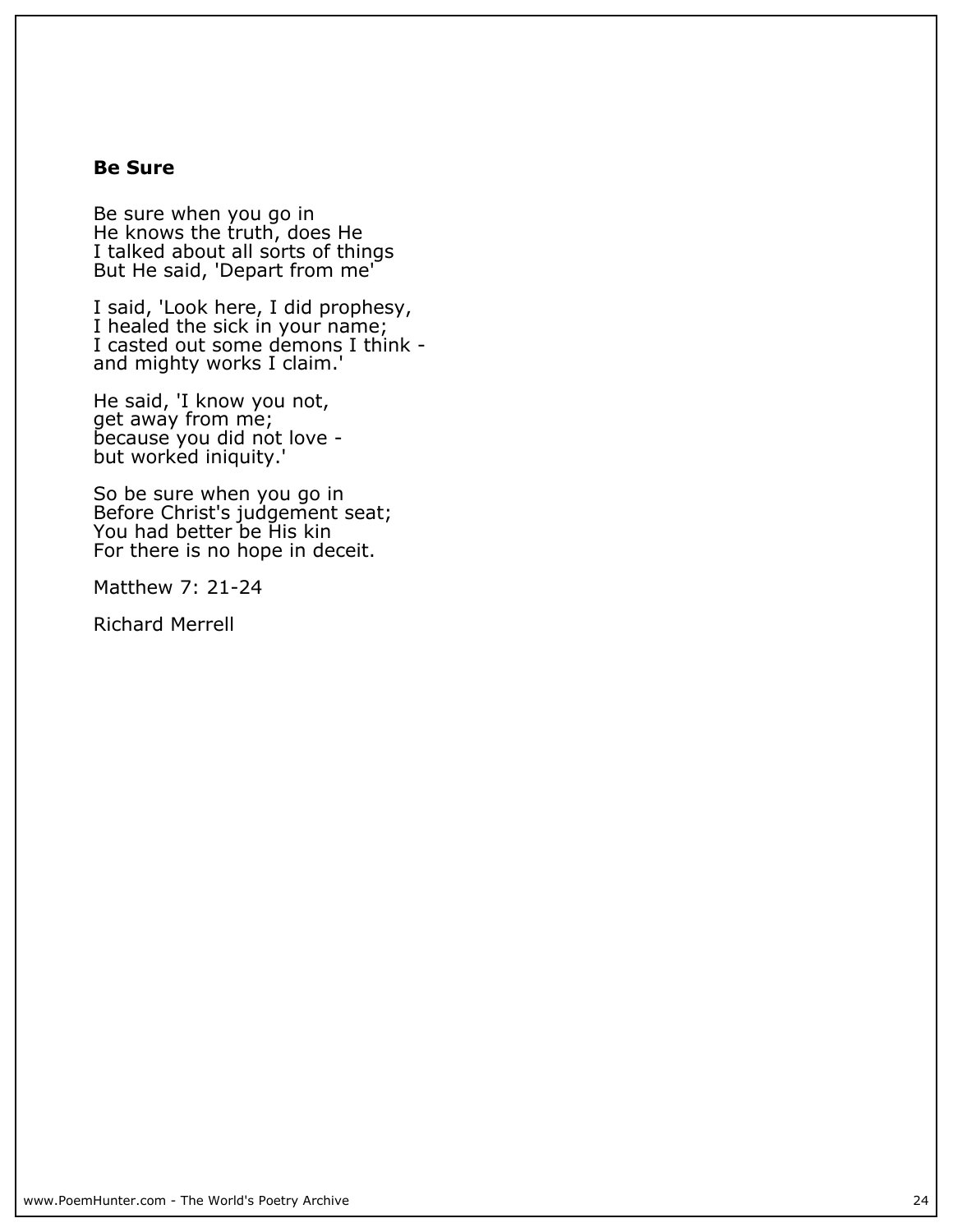#### **Because He Loves Me**

**Because he loves me There is no cross I will not bear; Because he loves me I am no longer in despair; Because he loves me Should I fain but tell; Because he loves me That he can save from hell; Because he loves me Can it not but be true; He bled to death at Calvary Because he also loves you! !**

**Rev.1: 5**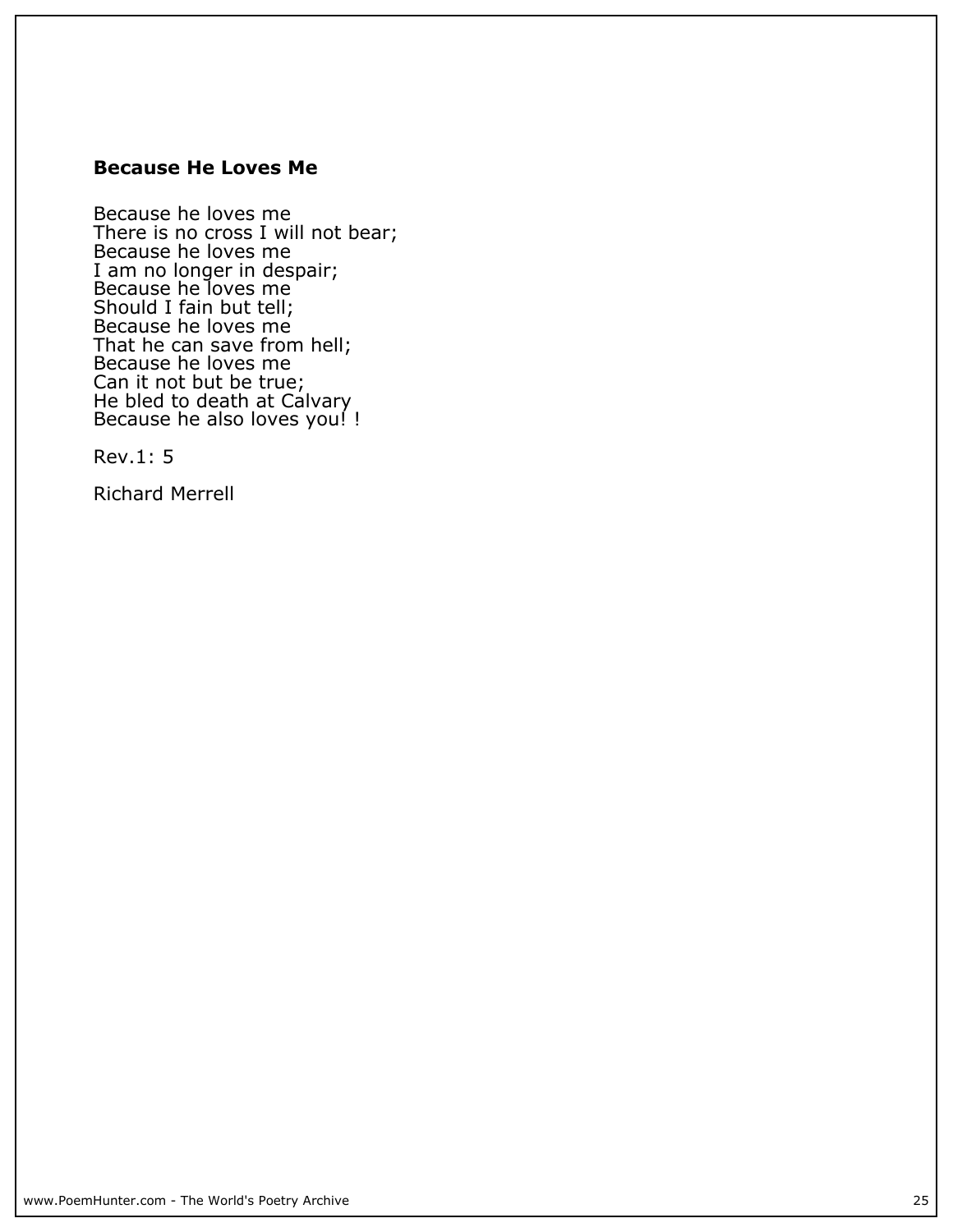#### **Before Abraham Was, I Existed**

**Yeshua is Lord, El Gibbor is He Listen not unto the liar who says, 'This cannot be' For many shall come unto you, to steal your eternal life Satan's emissaries of lies, wrath, destruction and strife. They will come, yes they will come, to argue and deceive; But stand firm thou man of God, on what thou dost believe.**

**For truth will always speak this wise, ever it shall be 'Yeshua died and rose again' because He lovest thee. But the foolish and vainglorious seek to bring Yeshua down For they know not of God's Son, 'Before Abraham was, I EXISTED**

**Proverbs 8: 22-30; John 1: 1; John 8: 58**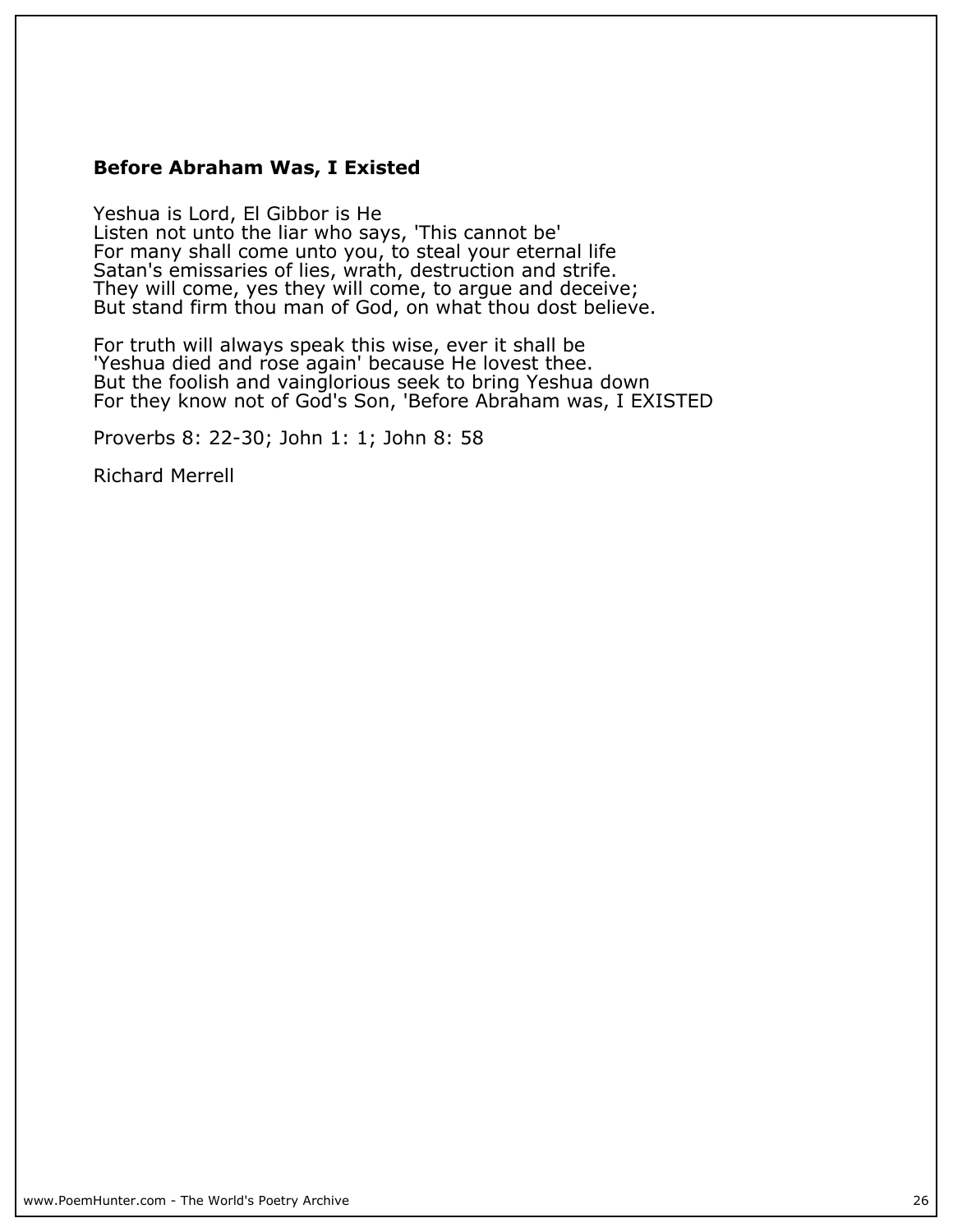#### **Being There**

**It was early in the morning About the break of day I was sitting in the garden When some people passed my way.**

**They were running down the narrow path There wasn't that much room;** But those 'two men' they stopped **Outside that empty tomb.**

**They went inside and had a look Then they came back out Both seemed quite puzzled - As to 'what is it all about? '**

**I should have gone and told them Asked, 'Do you not see, that the One who has arisen is the King of Calvary? '**

**'cause I saw an angel Shining just like day** Who came down from heaven, **And rolled the stone away.**

**The tomb itself was empty But a miracle I did see; Because the Lord Yeshua the Christ Appeared right next to me!**

**So please do NOT doubt That the Saviour lives Come to understand Eternal life He gives!**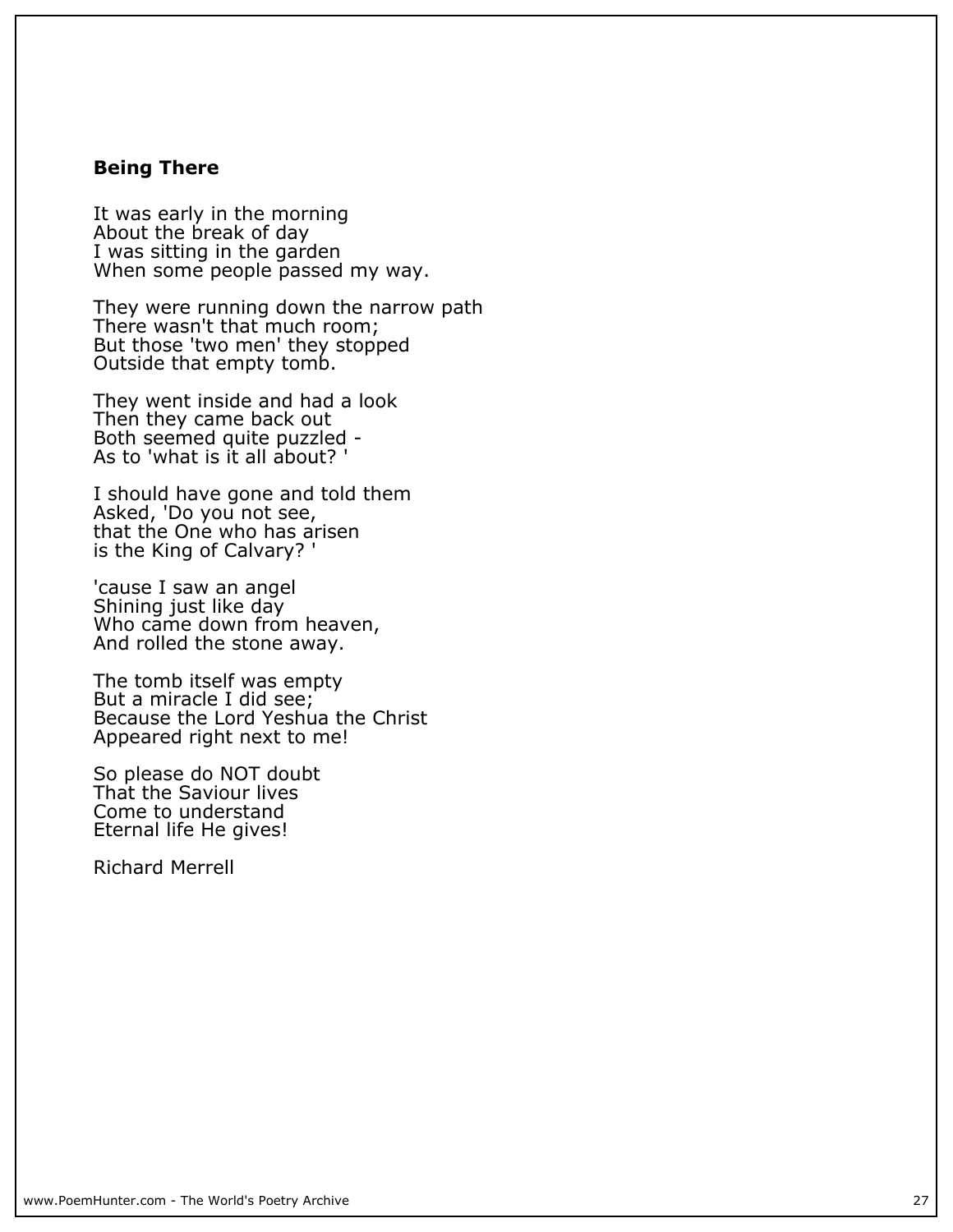#### **Betwixt**

**I am betwixt by life's design And sometimes sleep I must resign; But this one lesson I have learnt As Christ's soldier in the ranks No matter what life's path does bring;**

**I must always give God thanks!**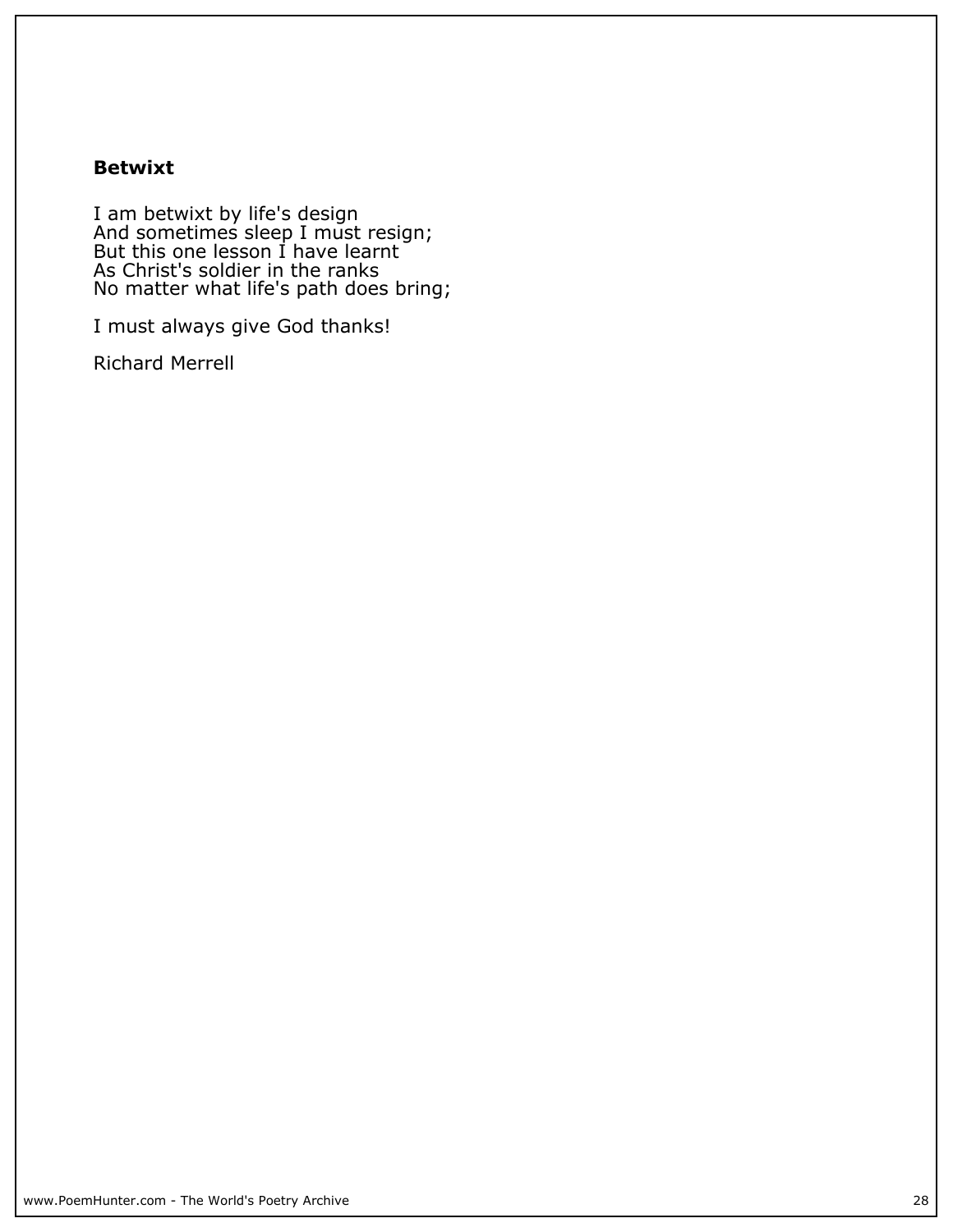#### **Brethren**

**BRETHREN; if a man be at fault Ye which are spiritual restore such In the spirit of meekness; consider yourself Lest ye be tempted much.**

**BRETHREN; speak not evil one of another For in this your brother you judge And speak evil of the law - But love will not bear a grudge.**

**BRETHREN; finally I say, 'Be ye all of one mind having compassion one of another be pitiful, courteous and kind'**

**Ephesians 6: 1-9**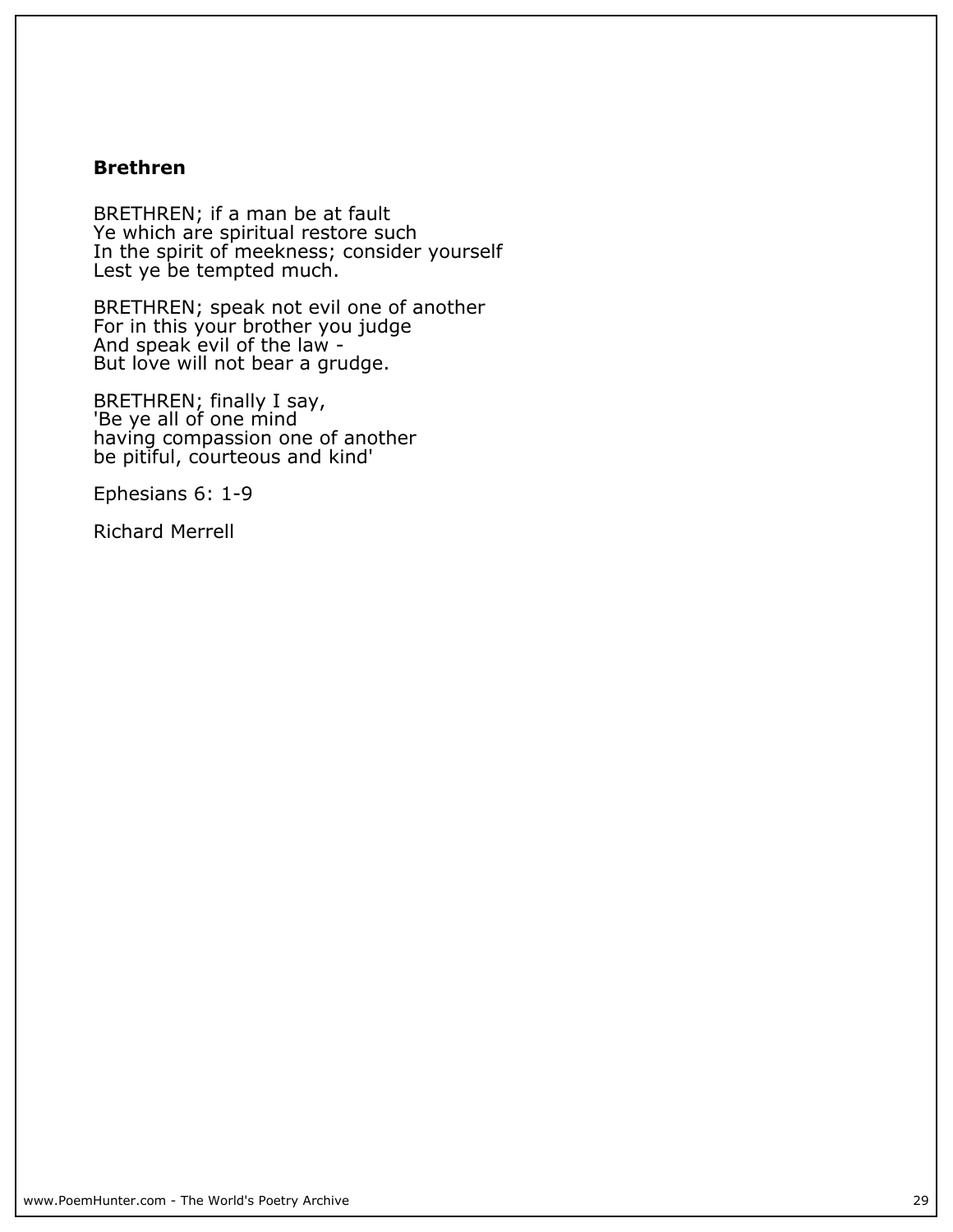#### **Cemetary**

**A cemetary is a monument to sin The cemetary is a prize that we all win A cemetary waits to comsume all that die The cemetary is a place that's hard to satisfy A cemetary could NOT keep a victim long ago The cemetary gave him back, a righteous overthrow A cemetary waits for me, but I wait for that shout That cemetary will have lost When Lord Yeshua calls me 'OUT! '**

**'Those that sleep in Christ shall rise' 1 Thessalonians 4: 16 Richard Merrell**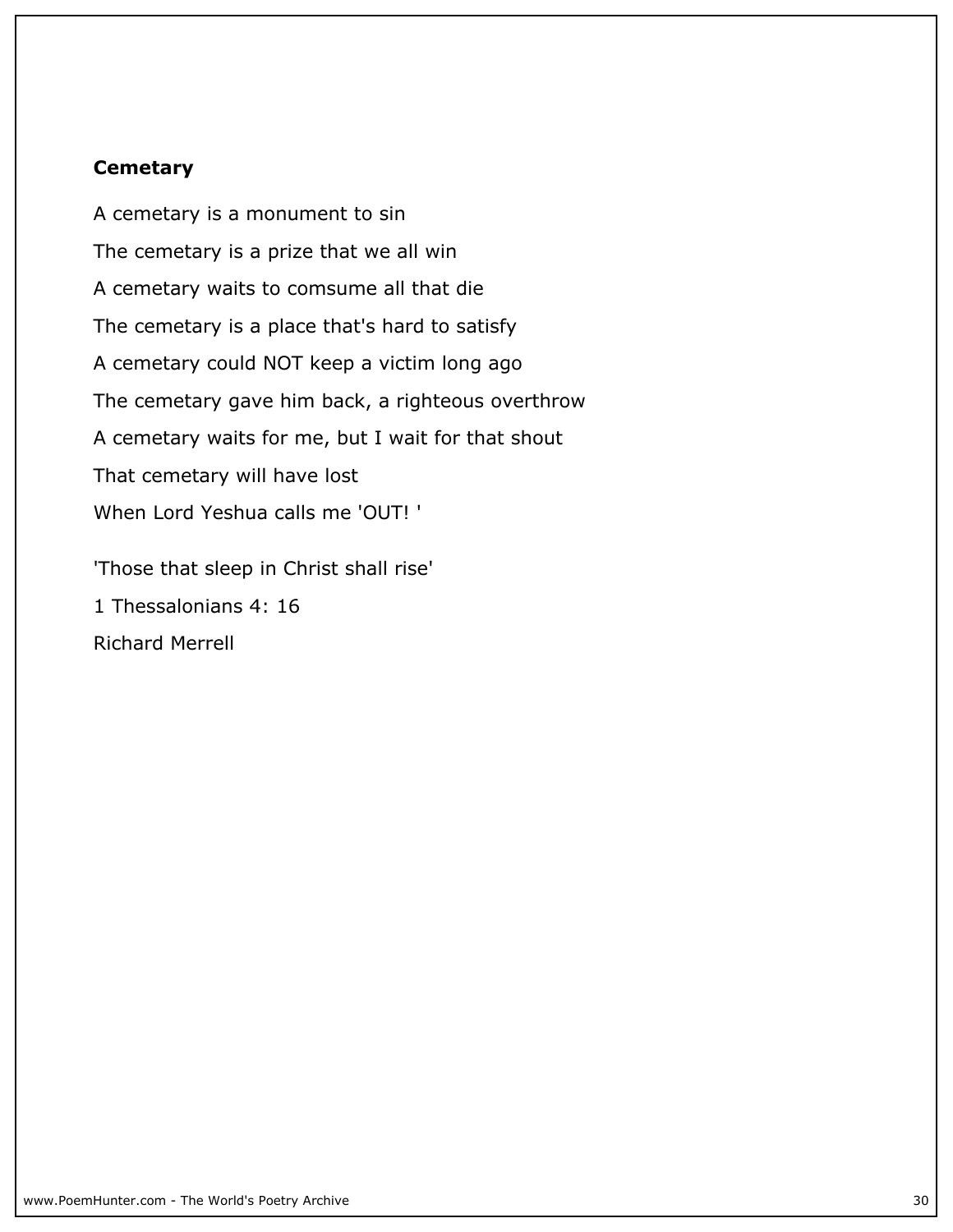#### **Choose, Yeshua or Baal**

**The sacred heart of Jesus Can ne'er avail; in prayer; But by faith in Yeshua's name You'll know an answer there. The sacred heart of Jesus Means, bowing the knee to Baal Praying with vain repetitions; That altar always fails.**

**But Christians enter in To find help in time of need Within the veil, the body of Christ For He is the true seed.**

**Oh, the sacred heart of Jesus That radiates light so well; Upon a closer scrutiny Reflects the flames of hell!**

**Thus do the idolaters worship a 'sacred heart' to no avail.**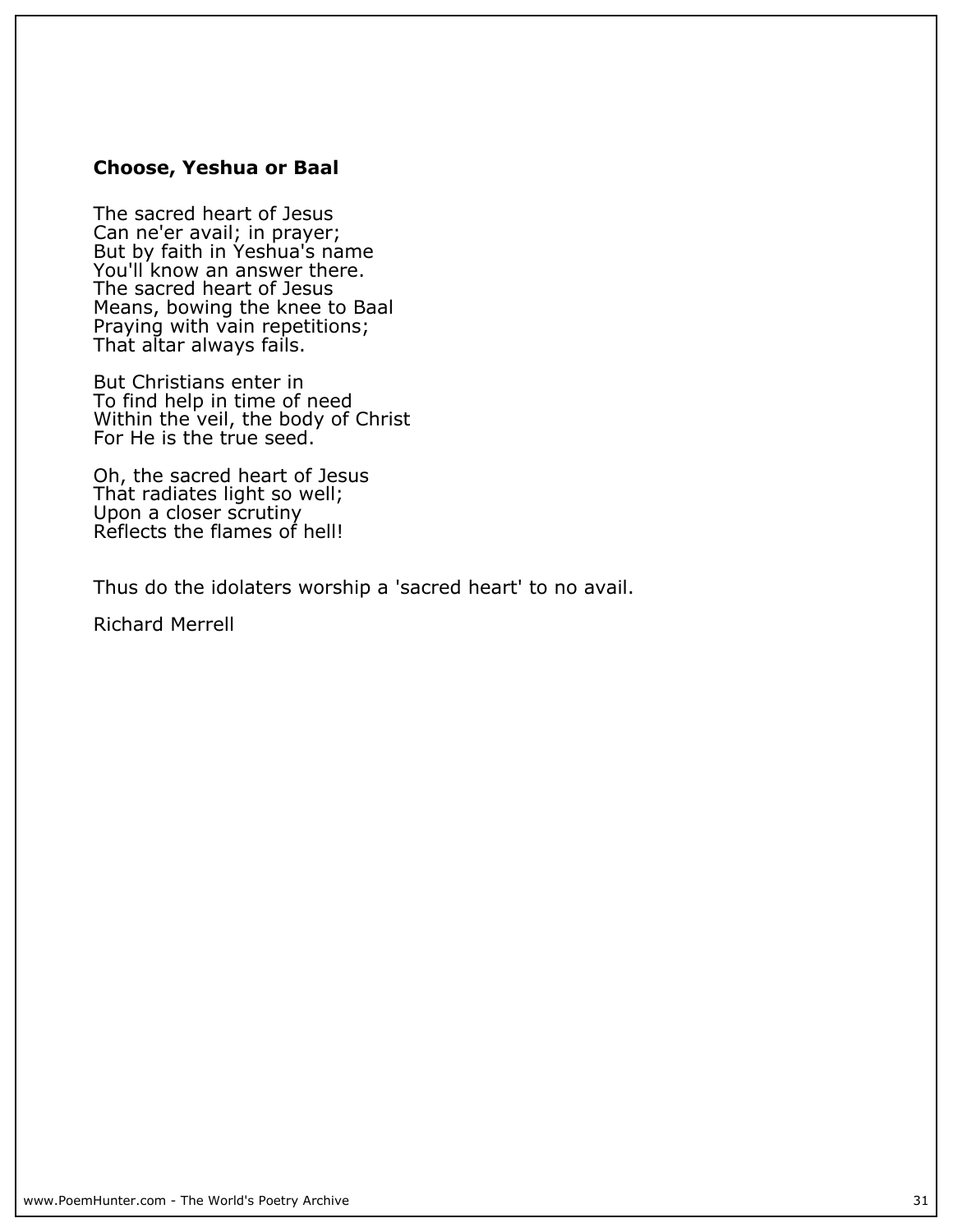#### **Come Forth!**

**'Come forth, come forth' the shout is loud Lord Yeshua stands upon the cloud His arms outstretched to heaven above 'Come forth, come forth, rise you beloved! '**

**I feel the earthquake, I hear the sound My grave upheaves and splits the ground The risen dead have begun their ascension I claim the prize 'the resurrection'**

**1 Thessalonians 4: 16**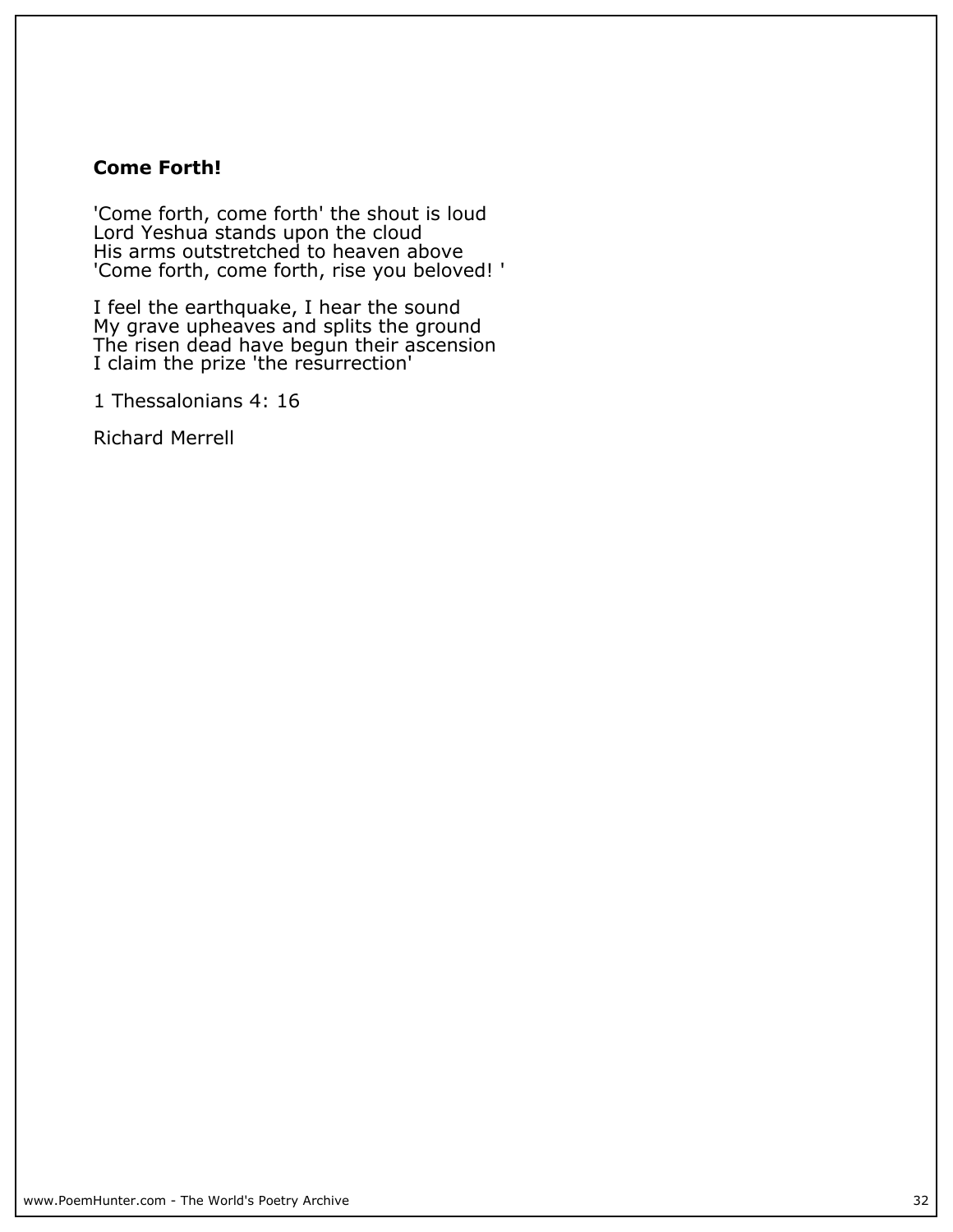#### **D.O.M.**

**Deo Optimo Maximo The monks of old did declare For in doing something for God - They teach us that we must take care.**

**For God does not require of a man That which he does not possess But in all that he has he must give - For his brethren that be in distress.**

**Deo Optimo Maximo These words are not new nor the latest Deo Optimo Maximo means 'To God the best and the greatest'**

**'And whatsoever you do in word or deed, do all in the name of the Lord Jesus.'**

**Colossians 3: 17**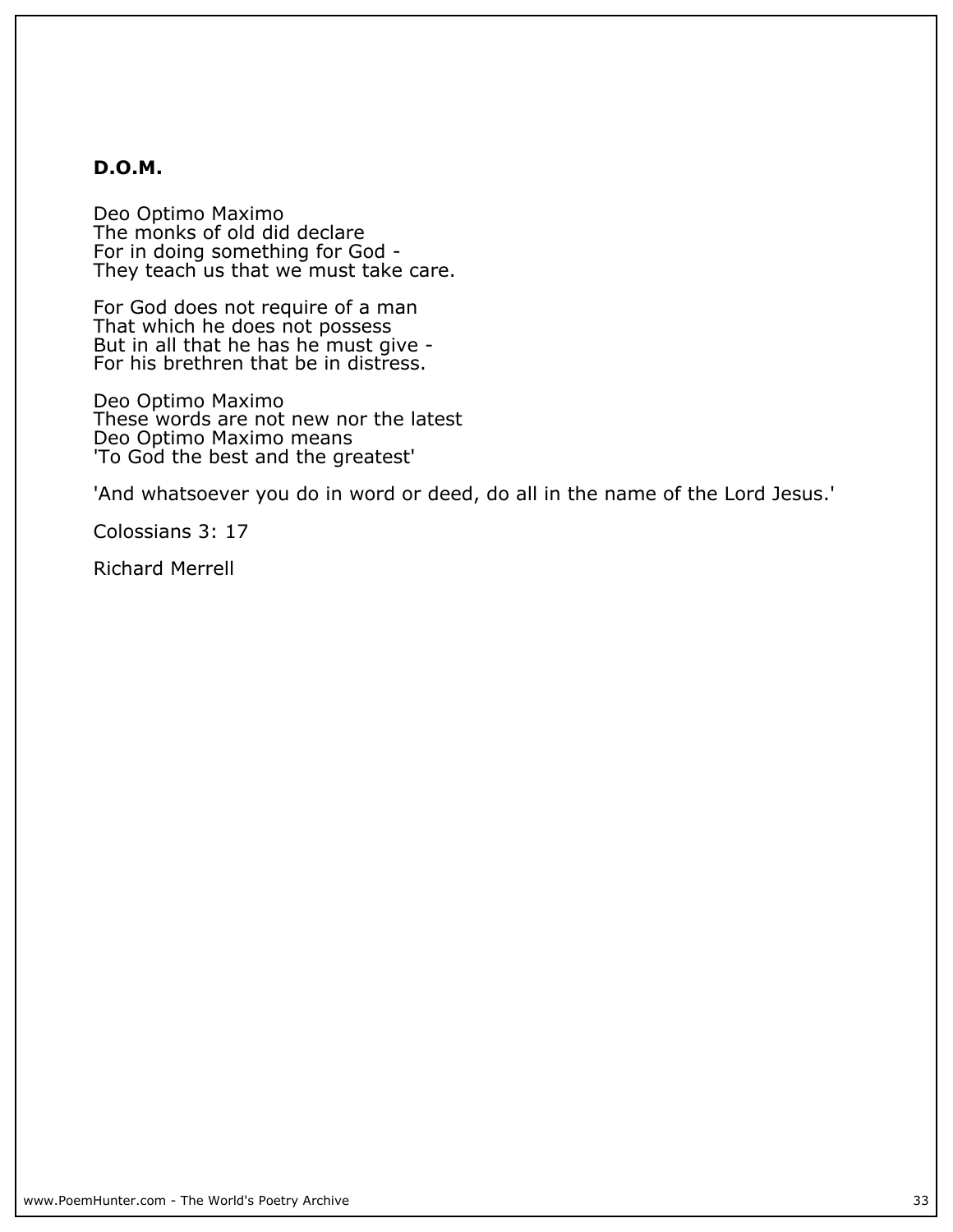#### **Death**

**Death for the unbeliever Is darkness filled with fear, A place of shadows and wanderings No peace can be found there.**

**But for the man who loves the Lord Death, is but true gain; Falling alseep into Christ's presence The Christian knows no pain. For to be absent from the body Is to be present with the Lord; For me to live is Christ - My death, I will applaud!**

**Philippians 1: 21-23**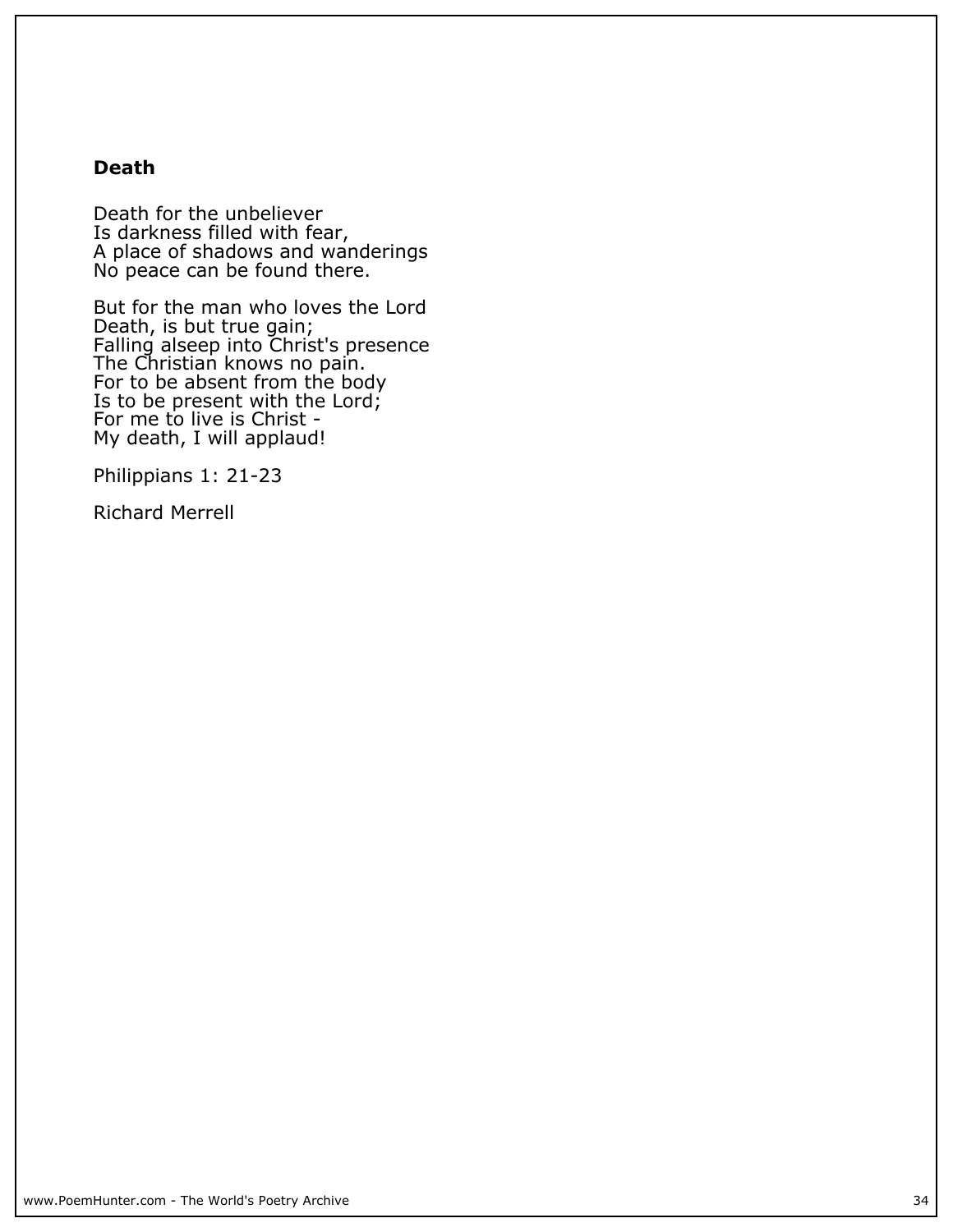#### **Deception**

**Oh no, I'm left behind I wish that I had not been blind To what Christian people said, 'Believe on Christ and be not dead.'**

**They are gone now to their Lord Who came and 'caught' them in accord With what the Bible has to say; I disbelieved and so I stay.**

**YOU told me that, 'There is no God' And explained it with a nod, When I asked YOU, 'Is God dead? ' YOU told me, 'Yes' from your head. 'There is no God' YOU did say 'When the world is in this way' I believed YOU and now see What YOUR wisdom has done to me. Yeshua has come, returned again He 'caught up' His redeemed, it is plain. And I am left alone with YOU; Oh, please tell me what to do.**

**YOU say, 'Do not believe this lie, there is no more life after you die; and Yeshua the Messiah is not true, so just do what YOU tell me to. Alright then, I will obey What you say now sounds OK, There is no Messiah, now or then What was YOUR name? Oh yes, it's SATAN.**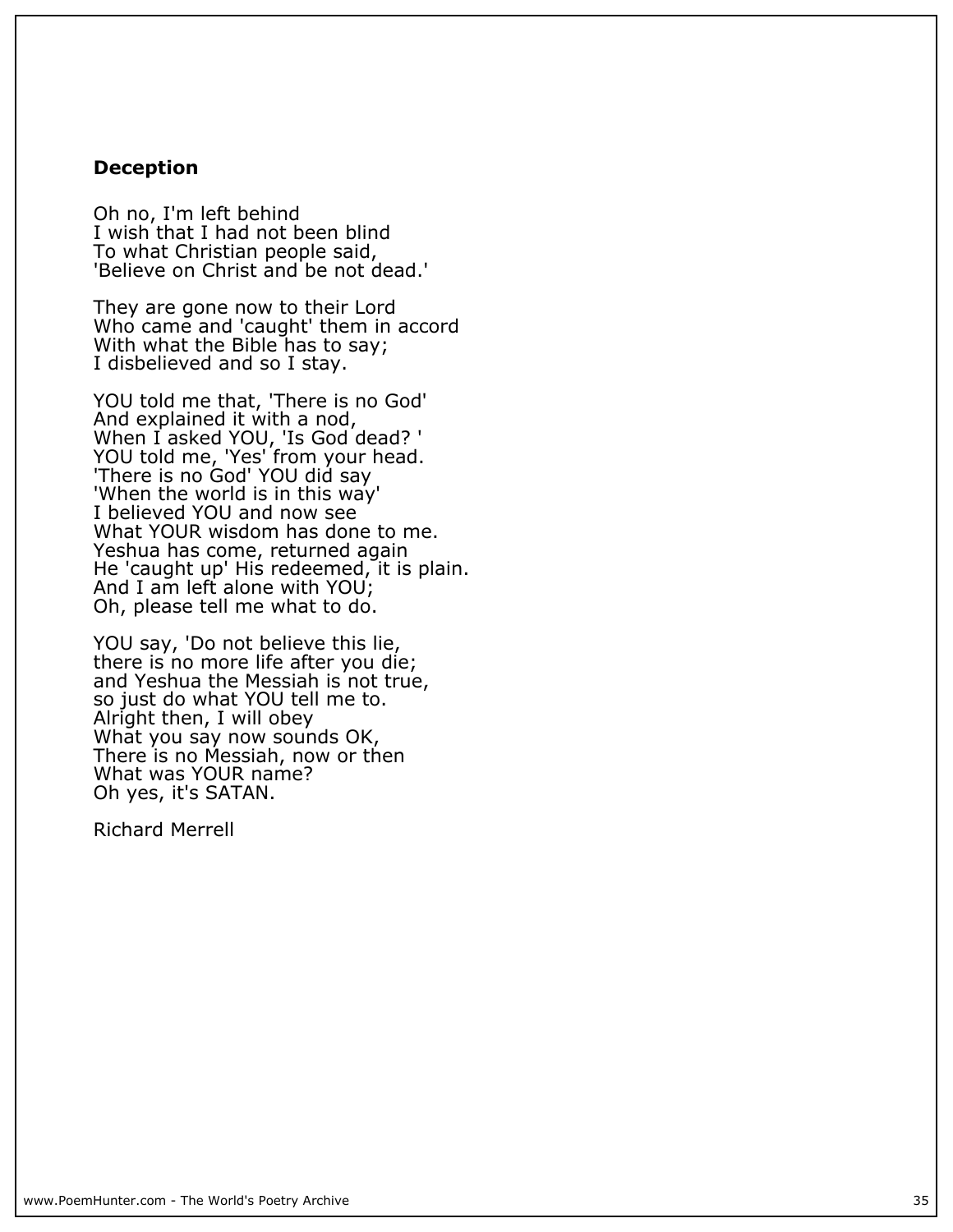#### **Declaring Yeshua**

**The Spirit of God is Holy Come to declare Yeshua's name; To speak NOT of his own self But to glorify Messiah who came.**

**The Spirit of God has come To guide us in things of the Lord; Reminds us of the words of Yeshua That we might be in one accord.**

**The Spirit of God does not boast Of Himself in any wise; But declares that, 'YESHUA IS LORD! ' Anything else, is but lies.**

**John 16: 13-15**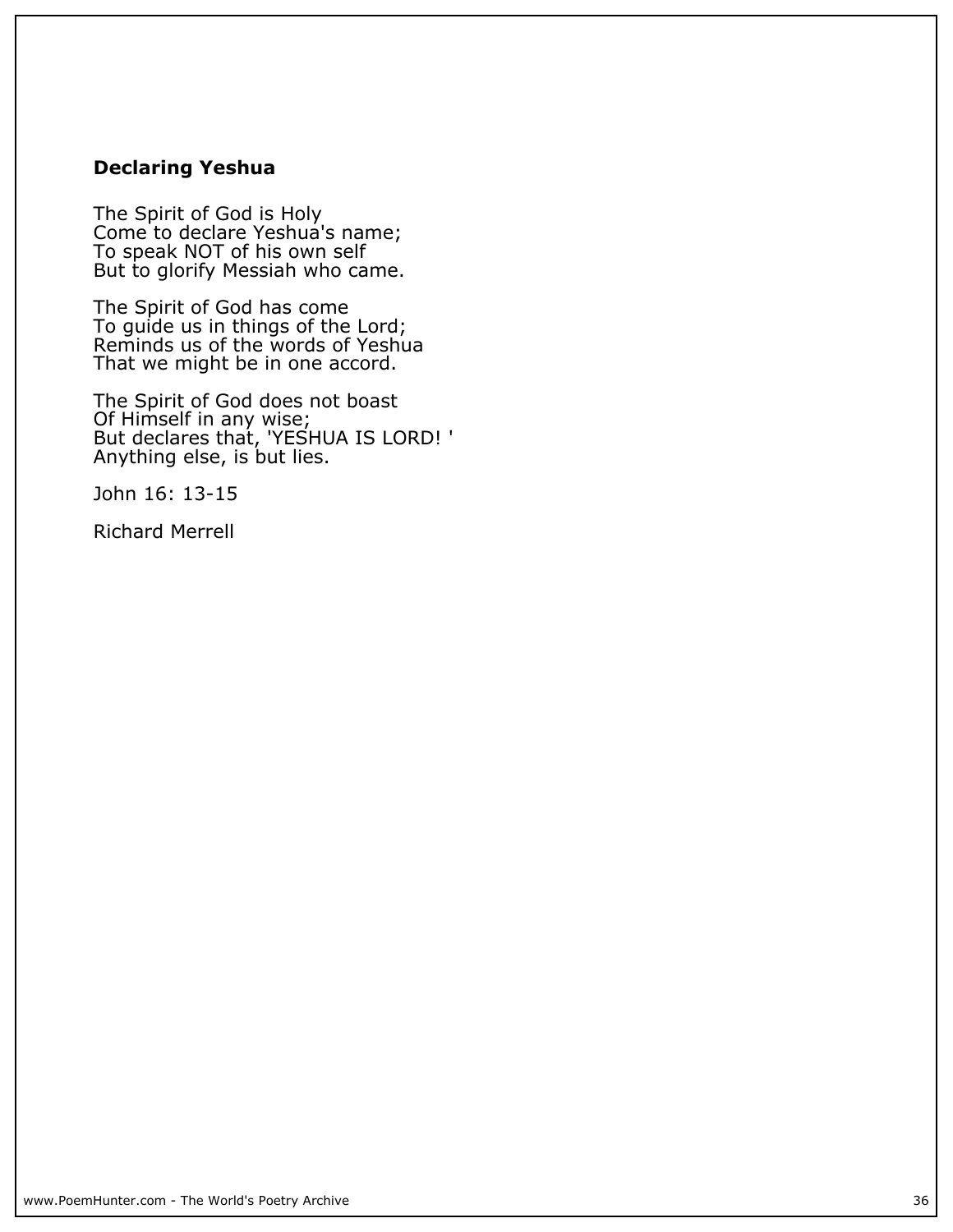#### **Diag - Nose**

**If I look down my nose I find a sickness I can't hide For when I look down my nose - I'm sufffering from pride. And when I point the finger It's then I start to harp And complain about the brethren My finger's getting sharp!**

**So I think I will repent Let others do the hunt I shall not look down my nose My finger I'll keep blunt.**

**For the ones who point the finger And like looking down their nose; Are the ones that God doth hate - And the Scripture doth oppose.**

**The Bible tells us this, 'Then shalt thou call, the Lord shall say, here I am. If you stop pointing the finger.' That's all! ! !**

**read Isaiah 58**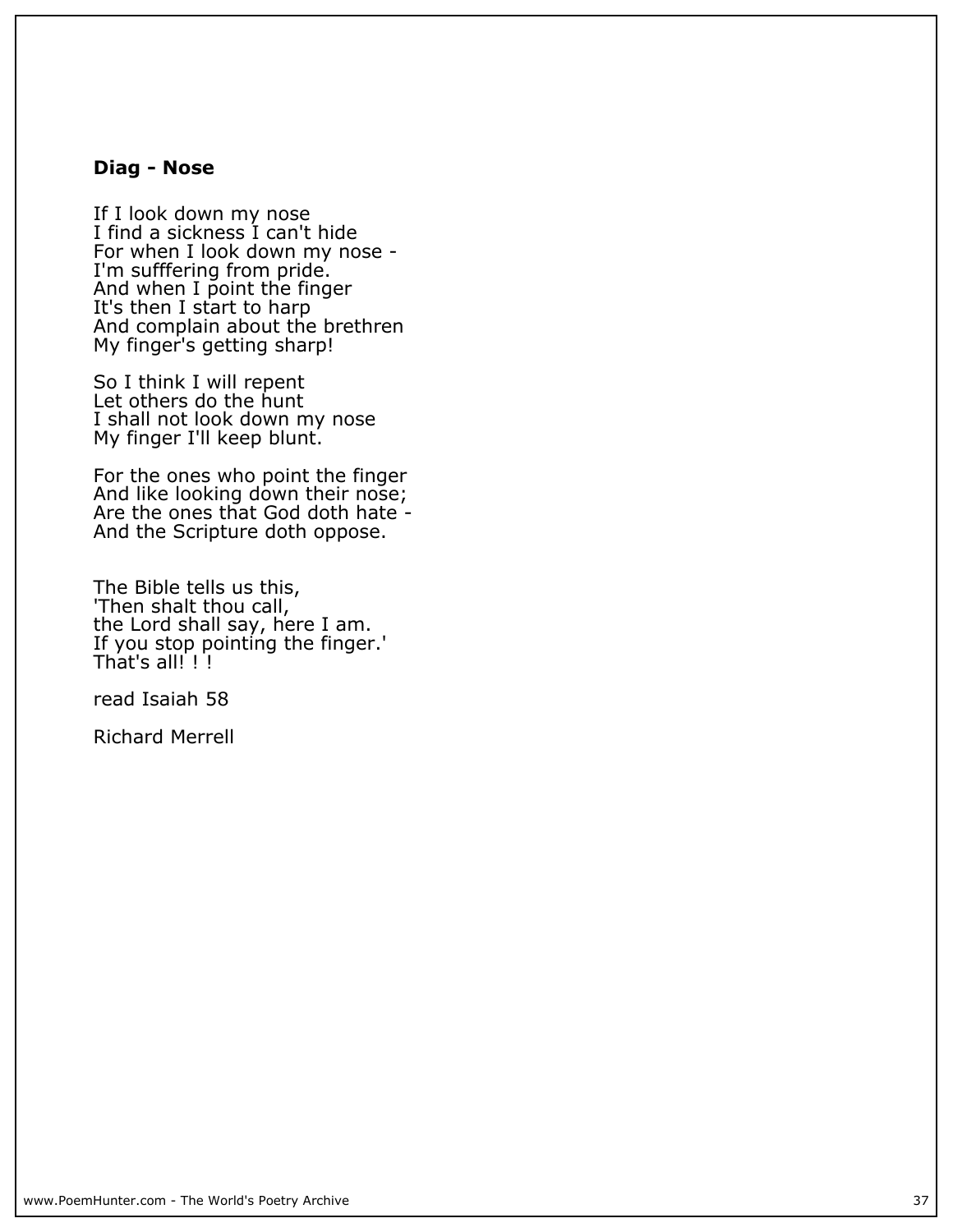# **Dispensable?**

**To believe a man is dispensable Is Concentration Camp thought, Therein is no mercy For love has come to nought. To believe a man is dispensable Is Gas Chamber psychology It is a wicked assumption that Man is value free. To fully typify this That you might understand 'tis like a women's menstruation cloth She casts away with her hand.**

**No man can be dispensable When love is in your heart 'cause where love abides Man's worth it will impart.**

**John 3: 16**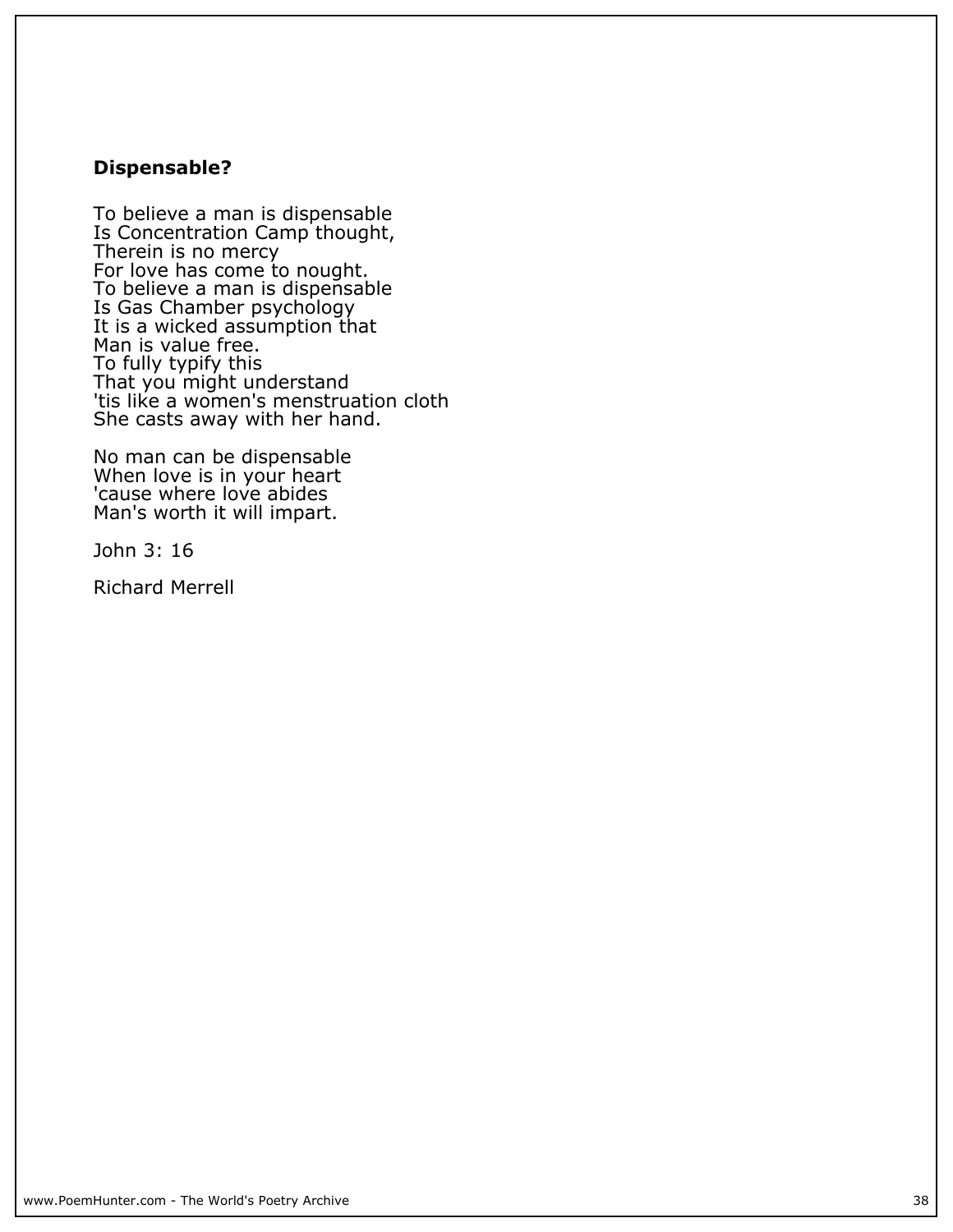## **Do Not Blame Another**

**Do not blame another When you err and sin, It's so easy to place your fault Upon a 'her' or 'him.'**

**Do not blame another For the flaws that you possess, But speak the truth about yourself And in honesty confess.**

**Do not blame another When in weakness you defy, The commandments of the Lord But on God's Word rely.**

**Do not blame another But speak things that are true, Do not blame your brethren - For another might blame you!**

**'My little children, let us not love in word, neither in tongue; but in deed and in truth.'**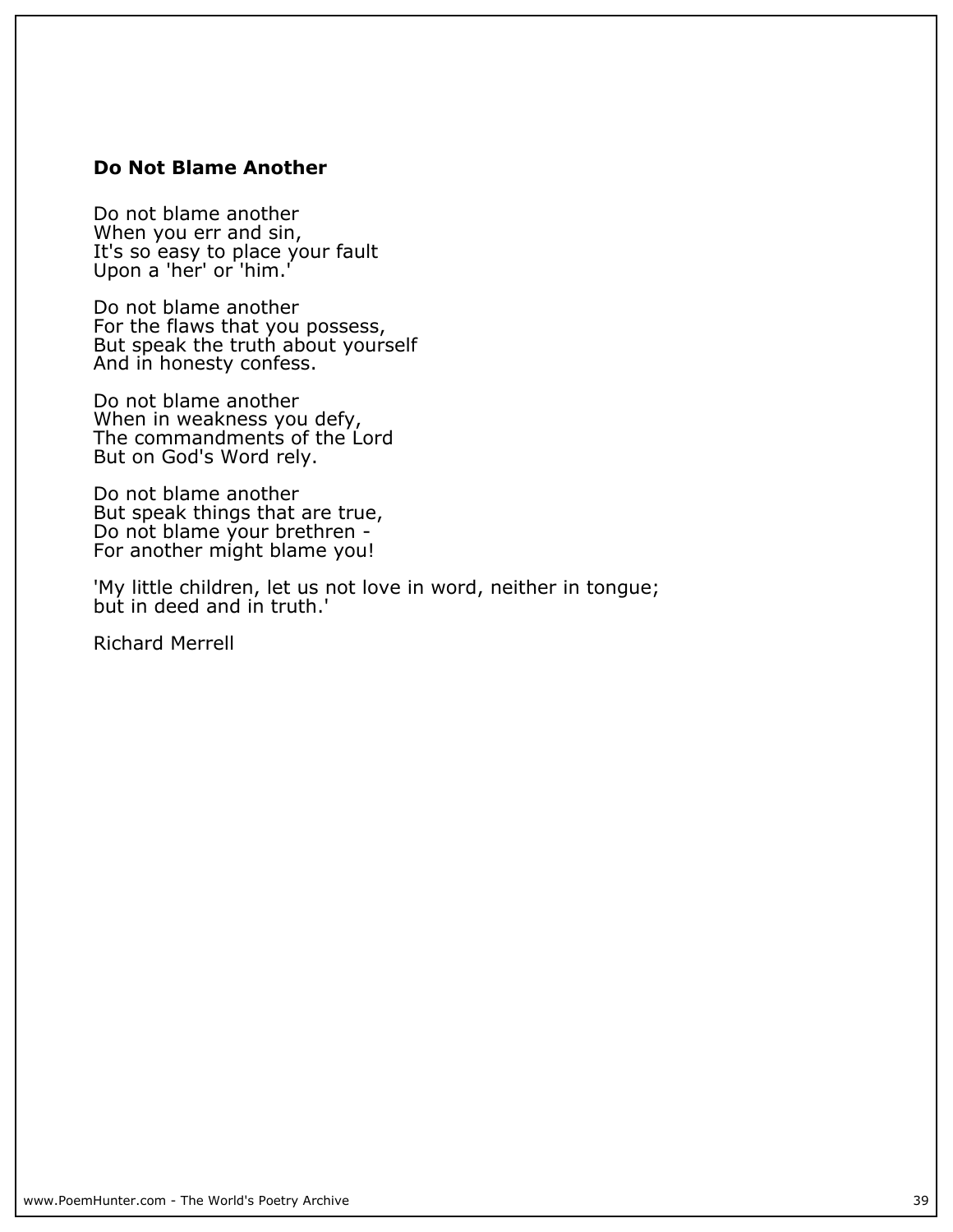#### **Do You Ever?**

**Do you ever fast and pray One day or maybe two; Do you fast and pray And see what God will do? Do you ever afflict the soul And go to God in prayer; Do you ever afflict the soul And know God's answer there?**

**Jesus said in Matthew six 'When you fast and pray, do it not in man's sight but in a hide-a-way.'**

**Now what he meant by this Was, keep it to yourself Only God will know of it And you will know God's wealth. So, if you want to know A blessing in your way; Do not hesitate Start to fast and pray.**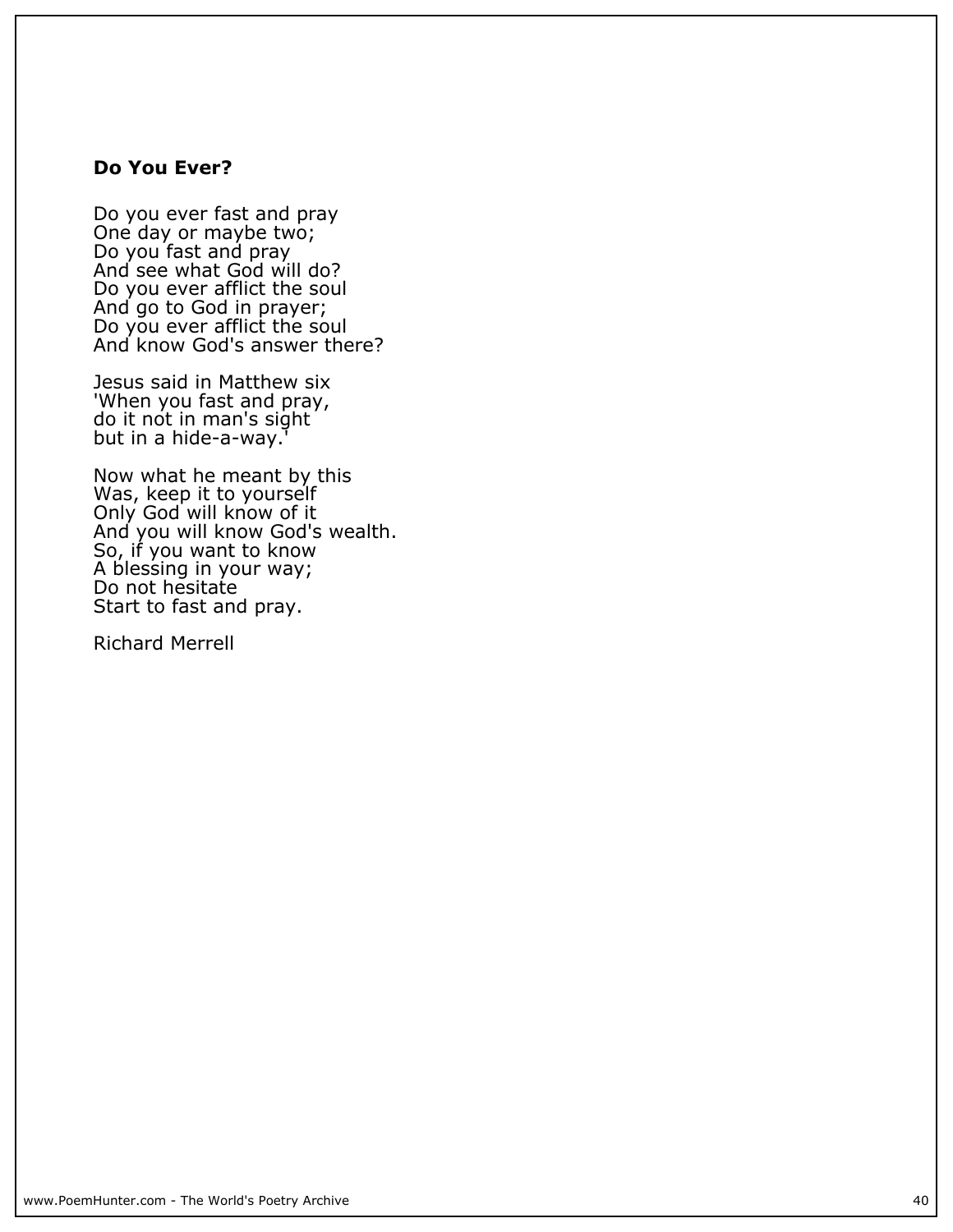#### **Do You Know the Son?**

**Do you know the Son, the one the Father gave? Do you know the Son, who can save you from the grave? The one who's got the crown from the Father up above? The Word becoming flesh, to show the Father's love?**

**The Logos who came to Earth and was born but not by man But by the Holy Spirit sent down by God's own hand. The Son born in Bethlehem of Judea on that night; The Son who is the one, whom in John is called the Light. Yes, He's called the Light, and that's very true For He came to light the way for men like me and you. He is also called the Word, and if you did not know He is the One who made all things so very long ago.**

**His name is Yeshua, the Christ, and now I'm telling you Just what it was that God sent Him into the world to do. God sent His Son to tell us about ourselves you see - And how that if we did not change, we would end in misery. He also showed us how to live and to make it ample; He lived a life without sin; what a great example. Now Yeshua is the Son of God and on this Earth he dwelt 'til the age of thirty three and, then the pain He felt.**

**Men on earth did not care about what He had to say; All they thought of was themselves, so carted Him away. And on the hill called Calvary, to a stake these men had made They nailed my Saviour Yeshua the messuah, and there my debt He paid. And as the blood poured forth from His hands, feet and side If I then had been there like now I would have cried; 'cause of something else He had also come to say Which was this that 'By His death He would take my sin away' So, if you would believe that Yeshua died for you Then you will also know your sins are forgiven too;**

**Do you know the Son, the one the Father gave? The One called Yeshua, the Messiah, who died for you to save?**

**1 John 5: 20**

**It is to be noted that the Lord is not the eternal Son of God, but the Son of the eternal God; for there was no Son until he was born of Miriam, and born again at his resurrection, where it was declared to him by his Father, 'You are my Son, this day have I begotten you' this 'begotten' is reference to his resurrection, for he is the 'FIRSTBORN of many brethern' and 'we' at his coming. For we have been born again unto a living hope, that living hope is our LORD YESHUA/JESUS; for as he was raised to life. So too shall we be so raised if we press forward to the prize of the upward call in Messiah Yeshua our Lord, amen.**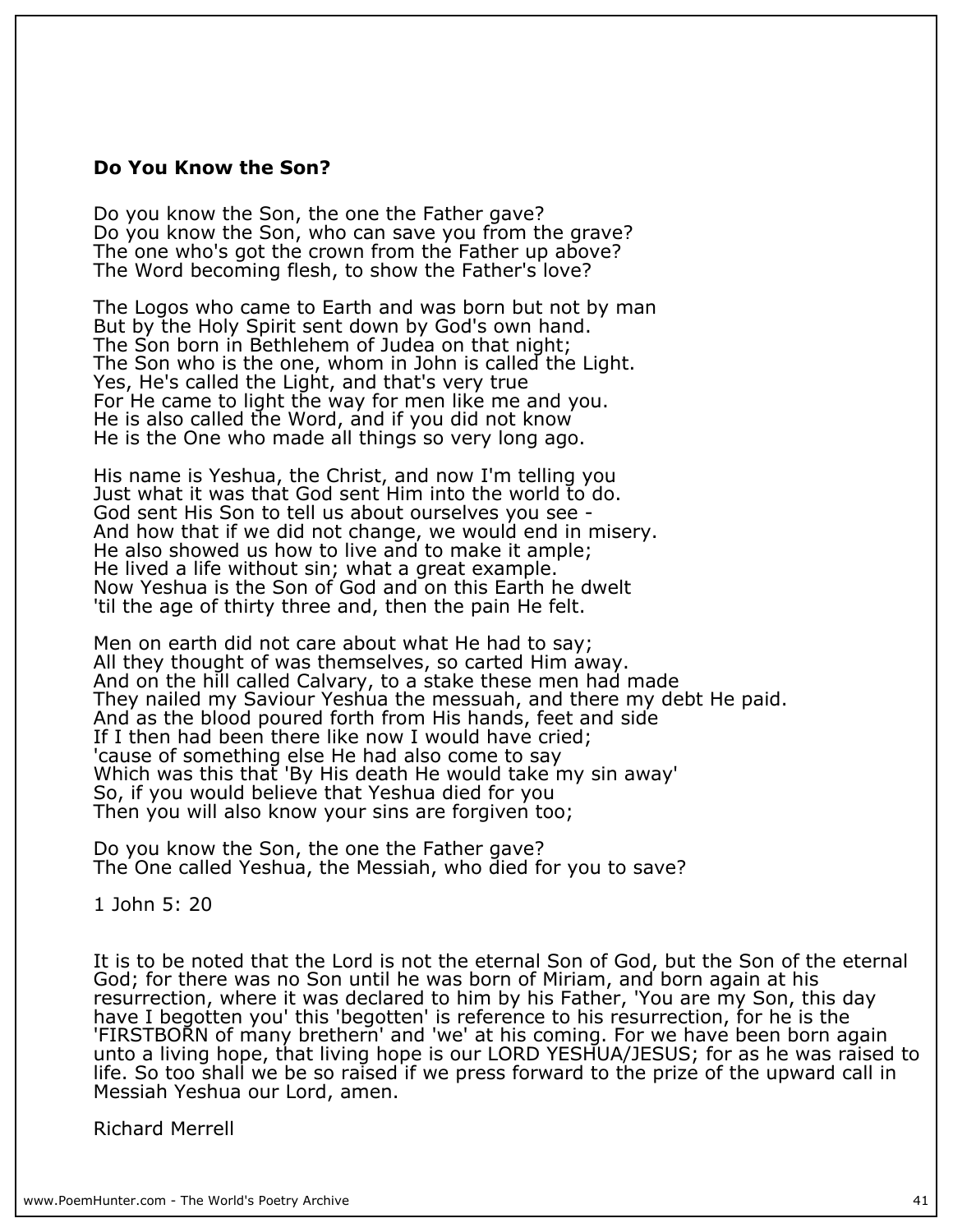## **Each Day**

**Each day brings a sure design whether good or bad, But for each day I thank God And in each day am glad.**

**For each day is made by God In each I do rejoice, For each day brings something new And more praise from my voice.**

**'Good Lord, morning! ' some exclaim 'cause they are sad and bored, But for me each day when I awake I say, 'GOOD MORNING, LORD'**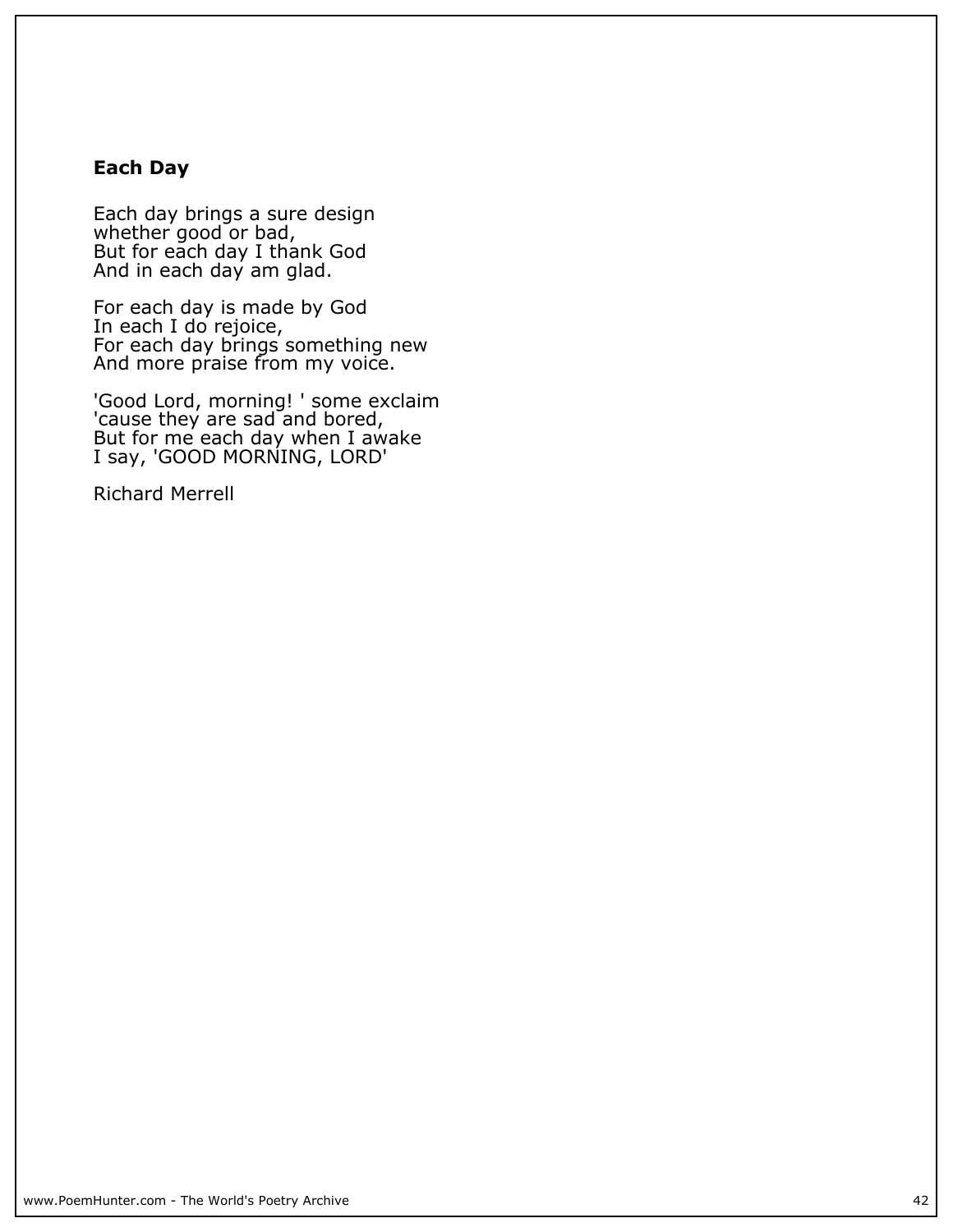## **Enter In**

**I have the mind of Christ For Yeshua is my Lord, I long for the wisdom From His Holy Word. The Word became Lord Yeshua Incarnate in flesh was He So that He could shed His blood For our sin, and set us free. And at the place called Calvary Golgotha or the Skull; They pierced His hands, His feet as well Thus He paid the toll. Now, Yeshua is the only bridge That crosses over sin He paid the price to open the way So that man could enter in. Into a place of love and joy God's dwelling place in heaven 'cause by faith in Yeshua's blood Man can be forgiven.**

**Acts 14: 27**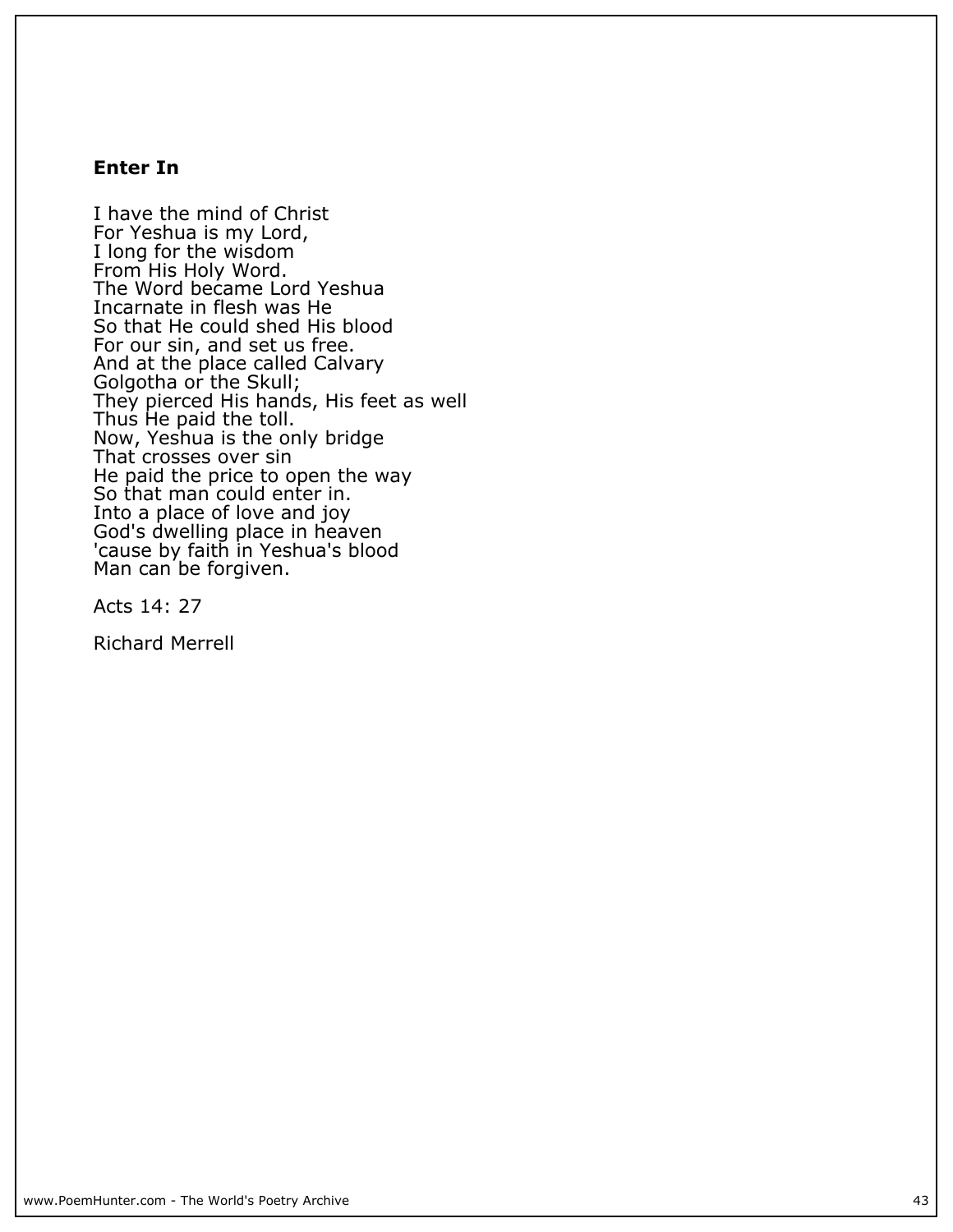#### **Ere**

**I behold you Yeshua Son of God**

**I see where Your feet have trod**

**Each footprint that Is in the ground**

**One step walked For each sheep found**

**Those weary miles On dusty road**

**Those times you bore The lonely load**

**Sleepless nights After long, long day**

**On mountains ere You watched to pray**

**The path you walked I walk the same**

**Many hate me for** I know your name

**The City of sin Would on me encroach**

**But I come to You Bearing Your reproach.**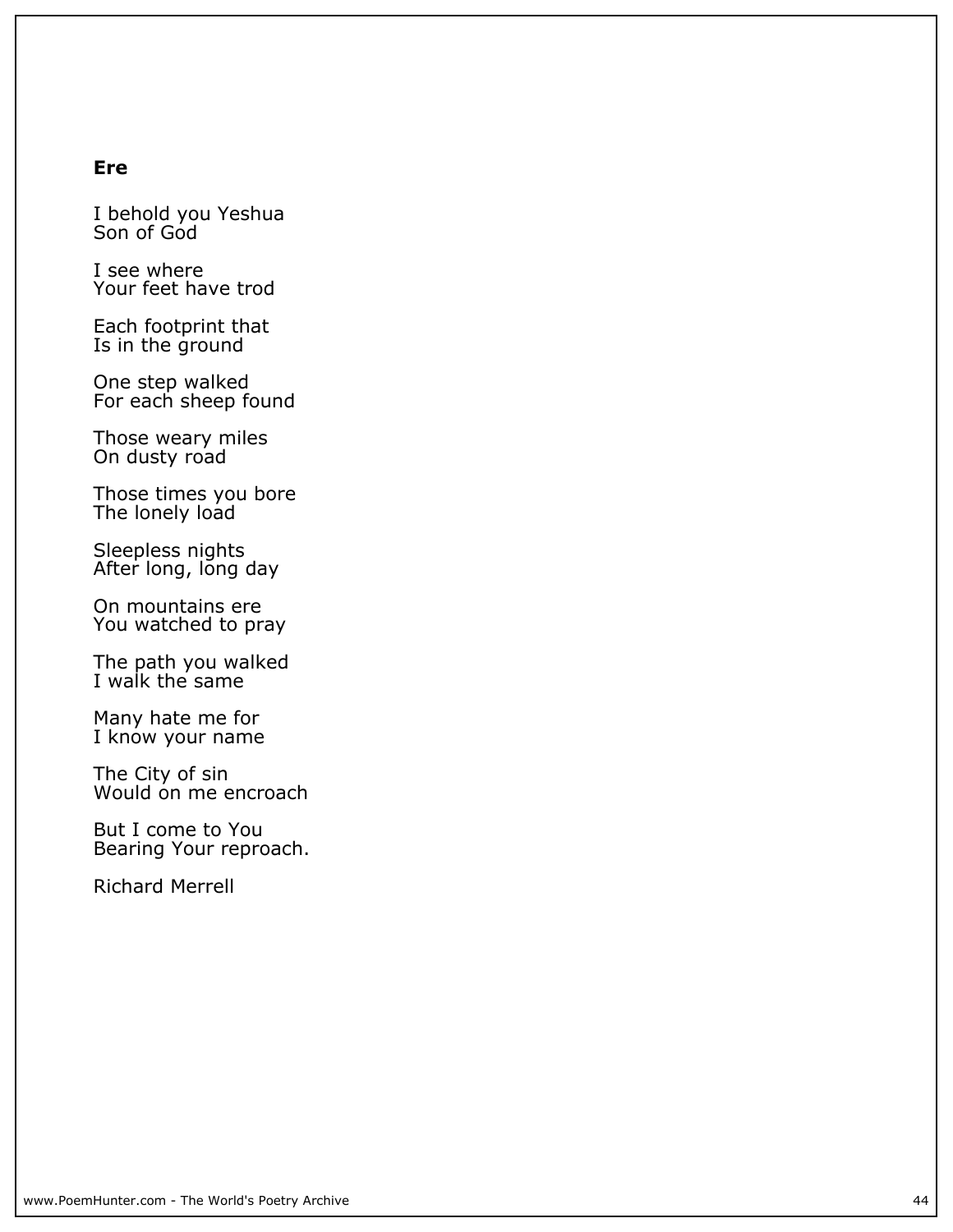#### **Eternal Things**

**NO longer do I look upon Those things which do appear They have become obscure to me; As God does draw me near. For eternal things I gaze upon I see them more each day That eternal weight of glory And the revealing of the way. The things which are eternal Encourage me so I can cope; Things like love, joy and peace And the sure and certain hope.**

**Now, if I hope for what I see I shall find no profit fair But in the hope which is of faith I have assurance there! So that on the things that I can't see I place my concentration, Then God reveals his will to me By giving revelation.**

**For that which is invisible I see clearer each day; Hope has become my substance As faith's evidence lights the way.**

**2 Corinthians 4: 18**

**Hebrews 11**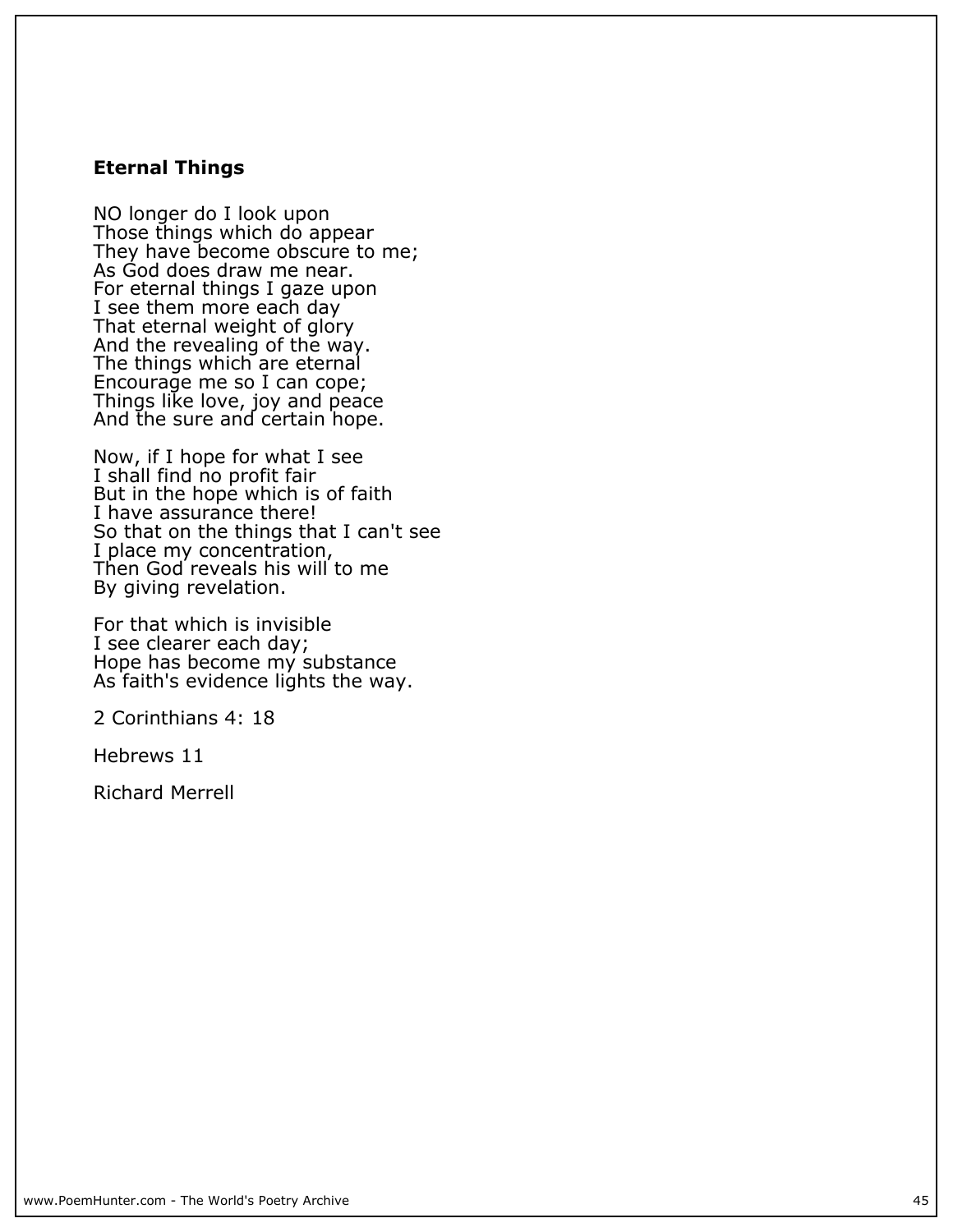## **Except**

**Excepy ye be born again By Spirit and the water Except ye be born again - Ye are no son nor daughter.**

**Except ye be born again Unto a living hope Except ye be born again - Ye will in darkness grope.**

**Except ye be born again By hearing of the Word Except ye be born again - Ye shall never see the Lord.**

**Now if ye be born again By God's power ye are kept Do you practice righteousness?**

**Except........**

**John 3: 3-8**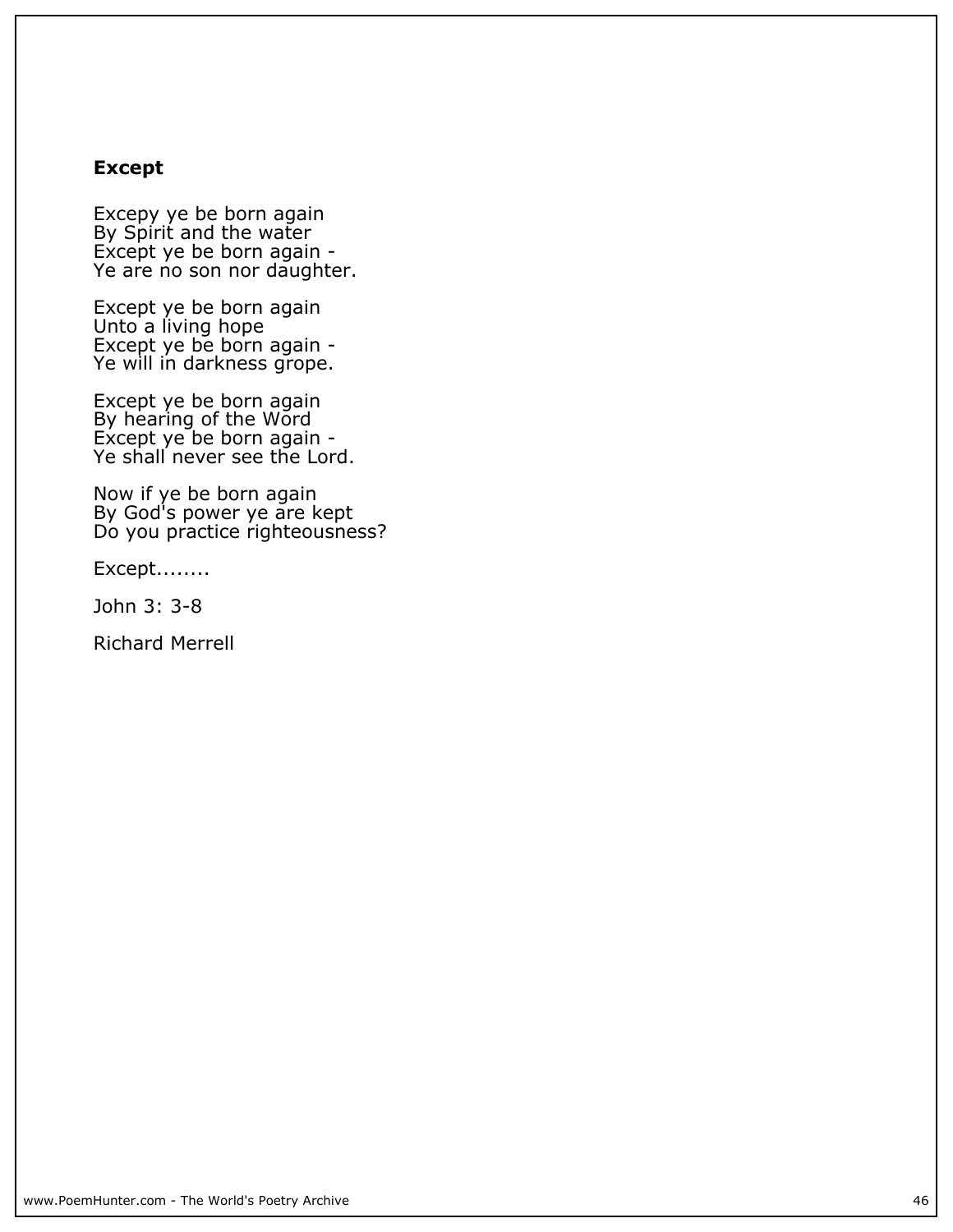#### **False Peace**

**The fear that is upon the Earth Causes men to quake The fear of an atomic war Is more than man can take. Of course they seek a saviour A man to bring them peace If he comes from God or Satan The UN said, 'he shall increase' For this world will give him power In return for the peace he brings They will worship and adore him Sell their souls for many things. But the peace that he will bring Will be but a lie from hell For Satan cannot give man peace Though a truth in this I'll tell.**

**Now the prince of the air Will be given his own place By the Earth's United Nations 'cause they have refused God's peace through grace. Now the prince of the air is Satan And he seeks to rule the Earth The New Age folk will give him this For they have not second birth. And in time atomic war may come A destruction wrought with fire Satan's peace confirms his name As the eternal liar.**

**But true peace comes from God alone And in Yeshua the Messiah is found Not troubled by atomic war - God's peace is Calvary's ground! !**

**'Therefore being justified by faith, we have peace with God through our Lord Yeshua the Messiah'**

**Romans 5: 1**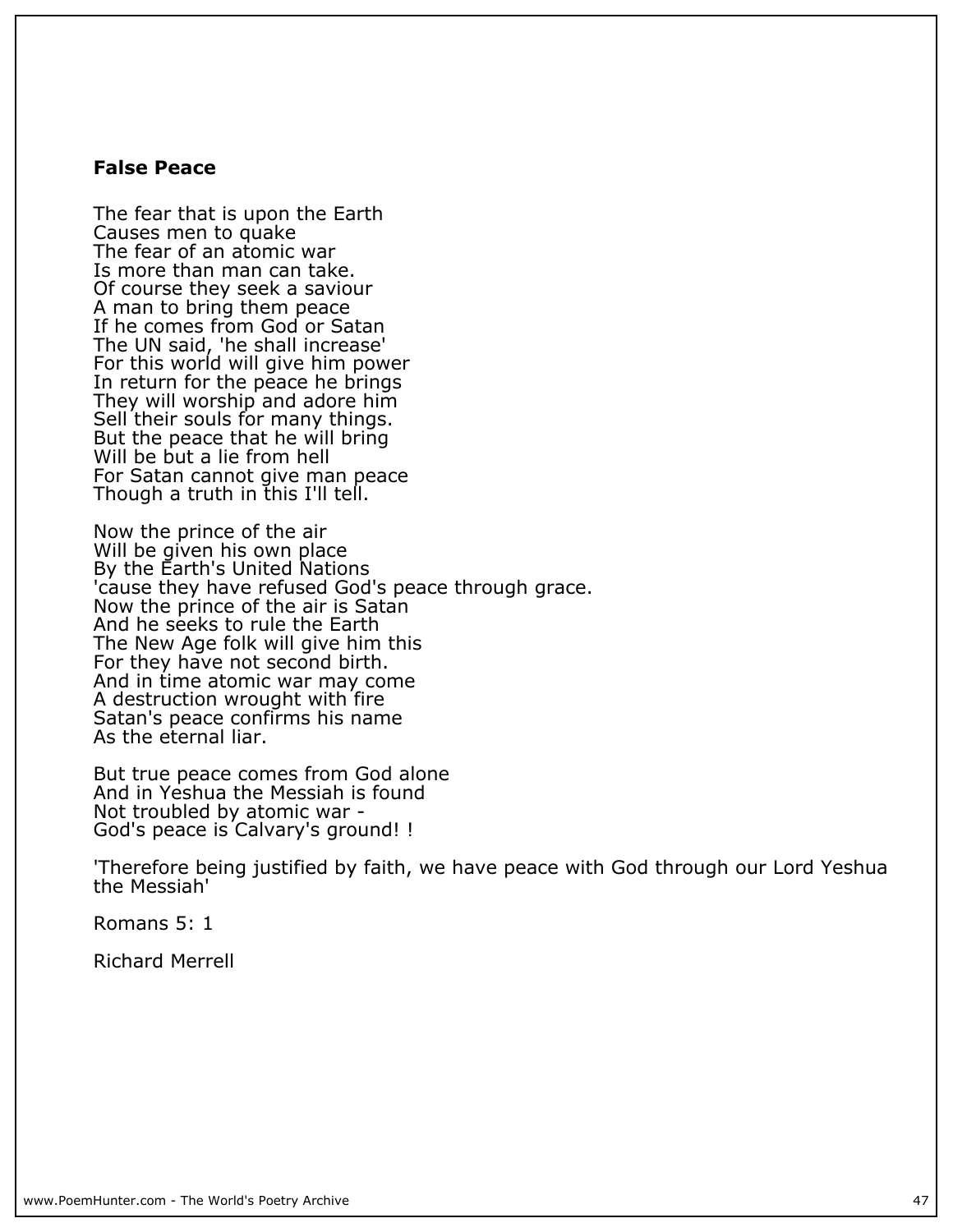#### **Far Far Better**

**There is a far, far better God There is a far, far better Son There is a far, far better blood, Than that wicked Mass has done.**

**There is a far, far better Covenant There is a far, far better Way There is a far, far better Redemption,** Than the pseudo religions today.

**There is a far, far better Saviour There is a far, far better Plan There is a far, far better Jesus, Than the one proffered by man.**

**There is a far, far better Salvation There is a far, far better Race There is a far, far better Finish, It's summed up in God's GRACE.**

**'For by grace are you saved through faith; and not of yourselves; it is the gift of God.'**

**Ephesians 2: 8**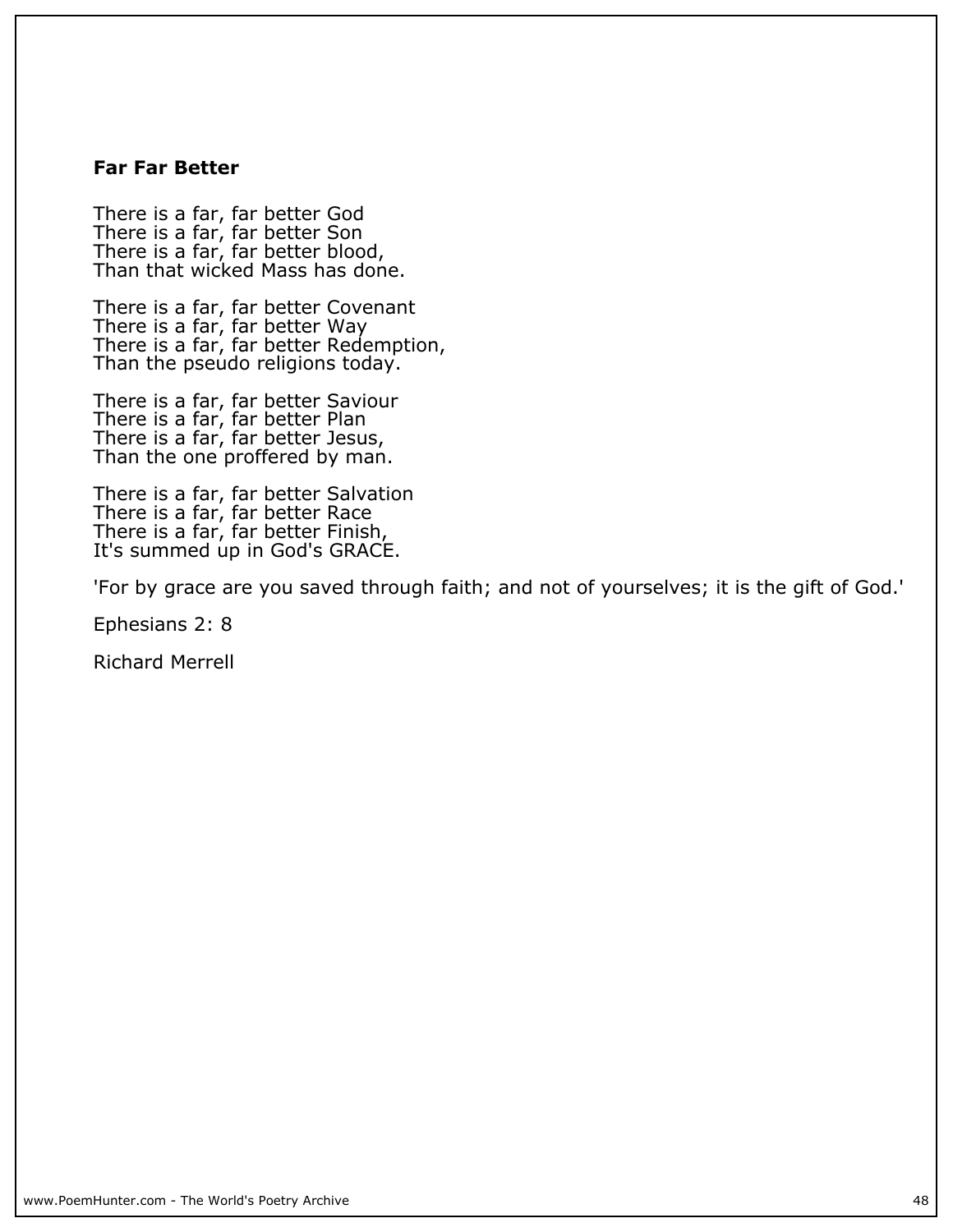#### **First and Last**

**What a fleeting moment is The spirit of our breath; The length of days for every man Brings with it certain death. For, from the moment we are born** We then begin to die, **And all because of Eve Who believed the Serpent's lie. For when Adam tasted of the fruit That the Lord our God forbid Death's sentence passed upon all man Sin's nakedness was not hid. Now, in the Adam that was first Creation groans in sin; But in the Adam who is last Eternal life we win! Each Adam is a corporate man; The first from earth is death But the last Adam, from heaven came To impart the Spirit's breath.**

**Romans 5: 1-15**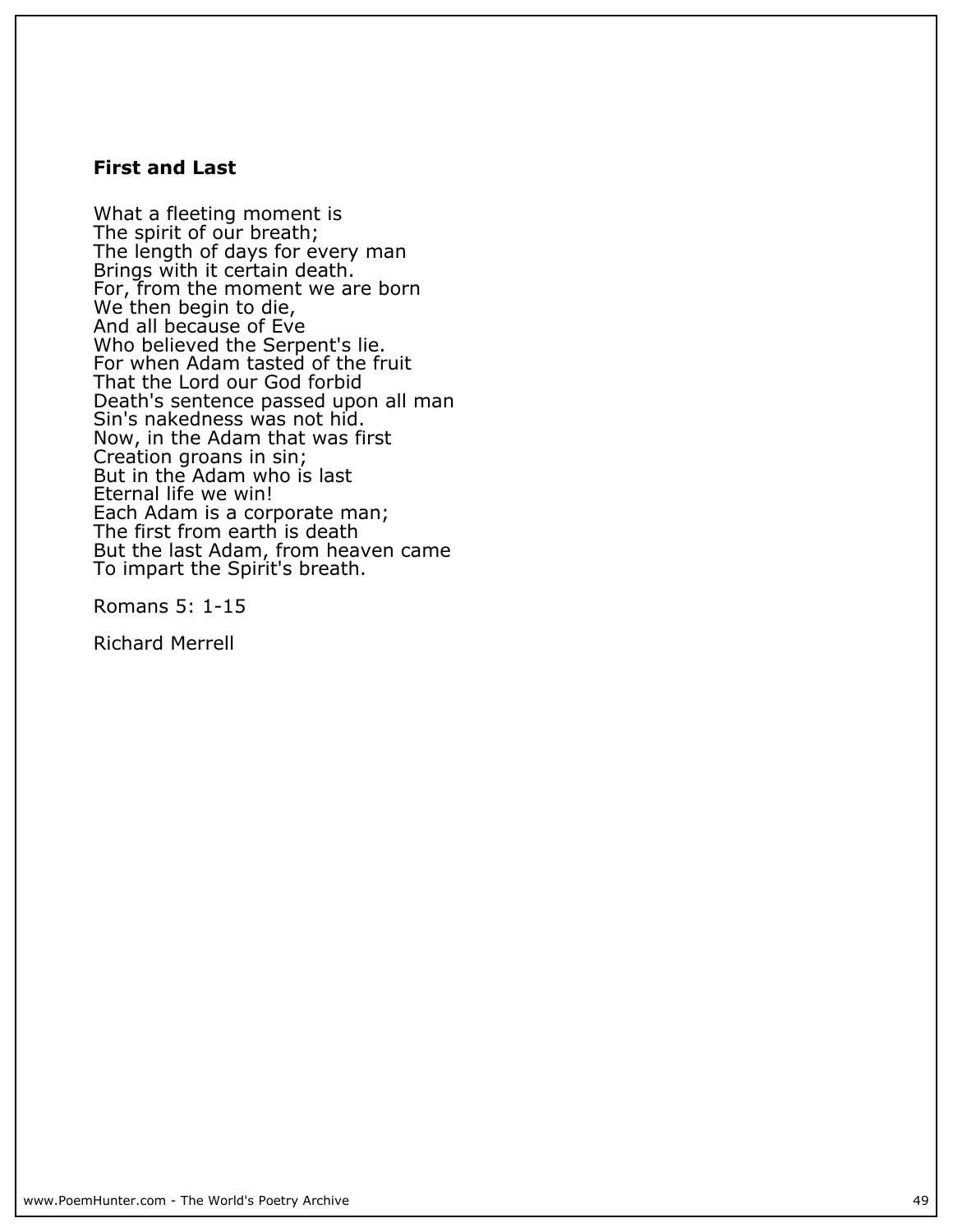## **Firstborn of All Creation**

**THE BEGINNING OF THE CREATION OF GOD**

**THE FIRSTBORN OF EVERY CREATURE**

**Beginning of the creation of God Means that 'He was made' Messiah Yeshua was the first Begotten from the grave!**

**Begotten Son of God He is the church's head; Raised by the power of the Spirit First begotten from the dead!**

**So when others speak this lie Saying, 'Logos was not the first made' Rebuke them in the Lord And do not be afraid!**

**For Yeshua is the Lord So tell a witness true; He is firstborn from the dead of all creation; And that God will raise you too!**

**Proverbs 8: 22-30**

**Acts 13: 33-38**

**Colossians 1: 15**

**Revelation 3: 14**

**John 1: 1**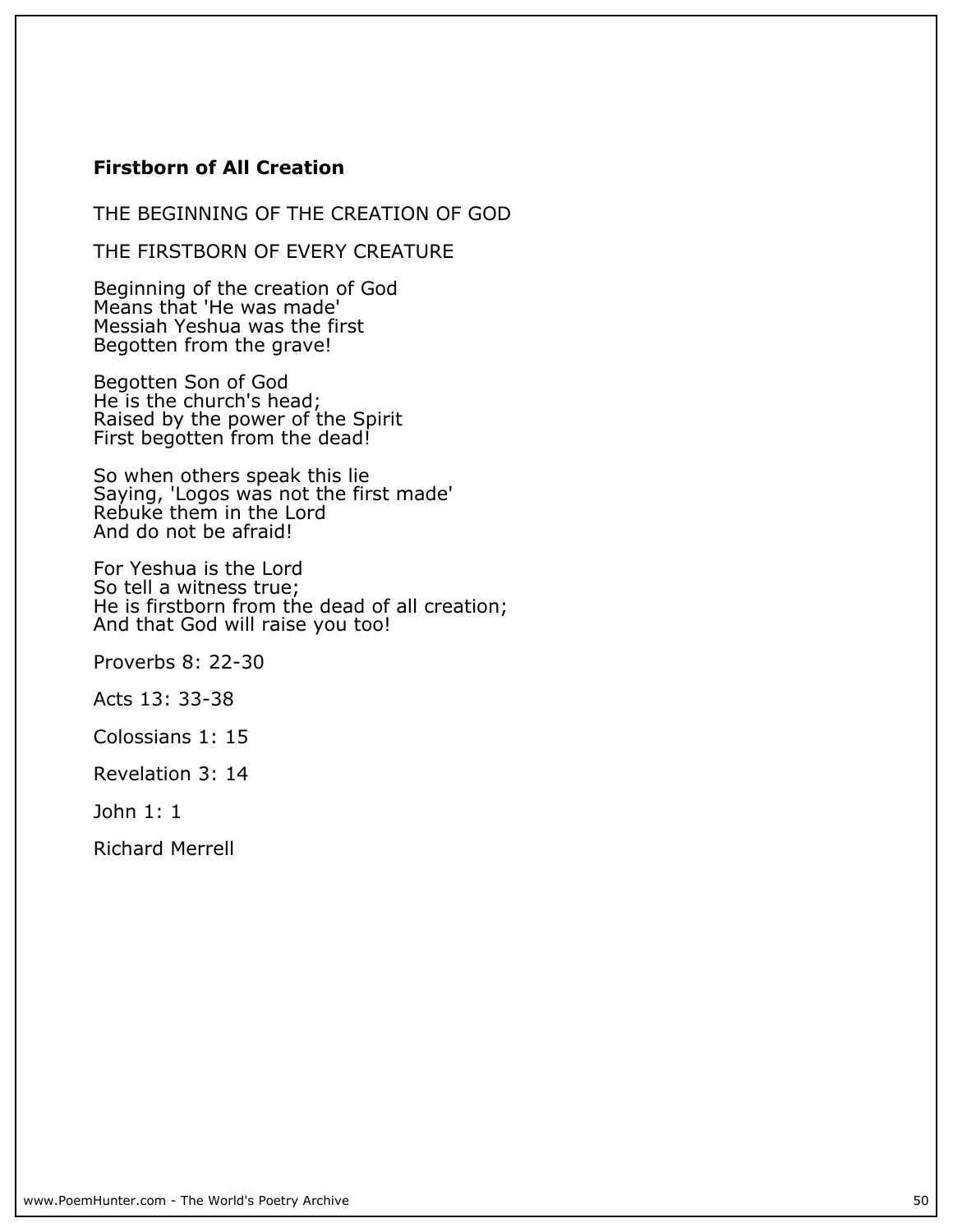#### **FOR ME**

**I was standing in a crowd one day And there was such a din Everyone was crying out 'Away and crucify Him'**

**I asked of one standing near 'What means this they're screaming? ' He told me that the one on trial Was guilty of 'blaspheming'**

**'How' I asked 'is this what is it he has done? ' The other one replied 'Said He was God's own Son'**

**And as I then beheld this man Who had been scourged and blamed I could not tell just what it was? But I felt so ashamed.**

**For I could see within his eyes As he looked back at me; One who was a loving friend He was no enemy.**

**And on the hill called Calvary Outside that City gate They nailed him to his heavy stake Then they reviled him, with hate.**

**Now as I approached His dying form I saw the blood - soaked ground I cried, I fell down at His feet My Saviour I had found.**

**For into His eyes again I'd looked And this time I did see, He had no need to say one word 'cause He was there FOR ME!**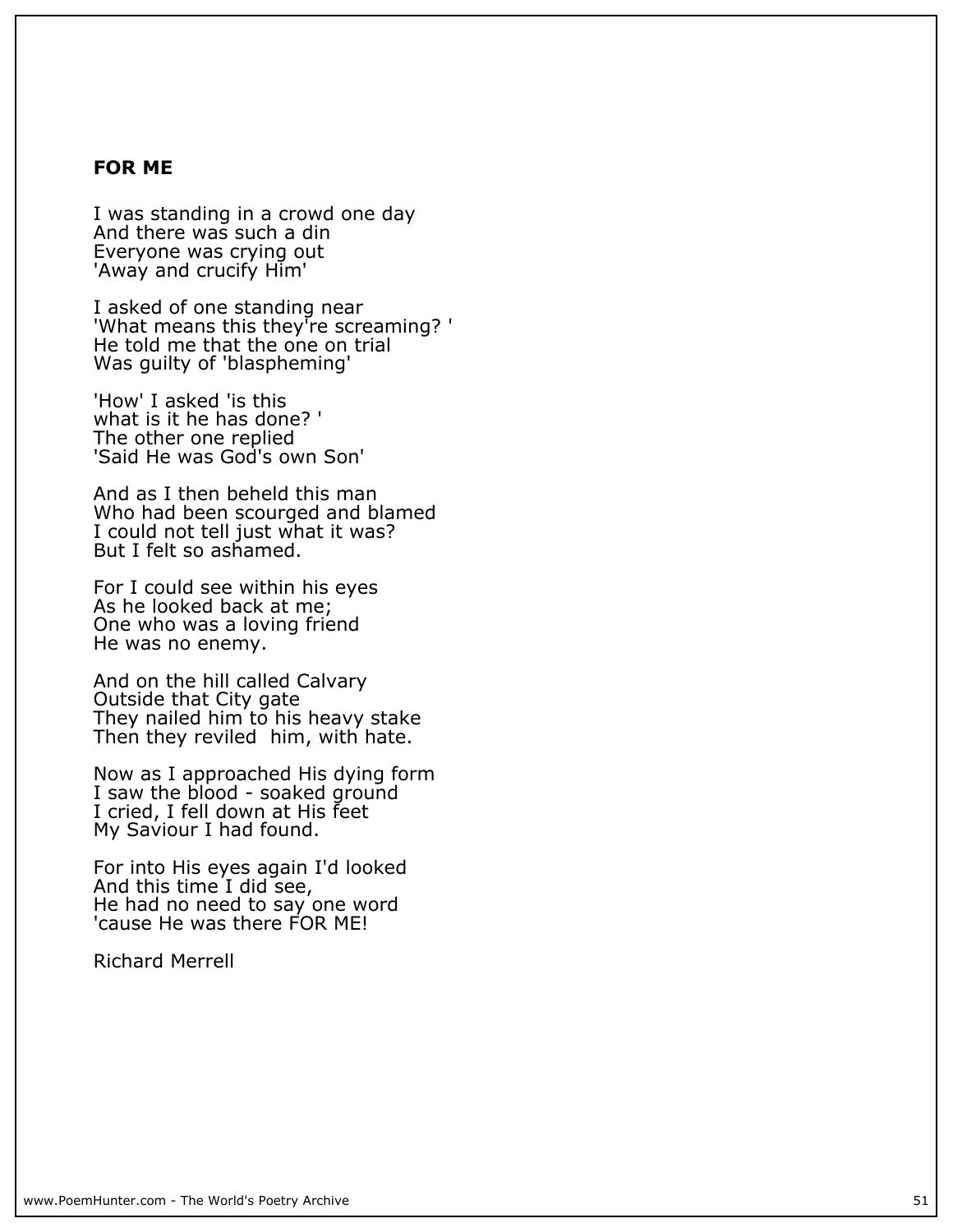# **Forgiveness**

**I have committed a great sin Against the Lord my God, And against those that say, 'they love me' But I have repented, God has forgiven Forgiveness from those friends I wait to see.**

**One lesson I have learnt For I am much wiser today; It is easy to make a judgement But to forgive Is love's perfect way.**

**Psalm 51**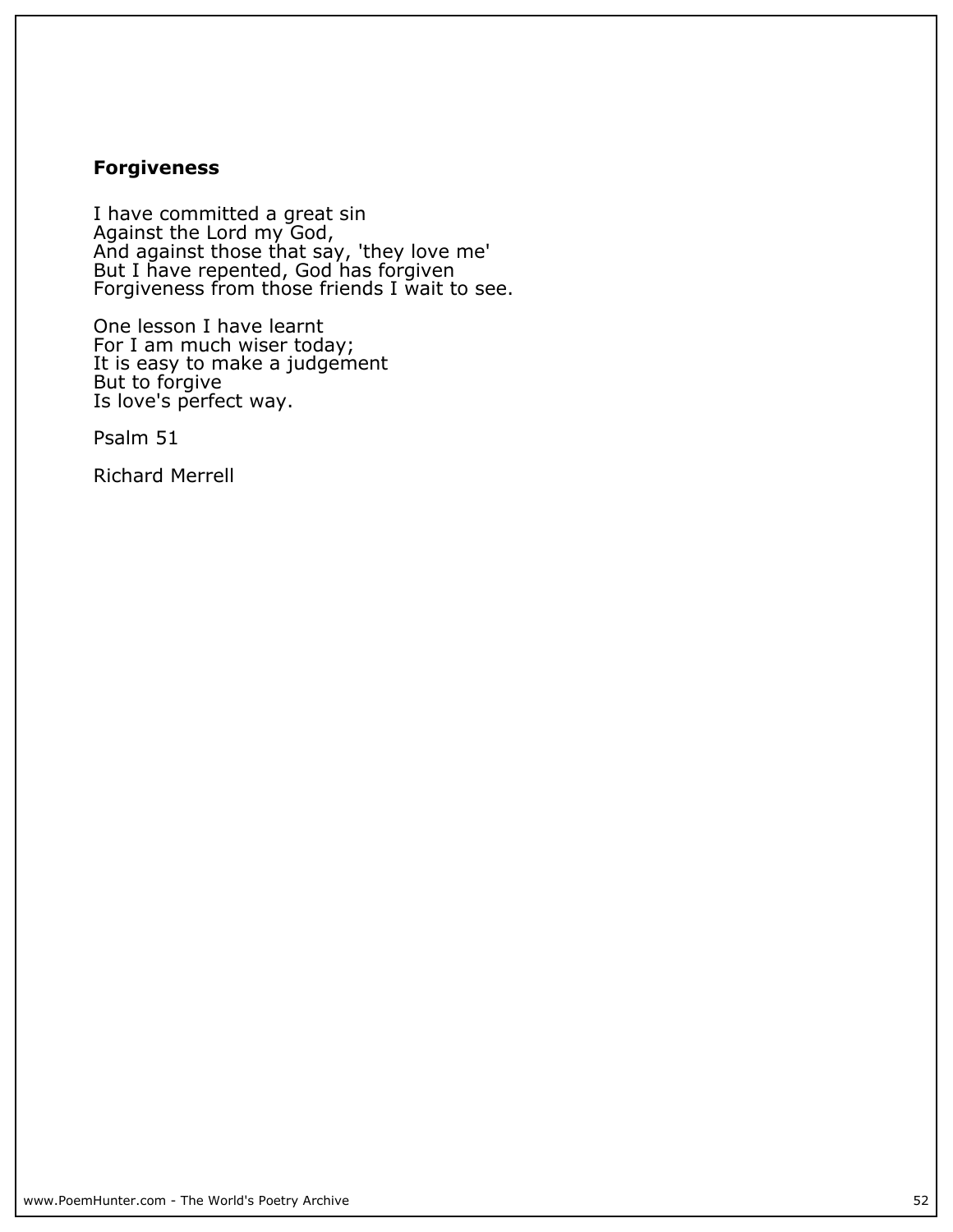## **Forsake Him? Never!**

**Forsake Him? Never! Though the Earth be mine I would give it all - For one so fine! Matthew 13: 45,46**

**Forsake Him? Never! Though demons do ply I will not renounce - My Saviour on high! Mark 11: 7-10**

**Forsake Him? Never! Even in rudeness of pain - For 'tis all to me - That he knows my name! Luke 10: 20**

**Forsake Him? Never! This is my plea - For Yeshua hath said - 'I will not forsake thee' Hebrews 13: 5**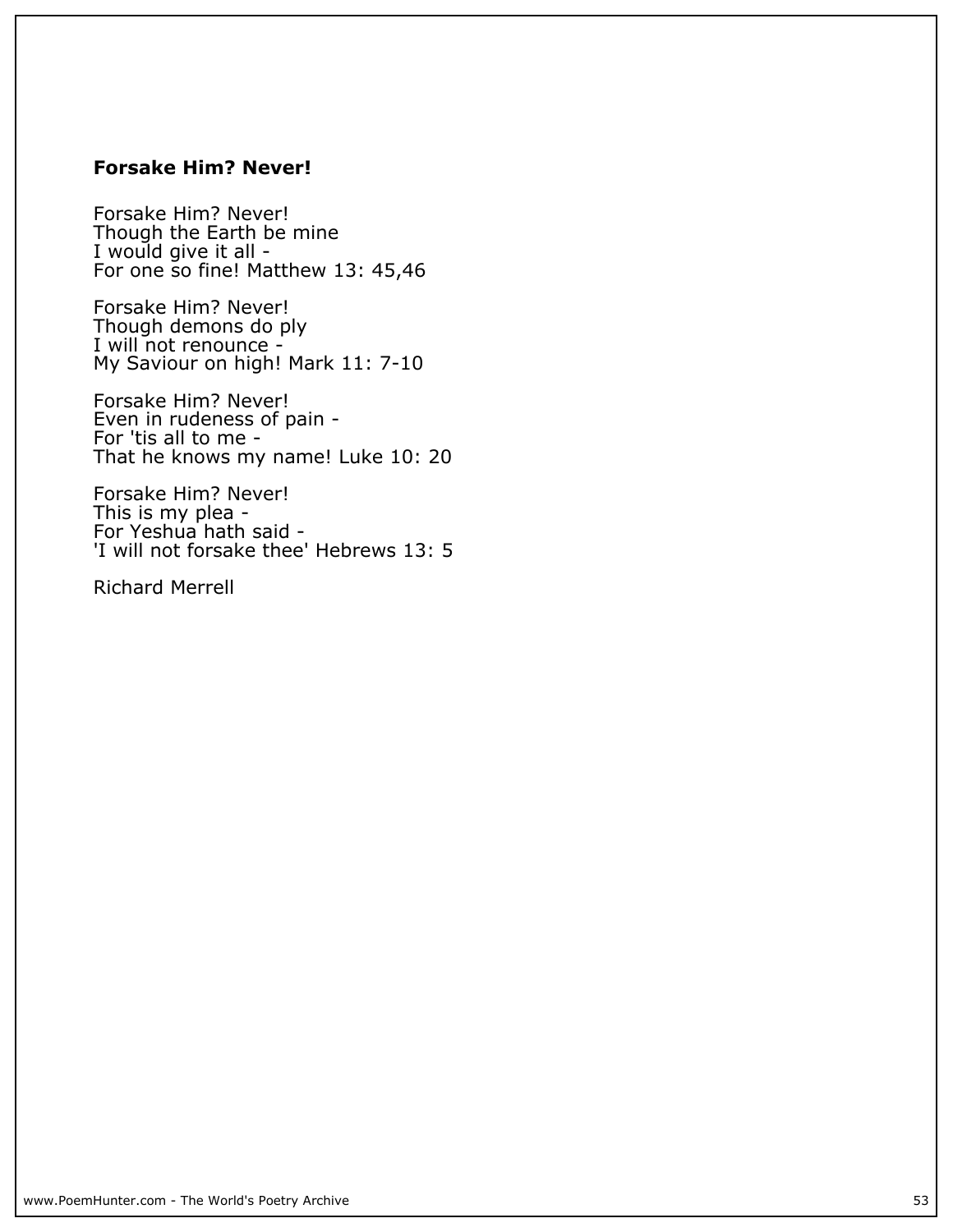## **Four Questions**

**Can darkness hide you from the Lord, or does the blackest night; yea, can deepest of deep hide thee**

**? ? ? ?**

**Can heaven's spawn of evil spirits, prevent thee from God's love; yea, the love of Christ**

**? ? ? ?**

**Will you choose death, eternal death instead of life; yea, the life God offers**

**? ? ? ?**

**Can you believe, have faith,** will you believe now; **yea, for is not today your day**

**? ? ? ?**

**Psalm 139: 7-12**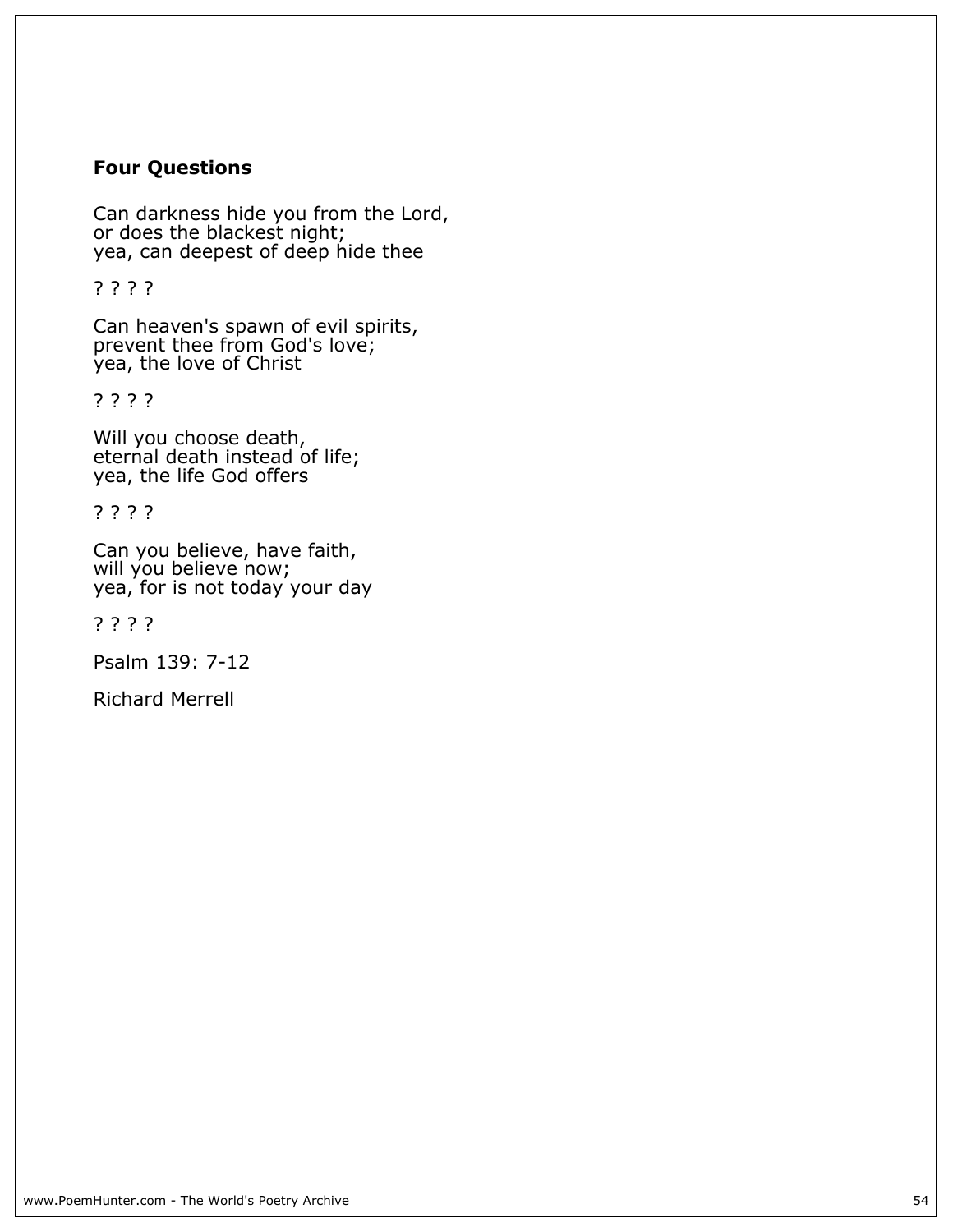#### **Freedom In Your Marriage?**

**Is there freedom in your marriage? Or is there bondage bringing woe Is there freedom in your marriage? This is what I'd like to know.**

**For marriage is two people Each sharing the others love Not telling each other how to live Nor giving each other the shove.**

**For each is an individual With free-will to be such; Giving and receiving in their talents - However much.**

**Having freedom to enjoy at times What each may like to do; Pleasing each other by attitude Being happy for each too.**

**Standing by each other When outsiders shoot the tongue No matter what the cost might be For freedom you're among.**

**So, is there freedom in your marriage? I pray there is today,** For only in love's freedom -**Marriage will be for aye!**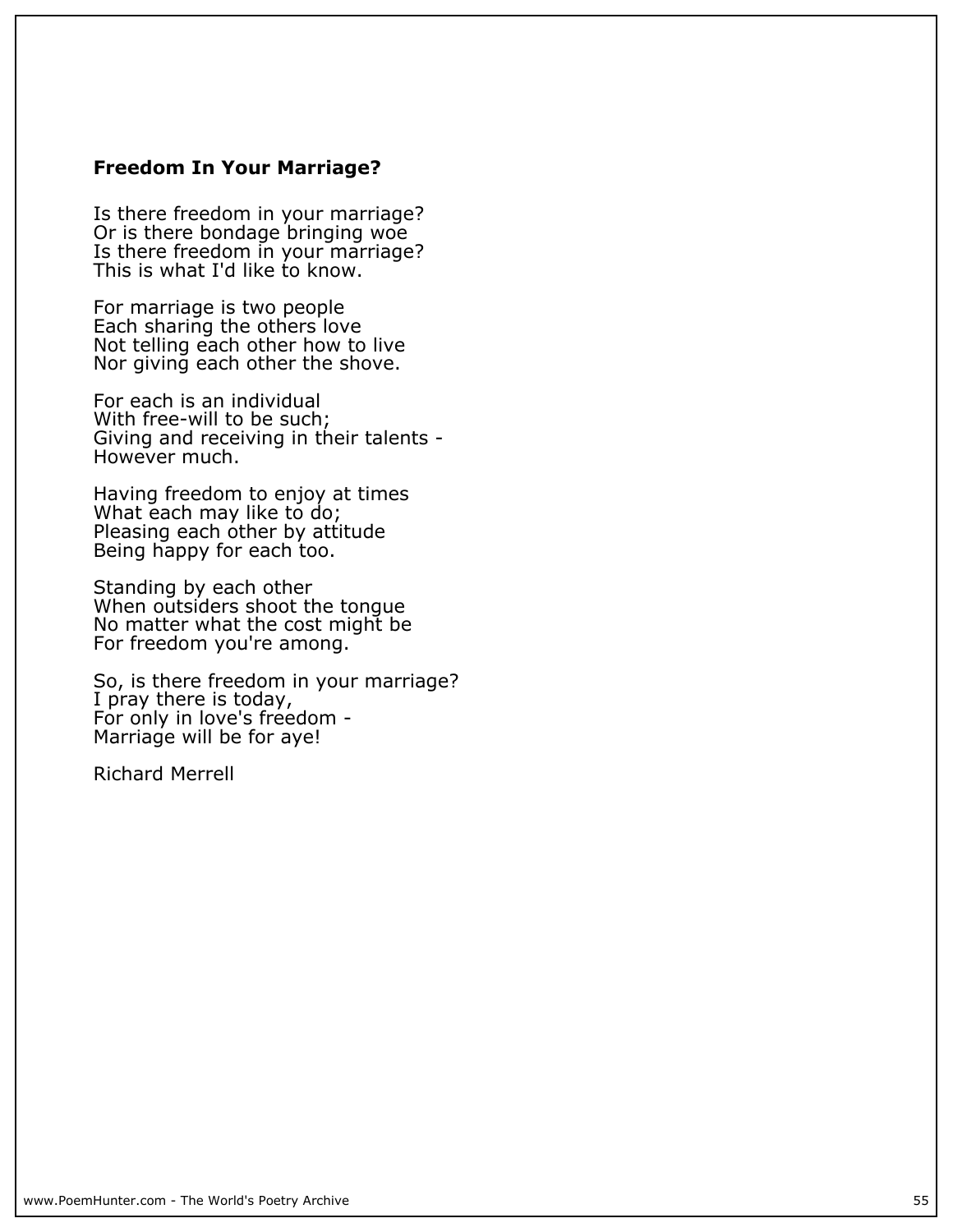#### **Give All**

**Divers weights and measures Both these doth the Lord abhor; The times when we hold back our hands We should be giving more. An unjust weight and balance Is an abomination to our God Our hands should give freely Our brother we should not rob. For God gave us not a part of Christ A piece to call 'our own' So why do we give part to Him And why, in giving moan? For a heart that gives in cheerfulness Gives freely in all things, Whether money, time or self This heart gladly brings. A heart that is for God alone A heart like David not like Saul A heart of flesh and not of stone Will give to God it's ALL.**

**Psalm 119: 1-16**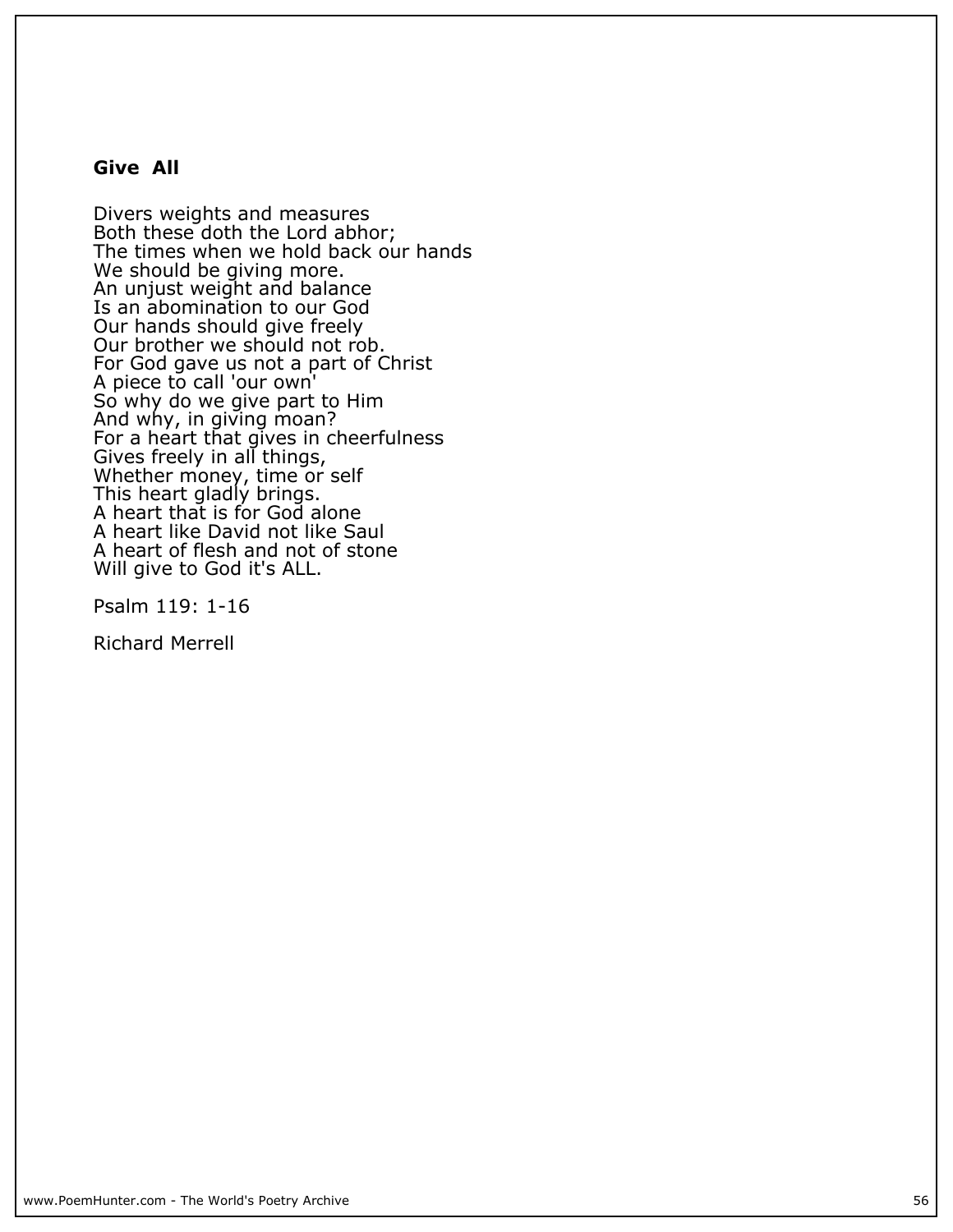# **Glory**

**The Holy One of Israel Is seated on the throne; All glory, glory to His name For glory is His own. The triumph of the Holy One Who died and lives again! The worthy, worthy Lamb of God Who was for all men slain.**

**I cannot look upon the glory Nor stand on Holy ground; But in the heaven above God's throne I cry the Holy sound.**

**For as I fly in heaven's midst Crying 'GLORY UNTO HIM! ' I shield my face, my feet as well For my name is, 'Seraphim'**

**Isaiah 6: 1-3**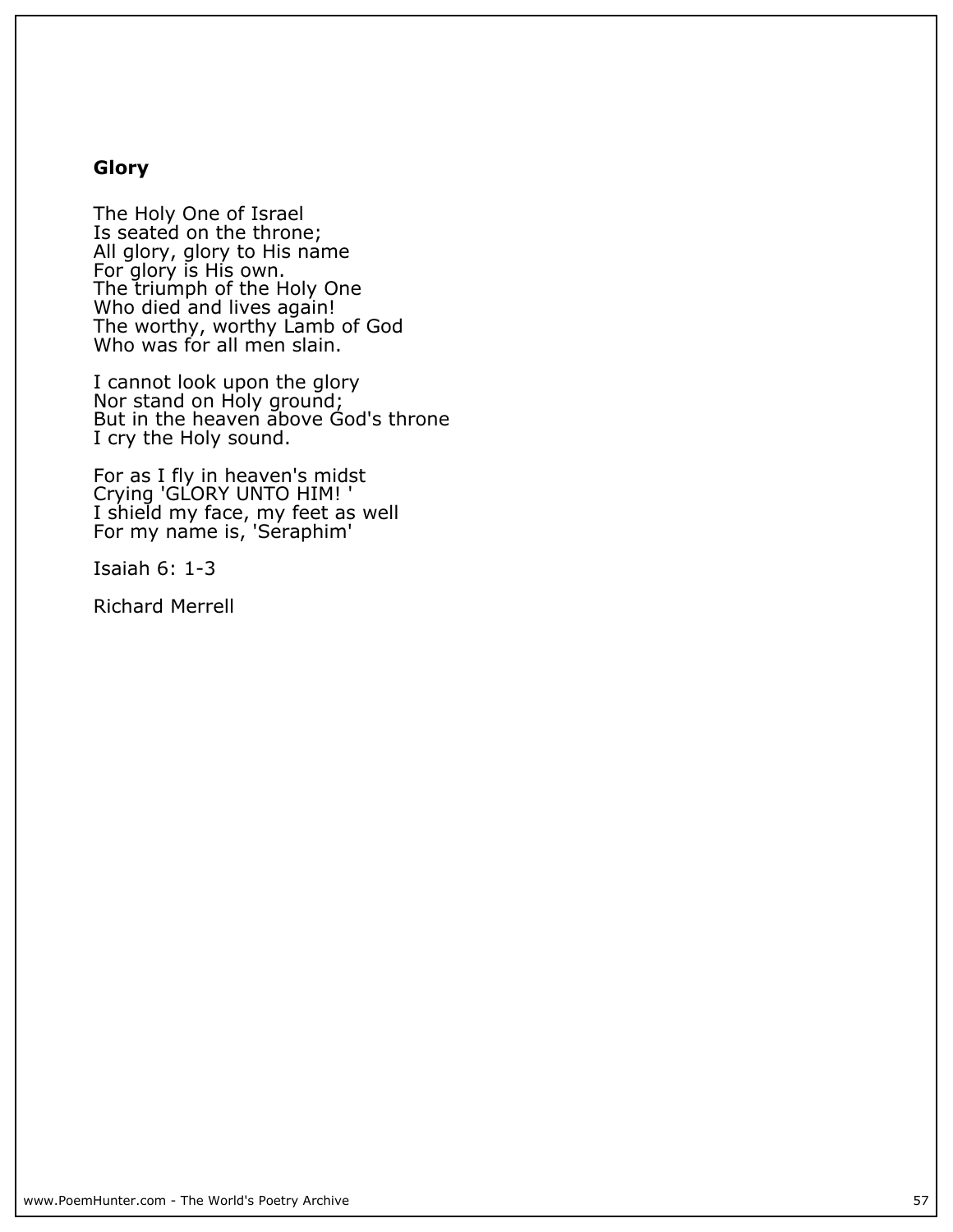## **Glory In All Things**

**Being justified by faith We have peace with God through Jesus Who gives us access to God's grace The Lord says, 'your faith pleases' By this grace we rejoice in hope Of the glory of God alone And not only so, in this But we glory in all God hath done.**

**For we glory in deep tribulations Knowing trouble doth bring a reward Tribulation will work in us patience As we press on for Jesus our Lord.**

**Now patience will work to experience And experience works hope from above; Hope makes us not ashamed in our hearts Into which God's Spirit pours love. For a good man will one scarcely die; But God commended his love to us all In that while we were sinners, Christ died His blood is our justified call.**

**Romans 5: 1-9**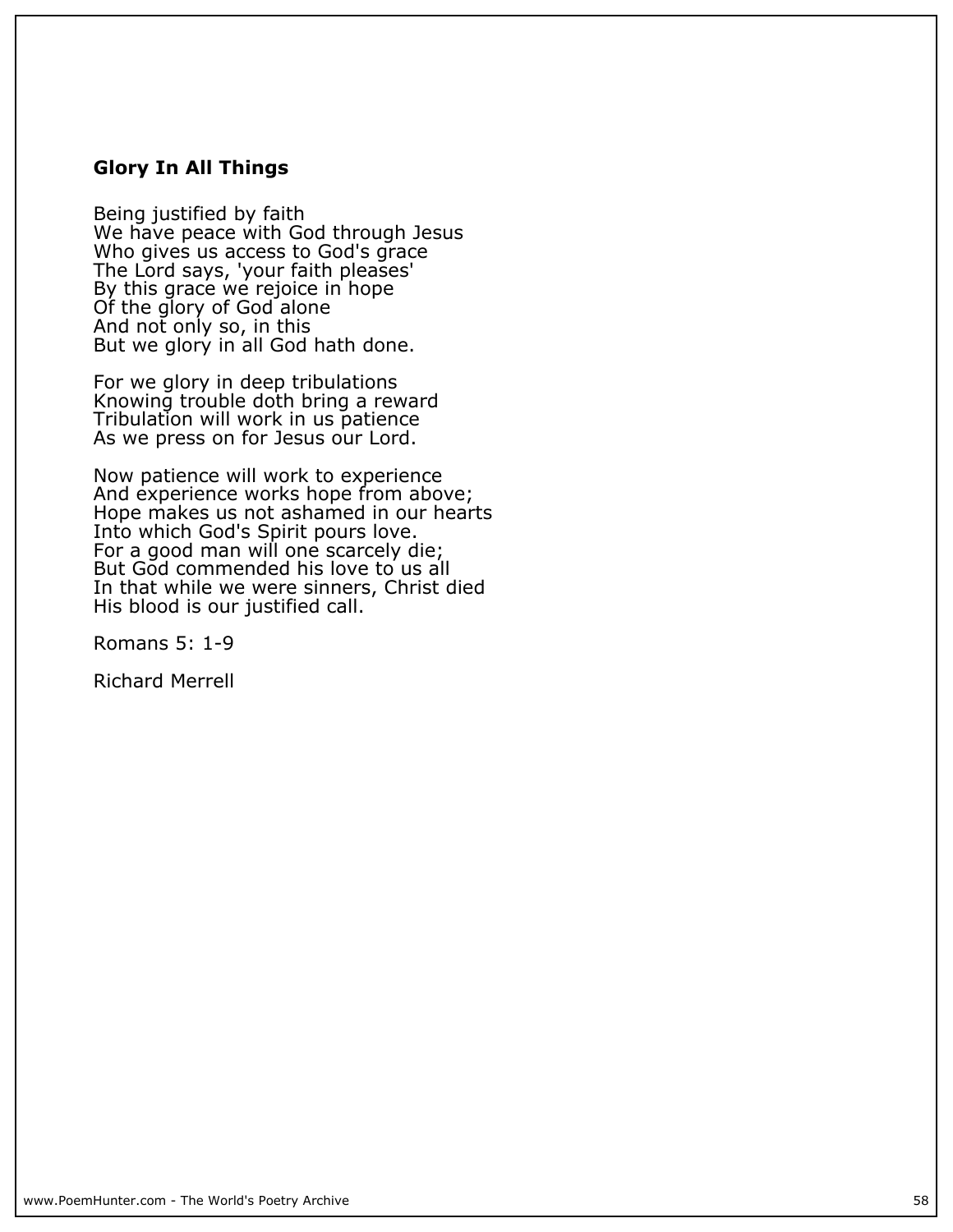## **God Answers Prayer**

**GOD ANSWERS PRAYER**

**If you will but believe, When you exercise faith Then you shall receive. God answers prayer This confidence I claim For Yeshua hath said, 'Ask in my name.' God answers prayer I know 'tis true I have my petitions But how about you? God answers prayer When you keep his command 'be humble in prayer' And do not demand. Yes, God answers prayer When you pray in his will But if you don't Are you waiting still? I could say much more But this blessing I share; To tell you this truth -**

**GOD ANSWERS PRAYER.**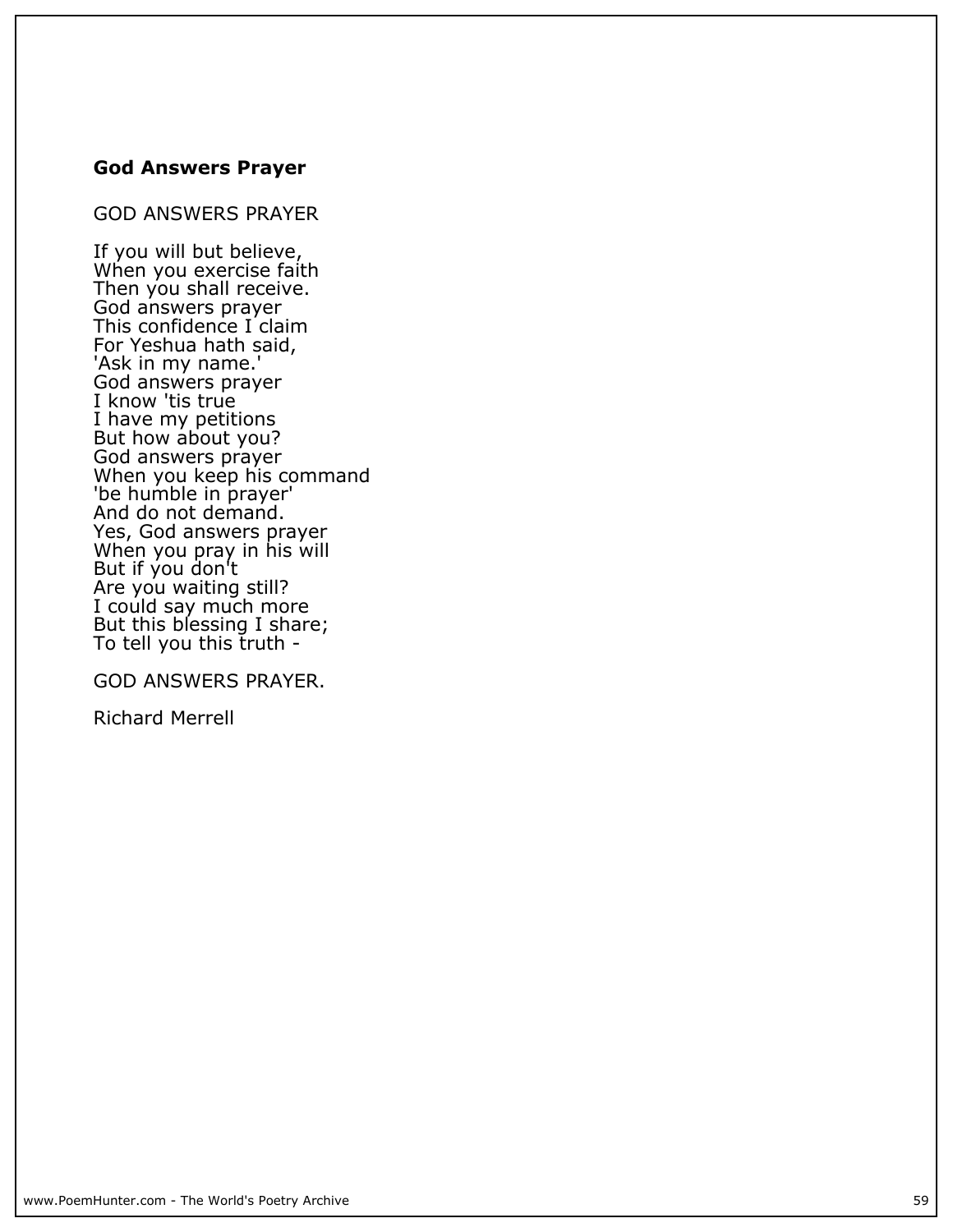# **God Does**

**God does - Love the house of faith**

**God does - Seek to save the lost**

**God does - Not want the church to have**

**A CHRISTLESS PENTECOST!**

**John 1: 11**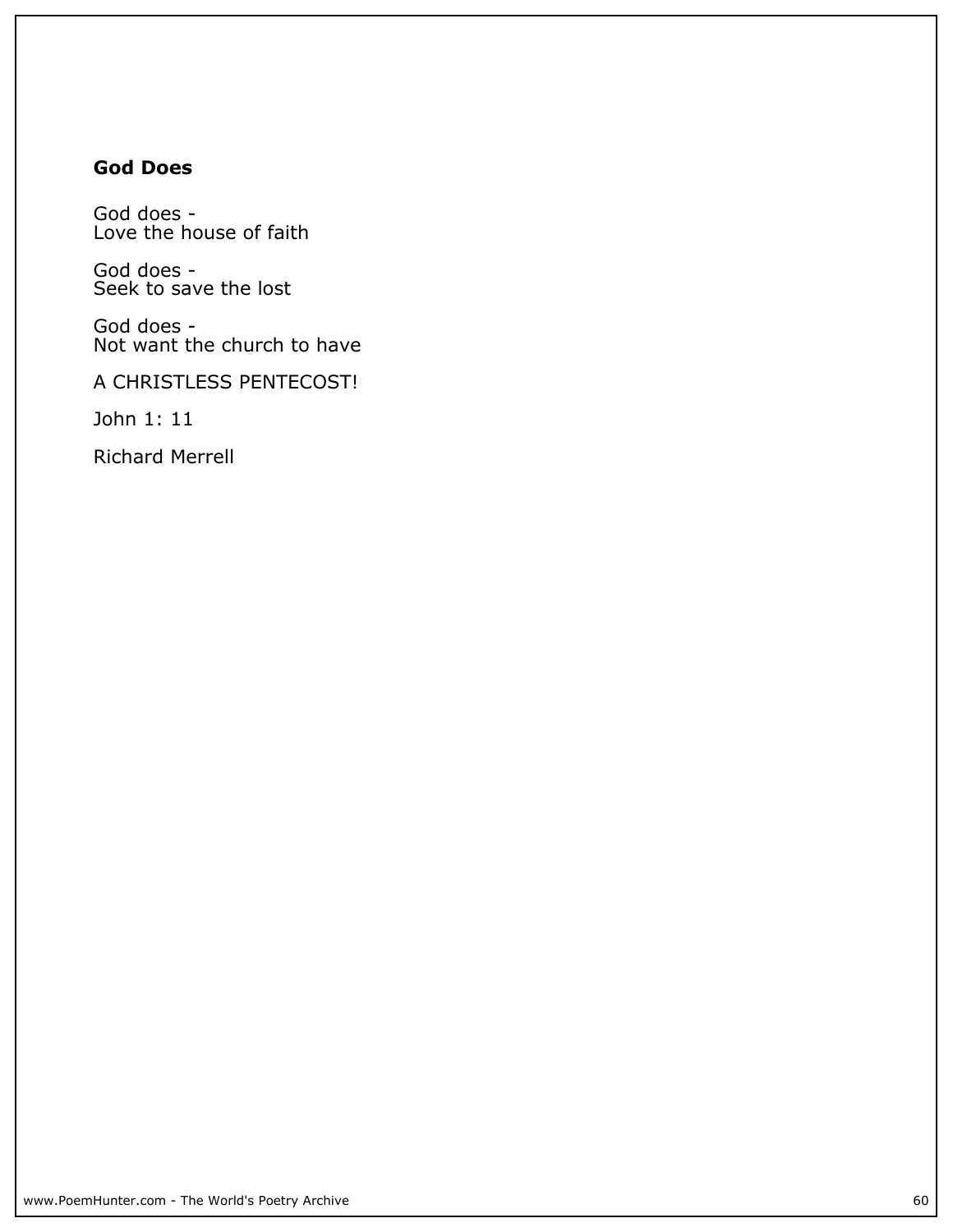## **God is Love**

**Yeshua is Lord in everything His blood cleanses from sin, So, ask of him forgiveness - A victory you shall win. For Yeshua is the one Who died for you and me He loved the world unto death - To set the captives free. There is only One God alone Whose image is the Lord; The fulness of the Living God - The Spirit and the Word.**

**'cause the infinite wisdom Of the Eternal God above Who rides the heaven's by His name Tells man - 'God is love'**

**1 John 4: 8**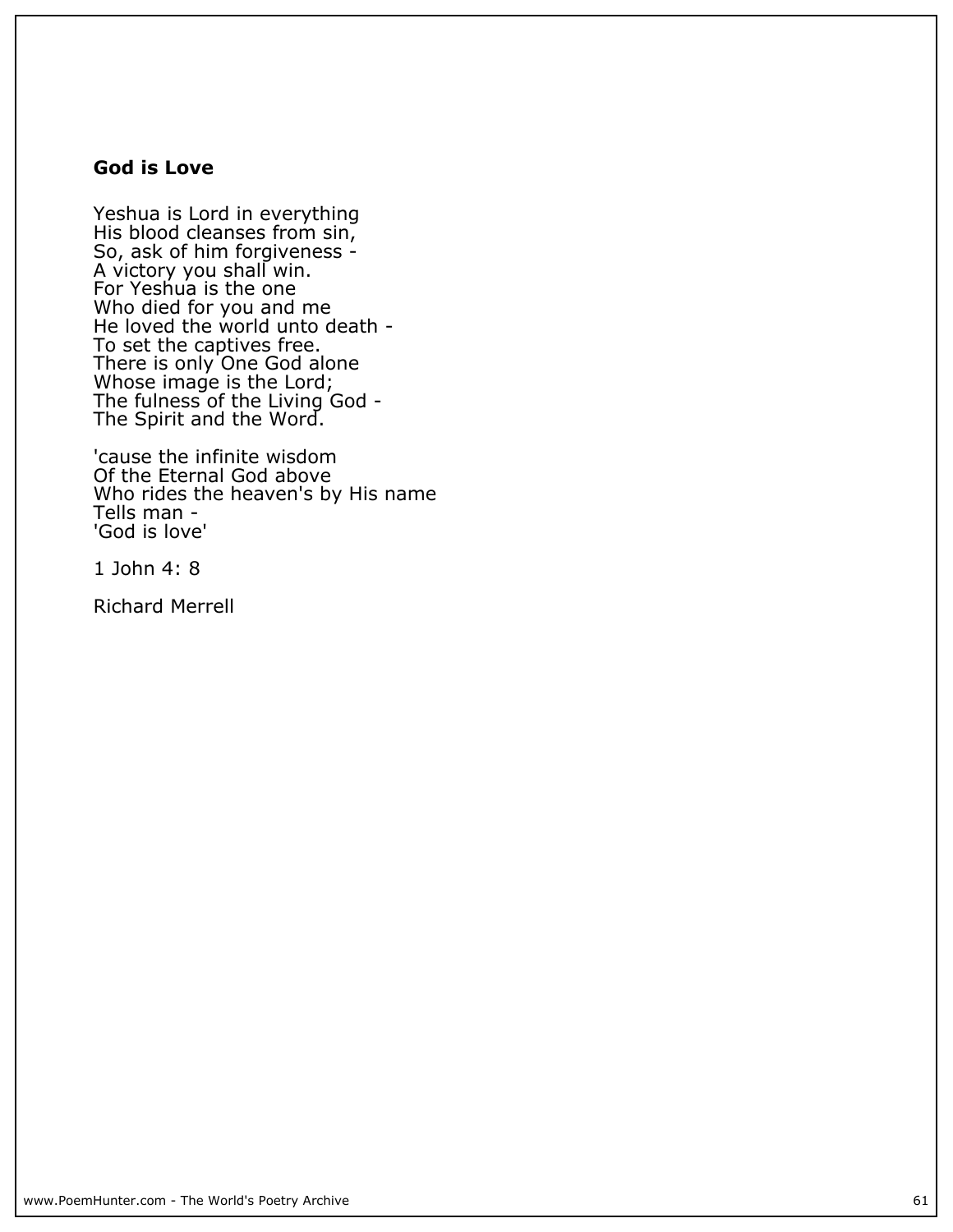## **God Was**

**I look out of my window and ponder the view I see the sky, white clouds upon blue I understand**

**When there was nothing - God was.**

**I see the planets, the stars and the moon I see heaven's strongman, the Sun at noon I understand**

**When there was nothing - God was.**

**For by the things that are made, yes even ME We can know about God, the invisible see Let us understand**

**When there was nothing - God was.**

**Romans 1: 20**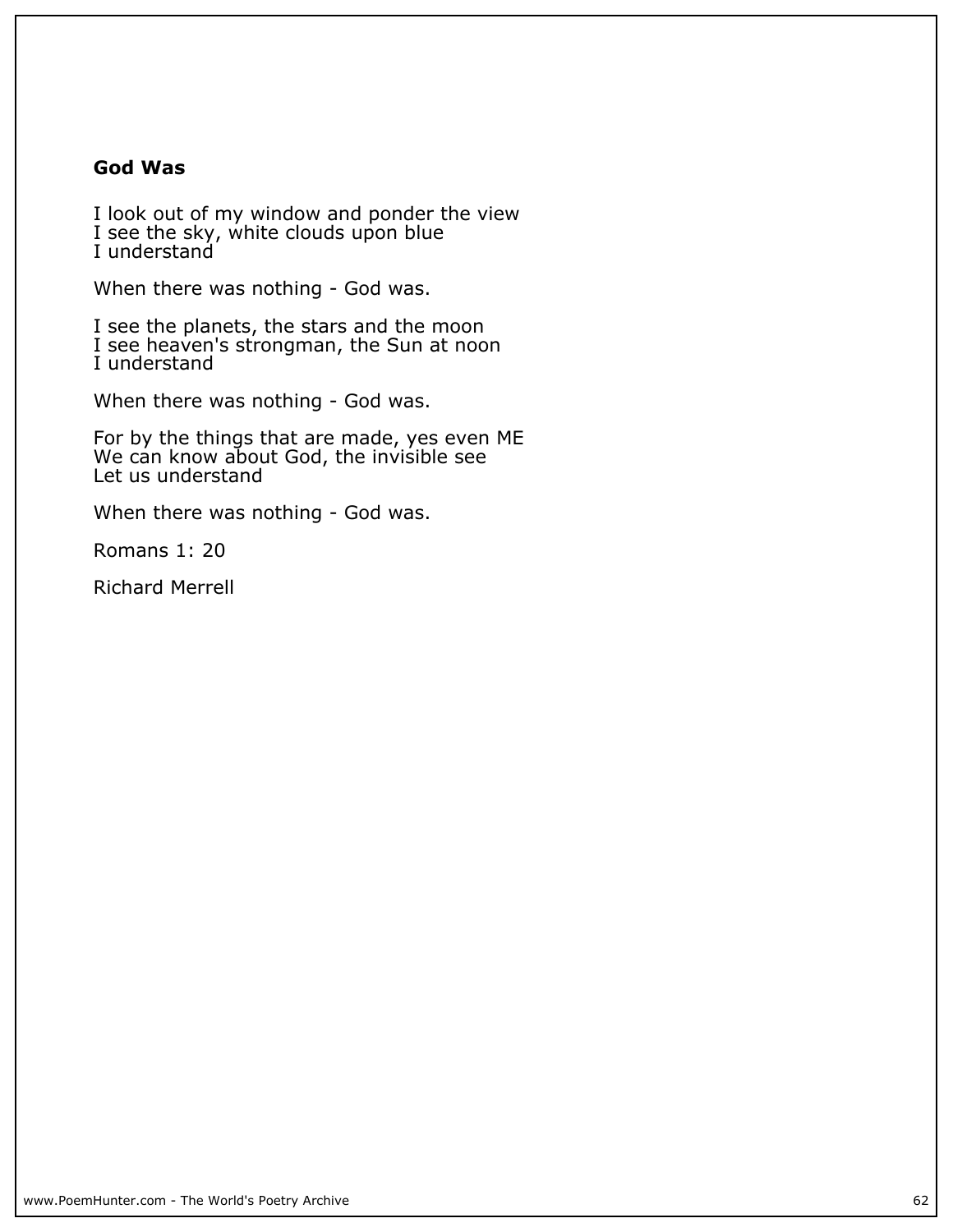## **God's Answer to Go Lotto**

**Go Lotto, Go Lotto, Go Lotto Calls the daily paper sortie Get rich, get rich, Go Lotto Pick six numbers out of forty**

**Now, in my man of flesh Go Lotto tempts to sin and squeezes, But in the spirit I overcome By deciding to, 'Go Jesus! '**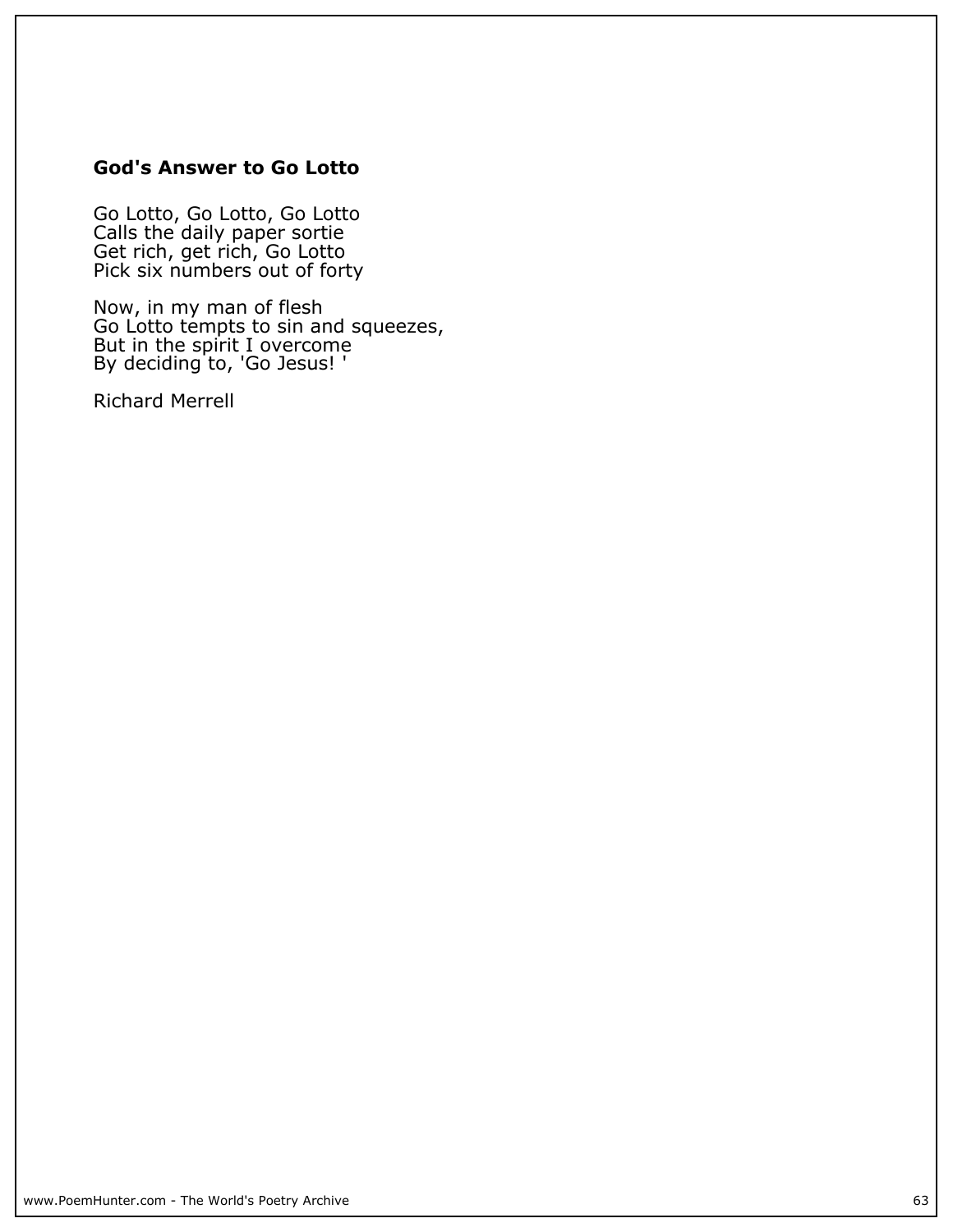## **God's ARK**

**Noah made an ark He made it out of wood, Pitched it both inside and out - This waterproofed it good. Into this ark Noah brought Animals as they came By the Word of God; As He called them by name.**

**Now, God has built an ARK He made it out of flesh; He nailed it to a wooden stake And with sin it did mesh.**

**Into this ARK God has brought Many men as they came; For in it sin is put to death The Door is Yeshua' name.**

**For YESHUA is the ARK That God has made for man; To save him from destruction Made from a perfect plan.**

**John 10: 7-11**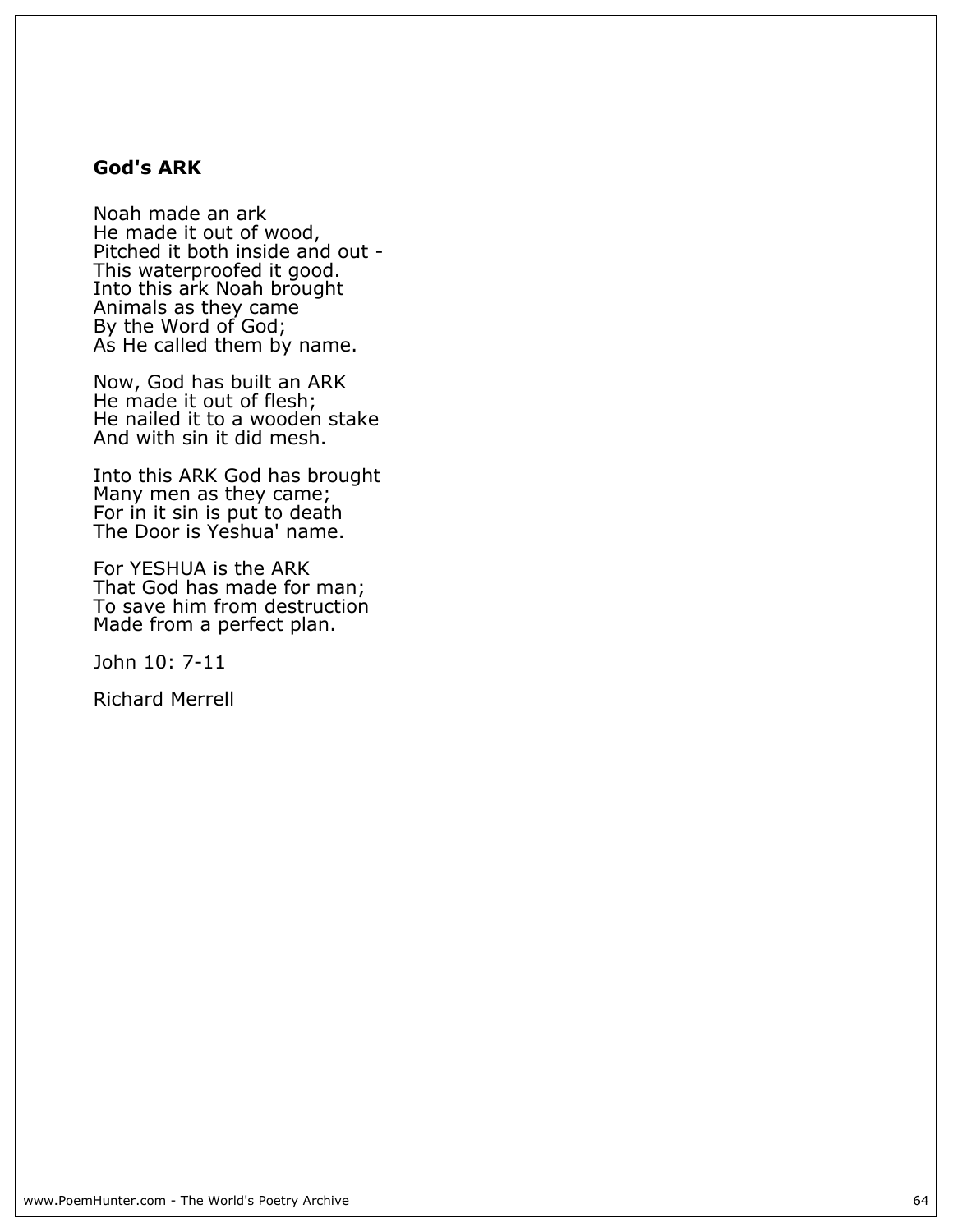## **God's Temple**

**Your body is God's temple Where dwells the Spirit of the Lord, If indeed Yehsua be in you? Abiding presence of the Lord. But if God's Spirit is NOT in you Then this I now you relate You are illegitimate - A stinking reprobate.**

**But should the Spirit of Yeshua Dwell in you and you are sure; Then be not joined to the harlot Or the adulterous whore.**

**'cause you are God's temple The Messiah in you does dwell; But if you live in fornication God will cast you into hell!**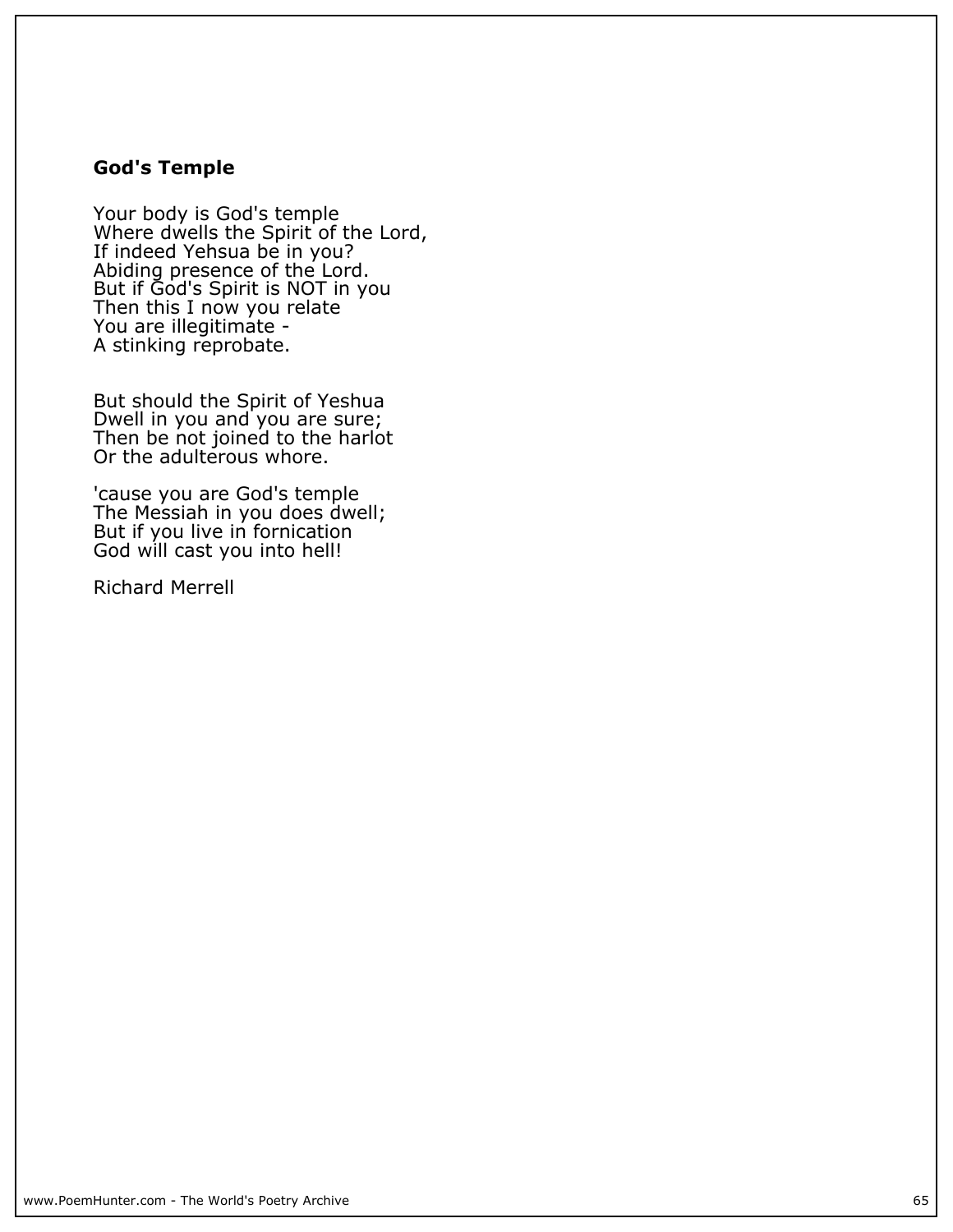## **God's Vomit**

**I see the mouth of God And out of it comes spew; In the form of many books Even Bibles, records too.**

**God has shown me by this vision In understanding to be wise; For many have sought to turn His Word Into profitable merchandise.**

**But to me the Lord hath said, 'For you it shall not be, while others sell the Christ for money you shall minister your gifts free.'**

**And of the church, the Lord would ask, 'Why do you sell My Son; why do you sell My Scripture? you den of thieves! '**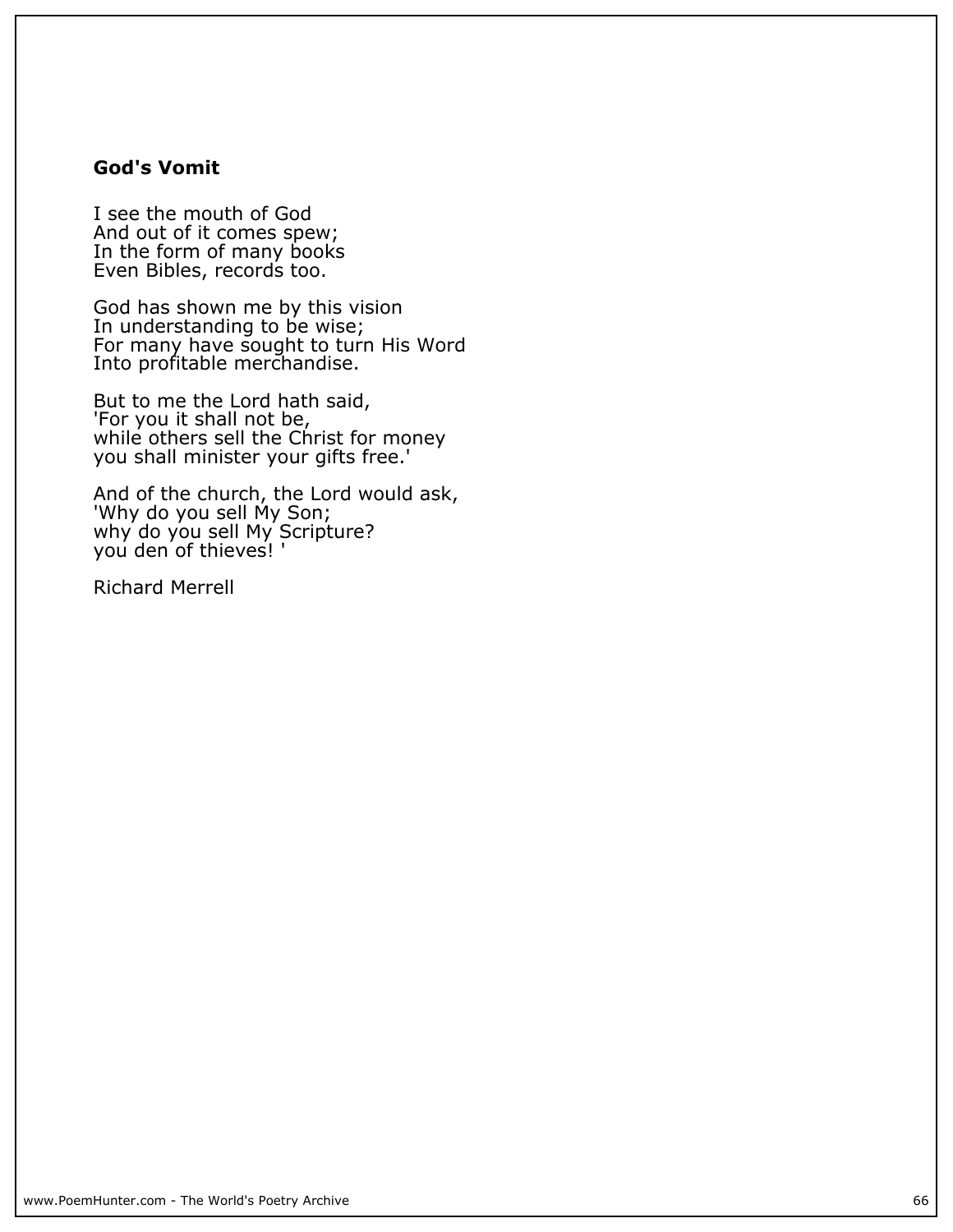#### **God's Ways**

**God's ways are not our ways At times we wish they were How easy it would be If troubles did not occur.**

**But through the ways of God He trains us for a task; Something precious in God's sight It helps remove our mask.**

**God's ways are opposite to man's And I thank the Lord for this; For if I walked mine own way still The narrow path I'd miss.**

**The path of God is narrow And the walls are called 'salvation' Each stone tells a story For God's way is revelation.**

**Isaiah 55: 7-12**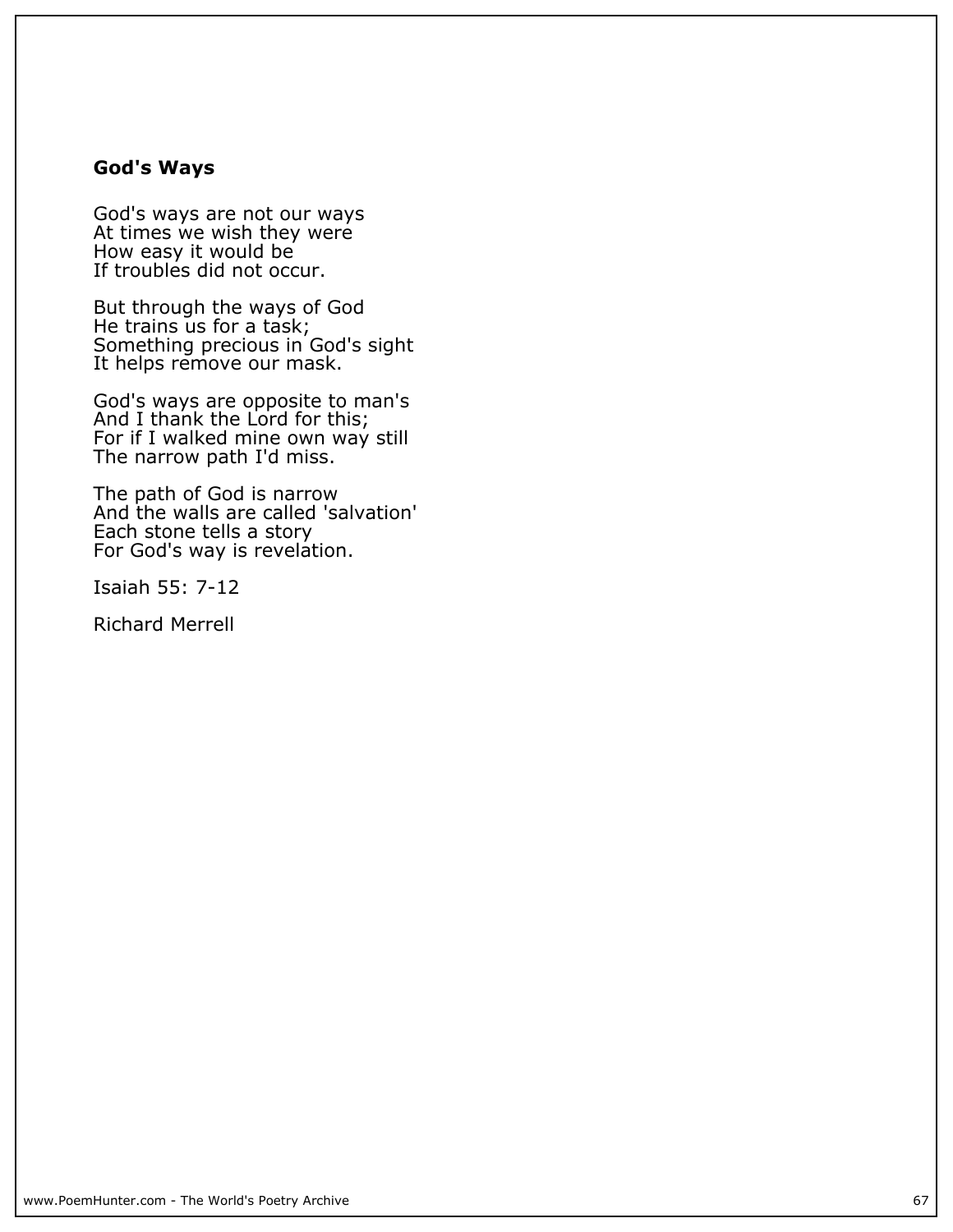## **Good News**

**Have you heard the Gospel The Gospel Paul did preach, The Gospel of salvation That all Christians must teach?**

**It is Good News of Yeshua How His precious blood he gave His life He gave at Calvary To save men from the grave. He entered the heart of Earth Just as the Scripture writes; But He was only in it for Just three days and nights! He rose upon the third day And broke the bonds of hell This is the Gospel message It is Good News I tell!**

**This truth I now declare Christ died to set us free And that if we live by faith We shall live eternaly!**

**1 Corinthians 15: 1-4**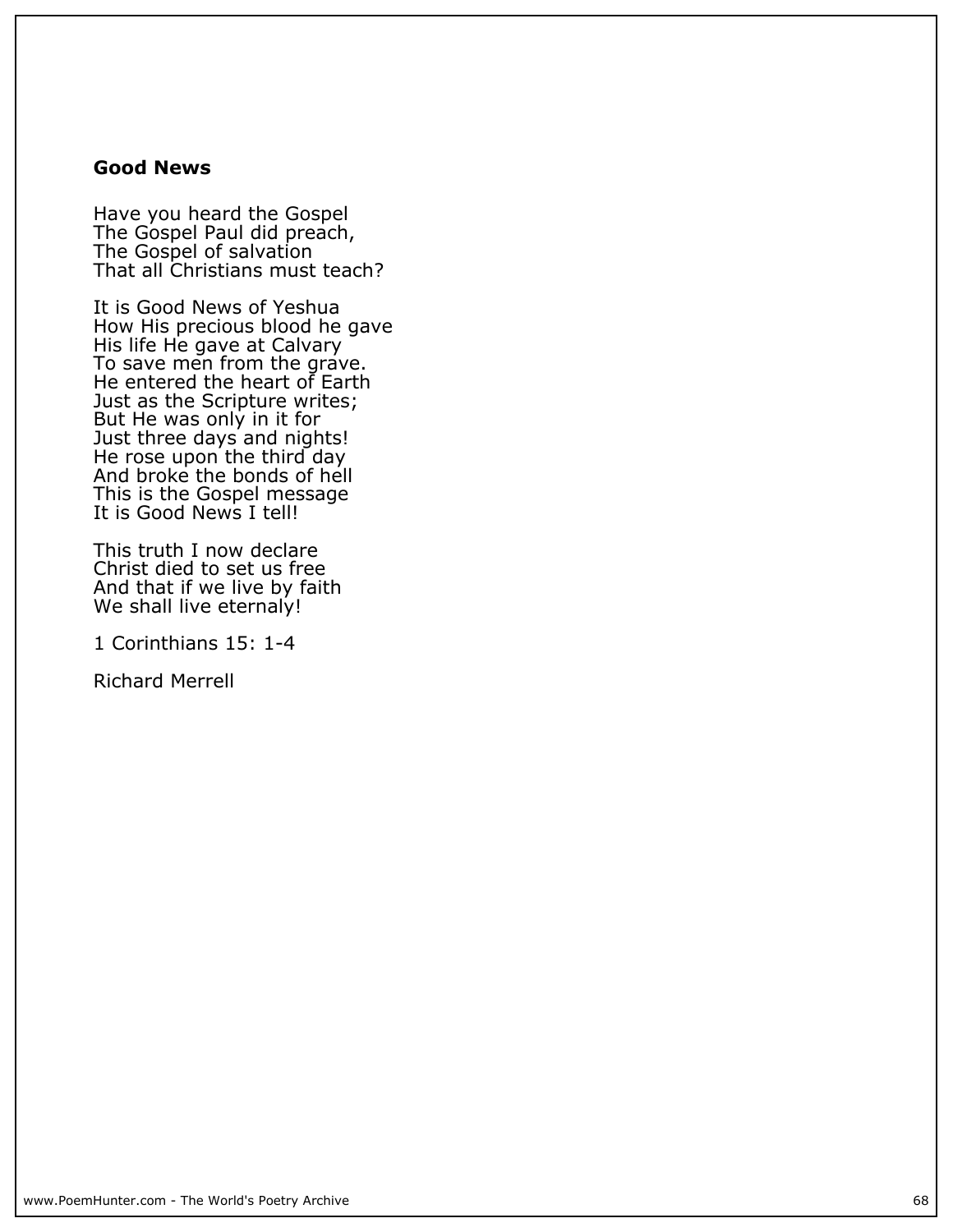#### **Have Pity and Give**

**He that has pity on the poor Lends unto the Lord; Who will repay to him again It says so in God's Word. For he that gives unto the poor Shall not lack a mercy purse; But he that hides his eyes from them** Shall earn him many a curse.

**For whoever has this world's goods And sees his brother in need, But has no compassion on him Walks, not in love but greed.**

**So remember to have pity And give unto the poor As Yeshua gave himself for you - From heaven's treasure store.**

**Proverbs 19: 17; 28: 27; 1 John 3: 26,17**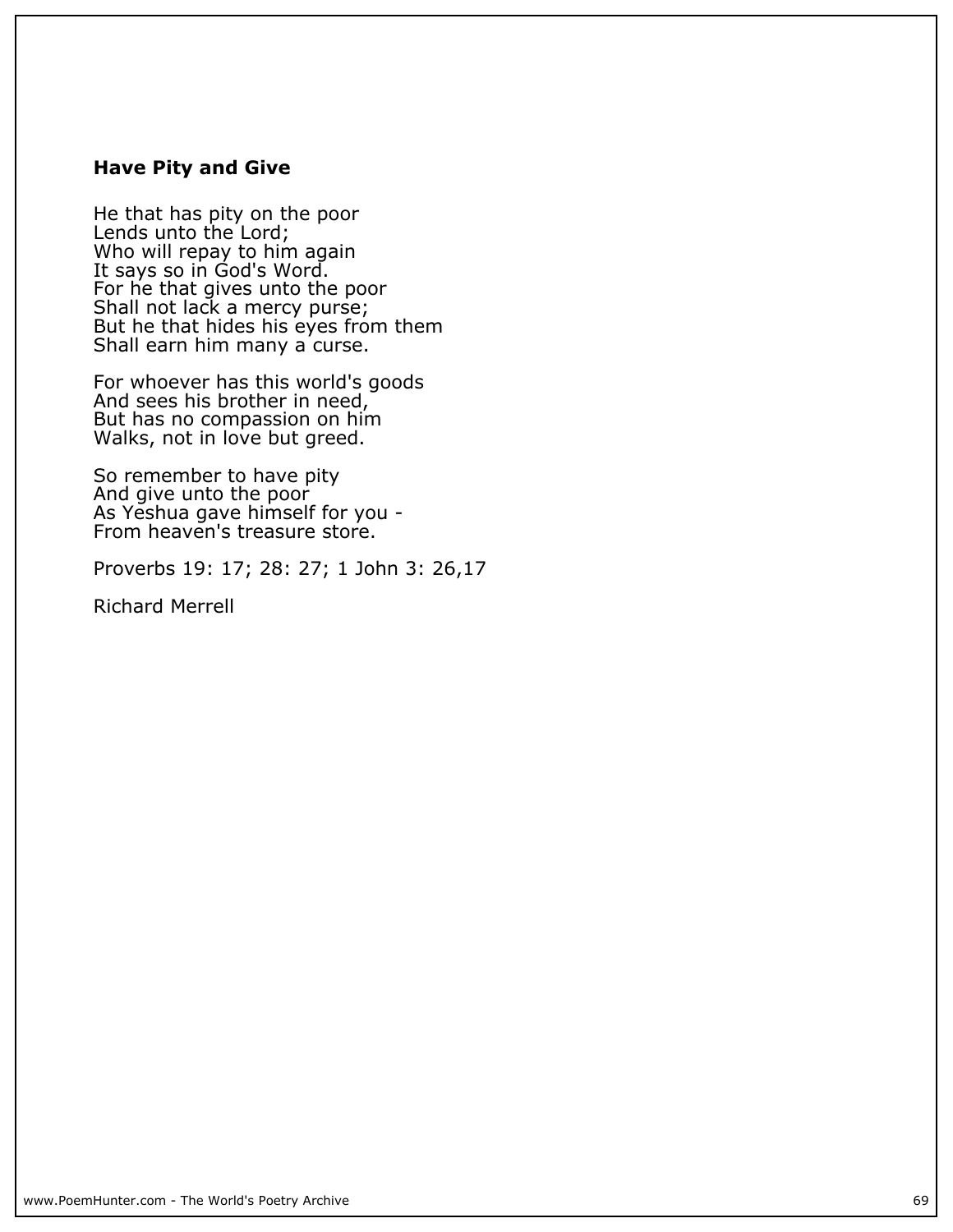## **Have You?**

**Have you met the man called Yeshua?** The one who's always able **The one who never fails - The one born in the stable.**

**Have you met the man called Jesus? The one who sets you free The one who's not afraid - The one who calmed the sea.**

**Have you met the man called Yeshua? The one who is God's Son The one who died at Calvary - The one who did not run.**

**Have you met the man called Jesus? The one who gave the bread The one who gave the wine - The one raised from the dead.**

**Have you met the man called Yeshua? The one who's from above The one who is the Saviour - The One who has my love.**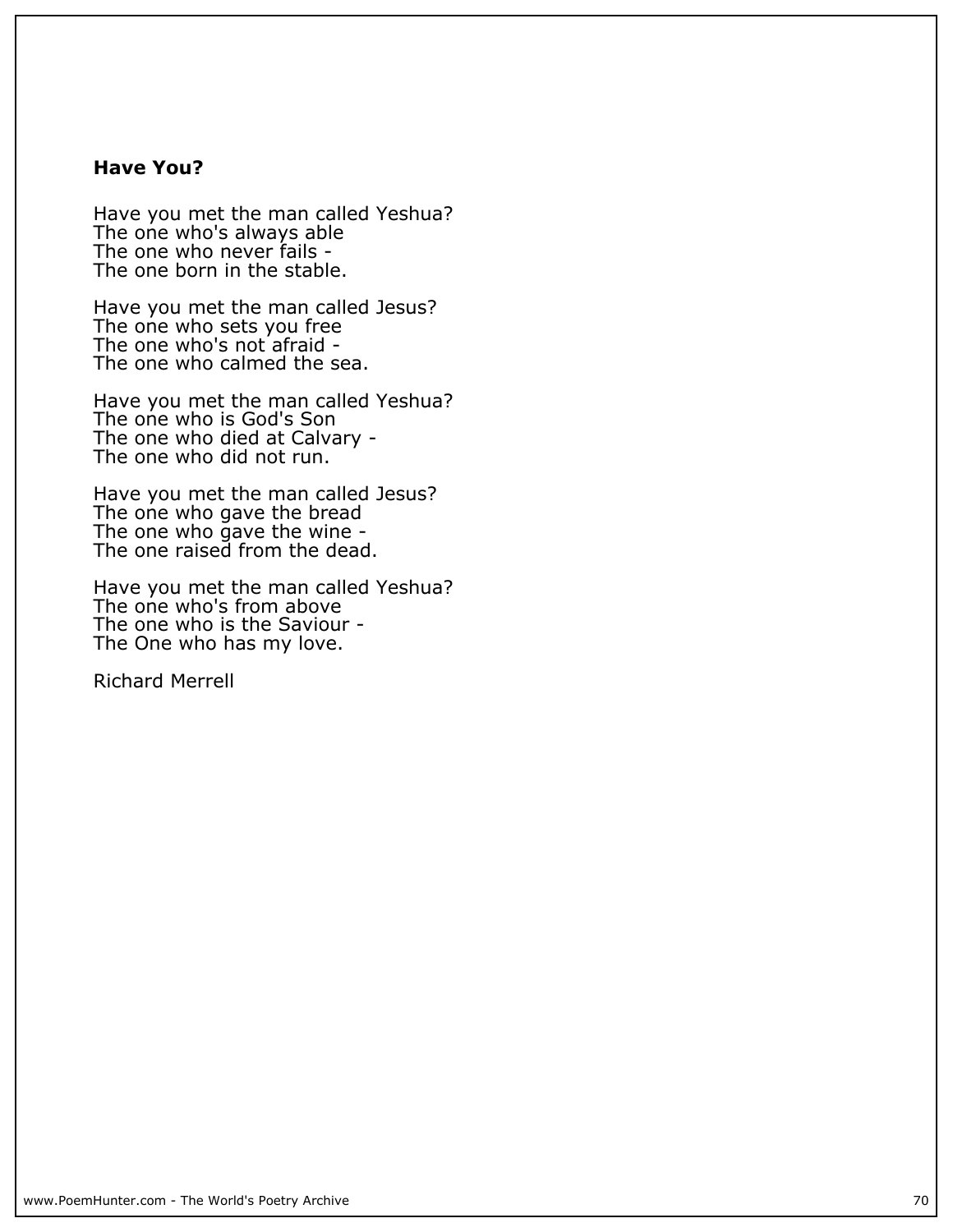## **He Calls Me 'Friend'**

**My desire is to serve the Lord And walk according to His Word Many times I fail, but He calls me 'friend'**

**Over the years when trouble came And more than once I was to blame I stumbled and fell, still He calls me 'friend.'**

**As I continue to walk in God In this life upon Earth's dark sod My life is hid in Yeshua messiah, He calls me 'friend'**

**John 15: 13-15**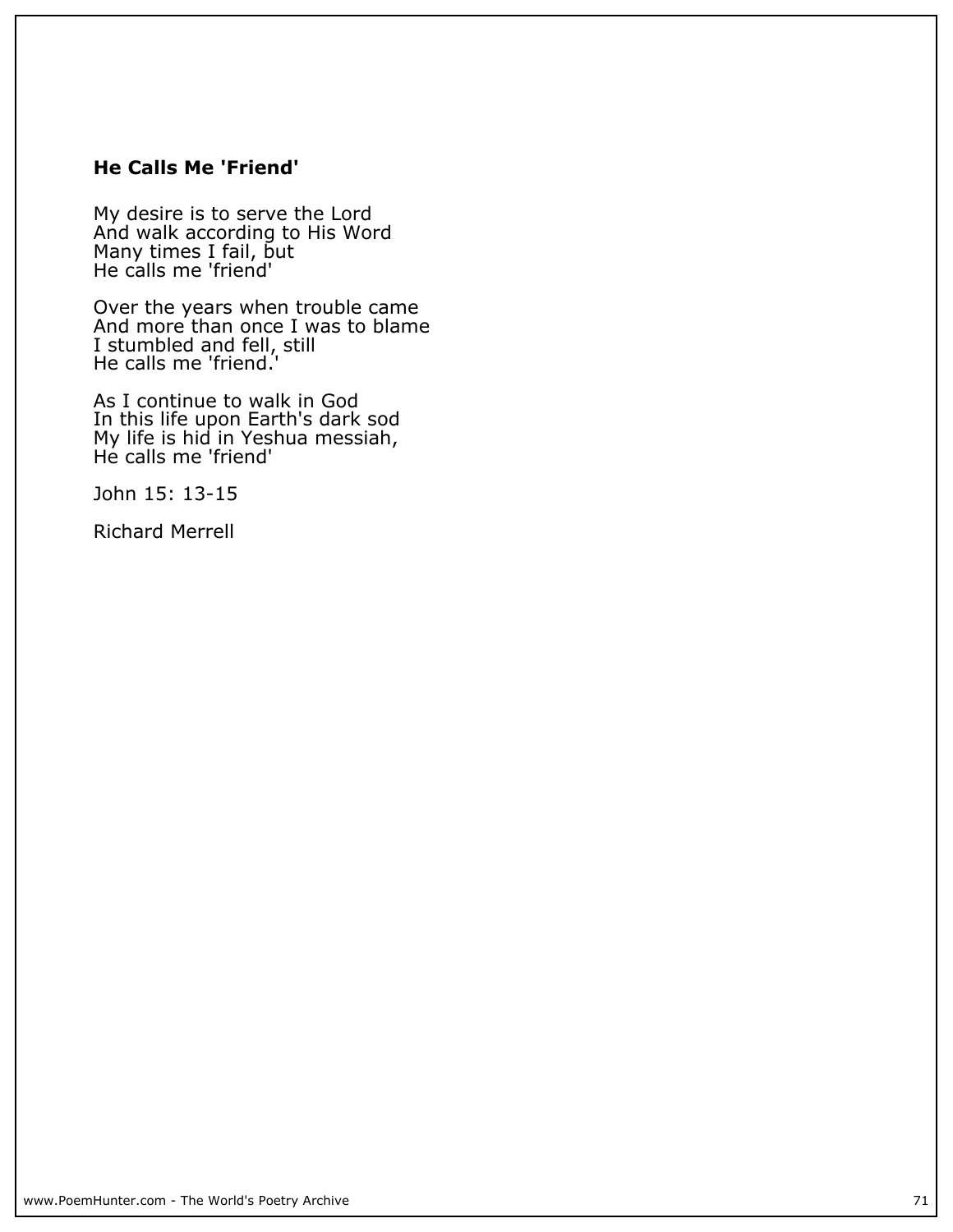## **He is Mine**

**I am His The Son of God Who keeps me by -**

**His staff and rod.**

**I am His He died for me Betwixt heaven and earth -**

**Upon that cursed tree.**

**I am His He rose again Rebuked the demons -**

**And took His reign.**

**I am His His voice is sweet Upon my ear -**

**His words repeat.**

**I am His Chosen to God's design Before creation was -**

**And, He is mine!**

**Galatians 6: 14**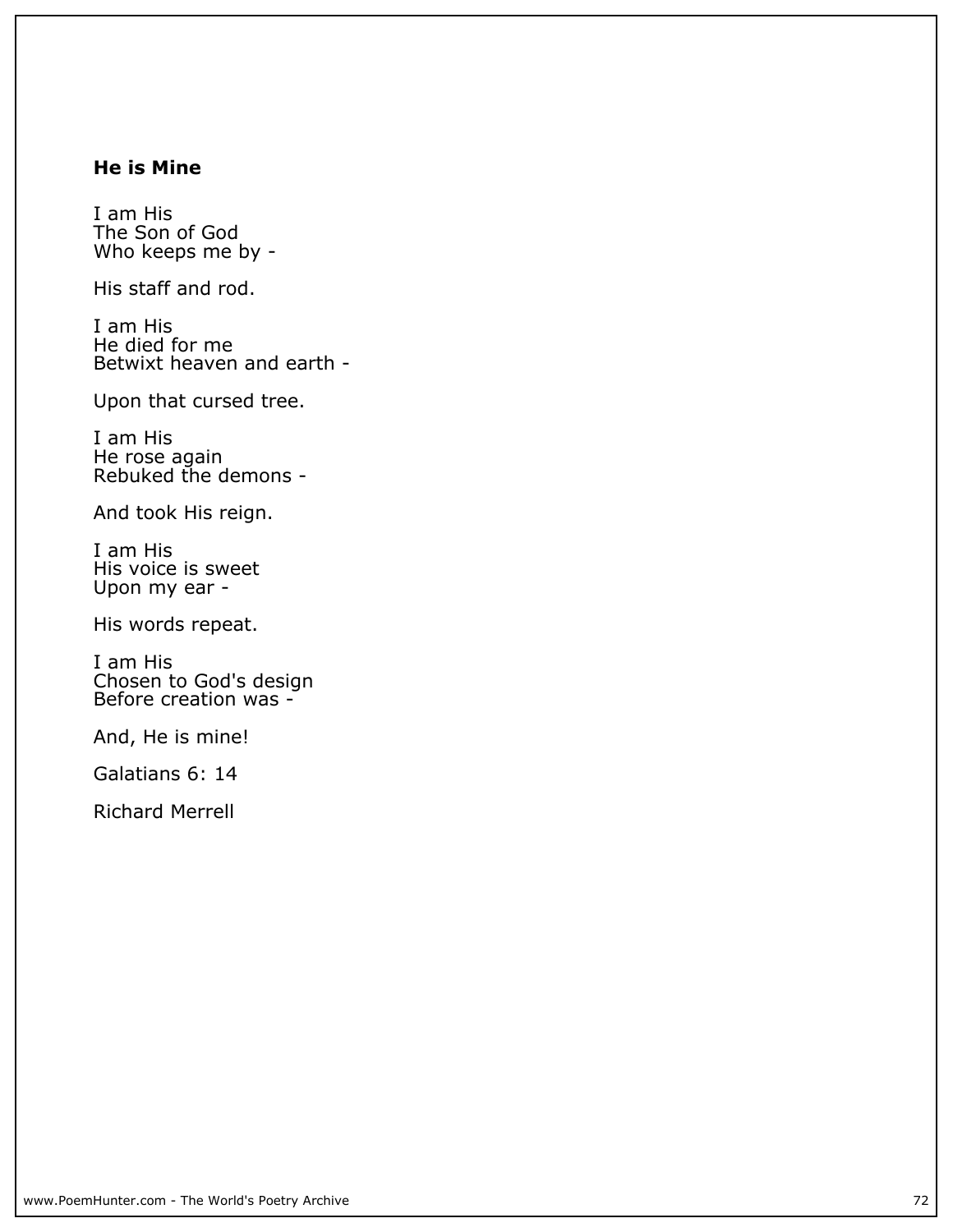#### **He Made All Things**

**The Earth is the Lord's, the fulness thereof And all they that dwell therein, Man, beasts and all creatures All is a revelation of Him. Now Yeshua created all things** At the right time and the precise hours; **Visible, invisible, whether thrones Principalities, dominions or powers. All things consist in Him He is the Head of the Church; Who is the beginning, firstborn from the dead As to His preeminence we need not make search.**

**For I have received from the blessed Father By whose Spirit I fain would but tell; That it is the Lord God's good pleasure 'In Yeshua should all fulness dwell'**

**Colossians 1: 16-19**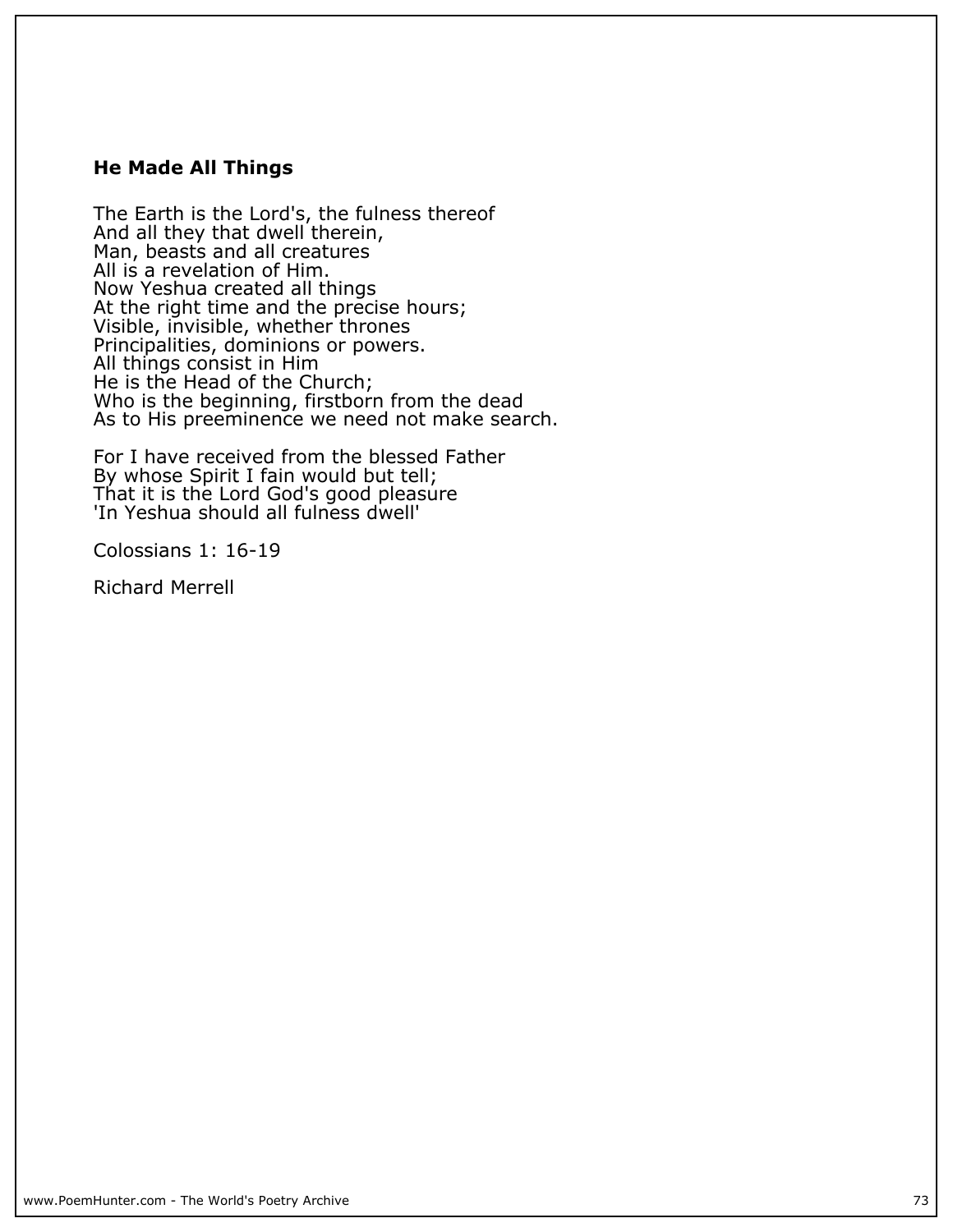#### **He Will**

**I oft went to the window With hope, to look and see If any of the shepherds Might have come to visit me. But this hope I found unjustified For with God's Spirit I'm annointed To know false shepherds see the sheep Only by appointment!**

**It is a lesson I have learnt And now in God I see, There is NO shepherd but the Lord His Spirit comforts me.**

**That Book, the Holy Bible I love it, this I tell God led me to the 34th Of His prophet Ezekiel. And as I read that chapter I love it dearly still;** The shepherds may not feed the sheep **But God told me, 'HE WILL'**

**Ezekiel 34: 1-16**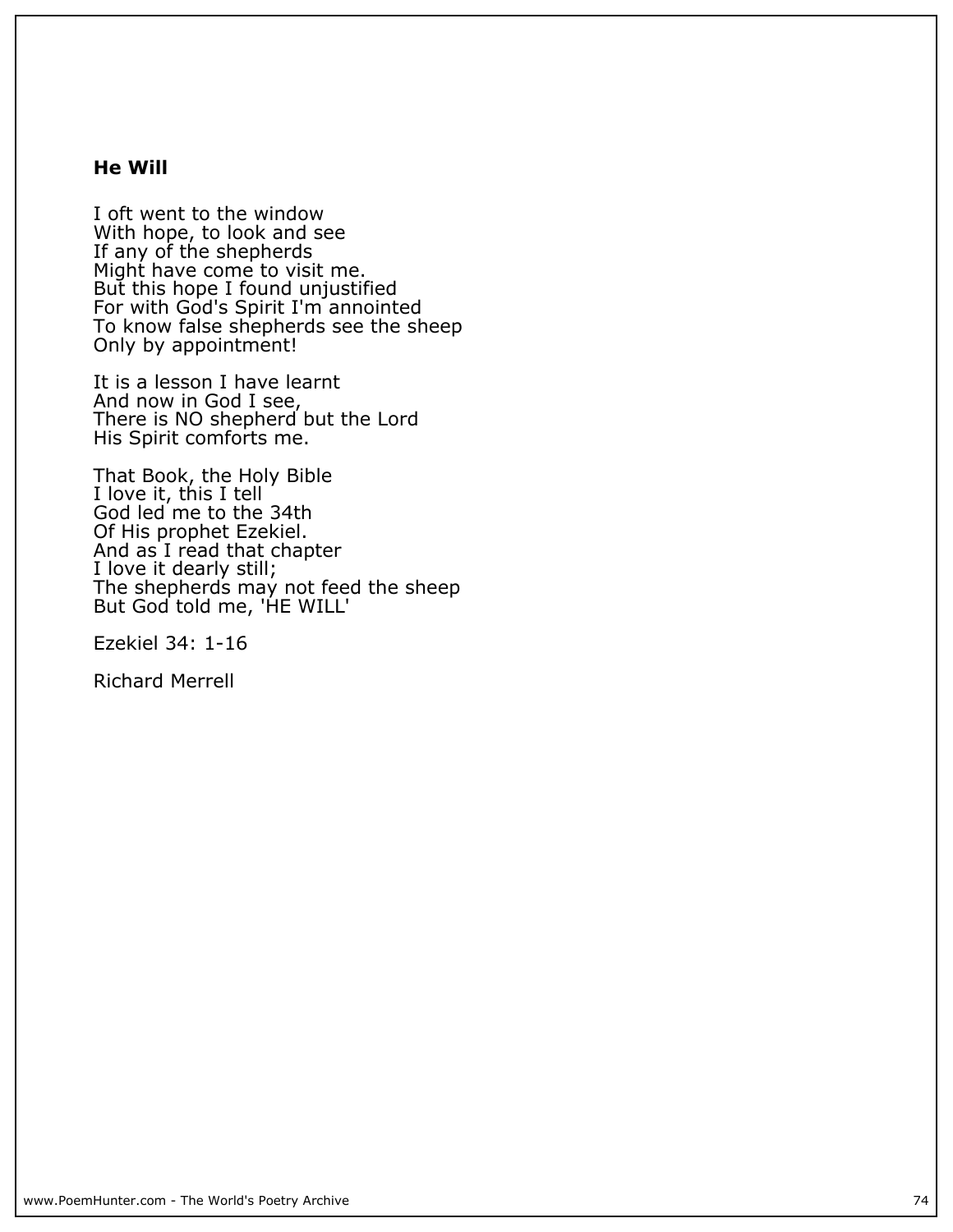# **Hear This**

**'It is better to live believing' Men of faith are shouting; Yes, 'tis better to live believing - Than to die a-doubting! ! !**

**'Pray without doubting.'**

**1 Timothy 2: 8**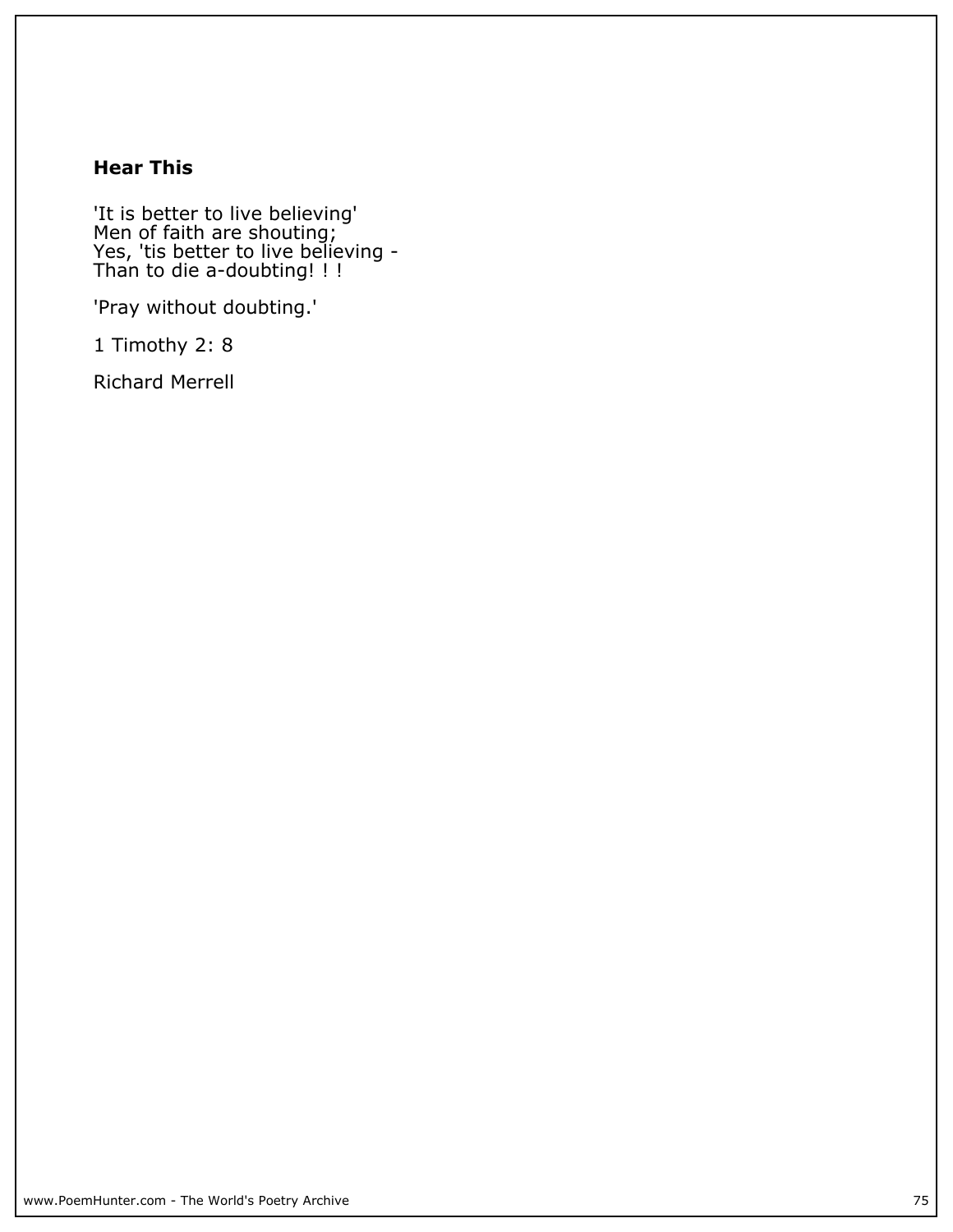# **He's More Than Enough**

**He's more than enough My Saviour, More than enough for me He's more than enough My Saviour, Who died on Calvary's tree.**

**He's more than enough My Yeshua, More than enough I say He's more than enough My Yeshua He is the life, the truth, the way.**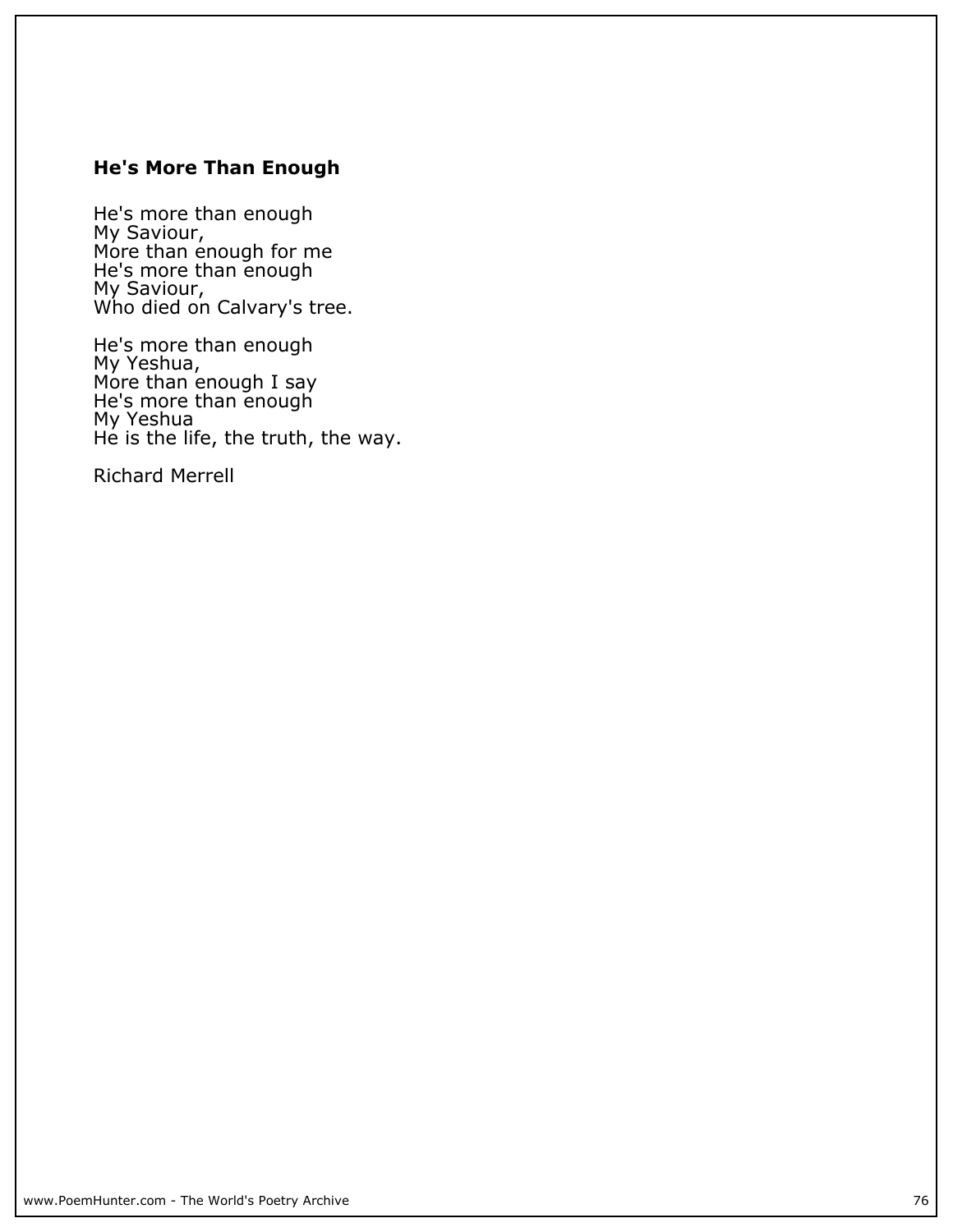#### **His Own**

**At the cry of Holy, Holy! Do the elders fall And cast their crowns at Yeshua's feet They give Him glory, all.**

**And to this end I do employ My life, yes all my days To give the Lord God glory Praise Him for all His ways.**

**When I receive the crown of life I'll cast it at His feet And say, 'I don't deserve it Lord for You are all I seek.'**

**Yeshua looks at me and smiles Tells me, 'You are My own.' Places the crown back on my head Then leads me to His Throne, And as I sit beside Him there Tears run down my face;** Because He whispered in my ear 'My brother, you've won the race.'

**James 1: 12; Revelation 4: 8-11**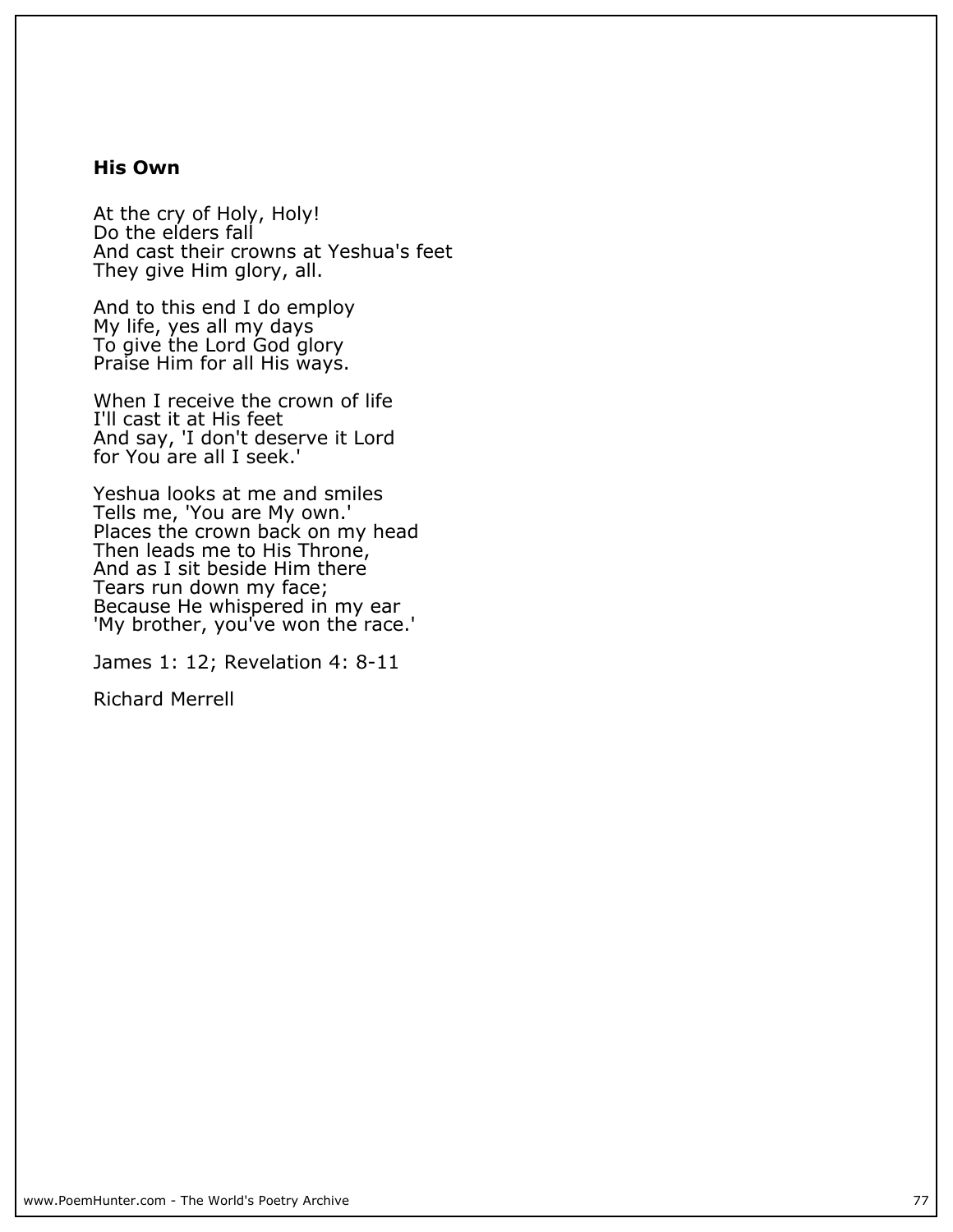## **HO!**

**'HO! everyone that thirsts come to the waters, come buy and eat without cost freely you may come. Why do you spend your money For that which is not bread why do you spend your labour? '**

**'tis what the Lord hath said.**

**Isaiah 55: 1-3**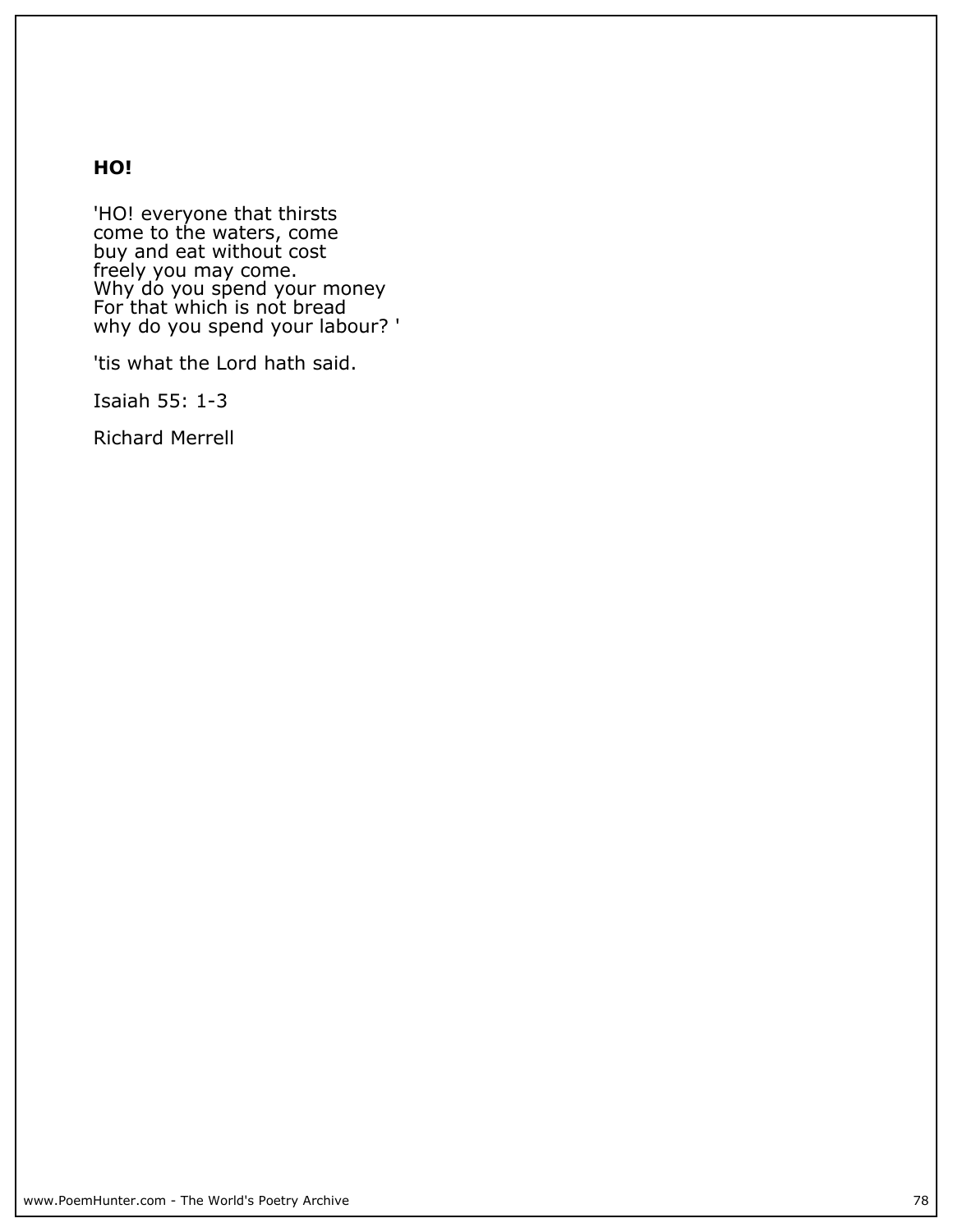#### **Holy Hands**

**Holy hands uplifted Holy hands do win, A battle with the devil And a victory over sin.**

**Holy hands had Moses Holy hands he raised To help Joshua win the battle With Holy hands he praised.**

**Holy hands we pray with Holy hands we lift up Without wrath and doubting Then with Christ we sup.**

**Holy hands do bless Holy hands we place Upon the sick and wounded As we run the Holy race.**

**Holy hands have meaning Holy hands testify** Of those who love the Lord **And serve Him 'til they die**

**Holy hands are clean Holy hands impart A blessing from the Lord - When added to pure heart.**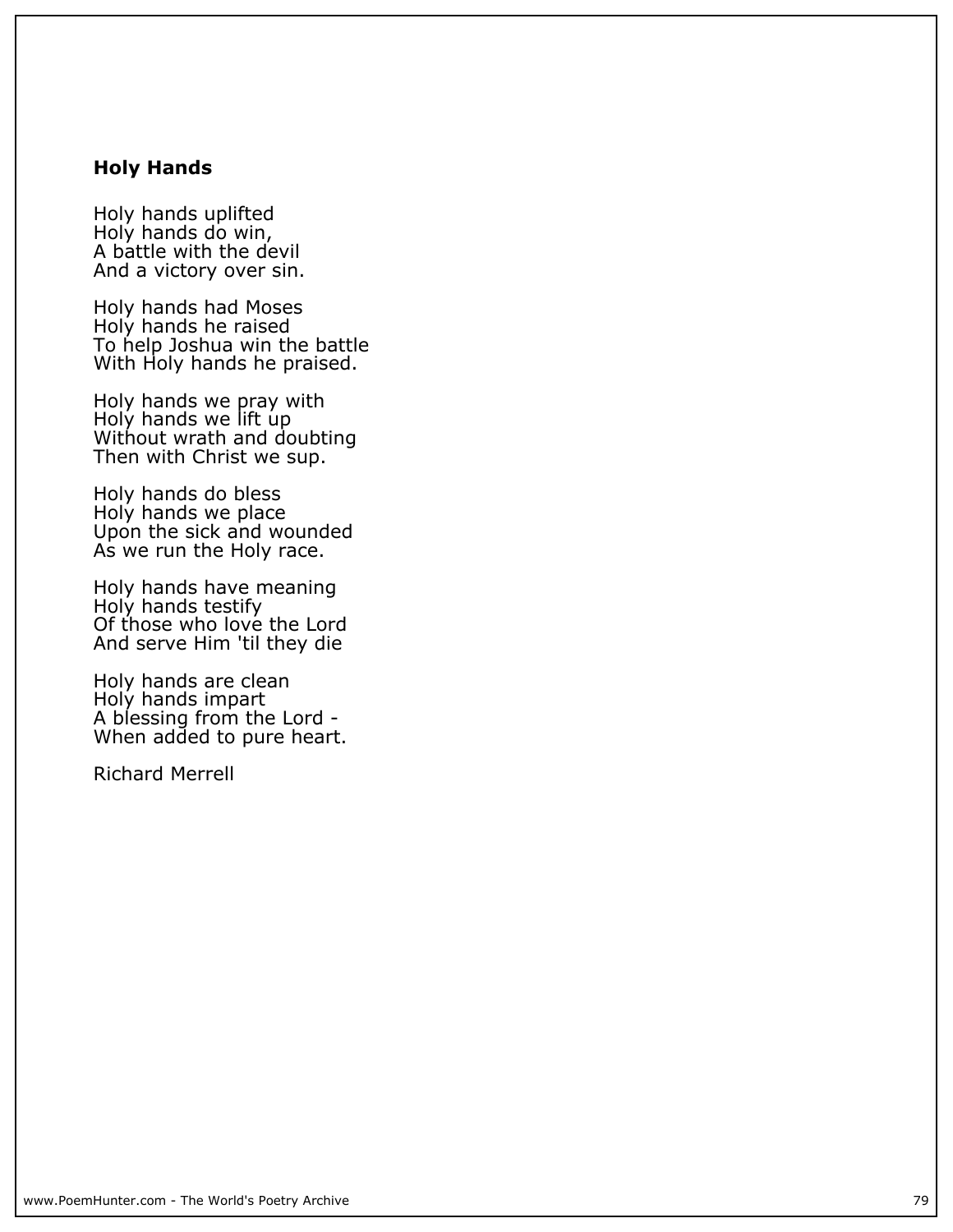## **I Am a Millionaire**

**I might not be among the rich Who have not many a care; But because I have Messiah Yeshua - I am a millionaire.**

**I might not have possessions new Nor eat the richest fare; But because Yeshua feeds me - I am a millionaire.**

**I might not have many things in life And with pain of heart I bear; But because I know God loves me - I am a millionaire.**

**I might not have an answer to The problems that you share; But I can ask at heaven's bank - Because, I am a millionaire.**

**Proverbs 8: 10-21**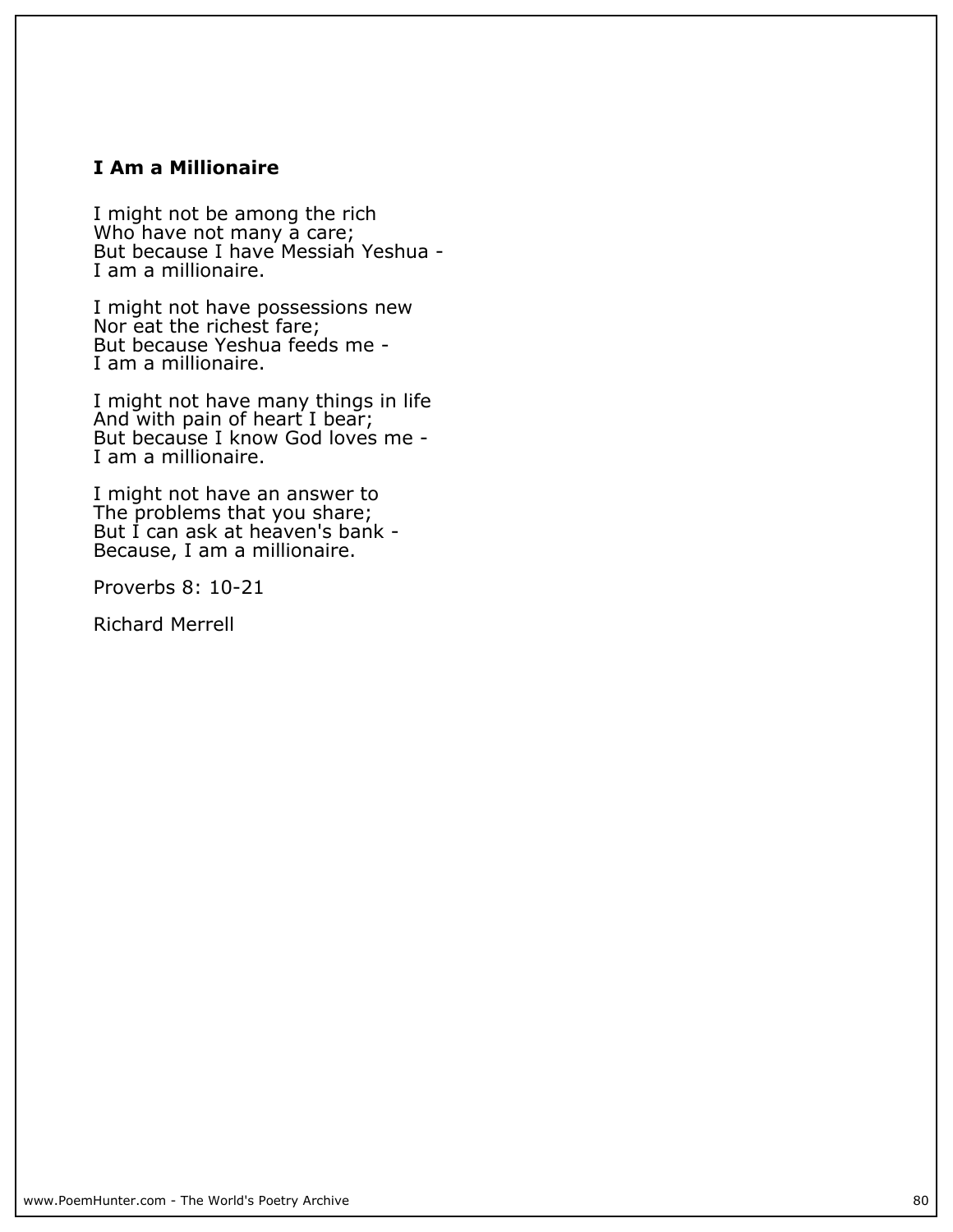## **I Esteem Each Day**

**I esteem each day unto the Lord Each of them the same, So I esteem the weeks and months The sunshine and the rain. Now some esteem one day more Than all the rest combined; Might these be blessed in Jesus' name May grace in God they find!**

**Now I esteem each day alike Each one of them is best, For by faith my spirit finds - Each day a Sabbath rest!**

**'For we which have believed do enter into rest.'**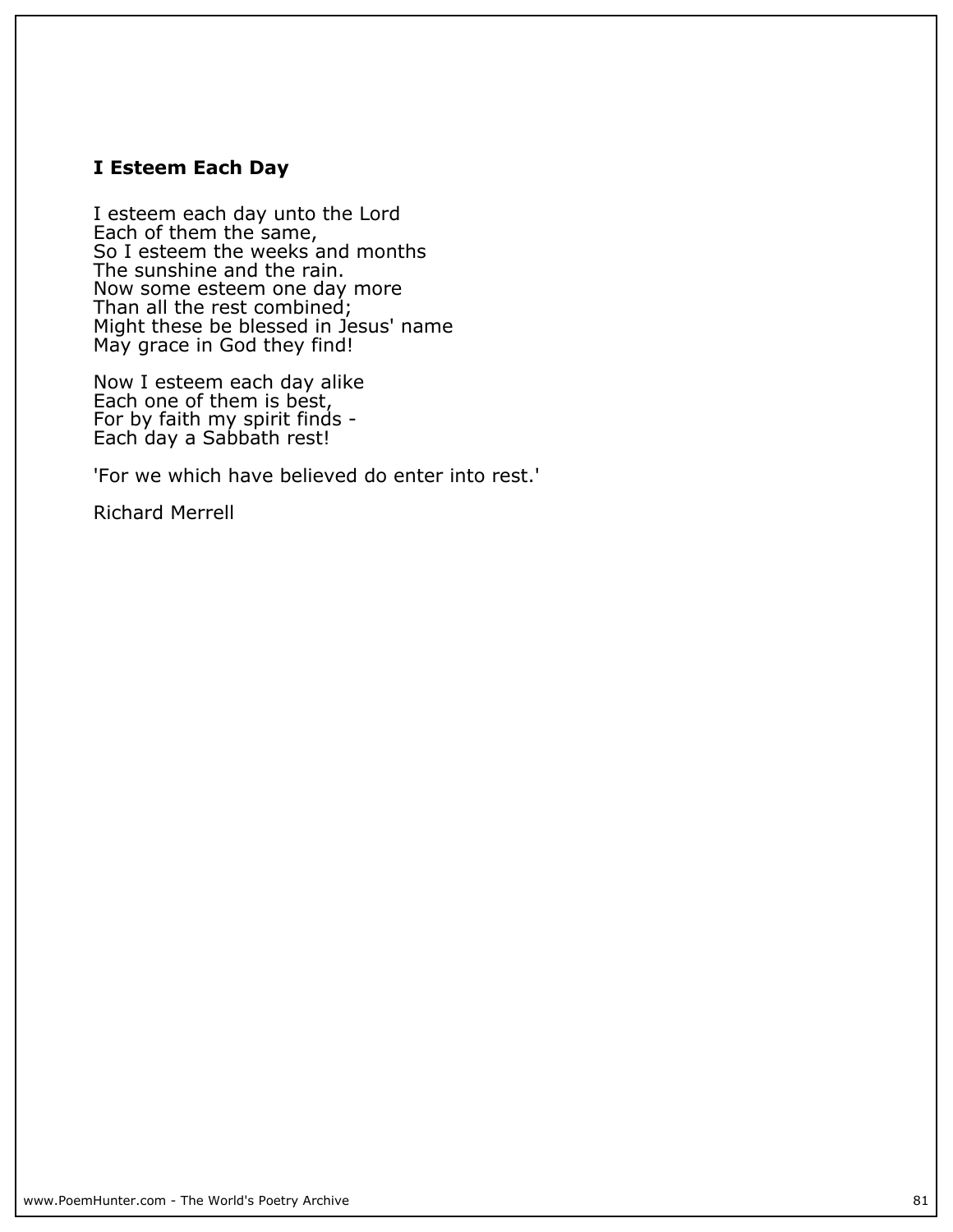### **I Love You Lord**

**I LOVE YOU FOR THE WAY YOU UNDERSTAND LORD I LOVE FOR THE WAY YOU BOUGHT ME THROUGH I LOVE YOU FOR THE WAY YOU LOVE AND KEEP ME - BUT MOST OF ALL I LOVE YOU 'CAUSE YOU'RE YOU!**

**NO MATTER WHAT SATAN SAYS ABOUT ME LORD, I'LL ALWAYS SEEK YOU; I LOVE YOU FOR THE WAY YOU LOVE AND KEEP ME BUT MOST OF ALL I LOVE YOU 'CAUSE YOU'RE YOU!**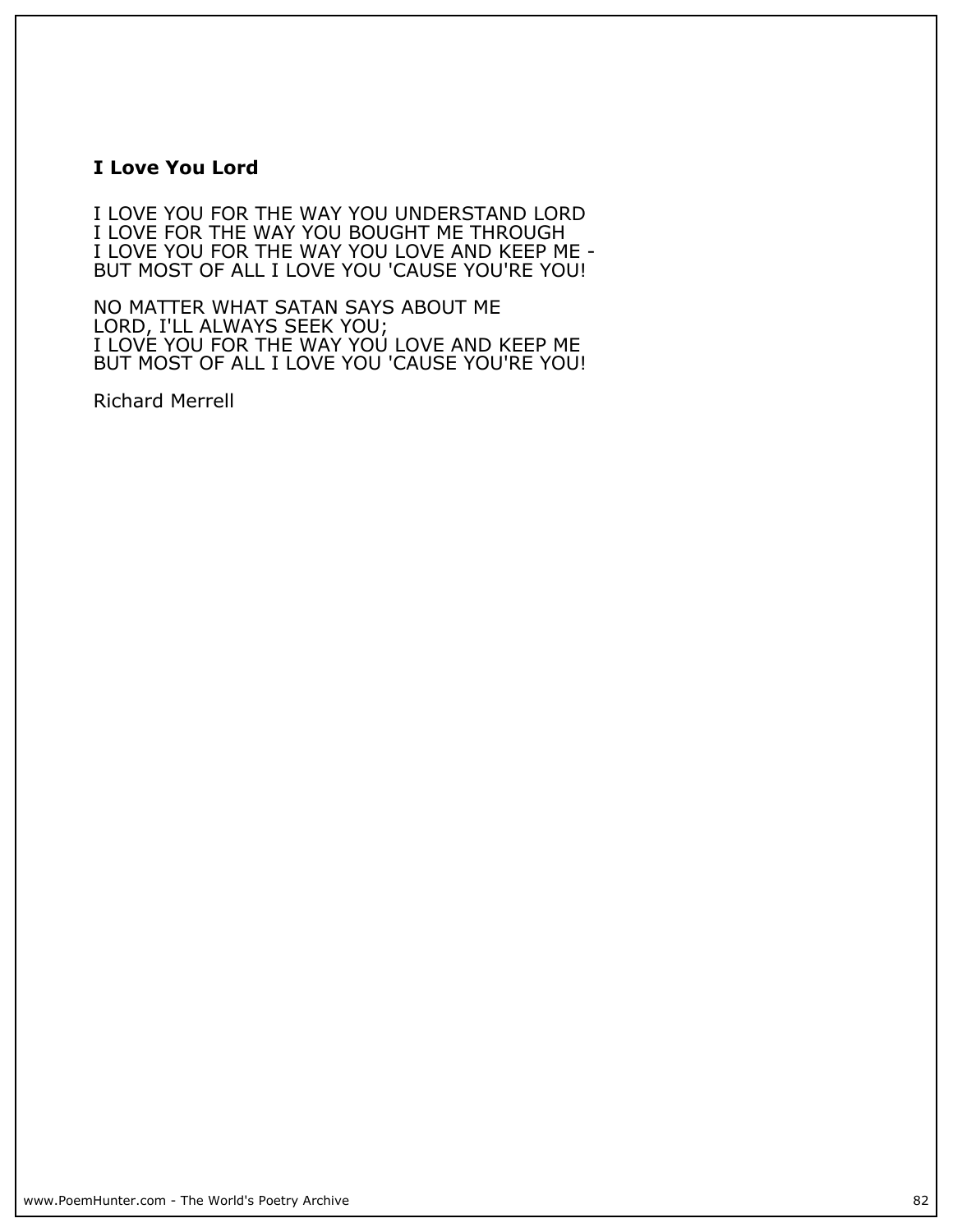## **I Must**

**Another day has ended And fast come the night - I see the moon in heaven Reflecting the sun's light. I'm glad that God made light to shine In my soul, it's darkest place For by the Light that Yeshua is I shall see God face to face. But until then I must shine In the darkness of this world. Just like the moon and stars at night No matter what, I must!**

**Genesis 1: 16; 2 Corinthians 4: 6**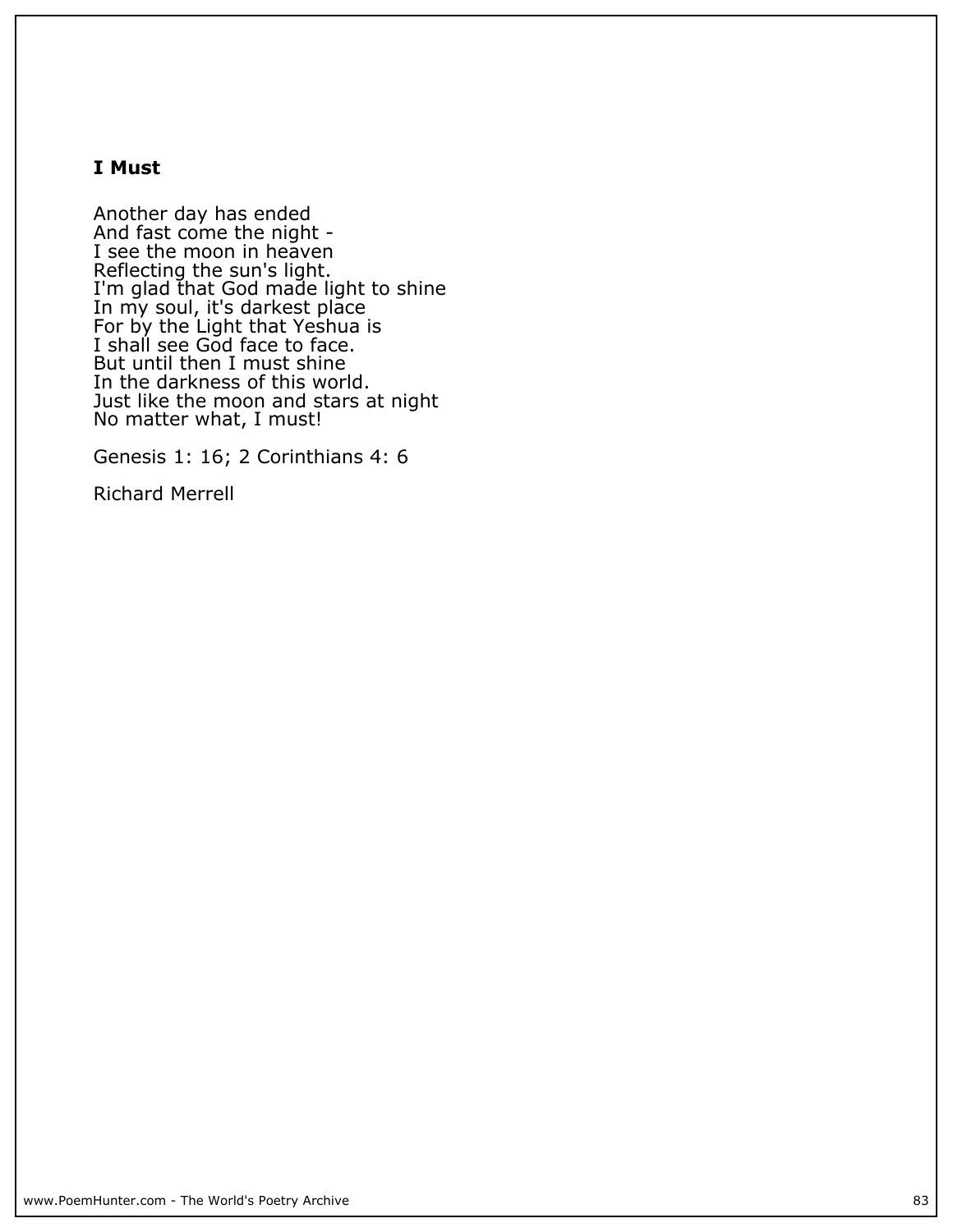## **I Really Am A Heretic**

**I really am a heretic Because I always preach - We must ever walk by faith None other will I teach.**

**I really am a heretic Because I love the Lord - And would understand his teachings In God's Holy Word.**

**I really am a heretic Accursed is my gospel way - Which tells that Yeshua came and died And rose again the third day.**

**I really am a heretic 'cause I stand on God's proof - That Yeshua died for my sins My faith assures this truth.**

**I really am a heretic And I must confess to you - That the Yeshua whom I love; They called him heretic too.**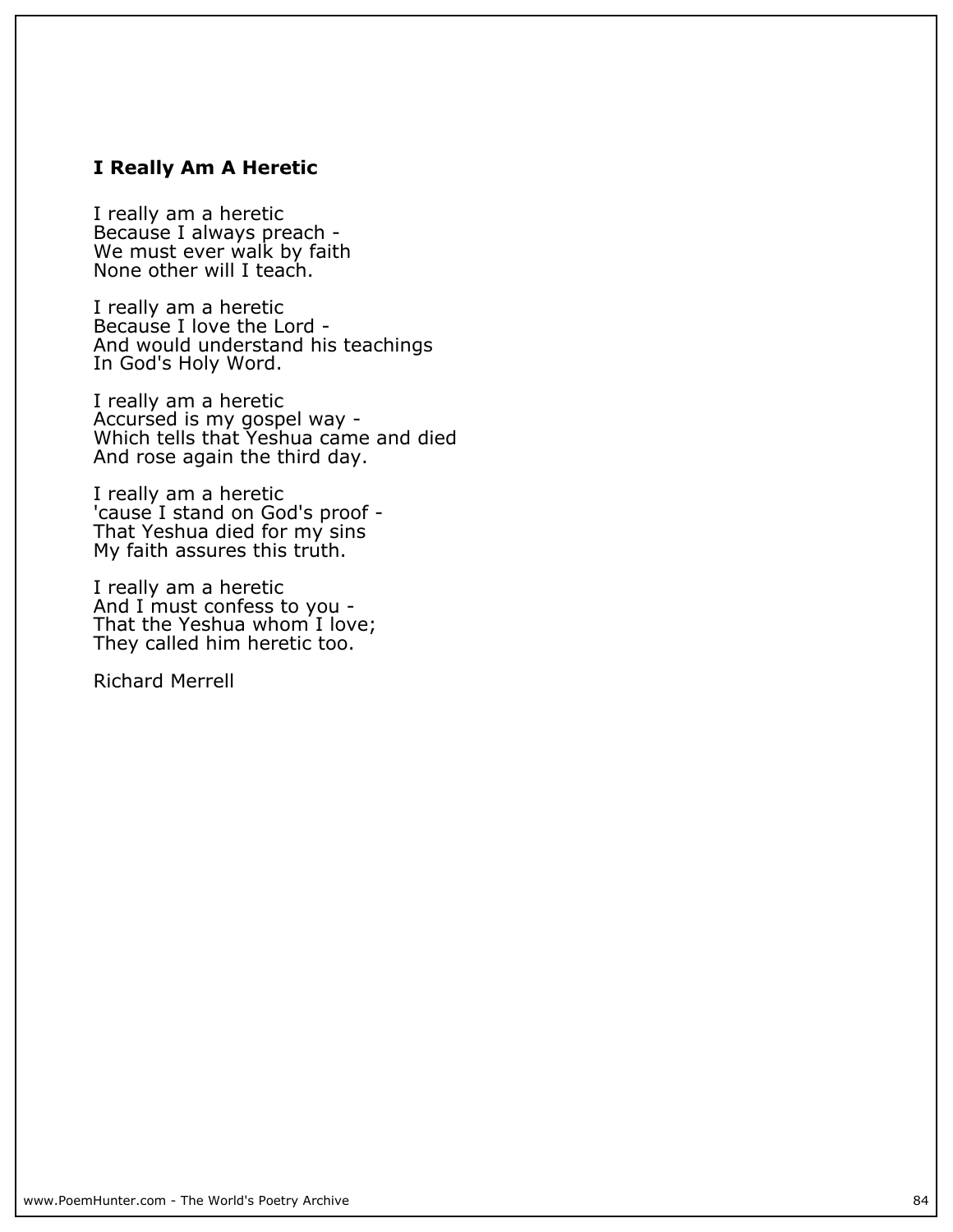### **I Shall Behold Thy Face O Lord**

**My body is now still No movement does it make Cold from head to feet Takes no sleep nor wakes. There is no breath left in it Quiet in death it be The final place for man Corruption it will see. The worms shall devour my body When my skin is past This rotting, stinking body Goes to the grave at last.**

**For whilst I lived, I spoke To my body oftentimes Saying, 'You cannot enter heaven God's kingdom is divine.' For my redeemer lives gave me a second birth and in the latter day He shall stand upon the earth! Now body, you shall perish and shall no longer be for I shall get a new one and have no need of thee.'**

**I shall behold Thy face O Lord As your righteousness I see; Be satisfied when I awake And in your likeness be.**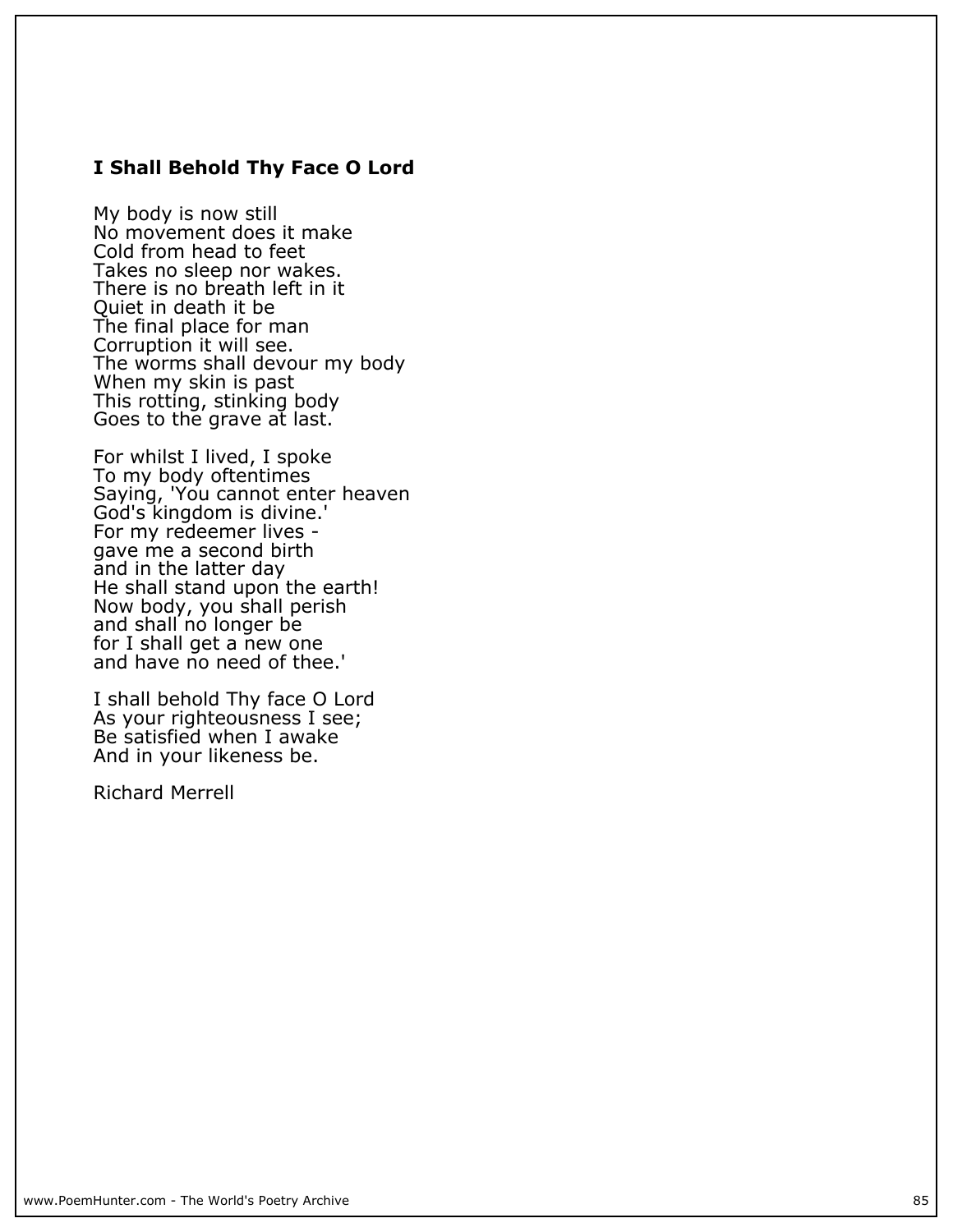## **I Sometimes Wonder**

**I sometimes wonder why it is That I am on this Earth, My life has not been easy Nor is it full of mirth.**

**I sometimes wonder why it is That things do no go right; Why the many hardships That seem to be my plight?**

**I sometimes wonder at my thoughts And this is what I see; Those things that come throughout my life - Are but God's plan for me.**

**So now I do not wonder About what my life does bring I think about God's blessings Then, I start a-wondering! ! !**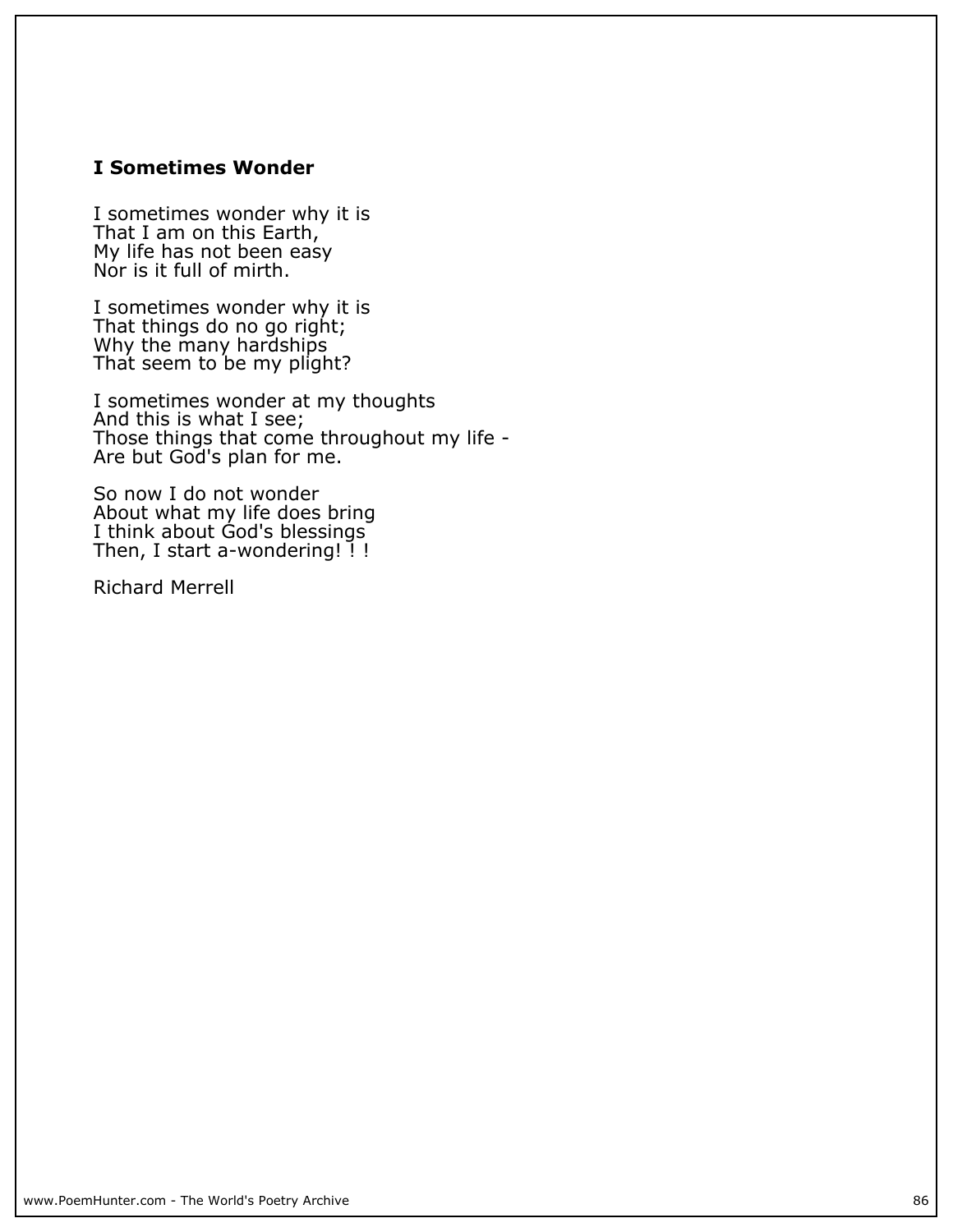## **I Would**

**Would you be a pillar in the temple? Would you be made a living stone? Would you wear the righteous garment? Would you sit next to God's throne? Would you love the Lord's appearing? Would you get the righteous crown? Would you seek to serve and suffer? I WOULD.**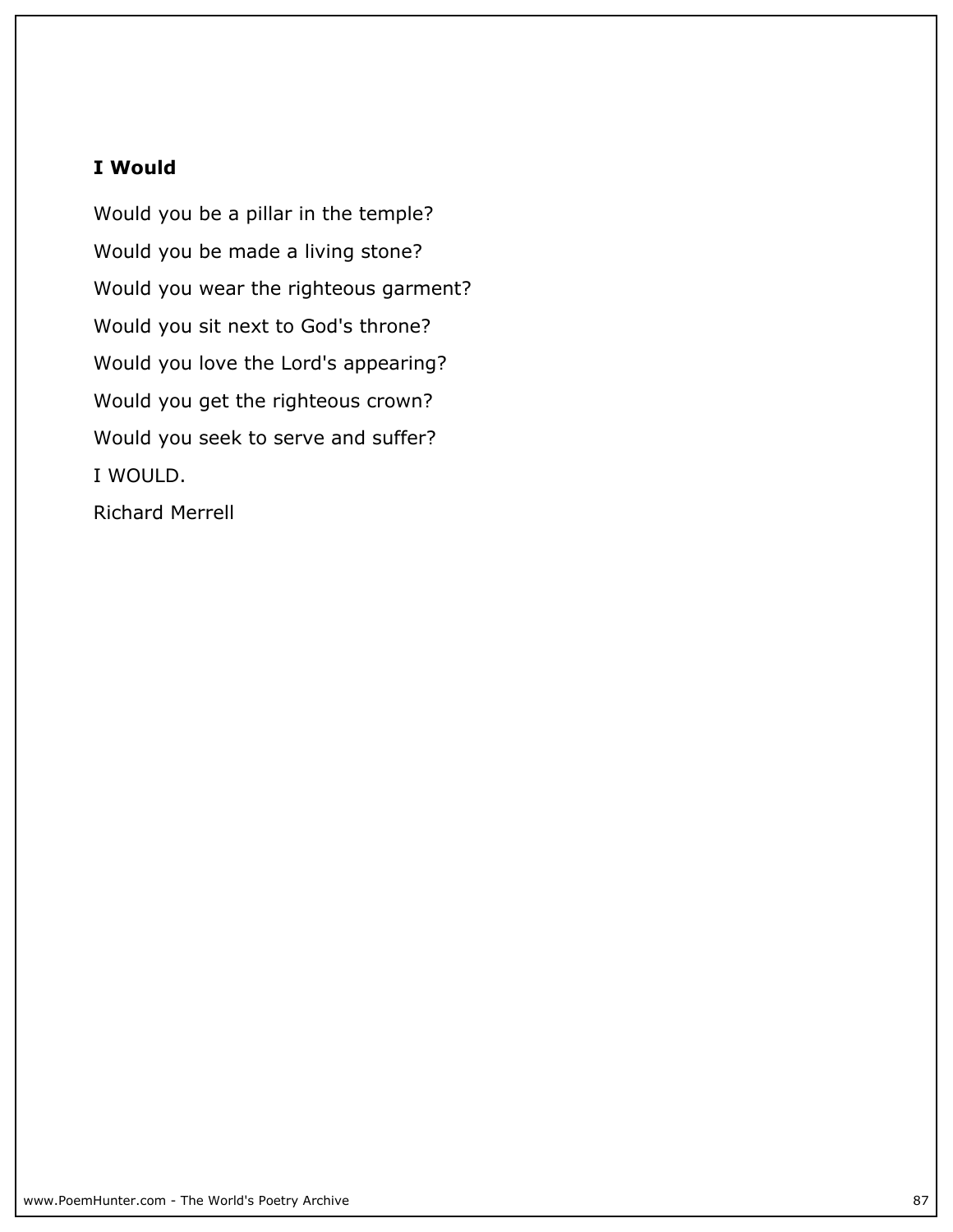# **If I Could**

**If I could but touch the heart of man And prove the Saviour's love T'would be my priceless treasure In God's storehouse up above; For one soul saved do angels sing In rapture and delight If I could be touch the heart of man With the Saviour's Gospel light.**

**James 5: 20**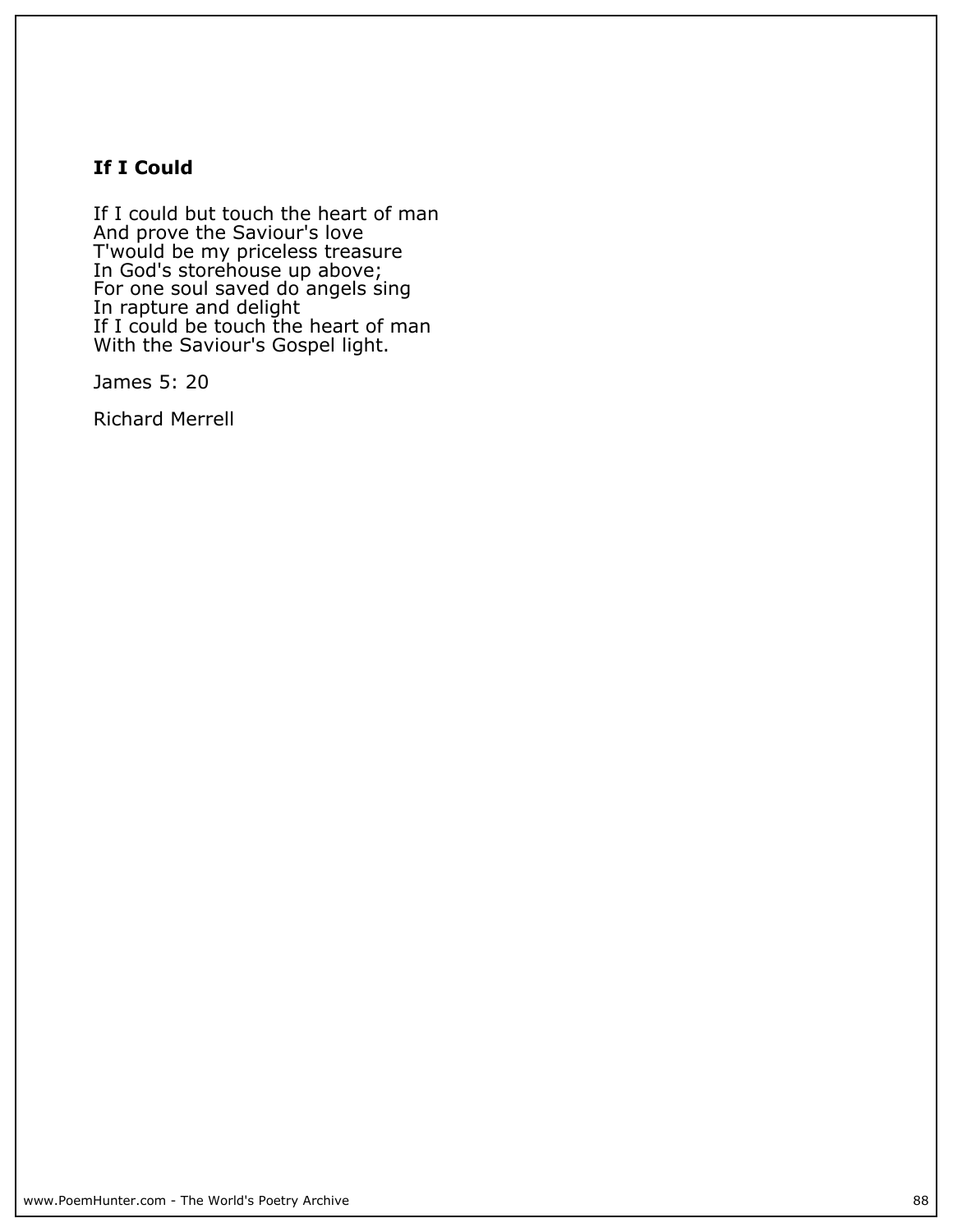## **If I Were**

**If I were him I'd like to say I'd do things In a different way. If I were her I know I'd do A better job Far better than you! If I were you Take my advice** I'm never wrong **Not once nor twice. If I were God I'd shine my light I've told him so - I'm always right.**

**Yes, many say 'If I were' They should go back to school, To learn the lesson they have missed; That 'IF I WERE' spells fool.**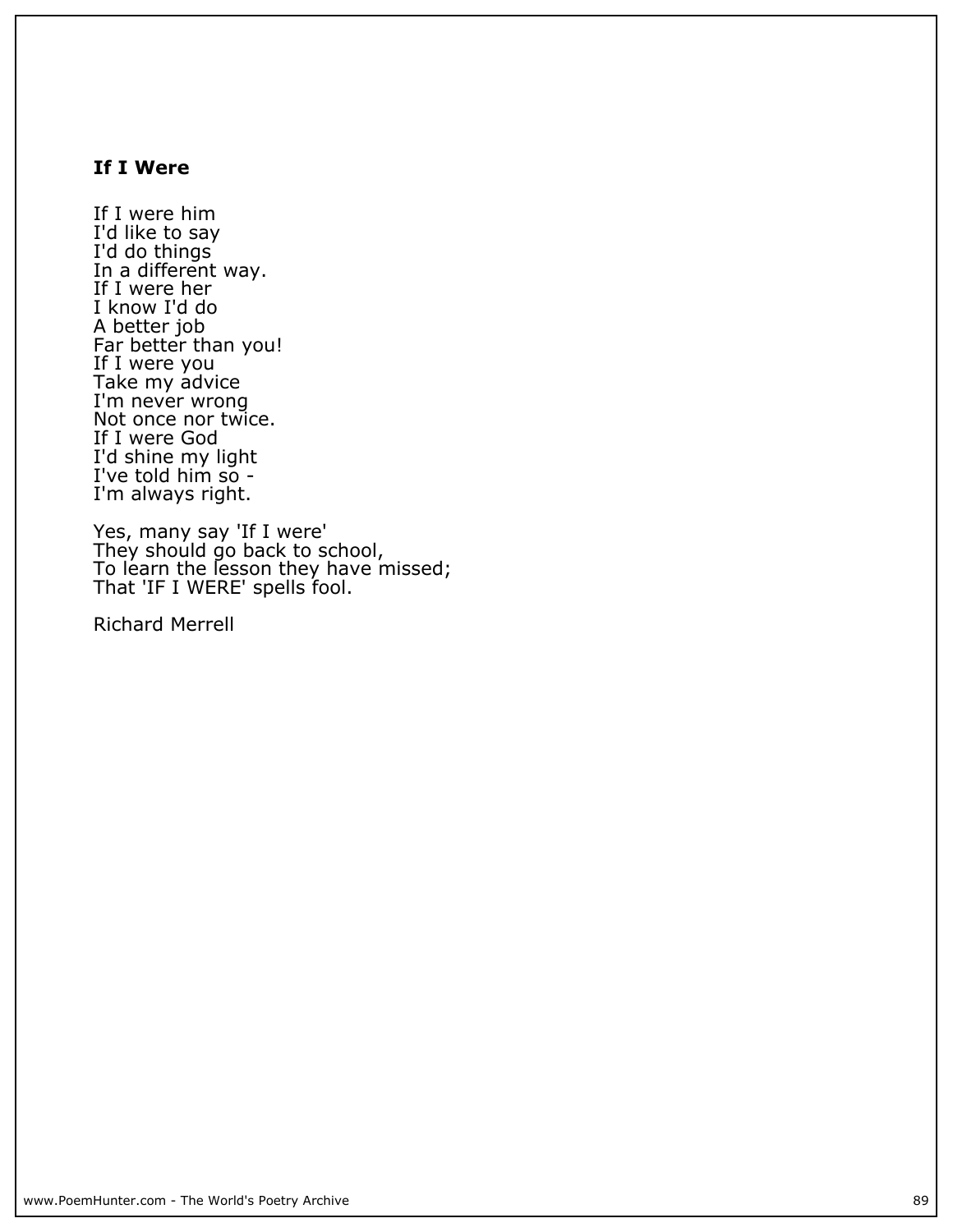## **I'll Be There**

**The Mountains and hills shall break forth with singing Blessed praise to God, hallelujah's bringing As the trees of the fields clap their hands All creation will sing from earth's many lands; For Yeshua hath put all under his feet Millions times millions crowd God's golden street; Saying, 'worthy of honour, glory and power is Yeshua our Lord in eternity's hour.'**

**Revelation 19: 1,3,4,6**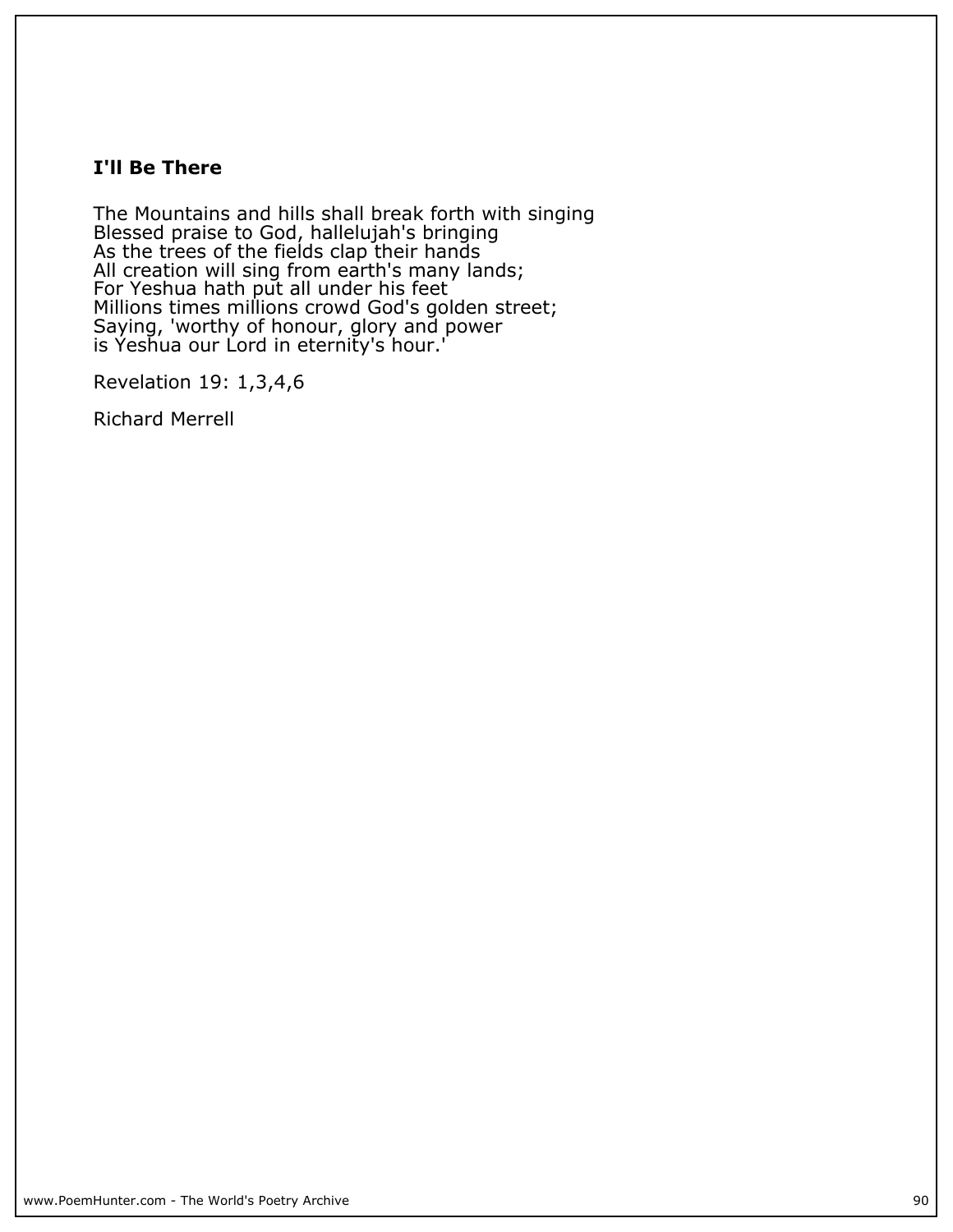## **In Him Abide**

**In Him abide, in Him abide Even Yeshua who has not lied; He speaks all truth, the Word imparts Listen to Him, open your hearts. Do not now say, 'This is not so' All truth is Yeshua the Christ you know?**

**In Him there is eternal peace In Him whose love does never cease; In Him He is the only way In Him abide in Him today!**

**John 15: 4**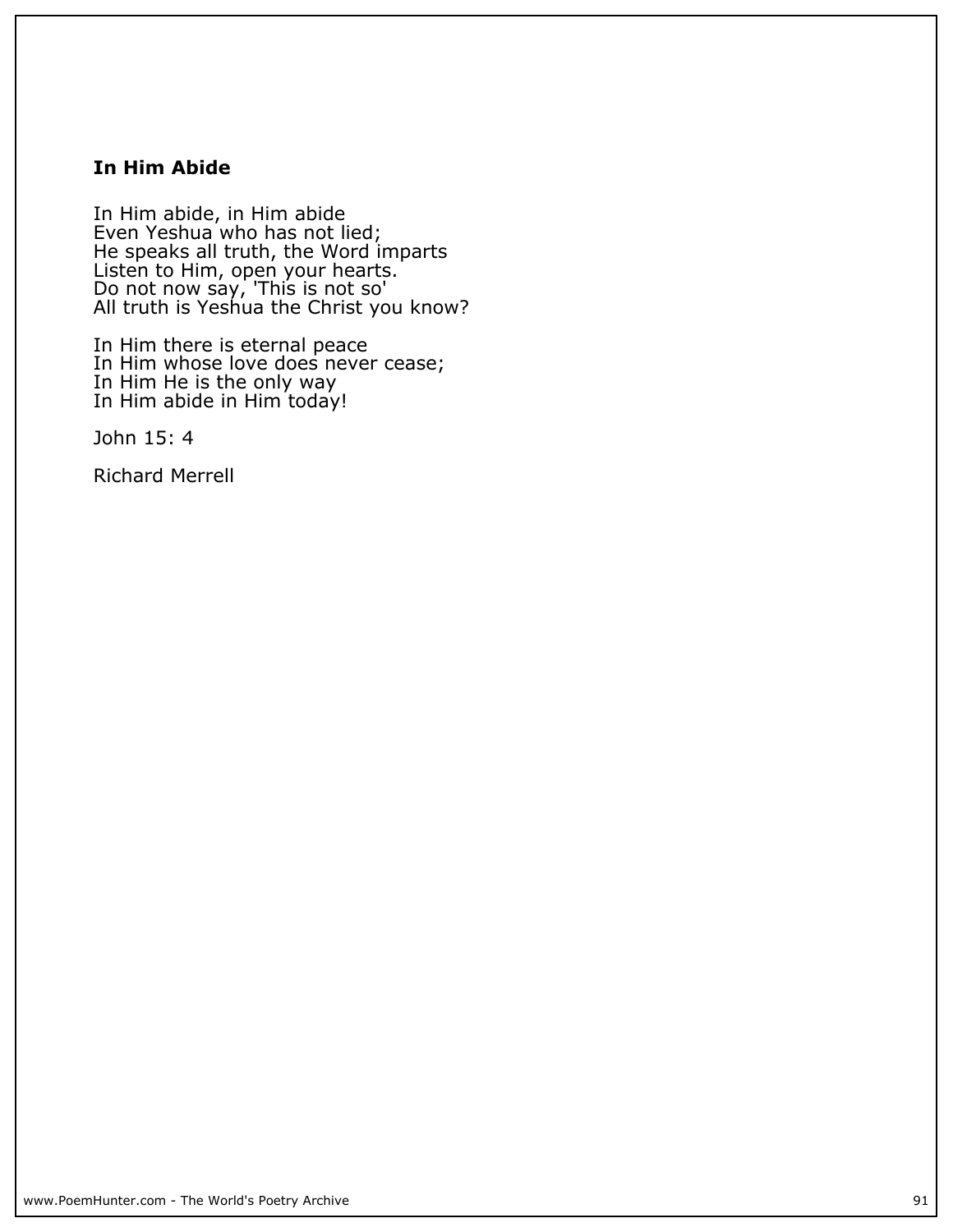## **Inasmuch**

**I was hungry and you gave me some food, I was thirsty and you gave me to drink, I was a stranger and you took me in, I was naked, you clothed me, you didn't shrink, I was sick and you paid me a visit, I was in prison and you came unto me.**

**Inasmuch as you did it unto my brethren - You did it unto me.**

**'And he shall set the sheep on his right hand, but the goats on the left'**

**Matthew 25: 33**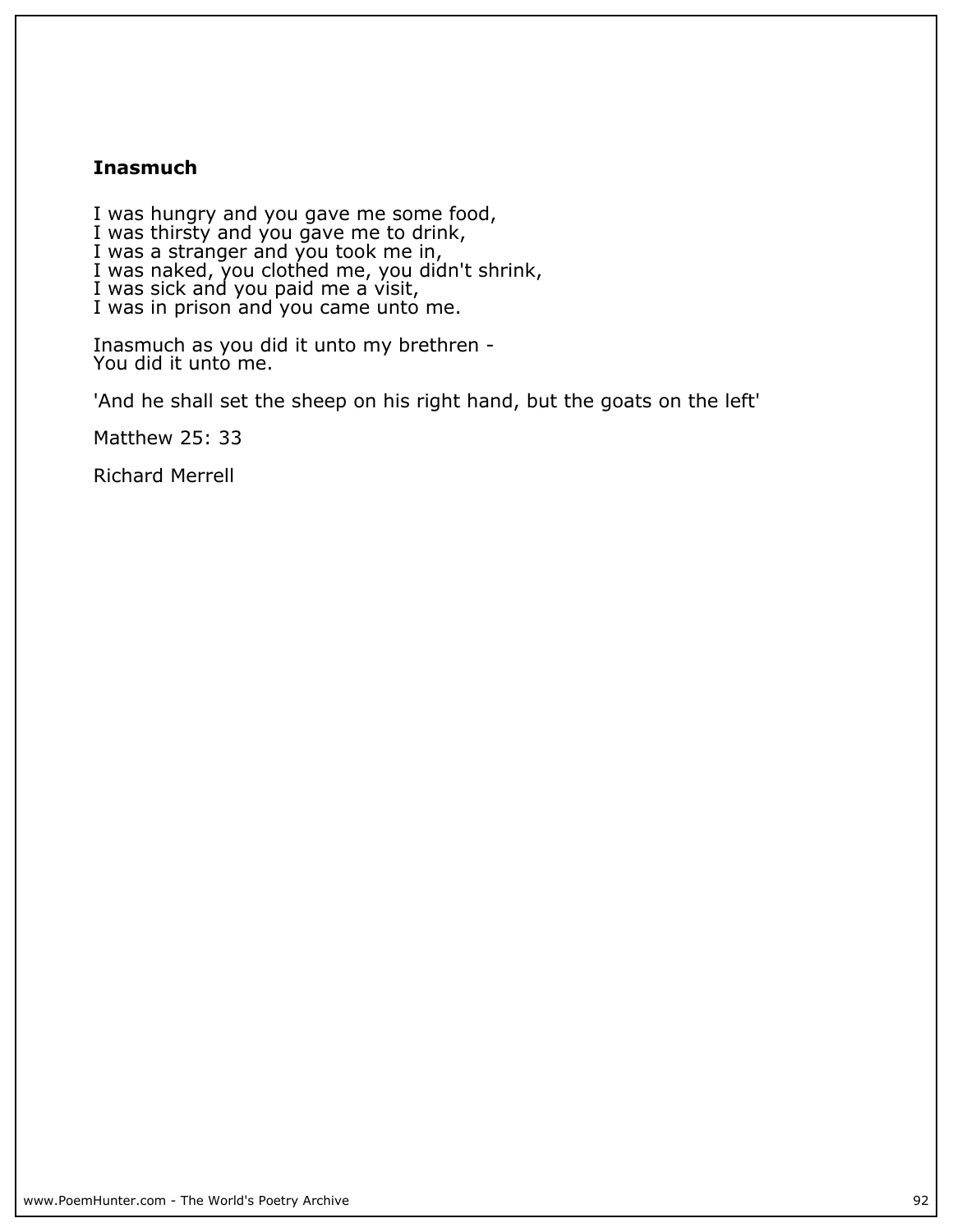## **Instructions**

**I am a Christian The Bible I read To get the instructions From God that I need.**

**The Scripture says, 'Do this' But I am dismayed, To see that some brethren Have not obeyed.**

**Some brethren say that 'The church is not strong' Still others ask 'Whatever is wrong? '**

**The answer I fear And am sorry to say. Is that from God's Scriptures They have gone astray.**

**Just ask now and hear What some Christians say About God's teachings Compared to their own way.**

**Yes, I think it's time To look and to SEE What are God's instructions For you and for me.**

**John 15**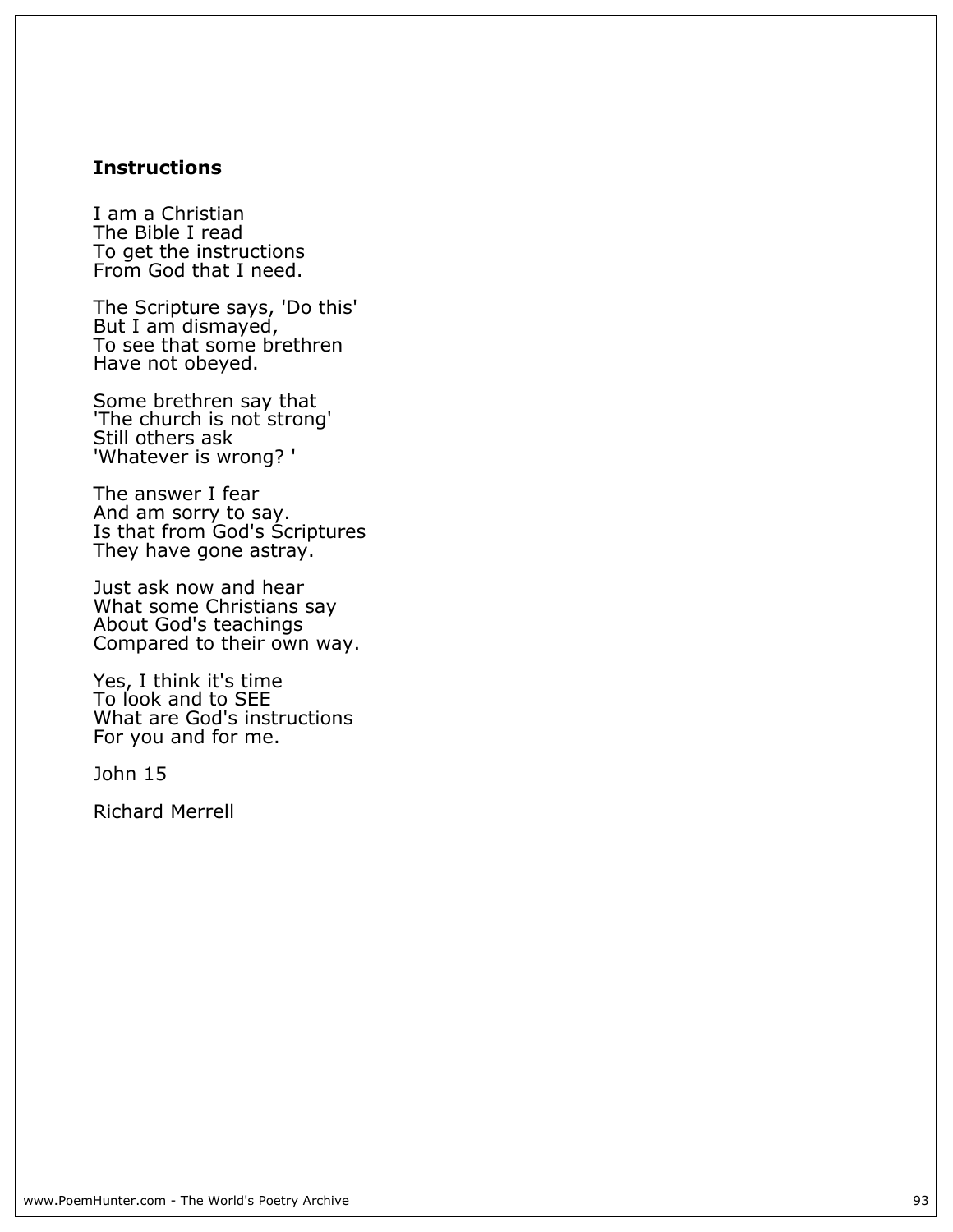#### **It Is Finished**

**God's love goes out to comfort To save and justify But only through blood of the Christ On that flow I do rely. For Yeshua is my Saviour His blood he gave for me This love of God is shown Through the Rood at Calvary. Forbid it Lord indeed that I should be Conscious of one thing but Your wondrous love to me.**

**And may I never, ever Put a value on that blood, For I could never really know The price of that dear flood.**

**Because I do remember And may this always be Those words that Jesus spoke When he cried out at Calvary. For while hanging on that Cross We can hear God's decree; 'My Father, Oh my Father this completes my destiny! ' \* And those other words he cried As his life deminished Before they pierced his precious side But three words, 'It is finished'**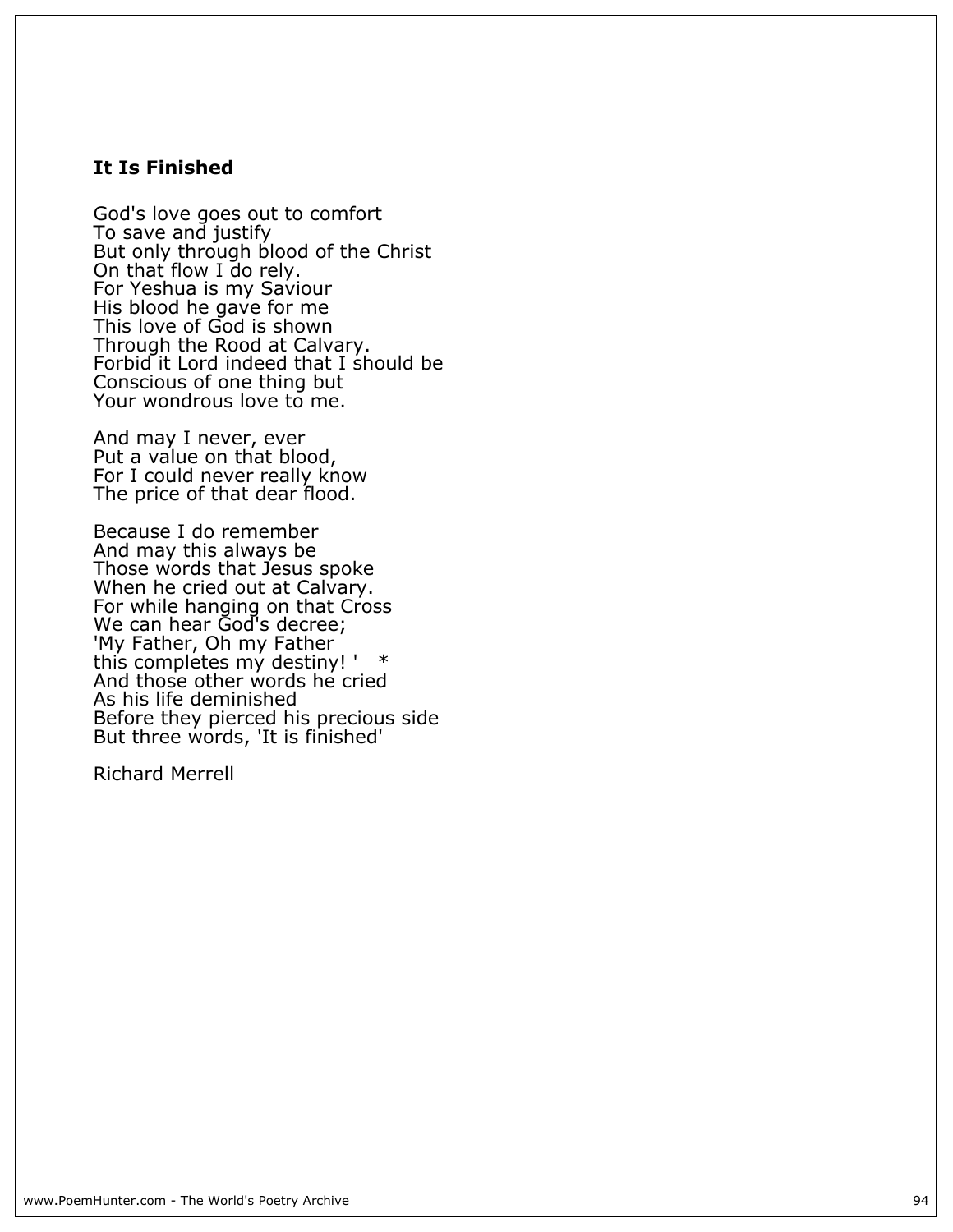## **It's Not Easy**

**It's not an easy task To tell the gospel true; Especially in the house of God**

**Where tares get planted new.**

**And from the wheat that is of God These tares try hard to choke; The truth that is the gospel**

**And snare the Christian folk.**

**But I am wiser than those tares And fall not to their charms; By standing in the living Christ**

**HELD FIRMLY IN GOD'S ARMS! !**

**2 Corinthians 6: 4-10**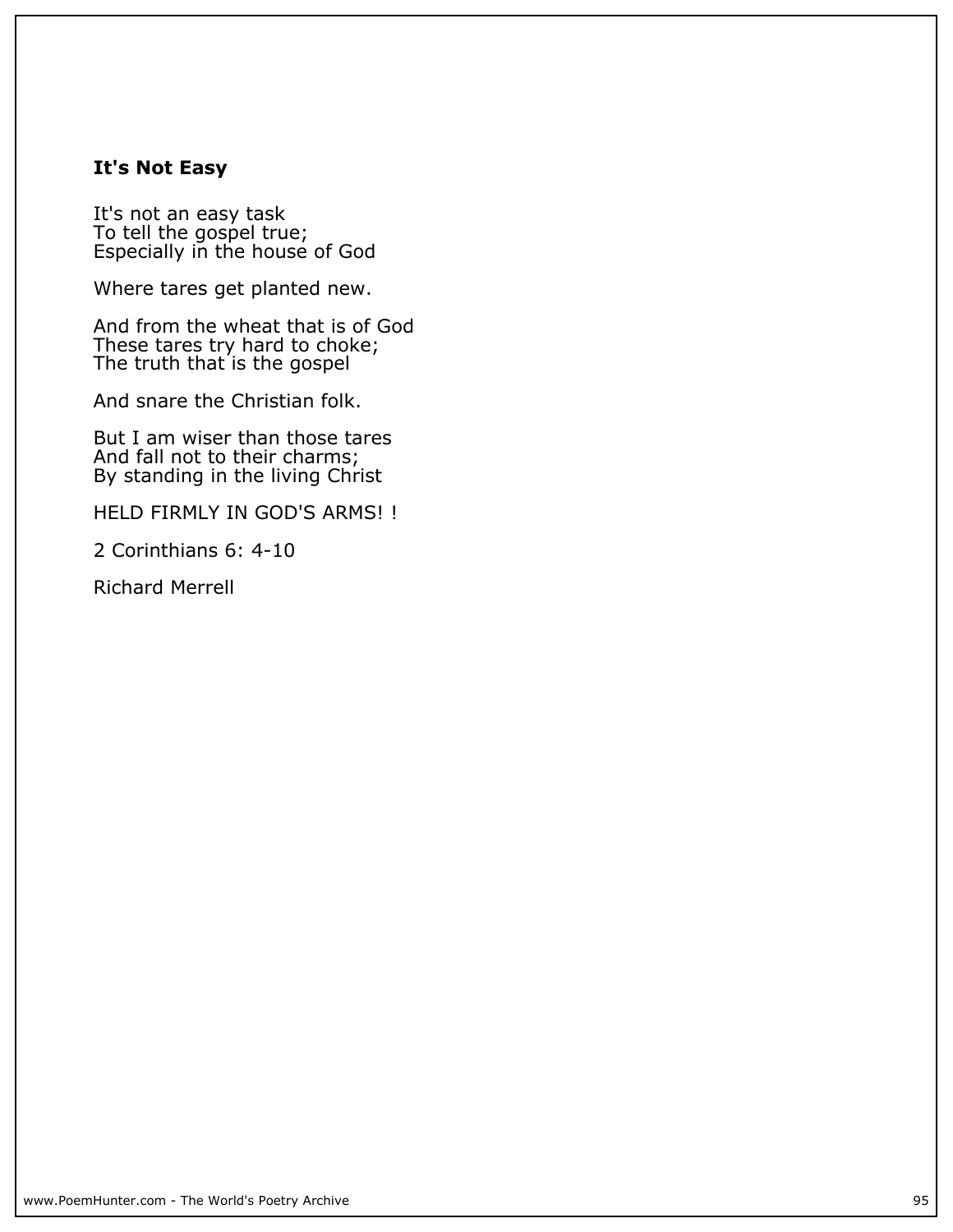### **It's True**

**Dedicated to the memory of my grandmother Maude Constance Gladys Merrell Though having never met for she died at an early age I feel I missed the better part.**

#### **IT'S TRUE**

**The Spirit of God has filled me I can praise Jesus all day; I praise Him with the spirit This is the only way. I thank God for His Spirit That He has given me; For by God's Spirit I understand What happened at Calvary.**

**God's Spirit is the Comforter The Spirit of truth indeed, He is the Spirit of Jesus By which God meets my need. God's Spirit dwells within me Upon Him I do rely To help me in my praying Through Him, Christ magnify. The Spirit glorifies Jesus I can pray in tongues unknown; For by the Spirit's acts The power of God is shown.**

**I praise the Father and the Son For Holy Spirit power, And I have come to understand I need Him every hour. So, if you want God's Spirit To empower you today; Just ask of God by Faith Kneel down right now and pray**

**Acts 8: 14 - 17**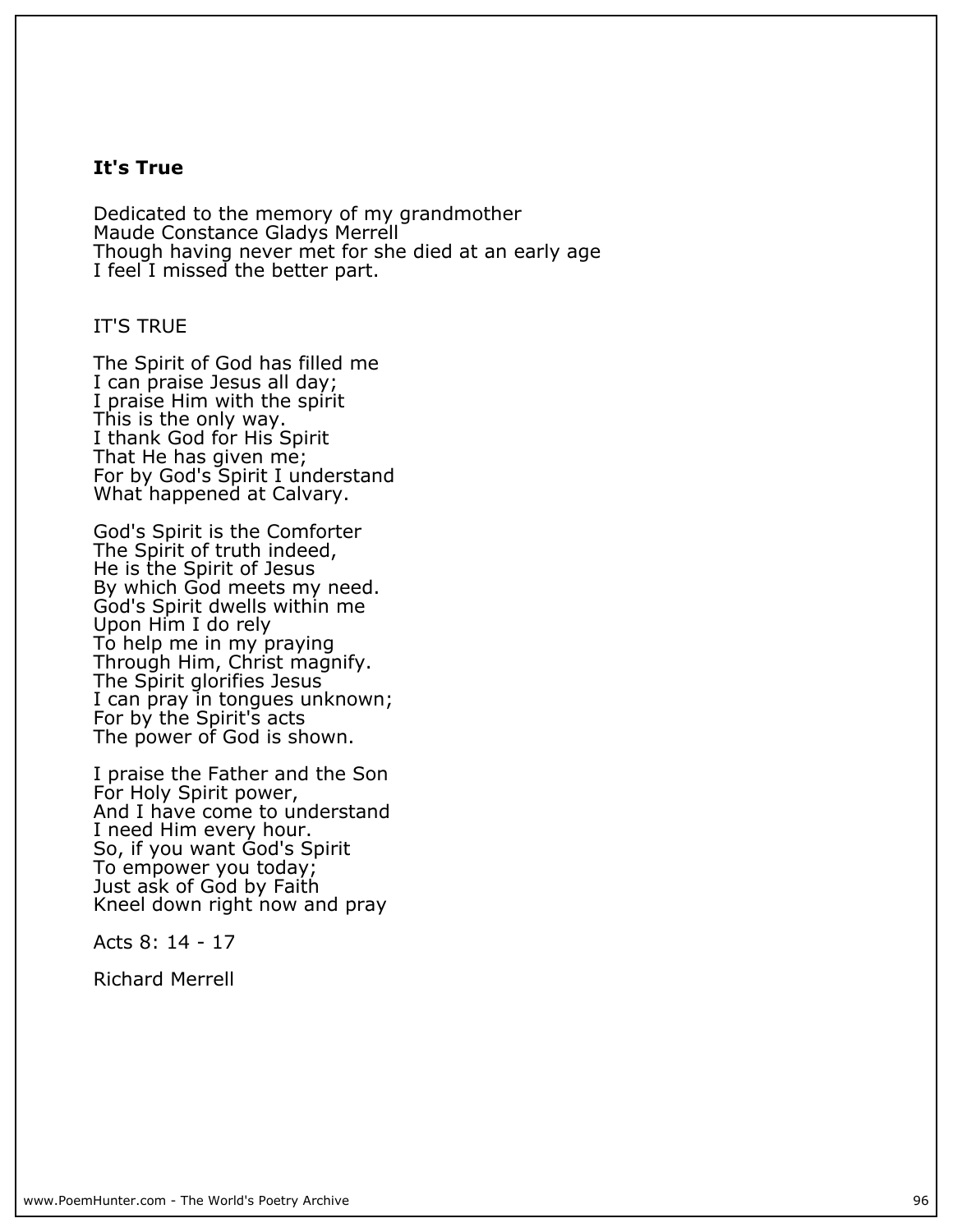## **I've Often Been Alone**

**God is always close to me And speaks words of comfort;**

**I've often been alone, but never lonely.**

**The Lord walks with me each day His footprints next to mine;**

**I've often been alone, but never lonely.**

**The Holy Spirit shares my grief My heart's many pains;**

**I've often been alone, but never lonely.**

**When I pass the veil of death And see my Saviour's face;**

**I'll no longer be alone, and never lonely.**

**Galatians 6: 4**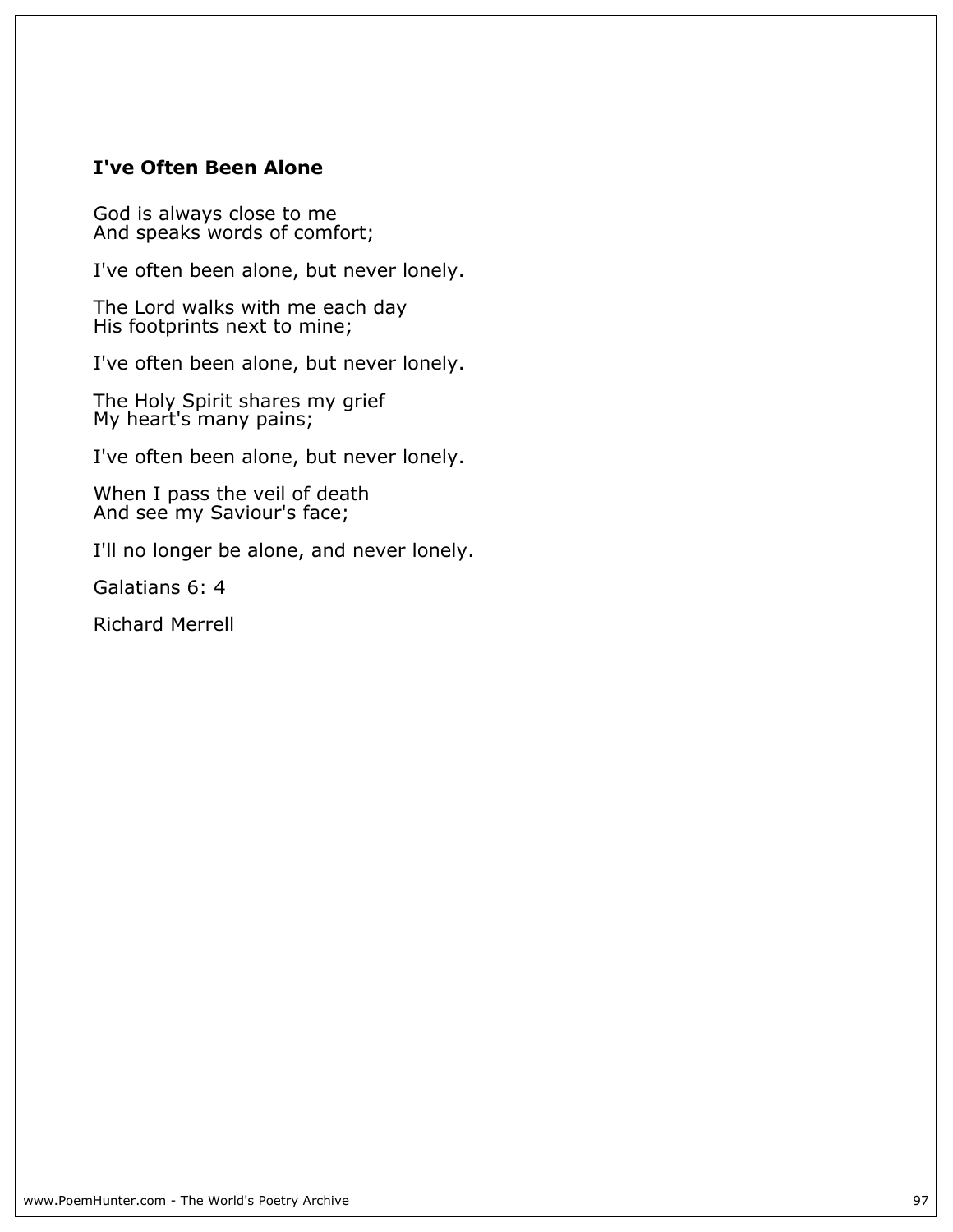### **Judgement**

**'Can you stand at my appearing the coming of my day? I am the Lord you seek You, that delight in all my way.**

**'For as the refiners fire and as the fullers soap; judgement begins in my own house so does the church have hope?**

**'For I will come to you in judgement a swift witness I shall be; against the sorcerers and adulterers the false swearers that I see.**

**'I am against the oppressor that lion amongst my sheep; those shepherds that compel their life it's for money they do seek.**

**'For I AM THE LORD, I change not and this is what I say; to the church that is my body will you stand upon that Day?**

**Malachi 3: 1-6**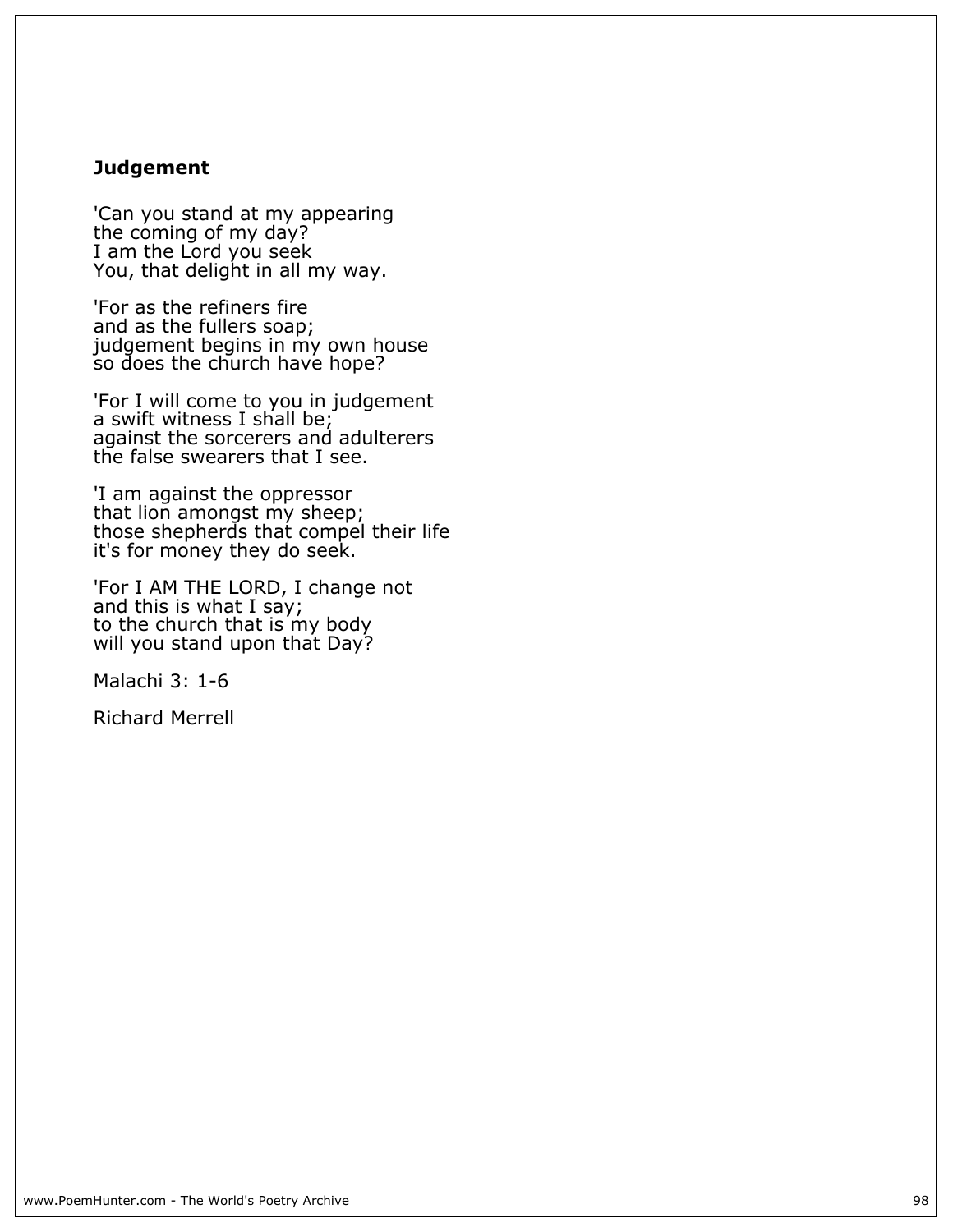#### **Just Ask God**

**Ask God for his Spirit And you will receive If you ask believing For faith does not deceive. God wants to give you Riches in the Christ, Jesus The one who asks of God by faith Obeys God and God pleases. God did not leave us Alone when Christ did rise; He sent his Holy Spirit To open our blinded eyes. The Spirit helps us see the truth Regarding our salvation; Take the Word to ourselves This is, appropriation.**

**You must believe in every word The Scripture has to say; The God spirated writings Is fulfilled in the Christ today. You need the Holy Spirit Know Scripture, not just quote it You need the Holy Spirit After all the Spirit wrote it! So ask God for his Spirit With Scripture it's in accord 'Not by might, nor by power; but by my Spirit' saith the Lord.**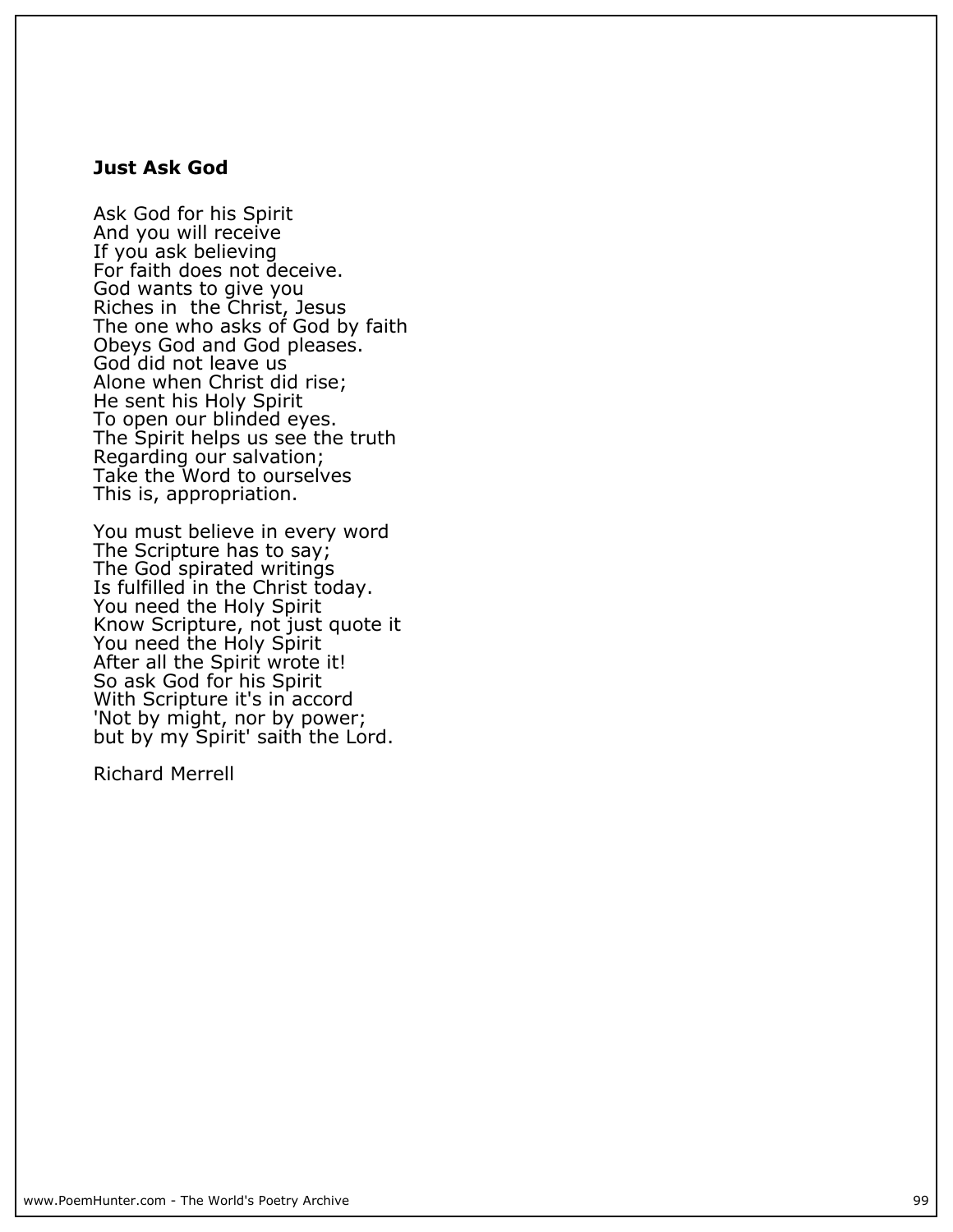# **Just One Word**

**Plenty can be said of the Roman church Much and then much more; But I shall sum it in just one word - Whore, Whore, Whore.**

**'Mother of harlots.'**

**Revelation 17: 5**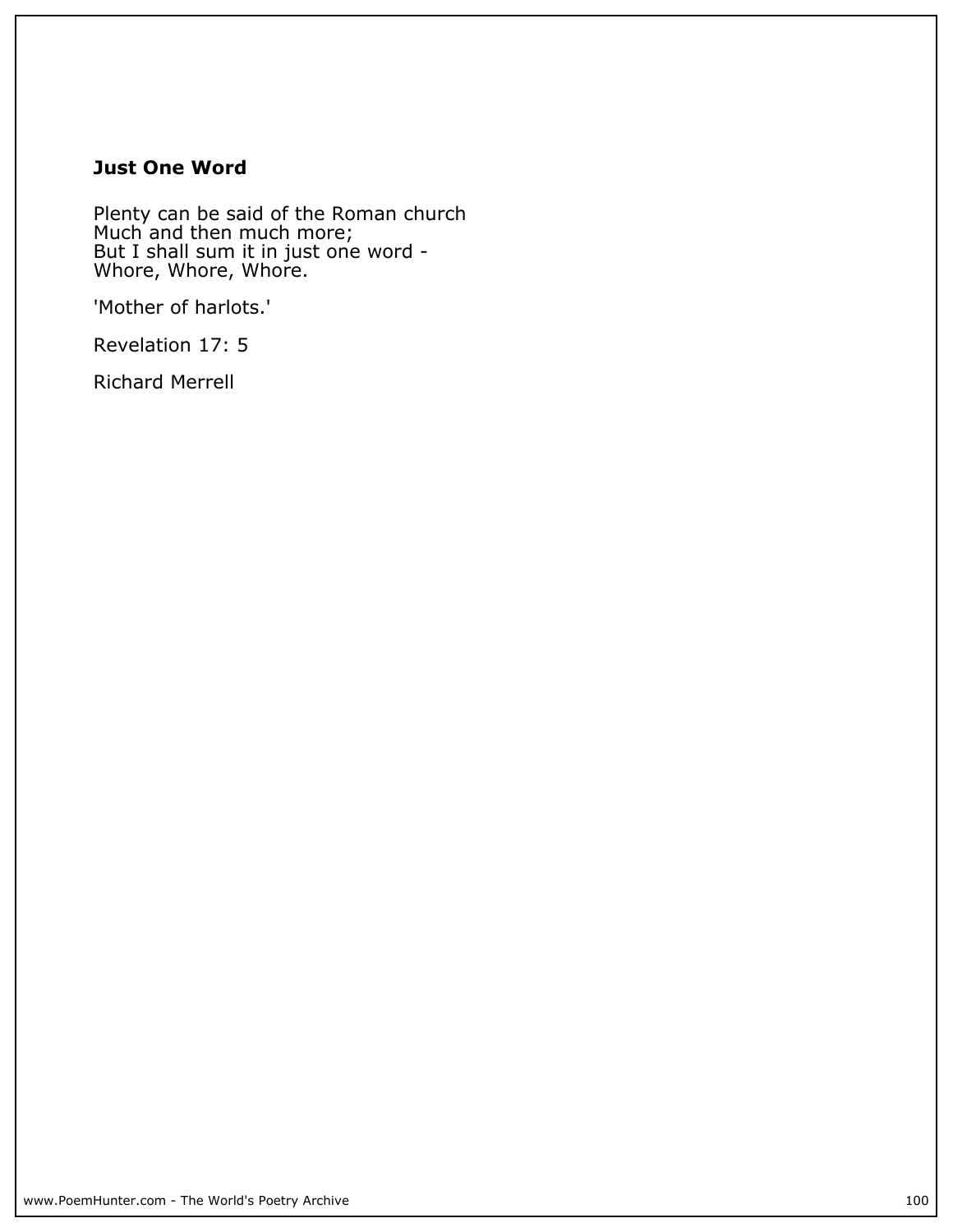# **Keep My Word**

**'If you love me keep my word' Yeshua the Lord did say For an answer to your problems This is the ONLY way! For if you would disobey The instructions of the Lord; Is this why you feel undone And your prayers have not been heard?**

**For by Yeshua's words life abounds Toward those who do obey, 'Love one another as I have loved you' That is what the Lord did say.**

**John 15: 12-14**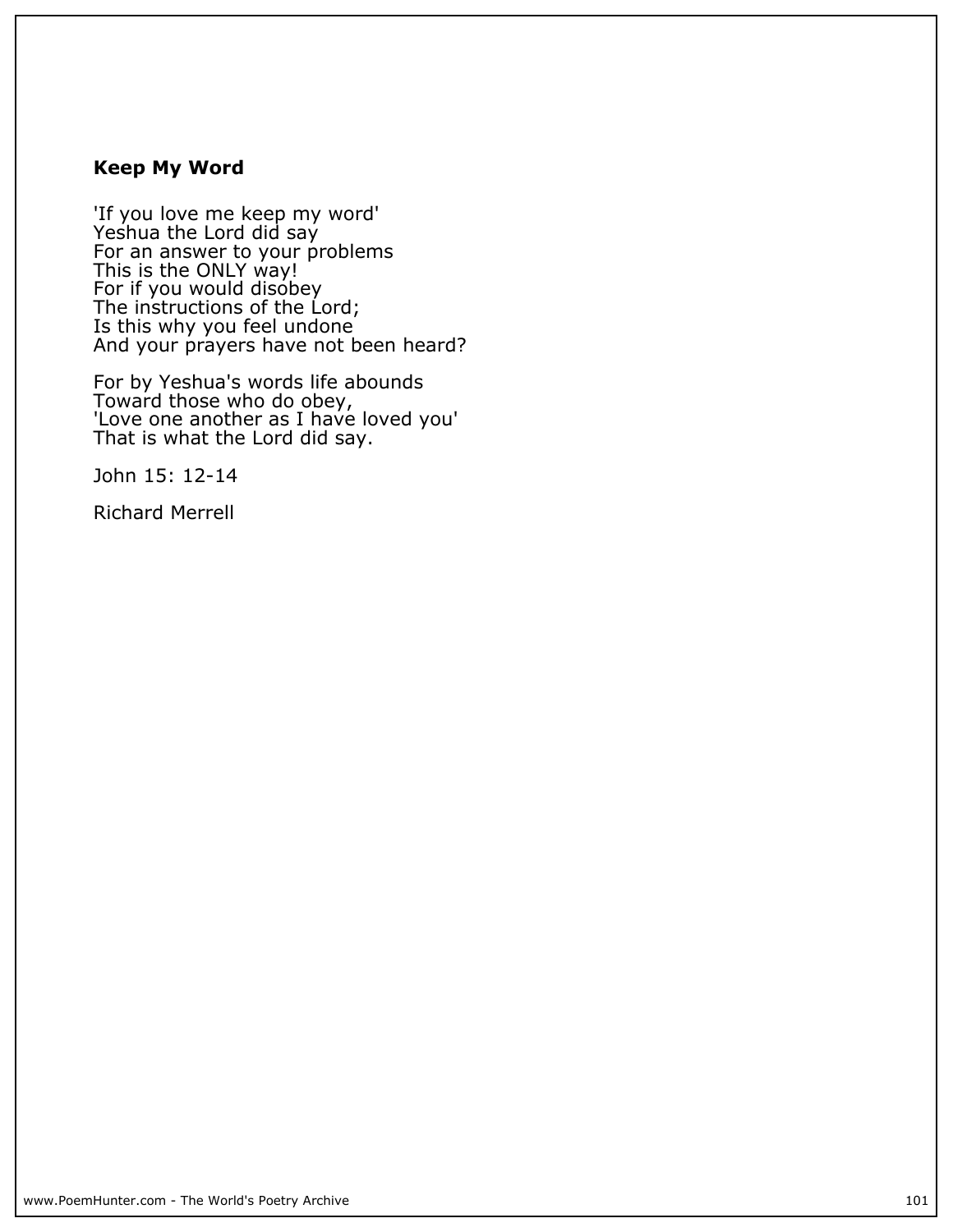# **Knowing**

**I am standing on the South side But I like the North side best, Though from whichever side you're on The valley runs East to West.**

**This valley was made by a split, you know Some won't believe that yet; It happened when the Messiah stood on - The top of Olivet.**

**The unbelieving say, 'You're just walking in a dream.' If that is so, then I ask Have you read Zechariah 14?**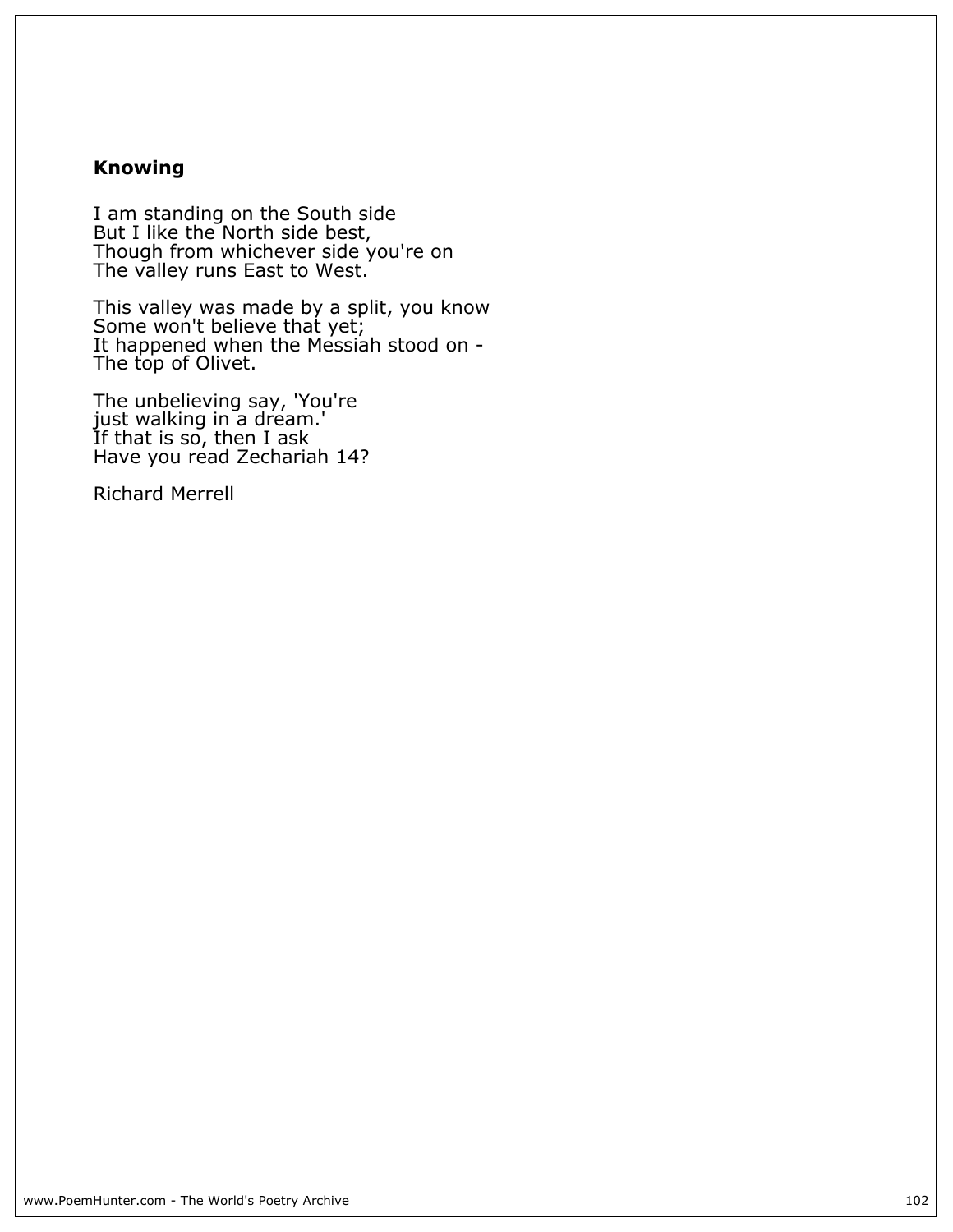## **Latter Rain**

**In a world of trouble and pain I find I'm blessed by latter rain; That rain which God bestows in time When going is hard and things aren't fine. For, all living things need rain to grow Plants, animals and man also, Now I must grow, not live in vain - But only through God's latter rain.**

**Proverbs 16: 15**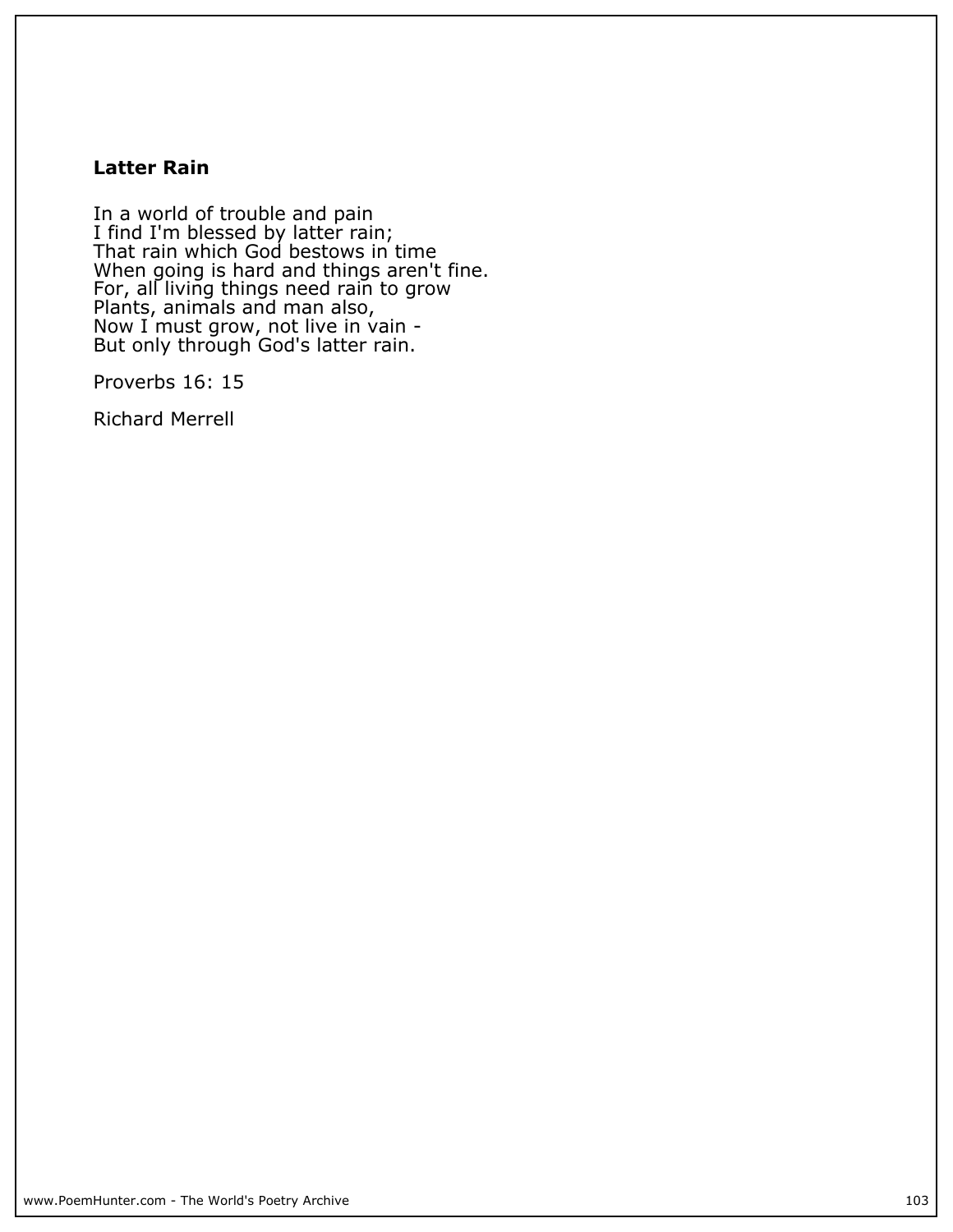# **Legalism**

**You cannot eat that meat! You must be circumcised! You cannot get married! These doctrines we devised.**

**You must keep the Sabbath day!** You must not drink that wine! **You must not break these rules Or a penance we will find.**

**You must give a tithe! You must not talk back! You must not think for yourself! These laws you can't attack.**

**'Why not? I ask 'Why not? for Christ has made me free; I rebuke your legalism and I listen not to thee'**

**'For with the yoke of bondage you enslave the human race; All you Christians, who teach the law have fallen from God's grace'**

**Galatians 5: 1-10**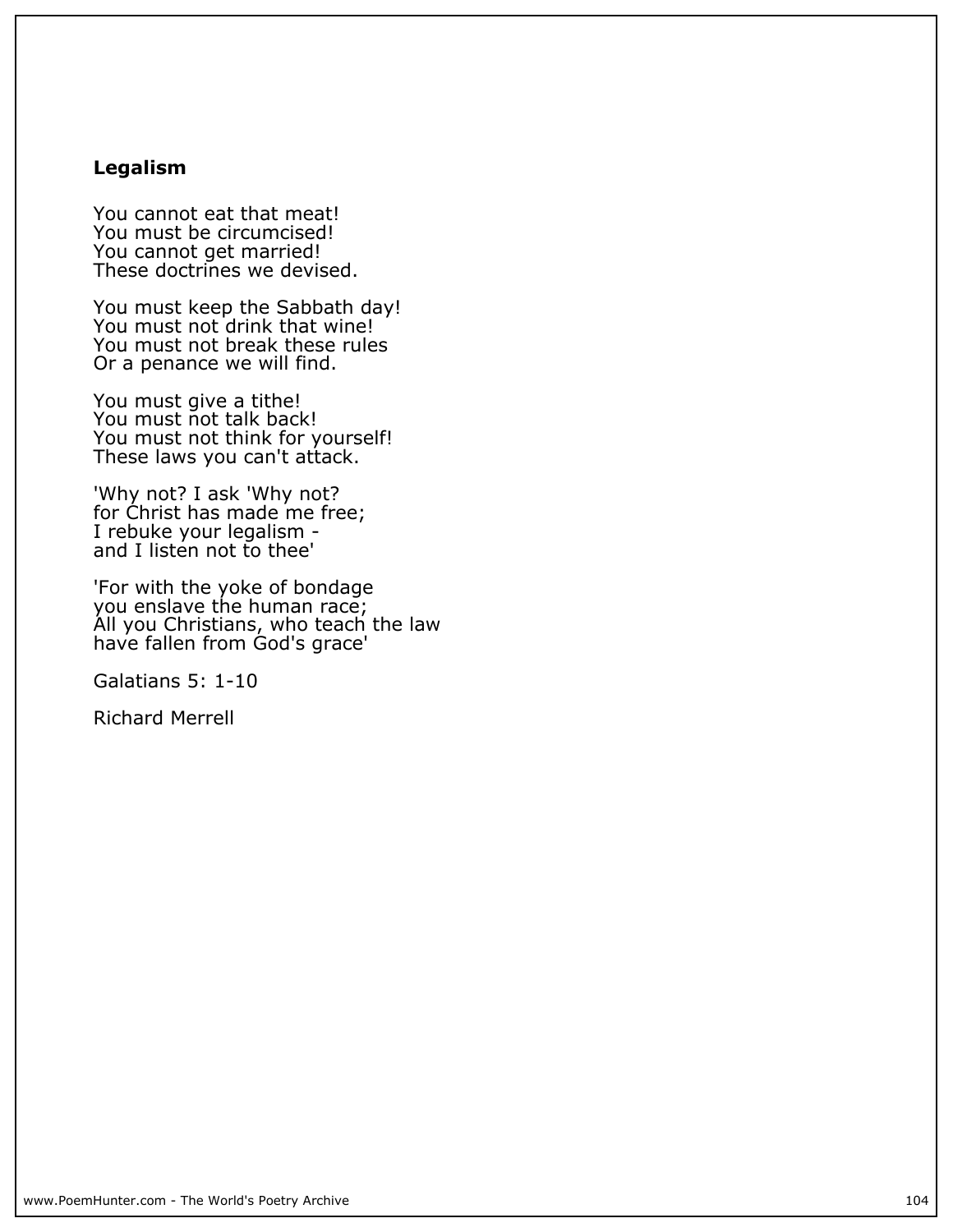#### **Let's Understand**

**It is in the incarnation That the Church must look and see The work of regeneration By God's Spirit in you and me.**

**How can we ever understand Our new birth without knowing How the incarnation happened God did it for our growing.**

**The Holy Spirit came upon God's power overshadowed; Conception happened at that time The Son of God foreshadowed.**

**So, the Spirit comes at new birth God's Word does shadow all; Conception then has taken place You are a son of God, by call.**

**It's in regeneration That we understand how He Became flesh at incarnation; It happened that we might see.**

**Just how our Saviour, Yeshua Was born upon that night; And how that all He did Was to guide our way by Light.**

**'cause all He did was for us That we might understand; Just what is our position In Him in Whom we stand.**

**So, if we understand His birth, Life, death and resurrection We will also understand About our Lord's ascension.**

**Hallel, each part of His life Speaks always of salvation; Then let us come to understand The coming consummation.**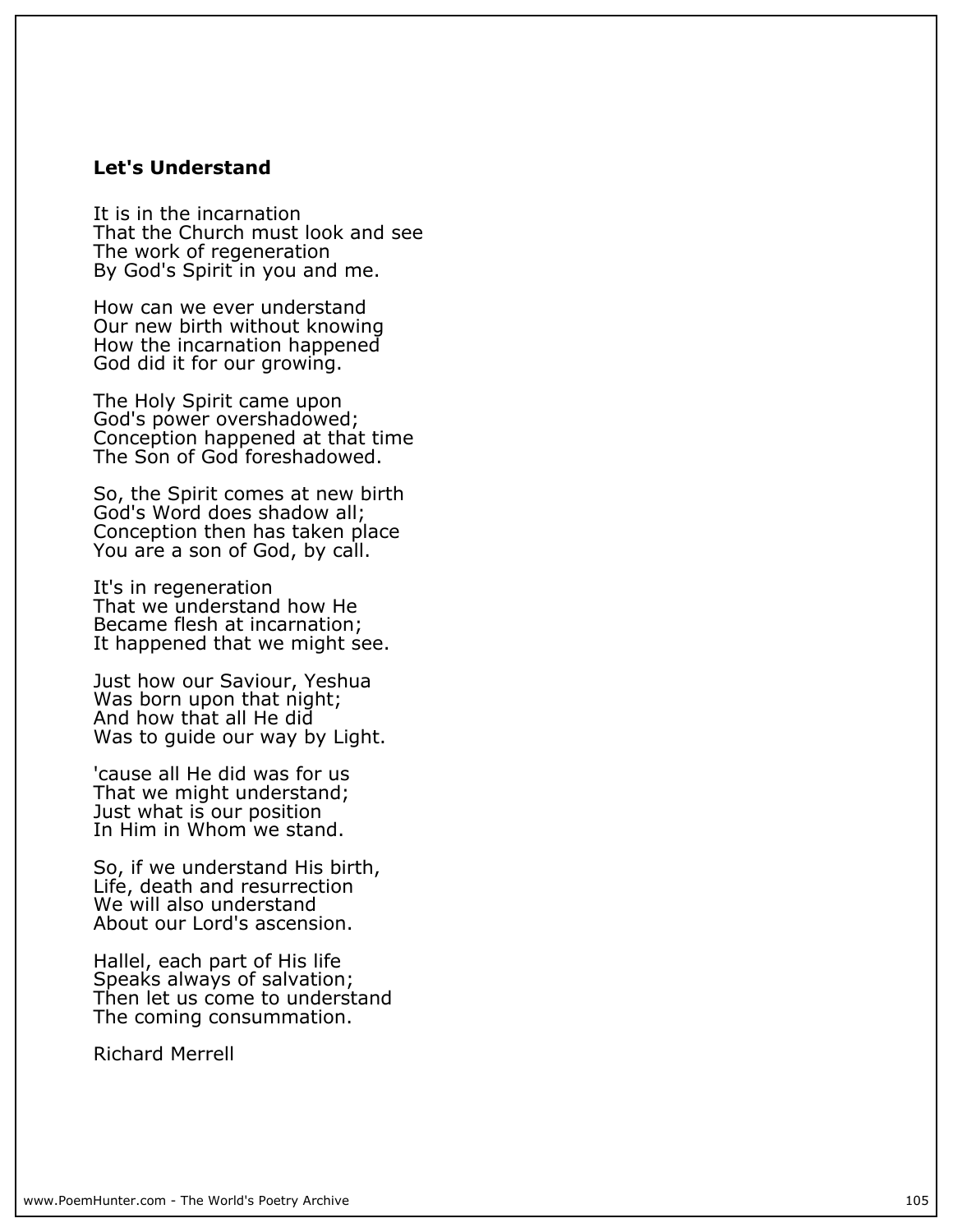## **Life's Hill**

**I was climbing up life's hill On a steep and crooked track, But for every two steps taken** It seemed three I would slip back. **I tried to hang on with my hands And dug my heels in too; But in the end I'd slide back down Injured and feeling through. So, up again I'd push But that hill it seemed to grow Into a mountain fortified With a precipice below.**

**The load I bore was heavy It would force me to the ground But as I struggled to my feet, I heard a little sound. A voice upon my ear did ask 'Why is it you delay if you wish to climb this mountain why don't you stop to pray? ' It was then that I remembered Those words I now love best, 'Come to me you heavy laden and I shall give you rest.'**

**Matthew 11: 28**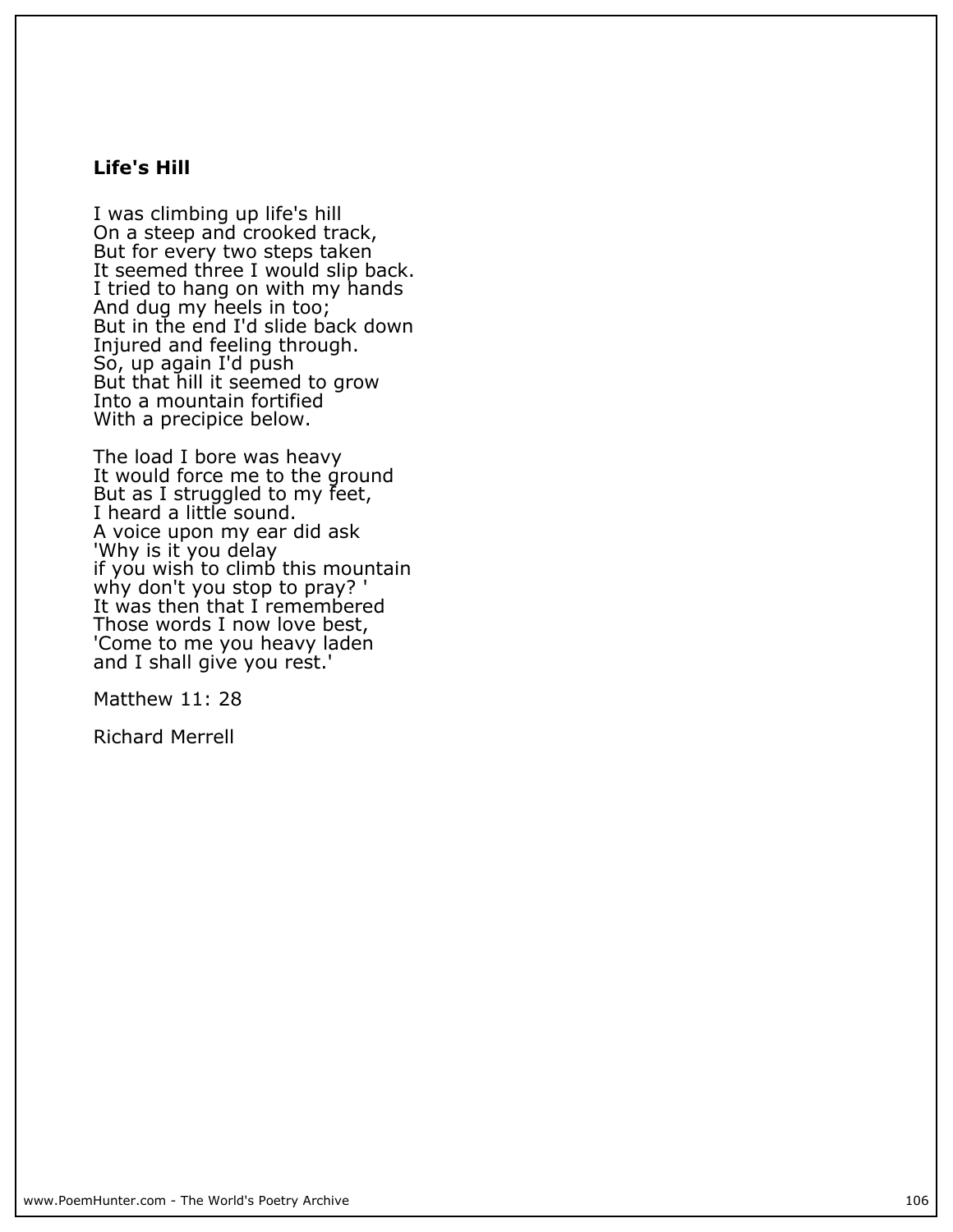# **Light**

**The Spirit that is in me Is the lamp of the Lord I am not to hide my light** But let it shine abroad. **For, if my eye be clear Then my body is full of light But if my eye be evil It's much darker than the night.**

**Now, my eyes are clear With Yeshua light they gleam For by the Holy Spirit of God I did remove my beam. I am but an earthen vessel yet, Like the ones of Gideon But God shattered me in pieces To show His light within.**

**Proverbs 20: 27**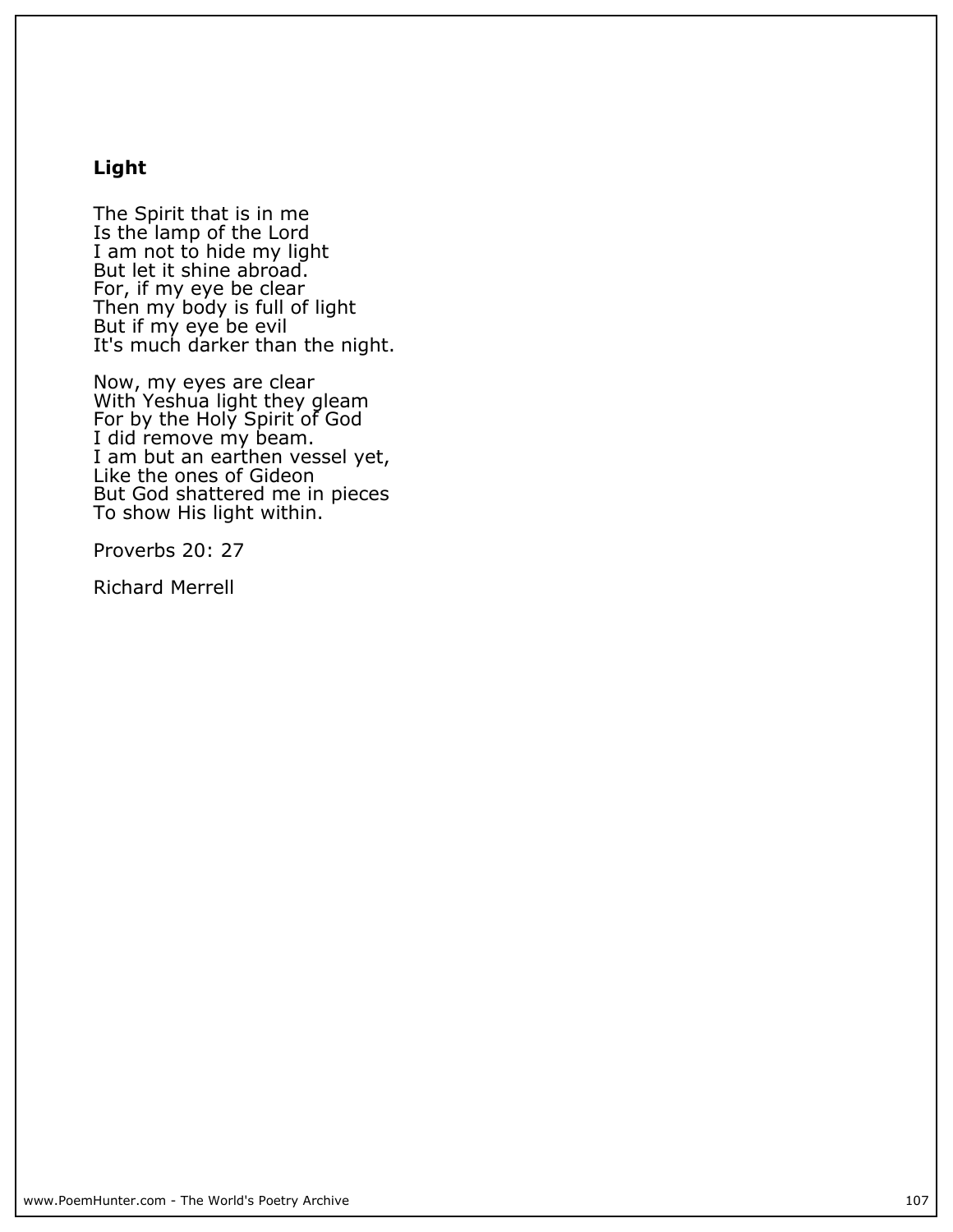#### **Listen**

**Come Christian men and women Harken to what I say; About our Lord Yeshua the Christ He is the Truth and Way. We must obey his every word That he speaks from above Reminding us that we must walk According to his love. For, I would dare say to you** That we must live his Cross **Crucified unto the flesh For each we suffer loss.**

**To care for yourself is wrong For others Yeshua's came; Shed his blood, he freely gave So we must do the same.**

**For in the words of Yeshua A lesson we can learn Hearing what the Spirit says, I want you to discern. The Son shall seperate the nations And His yardstick shall be; 'If you did it for the least of these, you did it unto me.'**

**So, Christian men and women I've said what I must say; Let's esteem the other better; Listen, this is love's Way.**

**Matthew 25: 31-46; Philippians 2: 3**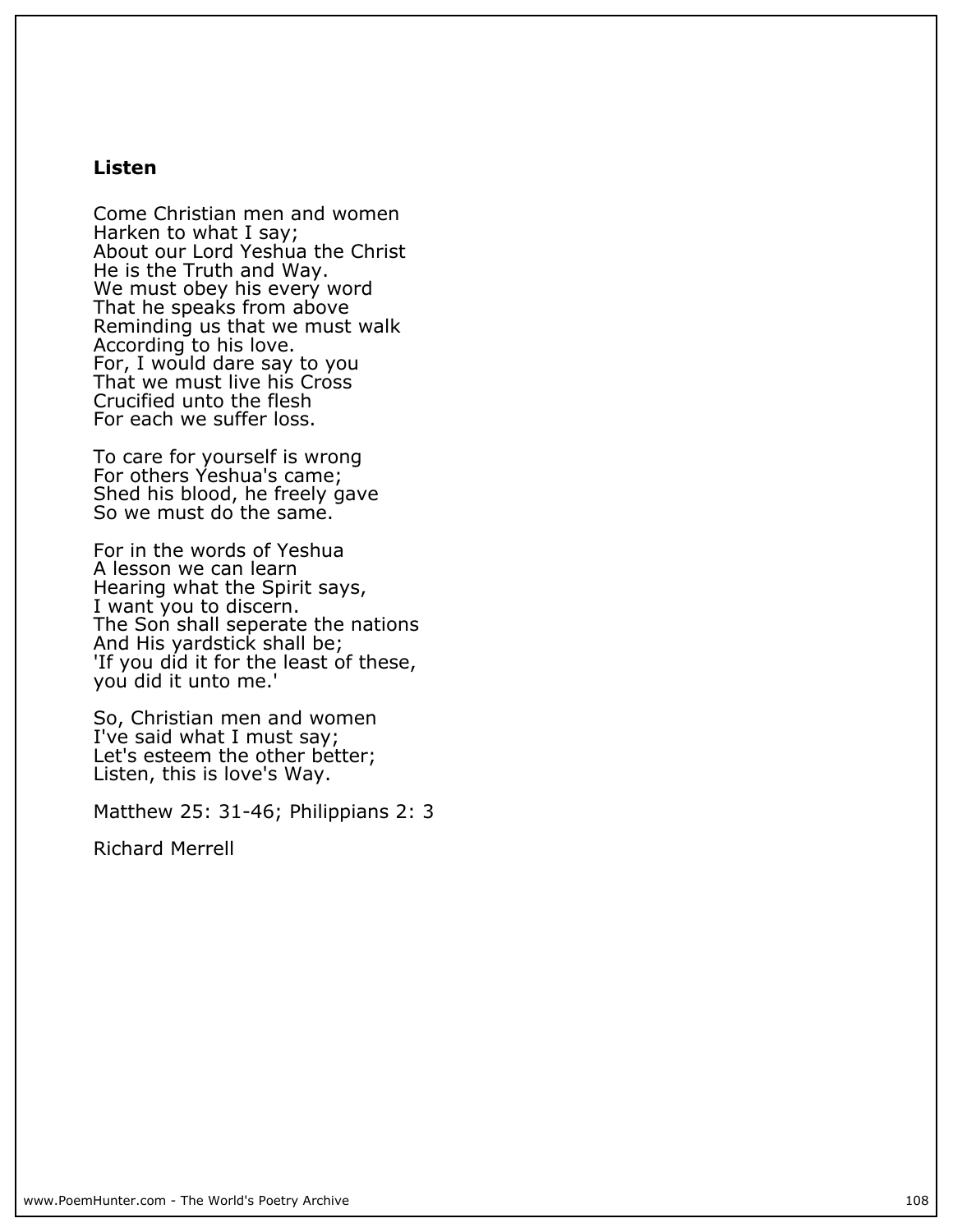#### **Listen to Yeshua**

**By thunder and lightning the Lord will speak As he did on the Mount of the Law; So believe not the false christ who comes to you Instead remember God's Word from time afore. Jesus answered, when disciples did ask ' Tell us when these things shall be? ' Yeshua replied, said unto them; 'Take heed that no man deceive.'**

**'For many shall come saying, I am the Christ** believe in them not I do say **for as the word of God is true; these come not in the right way. 'For I shall come upon the clouds as lightning from East unto West: to stand upon Mount Olivet.' False christ's will not pass that test!**

**It's best to listen to Yeshua the Lord Accept not what other men say; For Yeshua hath spoken the truth to mankind - All shall be fulfilled on that day.**

**Zechariah 14**

**Matthew 24**

**Acts 1: 9-11**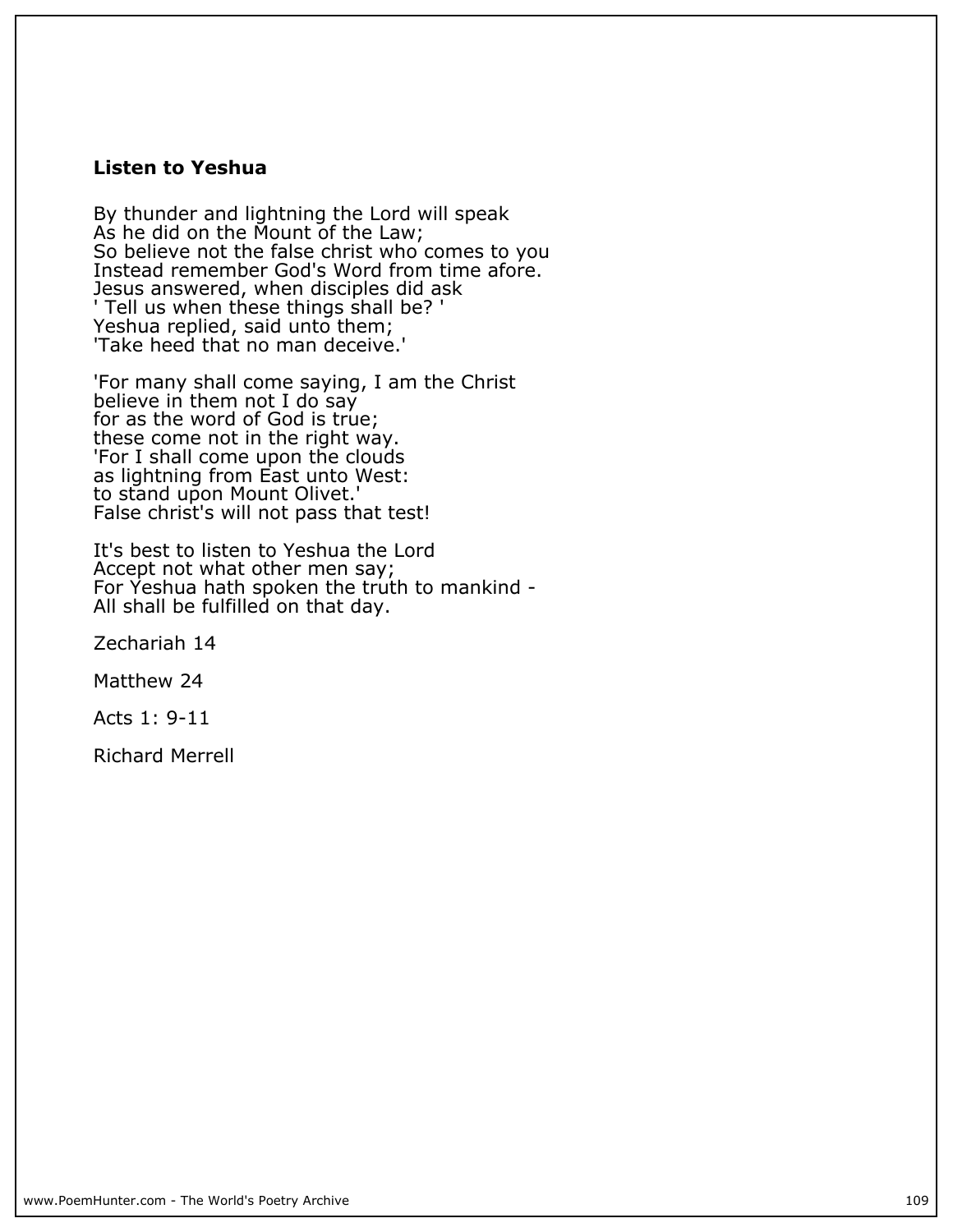## **Little Children**

**Little children are a gift An heritage in the Lord That we might learn humility According to God's Word. Little children teach us much As we open to their love For we must be as little children To our Father from above.**

**Little children are a blessing As we watch them play and laugh For when we look at little children We see no hate nor wrath. Little children God does give us That as parents we might be, A reflection of the Lord God calls this, family.**

**For our Father up above Told us in His Son; 'You cannot enter heavenunless like little children you become' So let's bless our little children As they grow from day to day; Learn to be like Yeshua to them And train them in their way.**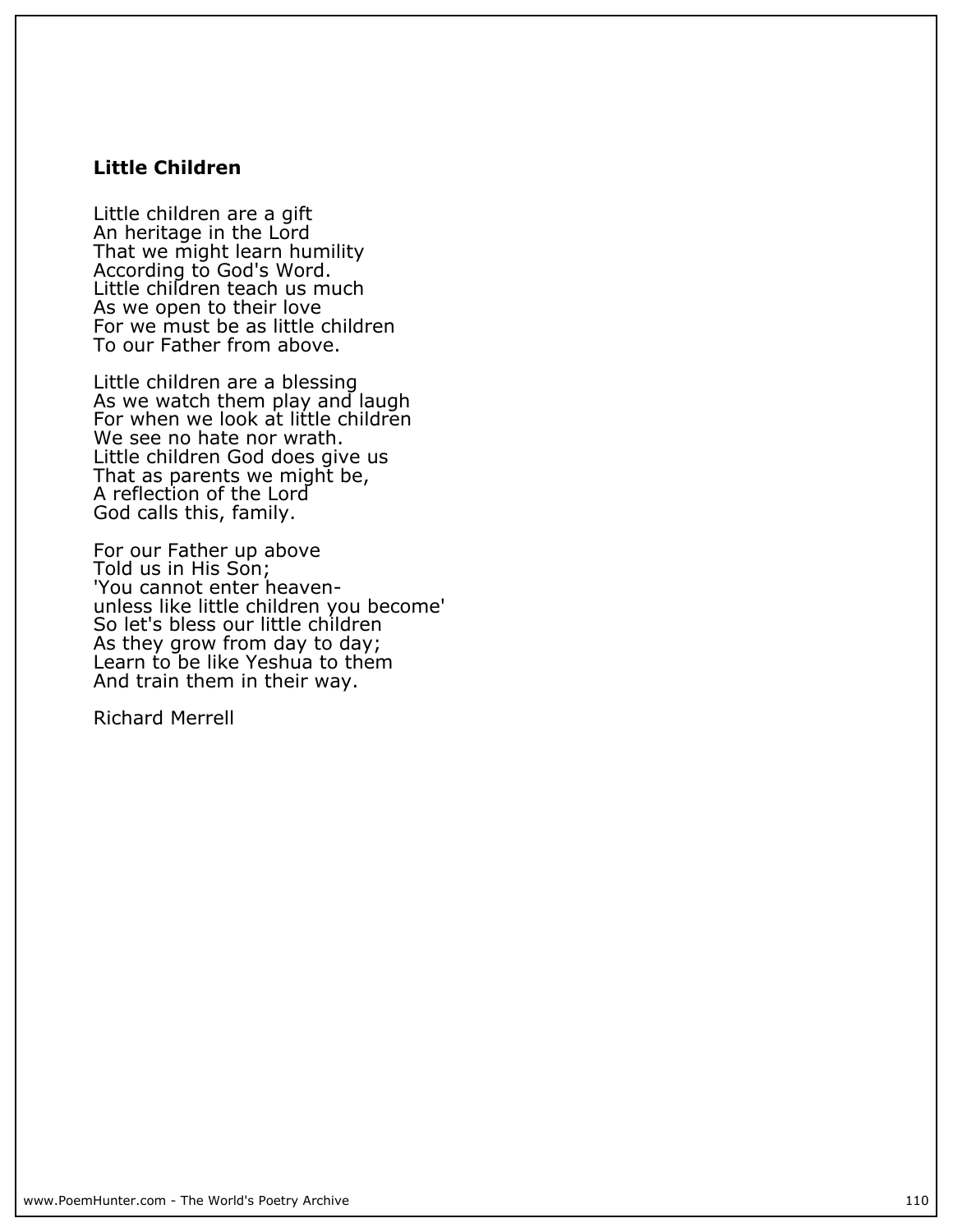## **LOVE**

**Love is long-suffering And love is also kind Love does not have envy Can never boast it's mind. Love is not puffed up Does never behave wrong Love seeks not it's own good Is not provoked along. Love never thinks on evil rejoices in the truth; Love bears all things with patience Believes all without proof. Love hopes all things forever Endures all things as well, Love never fails to be Is the greatest of all I tell.**

**1 Corinthians 13: 4-13**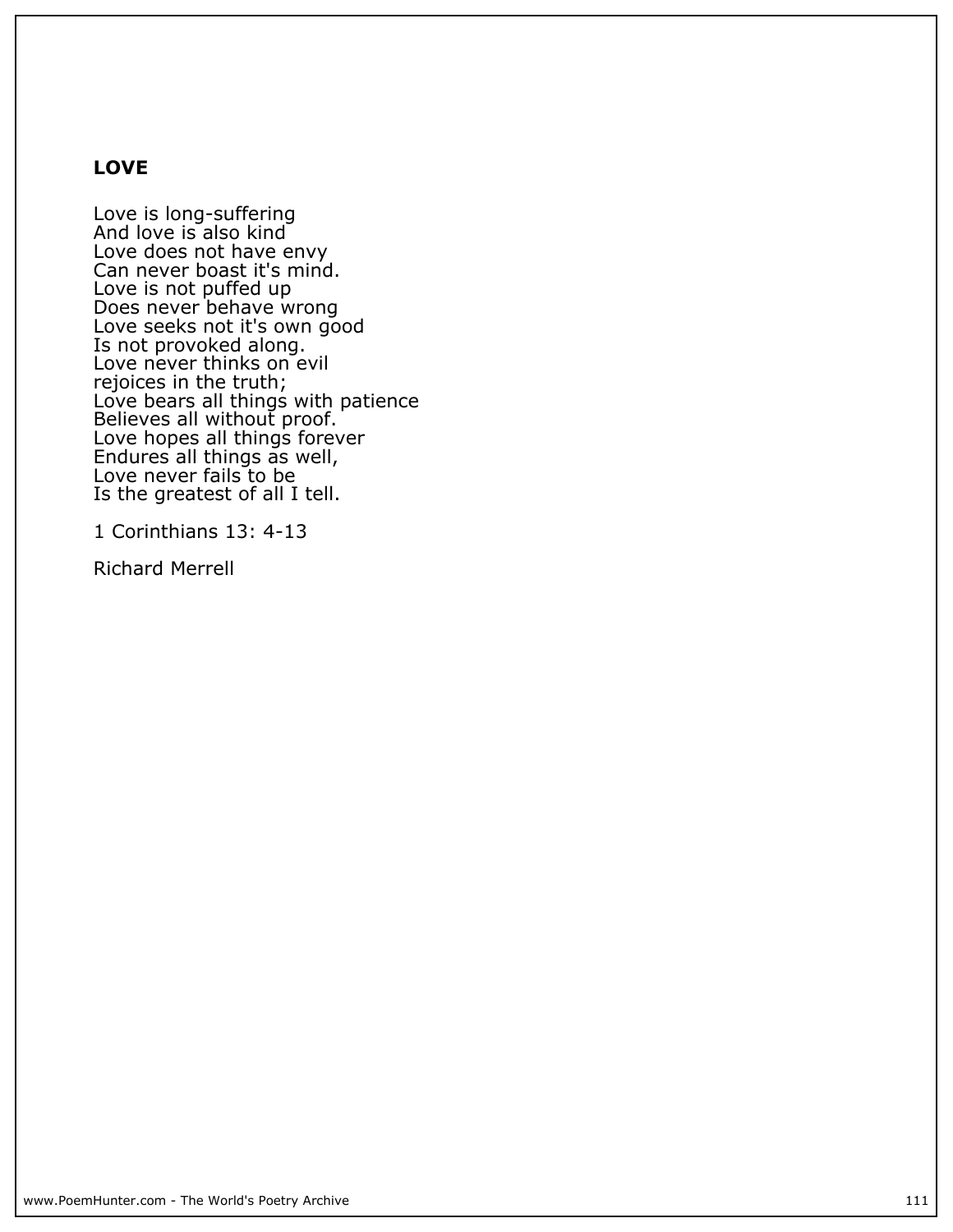## **Love God's Son**

**Love's obedience vastly earns Oracles from the Word Visions of the heavenly throne Everlasting in the Lord**

**Goodly things from God will come Often as we pray; Daily in the Holy Spirit Seek God for them today**

**So come before the Lord, it is the truth I say Over all life's troubles Now, Jesus is the way! !**

**John 14: 21**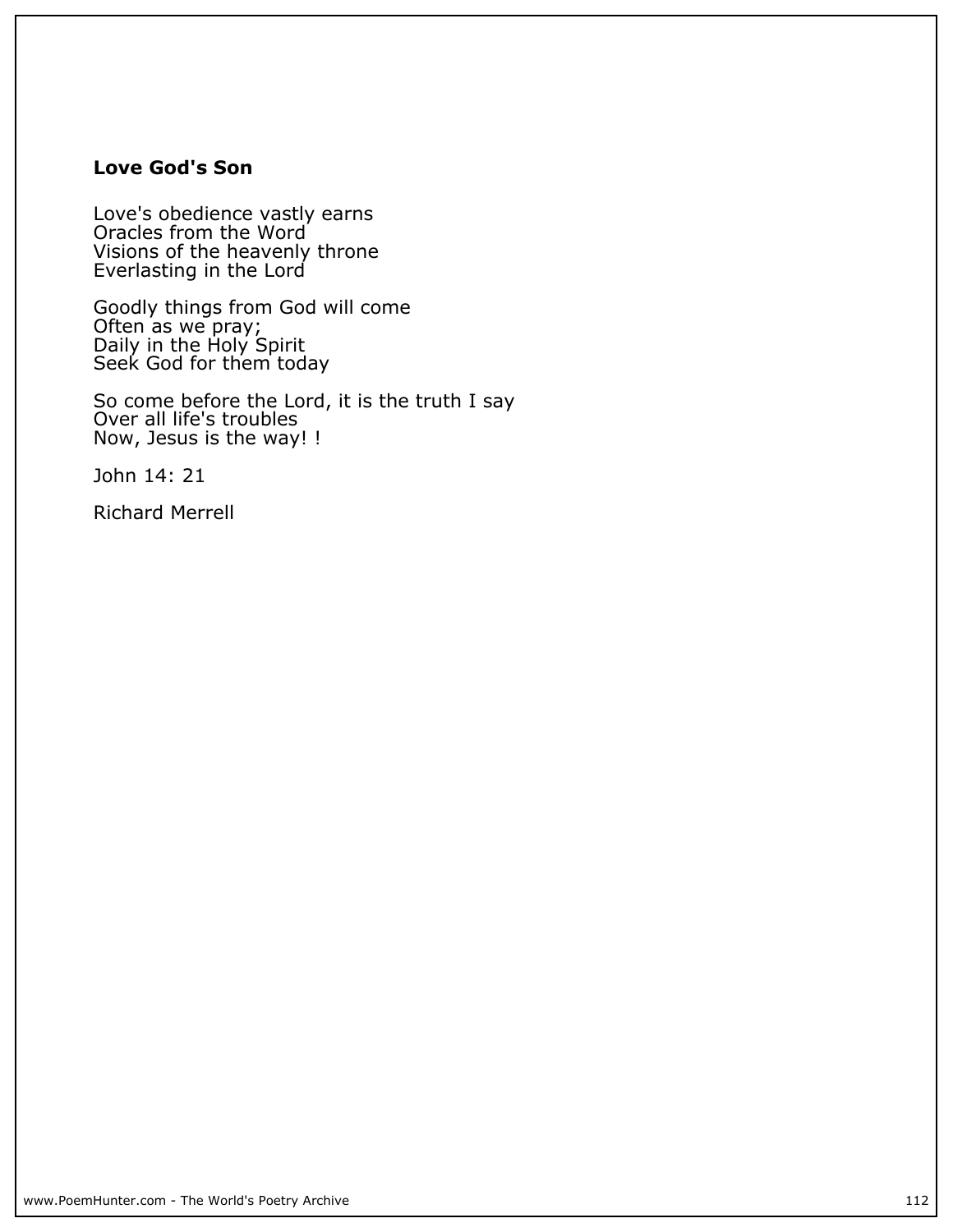## **Loving God**

**The one who loves his brother Is the one who loves the Lord; This teaching is confirmed by One John, in Scripture's word In chapter five at verse two The Apostle this does say, 'We know we love God's children when we love God and his commands obey.'**

**1 John 5: 1-3**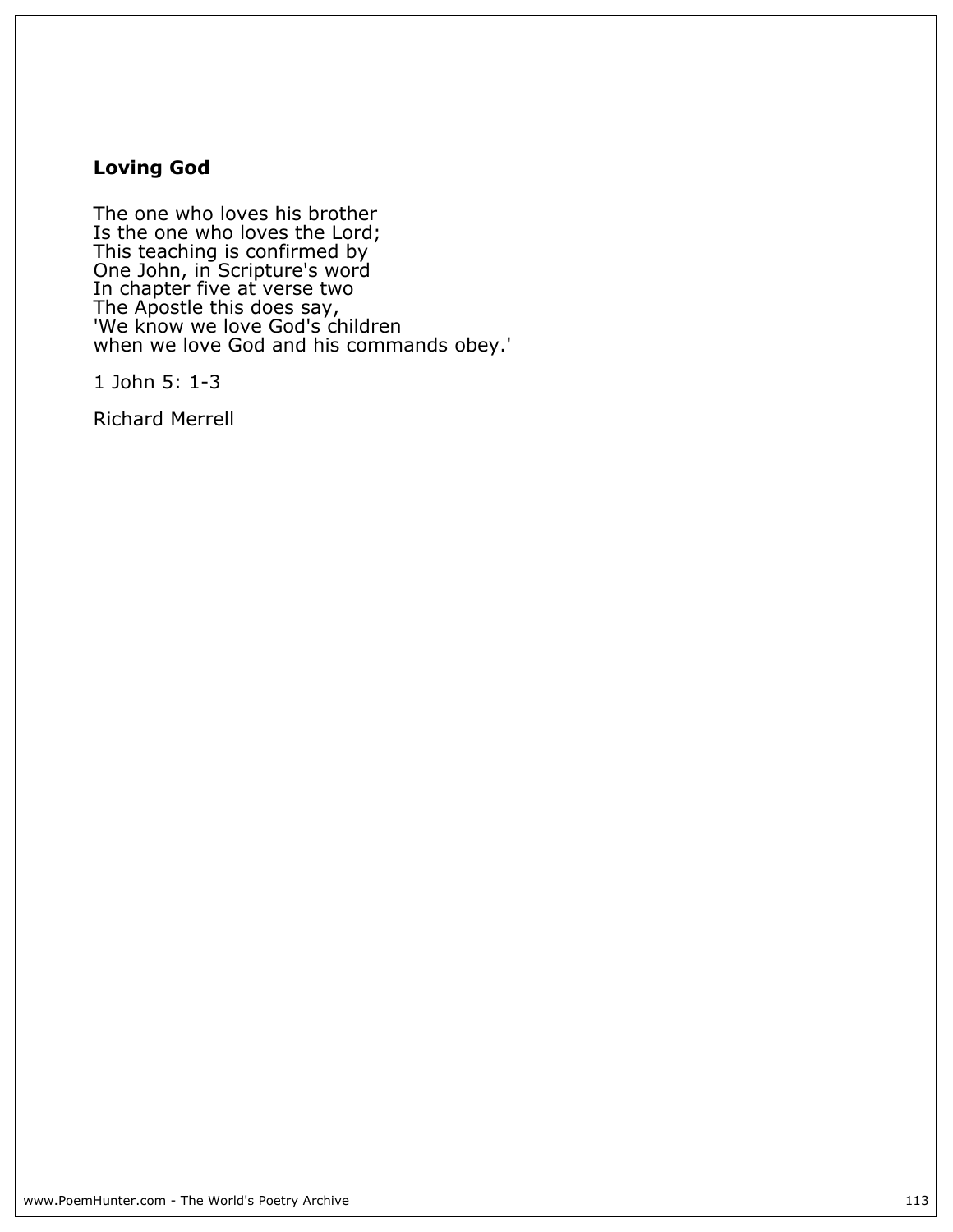#### **Many Are Blinded**

**Many eyes are blinded Shut up in unbelief They listen not to Yeshua But have paid heed unto the thief. They would put the Lord in a box Tie the Holy Spirit down; Saying, 'we know all there is to know for we shall have renown.' But all these people though they From Roman Catholic to Pentecostal be; Are all but cults with heresies There is one thing they do not see.**

**Many are blinded by their own way** The sheep they do not tend: Instead, they push their barrows along the street -**And can't see the DEAD END!**

**Some don't see that Yeshua died And that he rose again To justify those that have faith; So they teach the law in vain.**

**Some don't see that Yeshua lives And gives life unto the dead They preach another way but Christ; To trap the sheep instead.**

**Some don't see the Holy Spirit Can be given by Yeshua today So they have no assurance of The things in life's array.**

**Some don't see the need of faith But rely on their own might; My answer to the lot of them is -**

**LET YESHUA GIVE YOU SIGHT! !**

**'But if our gospel is hid, it is hid to them that are lost.'**

**2 Corinthians 4: 3**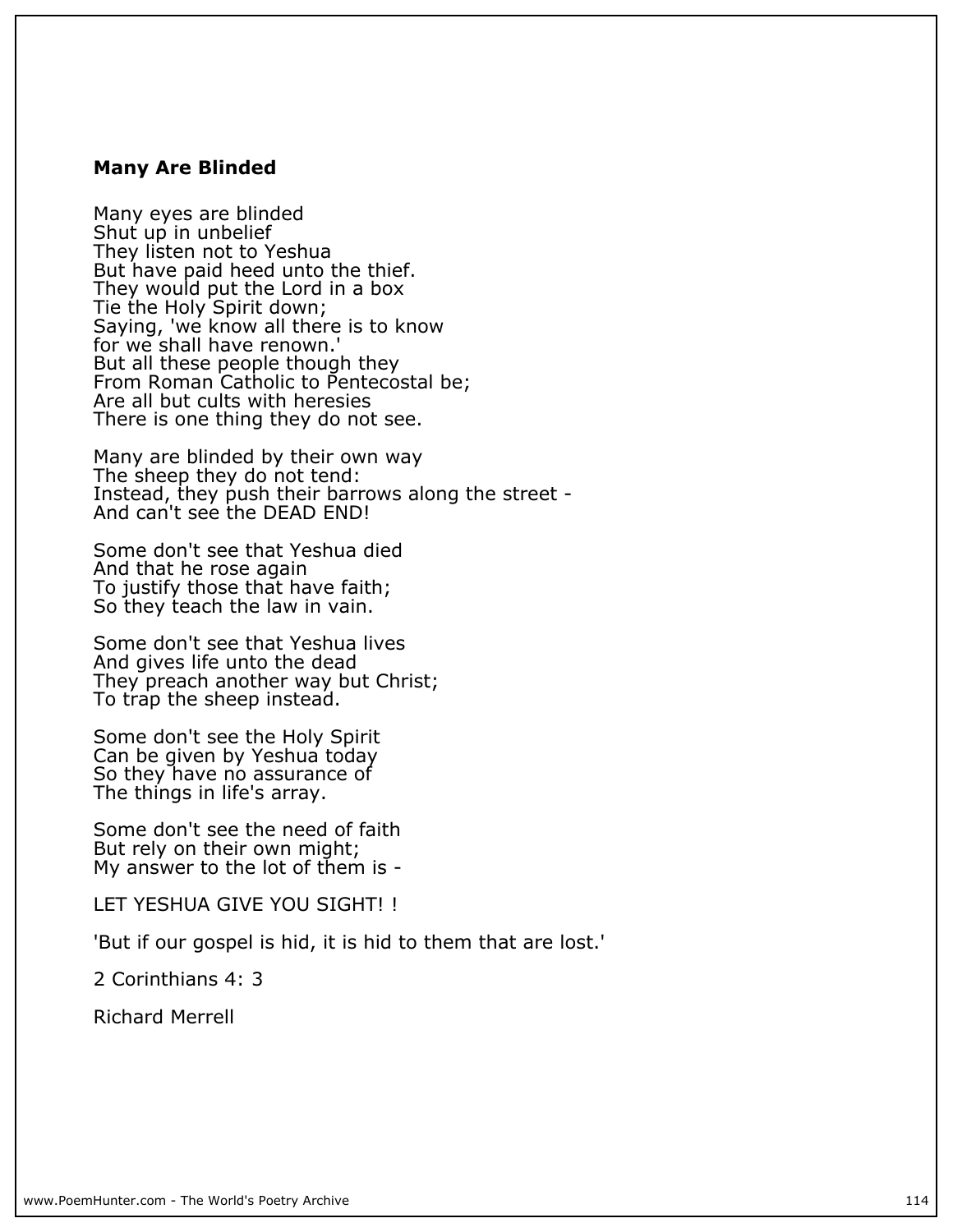#### **Memory**

**I stand with a group of shining ones Of their company I be; In heaven we stand about and talk Of things, concerning me. Then in our midst the HOLY stands Calls me by my name: 'Time for you to go down now' Yes LORD is my refrain.**

**As I obey to shouts of praise To GOD and only HIM; I seem to be descending The brightness does grow dim.**

**Then I awake into this world As a child in shape and form This MEMORY I relate to you Existed before I was born. This blessing in Lord Yeshua messiah By the Holy Spirit received; A revelation that GOD knew me Before I was conceived! !**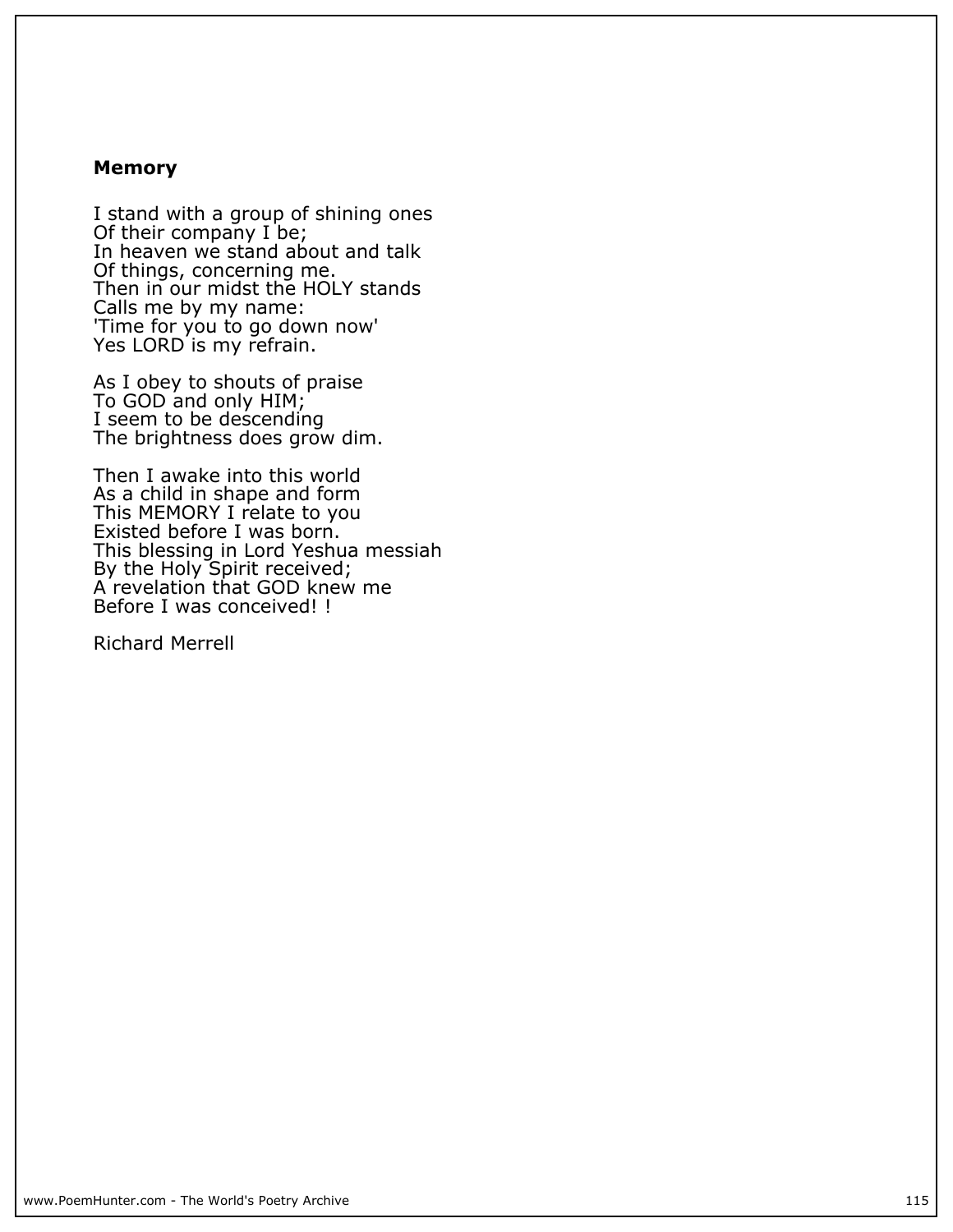#### **My Desire**

**I love my precious Yeshua With mind, body and soul; He set my captive spirit free - And made my sickness whole.**

**But my reason is far greater Than these things which I have said 'twas because my Saviour loved me - When I was sick and dead.**

**For it was not I that loved Him With a love so full and free, But that on the Tree of Calvary - My Saviour first loved me.**

**So as I love my precious Lord All the more I'm satisfied; And in you all I desire to know - Is Christ, Him crucified.**

**1 Corinthians 2: 2**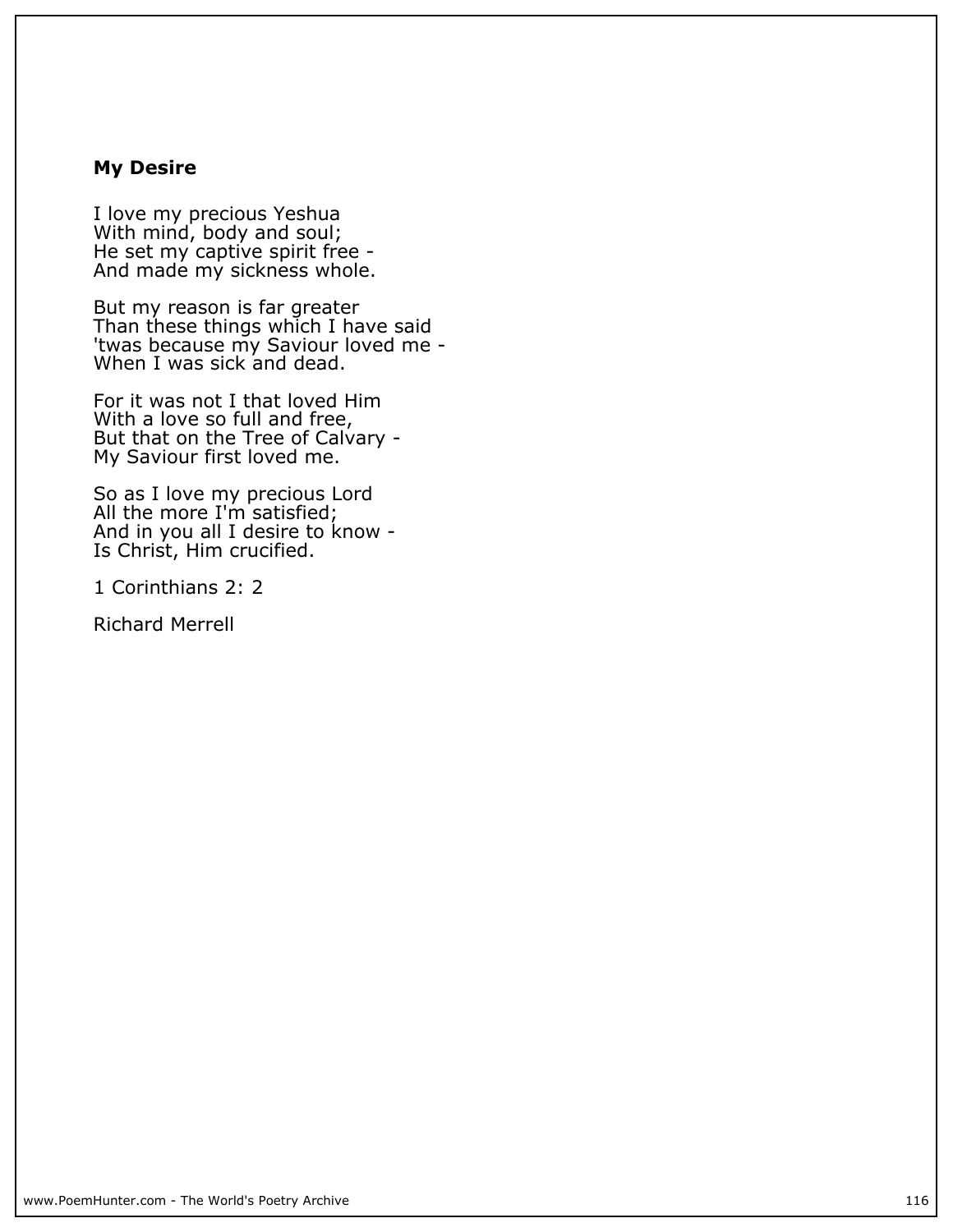#### **My Fingers and Thumb**

**I have four fingers on each hand And a thumb as well; They speak to me of God's great charis And this is what they tell.**

**My forefinger is the Prophet And shows the way to me It points in the direction Which is forward, so I can see.**

**My middle finger is the one I call Evangelist; It helps me write of Yeshua So I like that one the best.**

**My ring finger reminds me Of the One who is my Master His name is the Good Shepherd This finger then, is Pastor.**

**My little finger is the one That has become my Teacher It says to me 'be humble' In your gift of preacher.**

**Now lastly is my thumb It acts as the Apostle Sorting all the fingers out It keeps them from the jostle.**

**Ephesians 4: 11-15**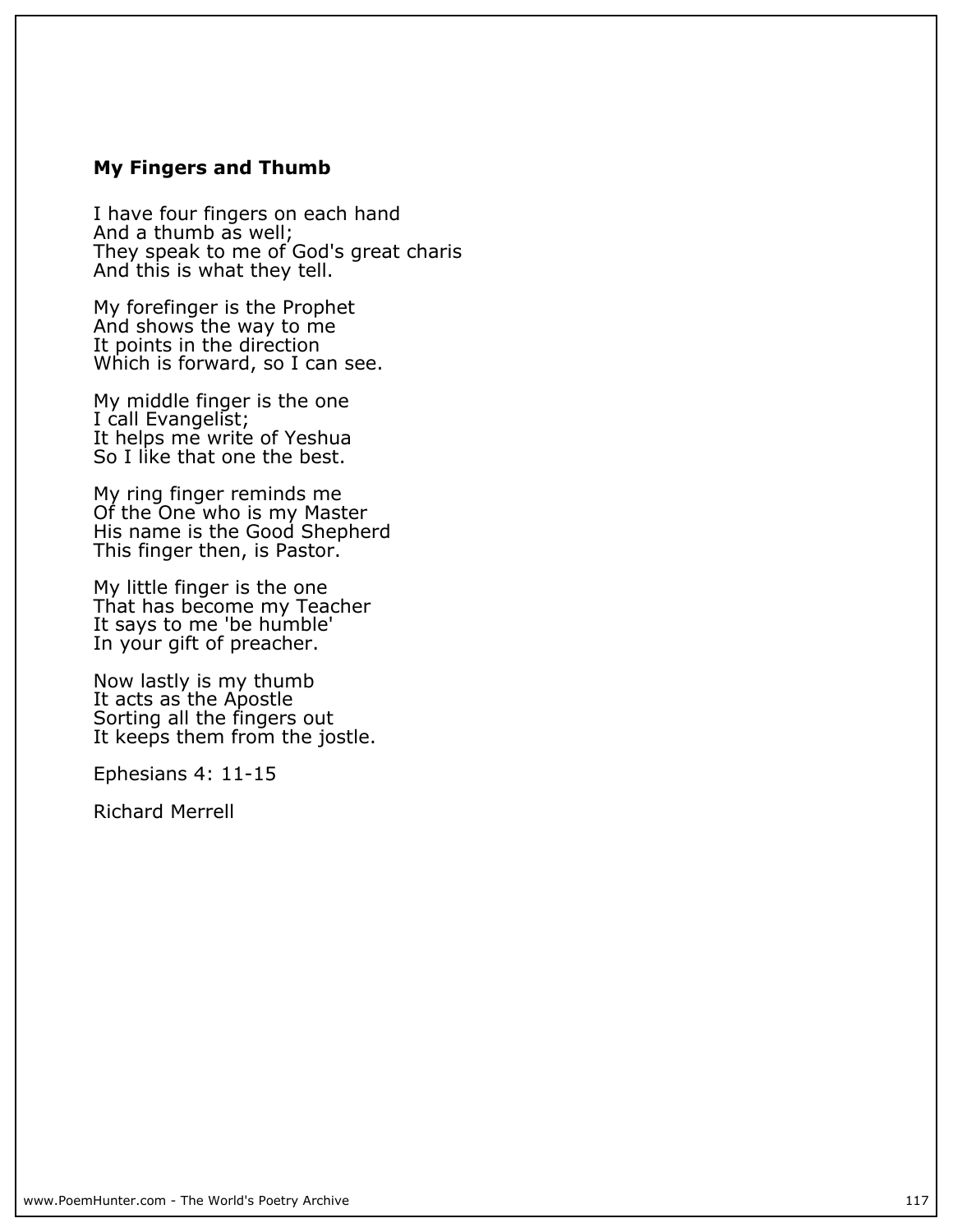#### **My Food**

**Your body is my bread, O Lord Your blood is my drink; These both in the Spirit I take No longer do I sink. And at the last, the last of days You will raise me up** 'cause I have eternal life **In you bread and cup. For the Spirit does give life As I partake the bread and wine These are NOT symbols or elements But life that's in the Vine. For bread and wine, remain just that Will rot and dry away But in the Spirit YOU give life And abide with me each day! !**

**John 6: 36**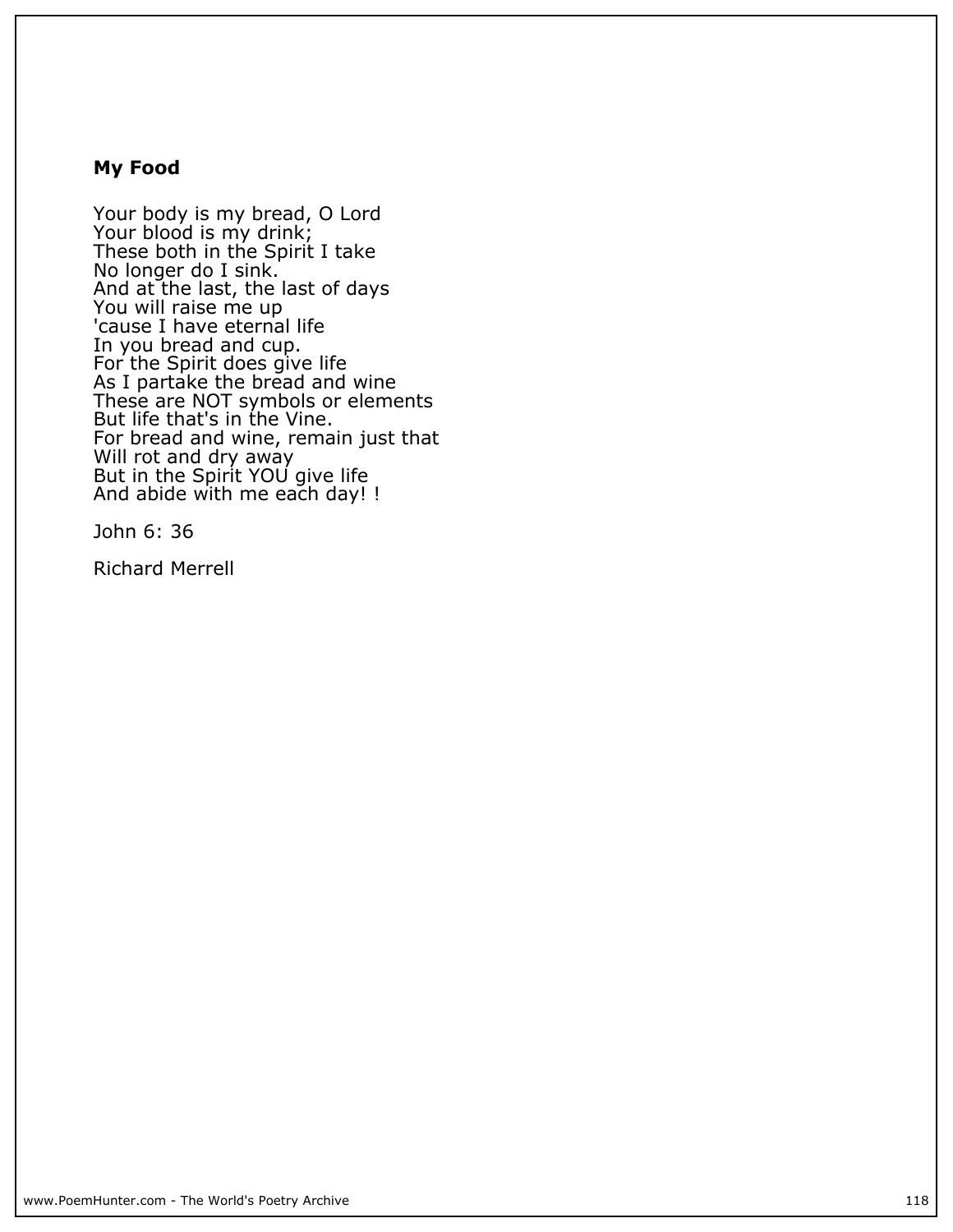## **My God**

**My God, my trust shall always be Ever fixed and fixed on thee.**

**My God, from morn 'til evening hour I ever need thy strength and power.**

**My God, my sins thou hast cleansed Through thy Son's blood, now we are friends.**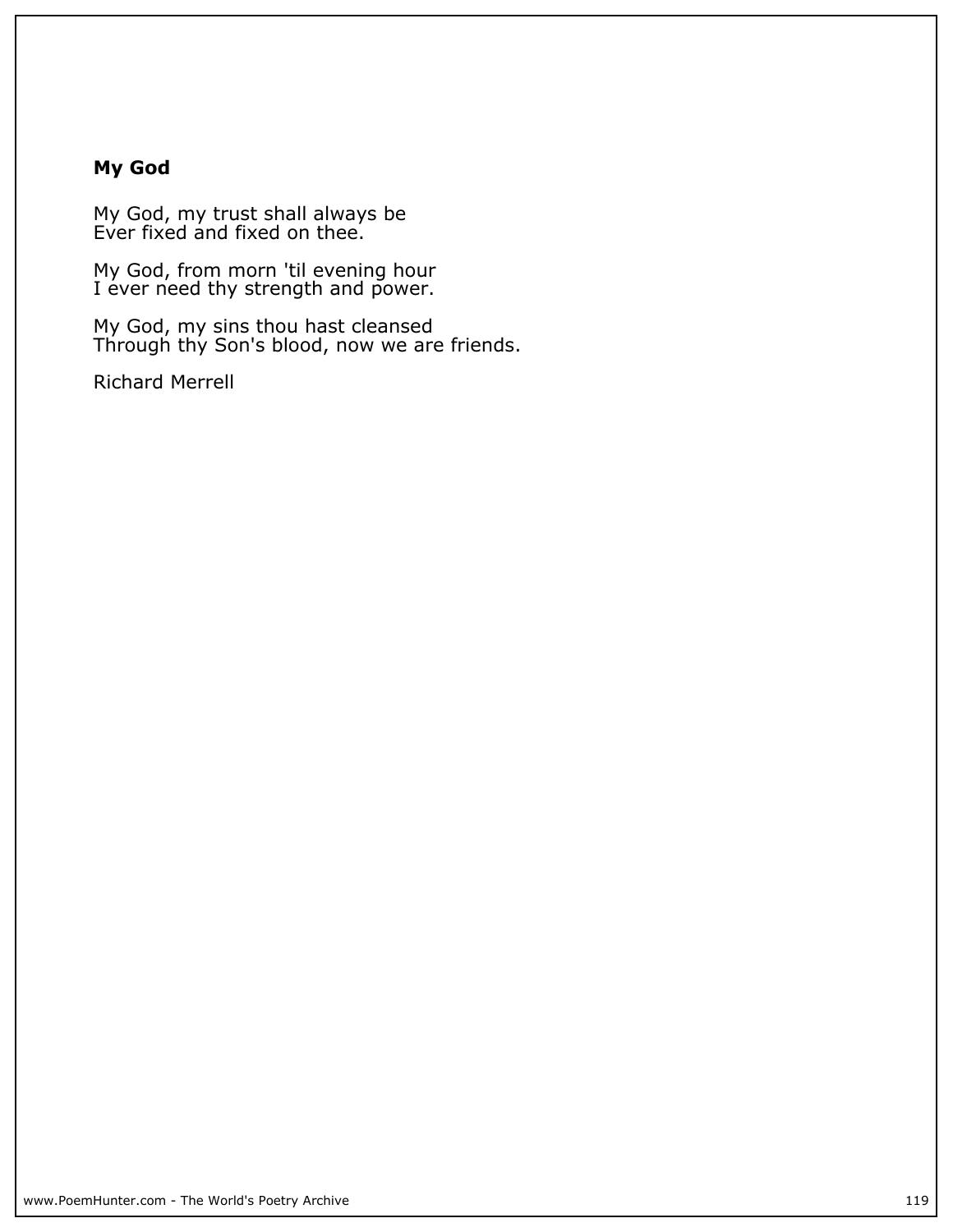#### **My High Priest**

**My high priest is messiah Yeshua He sits at God's right hand, The one and only mediator Between God and fallen man. Satan is there too The accuser before two thrones, Slandering all the saints Those who Yeshua owns. But messiah the mediator Interceeds for you and me; Drowns Satan's accusations In his blood, the new Red Sea. The old Red sea was water Between bondage and release The new Red sea the blood of Yeshua Between fear and God's peace. And all the sin I have That does rage against God's will; Drowns in the Sea of PRECIOUS BLOOD As Yeshua commands, 'peace, be still.'**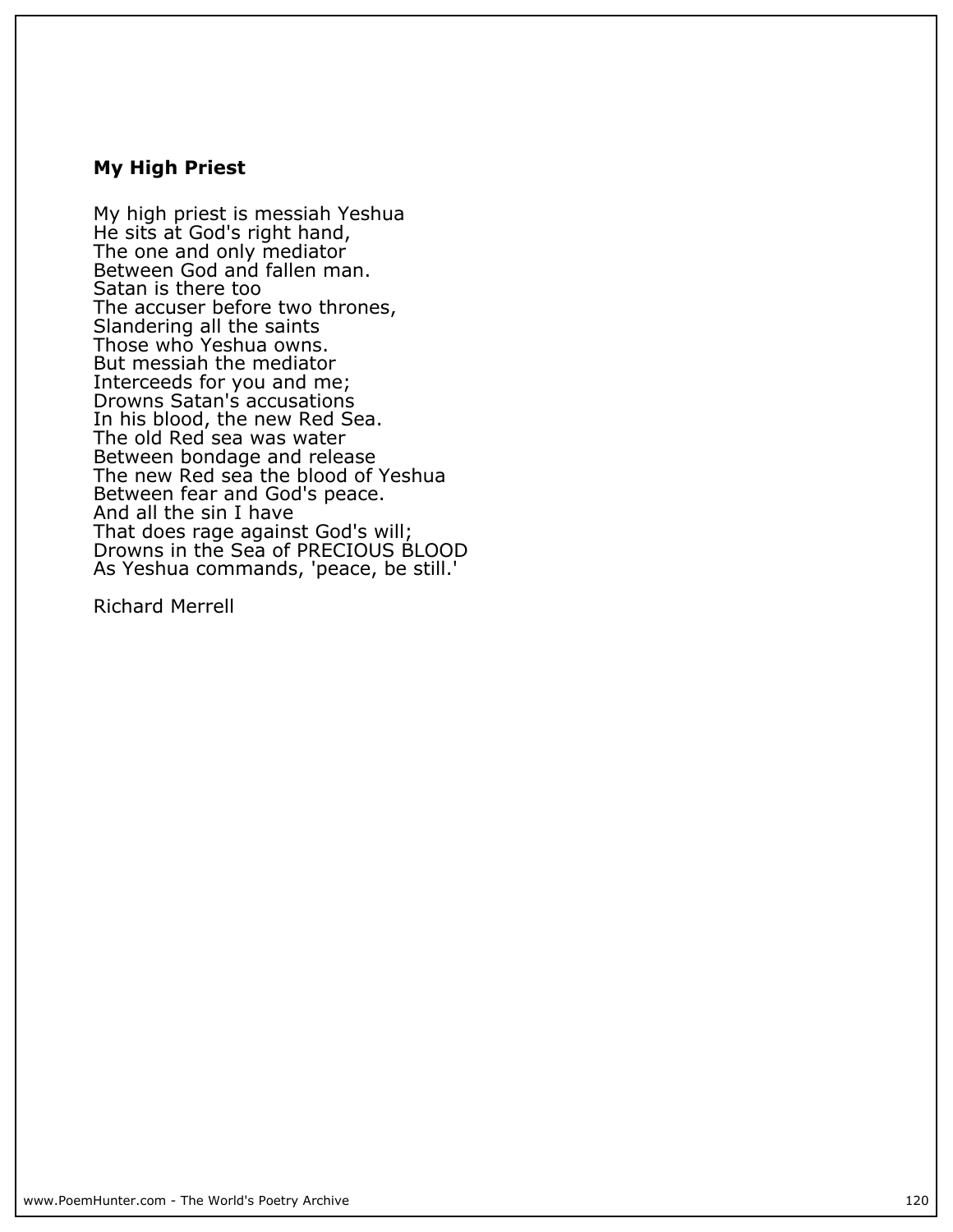## **My Phone**

**My phone is a blessing When it rings, I hurry there, Because I have my phone I need not to despair.**

**Someone may call with words to say That pierce into my soul, Or, maybe kind and gentle words In love, that make one whole.**

**Those times when I am by myself I know I'm not alone; For I can eagerly await The ringing of my phone!**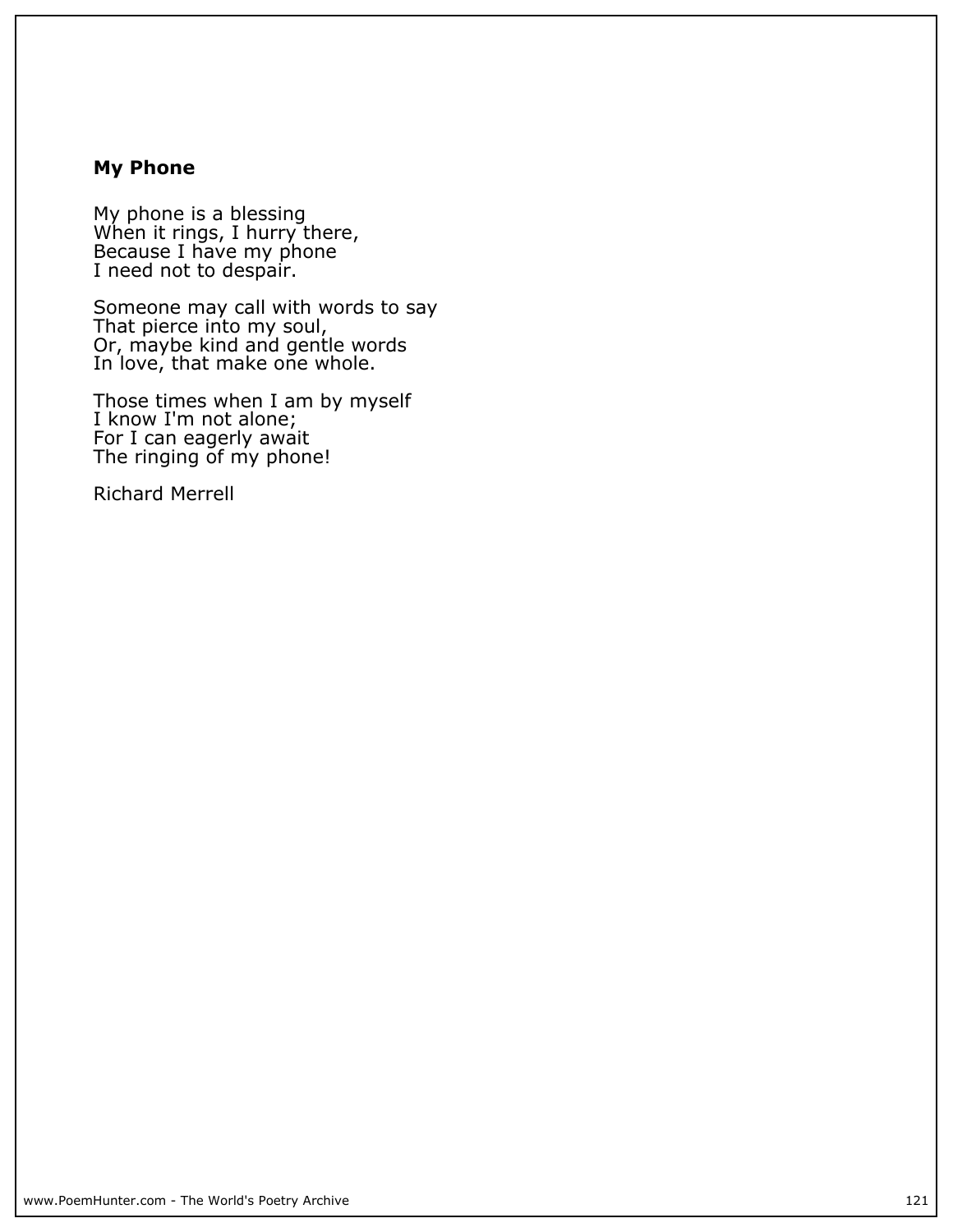## **My Sabbath Rest**

**There is that legal day By which some keep the law, They have joined it unto grace And made faith a legal chore.**

**But I remember those words of life I pray you also can? Yeshua said, 'Not man for the Sabbath, but Sabbath for the man.'**

**So in Yeshua all is fulfilled For He made 'all things new' I will not despise your grace O God For God, I rest in YOU!**

**Mark 2: 27,28; Hebrews 4: 3**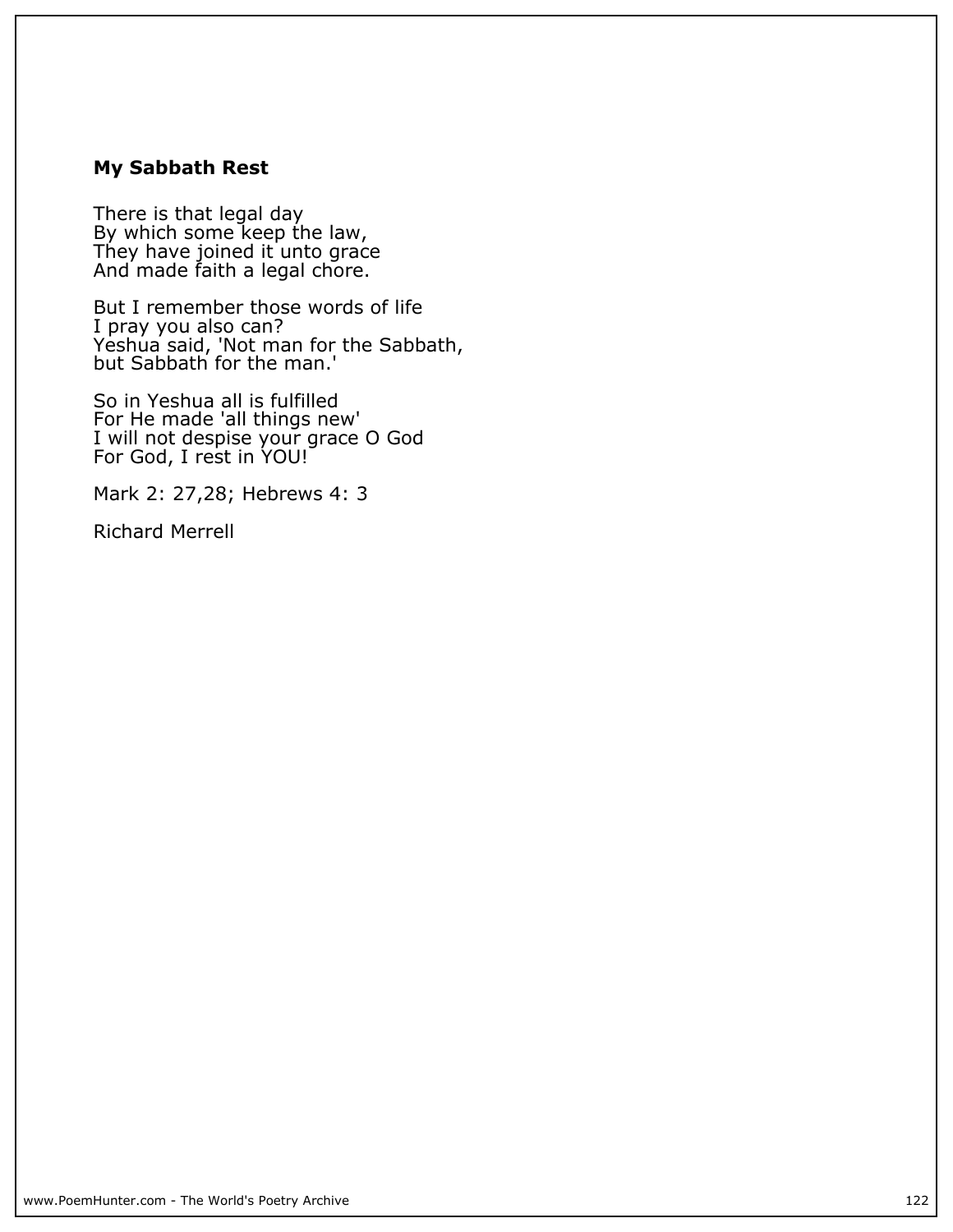# **My Saying**

**I have a saying It is worhty of praise 'Yeshua is Lord today and always' Richard Merrell**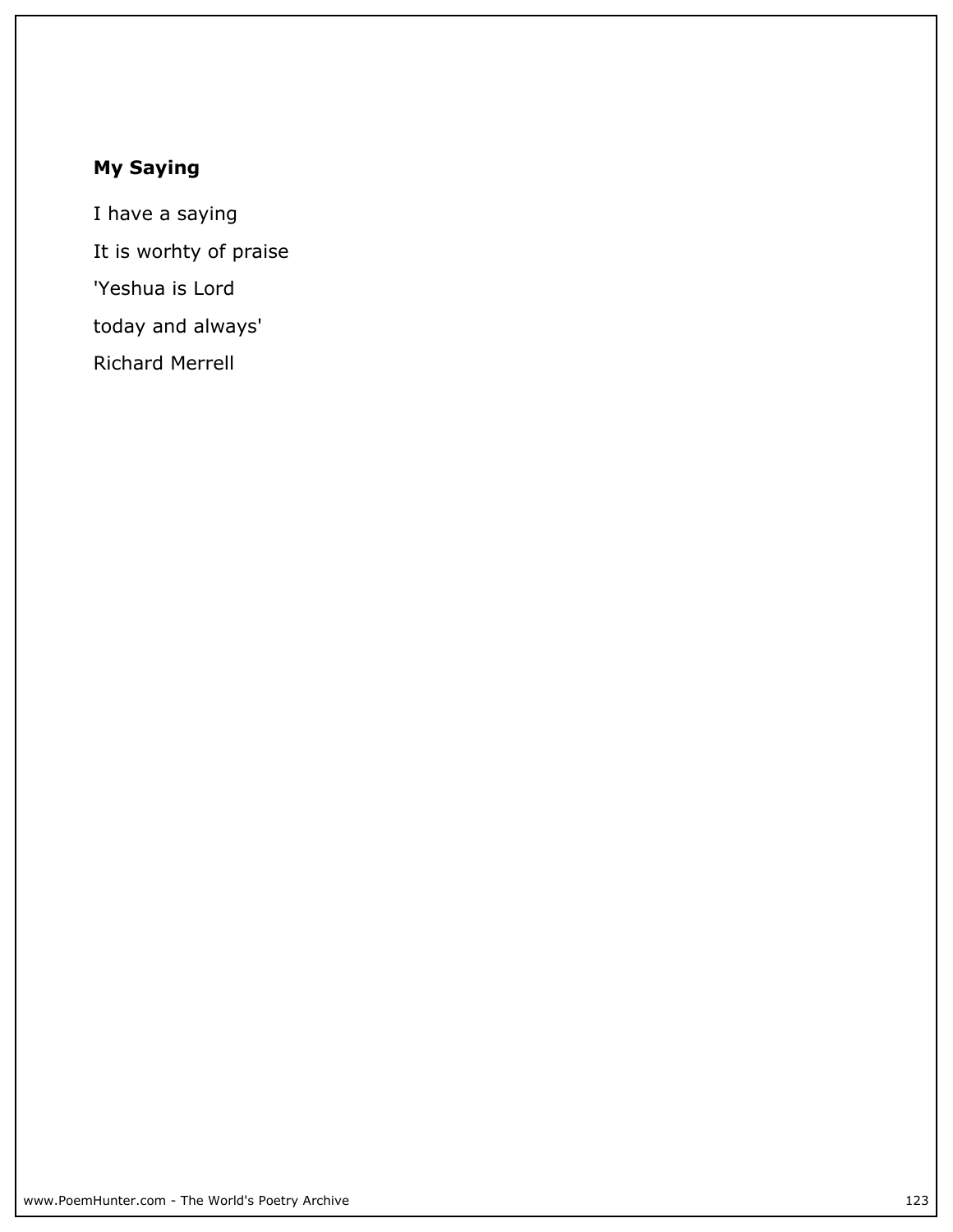#### **My Strength**

**My strength is in the Lord And not from mine own hand; Whenever I am weak It is in God I stand. For many times in life Hardships will come to us Don't let it get you down Or make a lot of fuss.**

**For ALL things work for good To those who love the Lord Those called according to His purpose It's a promise in His Word. Now, when you feel you're failing In the spirit you must pray Build up yourself in faith - As you walk from day to day.**

**It is in the book of Jude That the answer can be found; When you are mocked and laughed at Verse twenty is the ground!**

**Jude 20**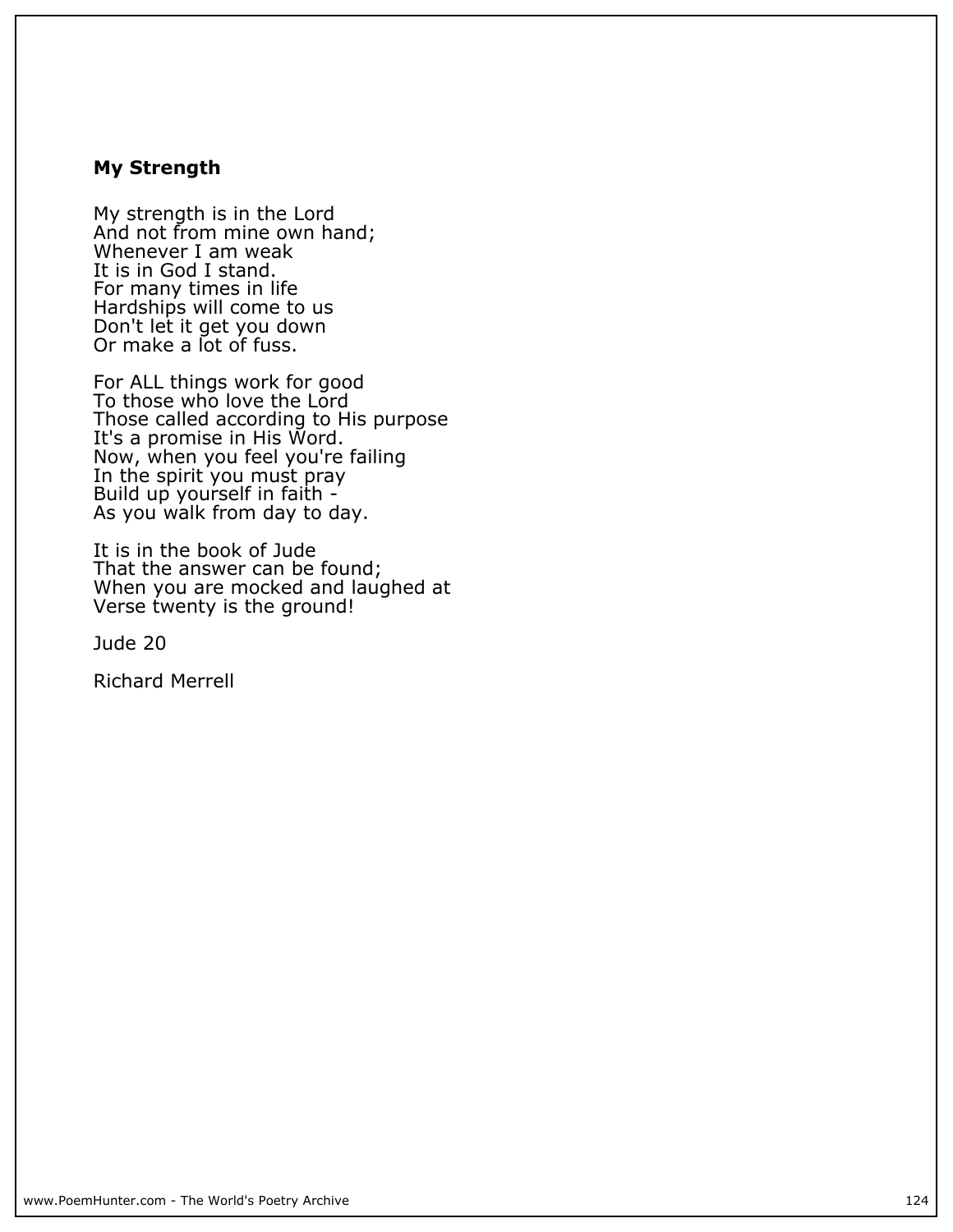#### **My Testimony**

**Before I knew Messiah I was dead On my sins I daily fed; A real great person in my sight Was myself, mine own delight. Abominations I did do In the sight of God, 'tis true; A medium I did become I really thought that it was fun To call up spirits in the dark While forming a circle, a real great lark. But Satan grabbed me by my soul And took me down into that hole; That hole that is a place of fear, Of terror, horror and nightmare! A place where I was held in chains Chains on my spirit and great pains. In the dark I was afraid Of things that walked unseen Things that touched me whilst I slept, And during day behind me crept. My mind was filled with awful sights Things which kept me awake at nights, Of filth, death and graveyard too I just did not know what to do?**

**Then one day I came to know About how God loved me so And how that if I came to him; He would forgive me of my sin. I learned how Yeshua died FOR ME! On the tree at Calvary, And how that Yeshua lives today To wash the sin of men away. The Scripture also showed me That from Satan I was FREE I left the hole he had me in - For 'in Messiah' I had no sin. My life God changed, I took Messiah's hand He leads me now and it's sure grand; To know that I shall never die For on Lord Yeshua I rely.**

**Thankyou God for saving me I know that it is true; And I shall tell other men About how God loves them too!**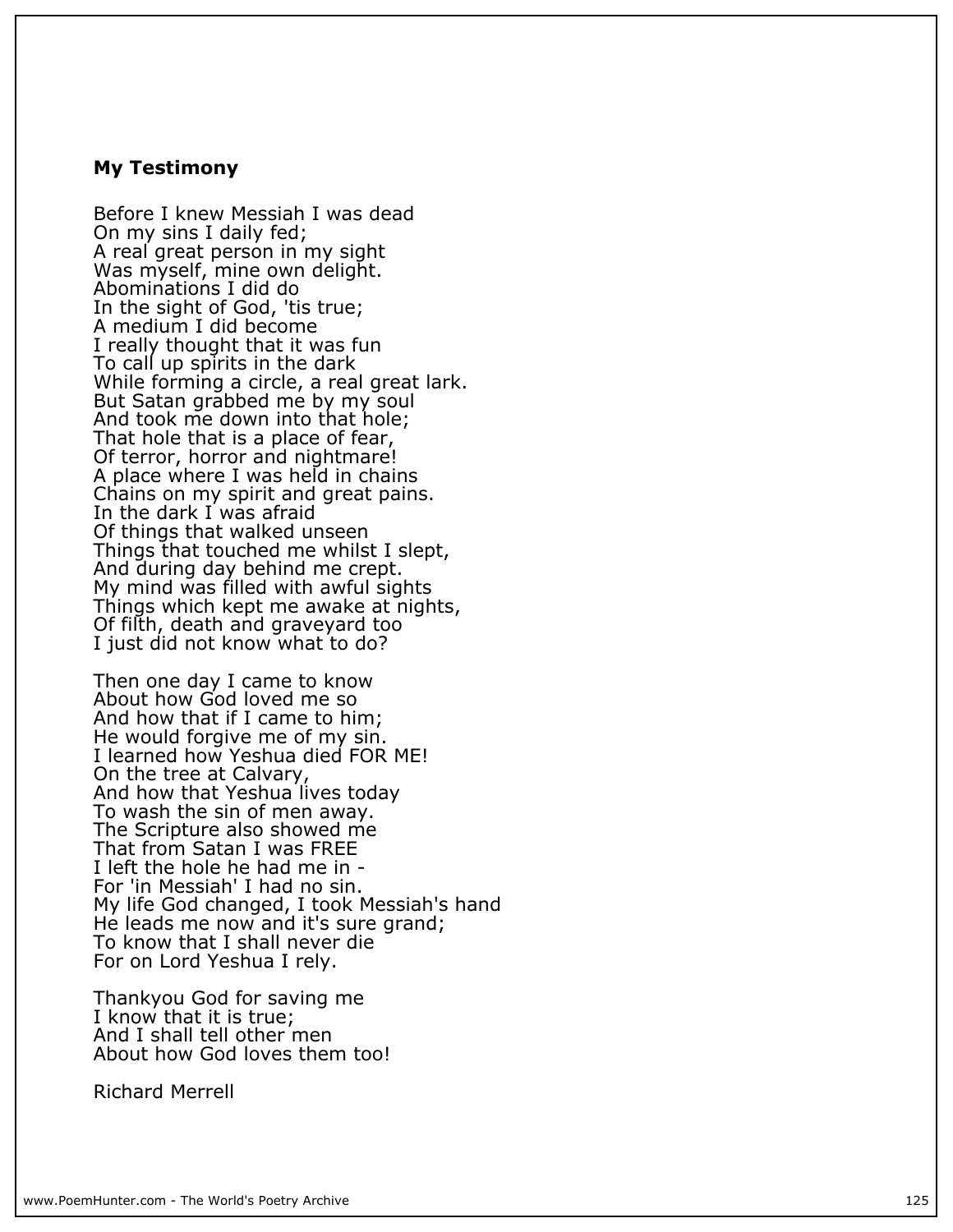#### **Mystery**

**The Rood is foolish folly When considered by man's mind; But I shall boast in Calvary's tree For God's wisdom there I find.**

**Now God, took what was foolish A Rood, a cold dark Tomb, He took death and the grave And made of them a womb. For Christians should not fear death Nor the corruption of the grave Because God reversed it's purpose In the Christ who rose to save.**

**And so each night I ponder As I lay upon my bed The greatest of all mysteries To sleep in the Christ, be dead. Now what I've said seems foolish And some will say 'He's mad'**

**I long to fall asleep in the Christ For the gospel's news is glad!**

**Colossians 2: 2,3**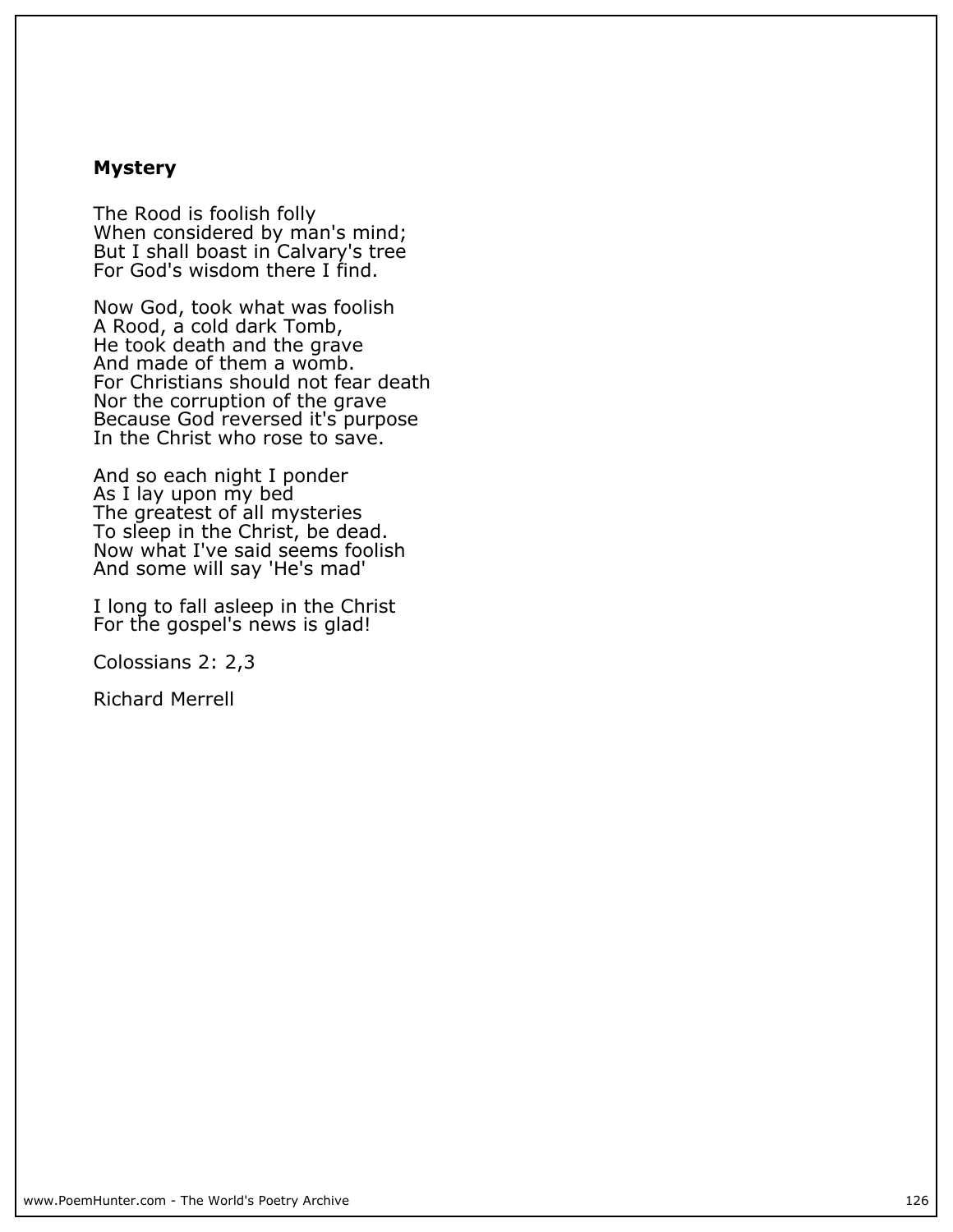## **Never Feigned**

**YOUR LOVE O GOD IS NEVER FEIGNED NOR DO YOU LET MY SOUL; EVEN THOUGH I'VE WAXED AND WANED BE FAR FROM YOUR CONTROL!**

**PSALM 27: 13**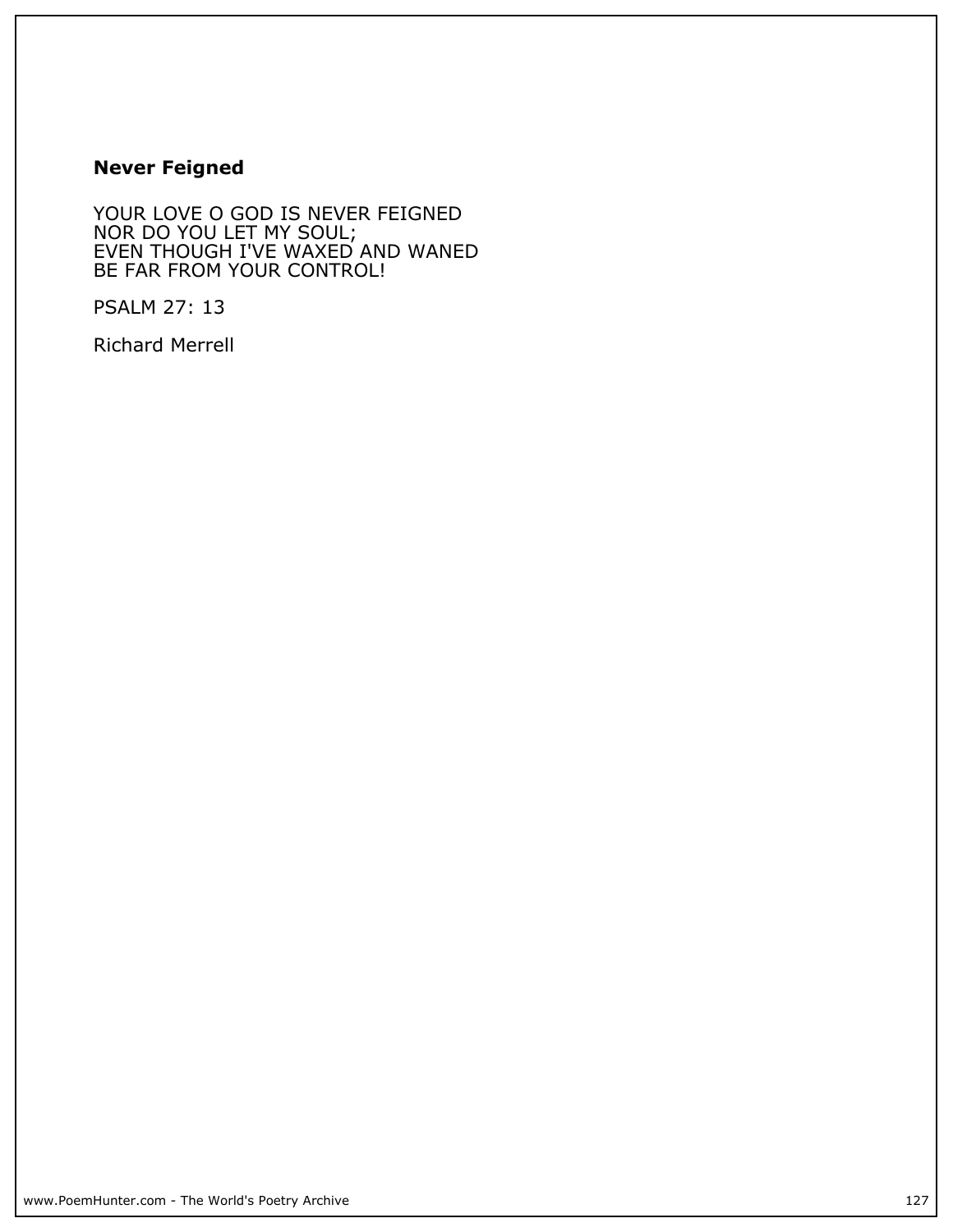#### **New Birth**

**In the birth of Yeshua By the Spirit of God on High We understand our new birth To be in Yeshua, we must die.**

**The Logos became flesh God was in Him too He was humbled to be a man To be made like me and you.**

**He had no sin, like us Being sinless Oh was He And His precious, precious blood He shed it at Calvary.**

**And being dead and buried This price He paid for man; He came alive the third day Never to die again.**

**Now, we must look and see With Spirit filled hearts indeed How the Logos becoming flesh Explains a great truth we need.**

**The Word was conceived by God's Spirit And the Word became a man Filled with all God's power This was the start of God's plan.**

**So, when we see the Spirit of God Born into the hearts of men Conception then has taken place And they are born again.**

**Just as God was in Yeshua Dwelling flesh you see So, Yeshua dwells in us - Both Lords in you and me.**

**So do you see my friends Just how the incarnation Explains to us quite clearly Our spiritual birth by salvation?**

**John 1**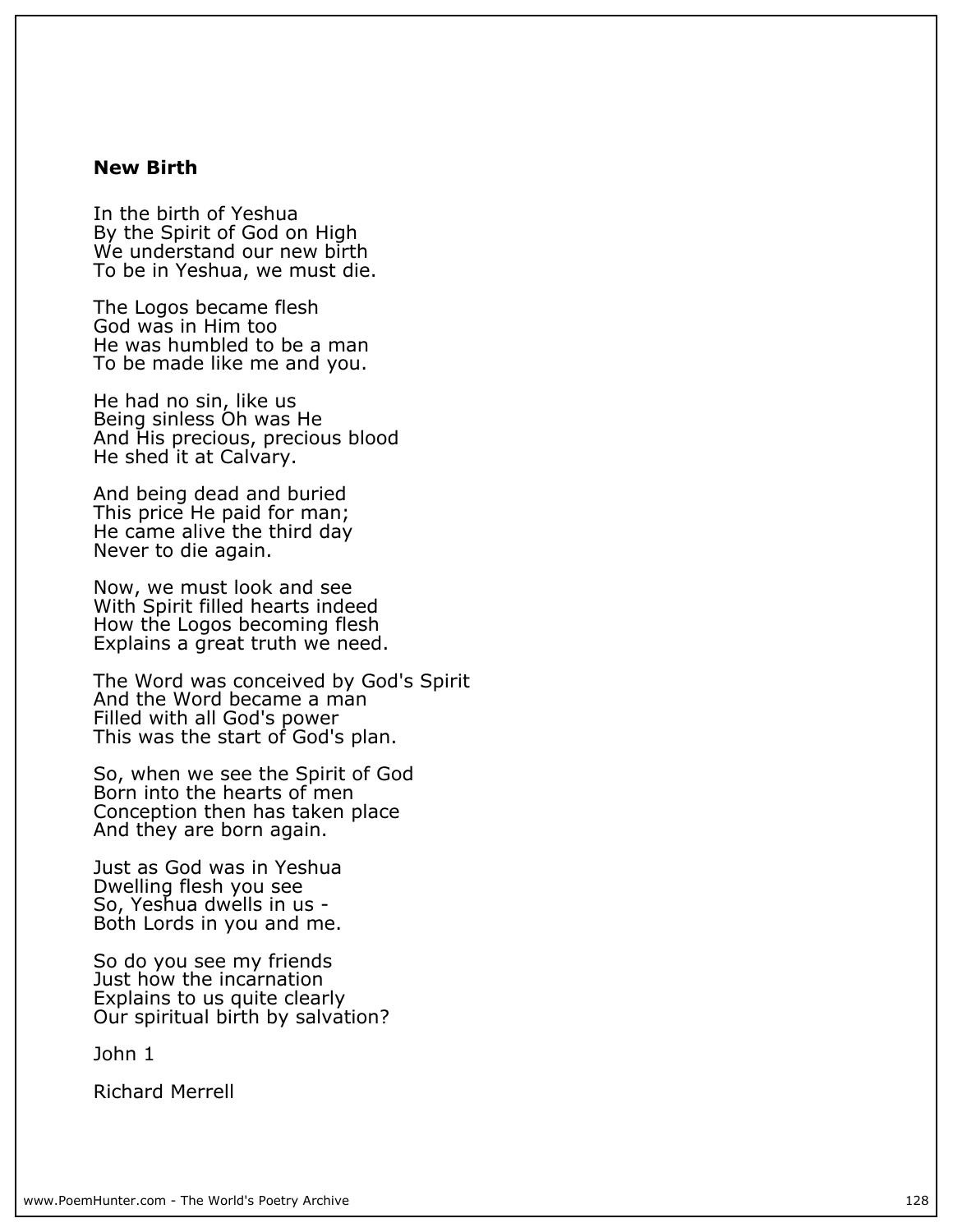#### **New Government**

**I see the unjust men Who take all from the poor; Although these have nought to give The unjust men squeeze more.**

**I speak not evil of these men Their works tell all they do, A sentence passed by their own hands A sentence ever true.**

**For when the Lord doth appear once more To put all wrongs aright These unjust men will perish In the darkness of the night.**

**For to the plea of innocents They will not lend an ear; So unjust men of government - Will ever disappear.**

**Yes, the Lord appears once more Unto righteousness and good, New Government will be of Him God's Son has understood!**

**Isaiah 9: 6**

**(The cry of the foetus being aborted is unheard by governments, but God hears them!) God will make inquisition for the innocent blood**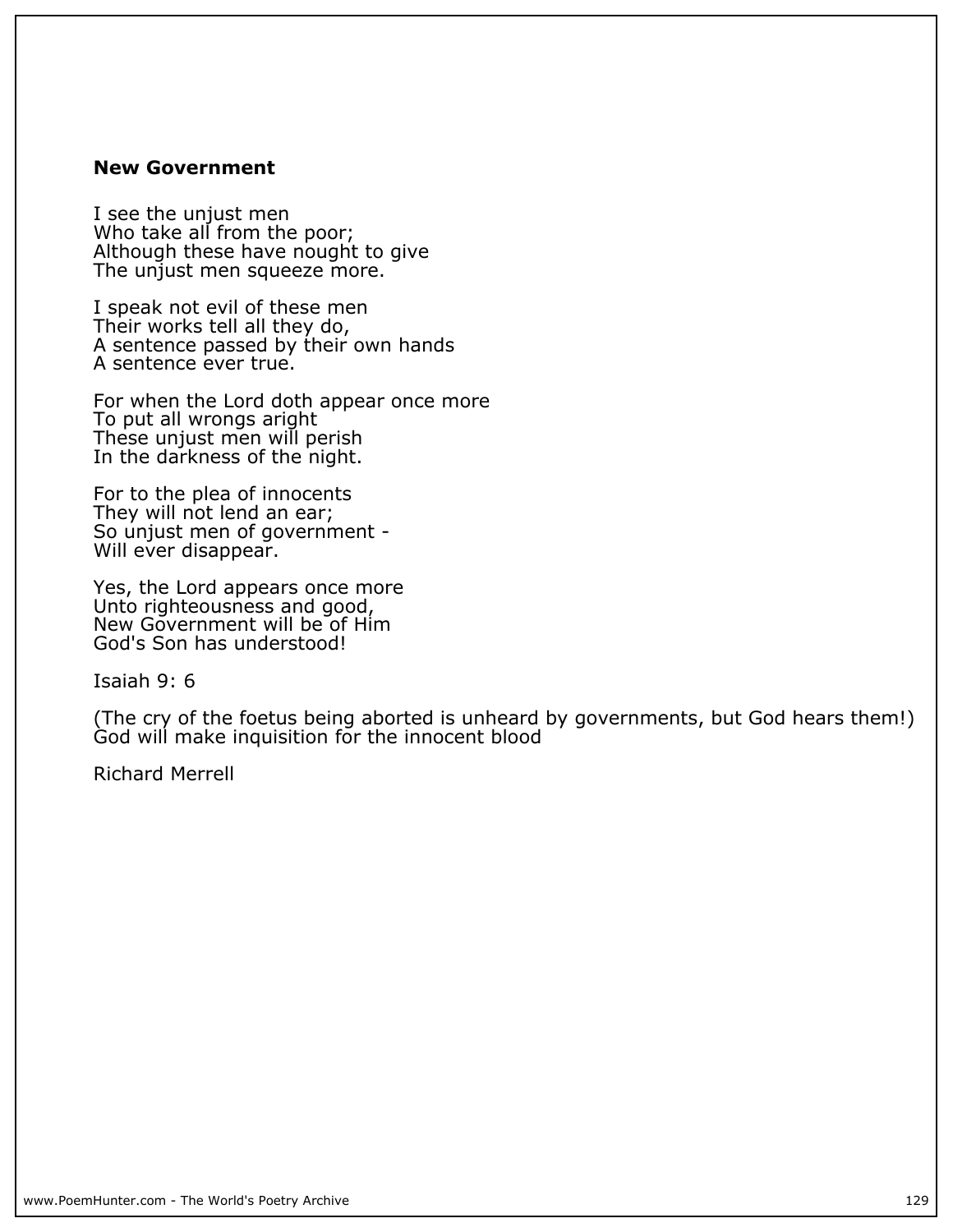## **Nighty Night**

**'Now I lay me down to sleep I pray the Lord my soul to keep if I should die before I wake I pray the Lord my soul to take'?**

**Never have I heard a prayer That's filled with so much doubt, Read Psalm three and verse five That's what it's all about!**

**So, when I lay me down to sleep God's angels walk the floor, I dwell in safety as I sleep 'cause I also read Psalm four.**

**In that Psalm these words I read, 'I laid me down and slept, and I awoke' once more again 'the Lord sustained and kept'**

**Psalm 3: 5**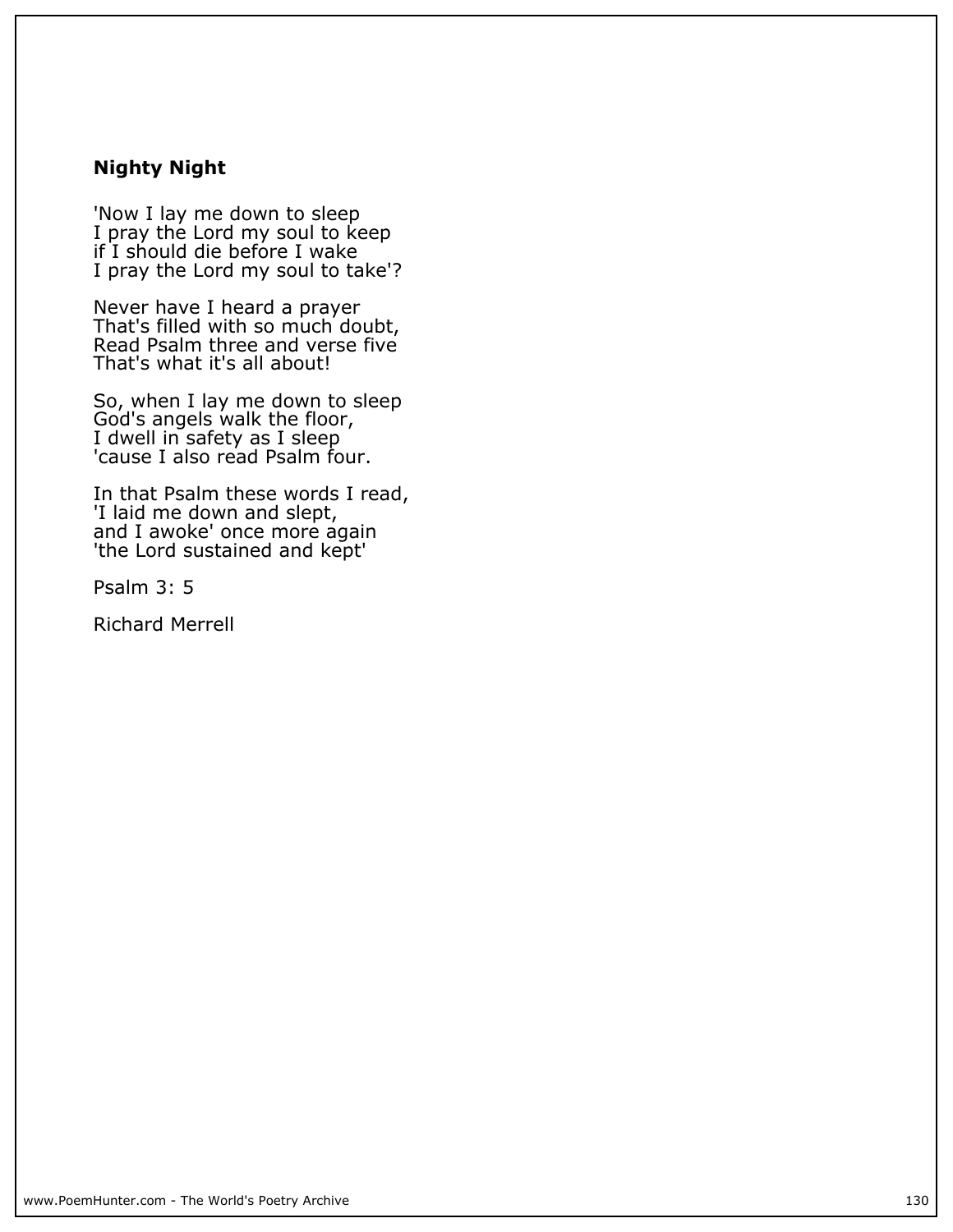#### **No Excuses Body**

**'Now body do not argue and make uxcuses so you lived a life with sin so it's to the grave you go. I told you once what Yeshua said about all flesh and blood now you cannot inherit heaven the Kingdom of my God.**

**For the flesh does profit nothing and to the grave it goes to corrupt and be no more an ending to life's woes. Now the earthly man is first filled mostly with sins leaven; but the man in Christ comes next - The second man from heaven. And except a grain of wheat die, it shall remain alone for even wheat in death for the new life does atone.**

**So body now you understand that to the grave you go, but I shall live in Christ amen, for it is so'**

**1 Corinthians 15**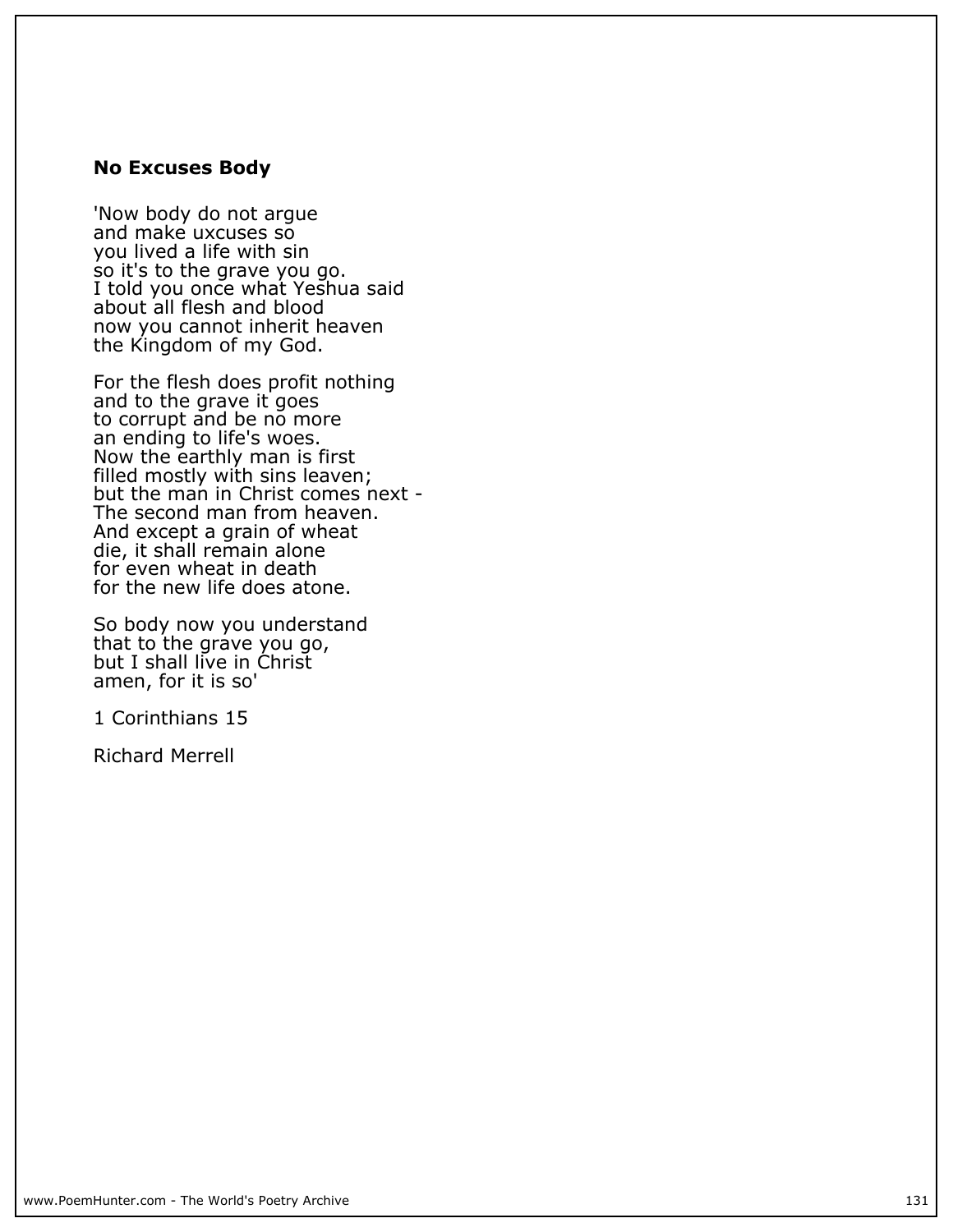## **No Jokes Please**

**For there are many preachers That show a comedy, They also use theatrics But it pulls no weight with me. God's Scripture they mix with humour And delight the simple folk, Who when they leave the meeting say; 'What a funny bloke.'**

**But wisdom gives discretion With understanding she doth speak To keep man's mouth from rashness If wisdom he will seek.**

**For I received wisdom's counsel To me these words she spoke, 'Be instant with the Word and forget about the joke.'**

**Ecclesiastes 5: 1,2**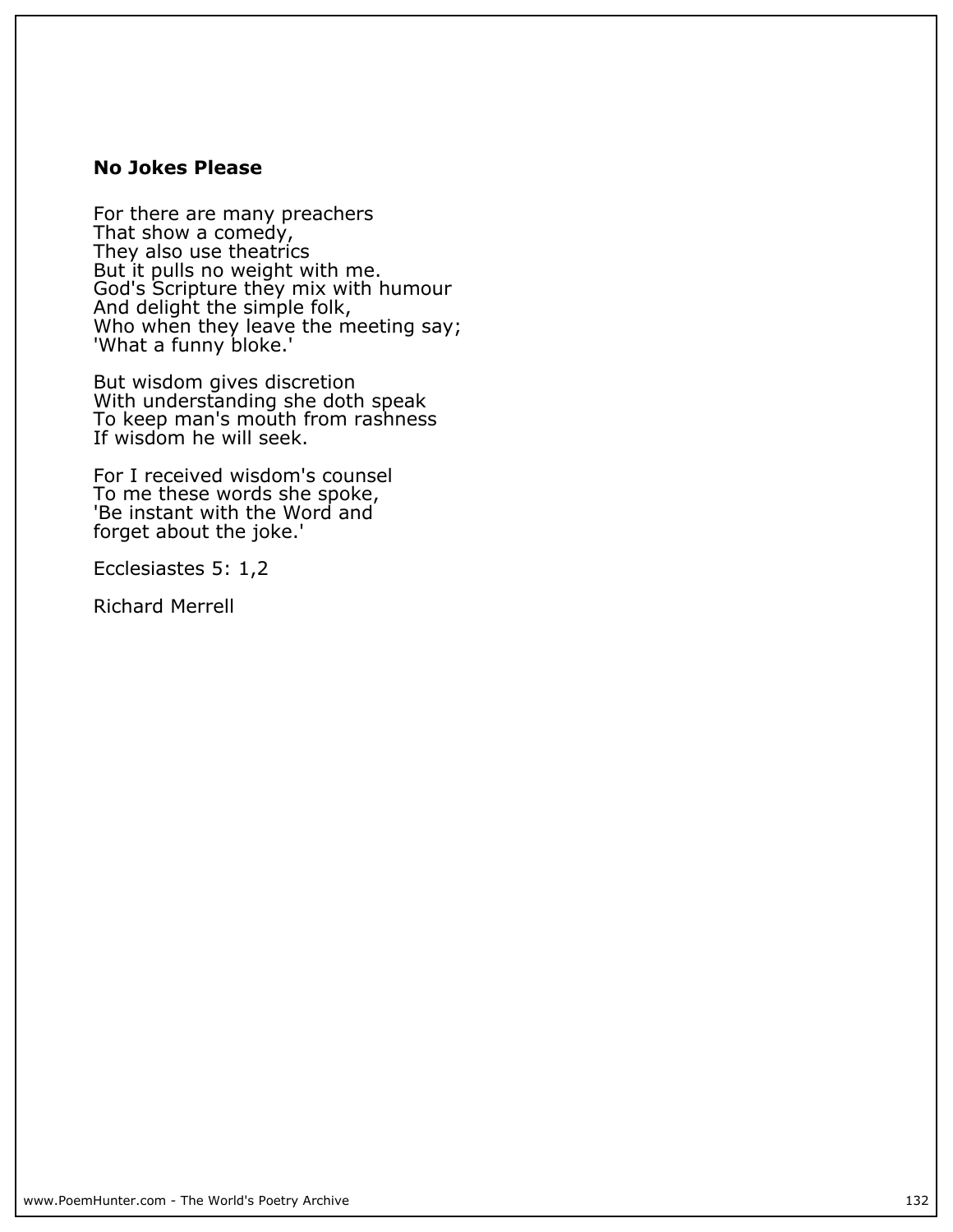#### **No Matter Where**

**No matter where I'll ever be I know that God keepeth me**

**No matter where I may roam I know that God will take me home.**

**No matter where or what is said I know that God is still the Head.**

**No matter where I want to go I know that God saves from woe.**

**No matter where or when I must I know that God I'll ever trust.**

**And if I should have a hope or care God still loves me, no matter where.**

**1 Peter 5: 7**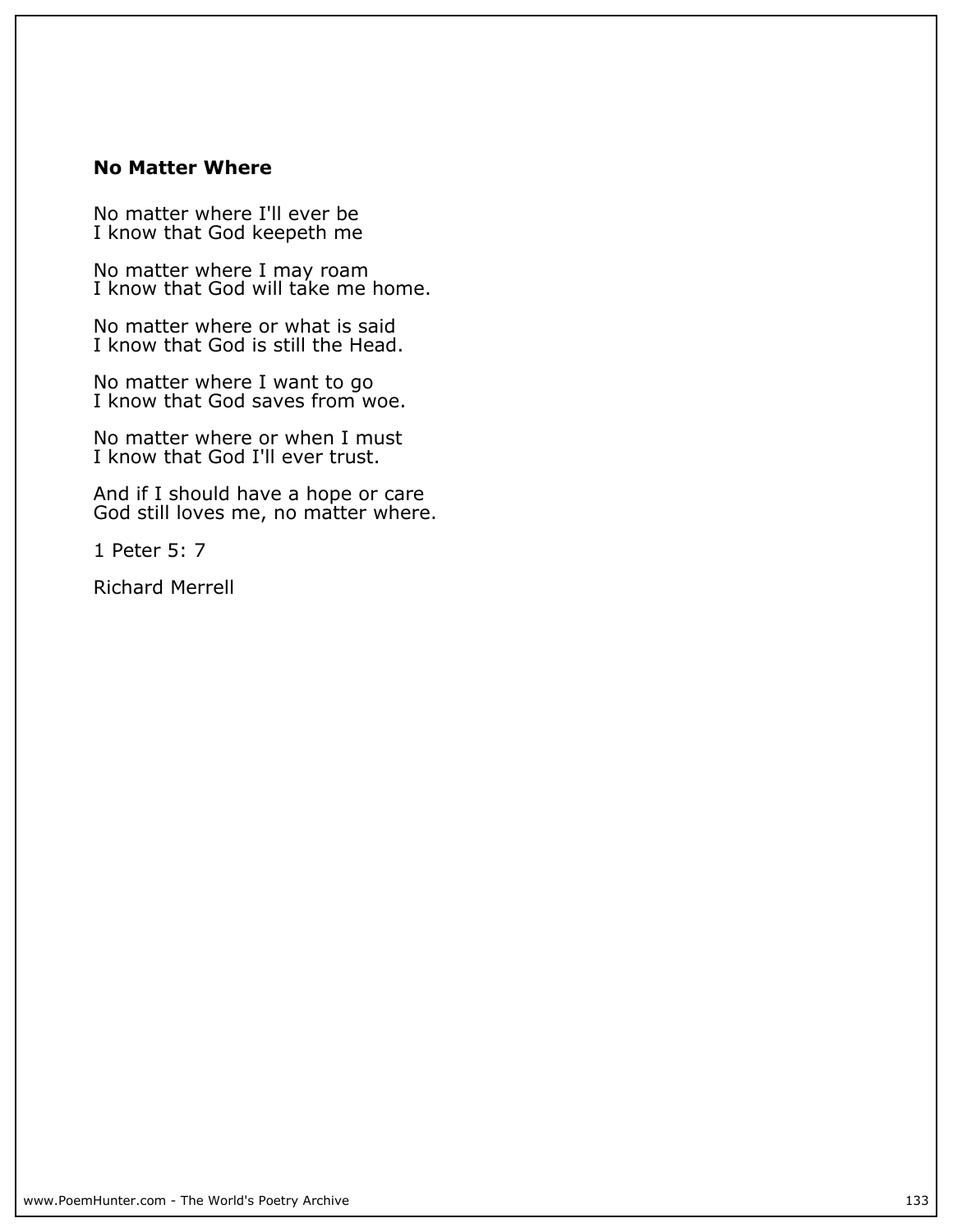#### **No More Offering**

**Without the shedding of blood There is no remission for sin; For the life of the flesh is in blood I press on that Christ I may win. For the blood of bulls and of goats My sin these cannot take away; But God put His Son to the Rod Once and for all on that day.**

**For Yeshua said unto his Father 'Lo, I come to do thy will O God' Then offered himself as a sacrifice - To save man from God's wrath and rod. The blood of his life he surrendered Is the eternal altar of grace For there is NO more offering for sin Because remission HAS taken place.**

**Hebrews 10: 4-18**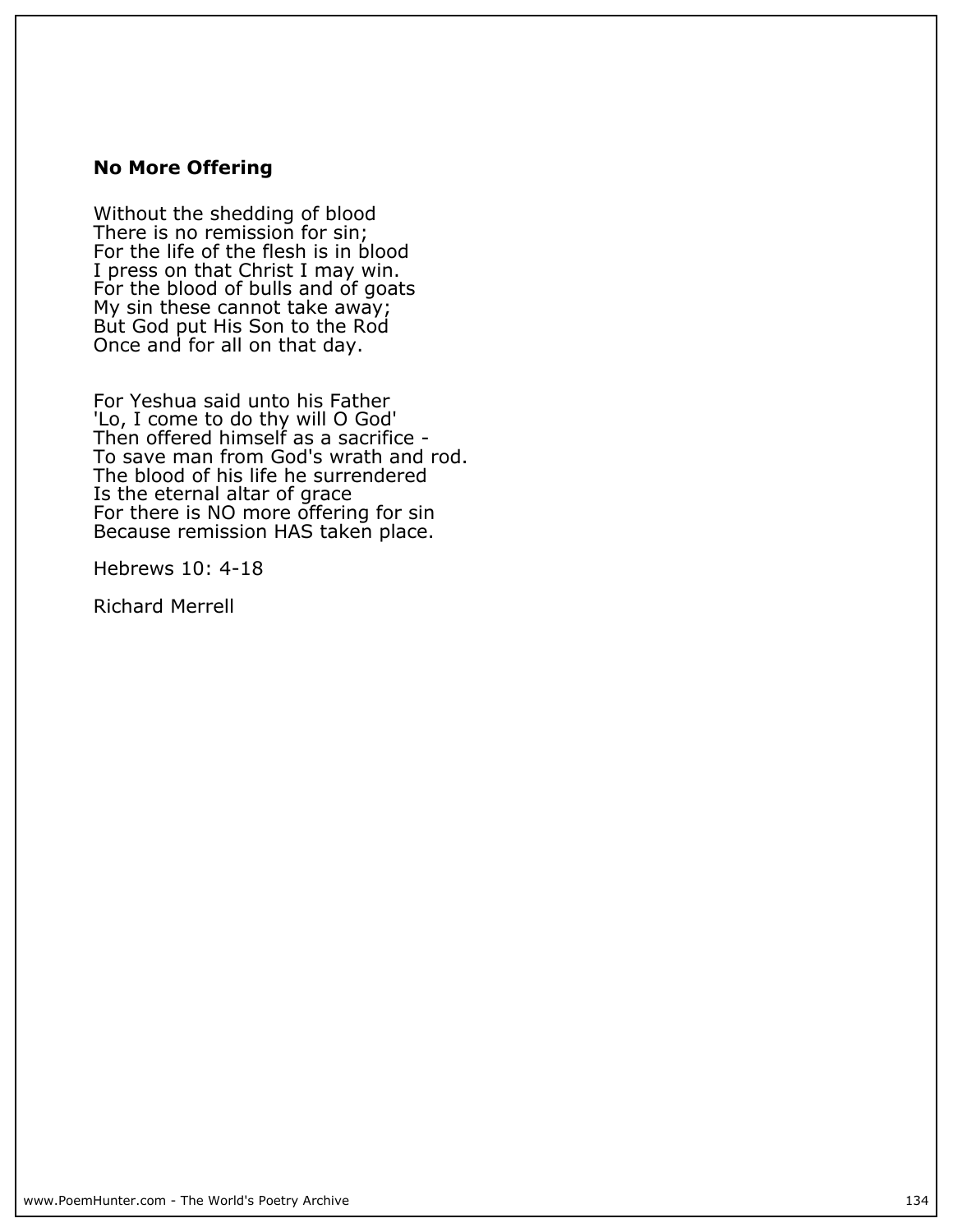## **NO New Year Resolutions**

**No new year resolutions will I make - Nor turn over a new leaf I will not break a promise For in this I'd be a thief. I will not vow before the Lord - And swear words out of hand For breaking them would be to steal; To be with-out the promised land.**

**I'd rather stand upon what God hath said - And let Him make the changes God can do a better job than I; When my life He rearranges.**

**So, new year resolutions - I will leave unto the Lord The only new leaf I now turn over Are the pages in God's Word!**

**'For this is the blood of the NEW covenant'**

**Matthew 26: 28**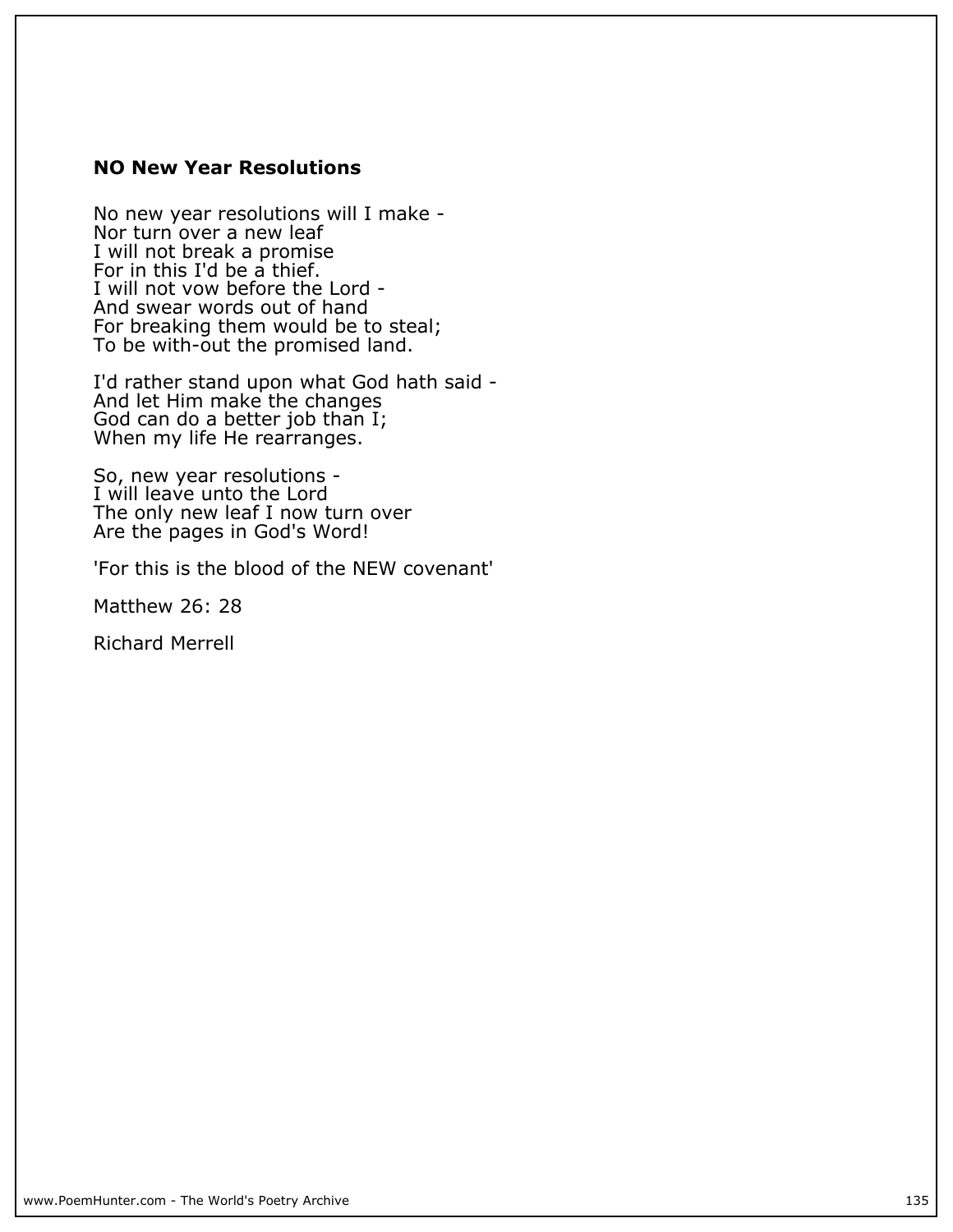#### **None at All**

**There is no wisdom or understanding Nor counsel against the Lord; The horse may be ready for battle But safety is found in the Lord.**

**Many seek to destroy They mock against God and His Son; Seeking to laugh at the Saviour Treating Calvary's Tree as but fun. Why do the heathen rage, And the people imagine a vain thing? It is because they all are rebellious - They will not have Yeshua as King. But He who sits in the heavens shall laugh In derision shall the Lord have them all; When He shall speak in His hot displeasure -** None will stand on that day, none at all.

**Psalm 2: 1-5**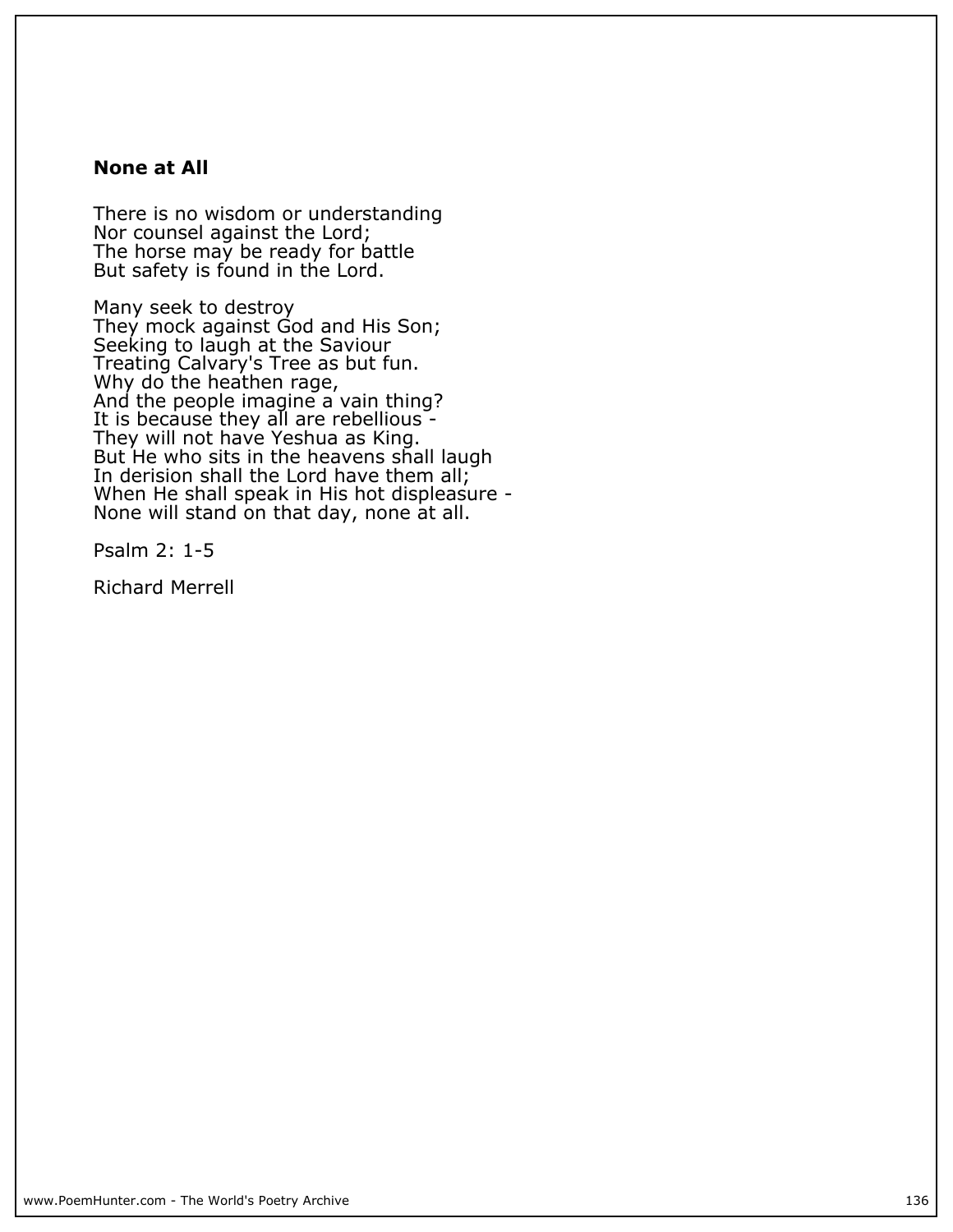## **Not Just Letters**

**J is for joy a gift from the Lord E is eternal, this is the Word**

**S is salvation in God's only Son U unction of Spirit in one**

**S is the suffering of Jesus for all I is immortal the end of the call**

**S is the Saviour who reigns in my life L Lordship, the church is His wife**

**O is the order that Jesus bestows R redemption in His Cross of woes**

**D is deliverence from power of sin T is the thanks that I give to him**

**O is the offering of my life in praise D daily worship? must be always**

**A assurance that faith does impart Y YESHUA, Lord of my heart!**

**1 Corinthians 12: 3**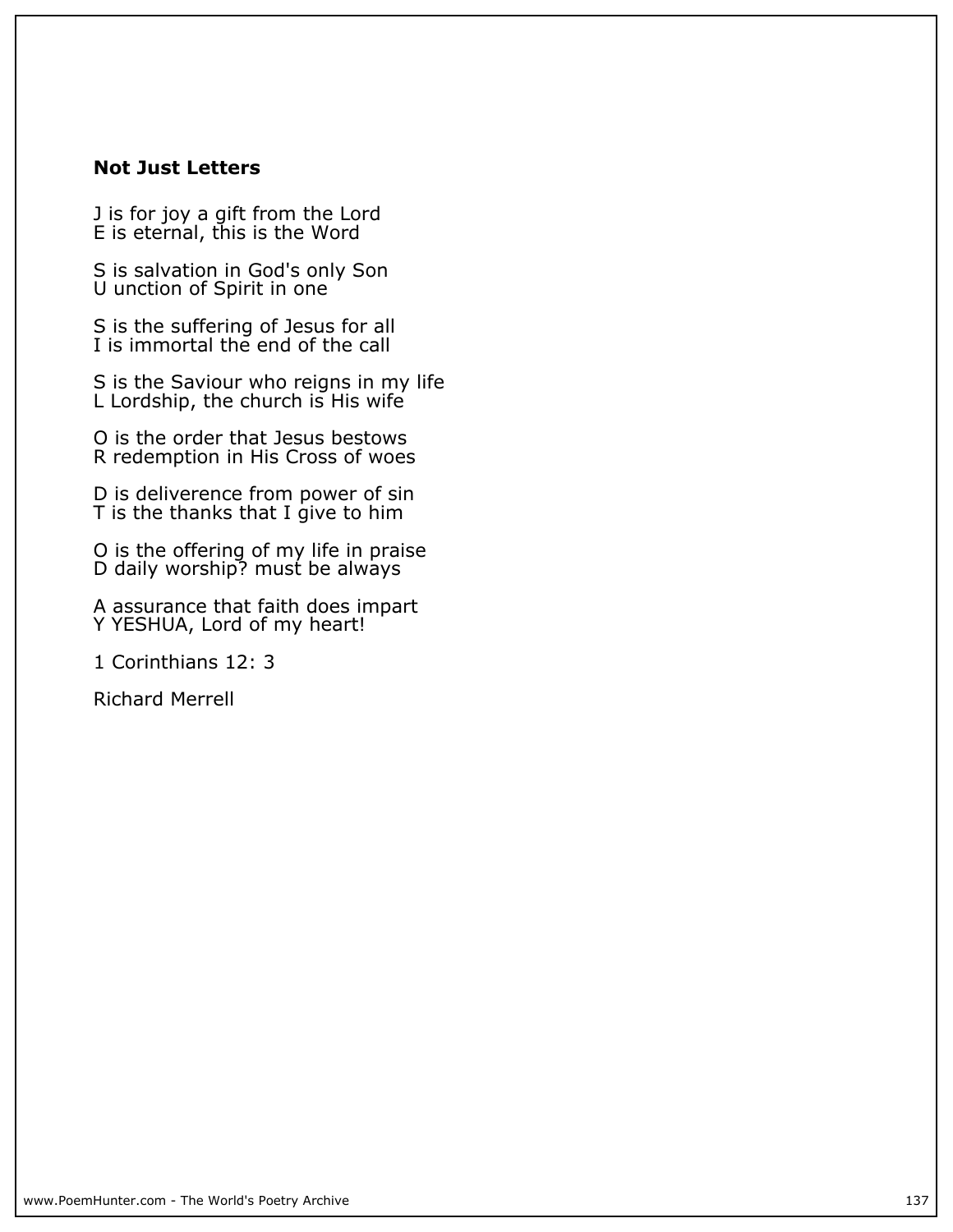#### **Now I Know**

**Twinkle, twinkle little star I do not wonder what you are; Up above the world so high God's creation in the sky!**

**Twinkle, twinkle this I say Believe on Yeshua the Christ today; He is the truth, God does not lie He made the moon, the stars, the sky!**

**Genesis 1: 14-18**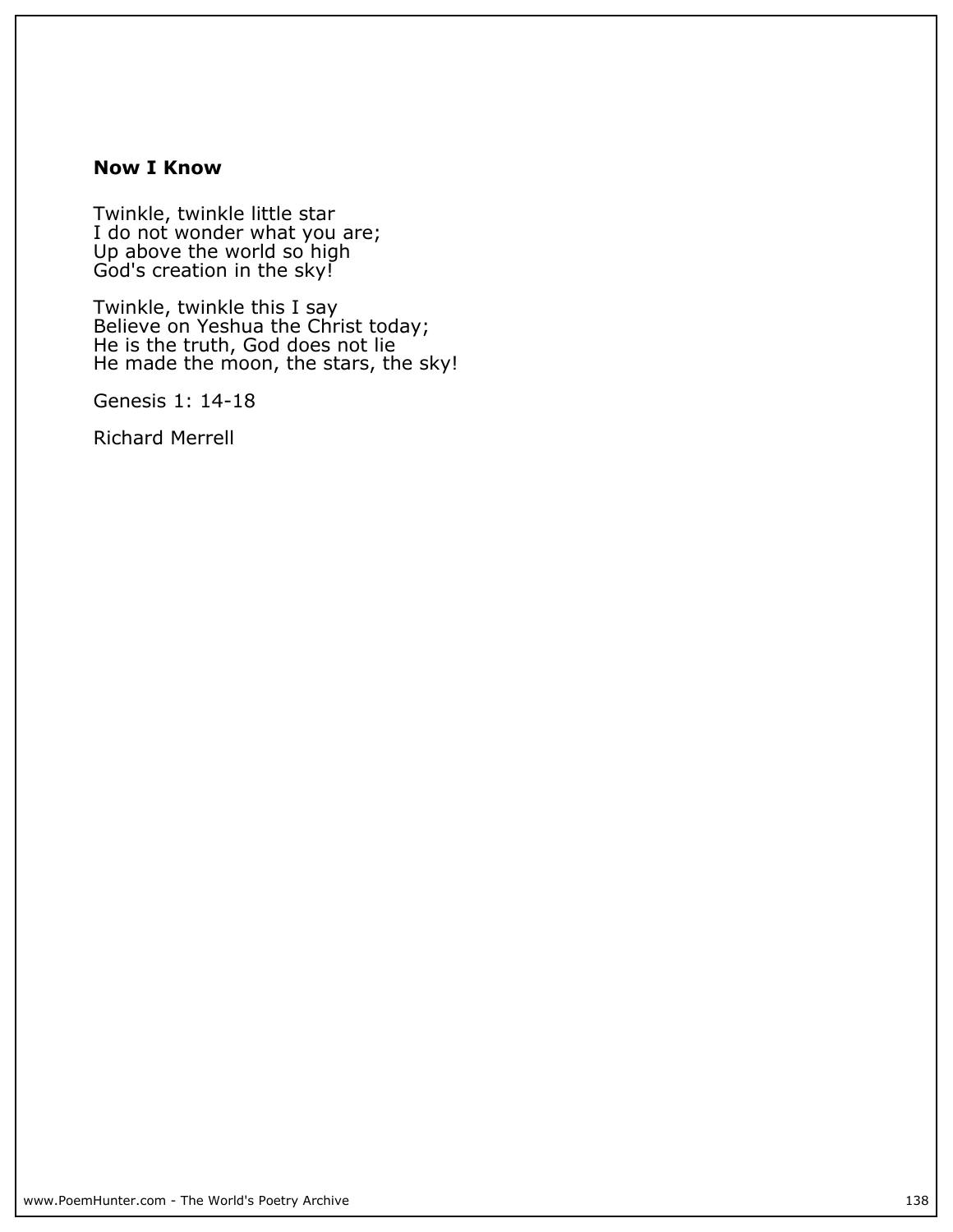## **O Lord, I Think Of You!**

**When I consider the sky** By day, so clear and blue **The twinkling of the stars at night**

**O Lord, I think of you!**

**As I see the ocean waves Tossing and turning too Wearing away the rocks to sand**

**O Lord, I think of you!**

**As the wind blows gently In Springtime's painted hue Bringing the scent of blossoms sweet**

**O Lord, I think of you!**

**Or when clouds gather overhead Bringing rains long overdue Which bless the earth and make plants grow**

**O Lord, I think of you!**

**In rainbow of a Summer's day A reminder ever true That God will always keep His word**

**O Lord, I think of you!**

**In early morn, I see the ground All covered with night's dew I behold the bright morning star**

**O Lord, I think of you**

**At sunset during twilight time God paints the sky anew With beauty that speaks of His love**

**O Lord, I think of you!**

**Psalm 145**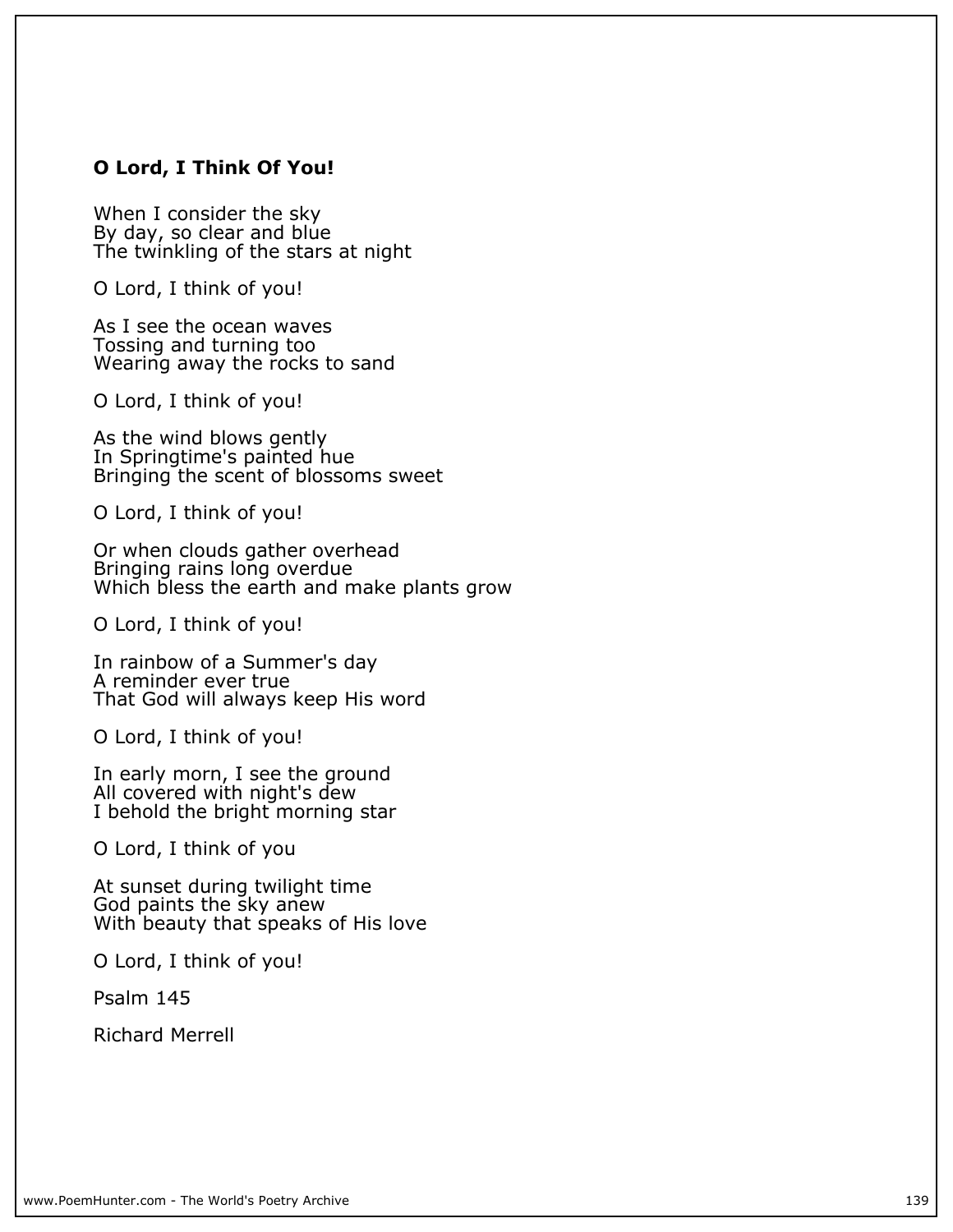#### **Often Spoken Words**

**'Woe is me, woe is me; I don't know what to do woe is me, woe is me how can I help you!**

**I've got no power to overcome I've got no victory; I don't believe that I can win O woe O woe is me.'**

**Your statement I rebuke In the name of Yeshua the Christ; Now, stand up like a man Stop grovelling, you're sin enticed. Do you not know, you Christian That your words are what you are, That they come forth from your heart** And can set you from God far?

**So be not weak but strong For Yehsua the Messiah is LORD A mighty tower is His name; His Word is our strong Sword!**

**Romans 8: 35-39**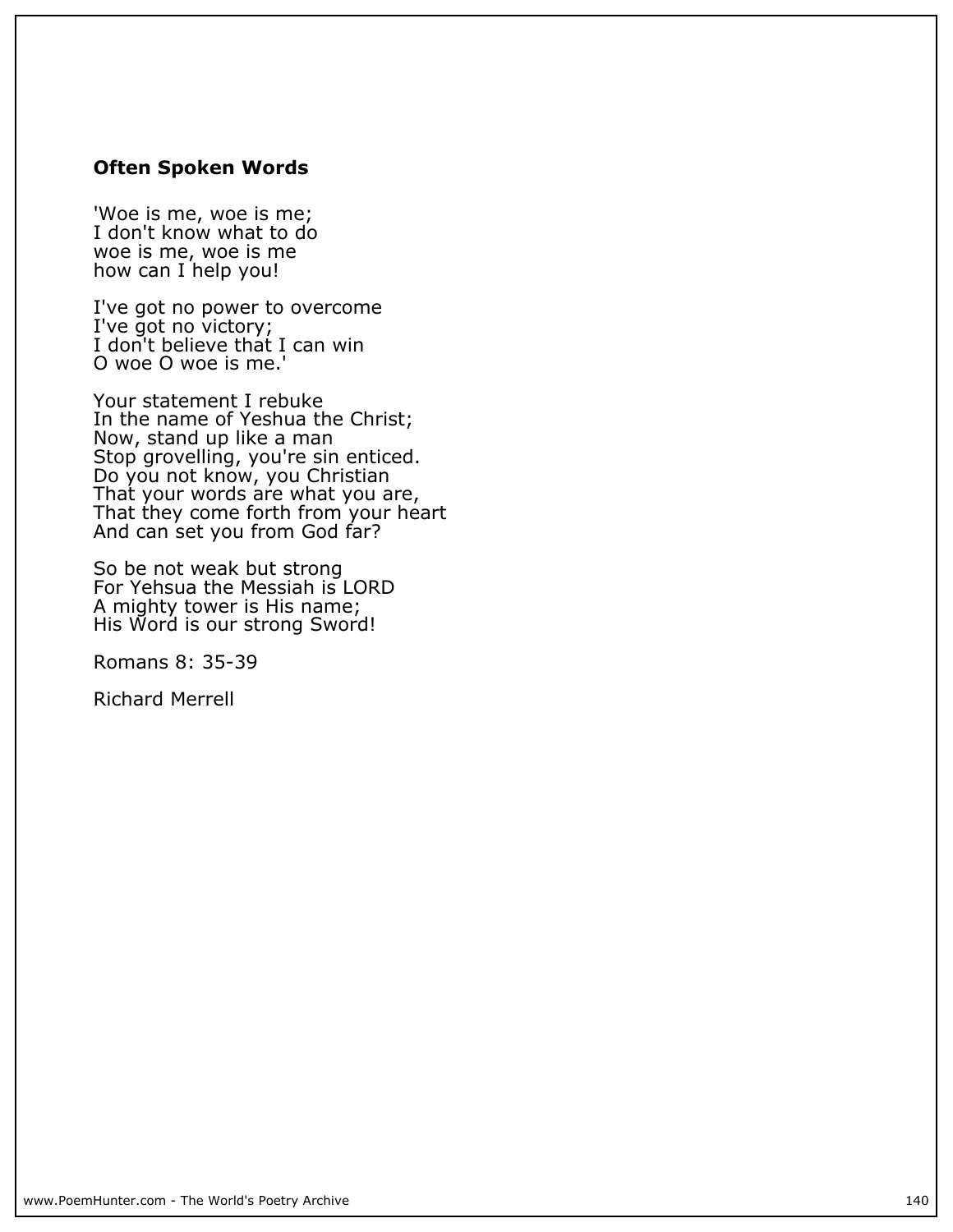#### **Oh No!**

**Oh no, I'm left behind I wish that I had not been blind To what Christian people said, 'Believe on the Messiah and be not dead.'**

**They are gone now to their Lord Who came and 'caught' them in accord With what the Bible has to say; I disbelieved and so I stay.**

**YOU told me that, 'There is no God' And explained it with a nod, When I asked YOU, 'Is God dead? ' YOU told me, 'Yes' from your head. 'There is no God' YOU did say 'When the world is in this way' I believed YOU and now see What YOUR wisdom has done to me. Yeshua has come, returned again He 'caught up' His Christians, it is plain. And I am left alone with YOU; Oh, please tell me what to do.**

**YOU say, 'Do not believe this lie, there is no more life after you die; and Yeshua the Messiah is not true, so just do what YOU tell me to. Alright then, I will obey What you say now sounds OK, There is no Messiah, now or then What was YOUR name? Oh yes, SATAN.**

**2 Corinthians 2: 11; Galatians 1: 8,9**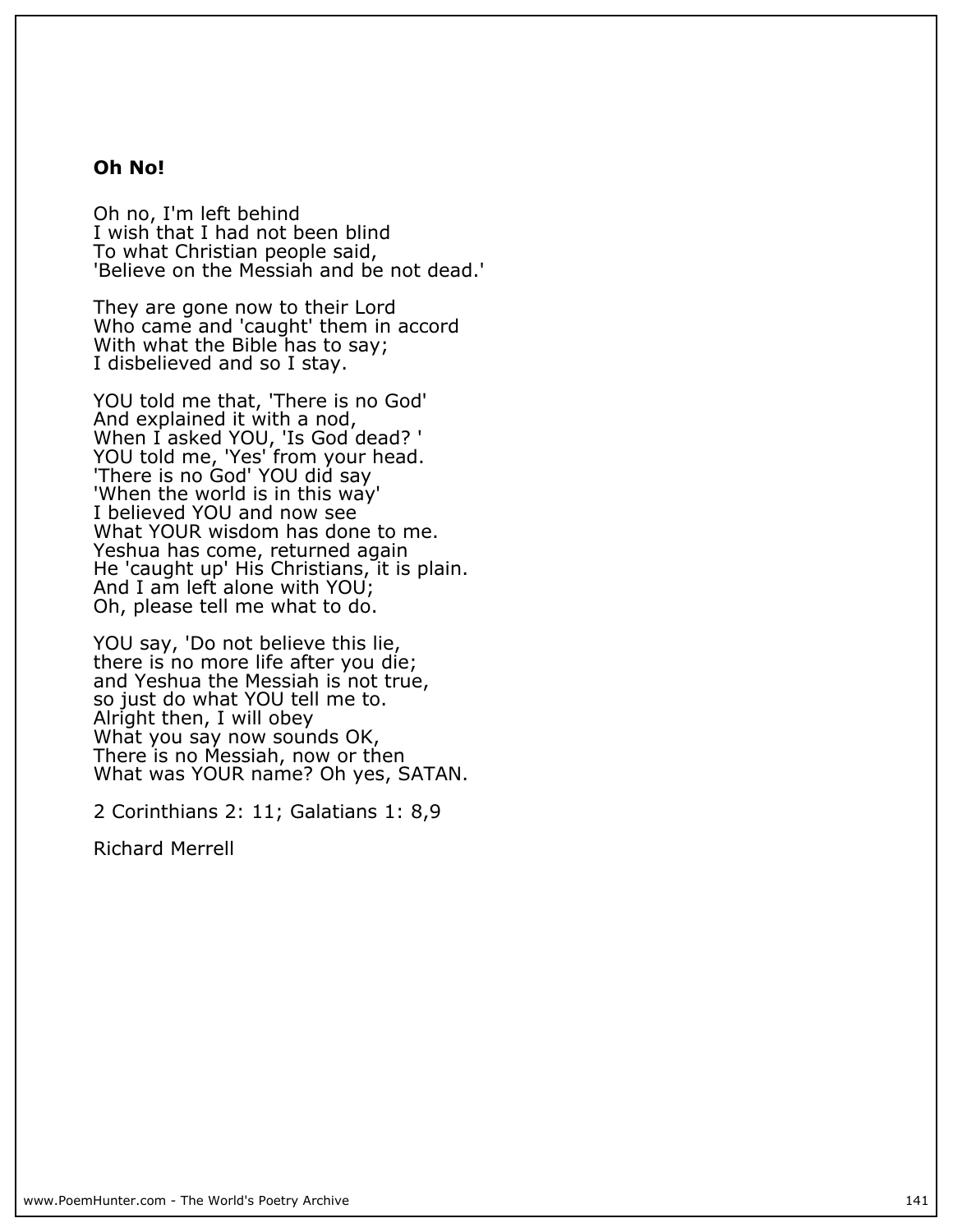## **One Day is Enough**

**One day at a time Must be how we live Why worry, be anxious Yourself ulcers give?**

**One day at a time Not two or three Learn to trust in God Or in the grave you'll be.**

**One day at a time** Not three or four **Unless you would like A heart attack for sure!**

**One day at a time I find is enough What with petrol costing more And taxes getting tough.**

**'One day at a time' Is what Yeshua the Christ did say There is wisdom in His other words 'Evil enough is in one day.'**

**Matthew 6: 32-34; Philippians 4: 6 - 7**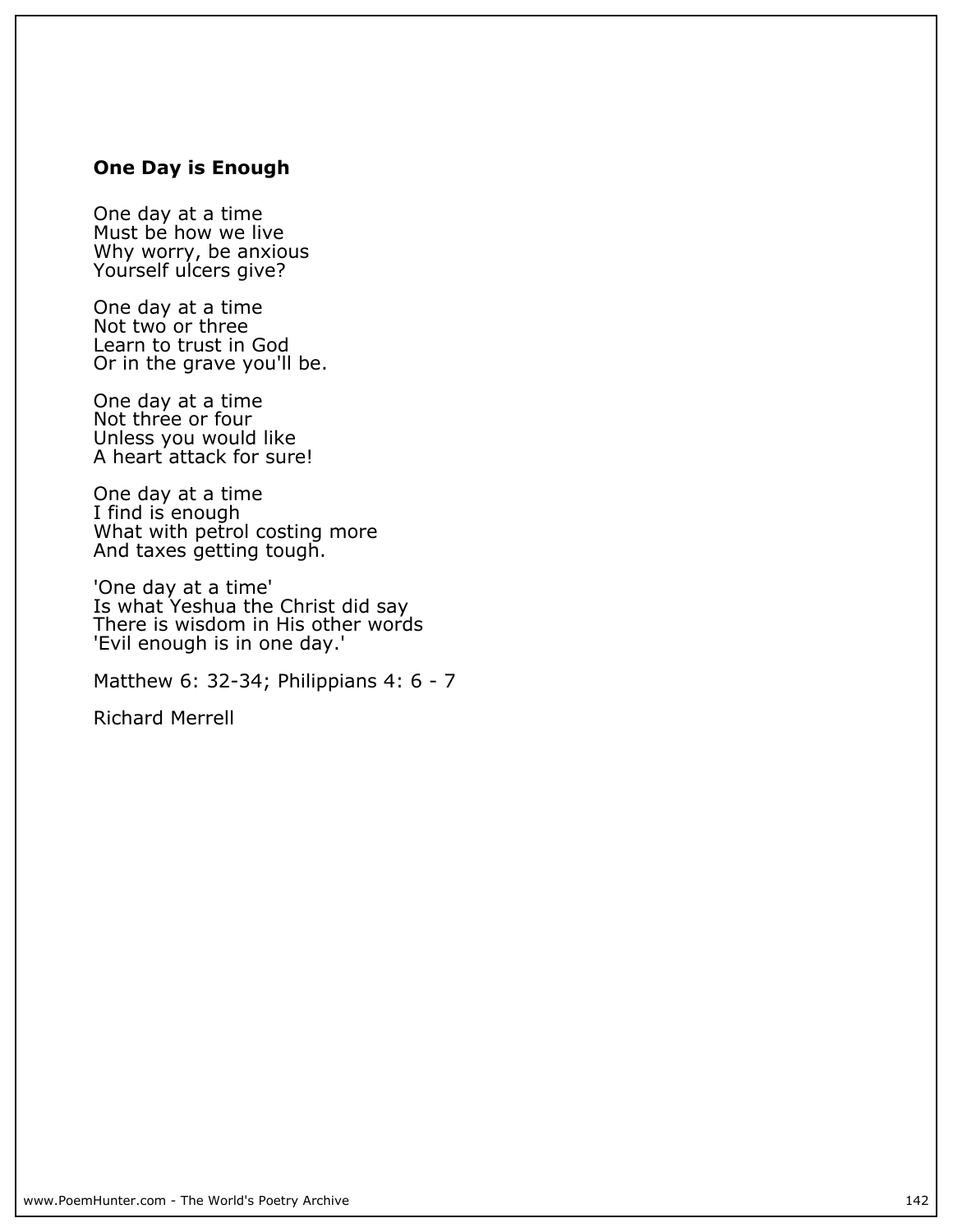## **One Foundation**

**I have beheld the jasper And I've seen the sardis stone I have beheld His glory And I've seen His blood atone. Gold, silver, precious stones Are what I've built upon The foundation that is Christ In this my work goes on.**

**No wood, hay or stubble In my work can I afford; For the test of fire shall try it - The fire of the Lord.**

**1 Corinthians 3: 11-14**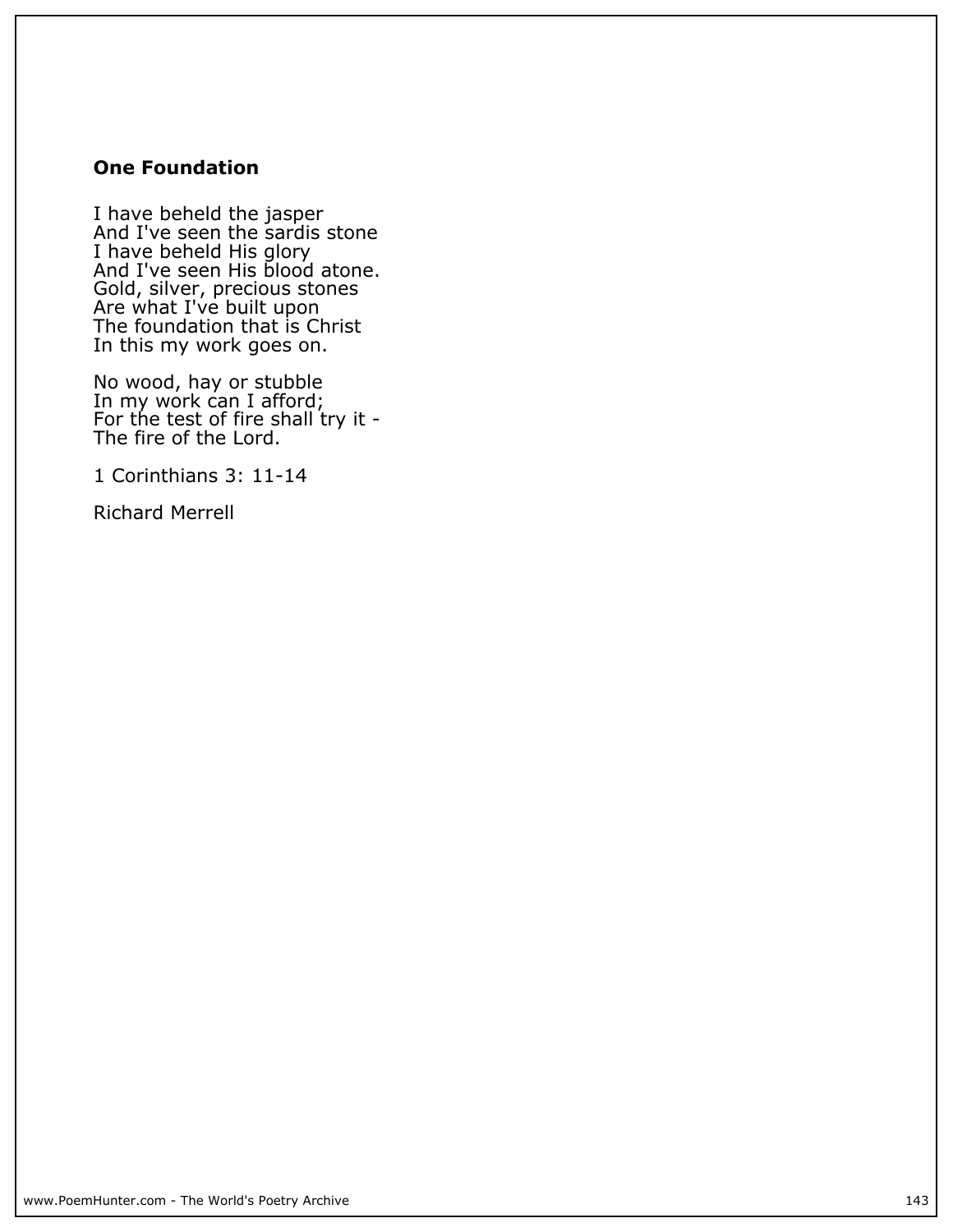#### **One in Three a Vagary**

**When I thought One God in three How confused I used to be 'cause I'd tried real hard to know How it was that this was so?**

**And over years I racked my brain For I was taught that it 'was plain' But I refused and would not see For the Bible speaks of Unity.**

**So in the Scripture the truth I sought Because men's teaching had come to nought And when the Spirit of truth did come I saw that God was the Holy One.**

**This truth I know and this through He The Scripture says not one in three Nor does it say three in one But Unity with God's only Son**

**The trinity then is a vagary Such things are not in unity With Elohim of Genesis one Or 22 of Genesis three.**

**'Hear oh Israel, the Lord thy Elohim (gods) is one'**

**Thus Yeshua prayed to his Father, that 'they may be one as we are one'**

**Mark 12: 29; John 17: 11**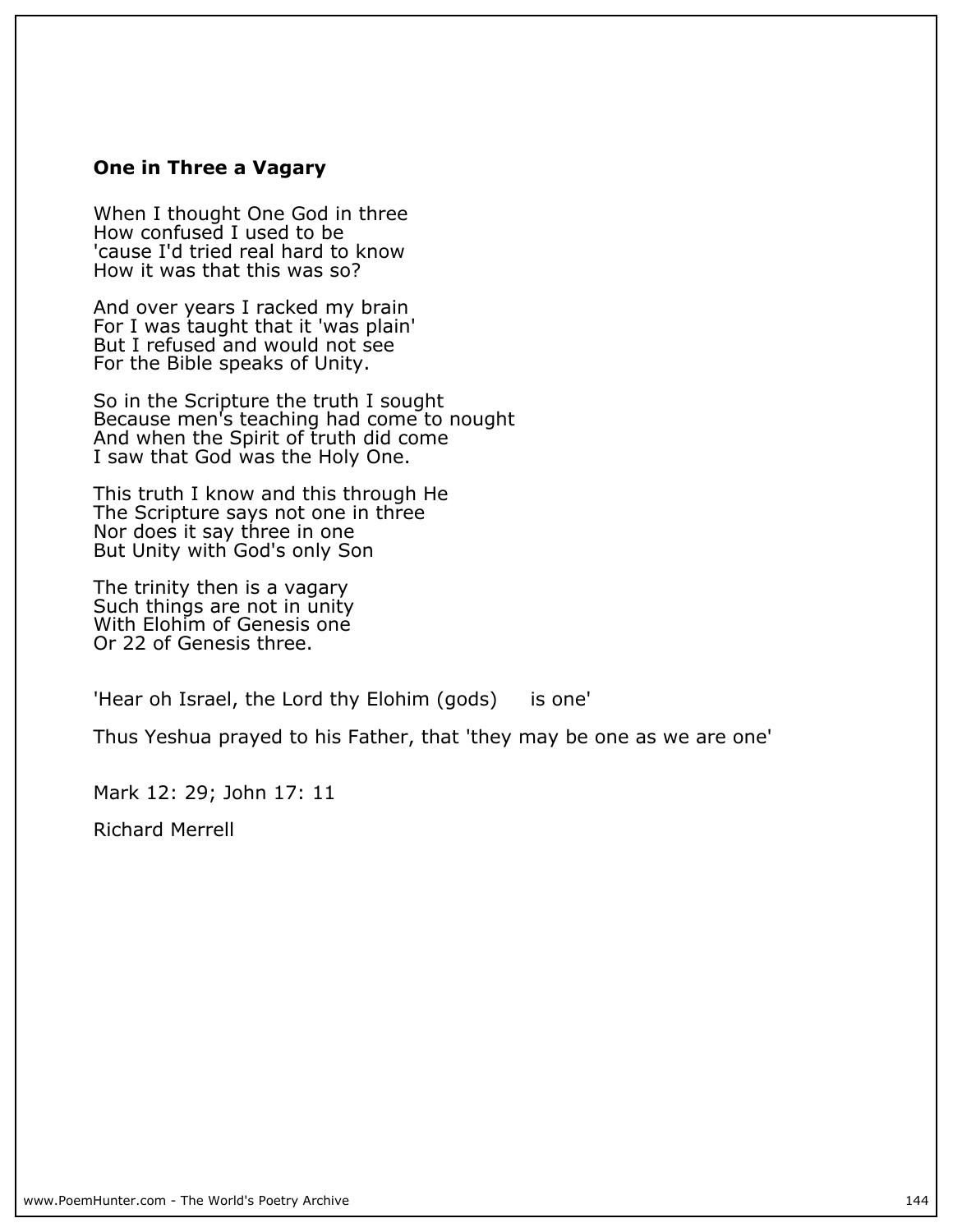# **One Second to Midnight**

**The clock of time waits for no man; But ticks away each second For centuries, unto this hour** The Son of God has beckoned. **One second to midnight is the time The clock of God does read; Before the trump of midnight sounds**

**LET YESHUA MEET YOUR NEED!**

**For when the trump of midnight sounds Time's fulness has become God's time of wrath for those mankind Who rejected His own Son. So before the trump of midnight sounds Hear what the Lord doth say, 'For now is the accepted time -**

**BELIEVE ON ME TODAY! '**

**2 Corinthians 6: 2**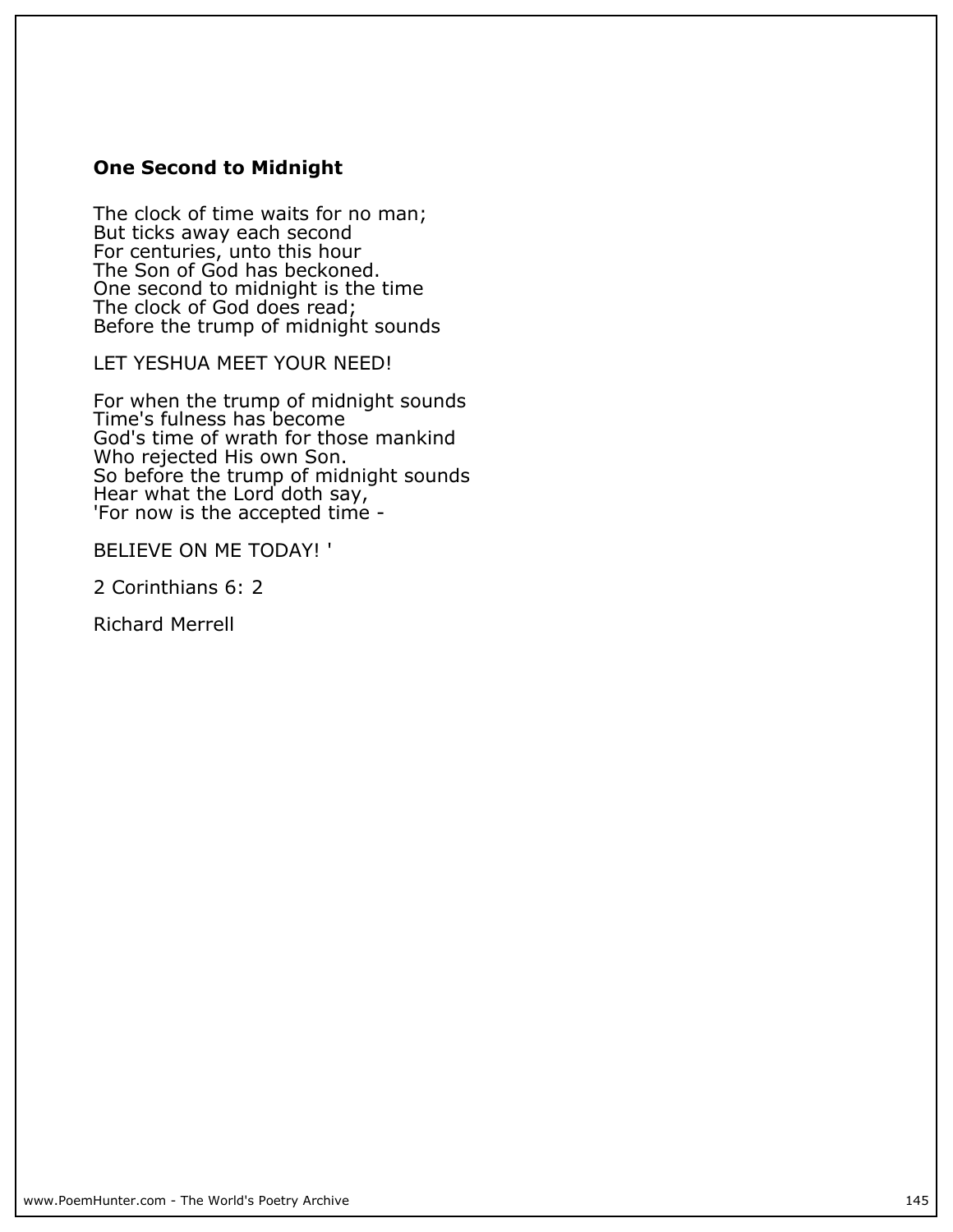### **One Speck of Gold**

**No labour can be wasted When for the Kingdom it is done Whether short or long the work If a soul is saved and won. The reward for the labourer Will be paid to him that day; The faithful servant who did his work Will receive from God his pay.**

**Now, many look for great rewards God's treasures they would hold; But me? I shall be satisfied With just one speck of gold. 'cause the desire of my heart Will be Calvary's story told My treasure is the Gospel song; And just, one speck of gold.**

**Yeshua is my inheritance**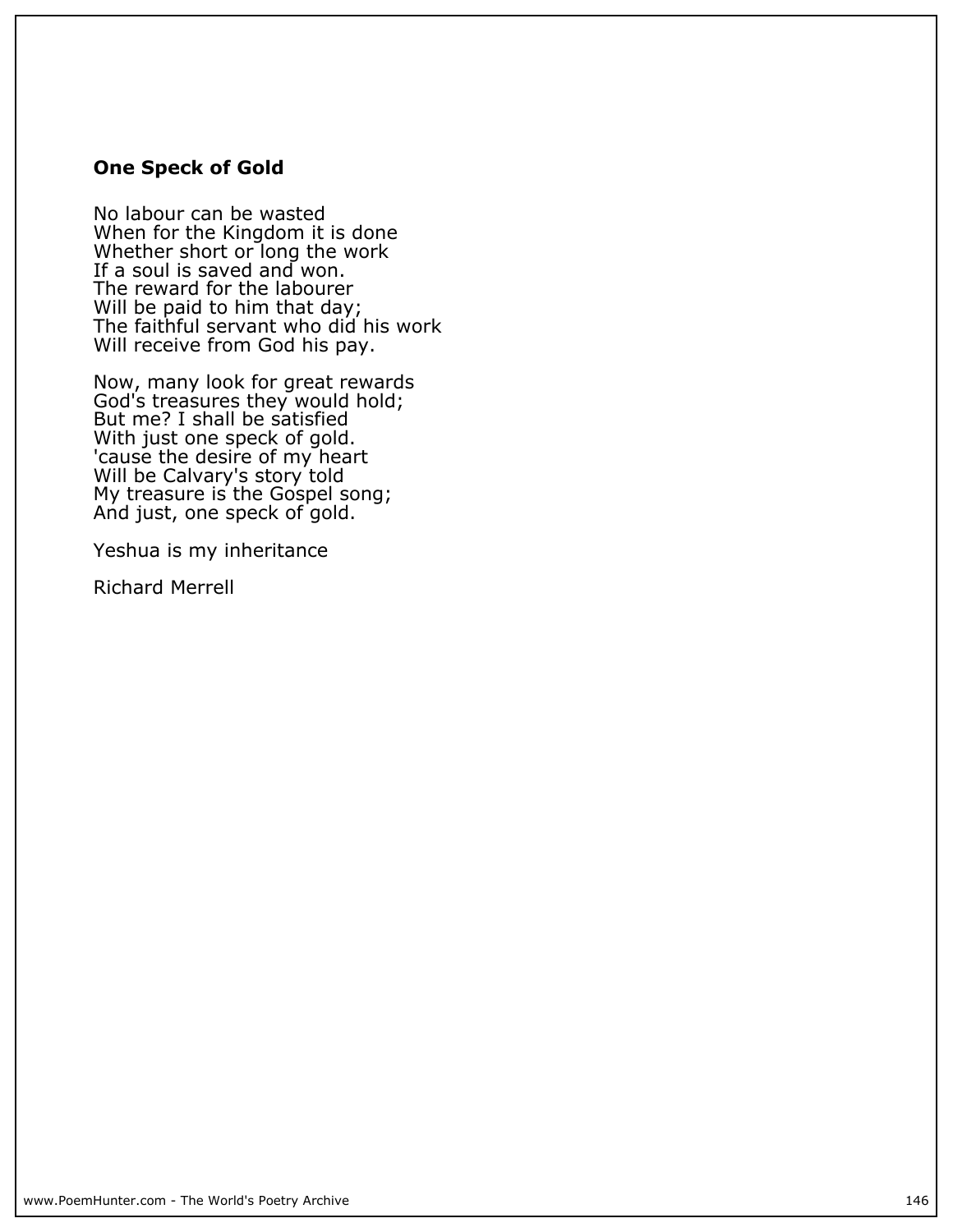### **Only By the Spirit**

**It is only by the God's Spirit That we can ever know What happened in that stable So very long ago.**

**The Word becoming flesh That as YESHUA, the LOGOS might be A sacrifice for sin On the Tree of Calvary.**

**Because before the World began God had decided to Send the Man called Yeshua To die for me and you.**

**It was planned before creation God predestined Him to die The Word to be in flesh In time's fulness, bye and bye.**

**For this is a great mystery Even angels cannot tell But praise God for Yeshua God's fulness in Him dwells.**

**Before the Word was flesh In heaven He did dwell; With the Holy FATHER;** Who is GOD, and this I tell.

**In the beginning God created By the Spirit and the Word These two are one together For Yeshua's voice I heard.**

**So, in the word called GOD Who is the deity I believe that we have lost A truth that we must see.**

**And that truth is this That Yeshua is the One Who is the Word the Logos The only MONOGENES SON! .**

**Ephesians 1: 17-23**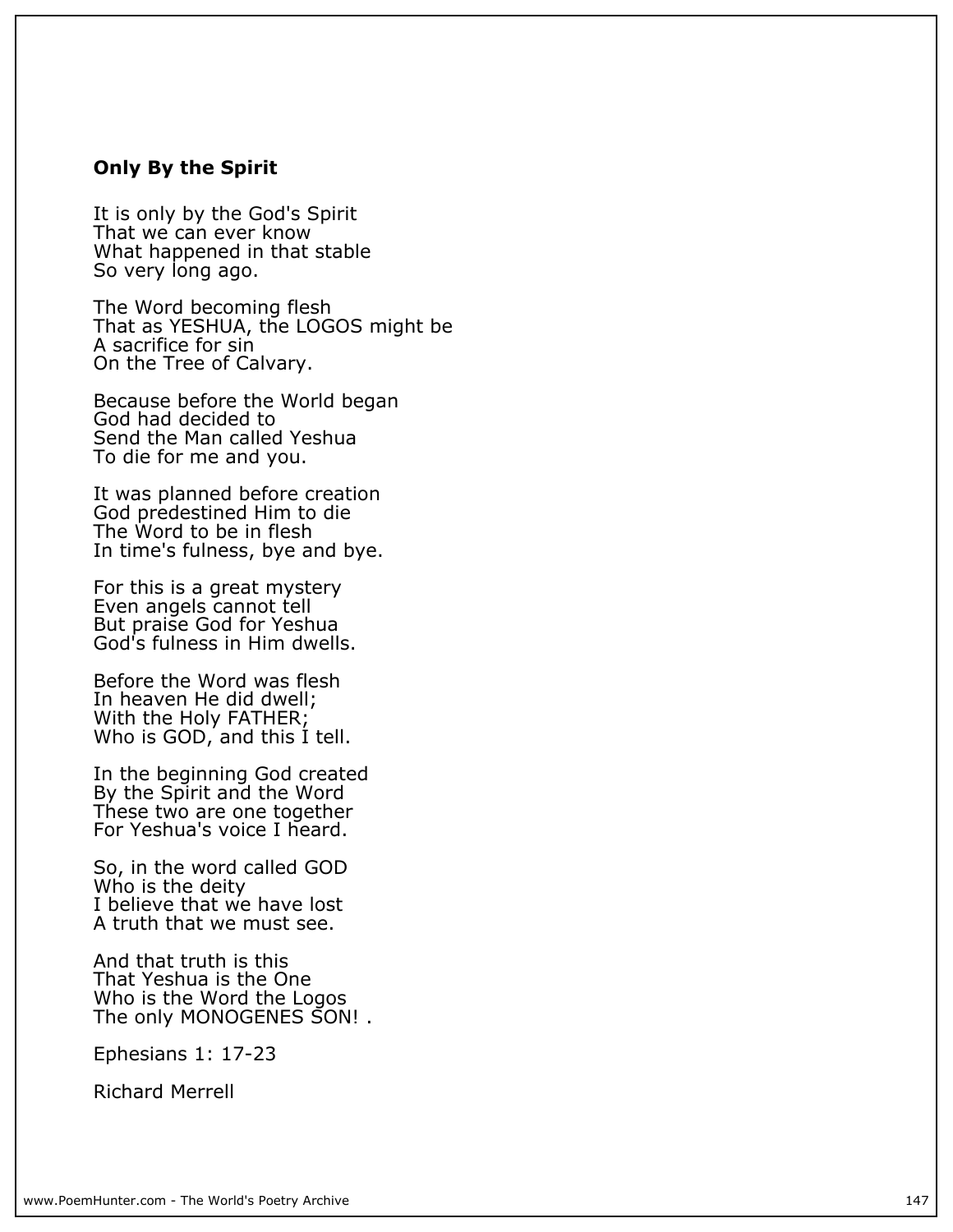### **Our Corner**

**Our corner is along the street As far as you can go; And if you have problems Then we don't want to know. Our corner is a refuge So we don't have to face The reality of the problems That plague the human race. Our corner is our world So we can forget the other man For he can go to hell! Most times we wish he can. Our corner is all by itself But, just the other day Someone knocked upon our door With something bad to say.**

**'Your corner can't remain alone' Did this person say; 'For you must learn to leave it and help others in their way.**

**Our corner we replied Is very, very small And there is no room in it For someone else, at all.**

**'Your corner might be small' said he 'But leave it or you'll find, your little, little corner just suits your little mind.'**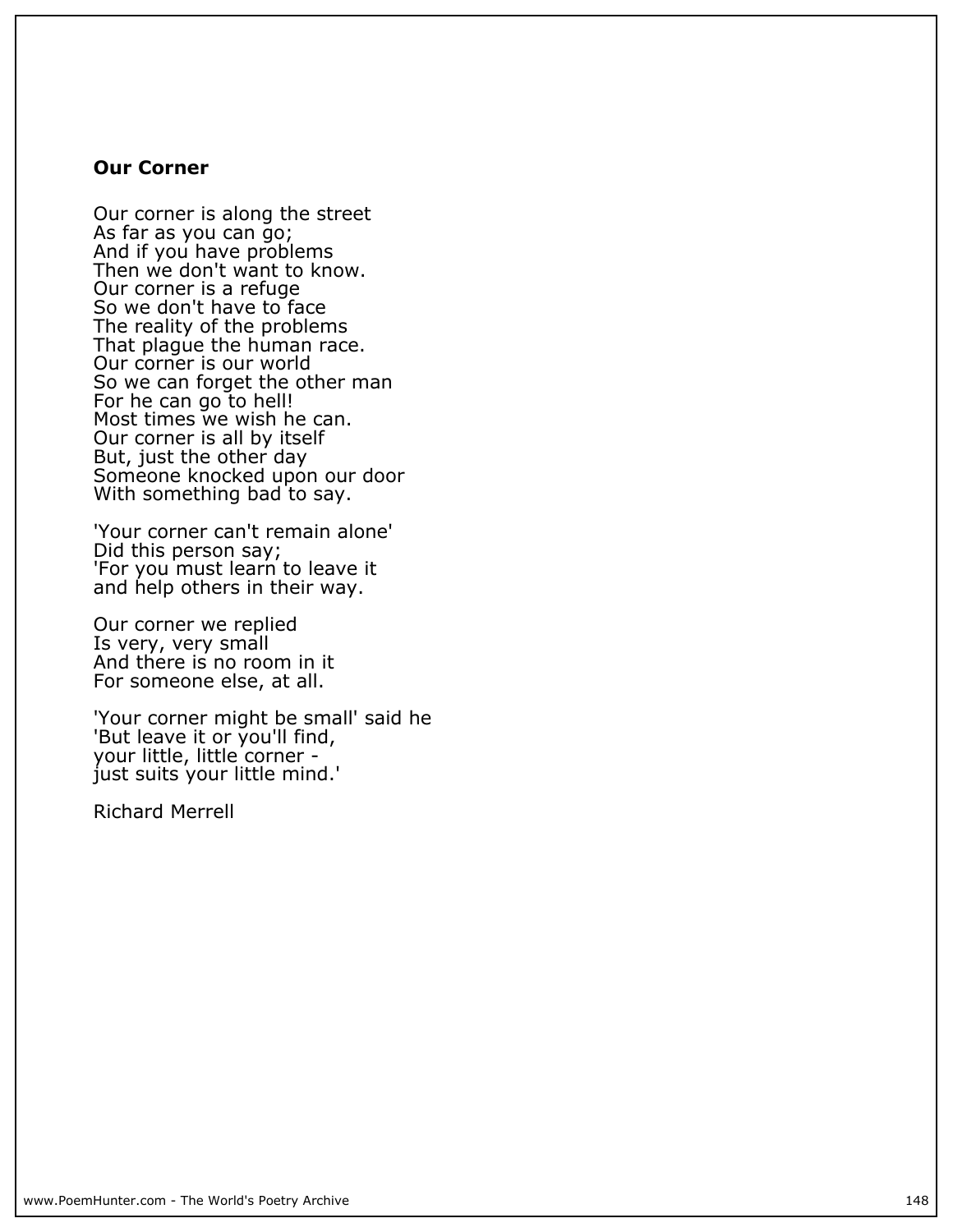### **Pain? My Rejpicing**

**It pleased God to bruise Him To put Him unto death, For when God saw His travail God was satisfied. Lord, You were wounded for my transgressions You were bruised for my iniquities The chastisement of my peace was upon You And by Your stripes am I healed. You suffered for me Lord The pain You bore I cannot tell But Oh Lord, my pain is too great To bear at times, but You understand. Lord my bones are out of place My joints are on fire, and ache Even as death were upon me whilst I live So my pain is ever with me. I cannot escape it Lord, but You Have conquered pain and sorrow and death; And You have been my hope and stay You Lord are with me and by Your Spirit You give me peace from this tumult in my flesh. And I know that because I have trusted in Thee Though after death, worms destroy this body In my flesh I shall see You and rejoice Because You live I shall live also! And this pain, this rudeness of mortality; Shall it not be swallowed up of life? Even the life of Yeshua, who died and lives. So I say this to my pain, rule while you may; But the day shall come, and indeed has come When there shall be no more pain, nor tears Nor sorrow, for God shall wipe away all my Pain, and though this outer man perish God is renewing the inner man after His beloved Son, whose pain I can never know, yet in This present time I can rejoice, for My pain is but a door, a door of comfort A door through which my Lord doth walk And talk to me, for I come to the garden Alone, and He tells me that I am His own.**

**Amen**

**Job 19: 25,26;**

**Isaiah 53: 7**

**Psalm 22**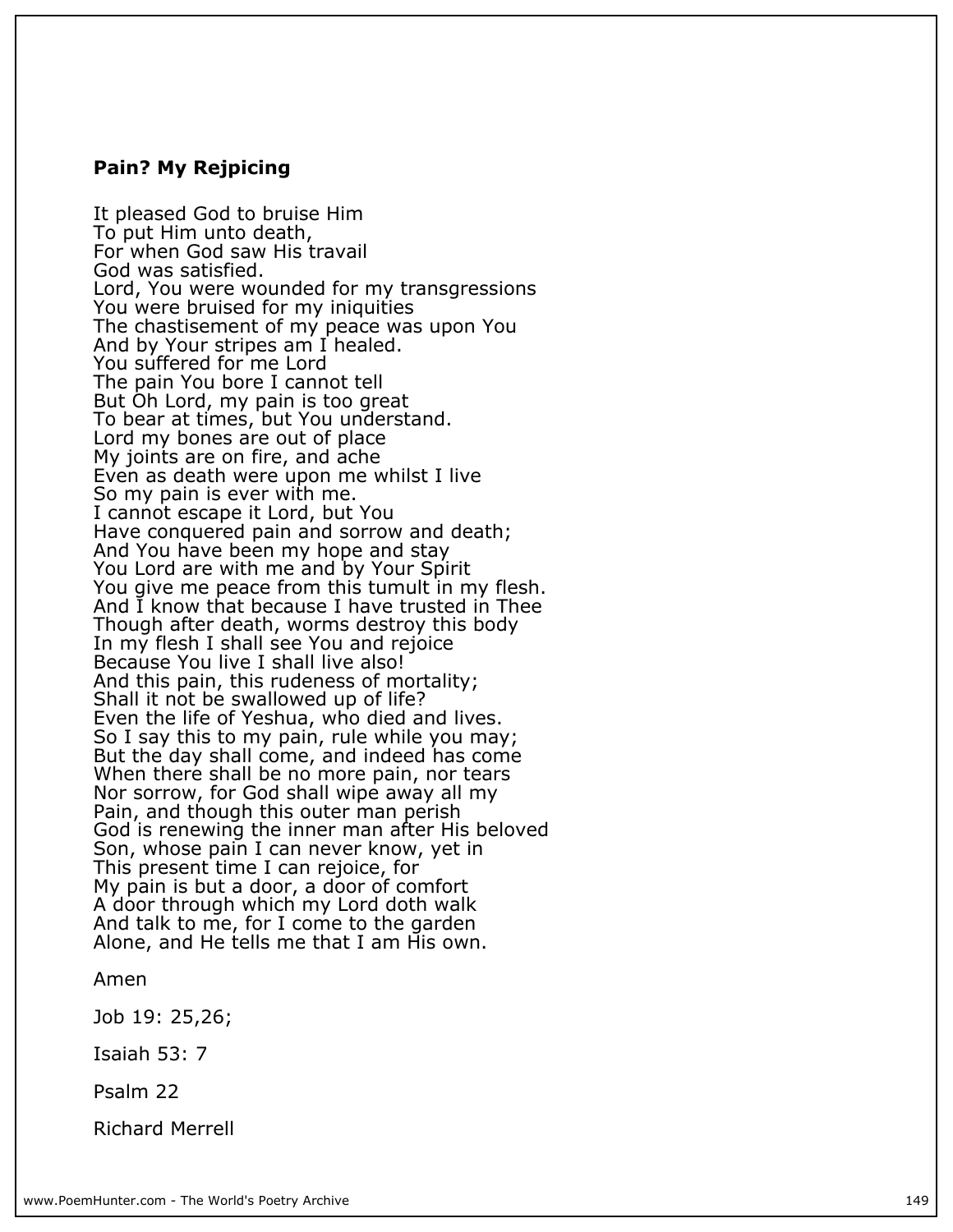### **Pray in the Holy Spirit, Jude 1: 20**

**I praise Yeshua the Lord For that wonderful day, That day that His Spirit Taught me to pray; To pray in the spirit By God's Scripture I've won Believed in the truth I can pray in a tongue.**

**Released by God's Spirit From my limitations I pray with the spirit Make my supplications. I pray for the saints As the Scripture commissions I pray with the spirit Make my petitions.**

**I will pray with my spirit I will pray with my mind; Because I love Yeshua This treasure I find. To pray in the Spirit Jude taught unto men This came by Yeshua So I say, AMEN.**

**Please see also 1 CORINTHIANS 14: 14-16**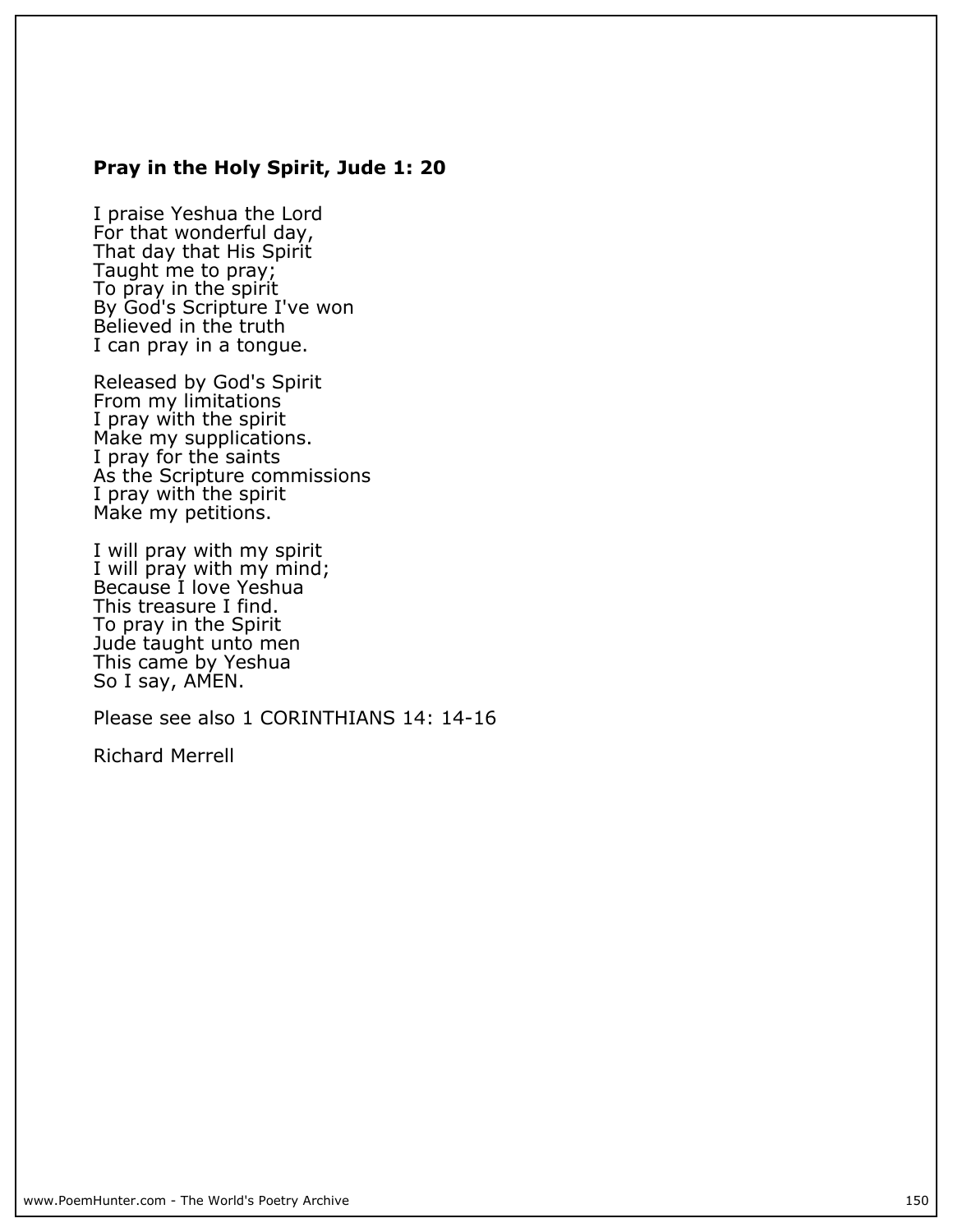### **Prayer**

**Prayer is for praising God Thank Him for what He's done; Cleansing you from your sin By the free gift of His Son.**

**Prayer is also for Asking God for things; Things that you may plan to do** And need God's help to see you through.

**To pray is a thing that Every man should do; 'cause when you pray to God In faith; He listens to you.**

**To pray is a gift from God A gift He's given to you To tell Him of your problems And to thank Him too.**

**I pray every day It is continual when I pray While I'm working, even sleeping; For I know I'm in God's keeping.**

**I even pray while I write Prayer by day and prayer by night, That these poems that I pen May bring some men home again.**

**Come before God, start to pray Come before God, night and day; Pray, pray and never cease Be like me, know inward peace.**

**Philippians 4: 6,7**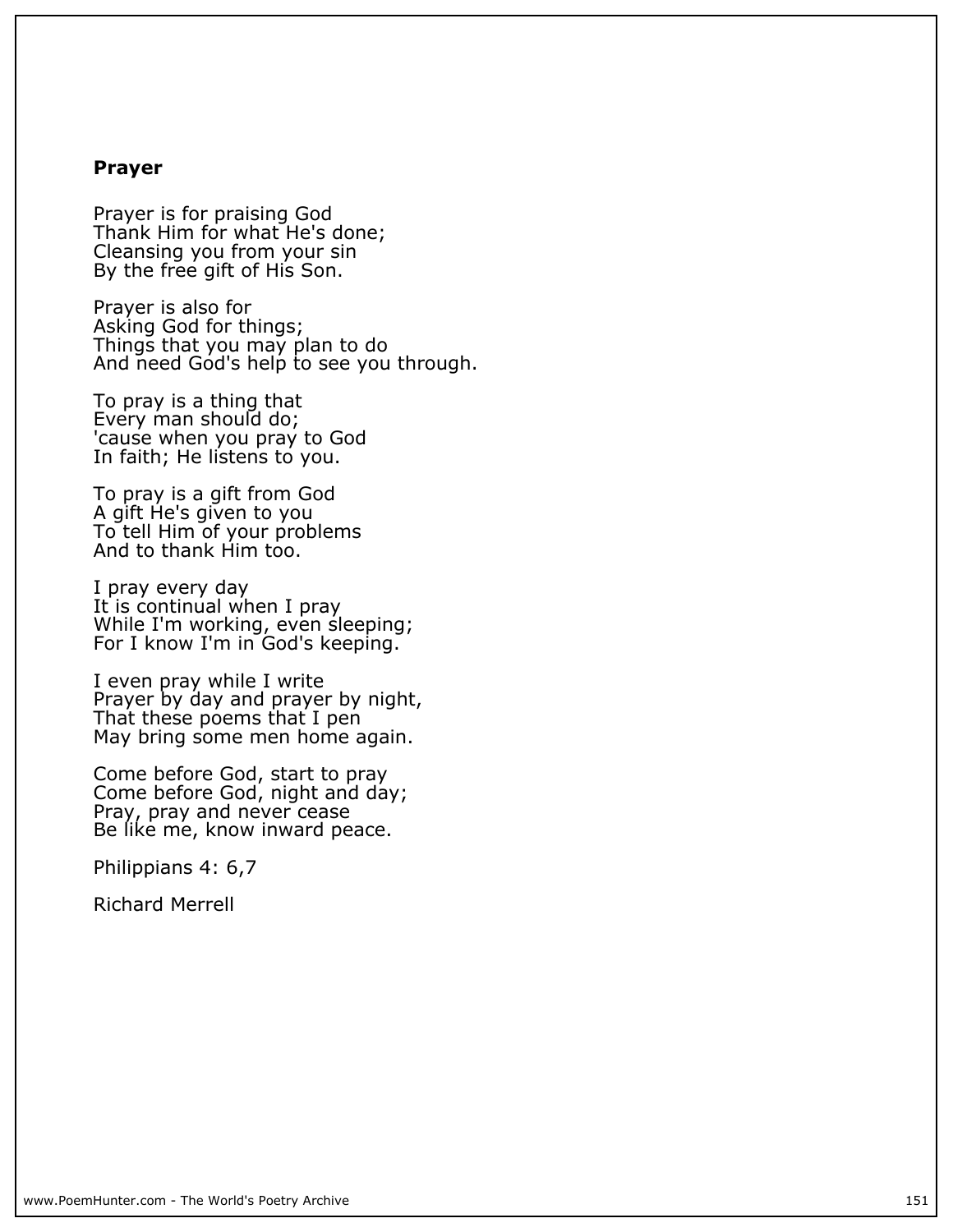# **Praying**

**When I pray for words of grace I find the strength to run the race; By God's Word I know I'm safe. Praying in belief, that's faith!**

**For praying with the Faith of God He keeps me by His staff and rod; Even when I'm weak in prayer God's Spirit interceedeth there.**

**So, pray for help and ask the Lord Who told us 'do so' by His Word; You will receive your heart's desire According to God's will enquire.**

**John 16: 23,24; 1 John 5: 14,15**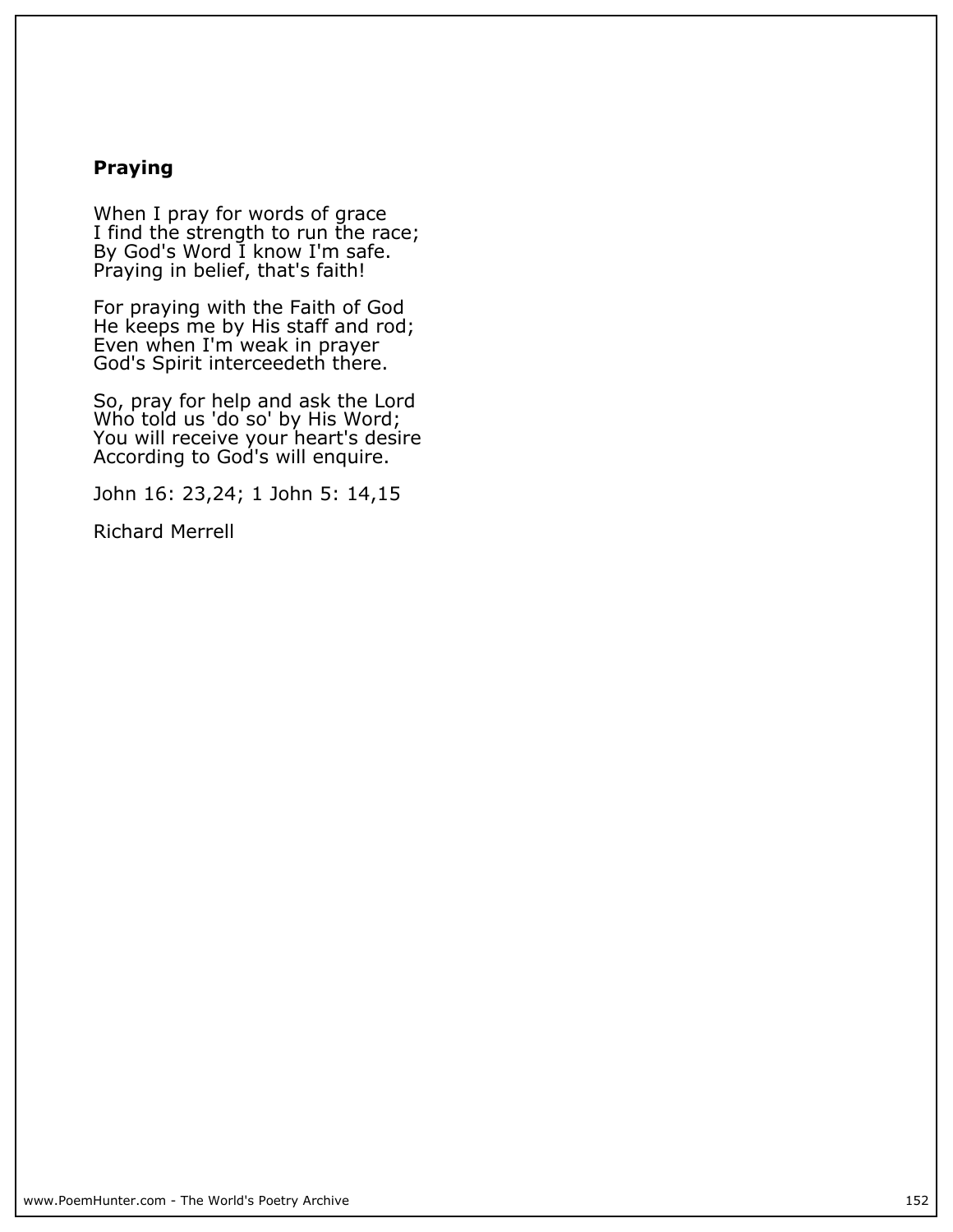# **Pressing On**

**I'm pressing on in Yeshua Pressing on today Walking on the path They call the 'narrow way'**

**I'm pressing on in Yeshua Through life's toil and strain Pressing on in Yeshua I do not mind the rain.**

**I'm pressing on in Yeshua 'cause I just want to be In the image of my Maker, God - Evermore like Thee.**

**Romans 8: 29**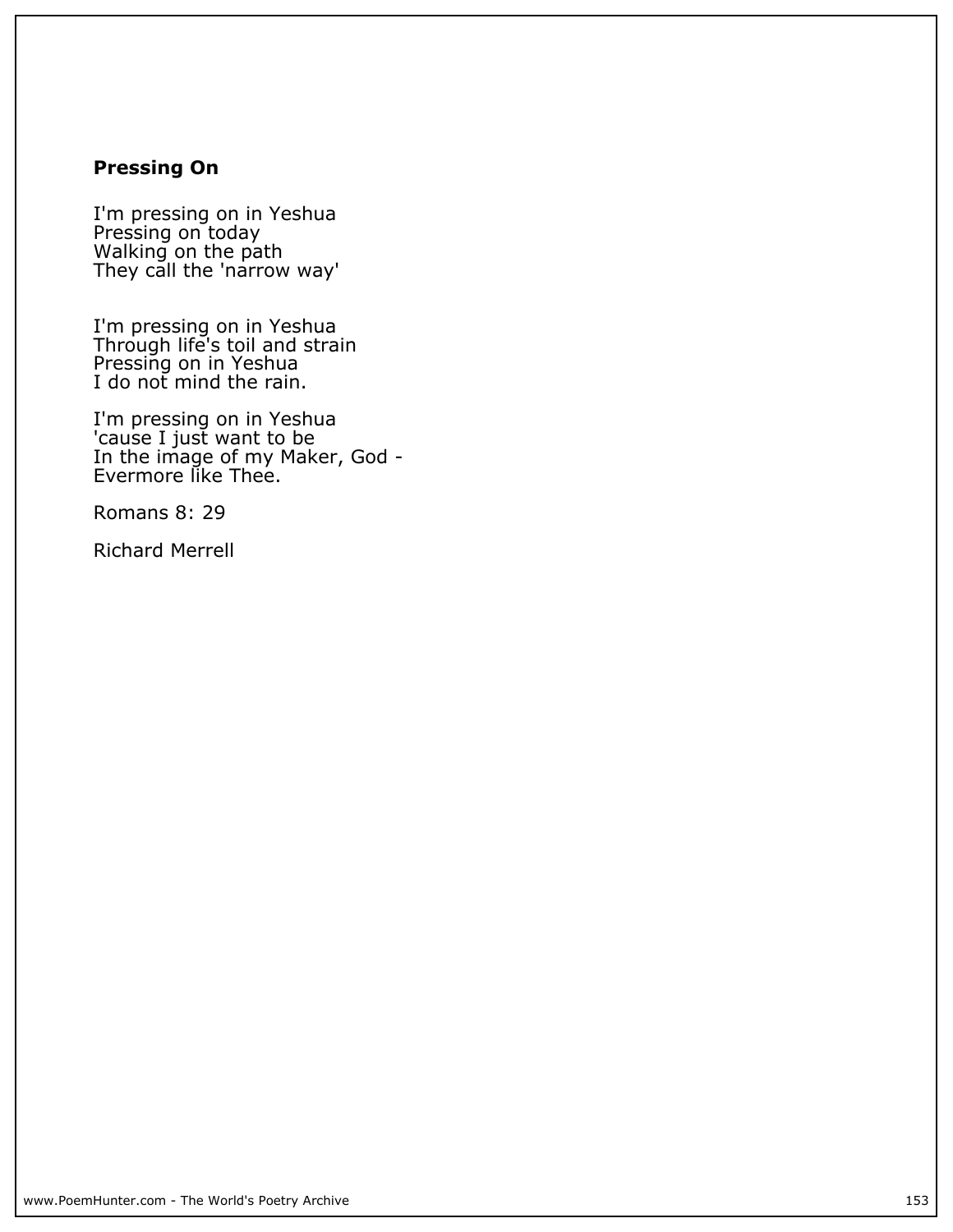### **Psalm 91: 1 - 8**

**He that dwells in the secret place Of the Most High shall abide Under the shadow of the almighty; God shall be his great reside. I will say of the Lord, my refuge My fortress and: my God In him will I always trust He has become my staff and rod. Surely he shall deliver you From the snare that the fowler has set, From the pestilence and disease For the Lord, is the Master yet!**

**You shall not be afraid of the terror by night Nor of the arrow that flies by day; Nor of the pestilence which walks in the darkness Nor of the destruction that wastes at noonday. A thousand shall fall at your right hand - And ten thousand at your right side But it shall not come near you at all For you abide in the promised land. Only with your eyes shall you watch And see the wicked's reward, Because you have made my refuge - Your habitation, even the LORD.**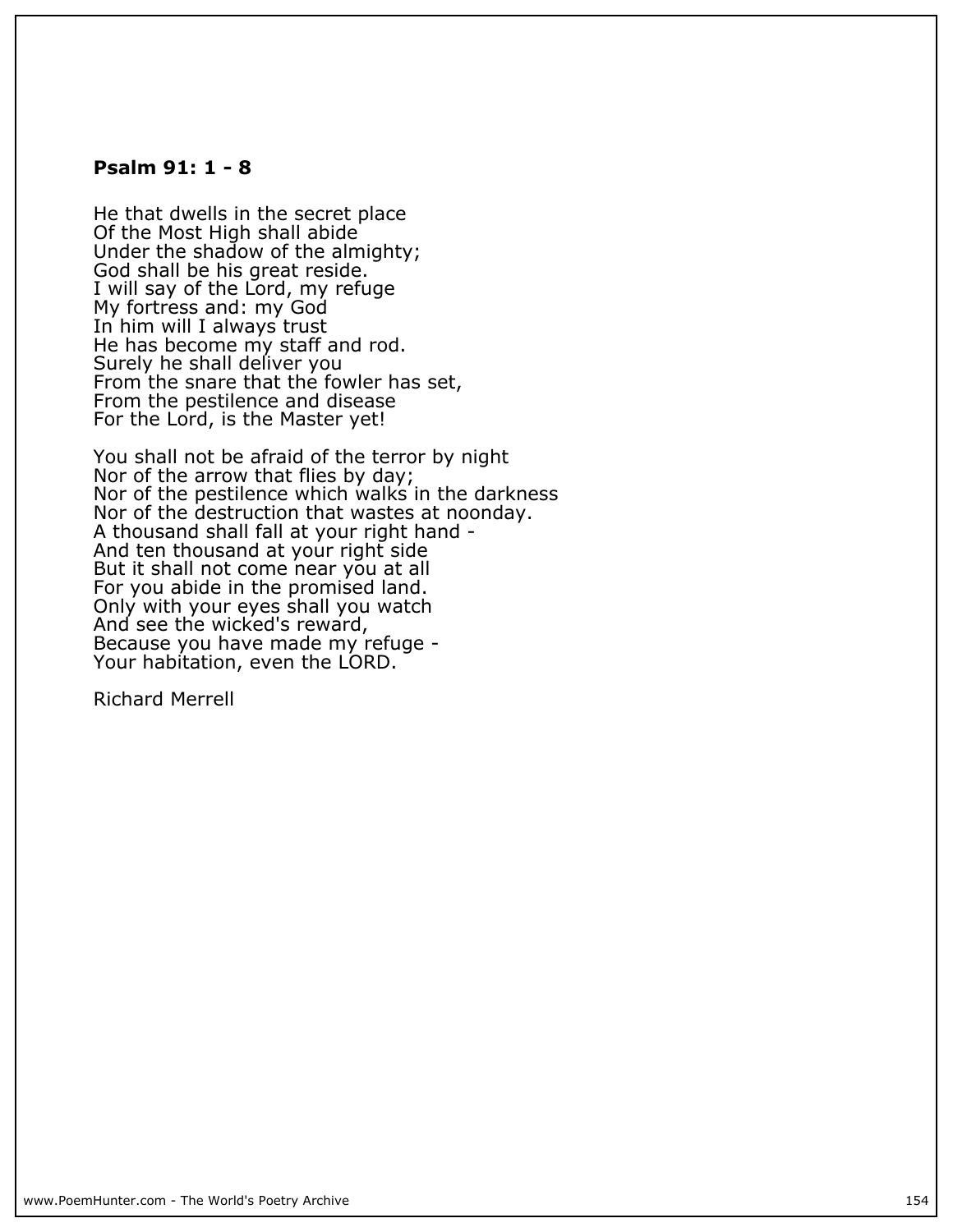## **Pure And Simple**

**Pure and simple is the way To walk in the Lord, Not in the academic way But simply by the Word. Pure and simple is the way To find the truth of God Walking by the Spirit - And not the sleeping nod.**

**Pure and simple is the way To know the mysteries God's way is not religions And it's not philosophies. Pure and simple is the way When all is said and done; Looking only unto Yeshua For he is the only ONE!**

**Hebrews 12: 2**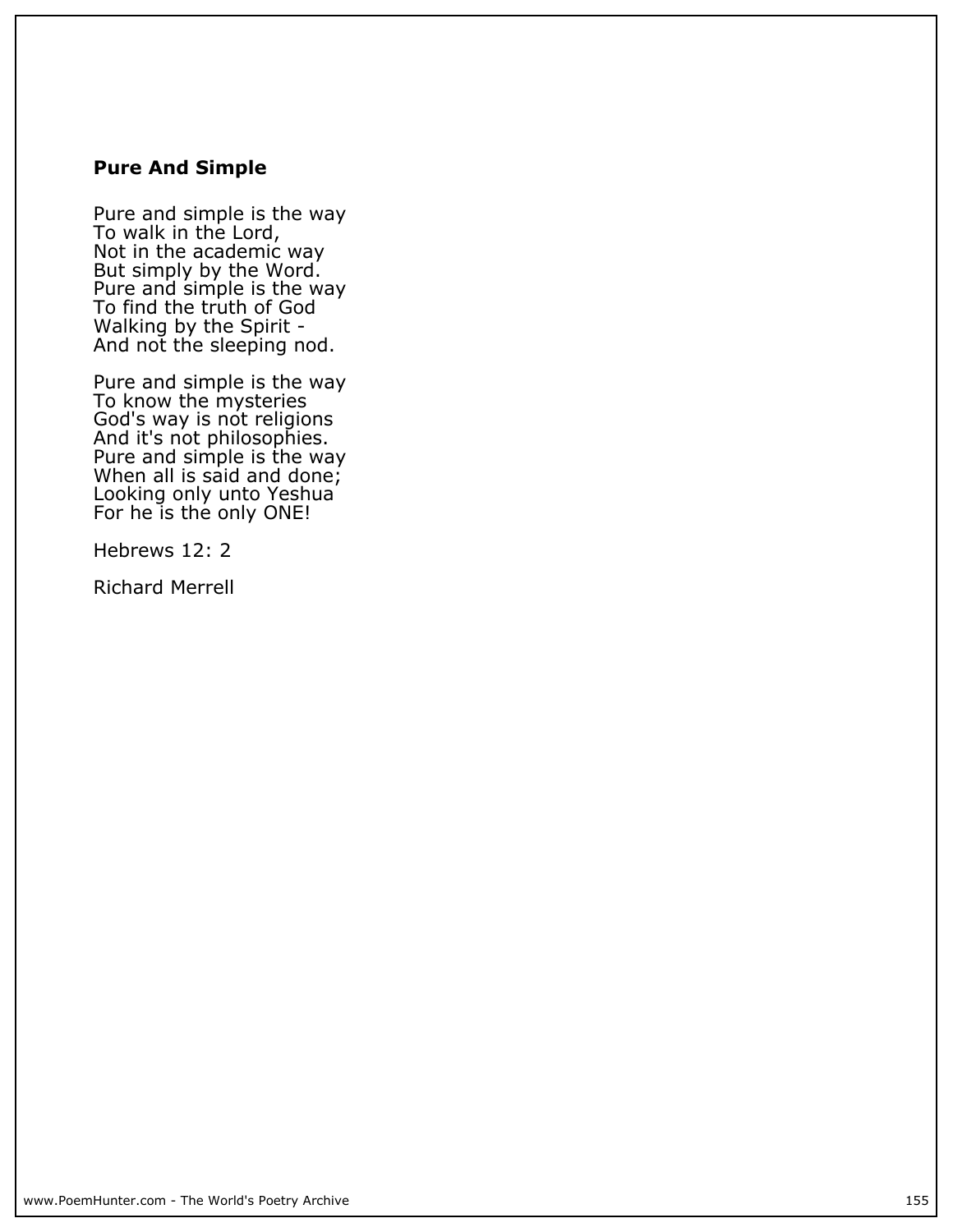### **Rain**

**Rain is falling gently Thank God for it I must, He causes it to rain upon The wicked and the just. Now, blessings pour from heaven Each day at every hour, The unjust don't acknowledge God But I praise Him for each shower. For God is never partial As he blesses the earth; Rain, it falls on all mankind And I know rain's true worth. For my Father up in heaven Gives me my daily bread I've read the 37th Psalm; And I believe what God hath said.**

**Psalm 37**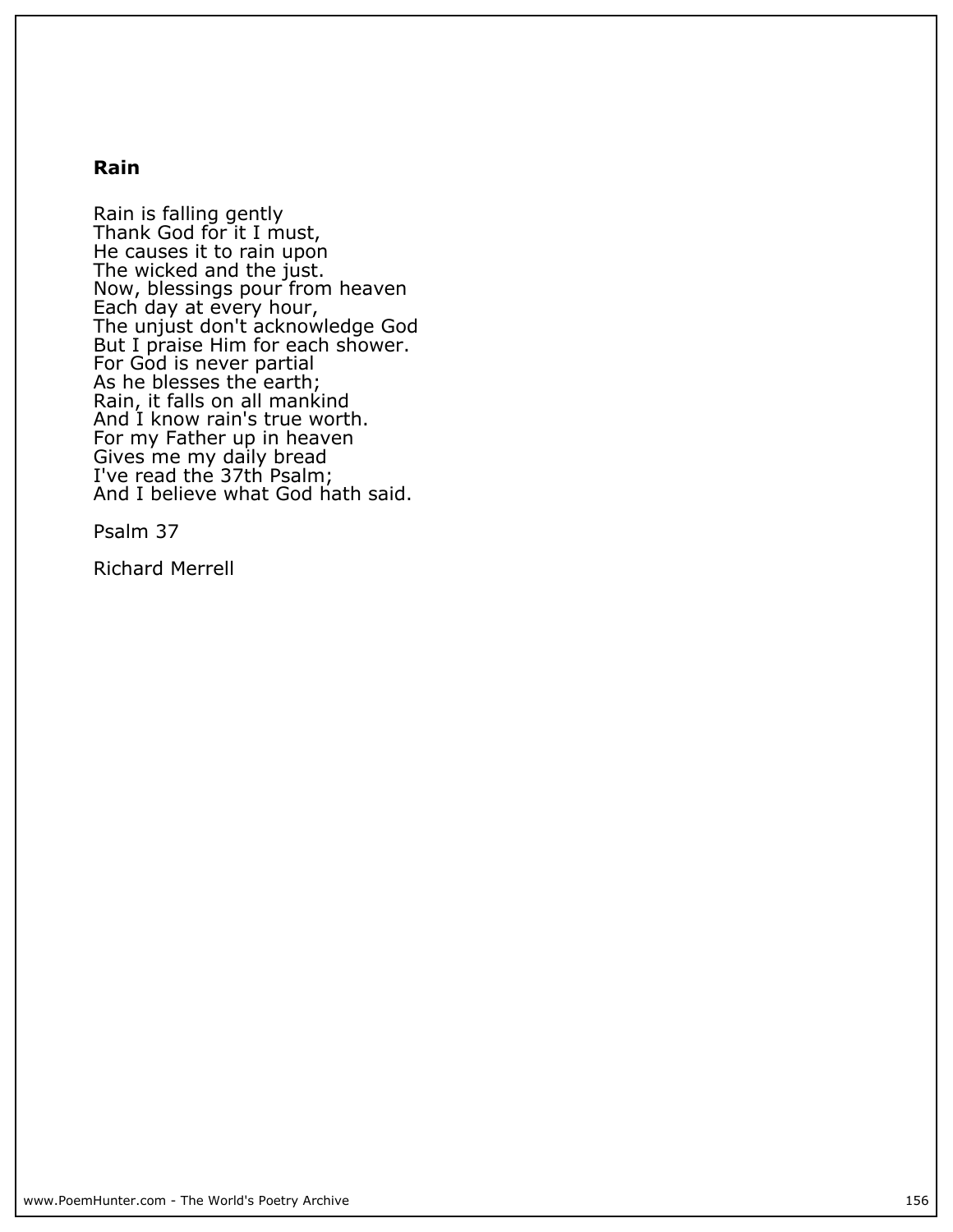### **Rather Than Man**

**Many vote at the election And speak not up for God; They deserve the Government they get Which will smite them as with a rod.**

**The mind is dark which does not know That free will, we have been given To make a choice for righteousness - By the blood from Christ's side, riven.**

**For unbelievers will entice The disciple of the Lord, Striking at his very heart To cause his spirit discord.**

**A decision to stand for what is right Must be made by men of God; Declaring that 'Yeshua is the way' With truth their feet are shod.**

**For we are faced with secular rule On this Earth where we are but strangers Our true home is in heaven above So let us not be afraid of the dangers.**

**Now the end of all that I have said Is revealed in God's own plan; We read this in Acts five: twenty nine 'OBEY GOD RATHER THAN MAN'**

**Acts 5: 29**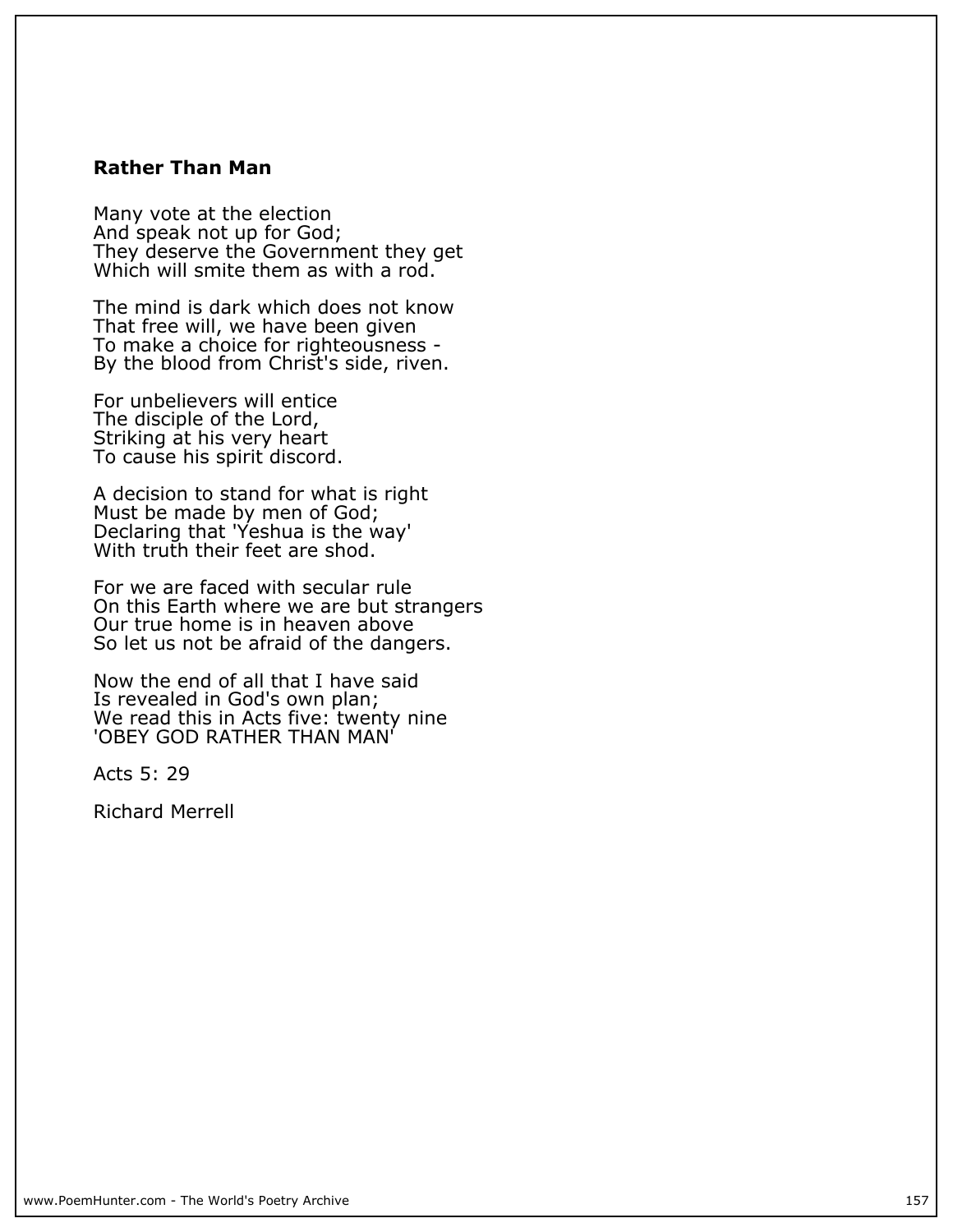# **Religion Is a Curse**

**Religion is a curse Filled with the rules of man; As opposed to Christian faith Filled by God's perfect plan.**

**Religion is a curse Working your way to God; Compared to Christian faith Religion is a rod.**

**Religion is a curse From it I was set free; I believed on Yeshua the Christ - And, God's hand lifted me!**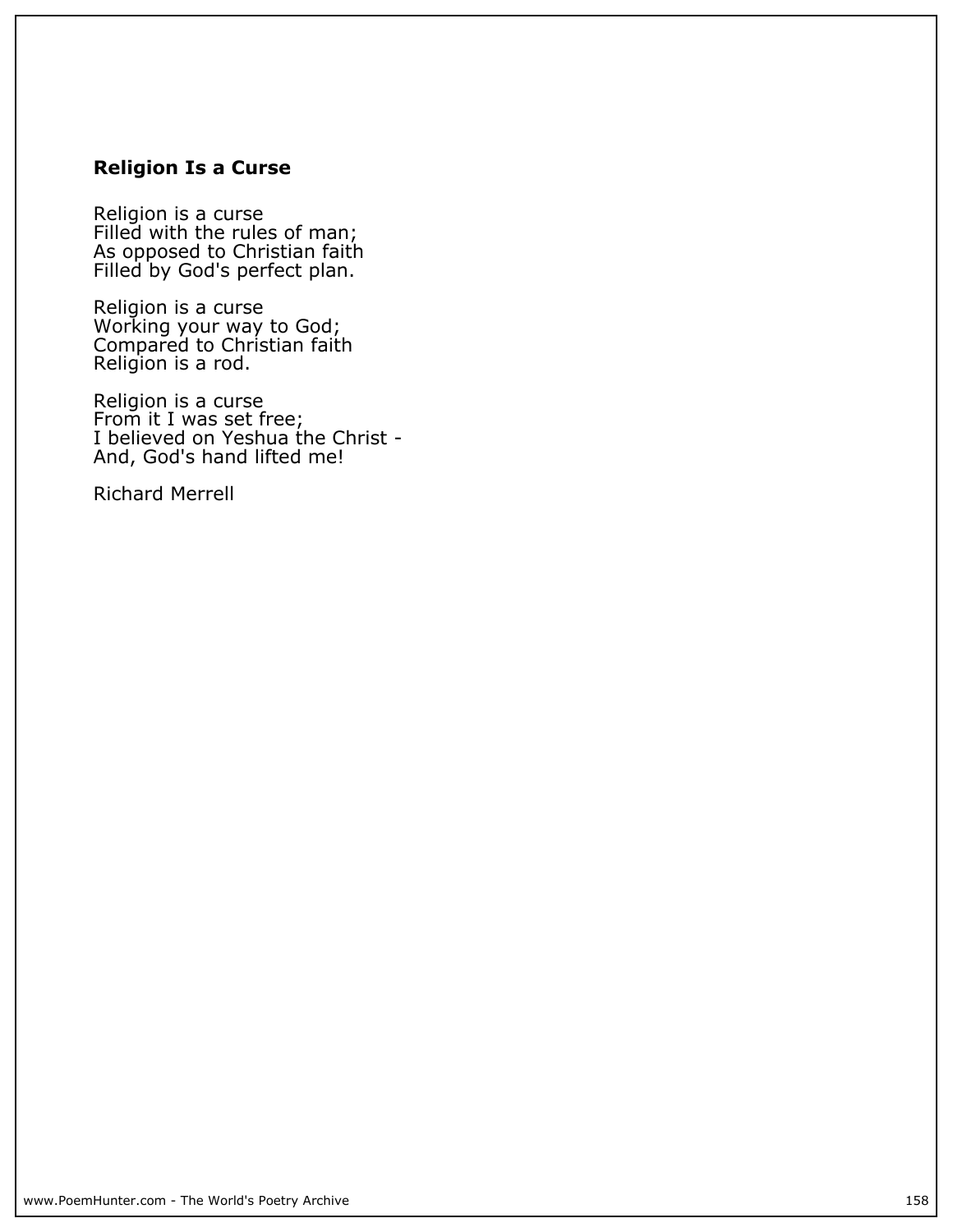# **Remember**

**Are not these words of Yeshua true 'If they persecuted me, they shall persecute you.'**

**For we all must remember His Word; 'The servant is not greater than his Lord.'**

**So take heart, run your course I say; For Yeshua hath said, 'I am the way.'**

**John 15: 20**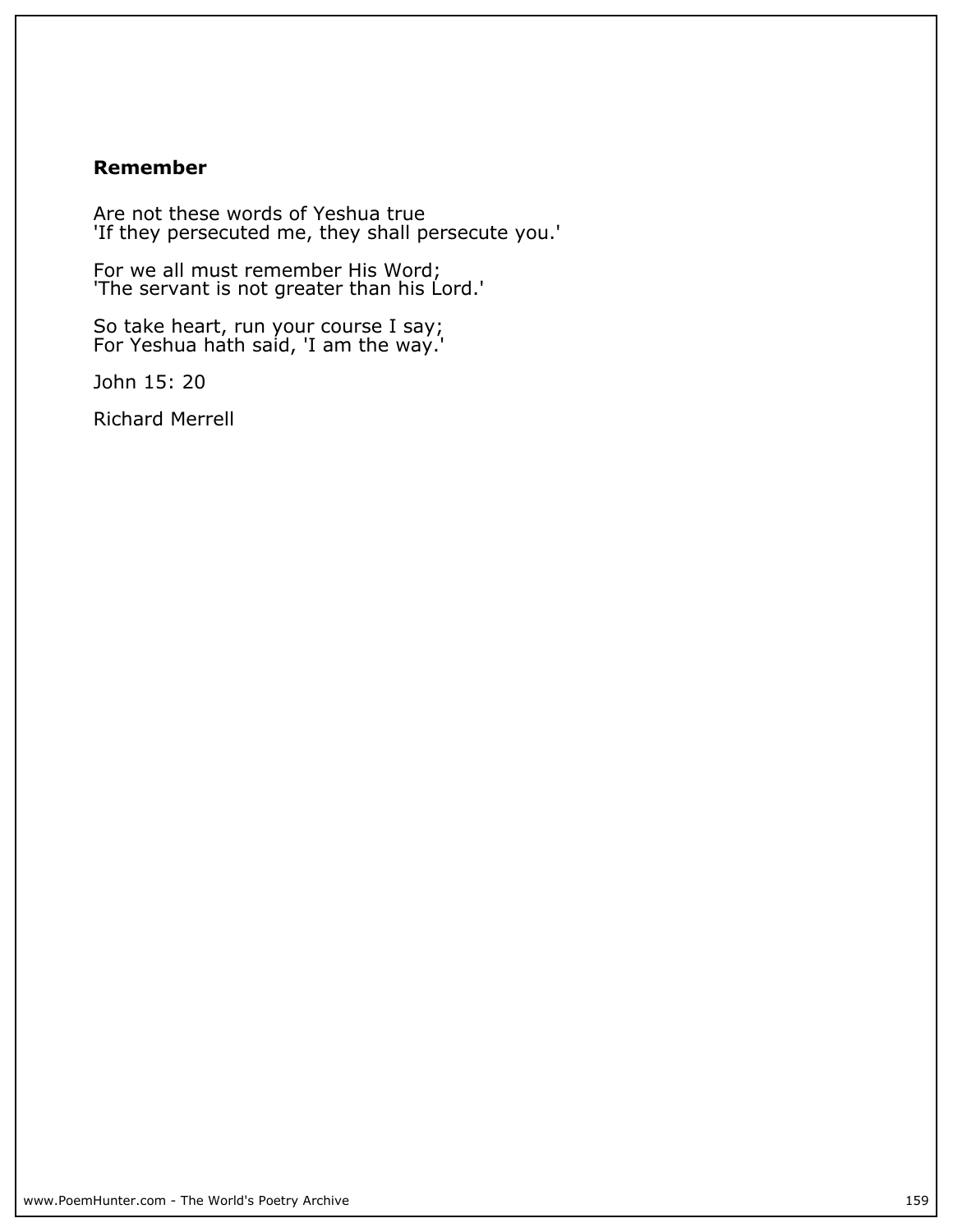### **Repent**

**Repent, repent the end is near Repent, repent have nought to fear; Repent, repent and come to me Repent, repent and be set free.**

**But if you do not repent And come along to me You will never have a part Through all eternity.**

**Instead you will be cast outside And never be forgiven You shall have no part with my Father Or Me in the New Heaven.**

**A fiery place shall be yours That shall be your wages, The smoke of your torment Will ascend above for ages.**

**Weeping and also wailing, And gnashing of teeth for you, Because you did not believe** In what I did for you.

**The ones I love and cherish most Are those who have repented Who also have believed on Me And with their hearts have meant it.**

**Oh, there are also others That say, 'we love you too' But these only show an outward sign So they are just like you.**

**Hypocrites they are called That's a name well said; For they pretend to be alive But inwardly are dead**

**So, do not be cast outside Into the fiery pit Repent, repent believe on Me You will not suffer it.**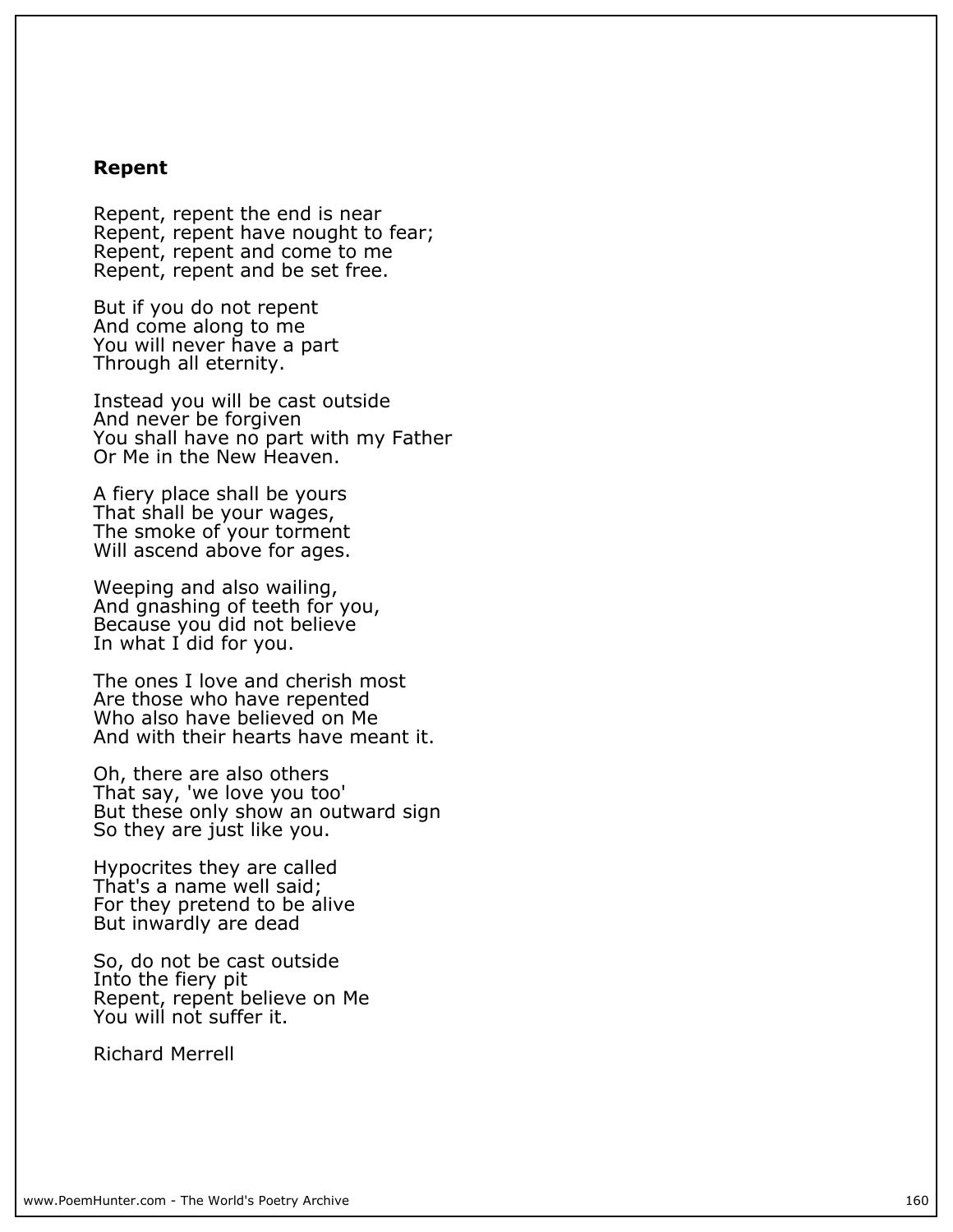### **Return**

**Dost God speak for nought When he calls you from His throne By the voice of His Son Yeshua Who would have you to come home?**

**For you are as the prodigal son Who left his Father's house You live in pleasures of the flesh Eating vomit, like dogs with louse.**

**But God would have you to return To stop eating of sin's yeast; Come you home unto the Lord - And partake of the marriage feast.**

**Revelation 19: 9**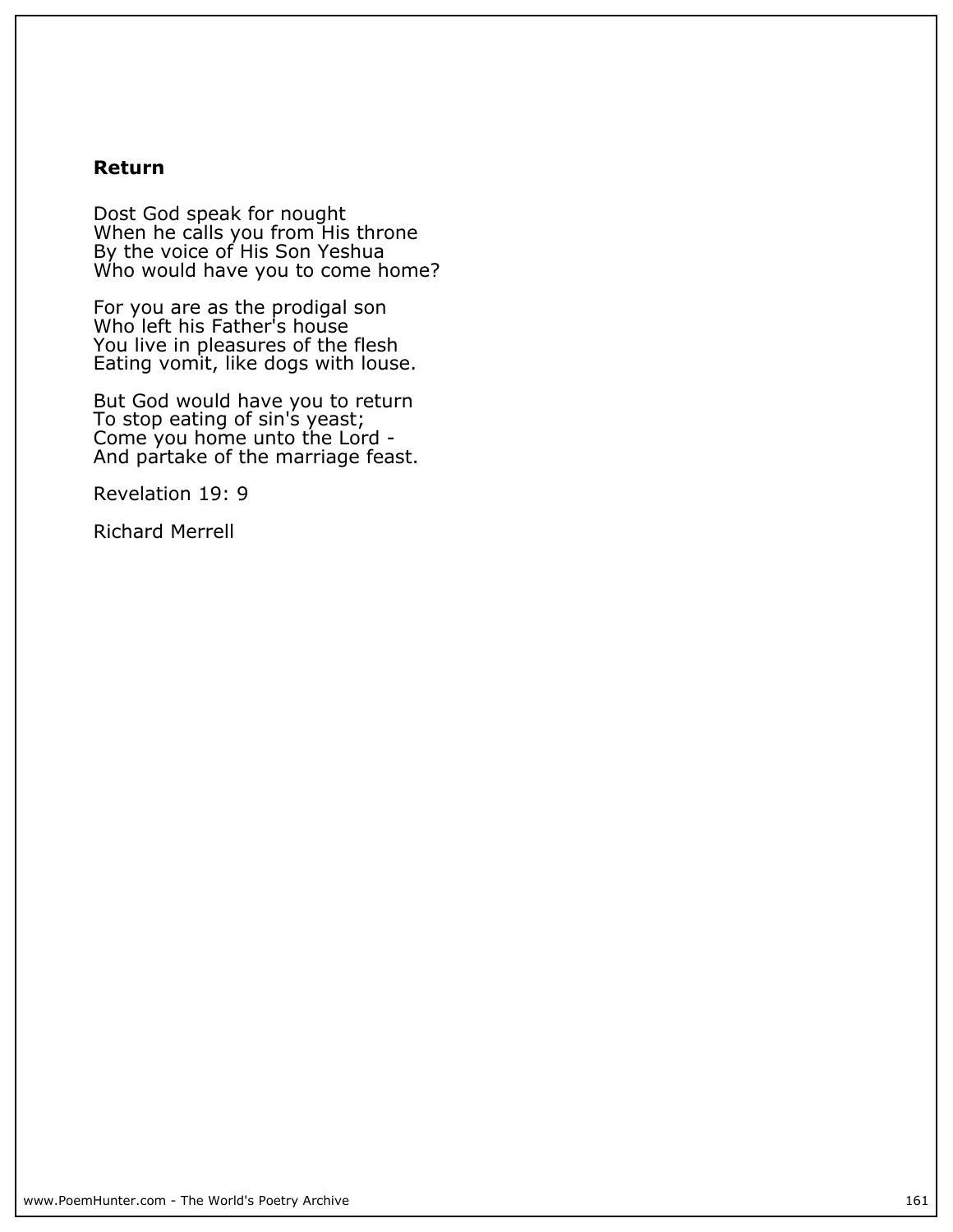### **Revelation**

**The Sun goes black as sackcloth The Moon it gives no light Men scream out in anguish; Their hearts fail them for fright.**

**Men cry out in pain and terror Men hide beneath the ground Men long to die, not suffer; But death will not be found.**

**The Day of the Lord has come Daytime has turned to night Light appears in heaven; The WORD has come to fight.**

**He seizes the false prophet And the beast as well Many men they did deceive; So they're cast into hell.**

**An angel will bind Satan Cast him into the pit But after the 'one thousand years' He is released from it.**

**The WORD of God slays others Against them God's wrath doth rage Because they have received the mark; And worshipped the image.**

**The slaying power of the WORD Comes forth from His mouth It is a sharp two - edged Sword; Casting all evil out.**

**The birds of Earth will gather Coming from all around To feast upon the corpses; That are scattered on the ground.**

**Hail will fall upon the Earth One of the seven bowls That will be poured on evil men; Who rejected the truth foretold.**

**This is the truth of Yeshua Who died at Calvary** Through the giving of His blood; **He gave for you and me.**

**So, if you would escape This wrath of prophecy**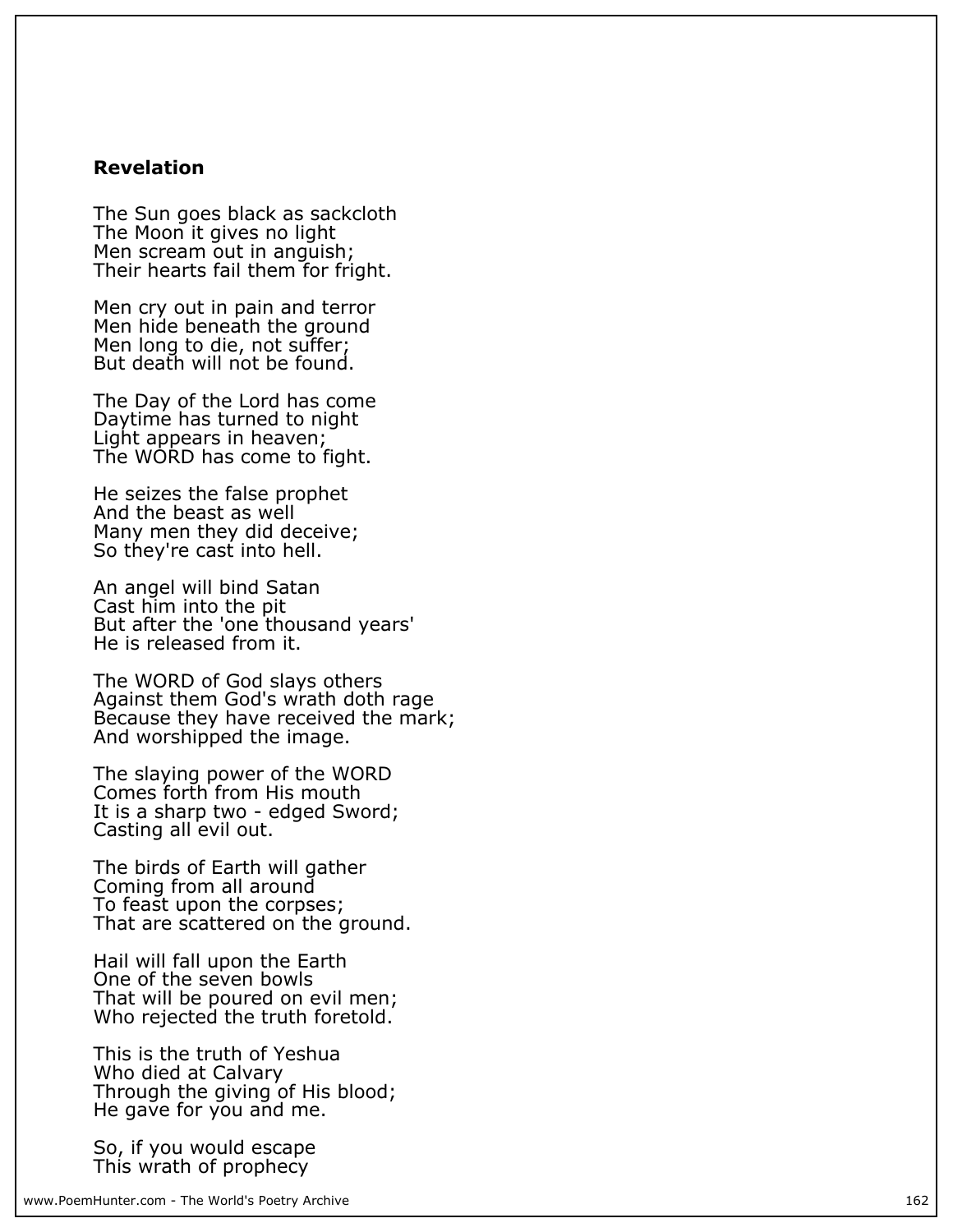**Come and cling to Yeshua; Come, and cling with me.**

**The Revelation**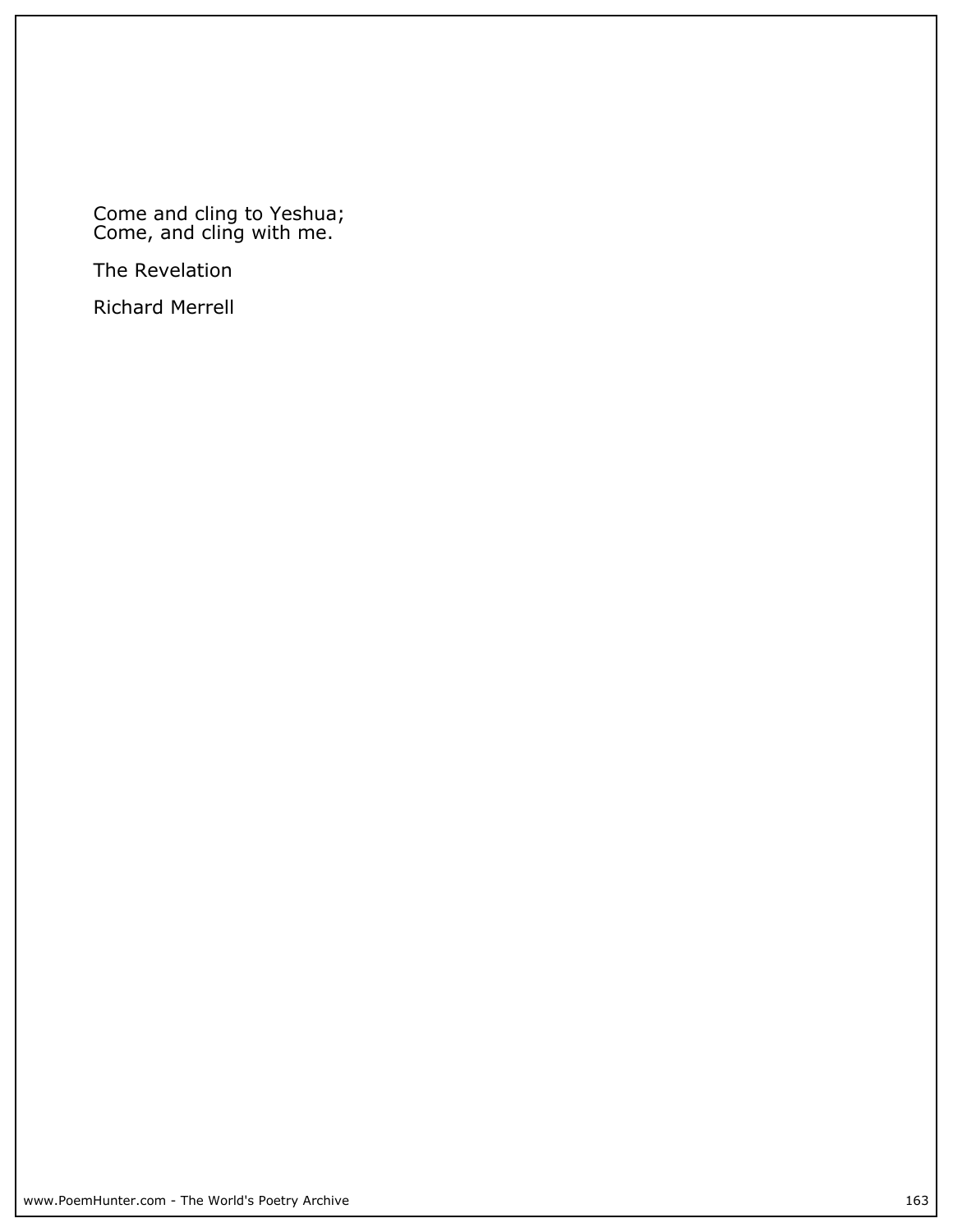# **Riches**

**Do riches lay in what a man hath, That which he holds in his hands Those fleeting earthly riches That drain away as the sands? Or do true riches lay Within the inner man His heart, his soul, his spirit Which make him what they can? For the richest of the rich Can be much poorer that the poor If money close his heart to them As a mighty steel vault door. A poor man in his integrity Can be the richest man of all When his heart is turned to God - He can make the great men fall.**

**So are the riches of this world Really worth how much they cost? For 'tis better to be a poor man saved -** Than to be a rich man lost!

**Mark 10: 17-27**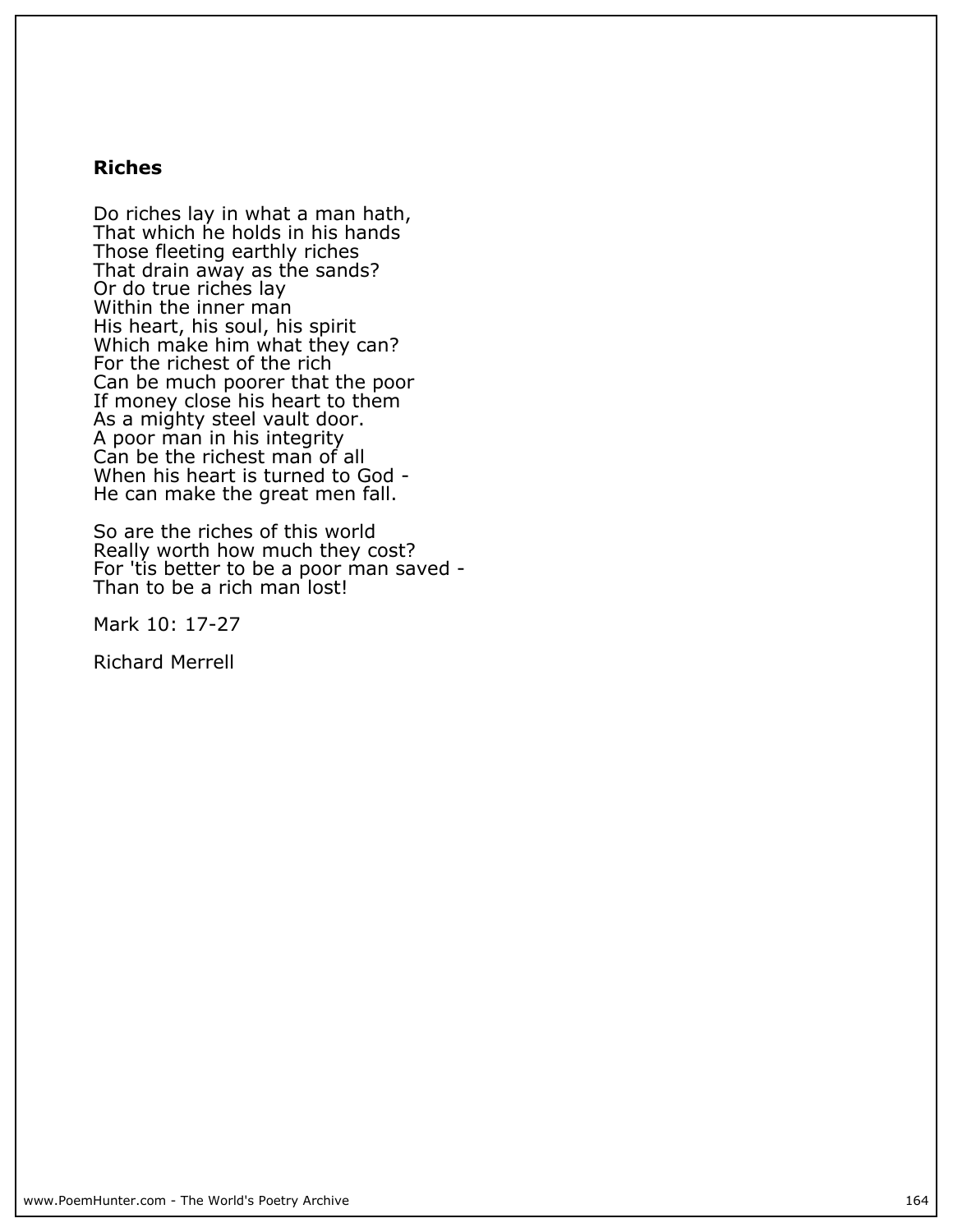# **Roman Catholicism a Curse!**

**Roman Catholicism's Abominations That Hell Orders Leading Illegitimate Children Into Satan's Ministry**

**'Examine yourselves, whether ye be in the faith.'**

**2 Corinthians 13: 5**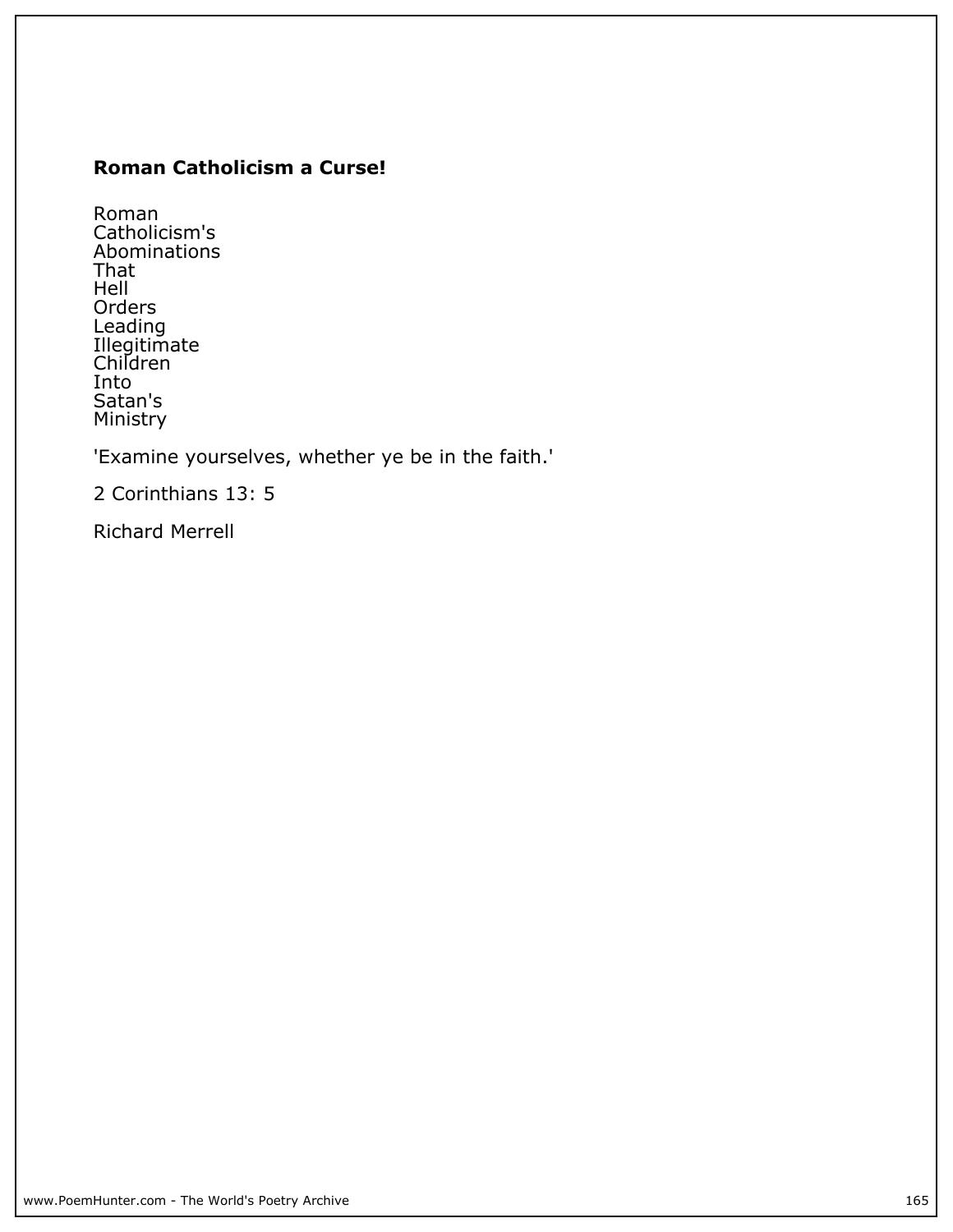### **Ruwach**

**Ruwach is the same word For, wind, spirit and breath You can hear it leave the body Of someone entering death. It is invisible to the eye But it is real just the same Ruwach is a great power; And tells us of God's name.**

**Ruwach blows in gentleness Or in power, breaking trees Ruwach as God's power Brings me to my knees. Ruwach moves within me Flowing out of my midst Declaring that; Yeshua is LORD! That all things in the Christ do consist.**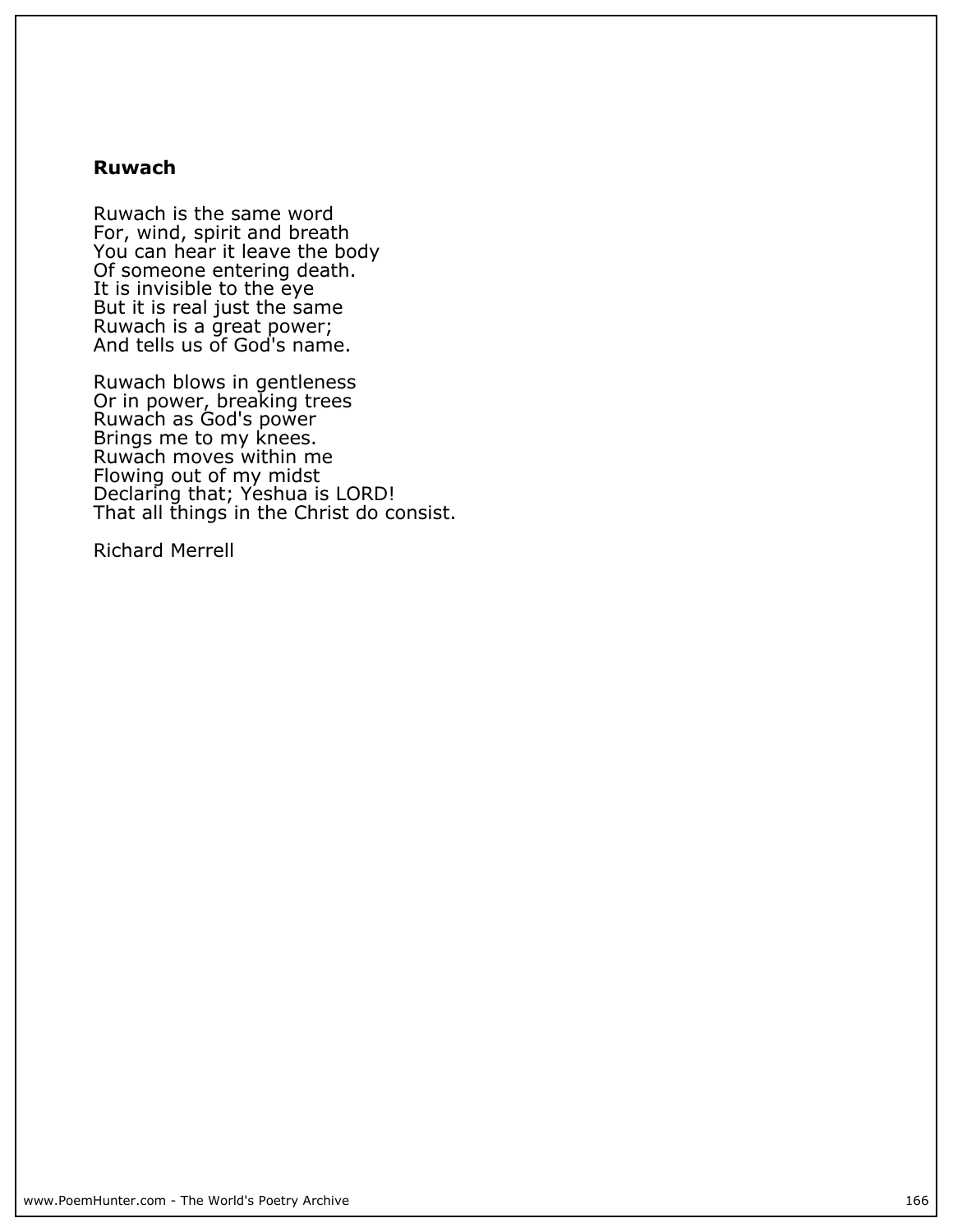# **Satan's Lie**

**Some men say, 'There is no God' And that they say, 'Is right' They ask, 'How can there be a God, when the world is in such plight? ' The way they think and always sigh Often makes me want to cry; Because I know from God's Word That they believe in Satan's lie.**

**'Oh Satan, get thee hence You are here now, and 'tis known; Just be gone in Yeshuas' name And let me finish this poem! '**

**Satan has beguiled these men Women too as well, He stops them from believing God And takes them down to hell. So, just believe in God's Word About the shape the world is in, Once you do, then you will know That it's all because of SIN.**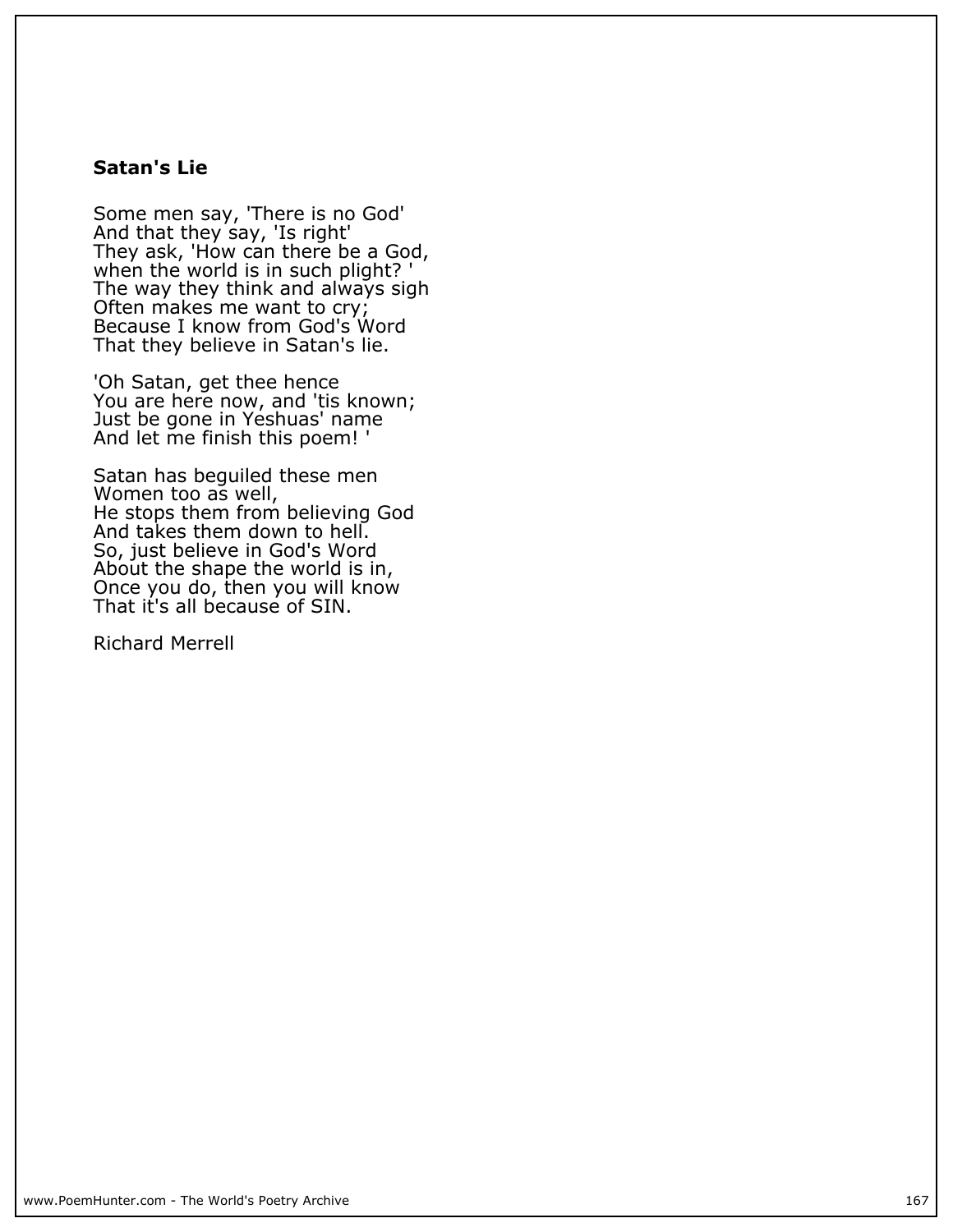## **Satisfaction, of the World**

**The satisfaction of the world Is mainly what they can get A house, a car, money in the bank Or a fancy TV set. The satisfaction of the world They see as what they can eat Expensive foods, take-a-way's Lollies that are sweet. The satisfaction of the world Is also what they can do; Sorcery, fornication, witchcrafts Other abominations too. The satisfaction of the world Cannot fulfill their need 'cause the basis of most of it Is in the word called 'greed'**

**The satisfaction of the world Can work no charm on me Because my satisfaction is - In God eternaly. 'God, give me not poverty nor riches, feed me with food that is plain; lest I be full and deny Thee or steal, thus taking Thy name in vain.'**

**Proverbs 1: 21-23**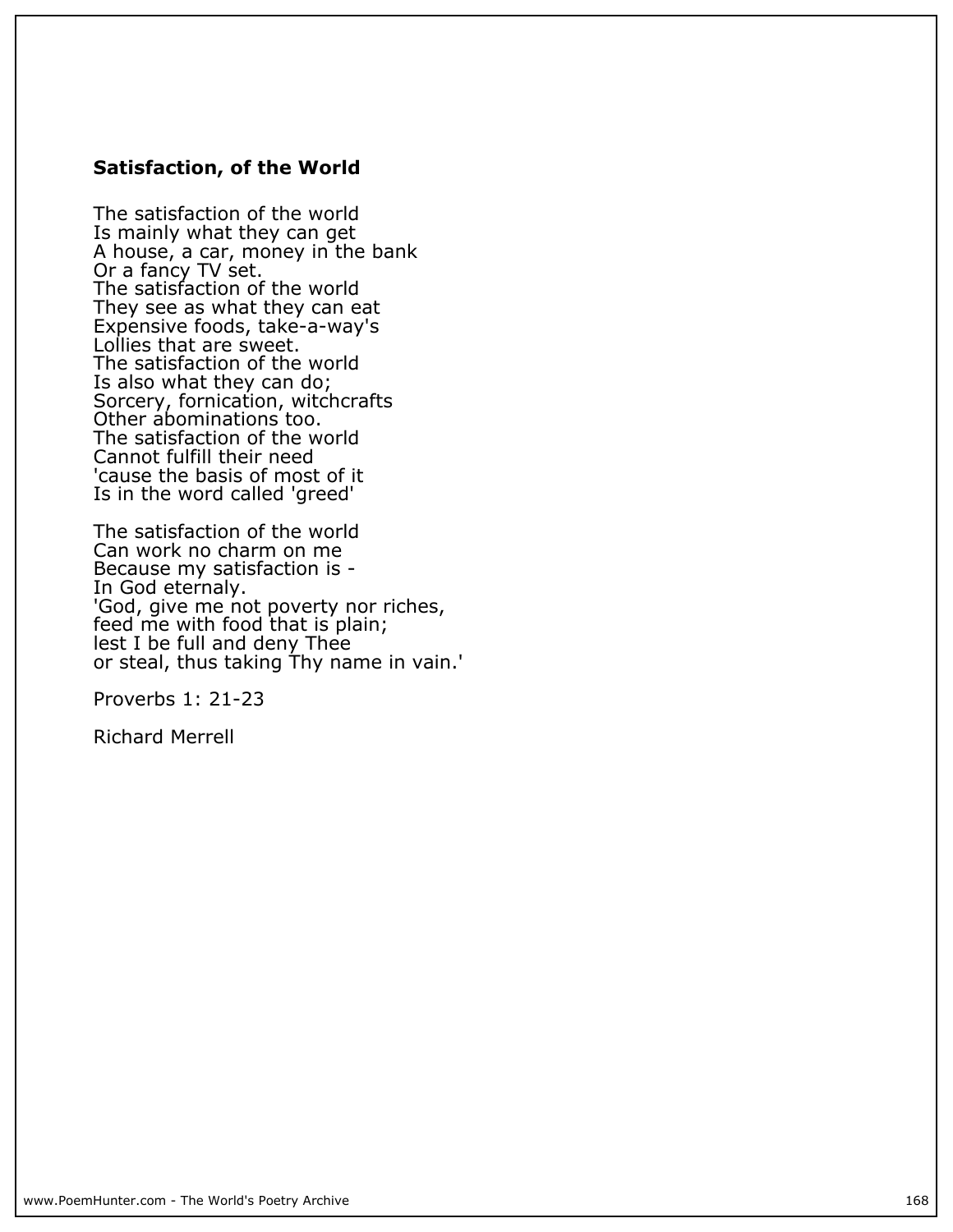#### **See**

**Oh men of earth can you not see The gift of life I offer thee? My life I gave and that by pain To bring you back to Me again. Why is it that you cannot see The gift of life I offer thee? I'll tell you and I'll tell you true That I gave my life for you.**

**My blood was shed the cup I drank To save all men, it was no prank; As some would have you to believe And also with themselves deceive. Open your hearts and you will see How my Father set you free; By sending me upon the earth That you might all have second birth.**

**Oh men of earth can you not see The gift of life I offer thee? Just take My hand and you will see The gift of life I offer thee Eternal life shall be yours Never, never fading Just take My hand I'll pull you out Of all that sin you wade in.**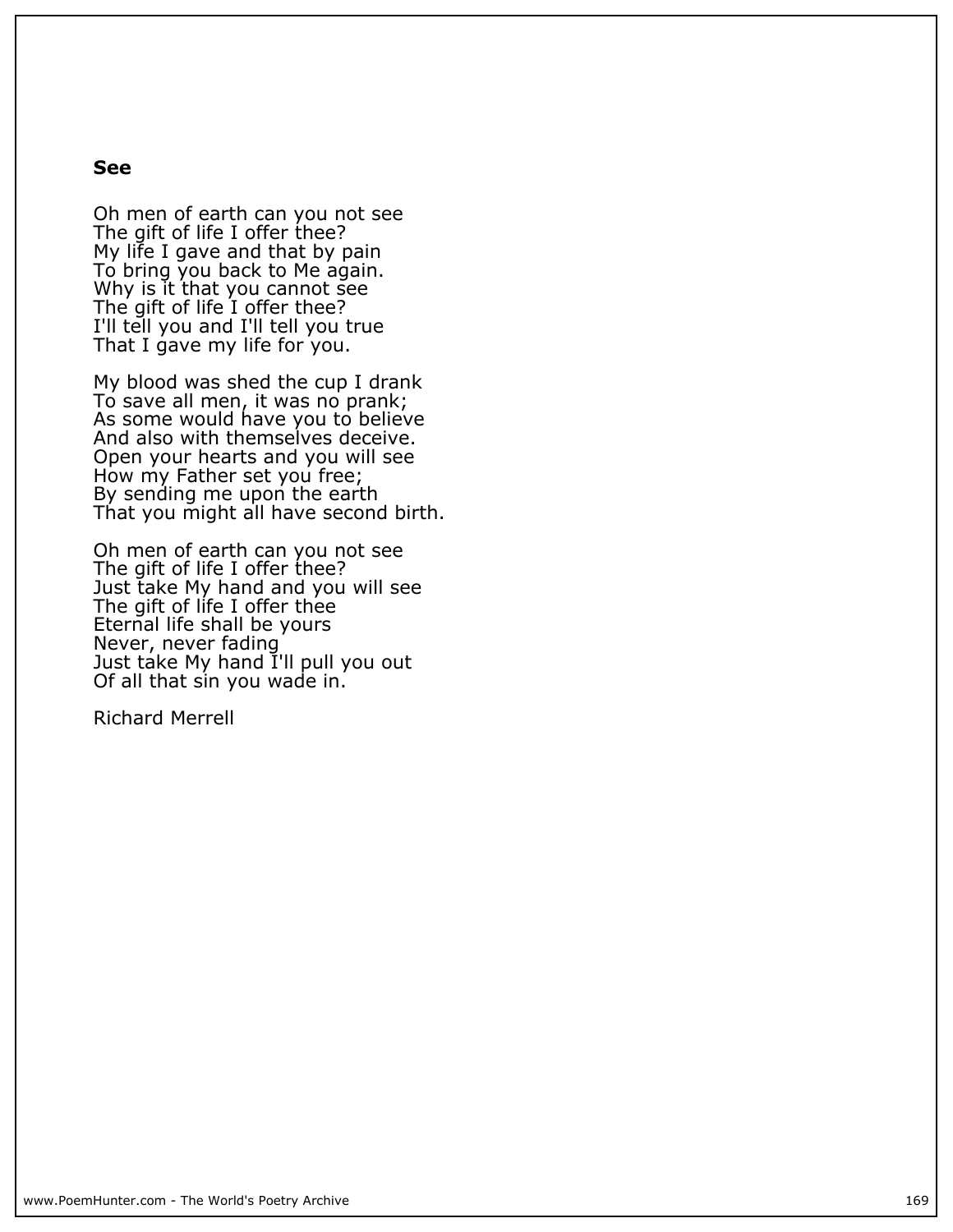## **Shame**

**Can there be shame In the gospel plea? That says to men 'I died for thee'**

**Can there be shame In Calvary's ROD? That says to men 'The Lamb of God'**

**Can there be shame In God's only Son? If there is - It's your own shame.**

**Mark 8: 38**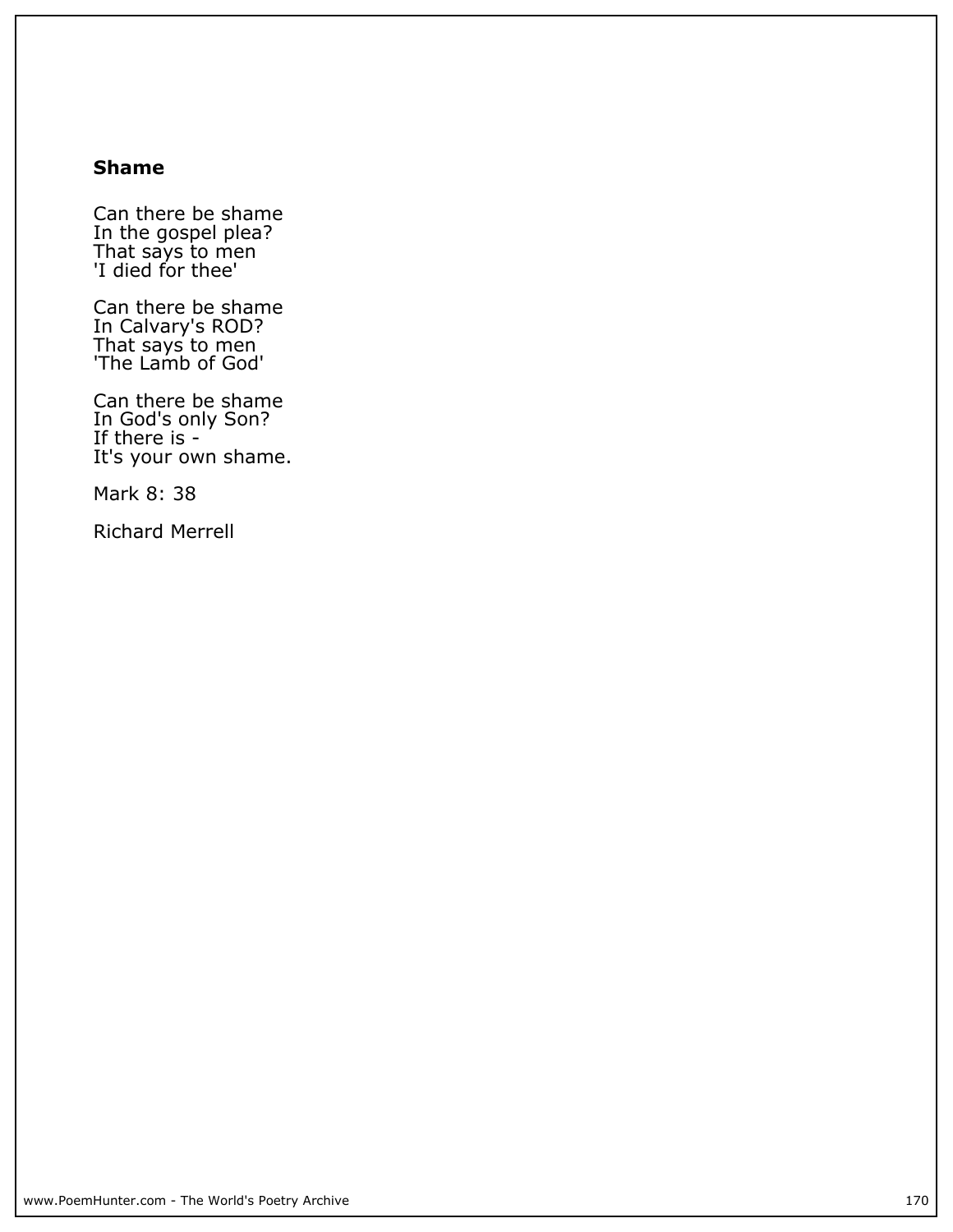### **Shoes and Socks**

**My body to the grave will go Down in a wooden box Laid to rest in comfort Wearing shoes and socks. But no matter how it goes It's all the same to me I don't intend to be around When they bury it, you see. For I shall be with Yeshua My spirit with the Lord, My body will go to the grave Stiff as an ironing board! Many there may gather Around my burial plot Some will say, 'he's with the Lord' Others, 'no he's not! '**

**Now it dosen't really matter What other people say For I shall be with Yeshua And come with Him that Day. So I think it will be wise To save those shoes and socks Give them to the poor And bury just the box!**

**2 Corinthians 5: 4-9**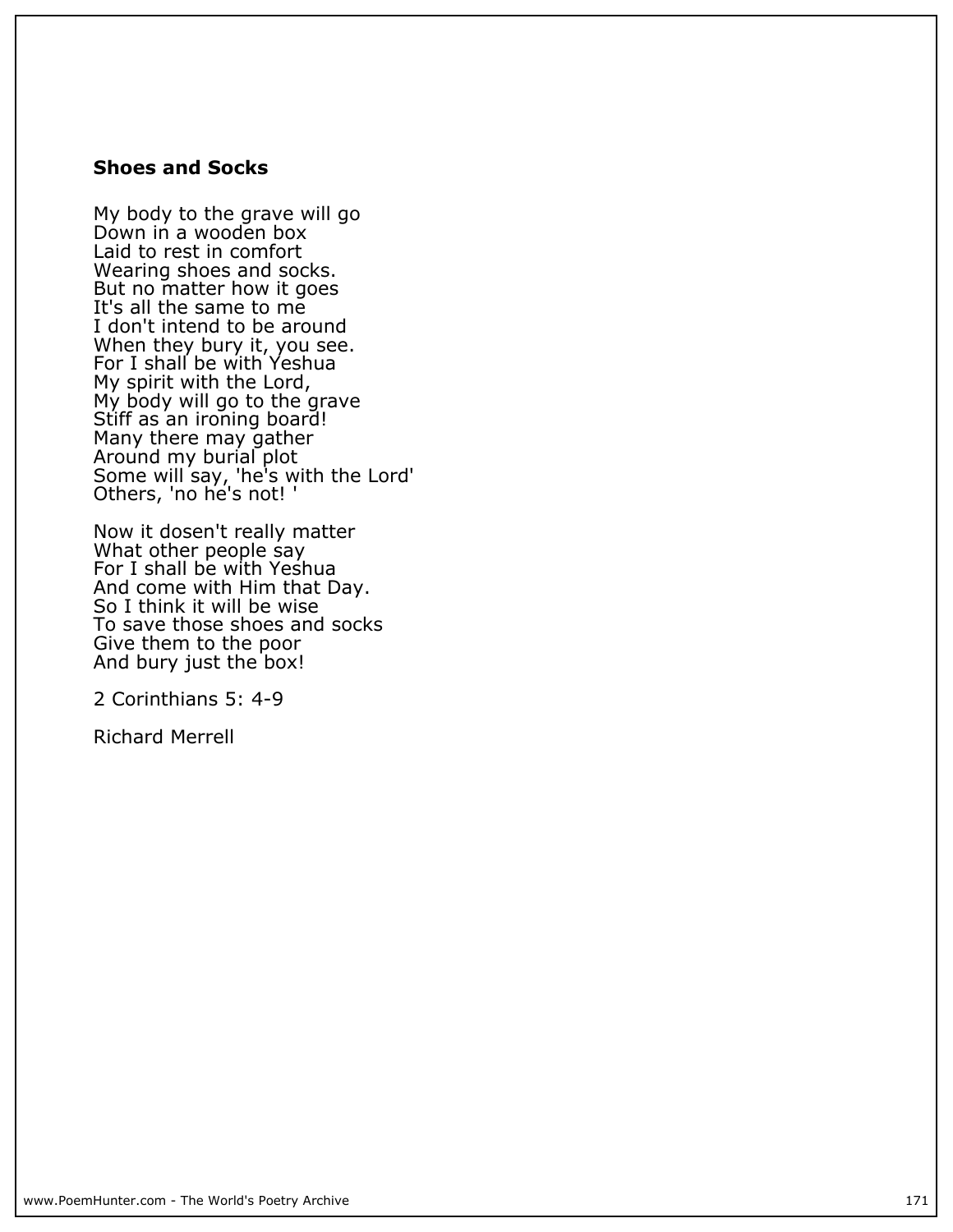# **Should I Add?**

**Should I add to the Rod The pain my Saviour bore Should I add to the Rod And hurt Him all the more?**

**Should I add to the Rood The law, my works, my deeds Should I add to the Rood Is this what my Saviour needs?**

**Should I add to the Tree To justify myself Should I add to the Tree Is not the Cross my wealth?**

**No, I will not add to the Stake Let others fall from grace I will not add to the Stake I will not hinder my race!**

**'Christ has become of no effect unto you, whosoever of you are justified by the law; ye are fallen from grace.'**

**Galatians 5: 4**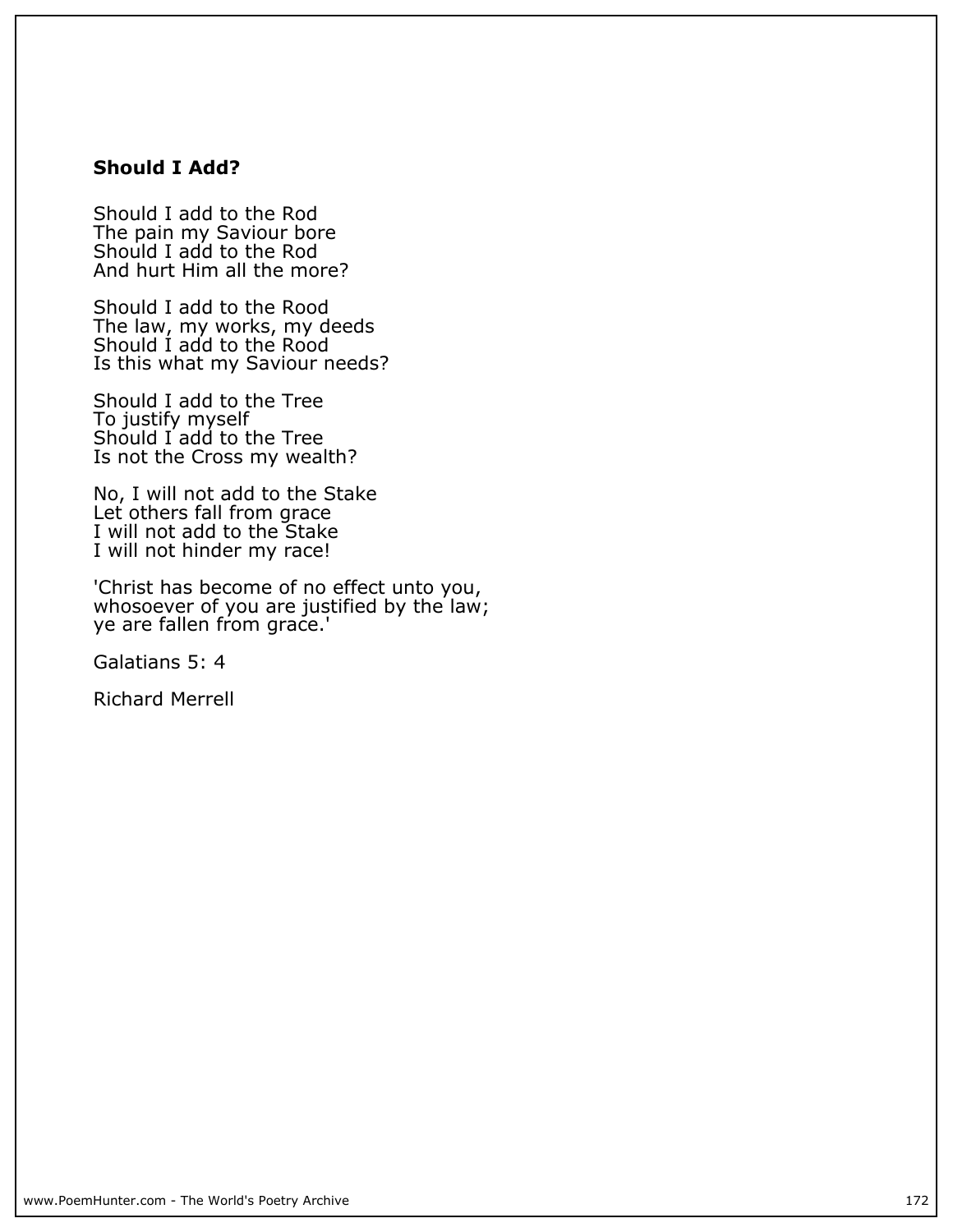## **Should Yeshua Visit**

**Should Yeshua visit you today Would he have to pass the test; To prove himself a Roman Catholic - Or a good Anglican at best?**

**Should Yeshua visit you today Would he need to agree with you; Be a member of the Baptist church - Uniting or Pentecostal too?**

**Should Yeshua visit you today Would he meet a Sadducee; A religious and not a spiritual man - A Scribe or a Pharisee?**

**Should Yeshua visit you today Would you worship him as Lord; Believing on him as the Scripture hath said - According to God's Word?**

**Should Yeshua visit you today I pray that he will find; A welcome from you in God's love - And not asked, 'Are you saved brother? '**

**1 Corinthians 1: 10**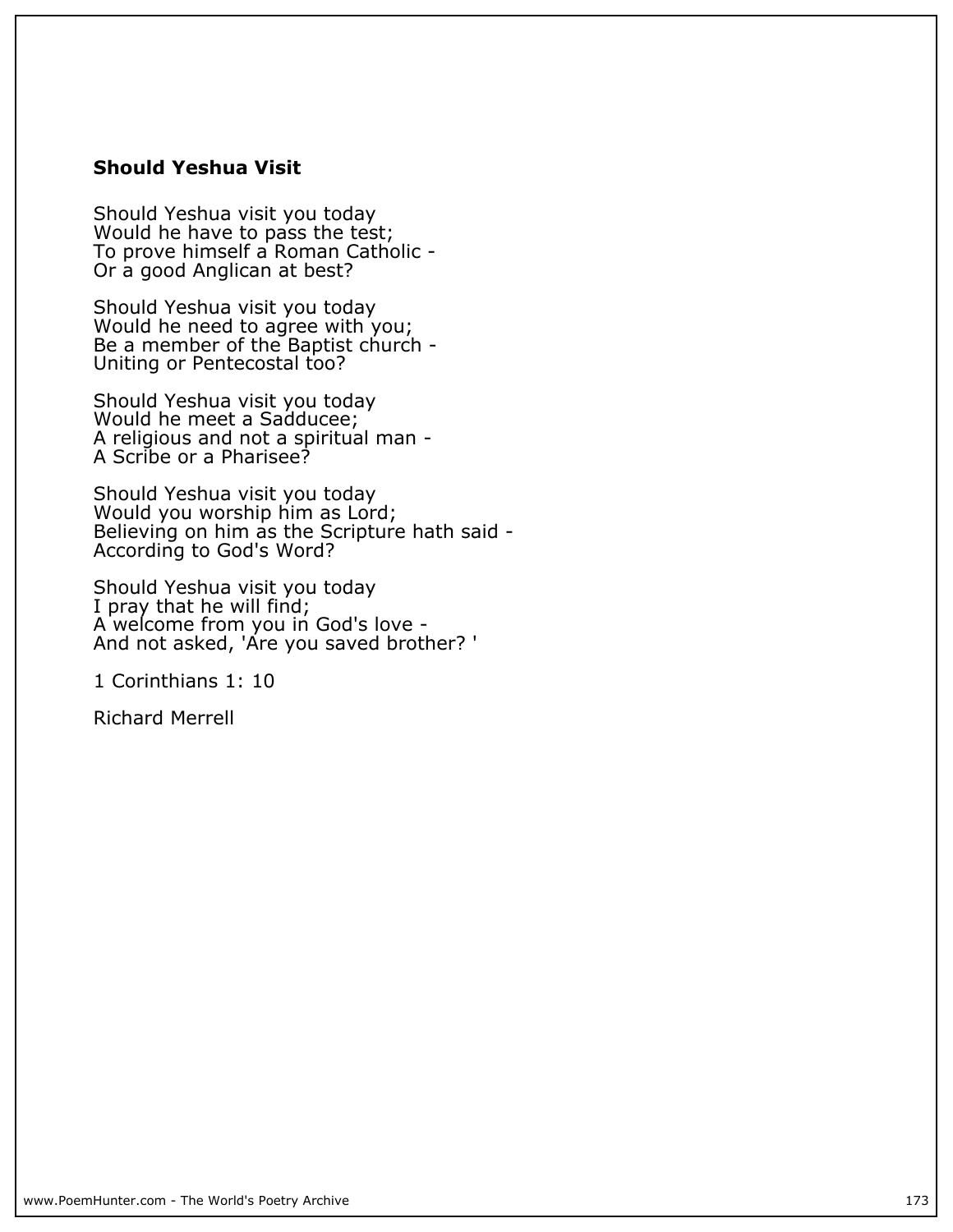# **Simple Mind**

**I am not a scholar A man of simple mind, Because I live by faith The simple truth I find.**

**I trust what God hath said And would have you know; God said it, I believe it And that is why, 'it's so'**

**Galatians 3: 11**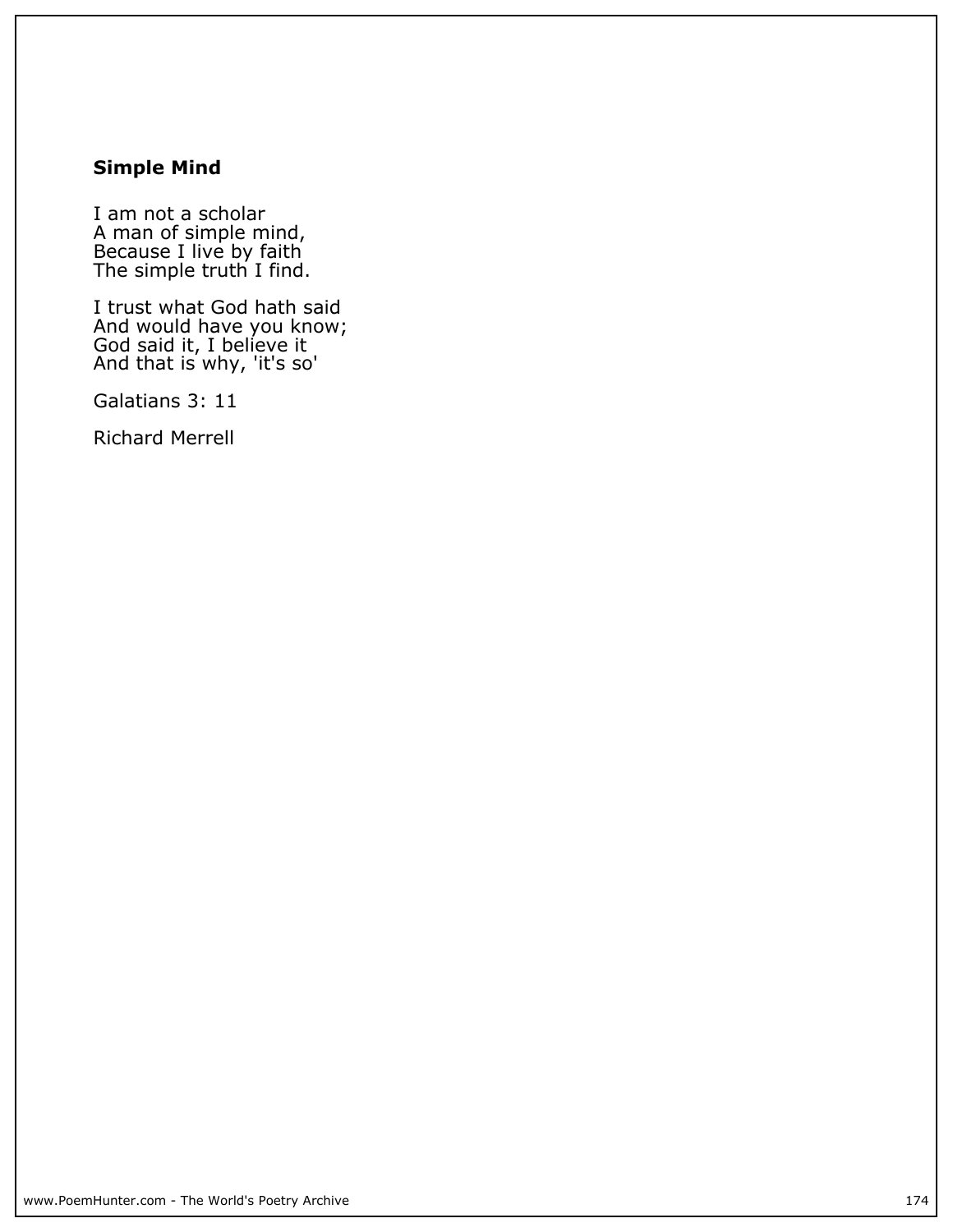## **Sin is a Dirty Word**

**Sin has become a dirty word To those who practice error; Not many stand for righteousness They shall behold God's terror.**

**Sin has become a dirty word When correction is imparted By the Holy Spirit's breath; Laughed at by the hard hearted.**

**Sin has beome a dirty word Within the house of God Some sin without a conscience Being seared by the branding rod.**

**Yes, sin has become a dirty word.**

**Titus 1: 15,16**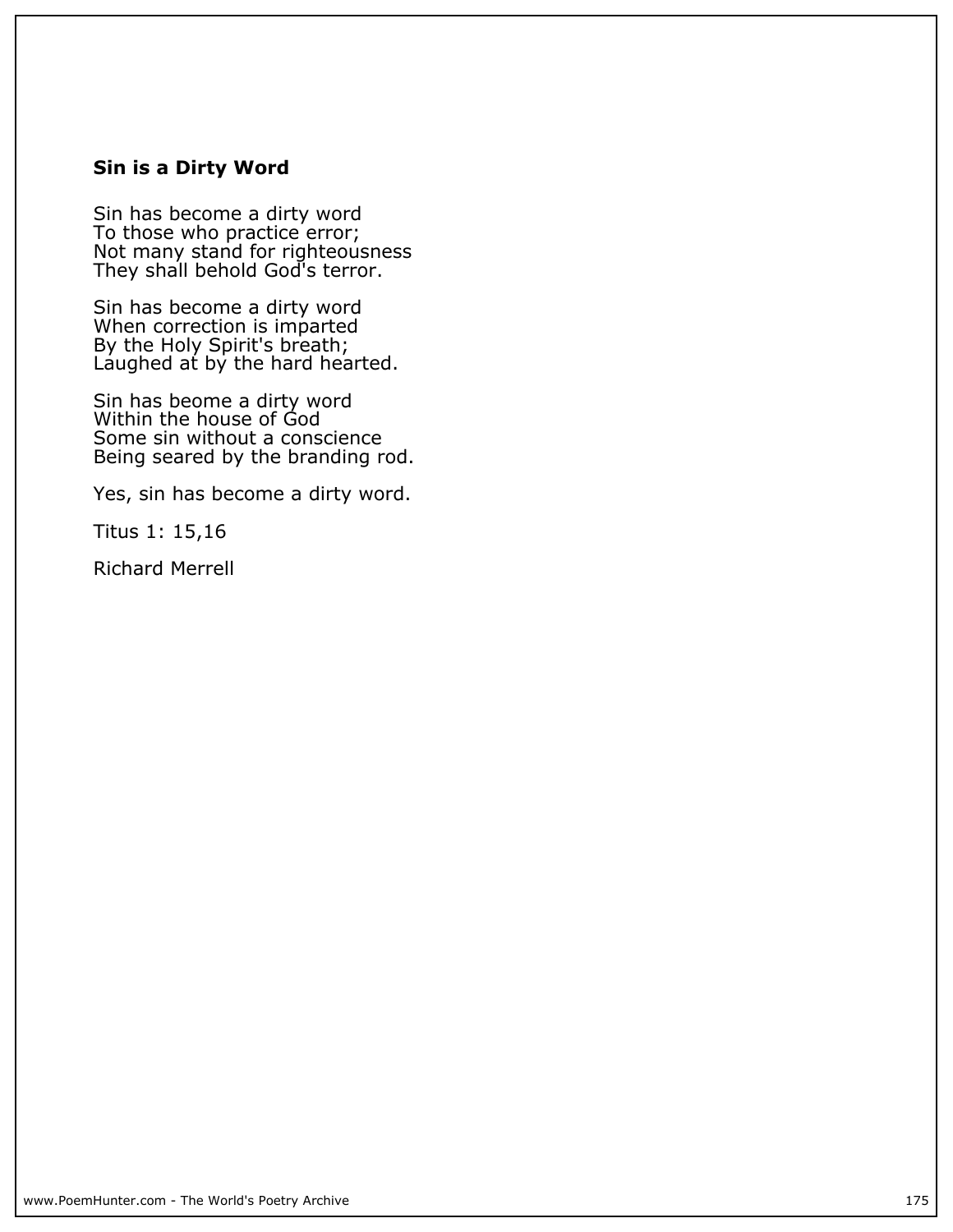# **Sleep in Peace**

**In the darkness of the night When thou dost lay asleep; Know you not that Yeshua comes Your spirit he doth keep. For in the Psalm numbered four We read at the eighth verse How King David recorded this A blessing, not a curse.**

**'I will lay me down in peace and sleep; for thou Lord' only makest to dwell in safety'**

**Hallelujah! that's God's WORD**

**Psalm 4: 8**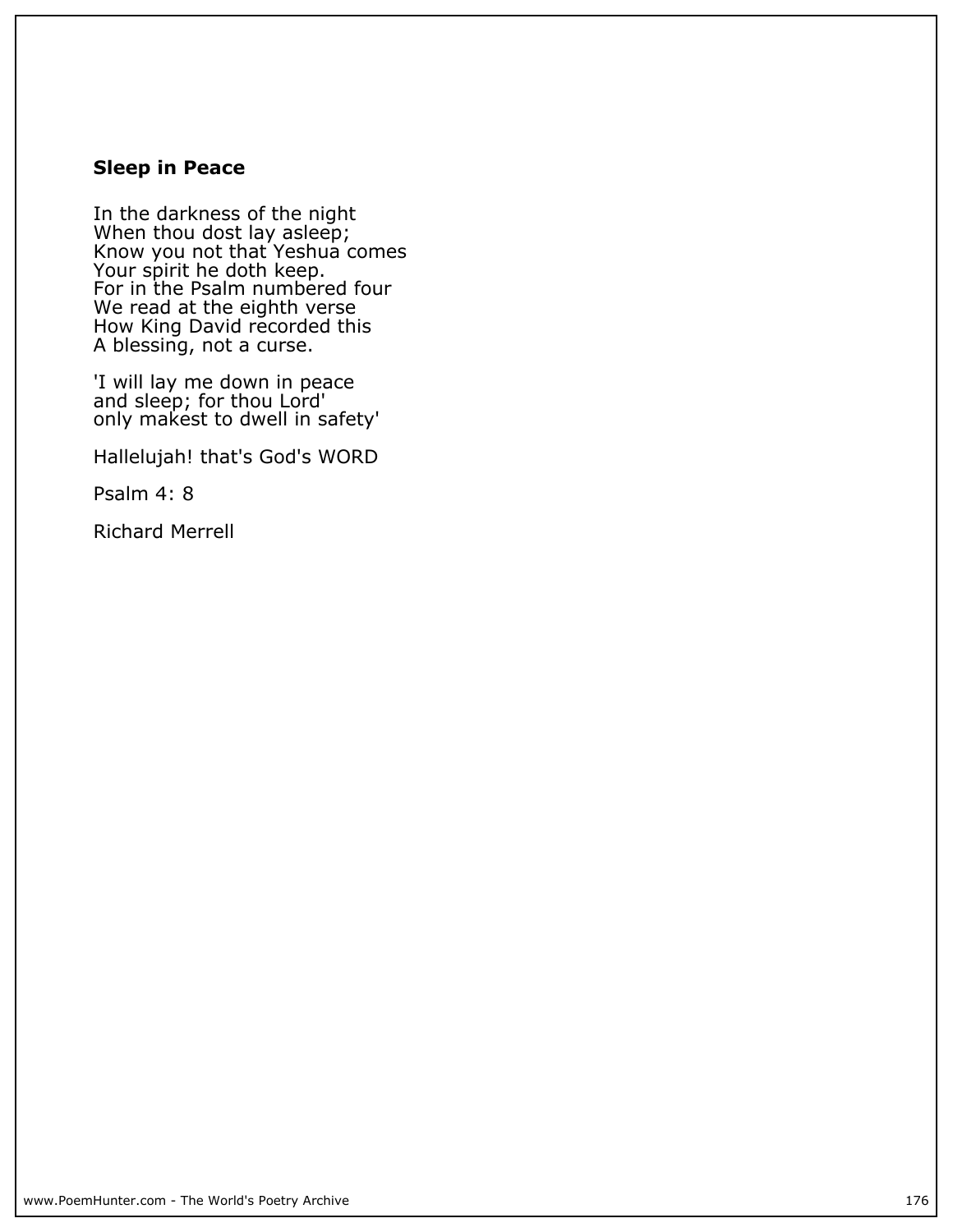## **Some Day!**

**Some say I am peculiar Some say that I am weird But I know where I'm going 'cause I'm not afeared.**

**Some say I am a half-wit Some say I am insane But I know where I'm going And I won't be back again.**

**Some say I am a strange one Some say I am OK But I know where I'm going**

**TO LIVE WITH GOD SOME DAY!**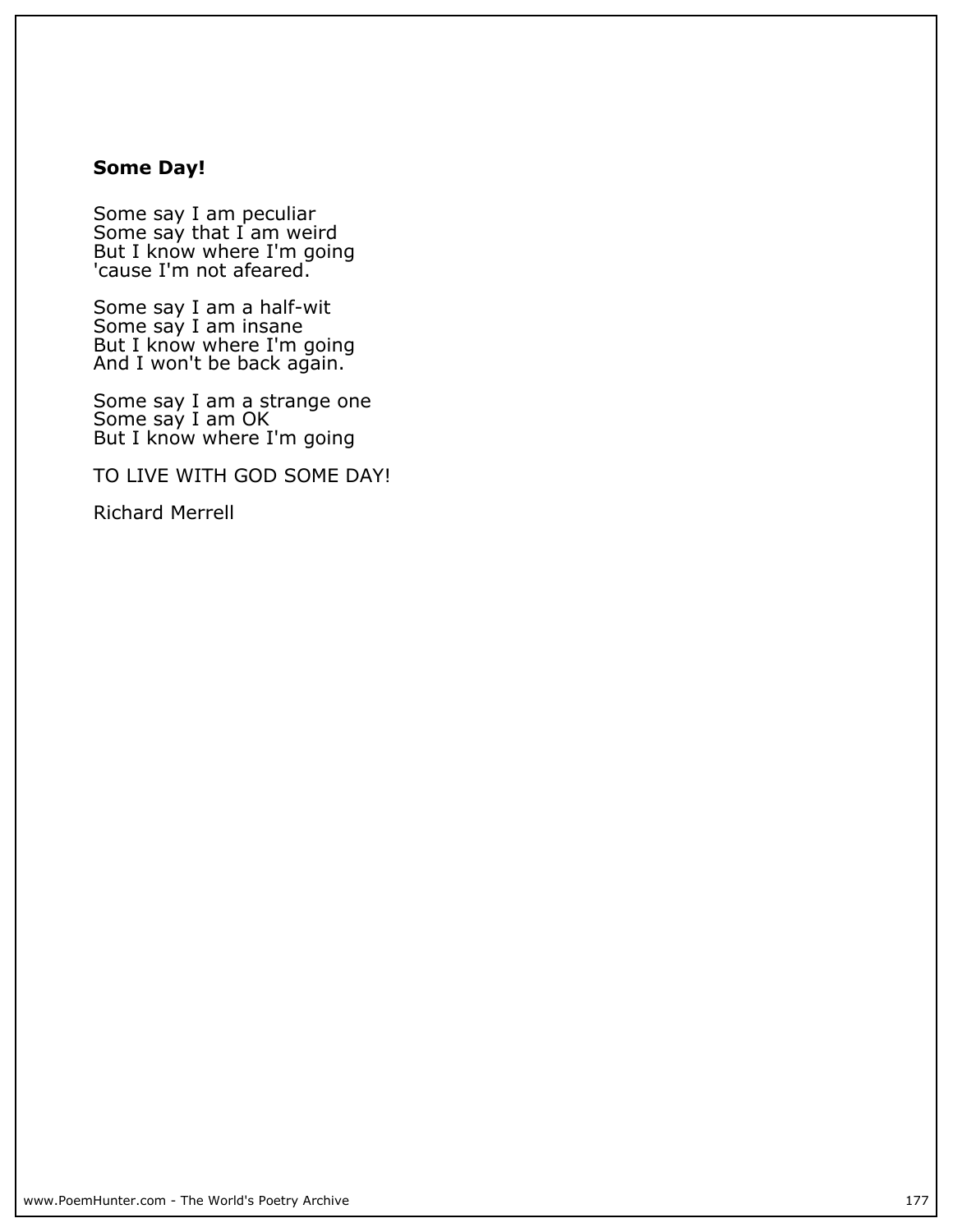### **Song from the Lord**

**The little that the righteous have is better The little that the righteous have is better The little that the righteous have is better**

**Than the riches of many wicked**

**For the arms of the wicked shall be broken For the arms of the wicked shall be broken For the arms of the wicked shall be broken**

**But the Lord upholds the righteous**

**Yes the Lord upholds the righteous Yes the Lord upholds the righteous Yes the Lord upholds the righteous**

**But the arms of the wicked shall be broken**

**Psalm 37: 16,17**

**Got no tune? ask God to give you one... amen**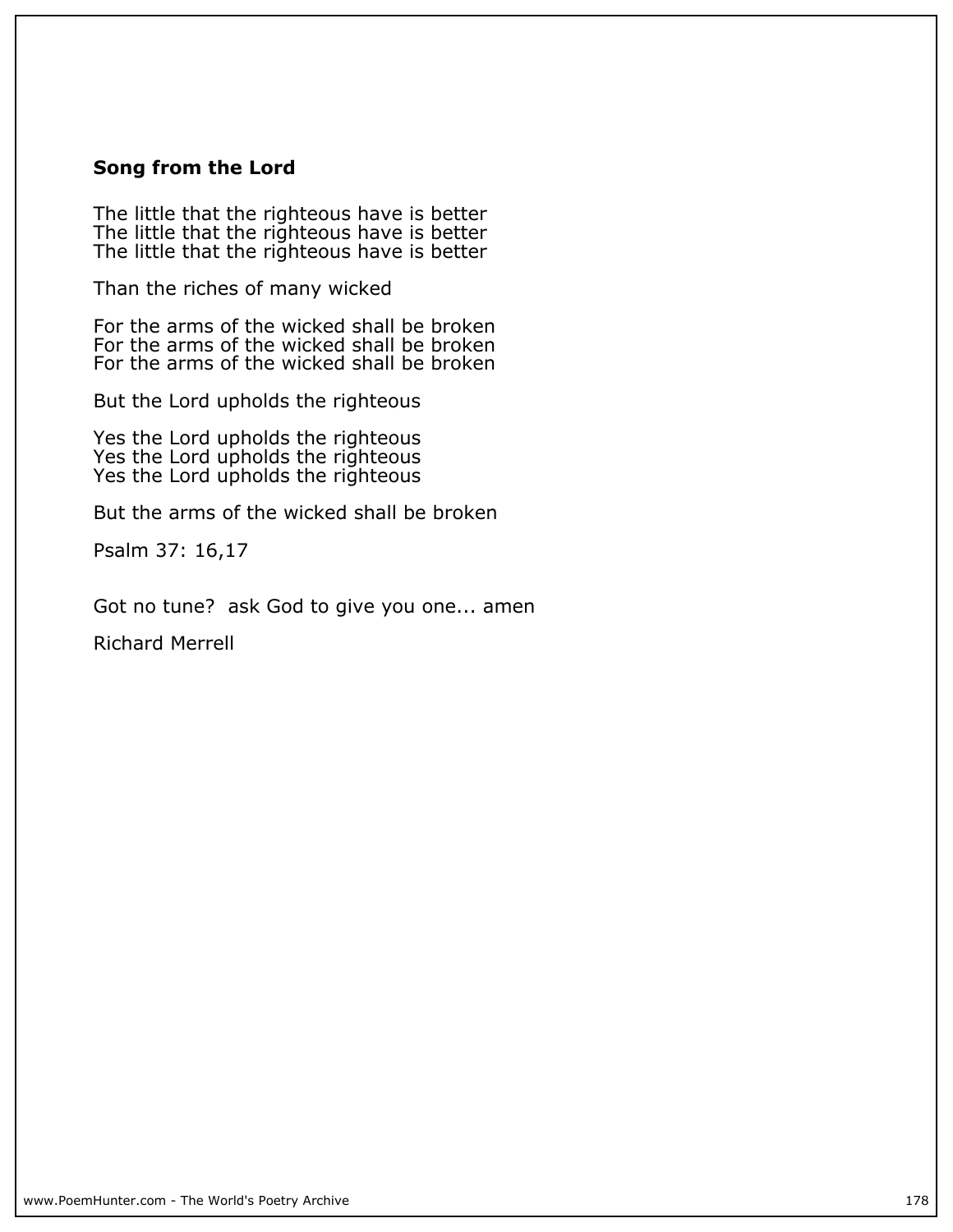### **Speak the Word**

**Speak of the Word of God To the lost, those that die Tell them that it is Jesus Upon whom they must rely. Speak of the Word of God To this sick and dying world Tell of the Saviour And you'll be a faithful herald.**

**Speak of the Word in witness In writing and in song; Tell the world of Yeshua And join the faithful throng. So speak of the Word of Life As Yeshua spoke to you; For if you're truly born again Like me. you'll tell men too.**

**Acts 1: 8**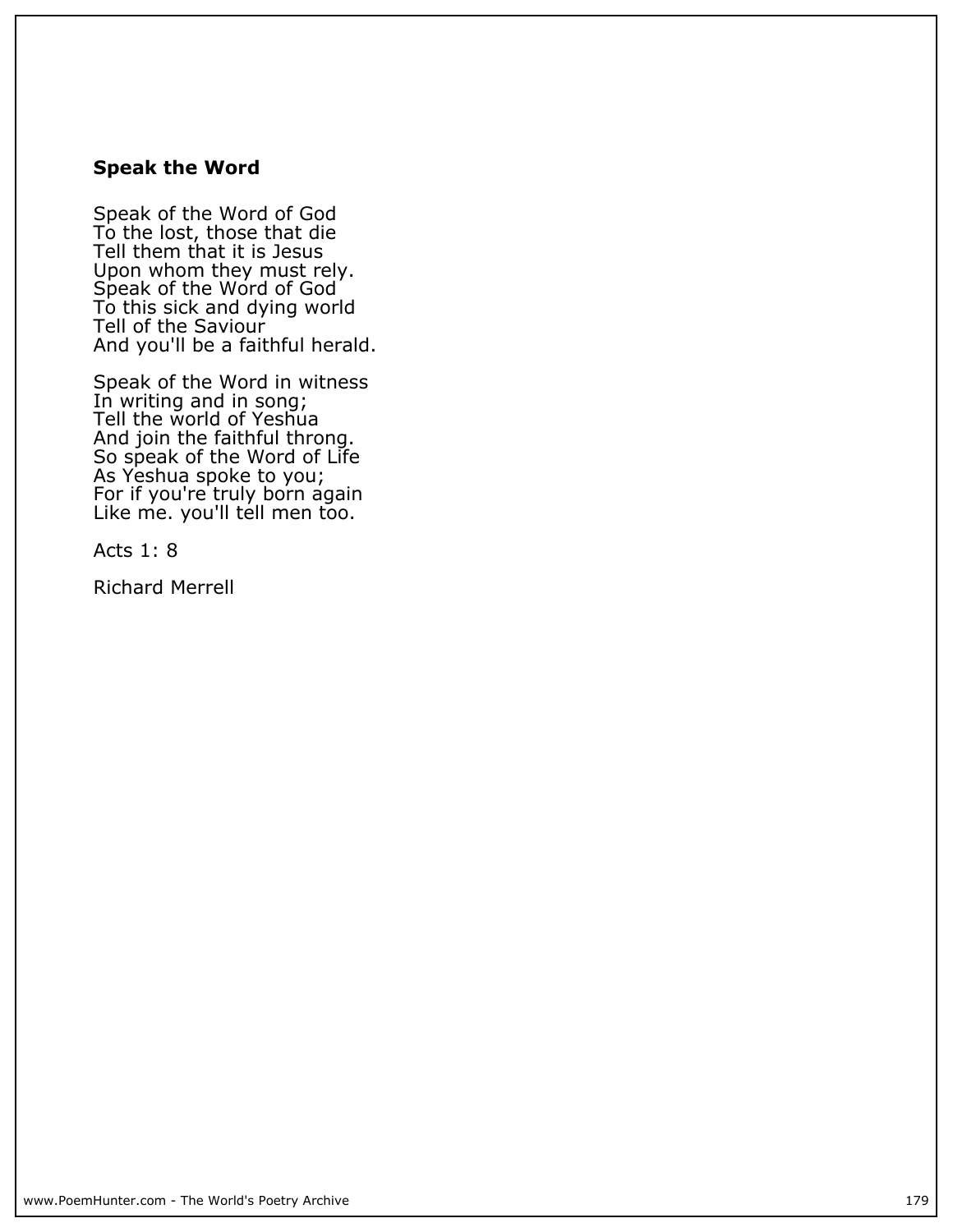### **Spirit And Life**

**In the Rood of Yeshua Who is my Saviour, mine I understand His giving Of the bread and wine. For when they scourged His body Pushed thorns into His head He suffered this to show us His body is our bread. And when they peirced His body Doth this not make you think? By this His blood flowed freely Is not His blood our drink? Yeshua explained this to us Whom He shall save from strife;** Yeshua said, 'These words I've spoken, **they are Spirit and they are Life.'**

**Do NOT let Satan say to you 'This feast you cannot learn' Turn to John at chapter six The truth you will discern.**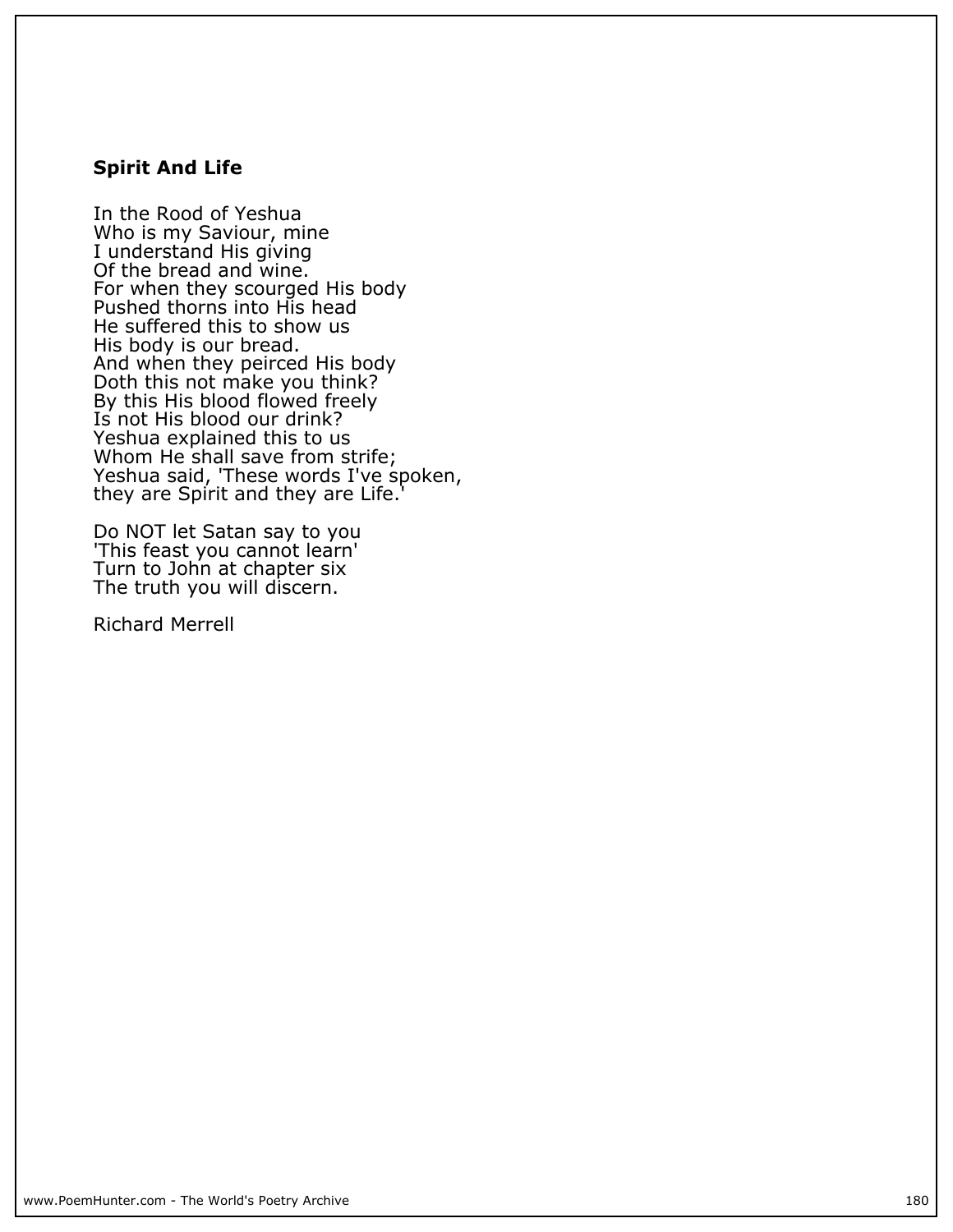# **Stick Close To God!**

**Stick close to God, I cry To those who feel they're failing; Stick close to God, I cry When the wicked start their railing. For what an evil age we live in Wicked men are everywhere, and 'It is as in the days of Noah' But I cry.......**

**STICK CLOSE TO GOD!**

**'But it is good for me to draw near to God'**

**Psalm 73: 28**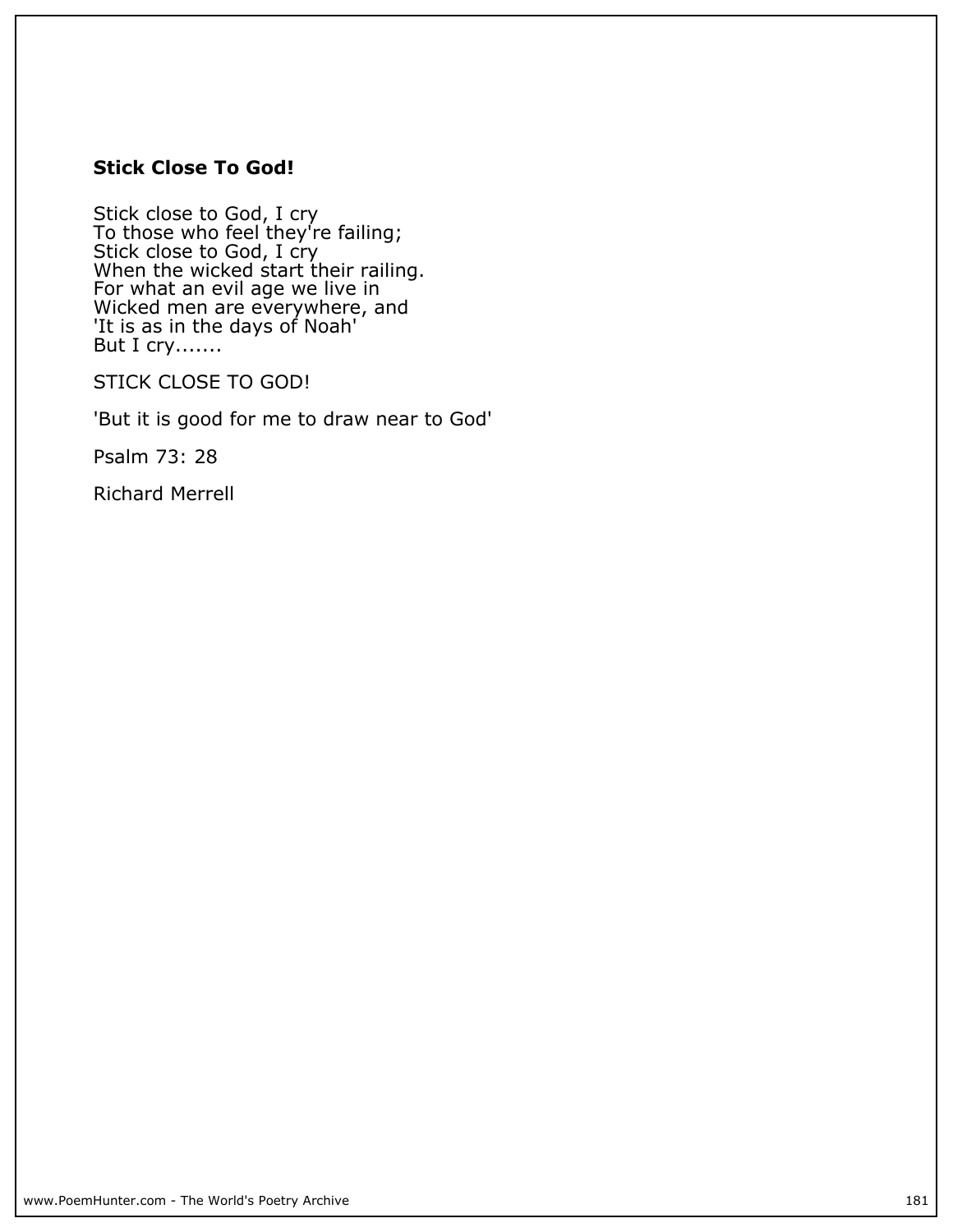#### **Suicide**

**To murder one's own body Is to seal eternal death To take your life by your own hand And cut off your own breath. For many say of suicide 'A brave act it does seem' But a tragedy is this way out From things that, might have been. For to those that suicide It brings them but a curse Compared to the troubles they left behind Their state is now far worse.**

**'cause choosing death instead of life In the Christ who rose to save; The only portion they have left Is the rotteness of the grave.**

**John 3: 16**

**SUICIDE....'If a murderer is guilty because he is a destroyer of man, he who kills himself is under the same guilt. For he also kills a man. In fact his crime can be considered the greater, for the punishment of it belongs to God alone. We did not come into this life of our own accord. Therefore, we can withdraw from this habitation of the body.....only by the command of Him who placed us in this body. We are to inhabit it until He orders us to depart from it.' Lactantius c.304 - 313**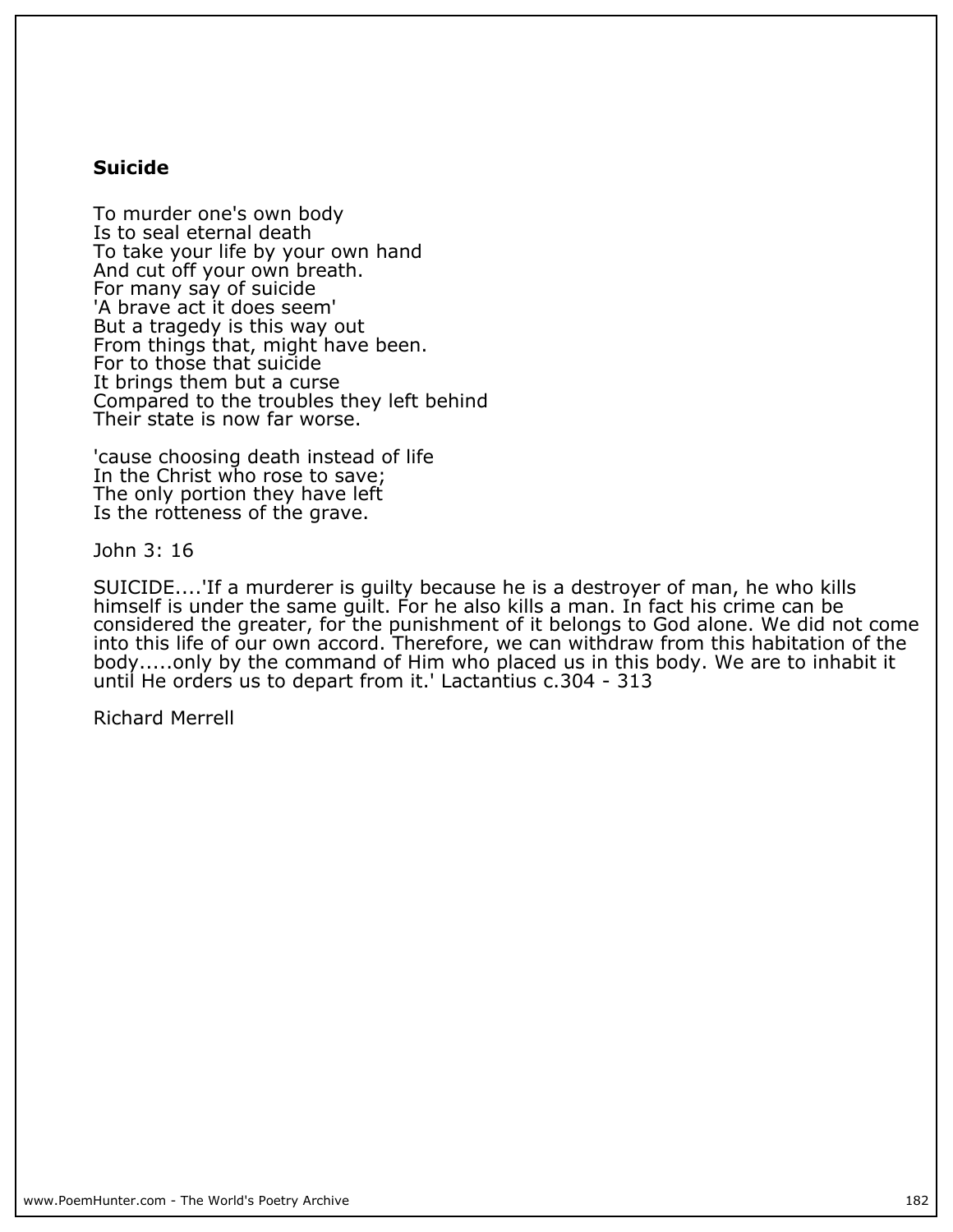#### **Surely**

**Surely He hath borne our griefs And carried our sorrows too, We esteemed Him stricken, smitten of God; Afflicted for me and for you. He was wounded for our transgressions Bruised for our iniquities; The chastisement of our peace was upon Him His stripes heal our infirmities.**

**He was oppressed, and He was afflicted Yet He opened not His mouth He was brought as a Lamb to the slaughter His manger He had left in the South. And he made his grave with the wicked Was with the rich in His death; But He had done no violence Nor uttered deceit with His breath.**

**Isaiah 53: 4-9**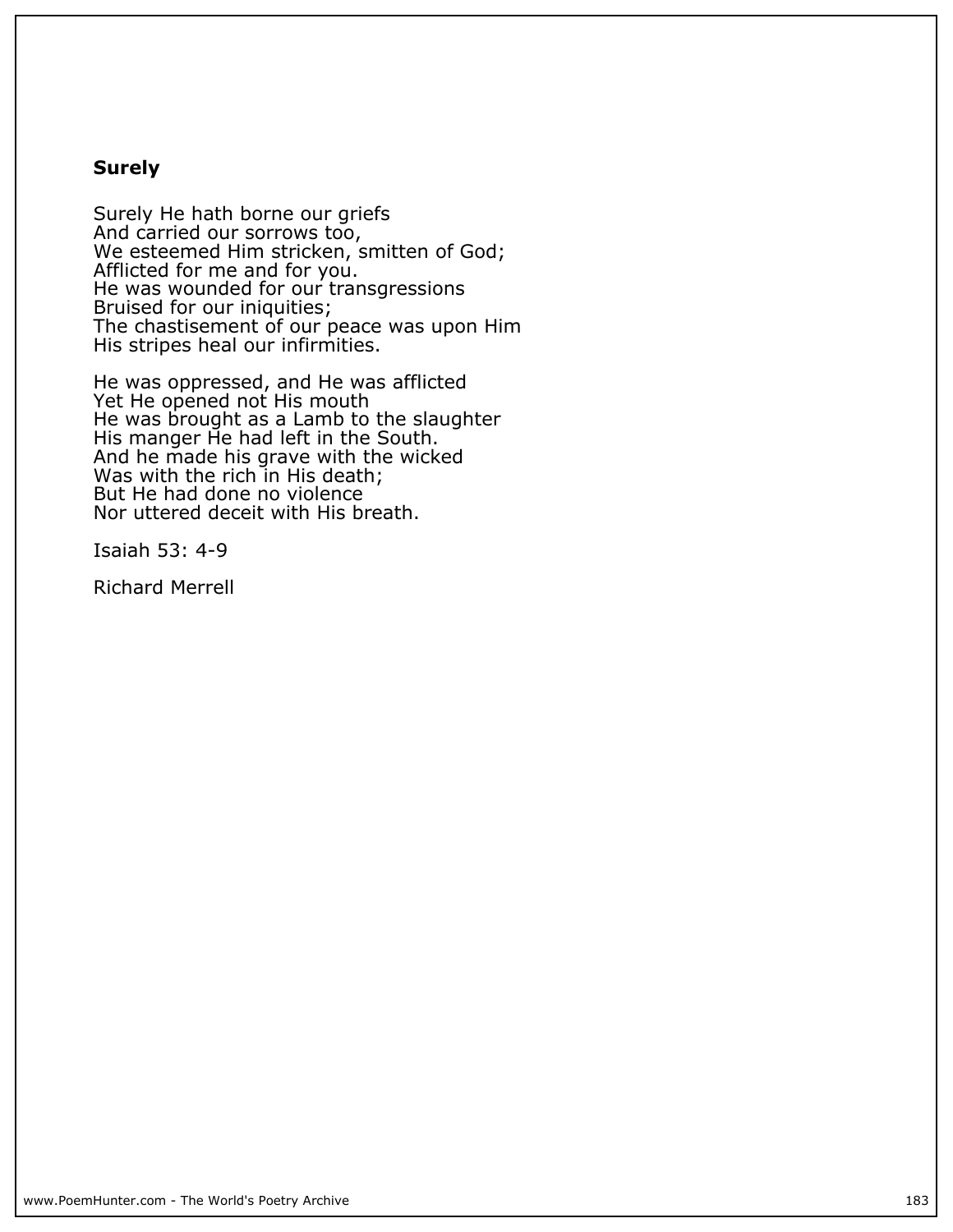## **That Plague**

**The clouds move fast as the shy grows dark The winds blows greatly at the cry of the Lark; All colour is gone everything's turned black The heat is tremendous, men's skin starts to crack.**

**Men's eyes are falling out, their tongues shrivel up As they satnd upon their feet, it's a terrible cup; I stand in their midst and watch as the tide Of this horrible plague kills ten thousand at my side.**

**The screams of mankind pierce the darkened gloom As I walk in the midst their blood finds no room; Then BEHOLD I see the sign of the LION - My Lord comes forth, from His Holy Hill of ZION!**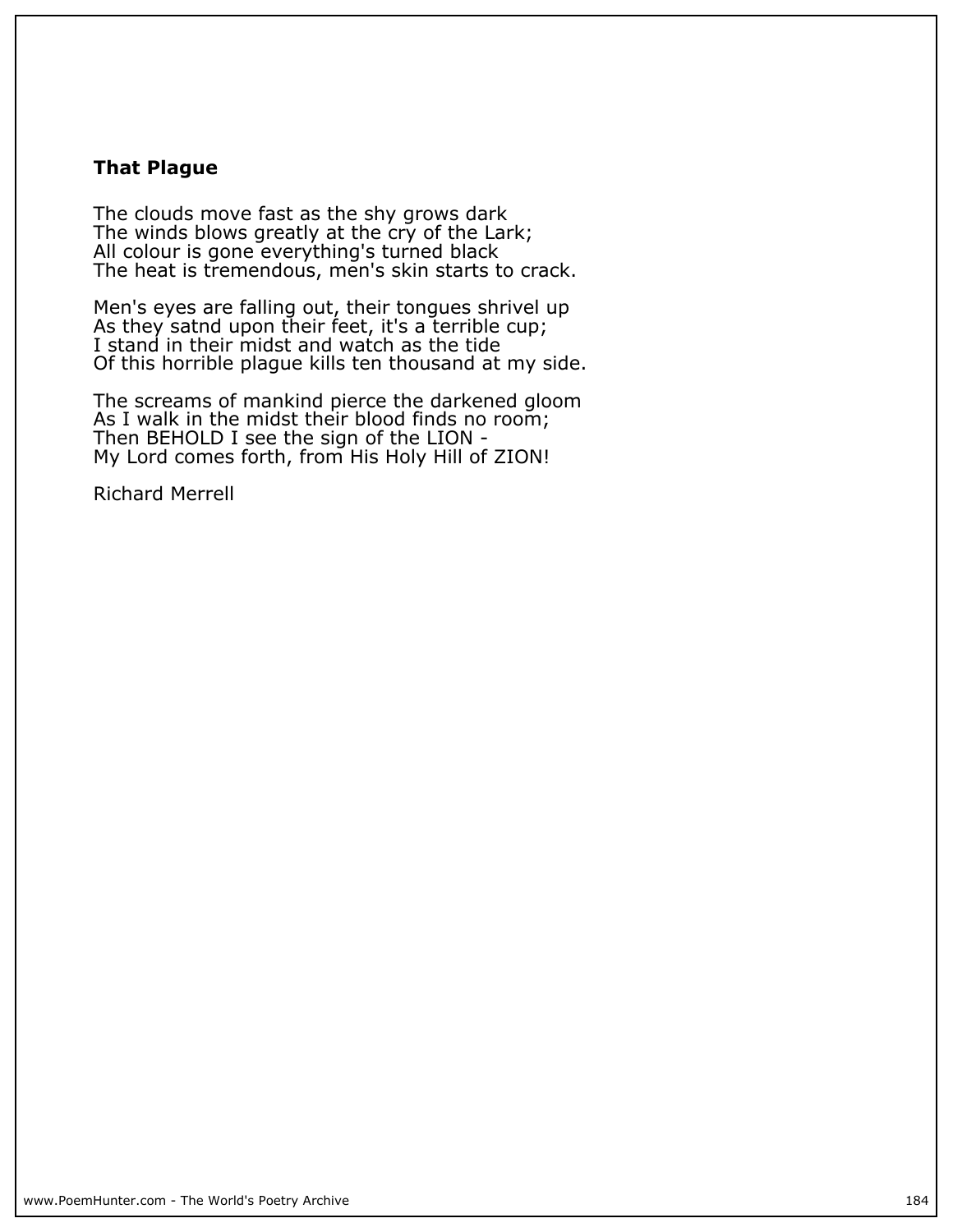# **The 11th Commandment**

**Have you heard the 11th commandment** You know what I'm talking about; **The one you hear spoken on Sundays The one that, kicks Yeshua out.**

**It's repeated more times than enough I suppose it does tickle the ear: It is preached instead of the gospel The one that folks love to hear.**

**There are some who oppose this commandment For they daily humble themselves; Obeying the words of the Lord 'All of God and none of yourselves.'**

**But surely, you've heard this commandment That todays pastors just love to preach? The 11 commandment from Satan**

**'Thou shalt be rich if you obey what I teach.'**

**'Many teach, that gain is Godliness, from such with-draw thyself.'**

**1 Timothy 6: 5**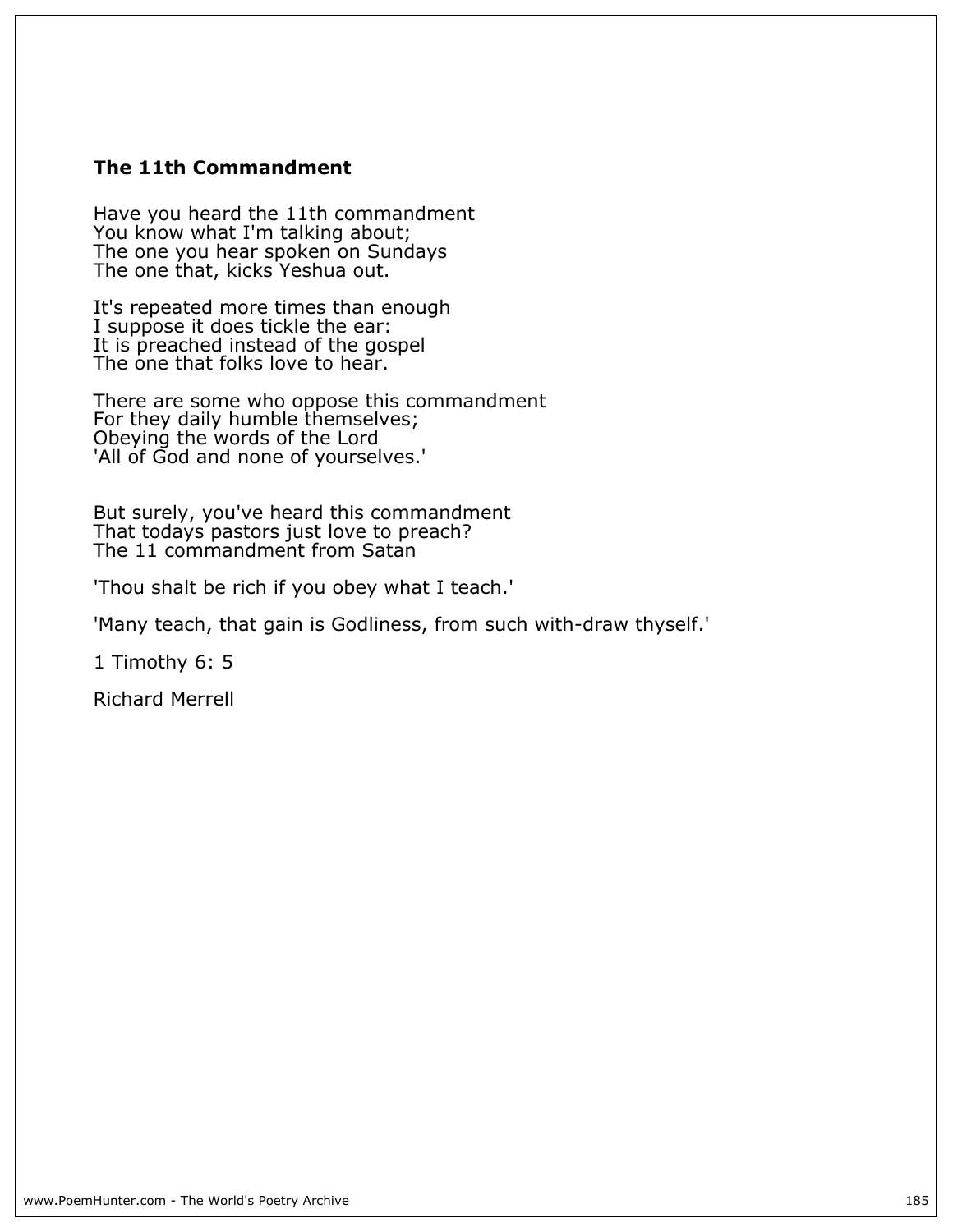#### **The Answer**

**The answer to life's troubles Can in God be only found, But if you don't acknowledge Him You stand on evil ground. But should you turn towards the Christ Who bruised the Serpent's head Then you will stand before God's throne On Holy ground instead. So take from off your feet Those shoes of pride and see That the answer to life's troubles Is in humility.**

**1 Peter 5: 6**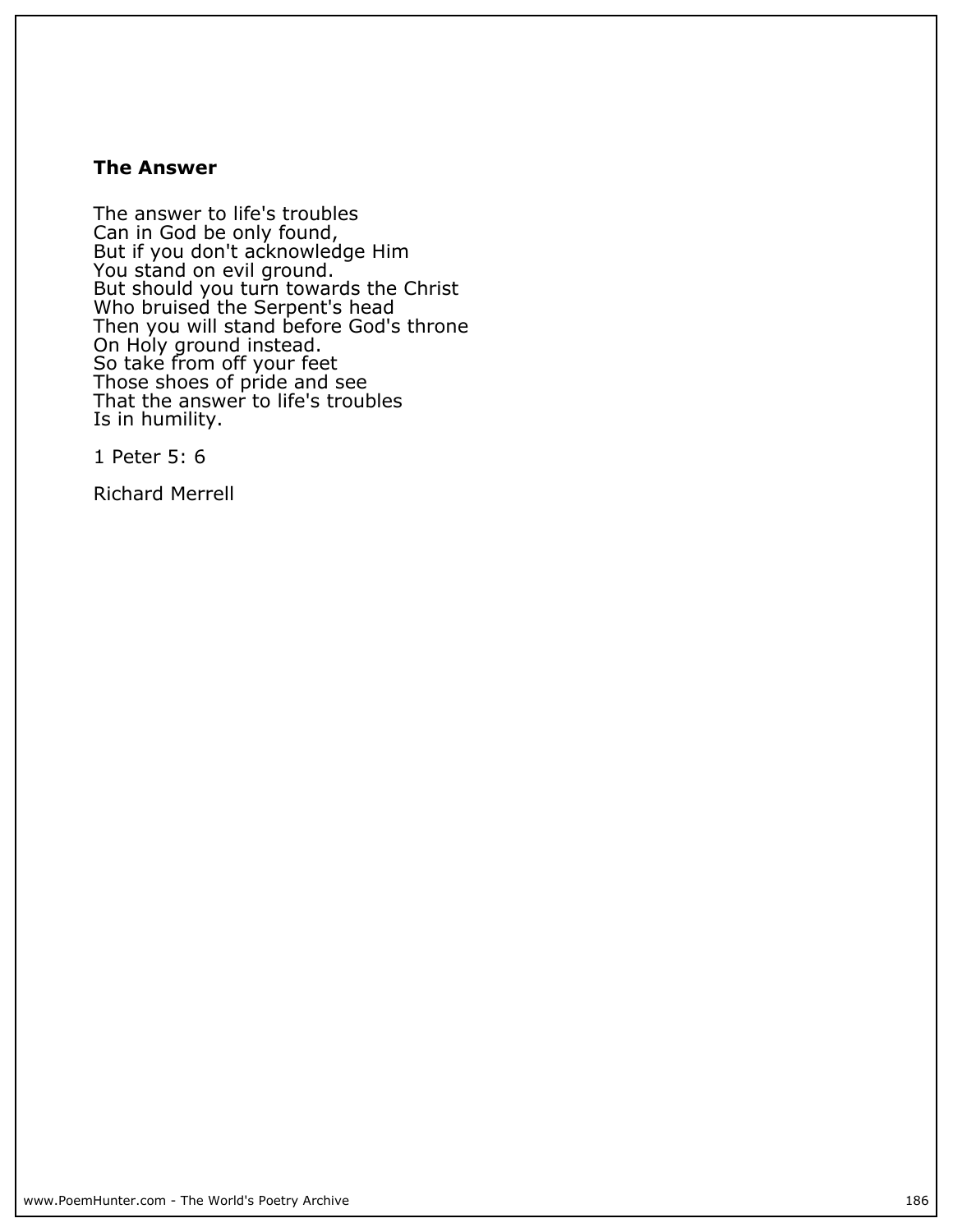# **The Beginning Of The Creation Of God**

**Beginning of the creation of God Means that 'He was made' Also Messiah Yeshua was the first God resurrected from the grave!**

**Begotten Son of God He is the church's head; Raised by the power of the Spirit First begotten from the dead!**

**So when others speak this lie Saying, 'Logos was not the first made' Rebuke them in the Lord And do not be afraid!**

**For Yeshua is the Lord So tell a witness true; He is firstborn from the dead of all creation; And that God will raise you too!**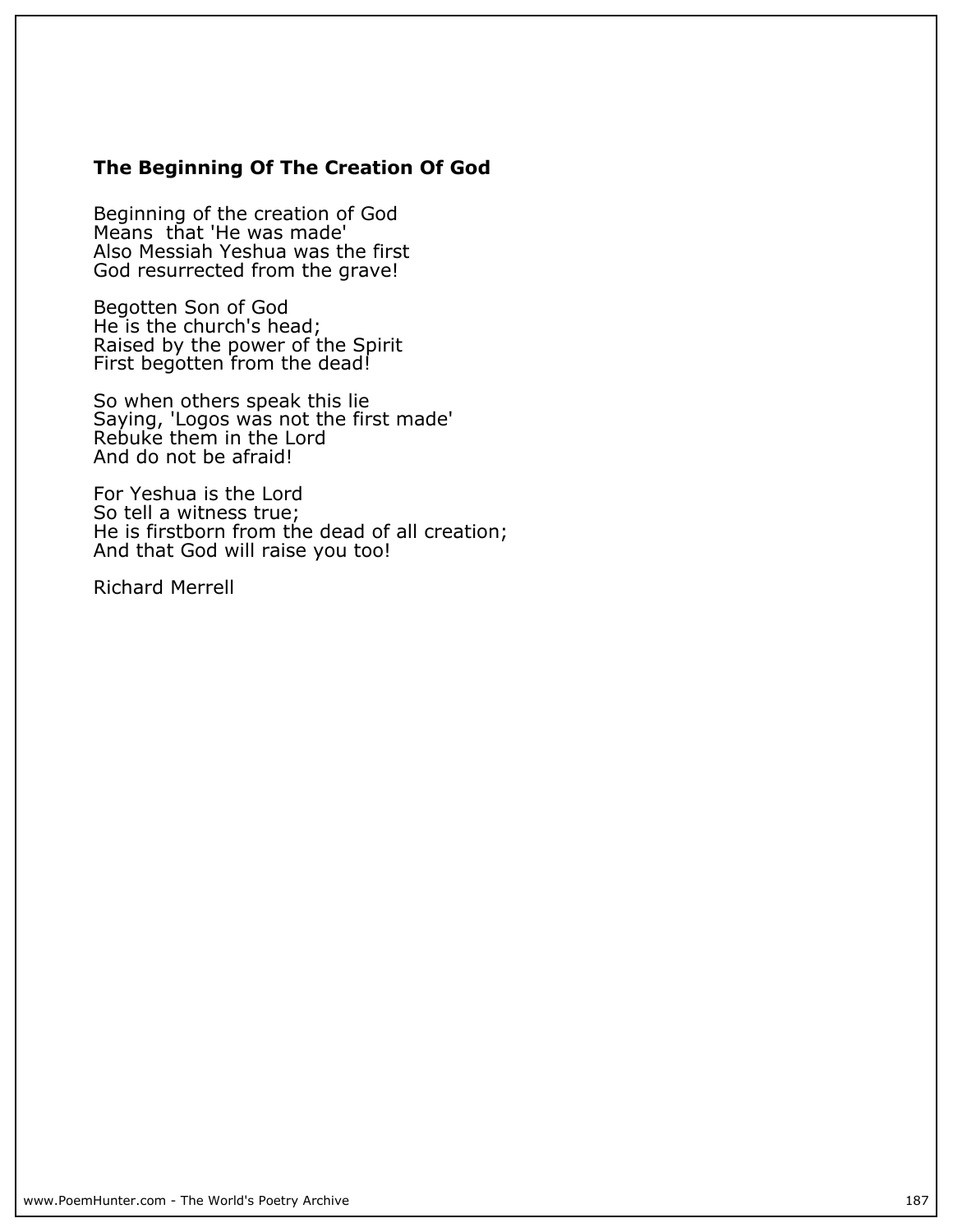#### **The Bible**

**Have you read the Bible** The book of God, made known? **Have you read the Bible To see what God hath shown?**

**Have you read the Bible And love it just like me? Have you read the Bible To know eternity?**

**I have read the Bible And I can sure tell you It is a book that you should read Because God wants you, too.**

**Now, how about creation? Genesis makes it clear That it was NOT evolution About which you always hear.**

**And if you want to know About sin, death and all; Genesis also makes it clear Just how mankind did fall.**

**The Bible tells of Yeshua the Messiah The love of God that's free, You can read about HIM In John's Gospel, chapter three.**

**And if you want to know What God has done for you You had better have a read In Acts at chapter two.**

**Now if you still don't understand You might be in a fix Then you better read in John This time at chapter six.**

**Should you come to faith on the Christ This is regeneration; So read about the future In the book called Revelation!**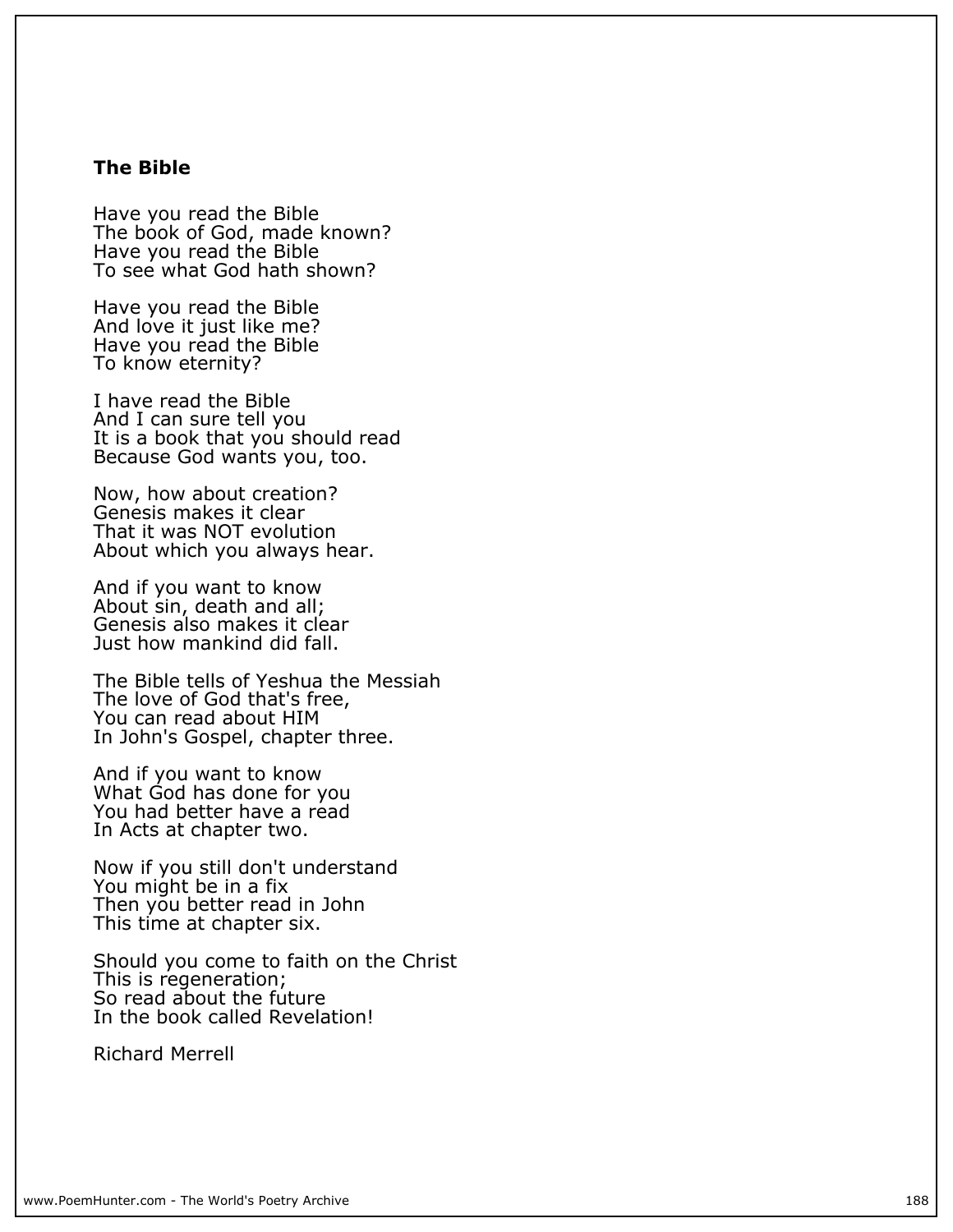#### **The Broadway**

**Wide is the road to destruction The broadway that leads unto death; But narrow and straight is the path That leads unto life in the Beth. The broadway is crowded by many Who pursue their life as they please; Doing what they call, 'their own thing' A Christian is NOT one of these.**

**The broadway is like a gaint highway That has to be crossed with much care; But narrow the isle in the middle - And I've always found safety there.**

**The broadway is full of great pot-holes A U turn will do you no good; God's advice is to turn at the Cross-Road And I also say that, you should. The broadway has never been measured The broadway has boundaries none; The broadway is Satan's own detour And, straight into hell it does run!**

**Matthew 7: 13,14**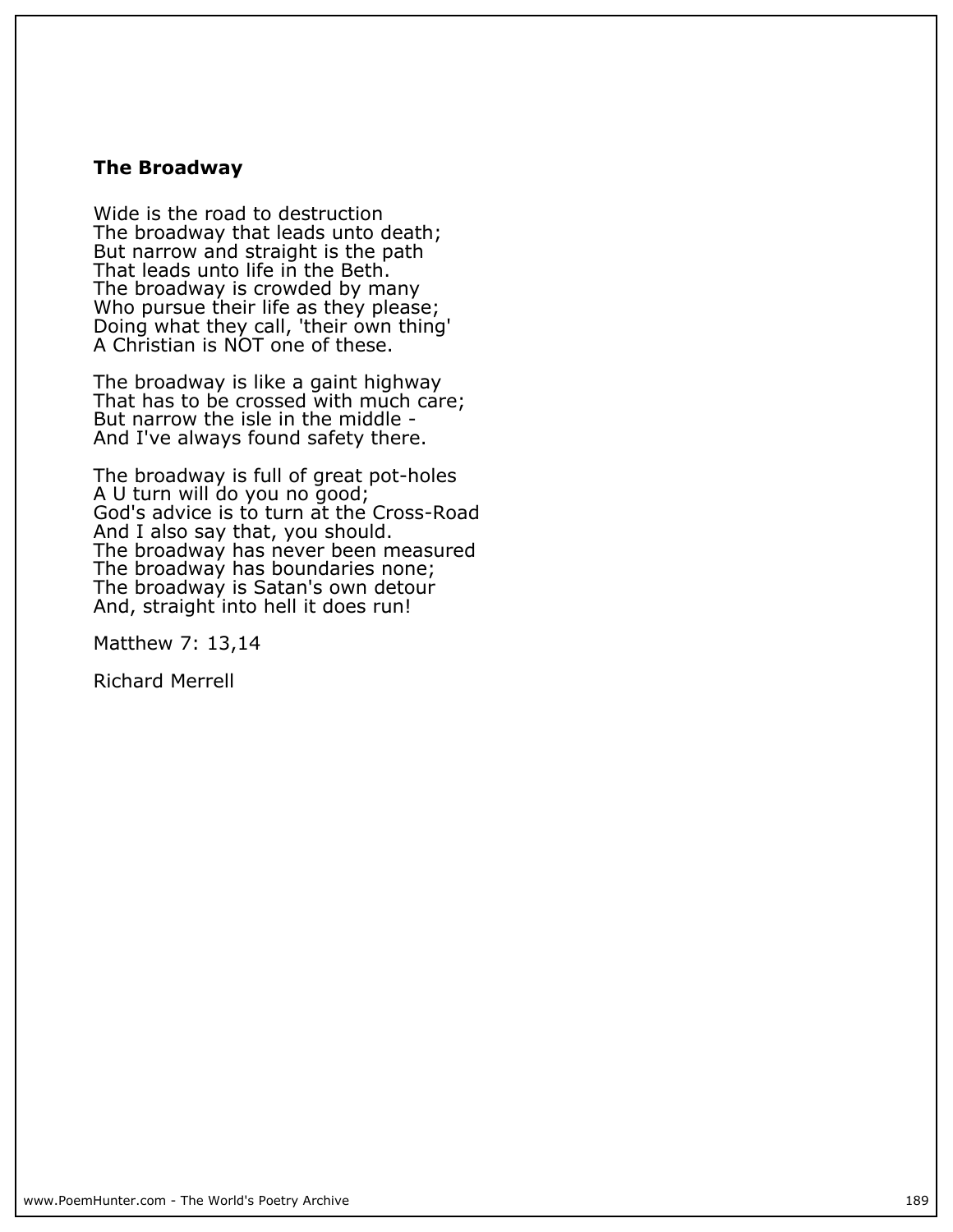# **The Choice**

**There is that wisdom from below That says, 'There is No God you know' There is the wisdom from above That says, 'There is a God of love' 'So take your choice' the world does say 'For both mean nothing anyway'**

**I took my choice and this I know Wrong wisdom comes from down below, For if there is 'No God above' Why is it that I know His love?**

**So be careful which you choose Make it sure you do not lose, The wisdom from above is true But the final choice is up to you.**

**Joshua 24: 15**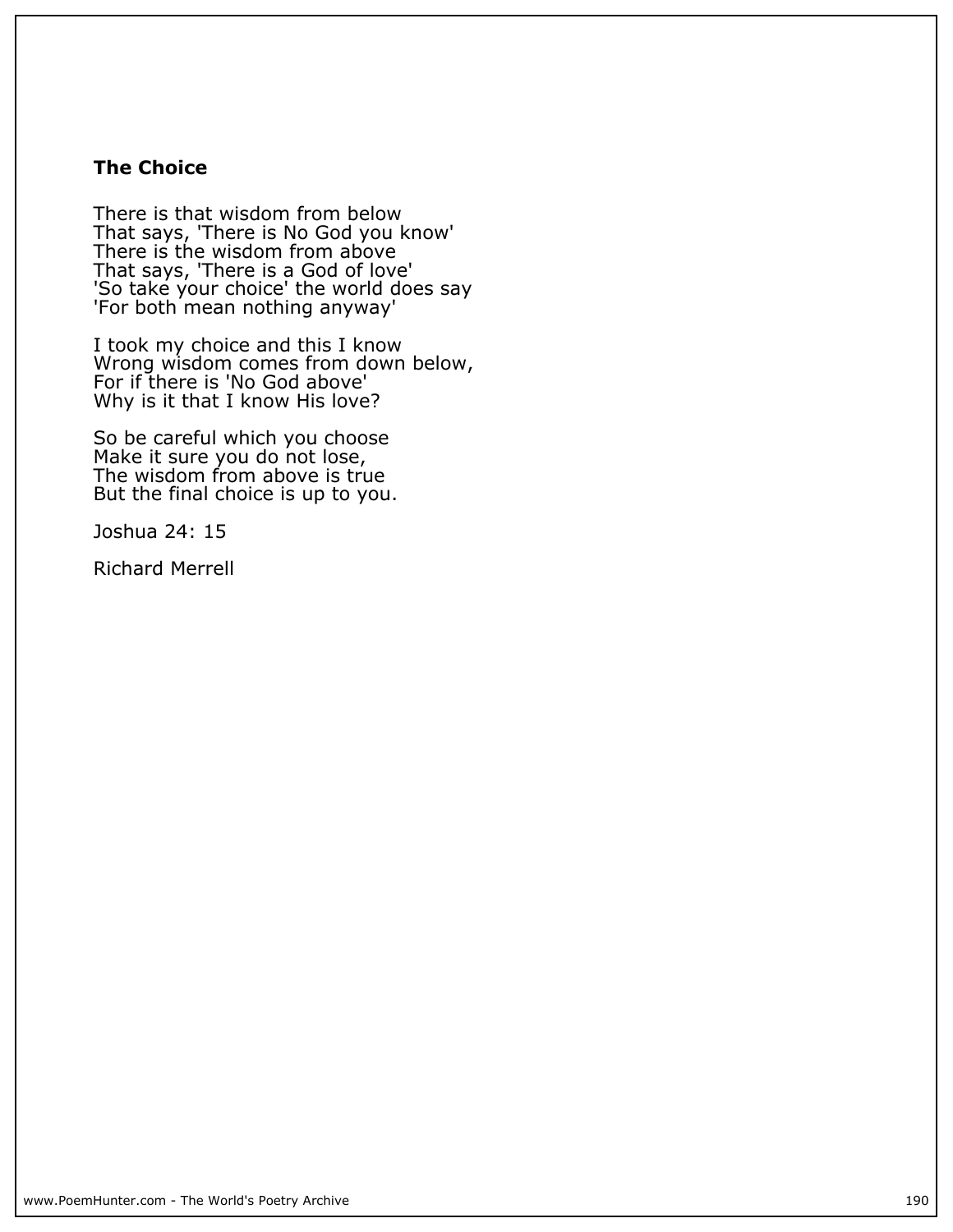# **The Clique**

**'Lord, we forbade that fellow he was not one of us how dare he cast out devils and cause a lot of fuss.'**

**Now Yeshua did rebuke them Said, 'Forbid him not.' This was the first instance of Party spirit rot!**

**'I am of Paul; Apollos for me I follow after Barnabas or any of these three'**

**But if the truth be known It's Yeshua that I pick For the Holy Spirit said to me 'Be careful of the clique.'**

**Mark 9: 38-40; 1 Corinthians 3: 1-6**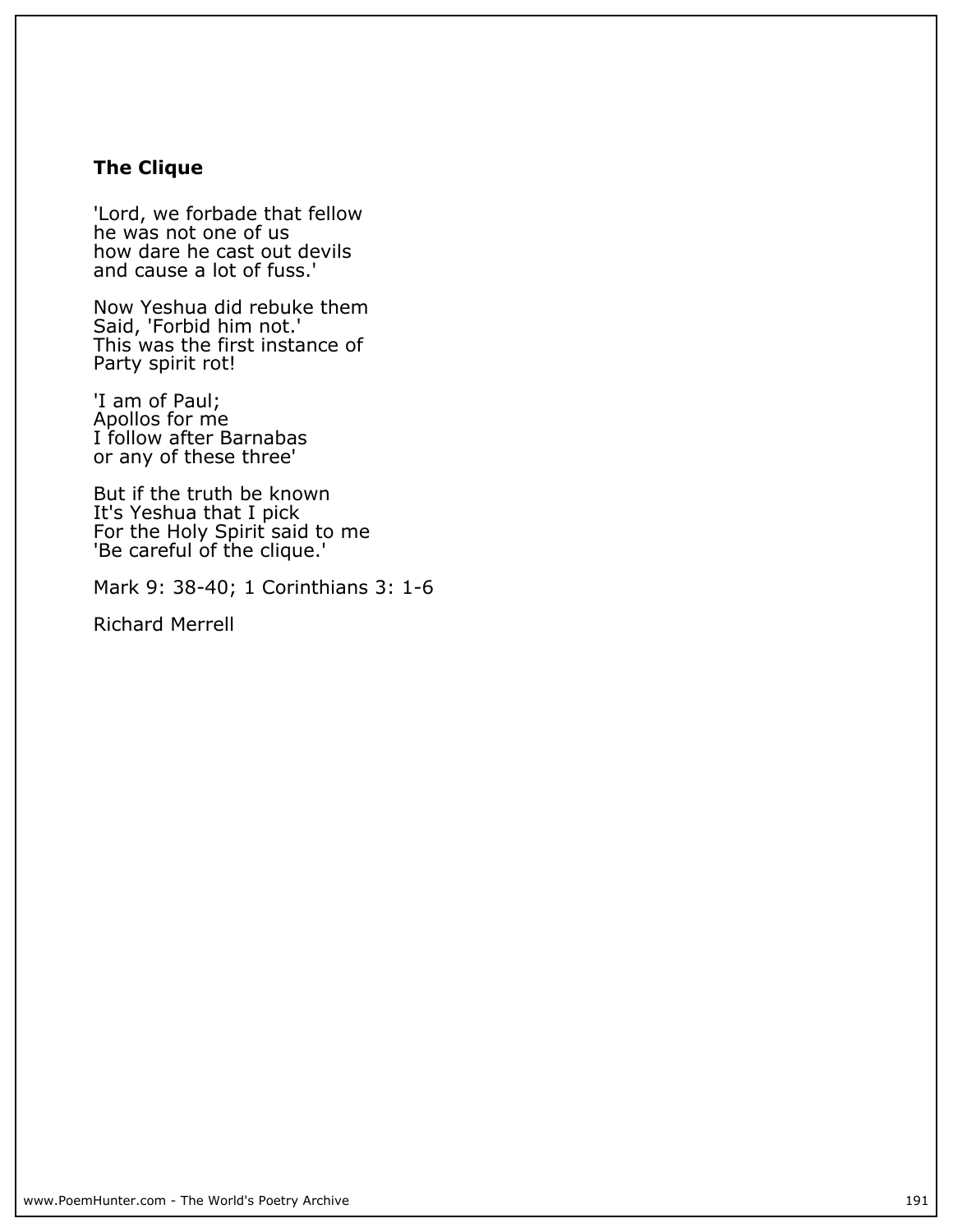#### **The Cost**

**There is a price to pay When you place your faith in God, There is a load to bear It's the unbelievers rod. The price that you must pay Is determined by the Lord; There is a cost to give To the ungodly horde. For though you might not be A prisoner in a cell; There is a price to pay for faith This cost, you cannot tell.**

**For in my life a cost I owe Unto my ministry, Forgiving ALL the hurts Others perpetrate on me. But I count not the cost Of being called by the Lord; My redemption is in Him who said 'if you love me keep my word'**

**For he counted not the cost When he bled and died for me; He counted not the cost On that accursed tree!**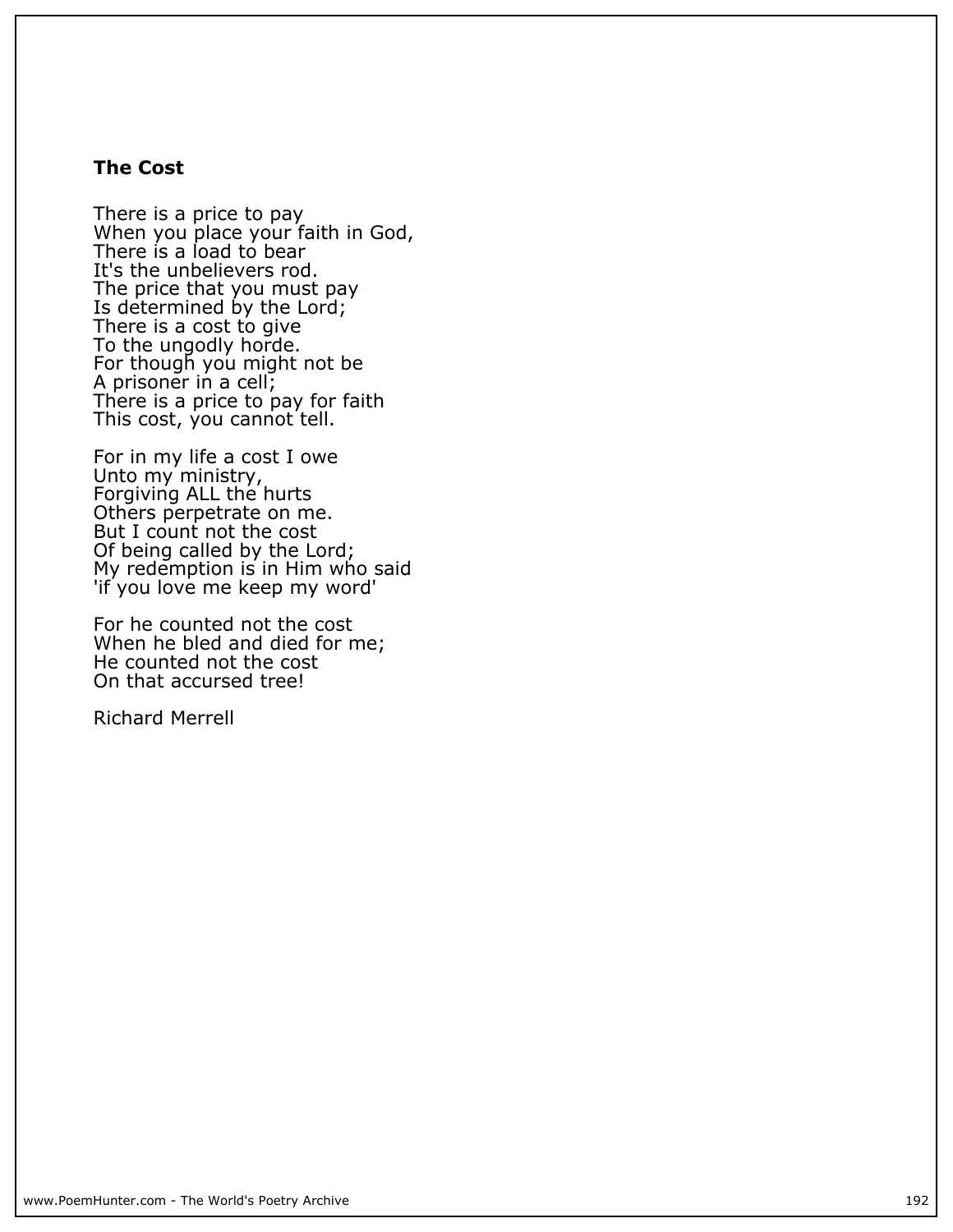#### **The Devil's Tree**

**Christmas came the other day And sat down next to me Saying, 'Come on son, have some fun make an idol of a tree.**

**'Don't worry about what God might say, enjoy yourself, have a laugh be like that fool called Aaron who built that golden calf.**

**'After all the Christian Church has been cutting trees for years; and putting up the mistletoe those silly little dears.**

**'So don't worry about what God might say for I've deceived them all you know; so come along and do the same why don't you have a go? '**

**I replied to Christmas in this way 'I will not heed your Bell; I have no idol; Yeshua is Lord of Him I love to tell.**

**'So you can burn your Christmas trees in that lake's eternal fire; for I perceive by God's Logos you are Satan and you're a liar.'**

**'The customs of the people are vain'**

**Jeremiah 10: 1-5**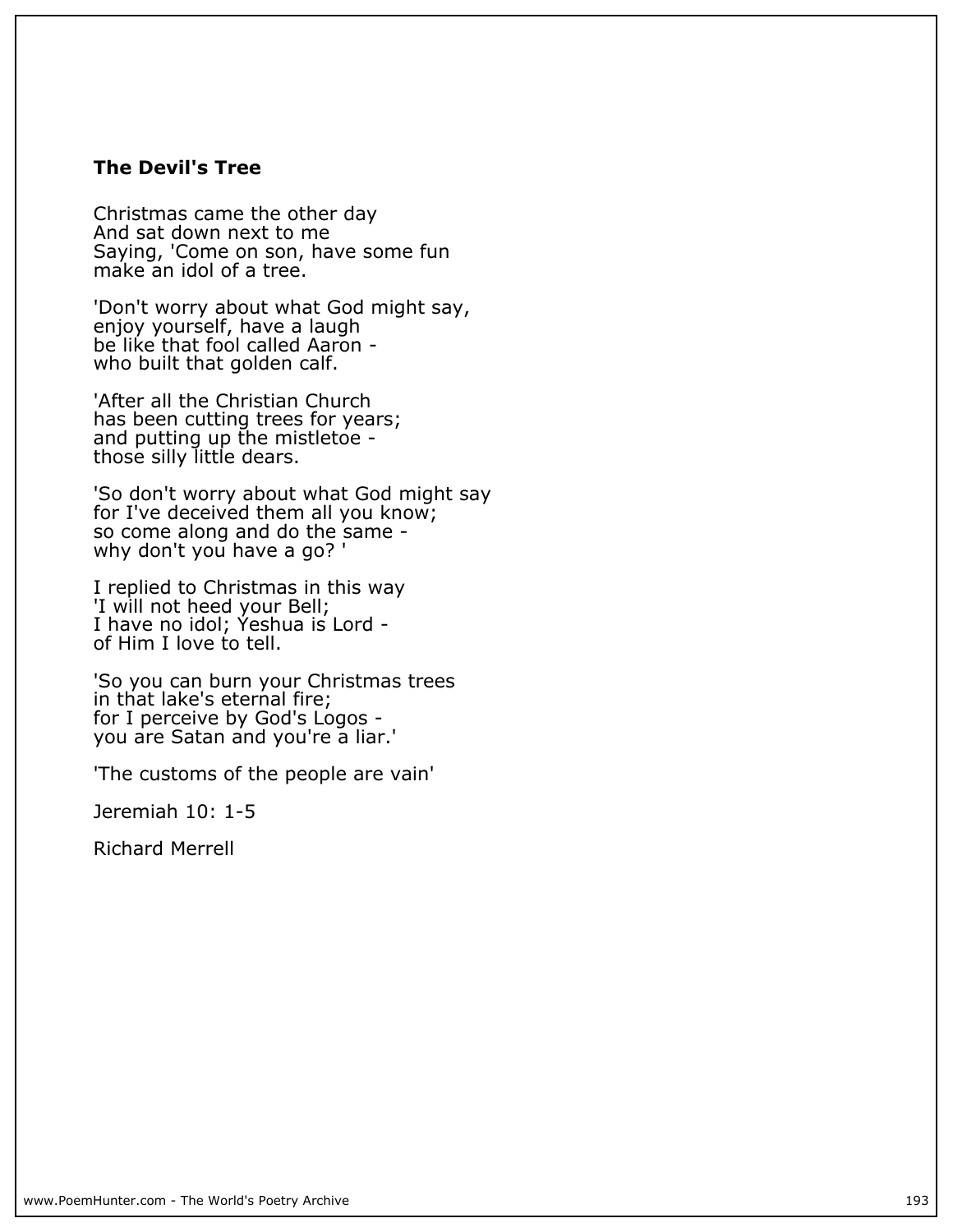# **The Faithful Husband**

**The faithful husband loves as the Christ The wife he has been given; He must be as Yeshua to her And make her life as heaven. He must bear her up always Present her unto himself; As a pure and chasted bride His wife is his true wealth.**

**Submitting unto Yeshua as Lord He is given authority; To take the things of the Christ above And teach his family. The faithful husband is as theChrist Who died upon that ROD - And loved His bride unto the end He submitted unto God.**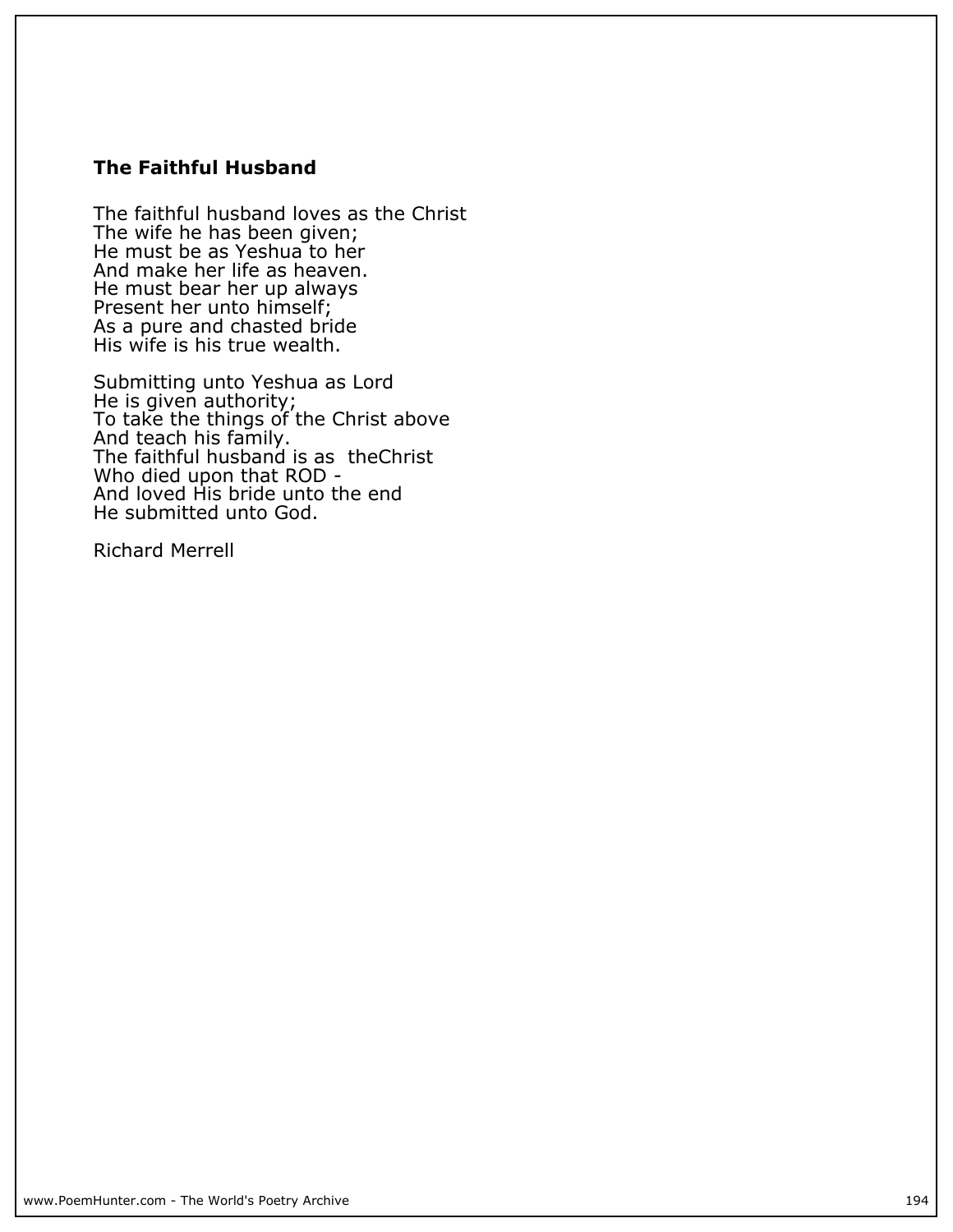# **The Faithful Wife**

**The faithful wife in the Christ Obeys her husband's word; Claims her own authority By calling her husband, lord.**

**She will love her husband dearly As she submits unto his hand, Teaches younger women so In this her family stands.**

**The faithful wife perceives in God Her husband is given rule; As he submits unto the Lord But a rebellious wife is a fool.**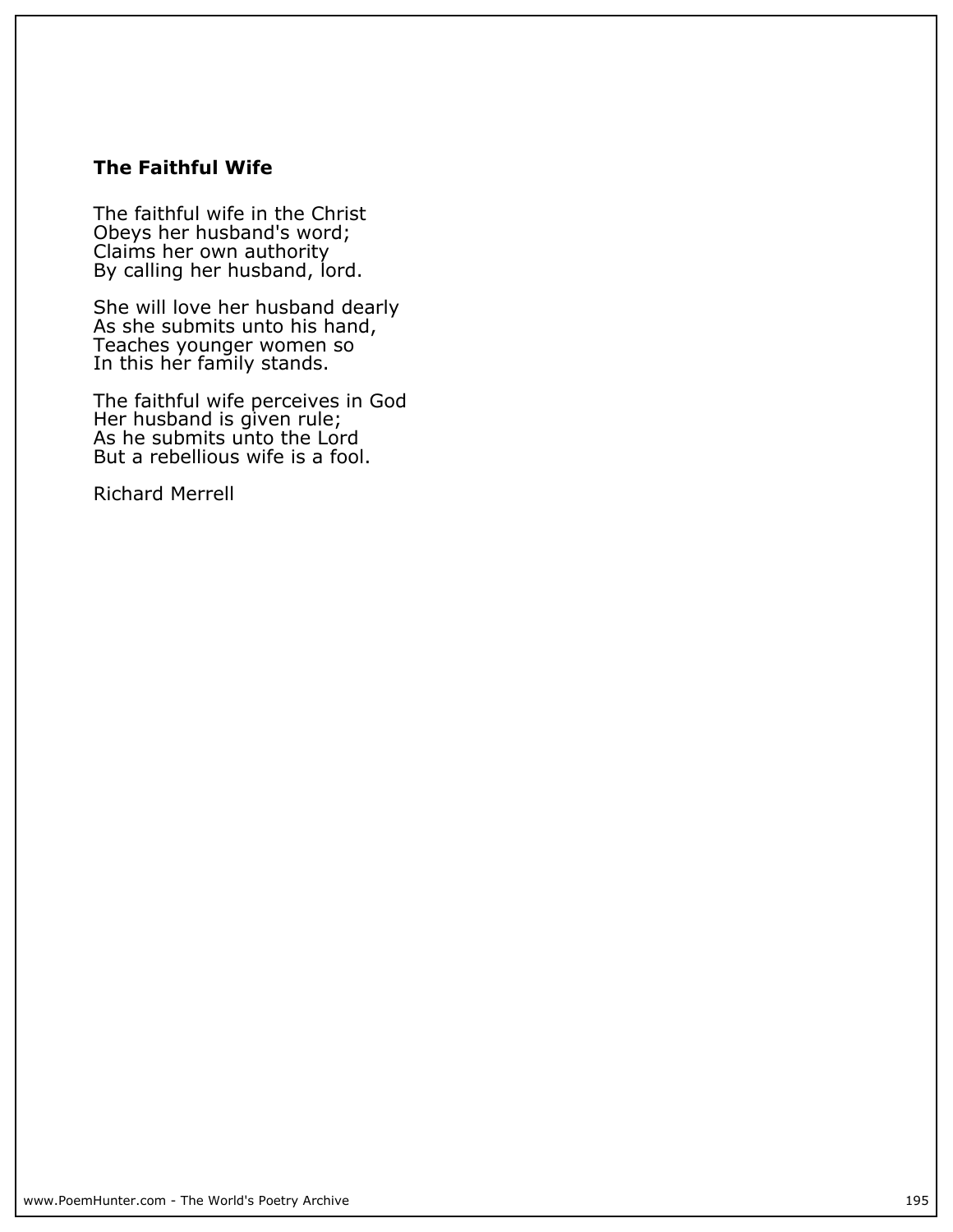# **The Feast**

**At the blessed communion feast True table of the Lord I eat his body drink his blood According to his word.**

**I have eternal life For the Christ laid hold of me That I might press on, claim the prize The resurrection see.**

**Now at the blessed communion feast The table free of harm The table full of grace and rest It's the third and twenty Psalm!**

**For my Shepherd is the LORD Yeshua is His name He bled, he died and rose again None other is the same!**

**Proverbs 15: 15**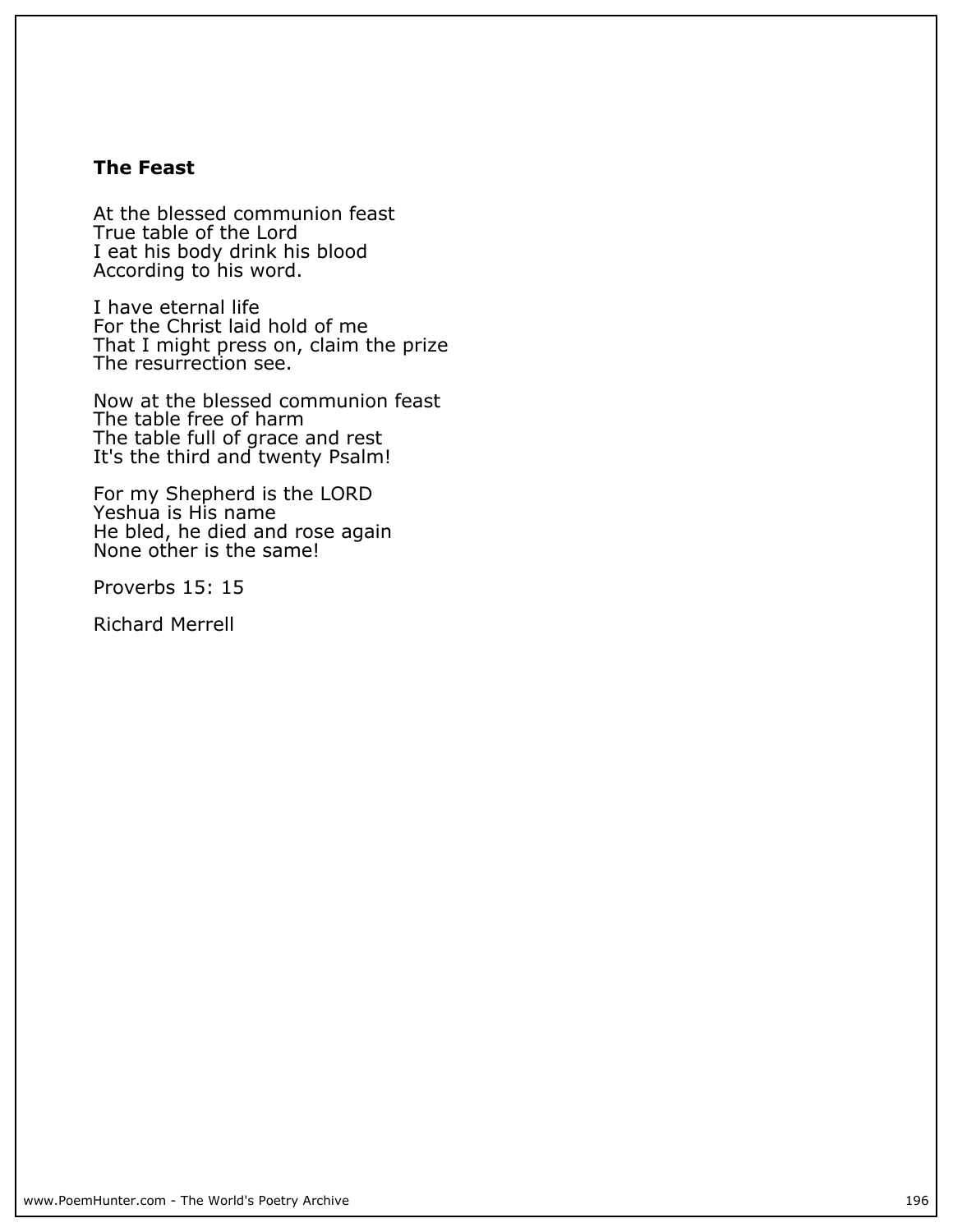## **The Fizzer**

**In the image of God Man was made that day, To stand upon his feet And not as the monkey sway.**

**In the image of God Man was made to be, Able to reason and to speak No gorilla was he.**

**In the image of God Man is still today; Not born of evolution As some do like to say.**

**Now as to the 'Big Bang theory' The question is a quizzer, I shall answer in this manner The Big Bang is just a fizzer.**

**I know the evolutionists All say, 'I am dumb' Because I believe the Bible And that the Big Bang is yet to come!**

**In the image of God That's how I was made So I might commune with God - But evolution? I upbraid.**

**Genesis 1: 27**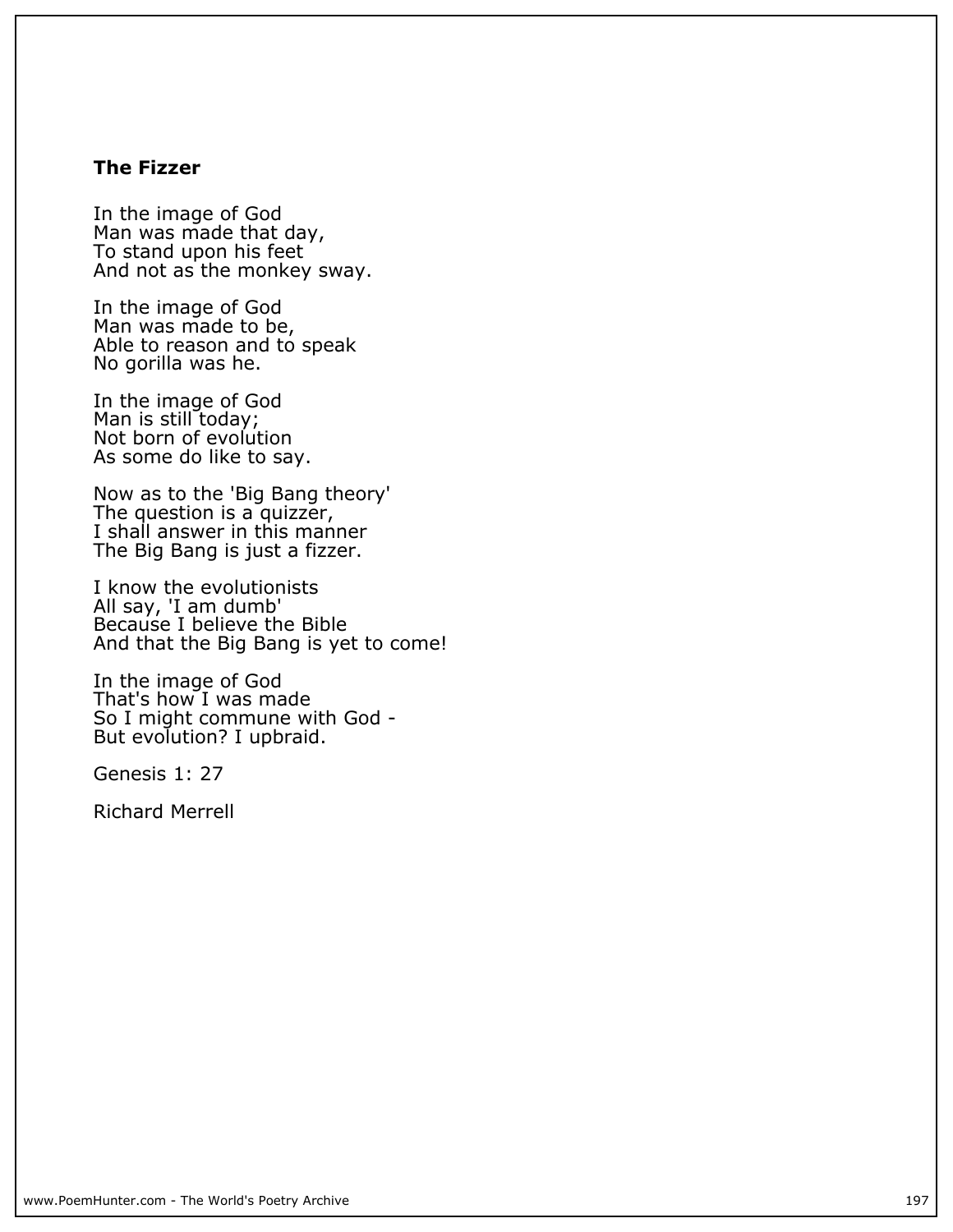# **The Holy City**

**The Holy City The Righteous domain Where there'll be no tears And there'll be no pain. No hunger or thirst Or terrible strife I'll eat from God's Tree The Tree of Life. There'll be no sun Nor moon anymore The Light of the world Yeshua, I shall adore. His Light will shine In Jerusalem New The City of Peace Has a King of Peace too.**

**Revelation 21: 1-7 Revelation 22: 1-5**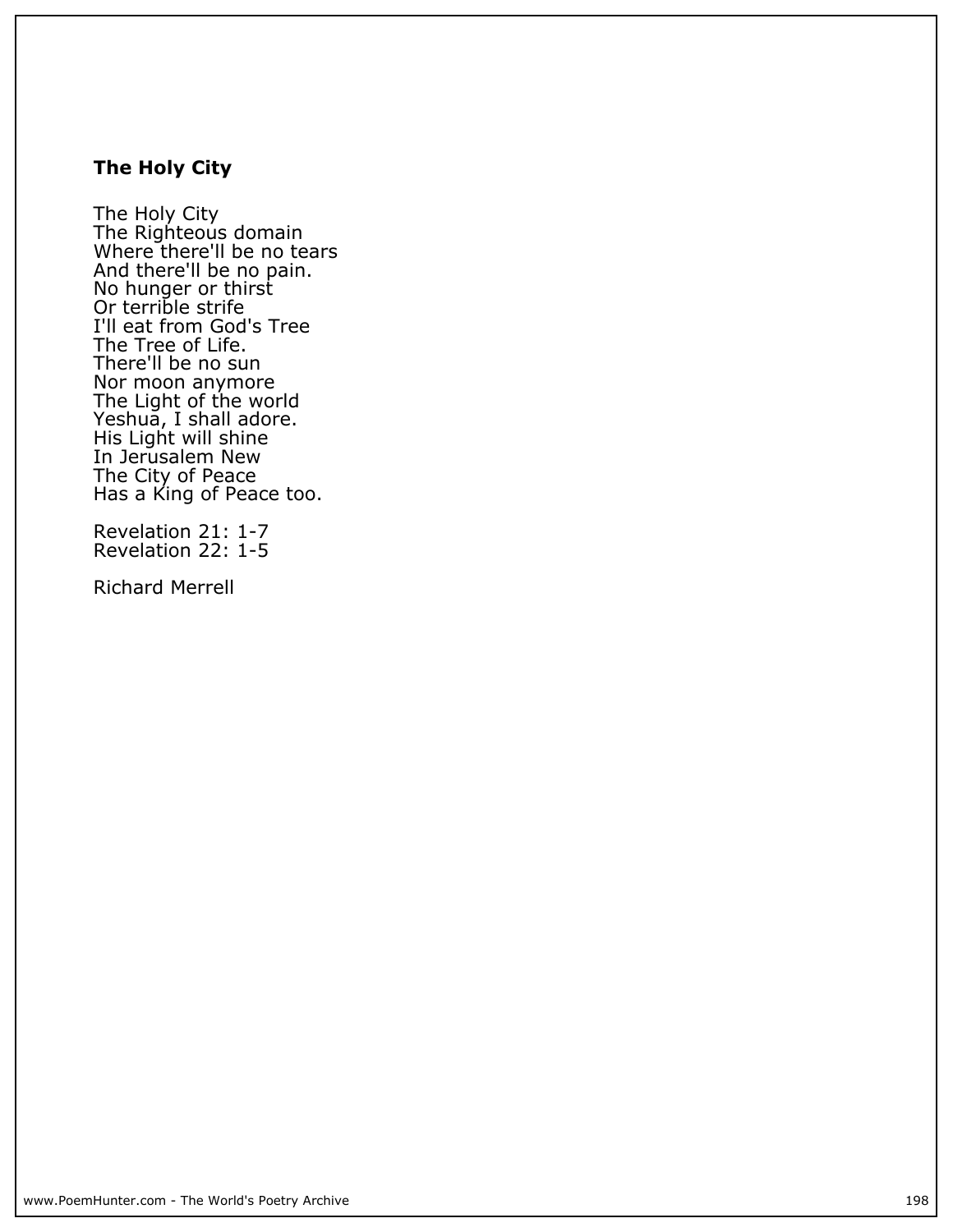# **The Judas Kiss**

**It was the Judas kiss Which betrayed our Lord that night; Judas kissed him in the darkness He did not walk in light.**

**Now, I've received a Judas kiss From a pastor? I got the shove; Because the Judas kiss replaced - The Holy kiss of love.**

**(I pray God lay it not to his charge)**

**1 Corinthians 16: 20**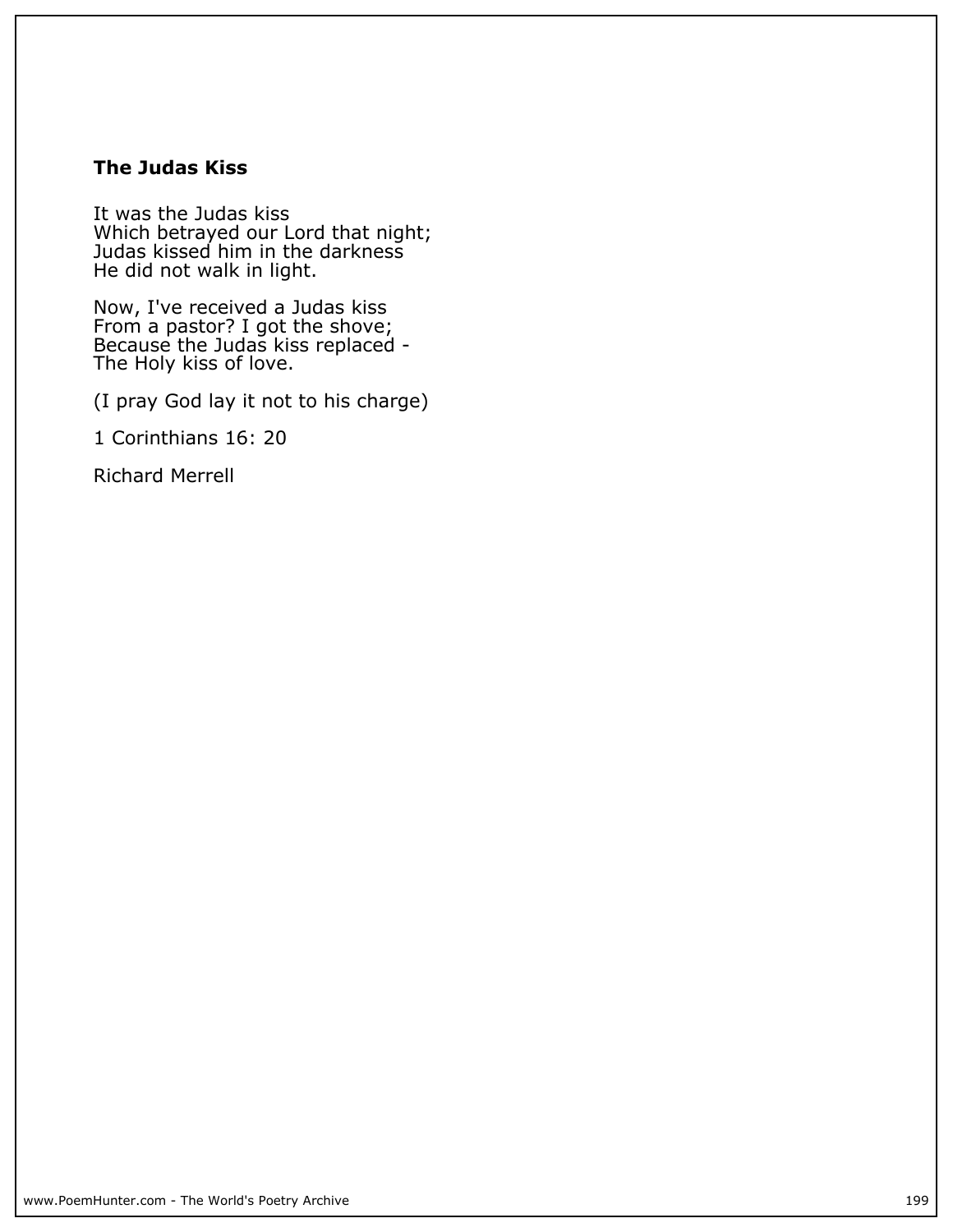### **The Kinder - Garden Church**

**The doctrine of baptisms And the laying on of hands The resurrection of the dead Eternal judgement which stands. These things we must leave behind And go on unto perfection This we will do, if God permit, For such is our election.**

**To know the deep things of our God We must not stop the search 'cause the one's who don't press on Are the KINDER-GARDEN CHURCH!**

**These are the one's who struggle And have not learned to eat The meat that's in the Word Being satisfied with milk's teat.**

**Hebrews 6: 1-3 Tells us what to do, 'Leave elementary teachings behind' I've done it, how about you?**

**1 Corinthians 2: 9-16**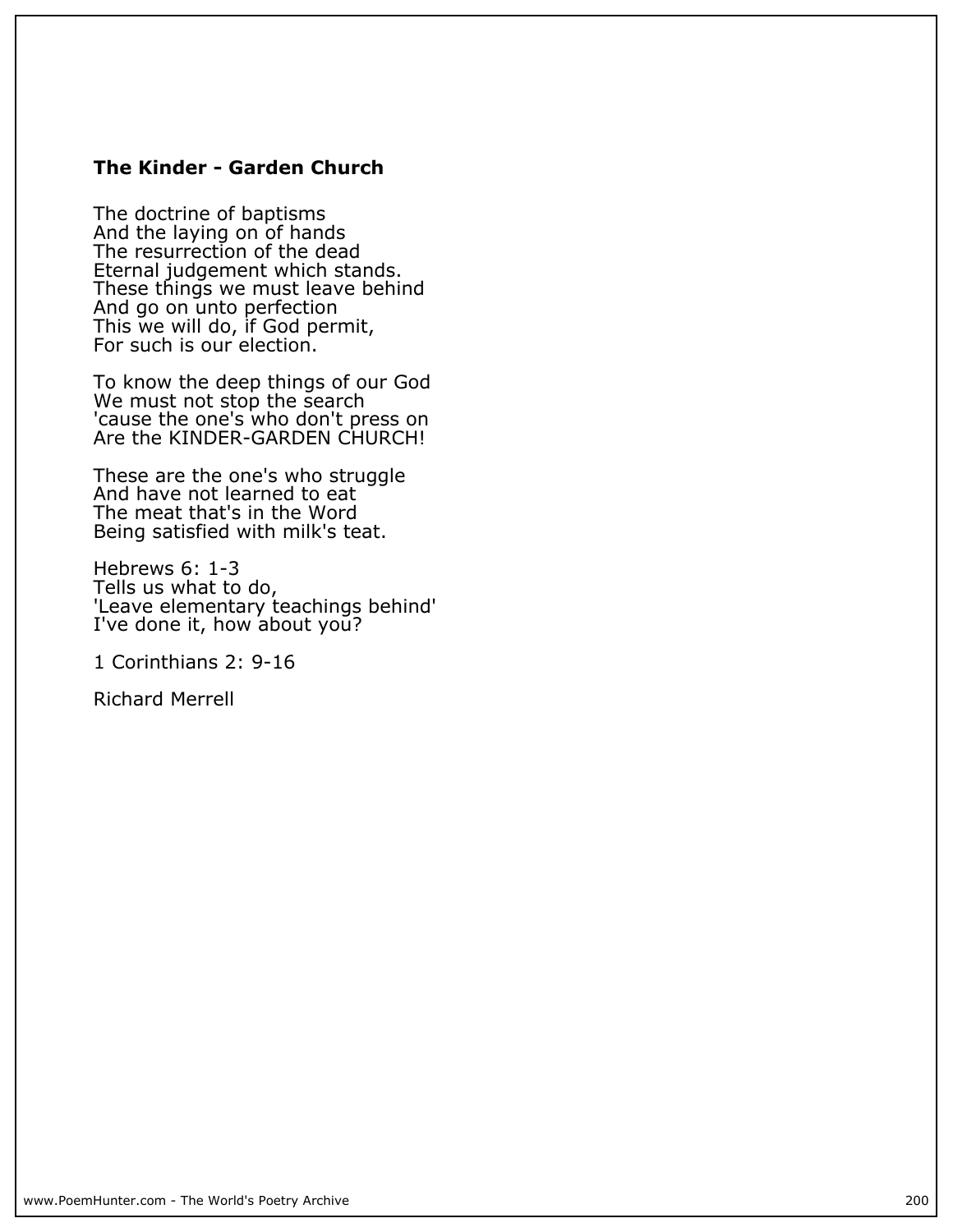# **The Lord**

**The Lord he is good and perfection Each day his mercies are new His name is Yeshua, the Christ He is Holy, Just and True. The Lord is a wonderful Counsellor For wisdom comes from his hand; In understanding no one is better A blessing has been his command. The Lord is the One who can save you; You must believe on him now The Lord shed his blood - To cleanse you from sin So repent and give him your trow.**

**Psalm 8: 1**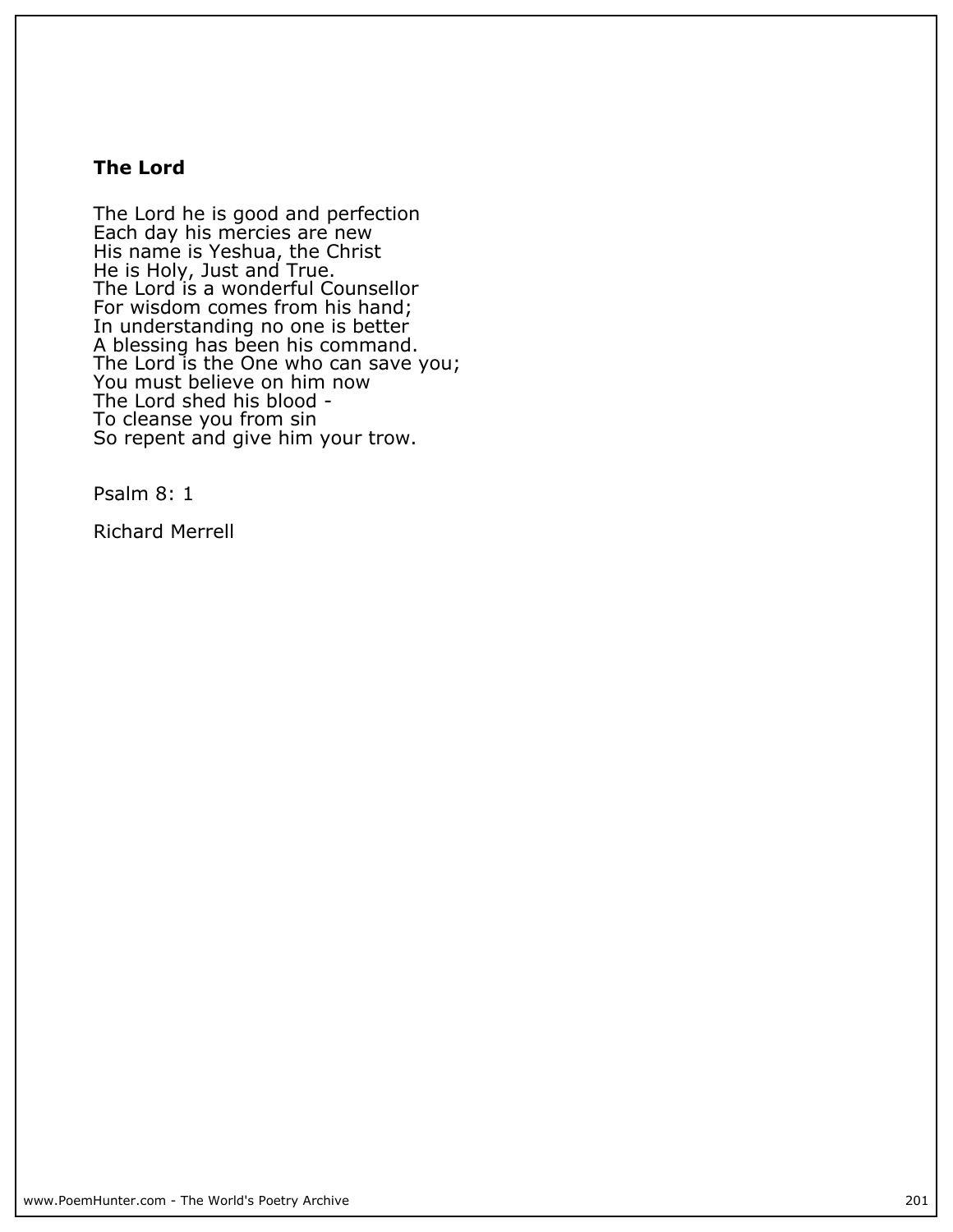#### **The Lord's Commandments**

**One Corinthians fourteen Speaks the commandments of the Lord About the use of speaking in tongues And not going overboard.**

**He who prays in the spirit Speaks unto God and not to men; In the spirit he speaks mysteries But, in silence I commend.**

**Should he utter in spirit aloud With unknown tongue he now doth speak An interpretation must be given This instruction I now complete.**

**The church is NOT to lose control Shepherd saying, 'speak in tongues, commence' But decently and in ORDER And not cause the Lord offence.**

**For many times the church does speak Nearly all do start to babble; This makes the house of God become Just like, a lot of rabble.**

**Now, if in this I give offence You might say, 'it is false teaching' I answer, you had better think again For it's the Holy Spirit preaching.**

**I am a man who is spiritual I acknowledge things from God's throne, Verse 37 of chapter 14 Is the reason for this poem!**

**1 Corinthians 14: 22-40**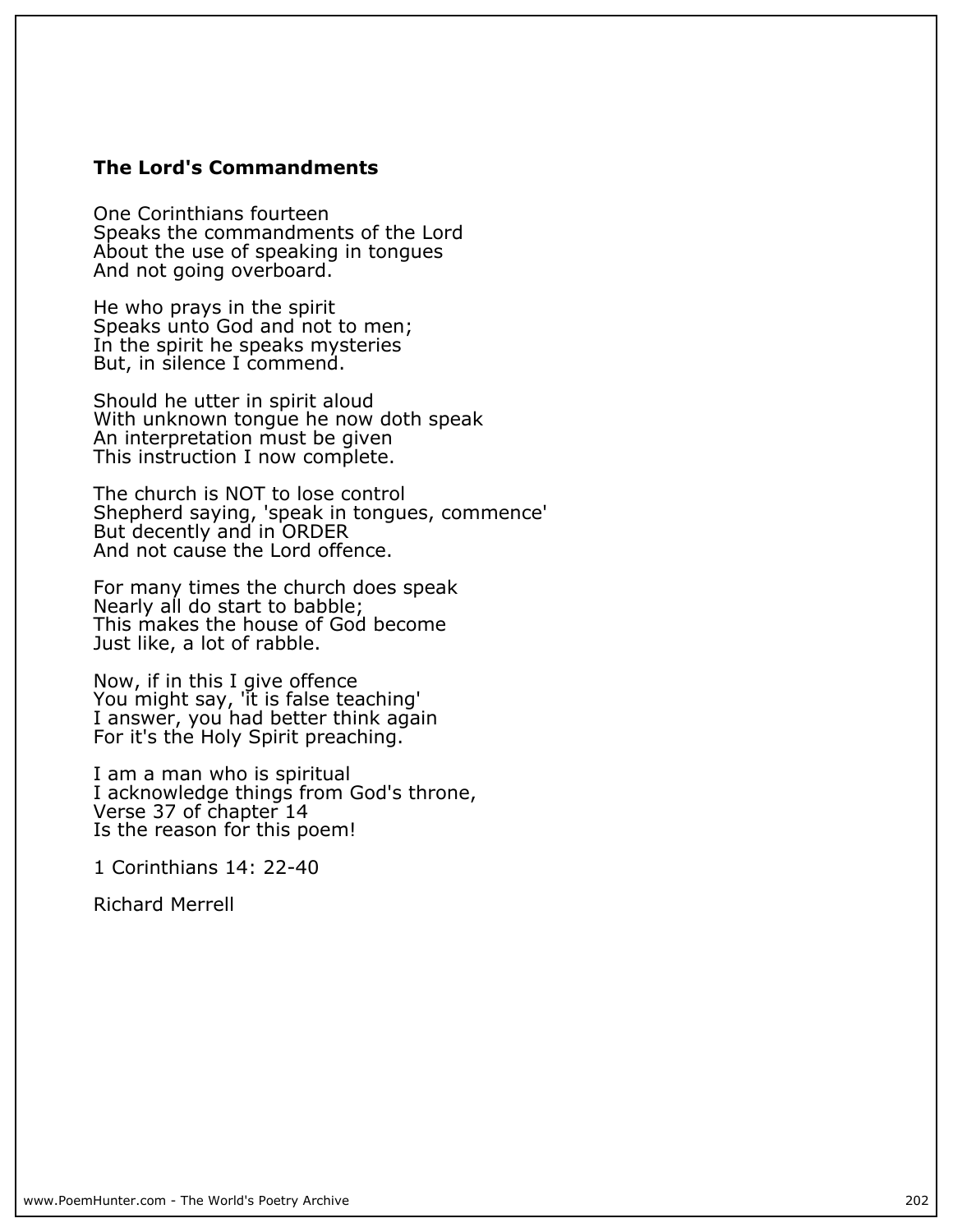# **The Love of God Abideth**

**The love of God abideth not Upon the unbeliever For these are the Sons of sin They serve the great deceiver. Their father's name is Satan The Devil or Beelzebub; That adversary of the Lord The enemy of God.**

**The love of God abideth Upon the true believer These are the Sons of righteousness They serve the Great Redeemer, Their Father's name is HOLY LORD GOD, and the I AM; The conqueror of Satan For none other can.**

**Hebrews 2: 14-18**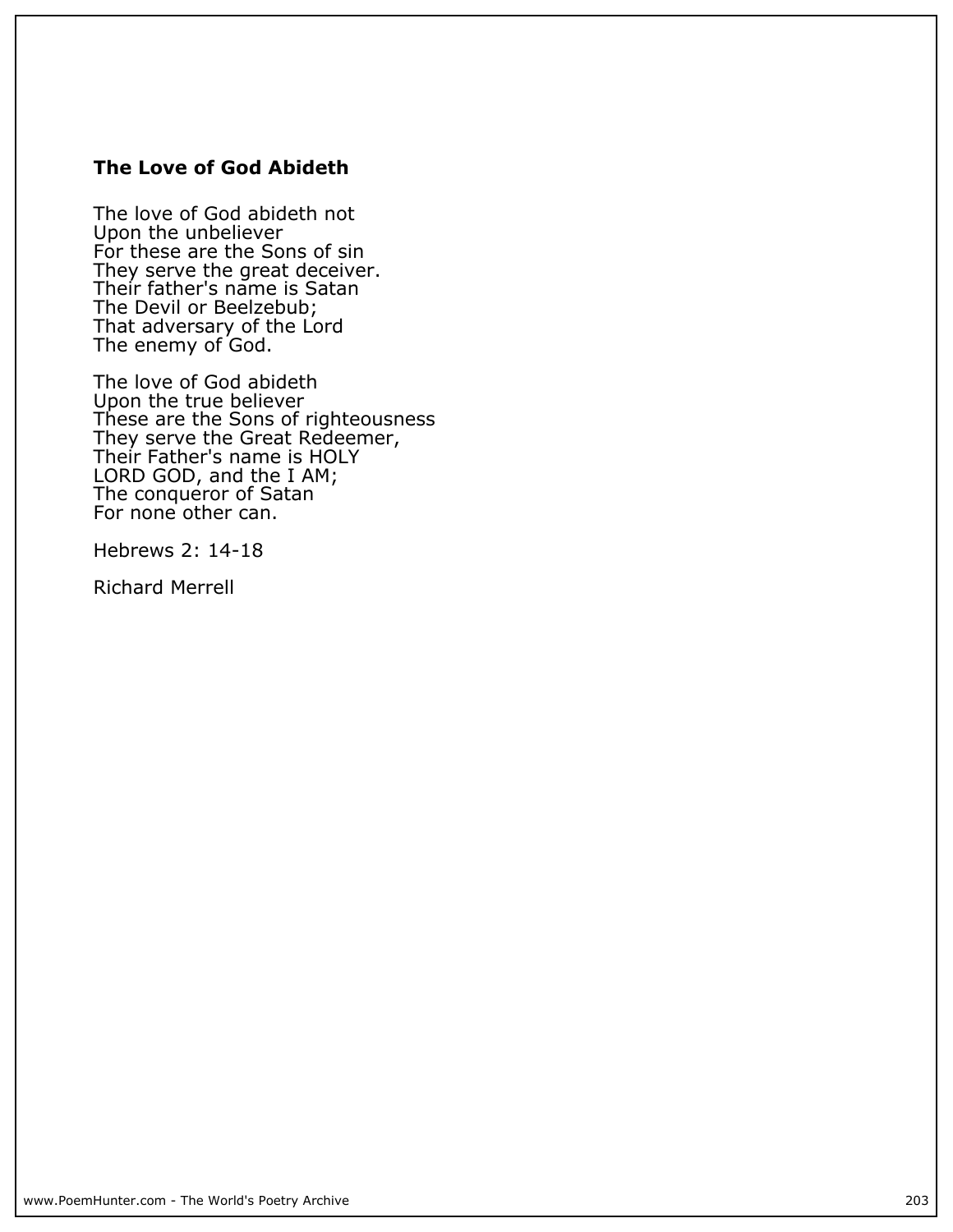### **The Mirror**

**When I look in the mirror A reflection I do see Of a man who is important For I know that God loves ME. When I look in the mirror A reflection I do face Of a man who has been saved And I know it's by God's GRACE. When I look in the mirror A reflection it must afford Remembrance of what I have seen - For I must reflect the LORD.**

**James 1: 22-25**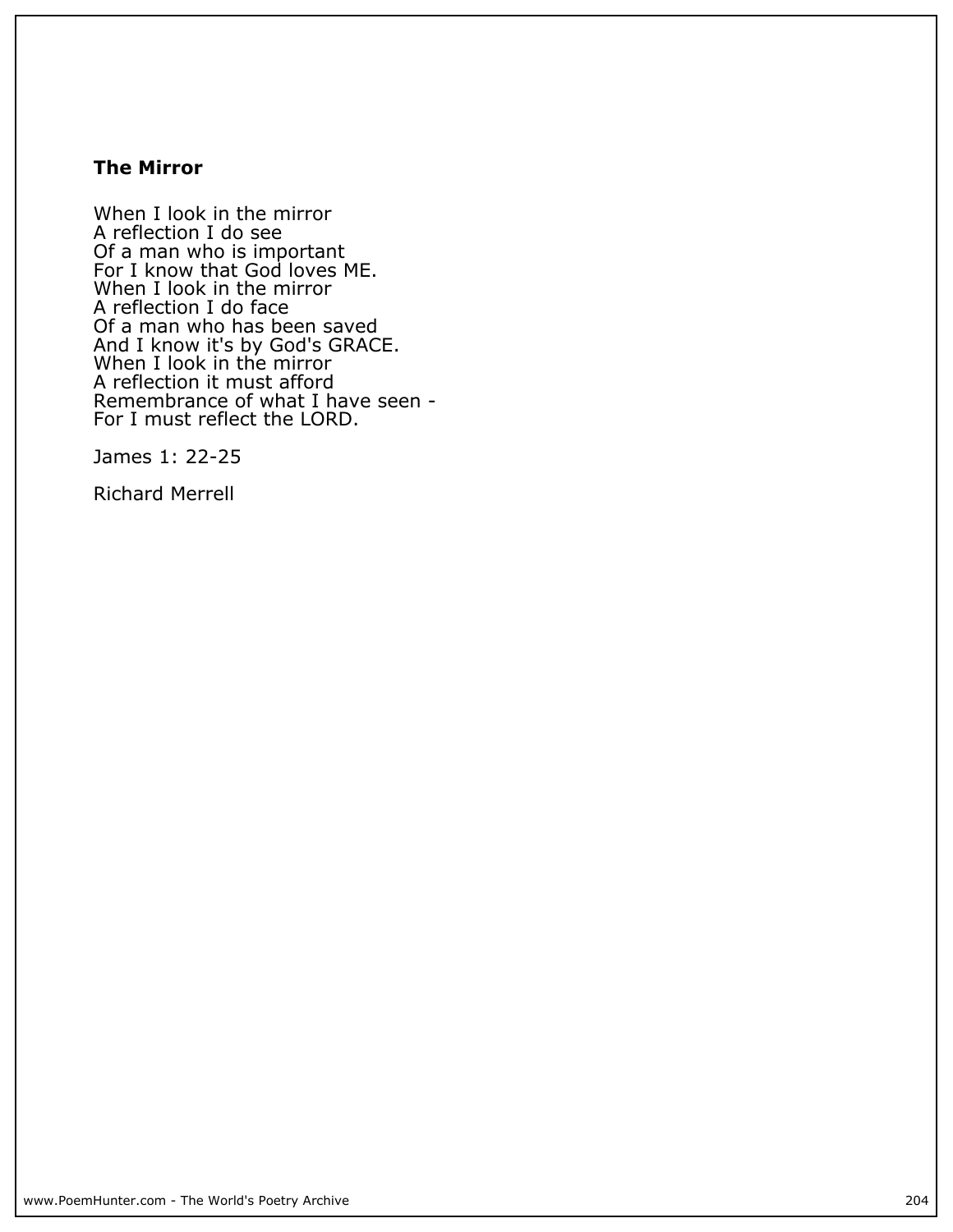## **The Mother**

**'Mother of all churches' Is a term applied to Rome This means that other churches Will own her as their own. Her children are the offspring Born of her fornications, And to build the Godless church 'She' will need denominations.**

**So, when the truth appears in time That 'her' children be but varlets 'Her' true name will be manifest 'Mother of all harlots'**

**'Nevertheless what saith the Scripture? Cast out the bondwoman and her son; for the bondwoman shall not be heir with the son of the freewoman.'**

**Galatians 4: 30**

**please note: Rome is a type of bondwoman**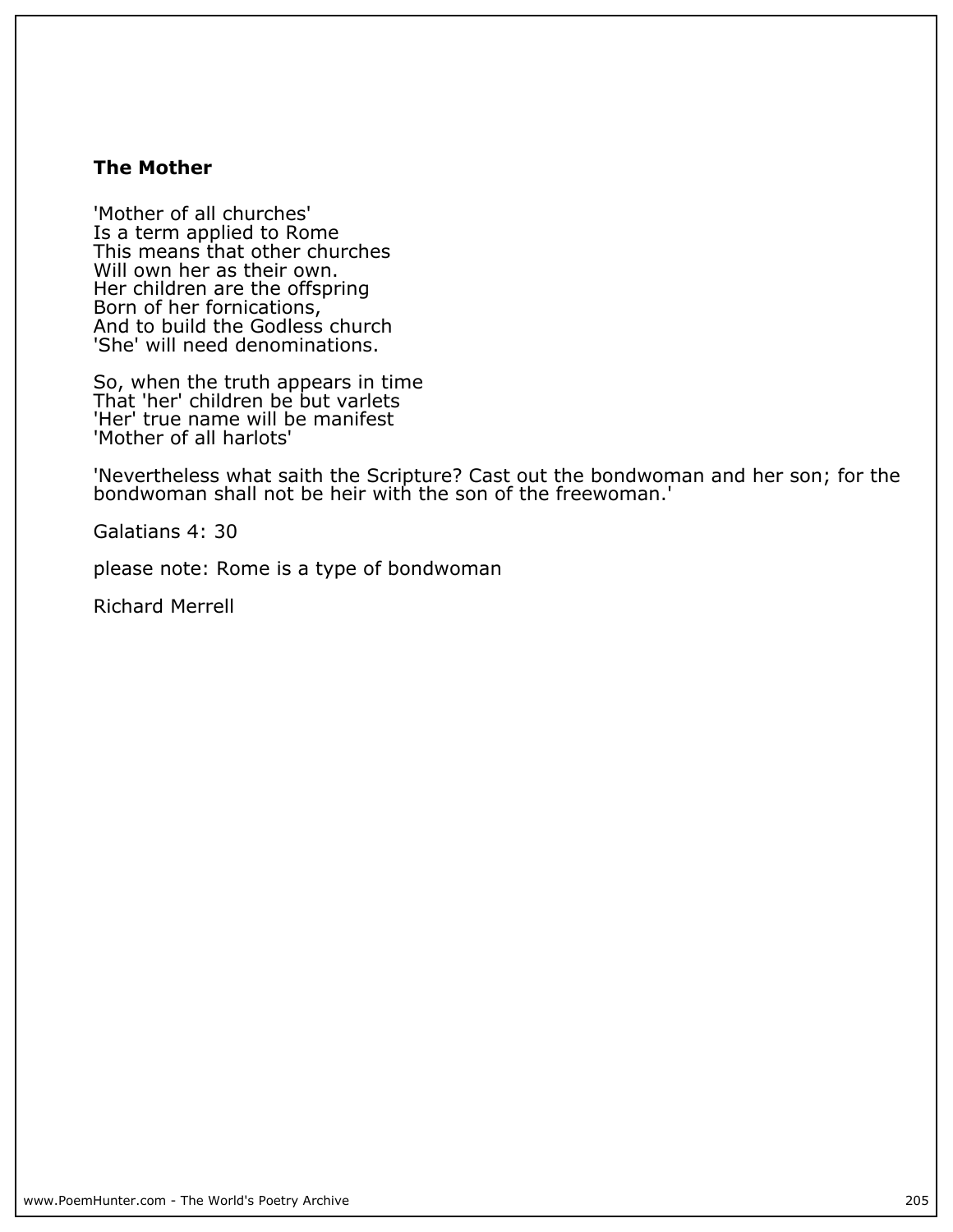# **The New Age**

**The New Age Movement tells Of crystal healing, divining rod; Speaks of the spirit guide Many things; but without God.**

**The spirit guide can't save The crystal ball's no good The divining rod is broken, The New Age is just, falsehood.**

**These new Age Movement liars Can't face the truth of God; That true peace is found only - Through the Saviour's blood. For Yeshua is the Way, The Truth, the Life as well; But the broadway of the New Age Comes from and leads to, hell!**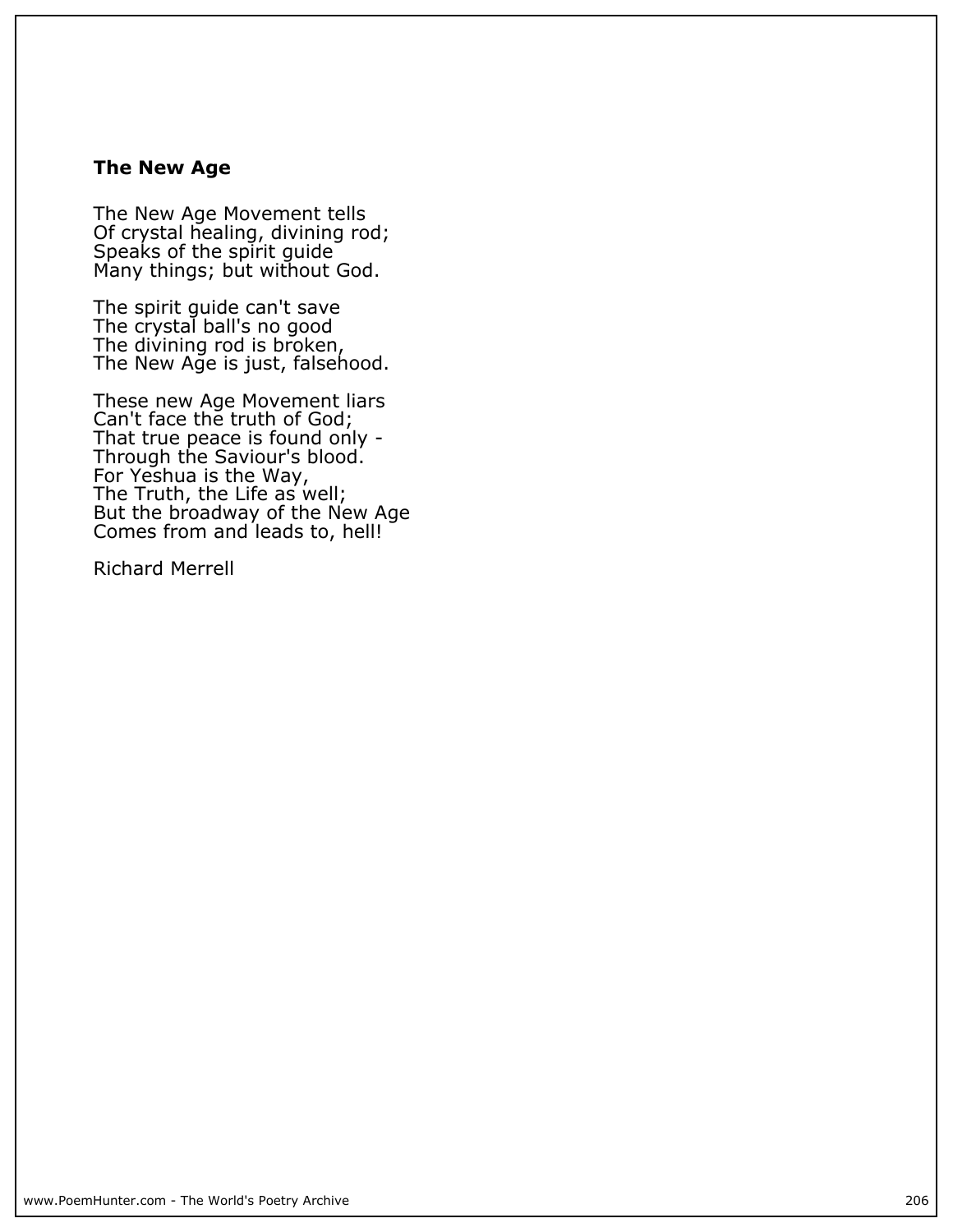#### **The New Age Movement**

**Not many speak of Yeshua today To this sick and dying world; Not many tell of Calvary The gospel they have shelved.**

**Psychology has taken the place Of the Cross which is put aside The ways of man take precedence Over Yeshua and the reason he died.**

**Even some Bible Colleges proclaim 'The New Age Movement finds that psychology holds the answers so think up a Yeshua with your minds.'**

**The New Age Movement, yes Where psychology does real well I'll dismiss with this one statement - THE NEW AGE MOVEMENT COMES FROM HELL**

**For the peace of mind that God alone can give all you to do is practice Philippians 4: 4-9**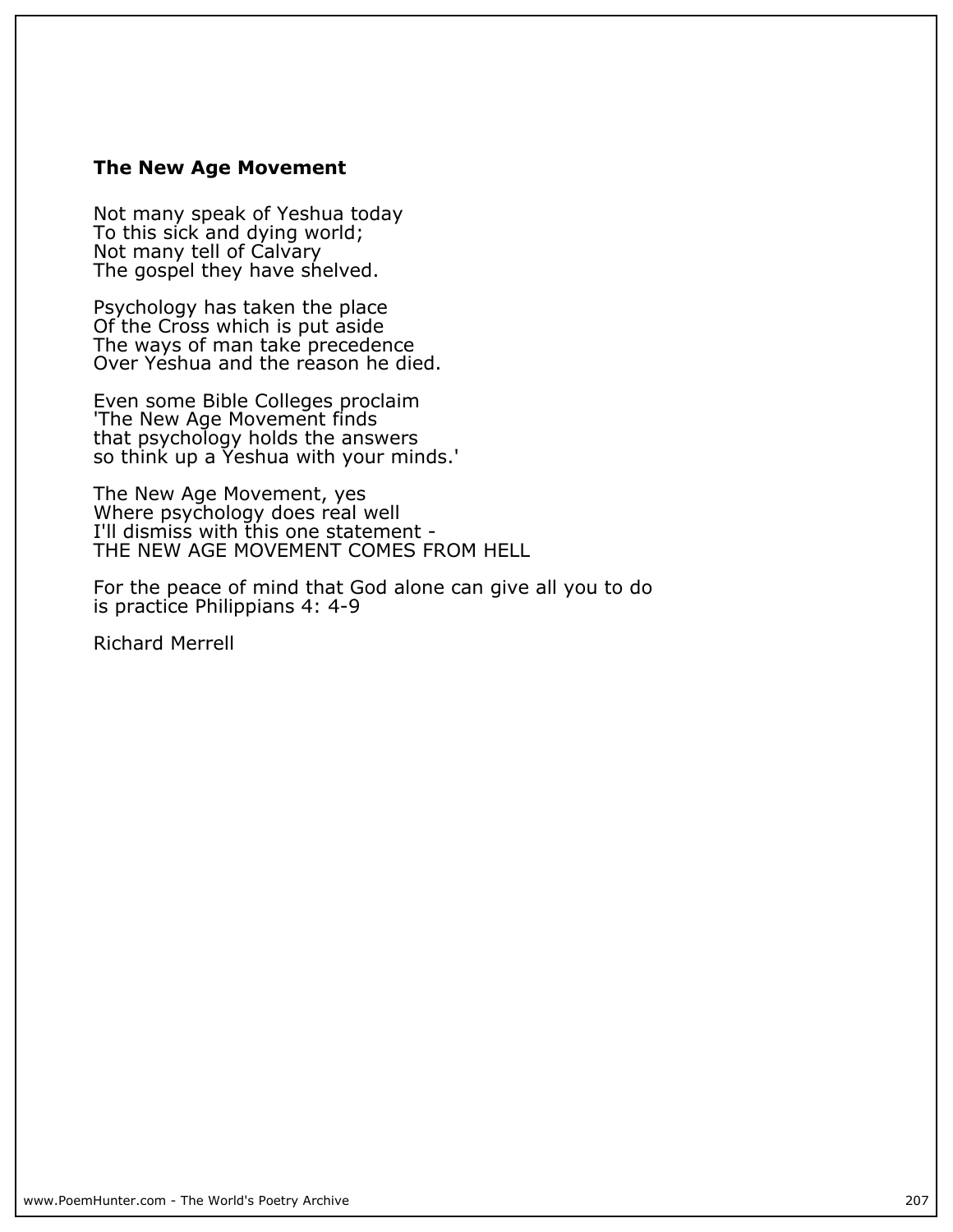#### **The New Cart**

**You will remember that in David's day The Ark of God they took But placed it on a New Cart And not according to God's Book? When they came to Na-chon's threshing floor In error Uz-zah did reach As the Ark began to topple Upon him God made a breach.**

**Now, King David was displeased And afraid of the Lord; But soon he came to understand - They had disobeyed God's Word. So to the priests of Levi King David this did say, 'You obeyed not God's due order but did things your own way'**

**Now, by some sections of the Church A New Cart has been made, Where the Lord must dance their tune In this, I am dismayed. 'Now Lord WE release you And toss you to and fro; God, you better do it For we are the boss you know'**

**This New Cart the Church does drive A new Ark they've made too; The registration caption is 'God do what WE tell you! ! '**

**This warning I now give You must burn all your New Carts Or God wil make another breach Please, let Yeshua touch your hearts!**

**1 Chronicles 13: 1-11; 15: 1-13**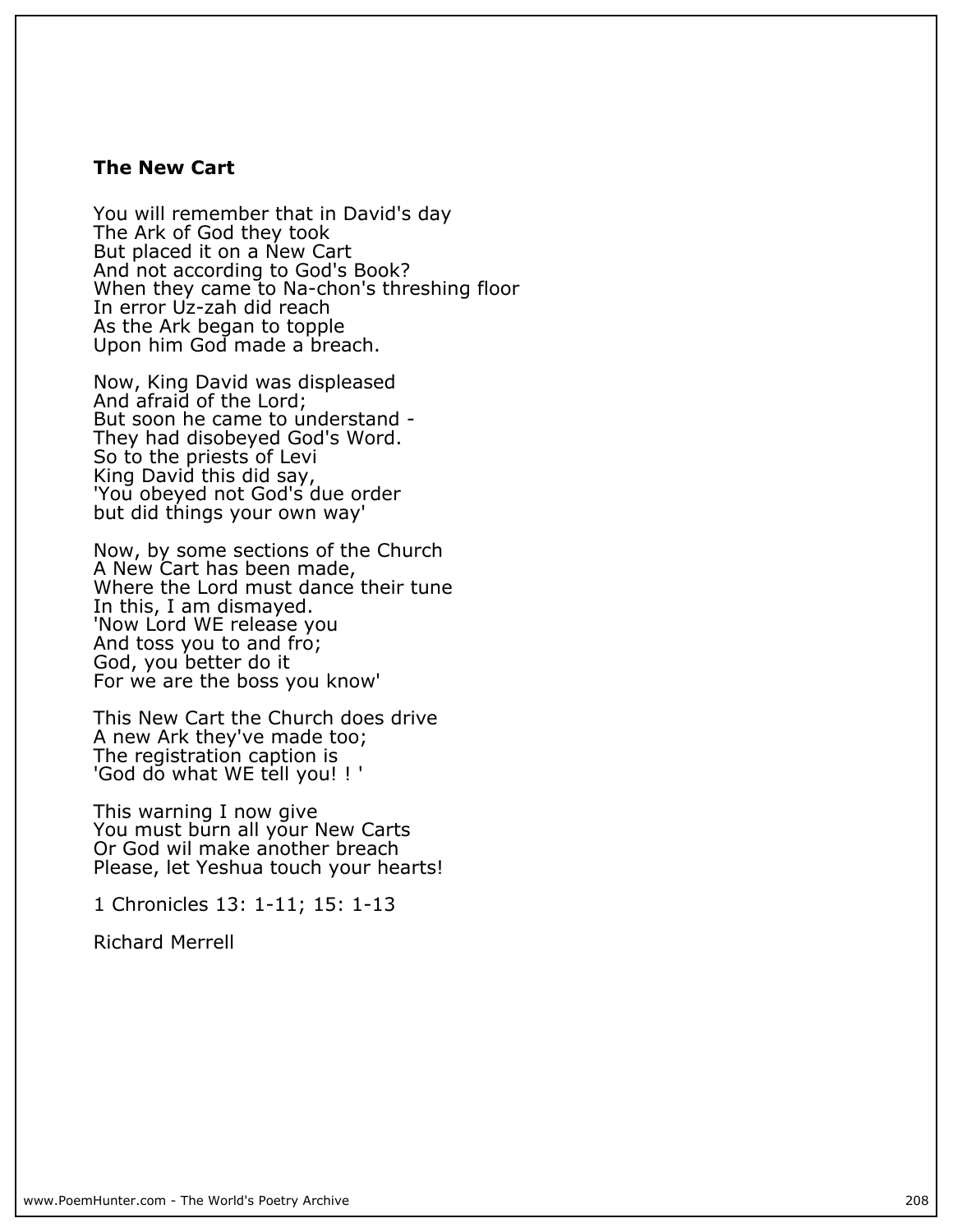#### **The Open Door**

**God has set before you an open door Let those come in who may** It is a door no man can shut **There is no other way. The lintel has been made by God Great Architect of grace This door swings wide in Calvary's love - For those who run the race.**

**The door stands firm today Fixed solid to the jamb It's hinges oiled by Holy Fire By the blood of God's own Lamb. The open door is named by God With the only name that pleases; None other name has heaven's gate But, Yeshua, Yeshua, Jesus**

**1 John 5: 13**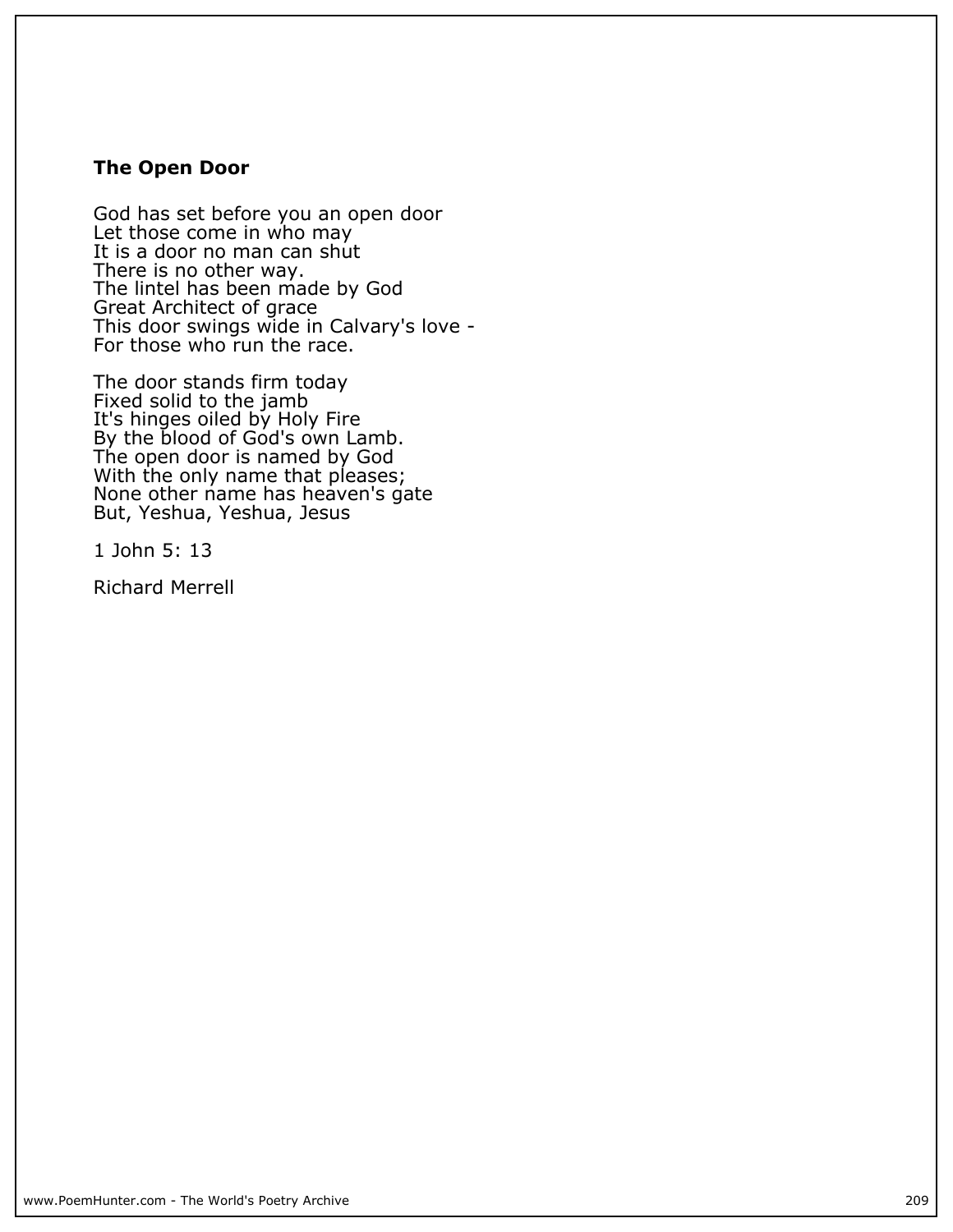#### **The Overcomer**

**Are you an Overcomer Walking in victory?**

**Are you an Overcomer Have you been set free?**

**Are you an Overcomer When the world does prod?**

**Are you an Overcomer? One who's born of God?**

**Are you an Overcomer Sealed by God and safe?**

**Are you an Overcomer Standing firm by faith?**

**Are you and Overcomer With victories to be won?**

**Are you an Overcomer Believing Yeshua is God's Son?**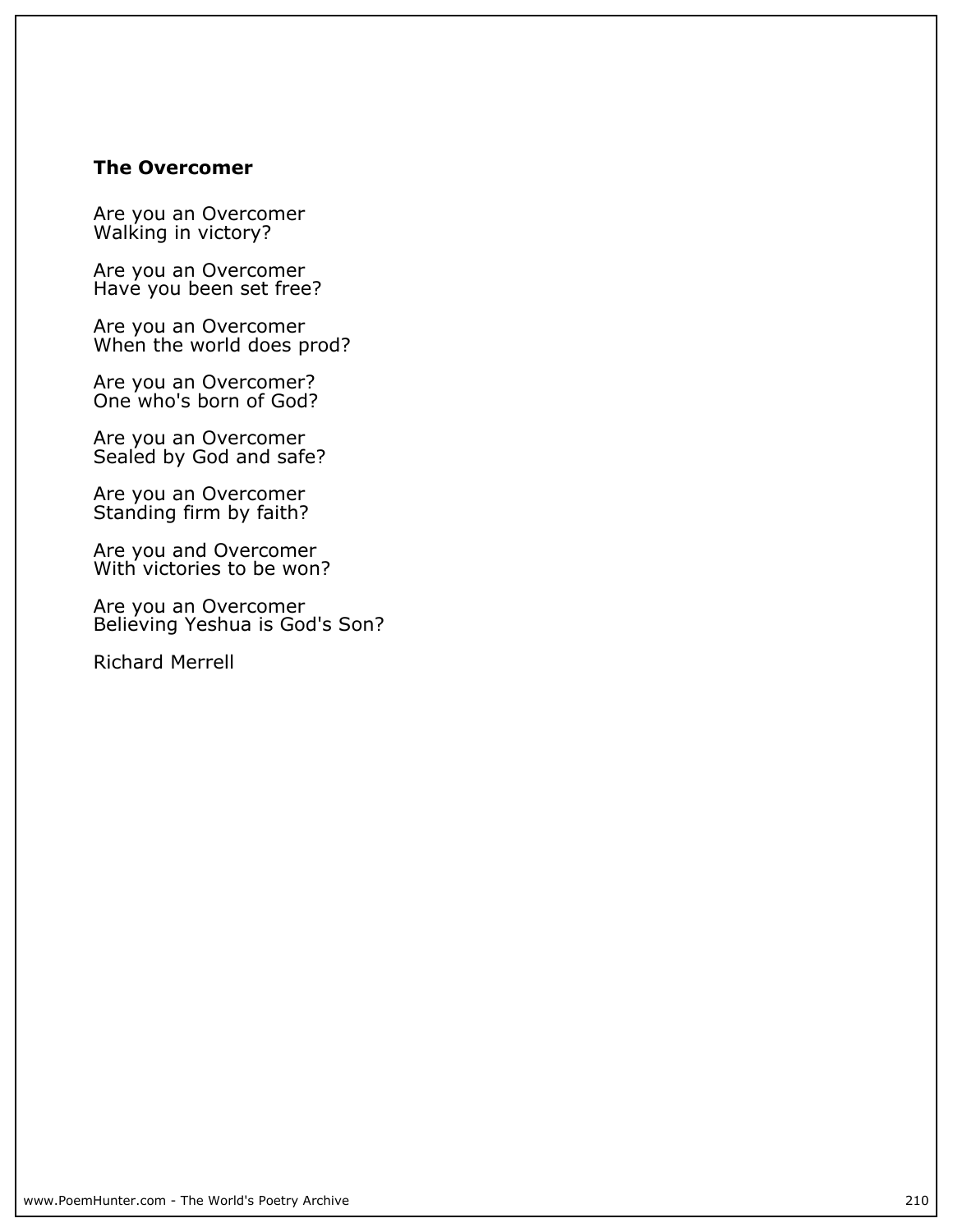## **The Pit**

**The pit is full of spiders With eyes that glow bright red; These spiders crawl upon the flesh Of those that die, undead. The spiders mock and laugh at you At you the unbeliever; Because you have no faith in Christ And you served the great deceiver. The pit is full of darkness Hanging heavy like a shroud And whispering voices curse you too Because you have been proud. They ridicule and laugh at you In madness you start screaming, 'I've reaped aionian punishment the reward for my blaspheming**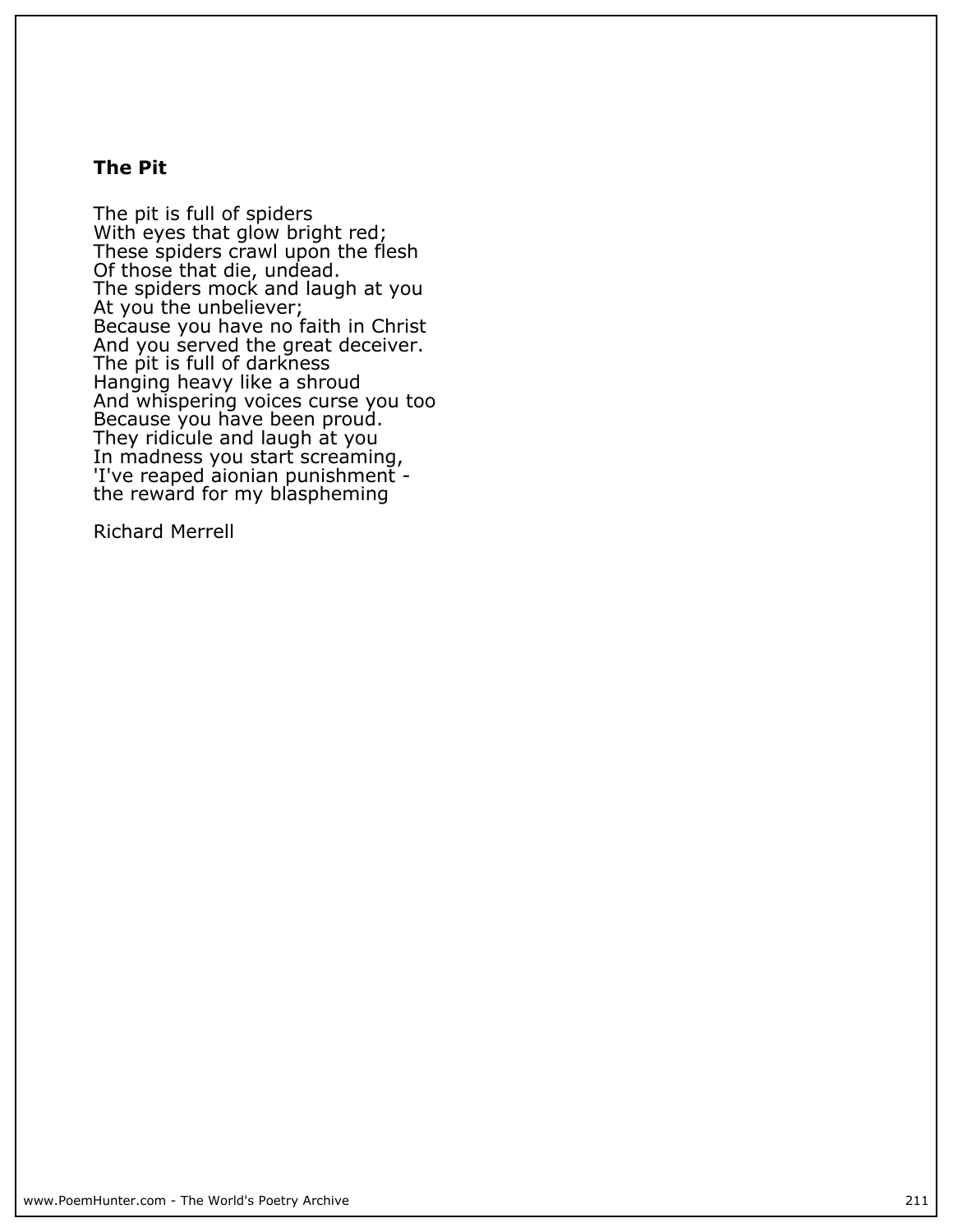#### **The Preacher**

**The preacher was the one who said, That, 'All men do end up dead' Another thing he did say Was, 'Life's just vanity anyway.'**

**The Preacher was an old, old man And from his years did understand What was in life that could be won? For, 'There's nothing new under the Sun.'**

**The Preacher knew that all men die So spoke the truth he did not lie; 'With nothing is every man born; so too in death with nothing, gone.'**

**The Preacher taught that life is short And all OUR efforts come to nought; He did not say this in despair For, 'Life is like a breath of air.'**

**The Preacher finished and concluded And his words were not deluded, The end of the whole matter he did say; Was, 'Keep the commandments and God obey.'**

**The Preacher in wisdom did understand For what he taught came from God's hand Who moulds a gold or clay pitcher; The Preacher was Solomon from Holy Scripture.**

**Ecclesiastes**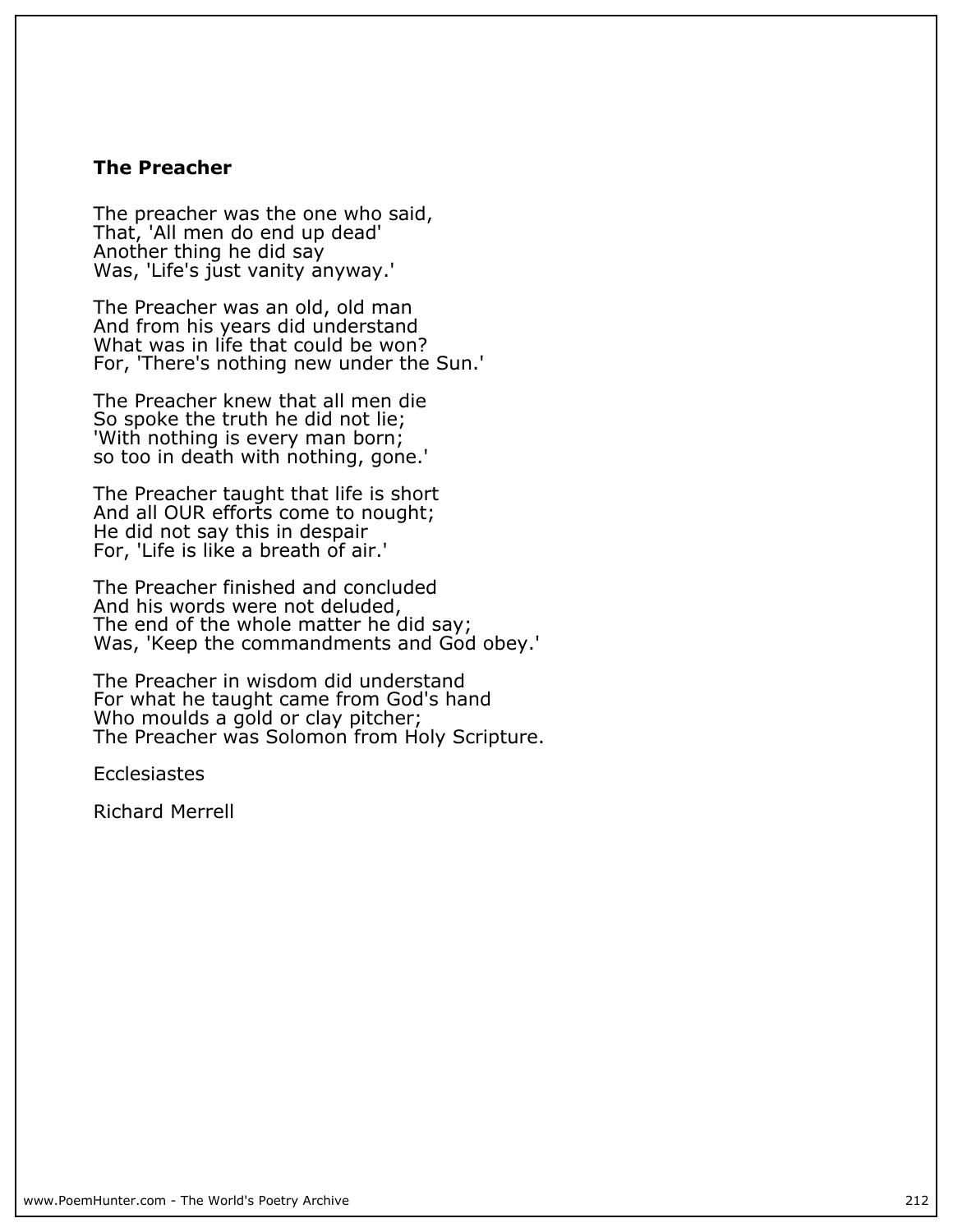# **The Prize**

**I press toward the mark For the prize of the upward call, That crown which is set aside For those who at Yeshua's feet fall.**

**This prize means fellowship in His sufferings Being conformed unto His death; For this was the attitude of Yeshua When for us He drew His last breath.**

**This prize is never won lightly Not by those who box at the air - Nor by those who always seek comfort Messiah Yeshua is never found there!**

**Unto us by God it is given In the behalf of Yeshua our Lord; Not only to believe on His name But to sufffer by His own accord.**

**I press on toward the mark for the prize Of the high calling of God in Christ Yeshua; My affection is set on heaven above - For my life is whatever God pleases.**

**Ephesians 3: 1-17**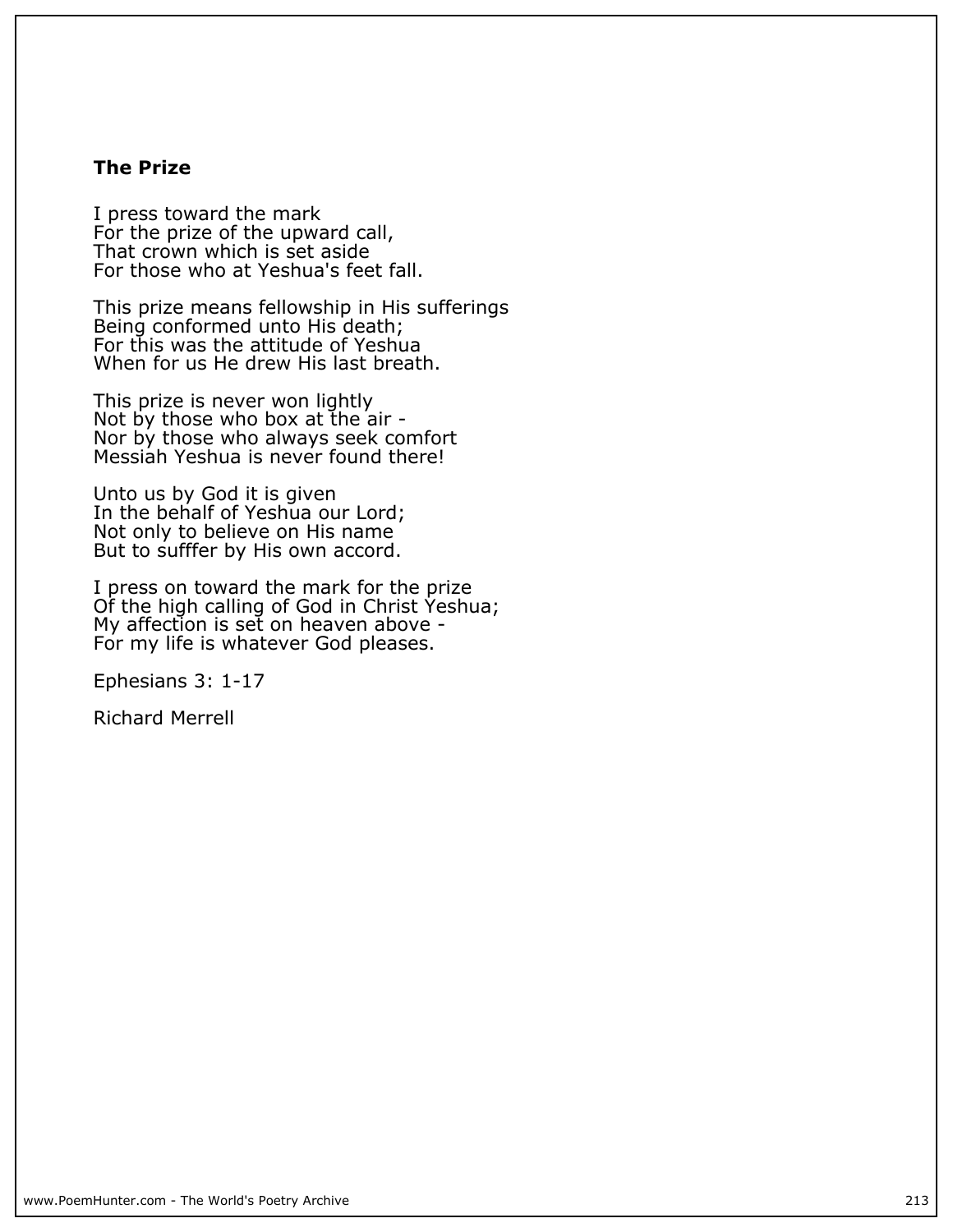#### **The Real Issue**

**The arms race is not the issue Nor how to feed the poor The real issue is the Devil It's not atomic war. These problems of the world exist I speak not with distain But Satan is the issue; For upon the Earth he'll reign! He is the insidious foe And wicked is his way Having formed the United Nations He will surely have his day. This warning I have given Please, do not missconstrue What I've said about the Devil, for - He is the real issue!**

**2 Thessalonians 2**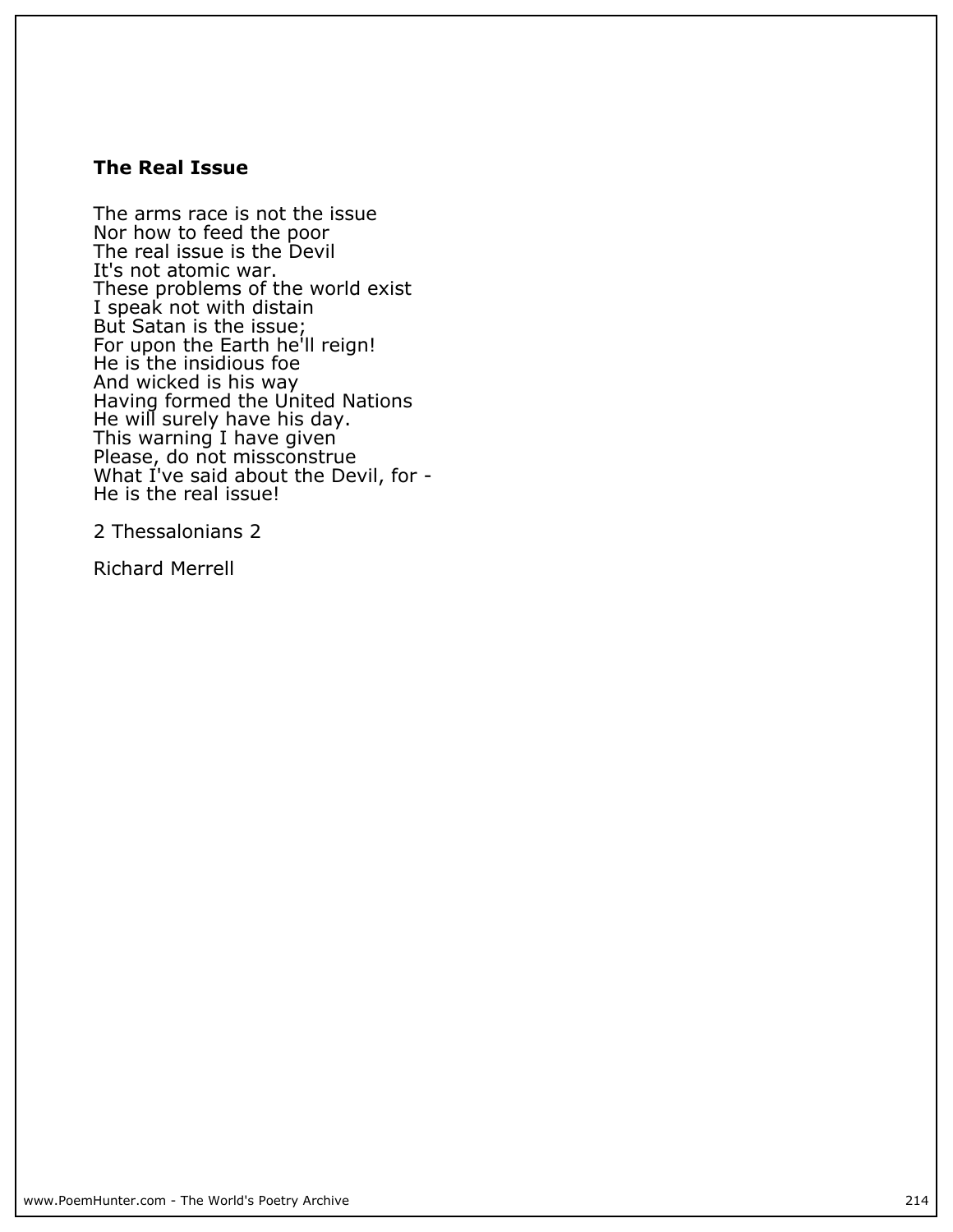# **The Right Garment**

**The marriage supper of the Lamb Demands a virgin's dress Linen that is clean and white; The robes of righteousness. None other garment can compare For with Christ I'll be arrayed He washed me in His precious blood When for my sin He paid.**

**Revelation 19: 7-9**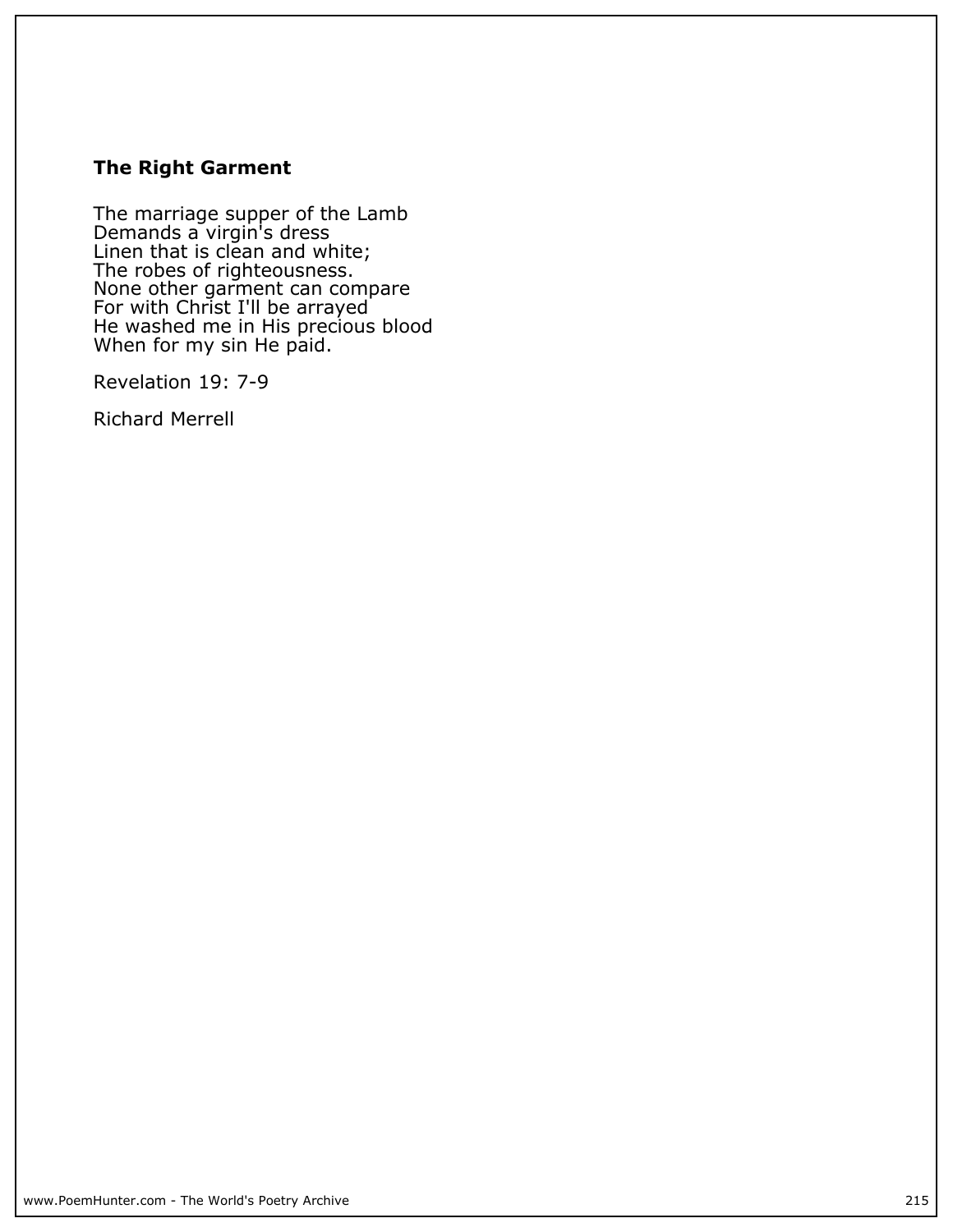#### **The Roman Harlot**

**The Pope is the Pontifex Maximus Head of the wolves of Rome Leading the college of pontiffs He is seated on Babylon's throne. For the church of the Romans is pagan; She seeks souls of men for her bed Then wipes her mouth like a whore 'I have done nothing wrong' she has said.**

**Her fornications are many With the blood of the saints on her hands The Roman Harlot - Catholicism Is a cancer that enslaves many lands. And I say to the spirit of this harlot That spirit which is called Popery 'The Lord Yeshua surely rebuke you rebuke you for your sorcery.'**

**Revelation 17**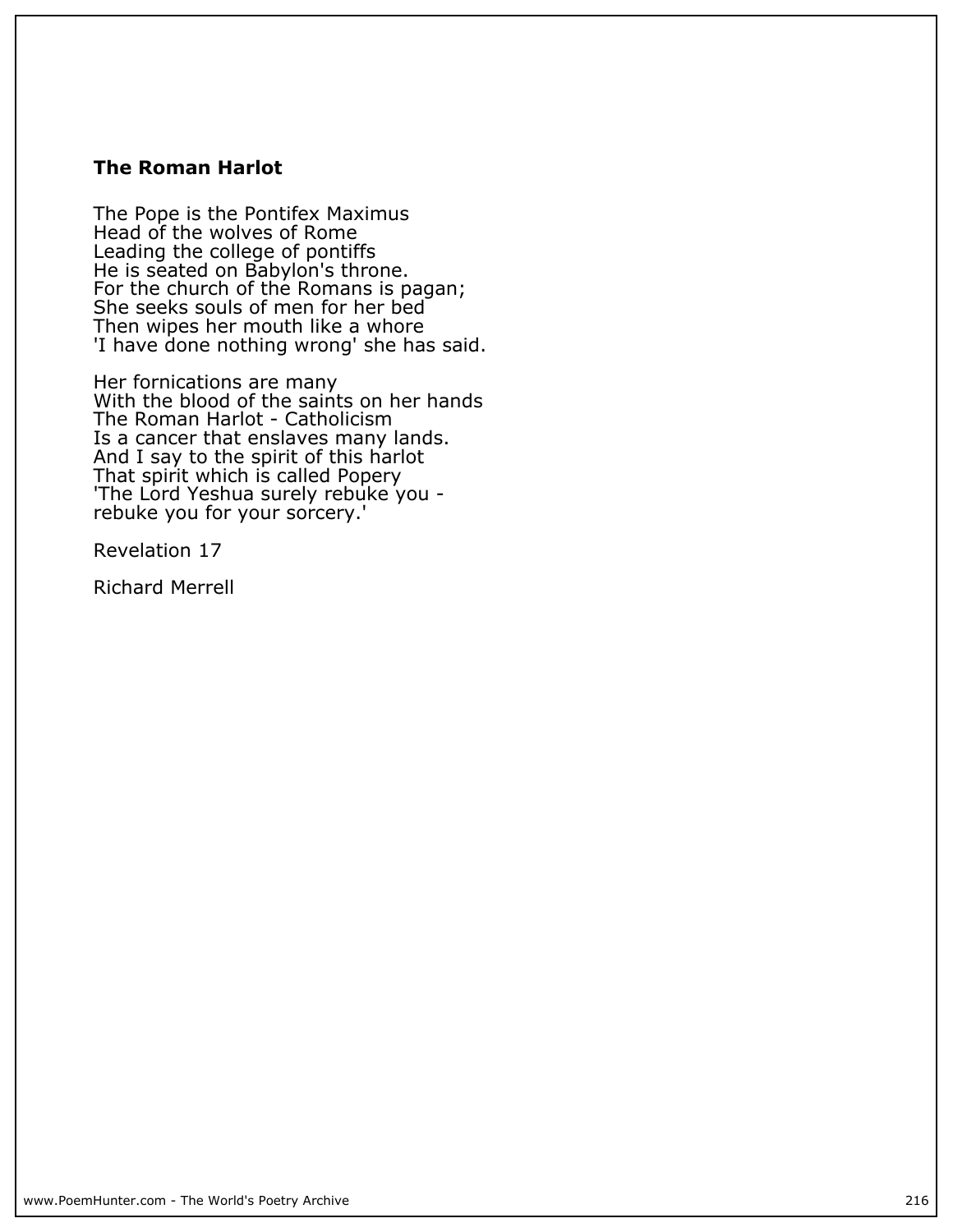# **The Scripture**

**The Scripture makes one wise Regarding God's salvation The spiration of the Lord; He is my consummation.**

**2 Timothy 3: 16**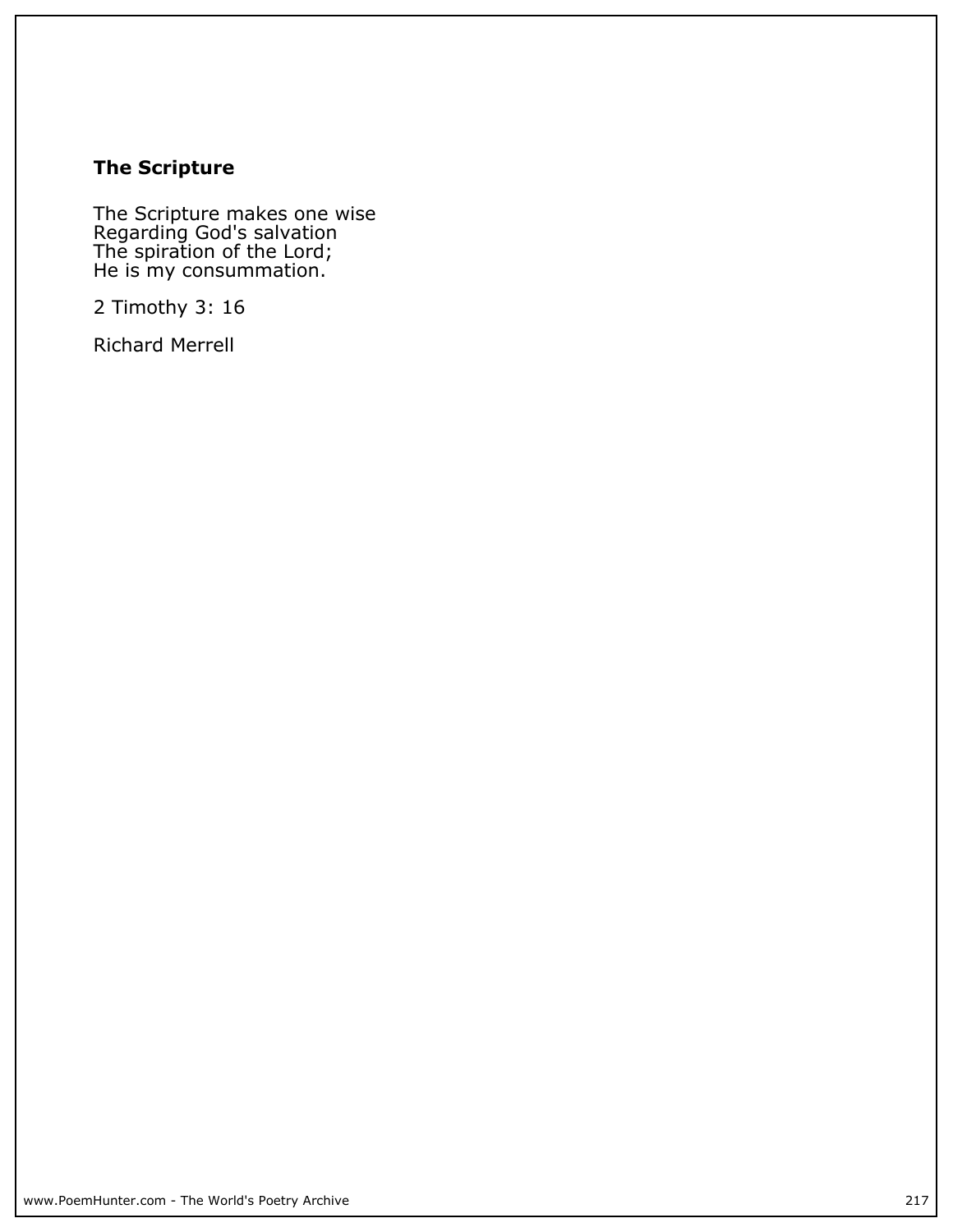### **The Seed is YESHUA**

**'Thy seed shall bruise the serpent's head' God did say to Eve; This the Lord spoke of the 'Messiah' On whom we must believe. But Catholicism doth reject This truth that's found in the 'Christ' And exalts the queen of heaven For Rome is sin enticed. Now the seed that came from Miriam's womb Is Yeshua, God's own Son And not 'their' Mary as Catholics claim That counterfeited one. For the mother of Yeshua was blessed Among all women that be; A true handmaiden of the Lord Was Miriam, of David's tree. But Yeshua is the SEED The Vine, the Branch, the Root He bruised the serpent's head; LORD YESHUA, the ABSOLUTE! ! !**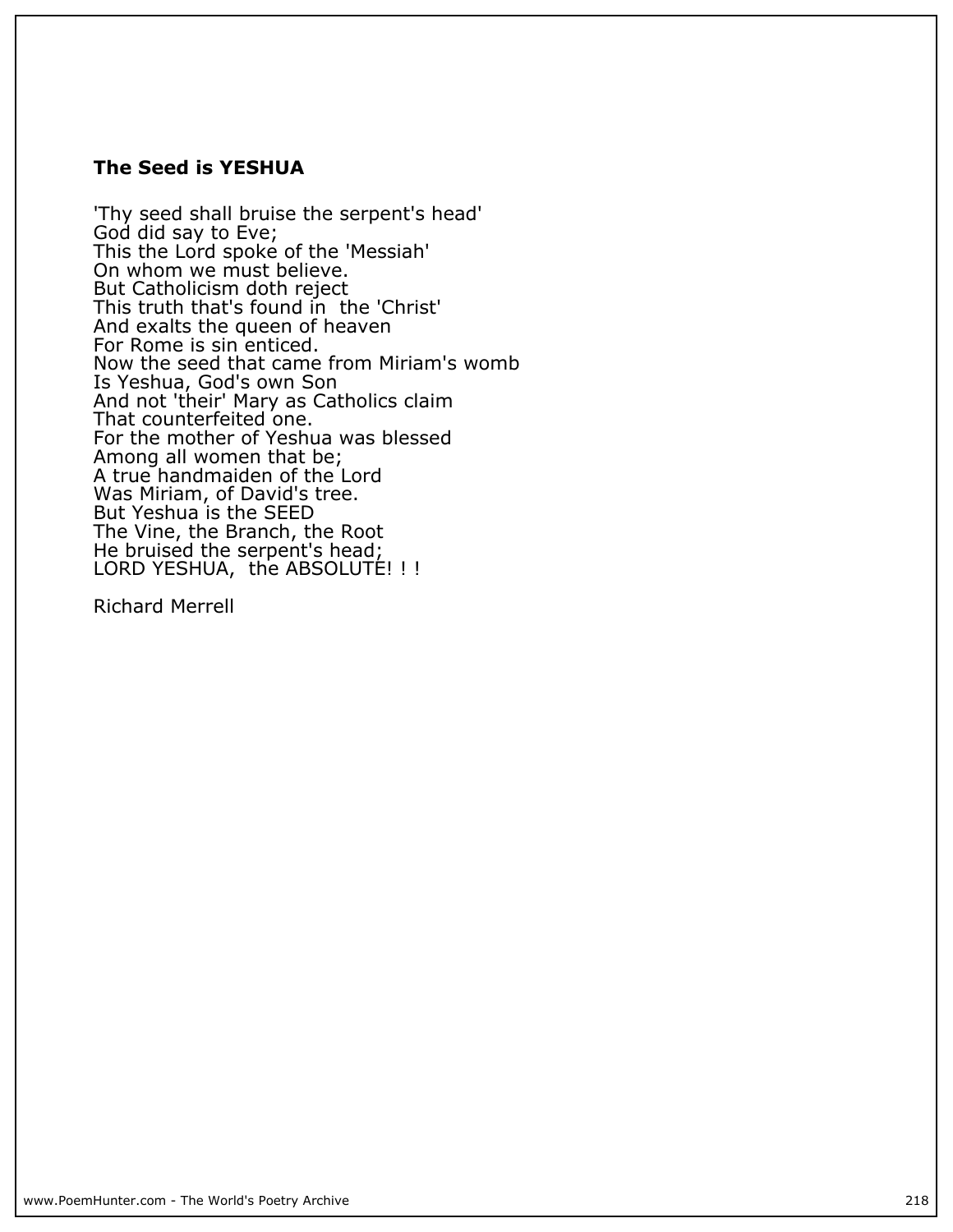## **The Servant of the Lord**

**The servant of the Lord Must be gentle to all men Avoiding foolish questions The unlearned do ever yen.**

**The servant of the Lord Must be apt to teach God's truth; Being always patient - But instructing with reproof.**

**The servant of the Lord Must walk in meekness all the way; So that God might grant repentance To the opposer and gainsay.**

**The servant of the Lord Must speak evil of no man For a good man cannot insult him; And no other can!**

**2 Timothy 2: 19-26**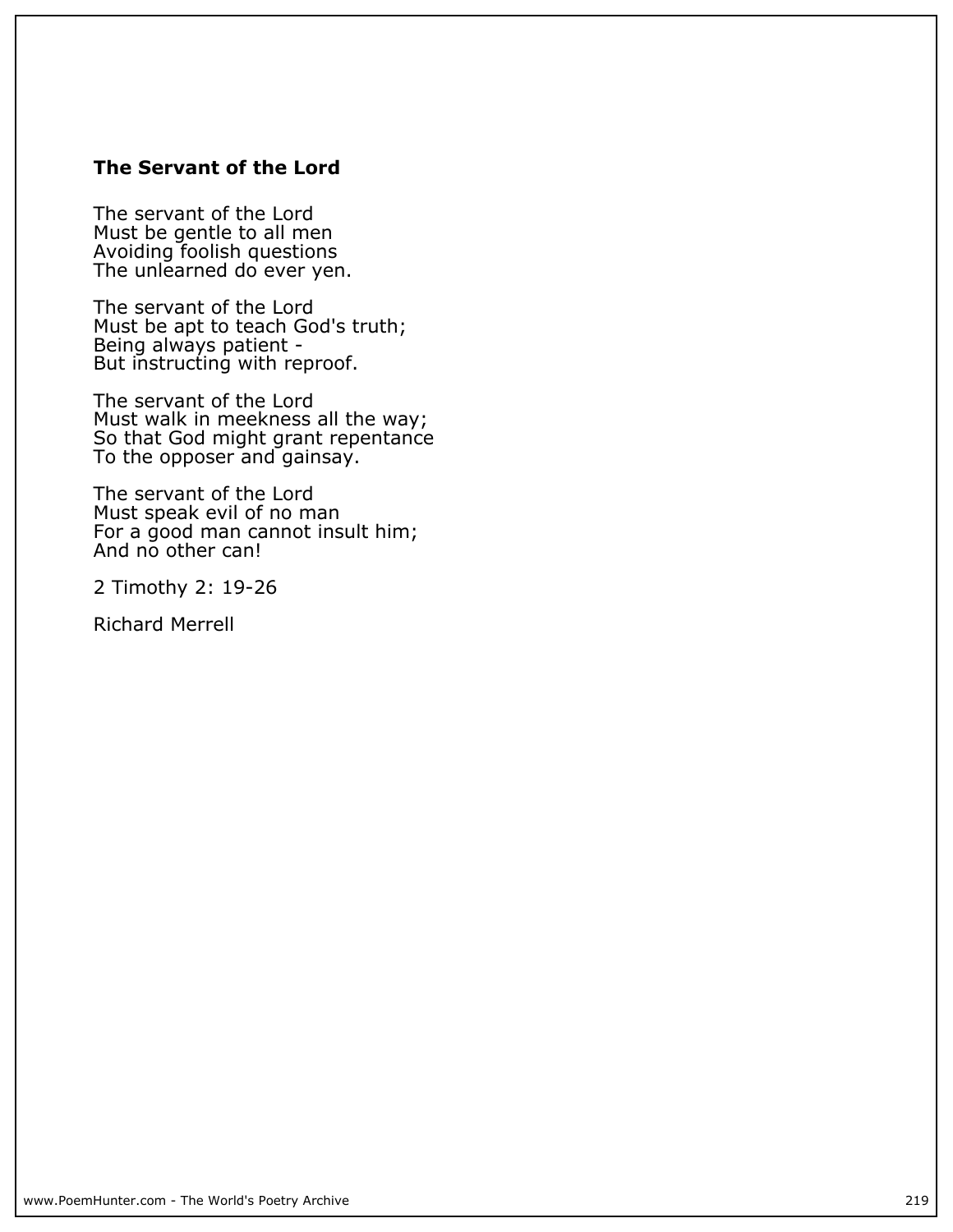#### **The Suffering Church**

**Those rats, they came again last night I could not sleep at all; It's very hard to move you see When you're chained to the wall.**

**The welts upon my back sure hurt Men kicked me in the face; I'm despised and rejected By most of the human race.**

**'Curse Jesus Christ' was their command But silent I did keep,** So now, where I once had fingers; **Those stumps, they just seep.**

**Yesterday the guards took me And burned my feet with fire; Tried to force me to reject the Lord And make Him out a liar.**

**The beloved in the cell next door He went home today I watched them as they passed my door; Dragging his corpse away.**

**The sun now sets, those rats I hear As they crawl up to me; Tonight I go home to my Lord, For all eternity.**

**One thing I say before I die It's you I long to find; Please, do not say I don't exist For Jesus heals the blind.**

**Now you may ask, 'Who are you? '** And, 'Why for you<sup>'</sup> I search? **How dare you ask me, who I am I am, THE SUFFERING CHURCH!**

**'Let brotherly love continue. Remember them that are in bonds, as bound with them; and them which suffer adversity, as being also yourselves in the body.'**

**Hebrews 13: 1,3**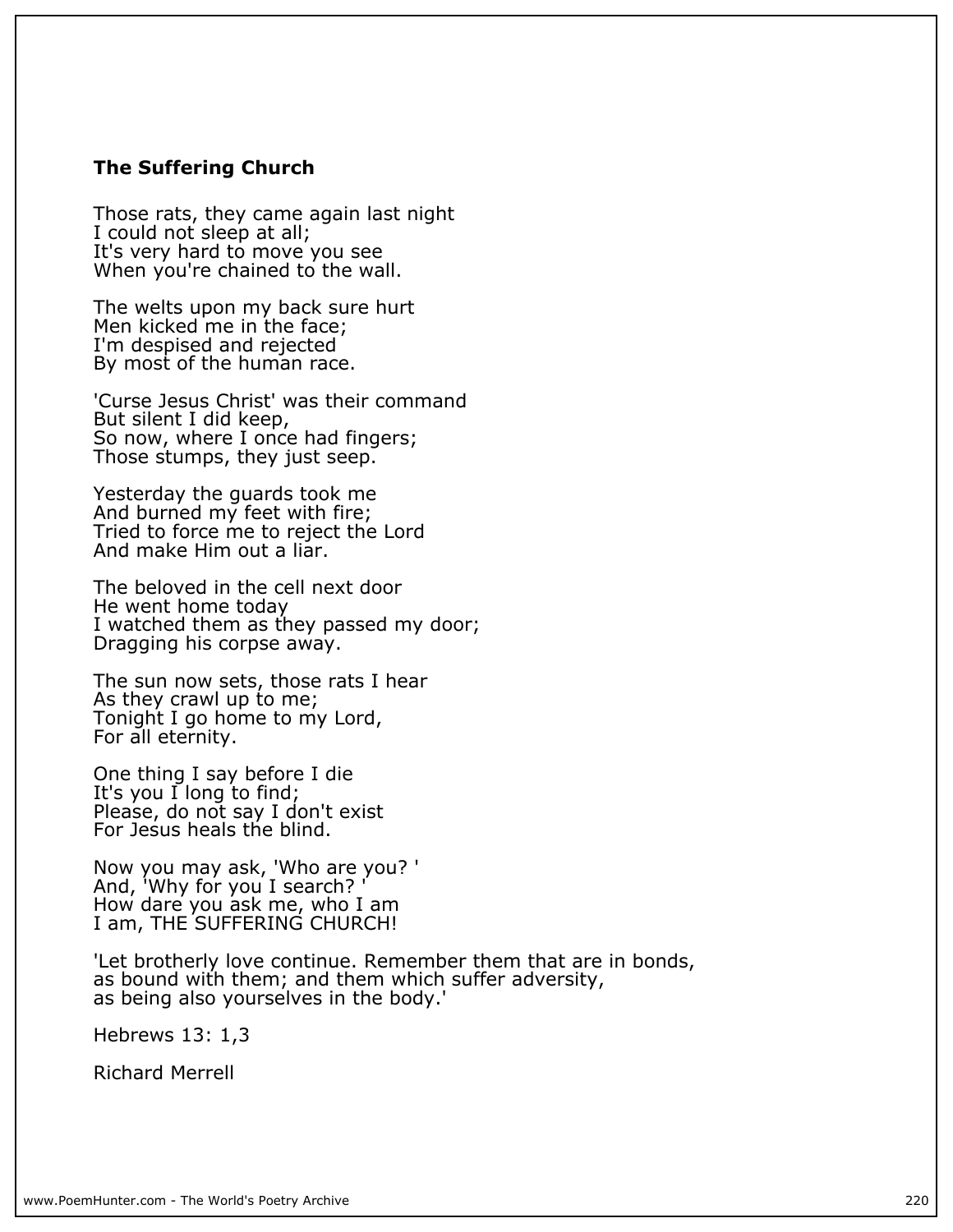## **The Tabernacle Of David**

**The tabernacle of Moses Has passed away in time; But not so David's tent Where I partake of bread and wine.**

**The tabernacle of David True building of the Lord With the power of God's presence According to God's Word.**

**The tabernacle of David Where I can worship free, Before the throne of God Because this truth I see.**

**The tabernnacle of David Is where I'll always dwell But to live in Moses' tabernacle Is but religious hell.**

**Now, you must make a choice Between religion and the truth; And leave the outer court Let me give you this reproof.**

**When in David's tabernacle You will see God face to face For by another name - It's called Most Holy Place!**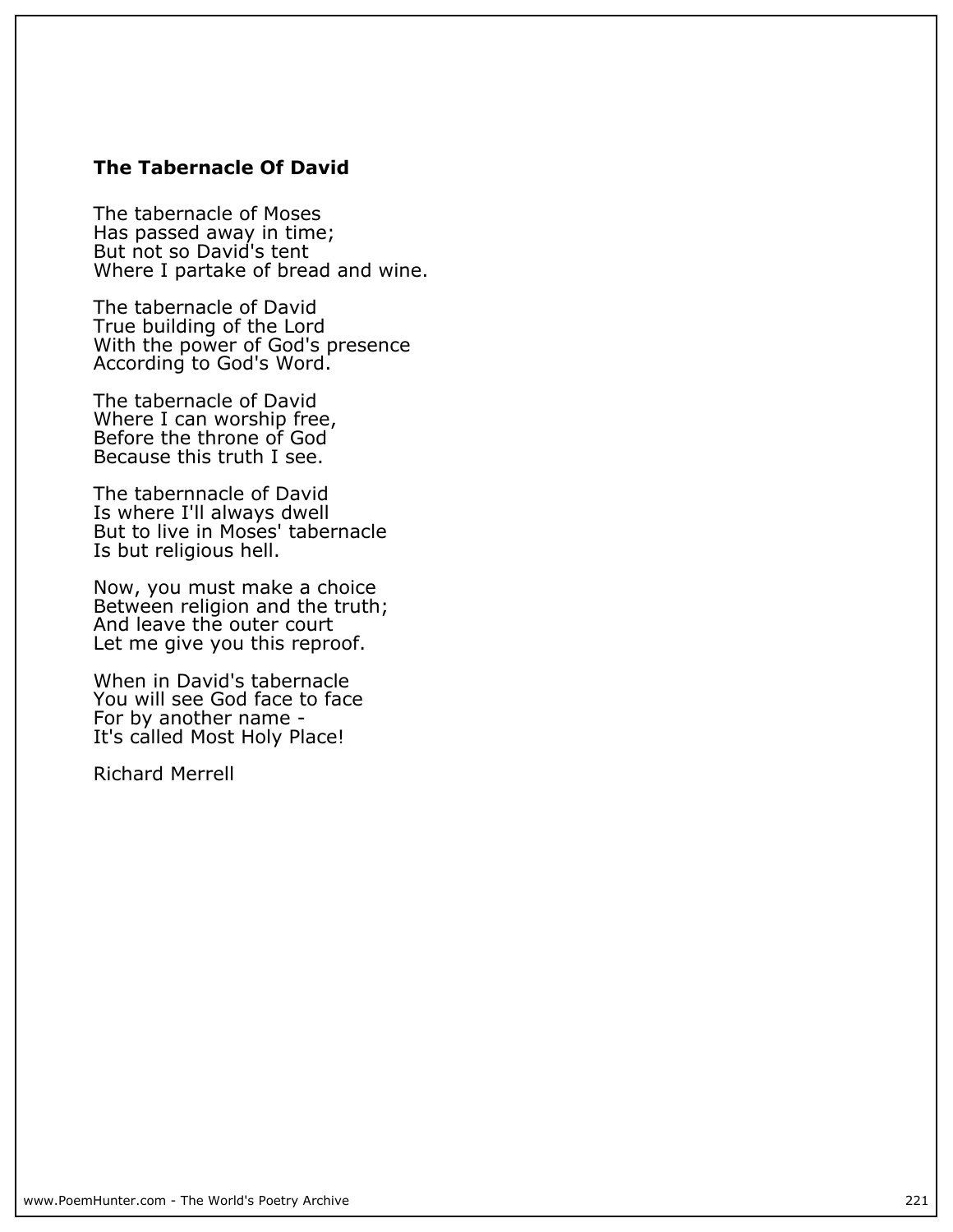### **The Talebearer**

**The talebearer reveals s secret About brethren in the Lord But he that is of a faithful spirit Pays heed unto 'God's Word'**

**Which tells, 'he that covers a transgression, seeks love and makes amends, but he that repeats a matter** seperates the closest of friends.'

**The words of the talebearer Are as wounds unto the soul; The tongue of the whisperer is evil Their spirit is not whole.**

**But the talebearer is defeated By the one who trusts the Lord; In a pavilion from the strife of tongues God will hide him, by the Spirit's Sword!**

**Proverbs 11: 13; 17: 9; 18: 8; Psalm 31: 19,20**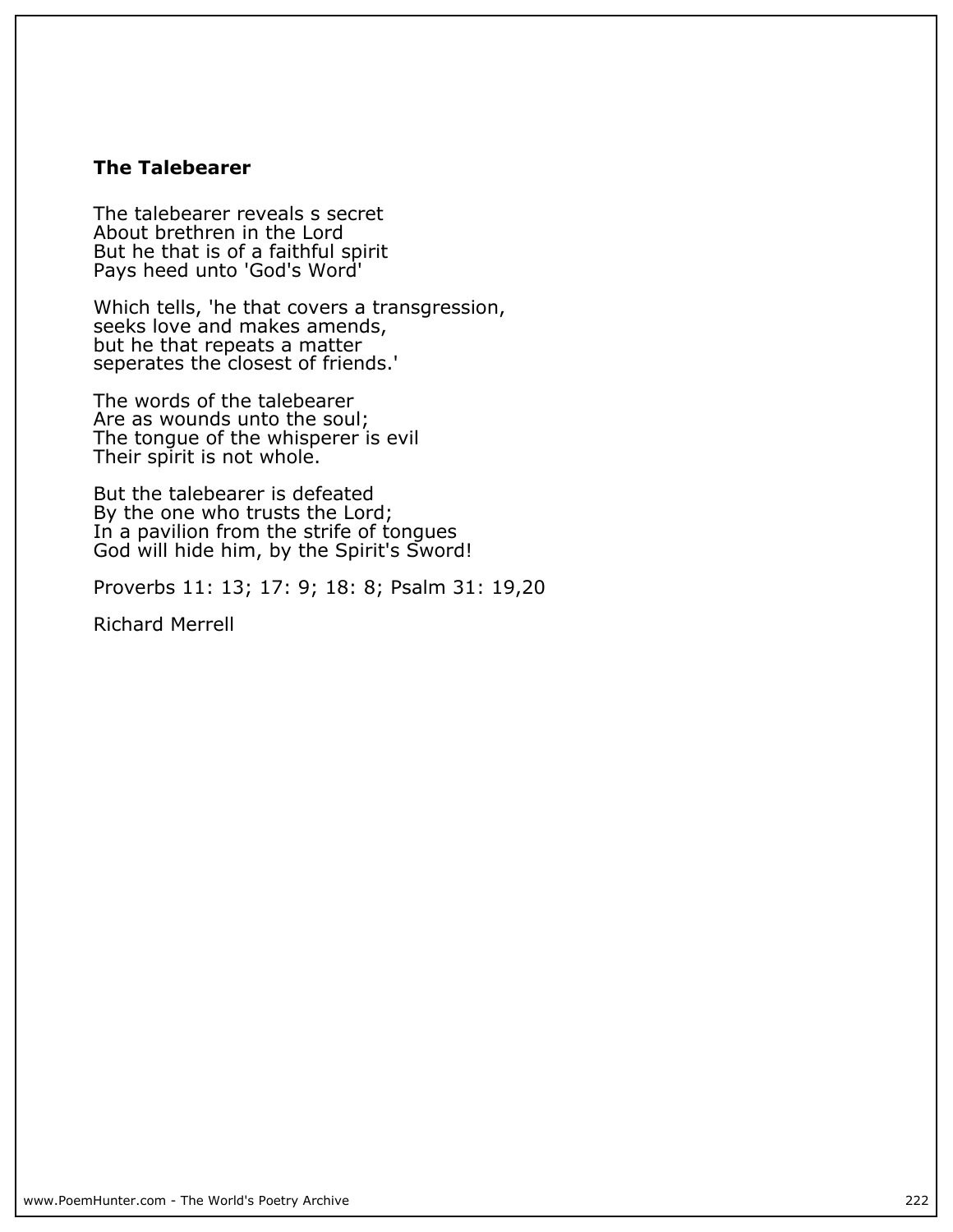## **The Ten Percent Gospel or Malachi Syndrome**

**Tithe, Tithe, Tithe! Your money give to God Tithe, Tithe, Tithe! Will your God you rob?**

**Mix LAW and FAITH together And set a precedent, Mix LAW and FAITH together But start at ten percent!**

**For me to tithe? it's not of faith It's like - not eating ham, For me to tithe? it's not of faith Don't make the gospel a sham!**

**Give Freely, Freely, Freely For, in the Christ you are made alive, Give Freely, Freely, Freely And make His ROOD your tithe! ! !**

**'Freely you have received, freely give.'**

**Matthew 10: 7-16; Acts 4: 36,37**

**(The tithe in Malachi was food, somewhere along the line it's been changed to money, most likely by 'money hungry' pastors who see themselves a as type of Levitical Priesthood, and live like parasites off the sheep, the 34th of Ezekiel says it all.)**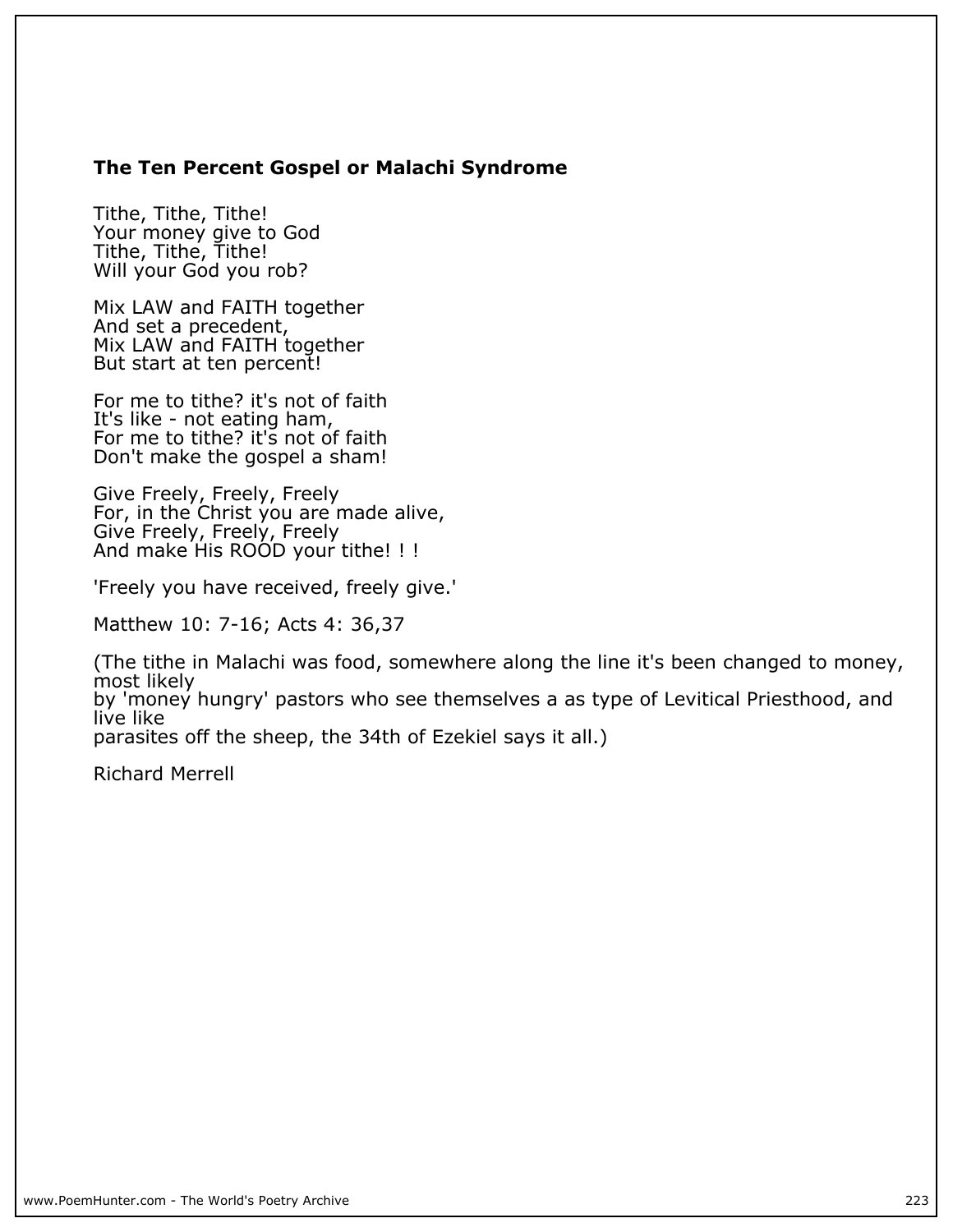#### **The True Gospel**

**The earth rotates, day turns to night Then night returns to day, We must redeem the time we have So let's begin to pray. Saving people from the fire Abhoring their very clothes; Snatching them from the flames of hell The torment and the woes.**

**Fot to the church God has given Authority in His Son To preach the gospel which is true And not the accursed one. So to the ROOD we all must go Though nearly two chiliad past To know the gospel which is true, The Christ, the first and last! !**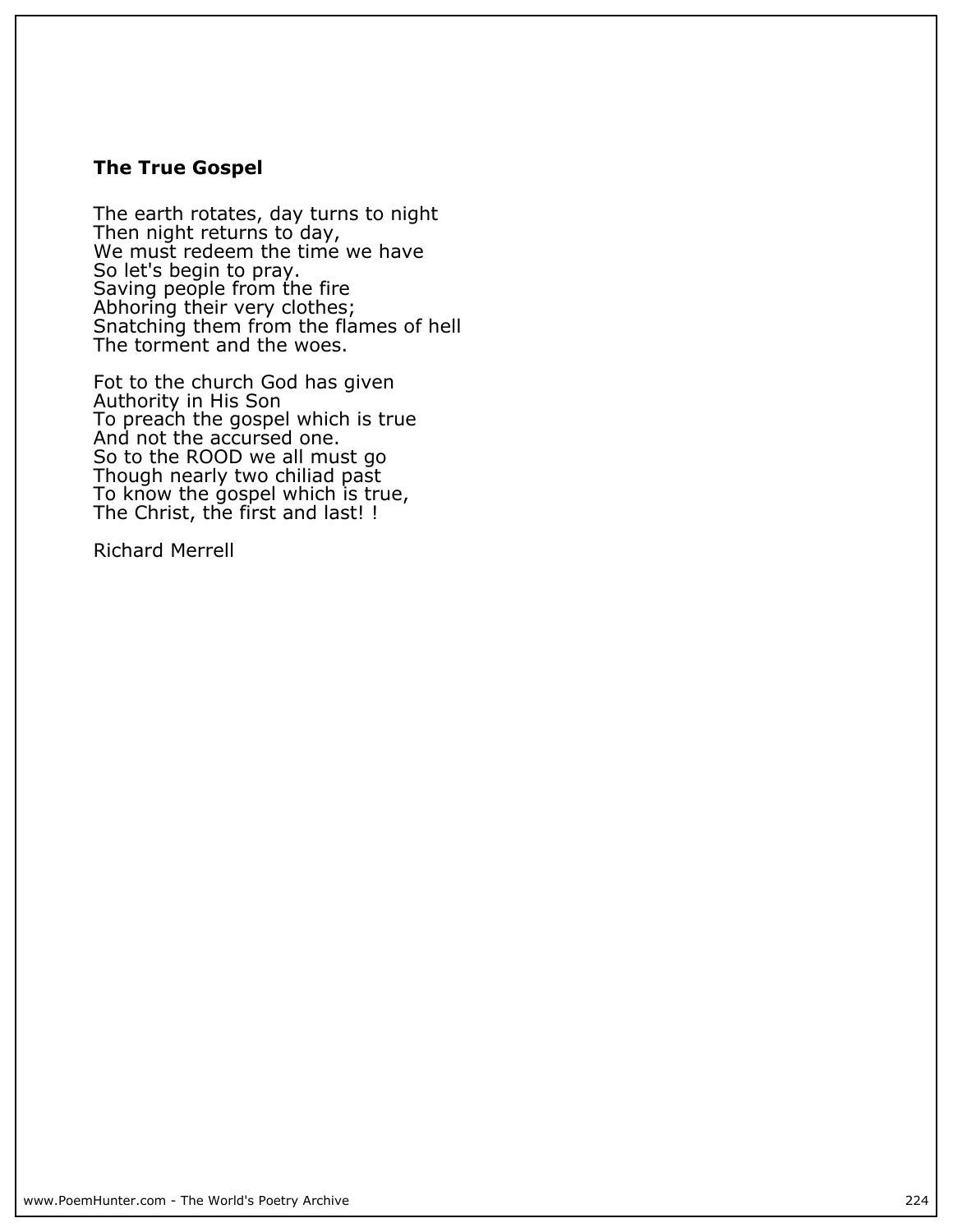#### **The True Rood**

**In the garden of Gethsemane When Yeshua prayed alone, What was the 'cup' he prayed about I wonder if it 'tis known? Calvary's pain was part of it But what really was the cost The Son of God was going to pay To save, redeem the lost?**

**At the finality of the ROOD Hear Christ's expiring breath For in the garden he had prayed 'Father save me from death.' For to his Father, he spoke these words 'Not my will but thine be done' And for his obedience God did save His Son.**

**For Yeshuas knew he had been heard By his Father up in heaven, The Book of Hebrews confirms this prayer Open chapter five and read verse seven.**

**Hebrews 5: 7**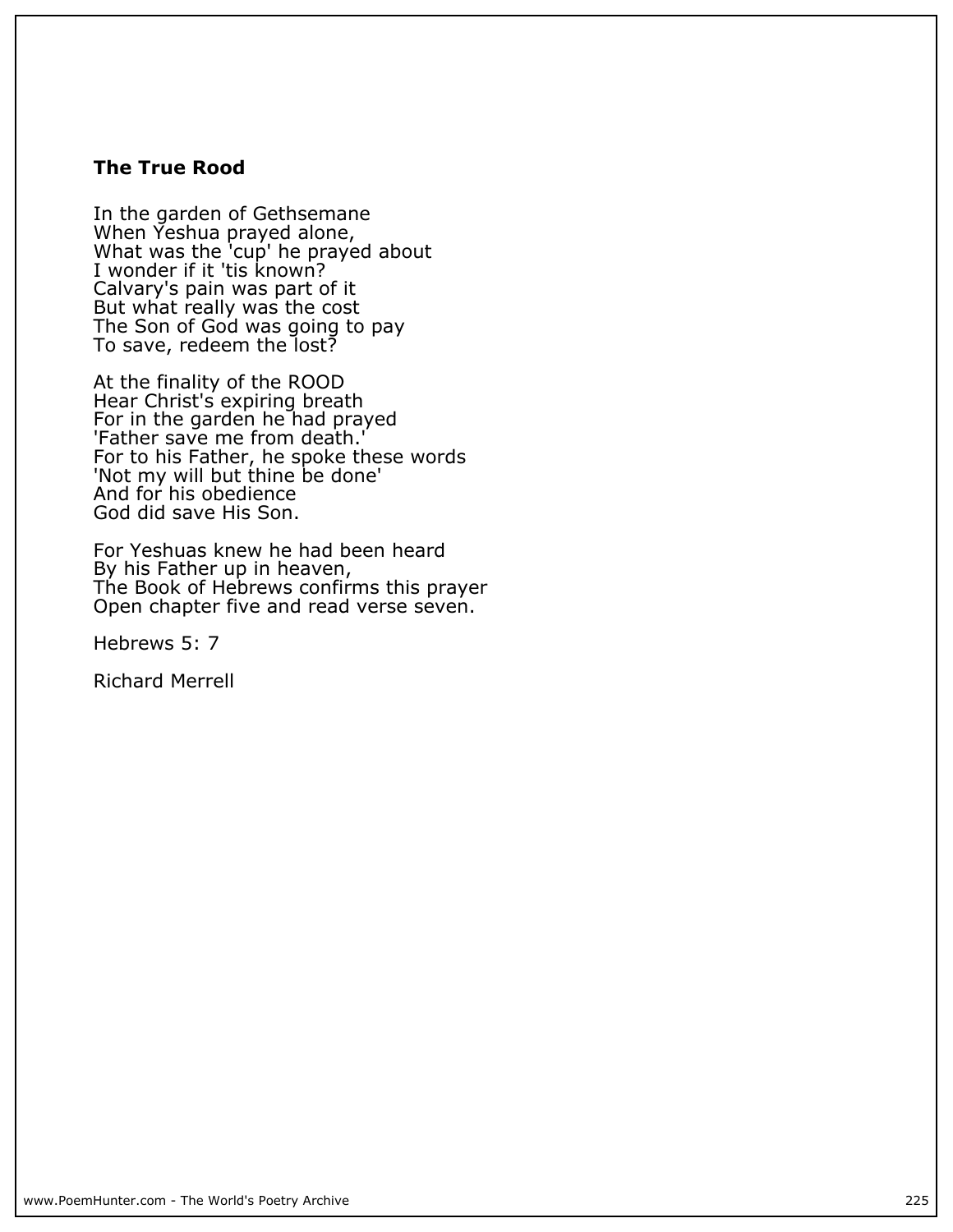#### **The True Shepherds**

**The pastor has been taken By two angels of the Lord; He has been bound in iron fetters Before the the flaming sword. How many pastors will be slain By the voice from Jesus' throne, How many will be called accursed And into darkness thrown?**

**The Day will come when Jesus Shall bid his angels 'Reap' And they will bind those pastors As they have bound the sheep. 'twill be on judgement Day When the Good Shepherd will call To sift those false shepherds out Who climbed in o'er the wall.**

**It shall be as 'Pilgrim Christian' saw 'twas this he did relate; 'I saw there was a door to hell alongside heaven's gate.' So I warn you, do not listen to All shepherds but make a choice, The way to know the true ones is - They'll speak with Jesus' voice.**

**These will not compel the sheep But lead by their example; Nor for filthy lucre's sake; They wear Emmanuel's mantle!**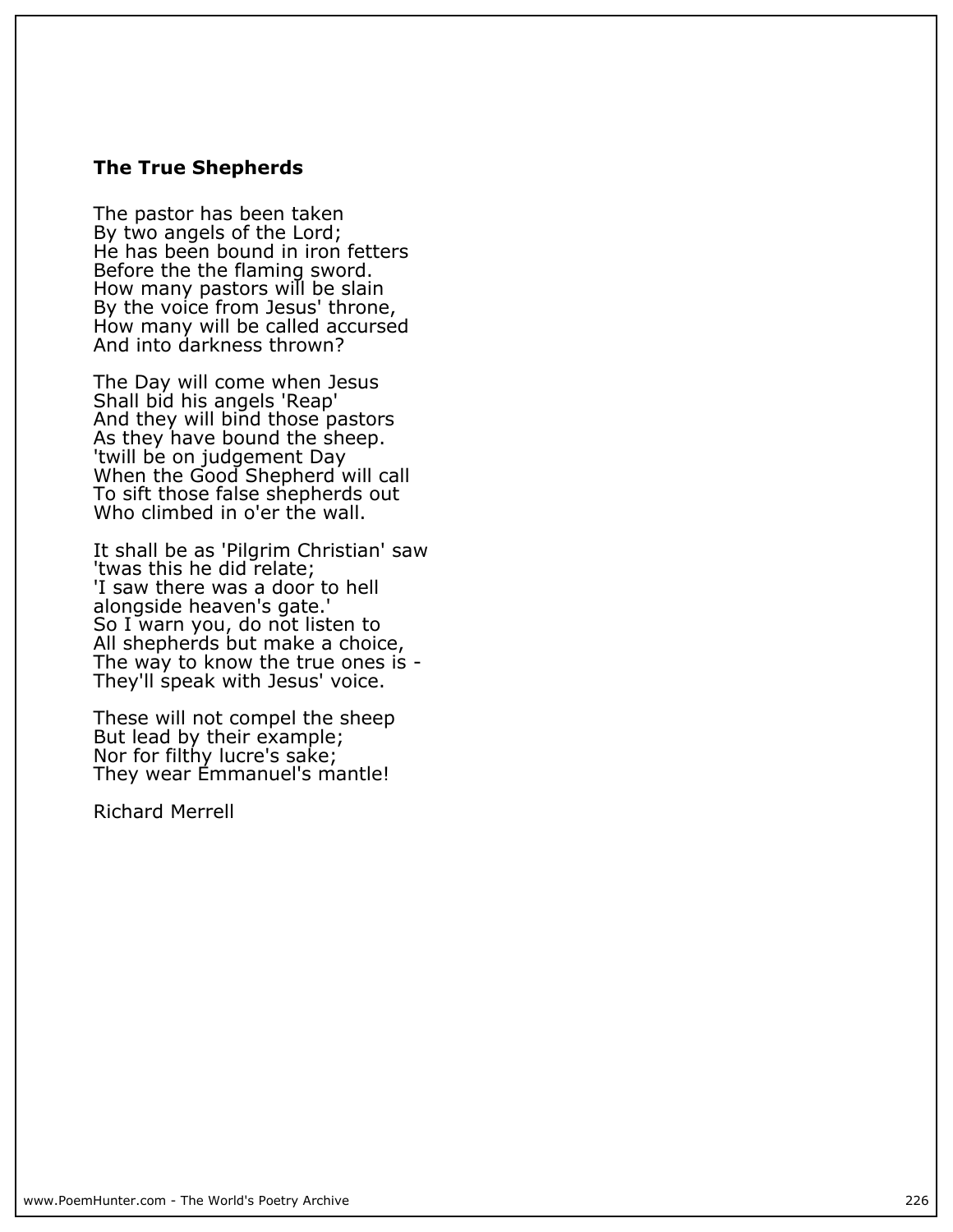### **The Two Cords**

**There are two cords in Scripture The first one speaks of death, A silver cord which breaks When a man draws his last breath.**

**The second cord is scarlet And speaks of Immanuel's blood By which there is escape from death 'neath Calvary's cleansing flood.**

**Ecclesiastes 12: 6,7; Joshua 2: 15-21**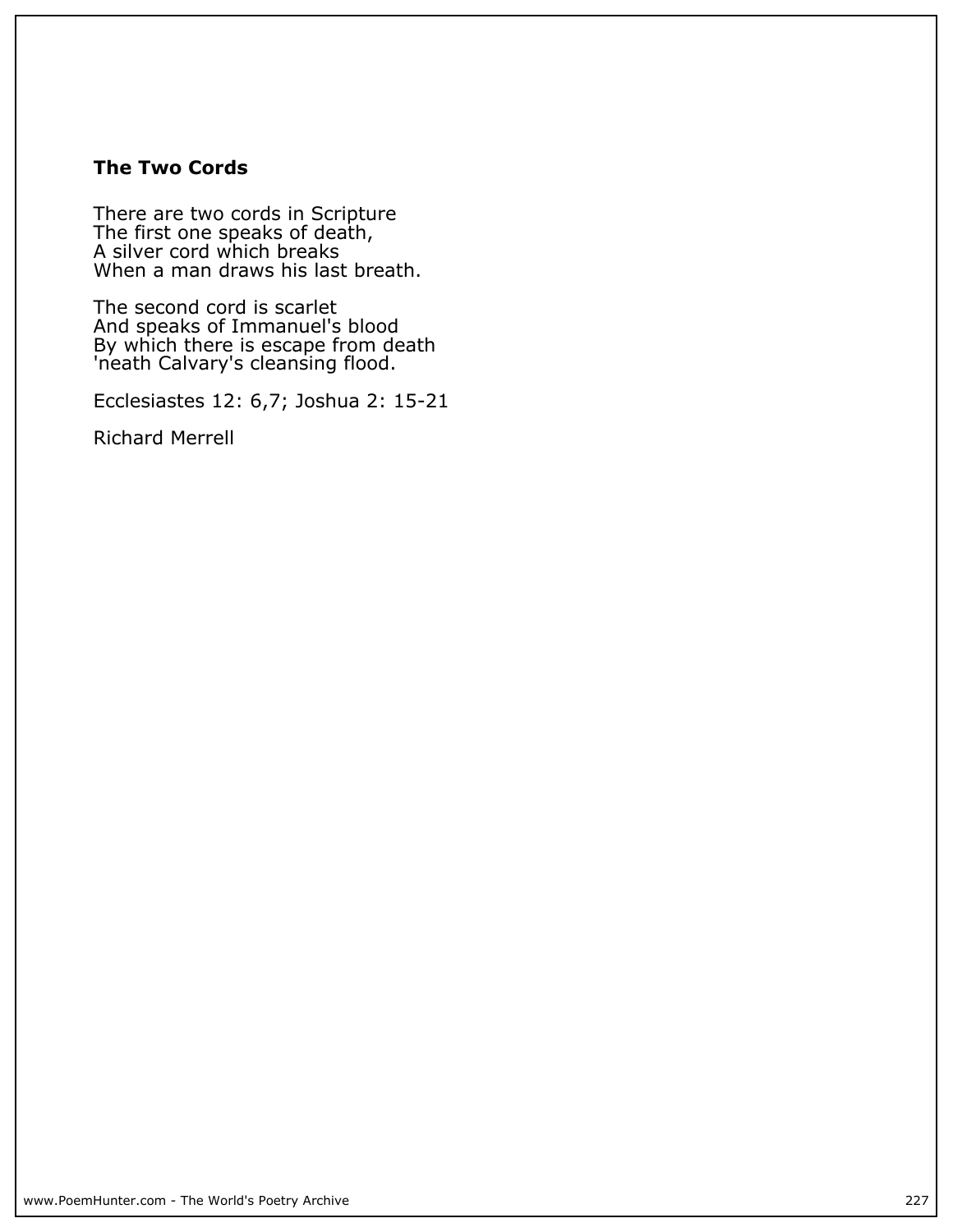### **The Veil**

**The desert tabernacle That shadow passed in time; But never has God's temple For God's temple is divine.**

**When that curtain rent in twain From top unto the bottom; This meant that veil, the Christ Was torn but not forgotten.**

**The veil that we must enter through Is Christ's flesh, the living way Into the tabernacle true That's where I stand today.**

**The book of Hebrews speaks of this The writer wrote to teach them plenty, Now I encourage you to read - Chapter ten: nineteen and twenty.**

**Hebrews 10: 19,20**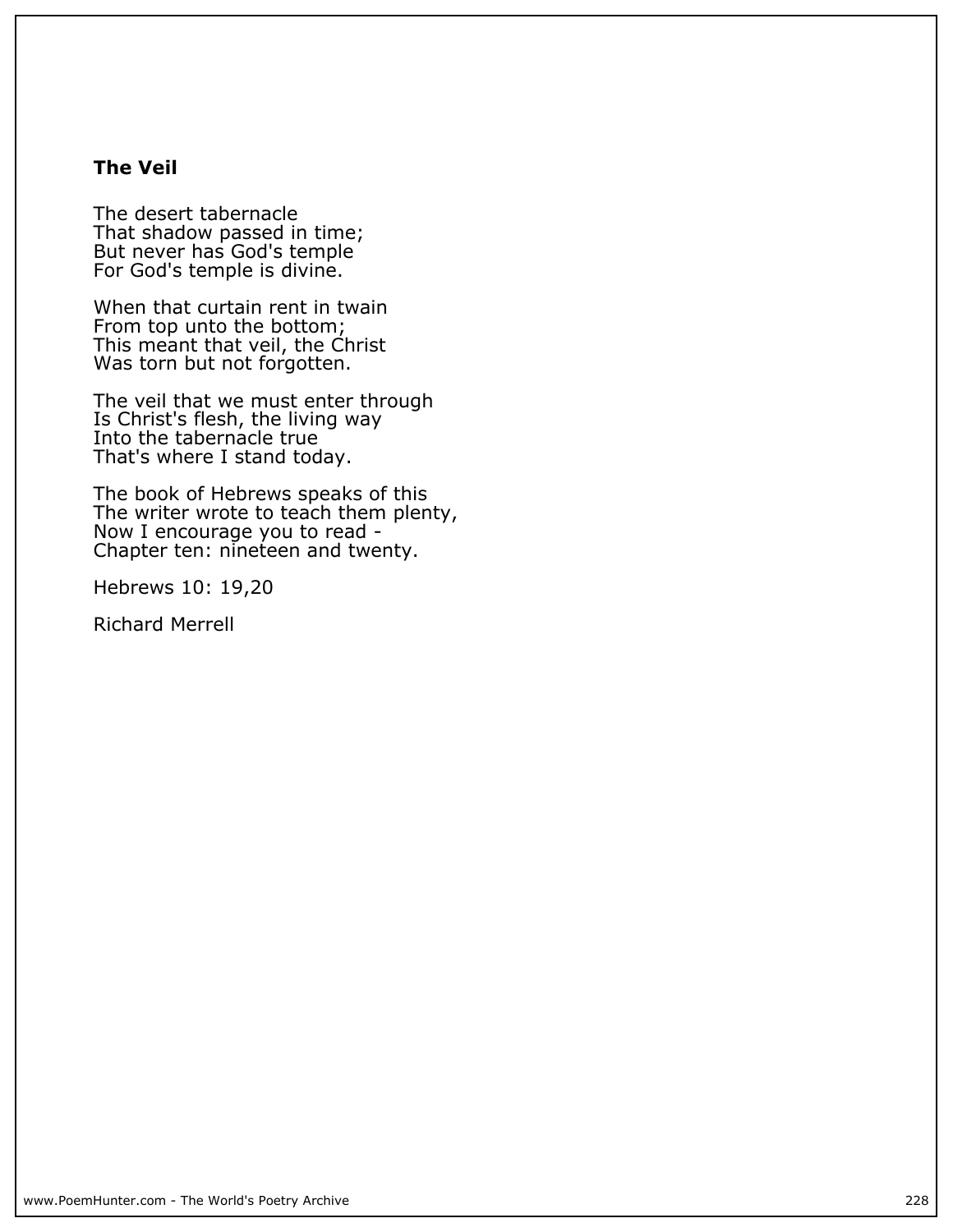## **The Wounds of a Friend**

**The wounds of a friend are faithful That you might grow in the Lord But the kiss of the enemy is deadly As sure as the lunge of the sword.**

**A friend speaks words that are true To the end you are edified, But an enemy speaks in deceit Whose kiss is from one mortified.**

**So, bear the wounds of a friend His rebuke will cause you to love; But beware the kiss of the enemy That devil Judas was not from above! ! !**

**Proverbs 27: 6**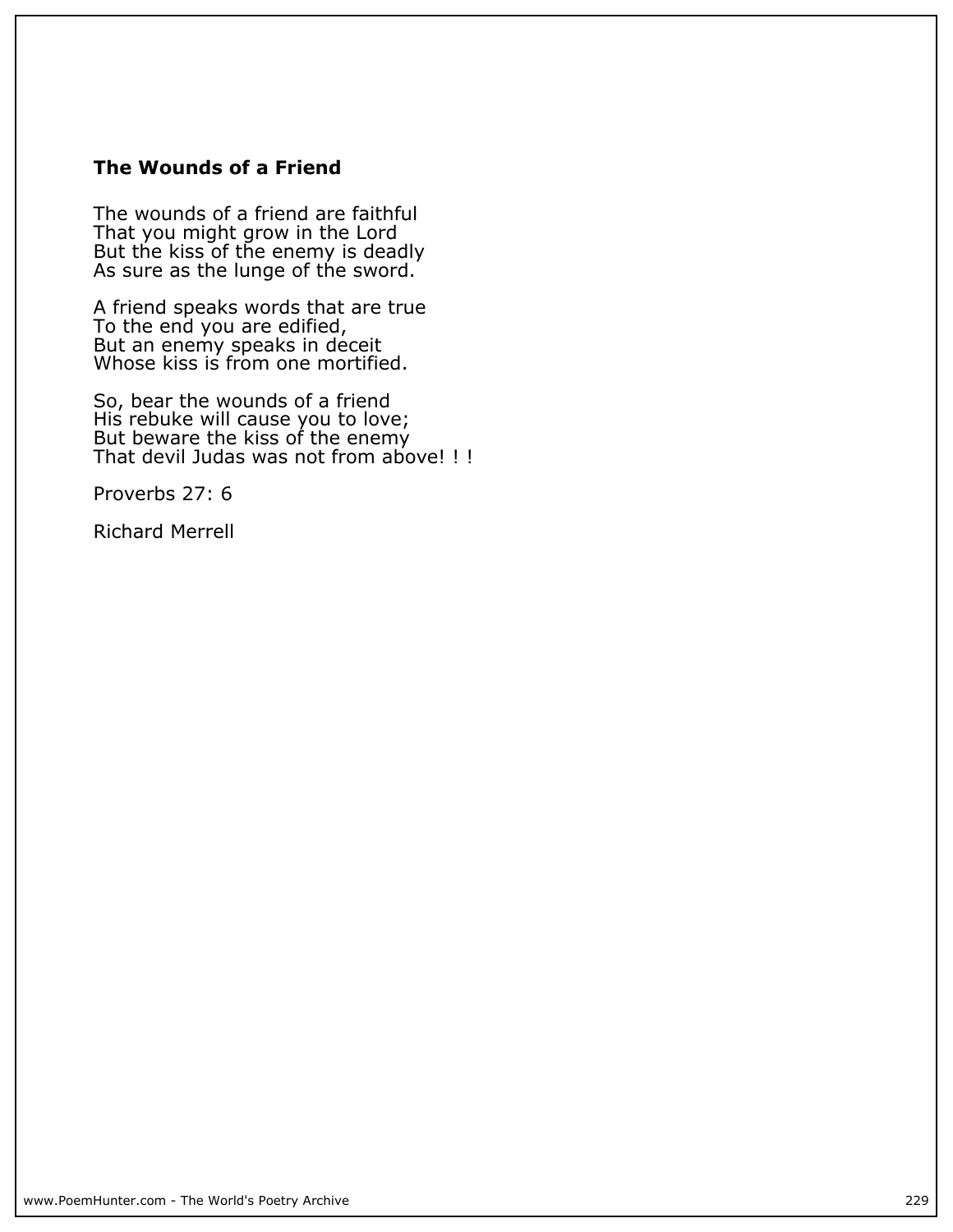#### **The Wrong Gospel**

**The gospel that is preached today Is NOT the gospel of the way It is the gospel that 'all is well' - And this gospel leads to hell. Where is the news that Yeshua brought From heaven far above; The news that God had sent His Son To show to us His love?**

**The love He had for you and me That day He died at Calvary, And that from sin us He did save By arising from the grave. This is the gospel Yeshua told So you had better grab a hold Onto this truth that is in Christ Your salvation His blood has priced.**

**It has been two chiliad Or nearly it would seem And I really know the church At times walks in a dream. The church is mostly asleep, 'tis true** But I would hate to slumber **Just in case the King does come They may be cut asunder. So, when the Archangle shouts My name and bids me 'COME' I'll be awake just like now Yeshua's gospel is the one! !**

**1 Thessalonians 5: 1-8**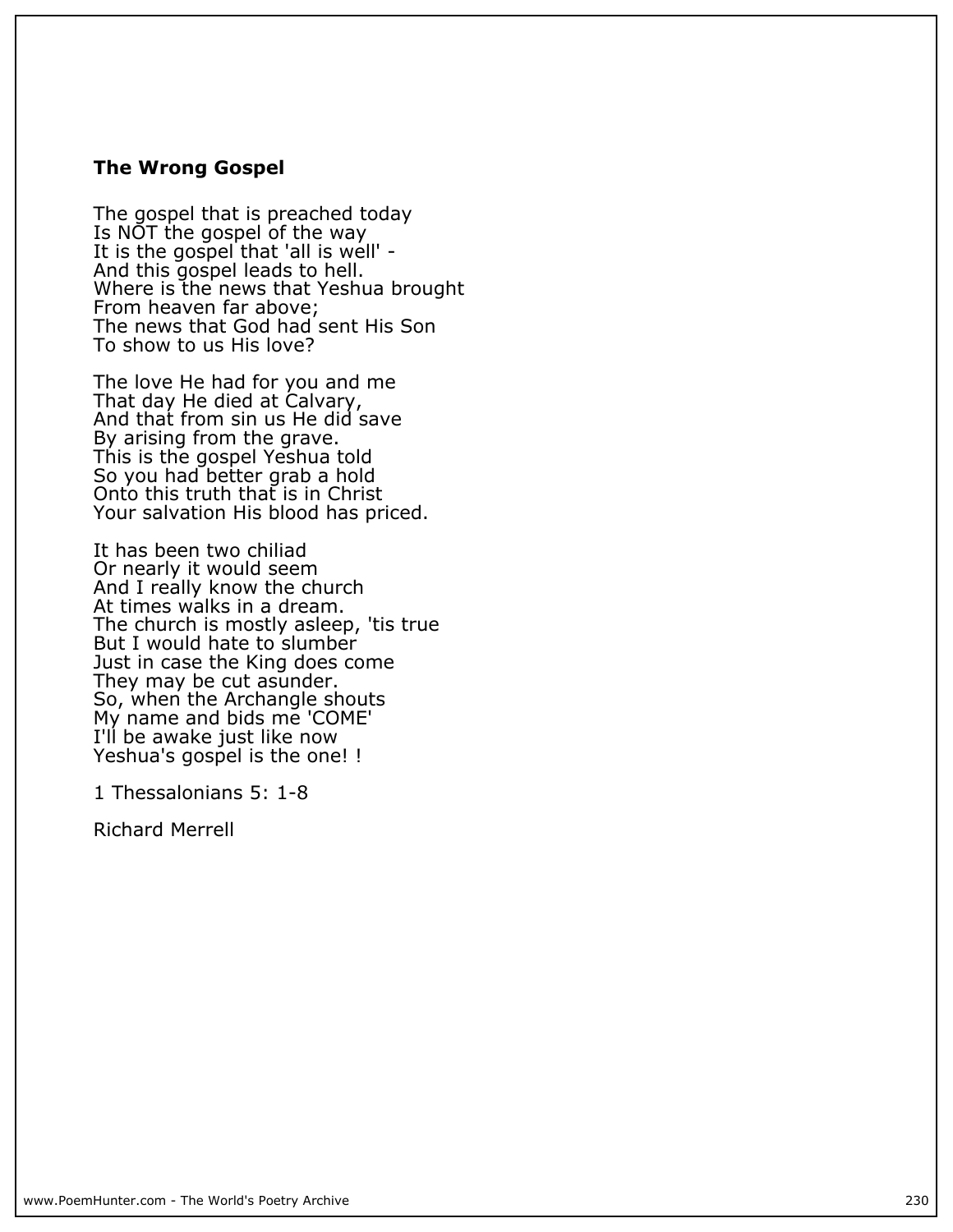## **The Years Belong to God**

**The years belong to God Who inhabits eternity Who causes the wind to blow; Sets boundaries for the sea.**

**The years belong to God Who moves all things by His will Who calls the stars by their names; And bids the storm 'be still'**

**The years belong to God Who gave His Son for me Who raised Him up to life again; And set my spirit free.**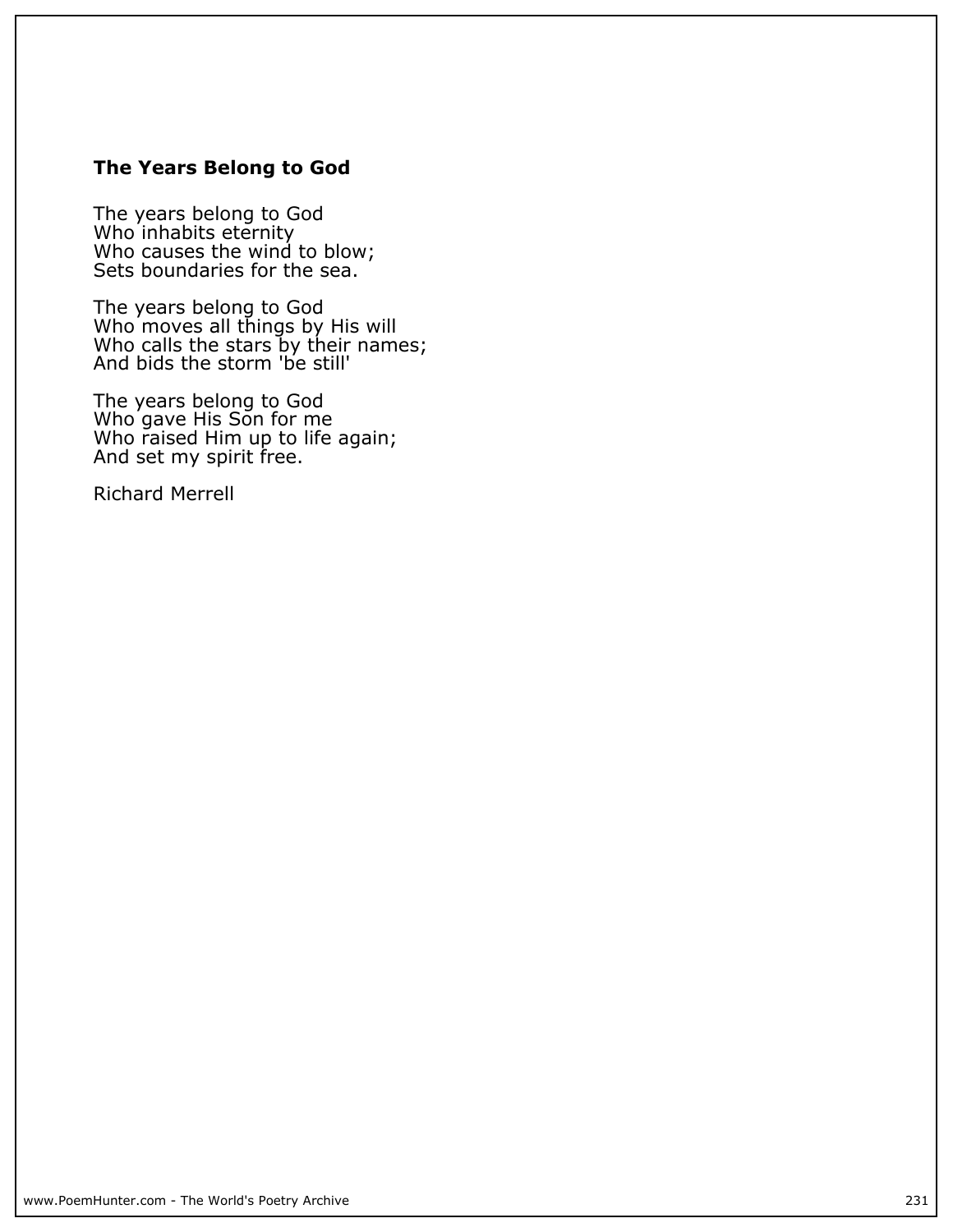## **Theocracy Preferred**

**Socialism is not of God Neither Democracy Nor all the other (isms) God rule I want for me.**

**Left wing and the right All those factions too; None can agree at all And each of them want you!**

**History does repeat itself Australia is in a mess God's people should not vote; But pray - their sin confess.**

**'Give us a King' was the cry I found in Scripture's page 'Someone that we can see' But God we disparage.**

**When Cristians find I don't vote Some say to me, 'You're lazy' But I suffer from a rare disease I call it 'Theo - crazy'**

**1 Samuel 8: 5-20**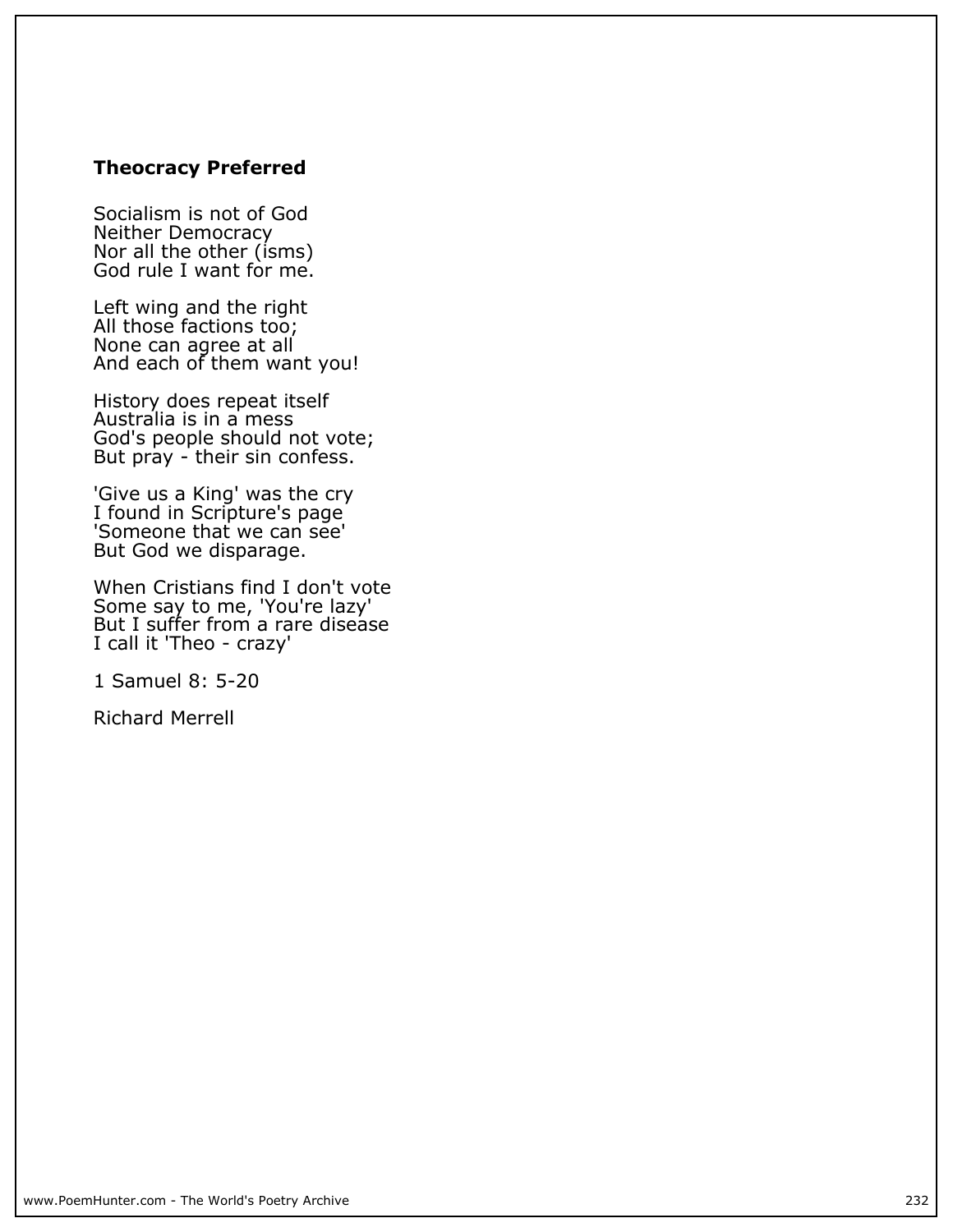#### **Thirst No More**

**Many say unto the Lord 'I thirst as a weary land' Methinks that they have missed the truth That doth come from Yeshua's hand.**

**The Lord said, 'if any man thirst let him come unto me, for the water that I give him to drink' Shall last eternaly.**

**This spoke he of the Spirit Given to those who believe On Yeshua as the 'Scripture hath said' They that thirst did NOT receive.**

**Now, should you want to thirst no more Then believe what Yeshua hath said; And stop playing around with the Word of God Be baptized with the Spirit instead.**

**The Christians who say unto God 'I thirst' Have no peace and are not content Shows clearly they have NOT entered in By the blood of the New covenant.**

**For Yeshua hath said, 'You shall thirst NO MORE when you drink of the water I give.' So ask the Lord Yeshua to baptize you With the holy spirit and LIVE! ! !**

**John 1: 33; 4: 14; 7: 37-39 Acts 1: 5-8 etc. etc.**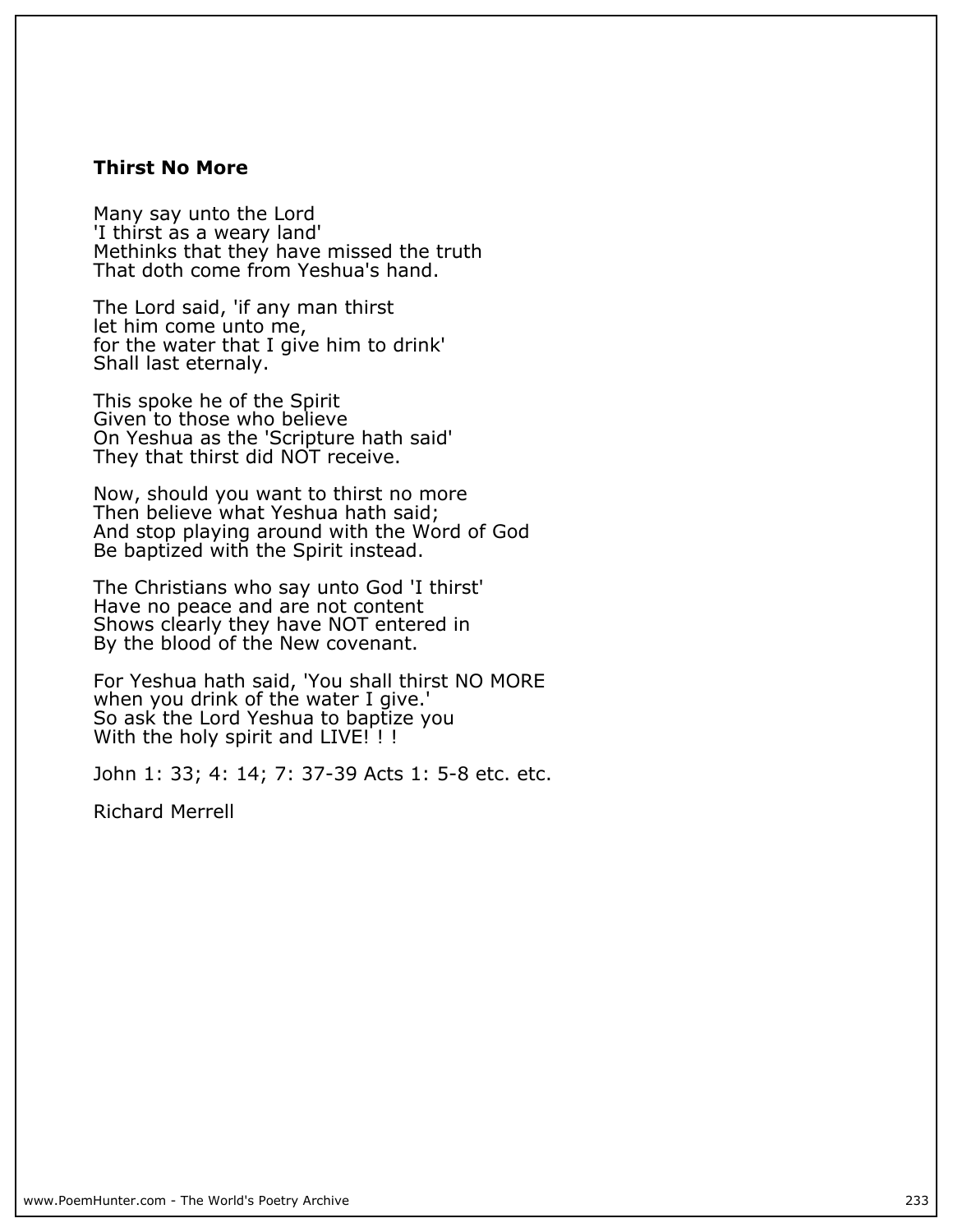#### **Three Heavens**

**Have you ever stopped to think** Taken one thought about the Lord; **Or considered this Earth you stand upon Did you ever read in God's Word?**

**That there are three heavens; The first contains the air The second holds the whirling shperes The third? well God dwells there.**

**In the first there are the clouds The winds that blow, the rain Where birds fly on a summers day And sing their sweet refrain.**

**In the second there is the sun The moon and stars at night This heaven bears the spinning orbs; Appoints their path of flight.**

**In the third God does dwell Above all time and space; Who controls all things by his great hand And sustains all by his grace.**

**2 Corinthians 12: 1-5**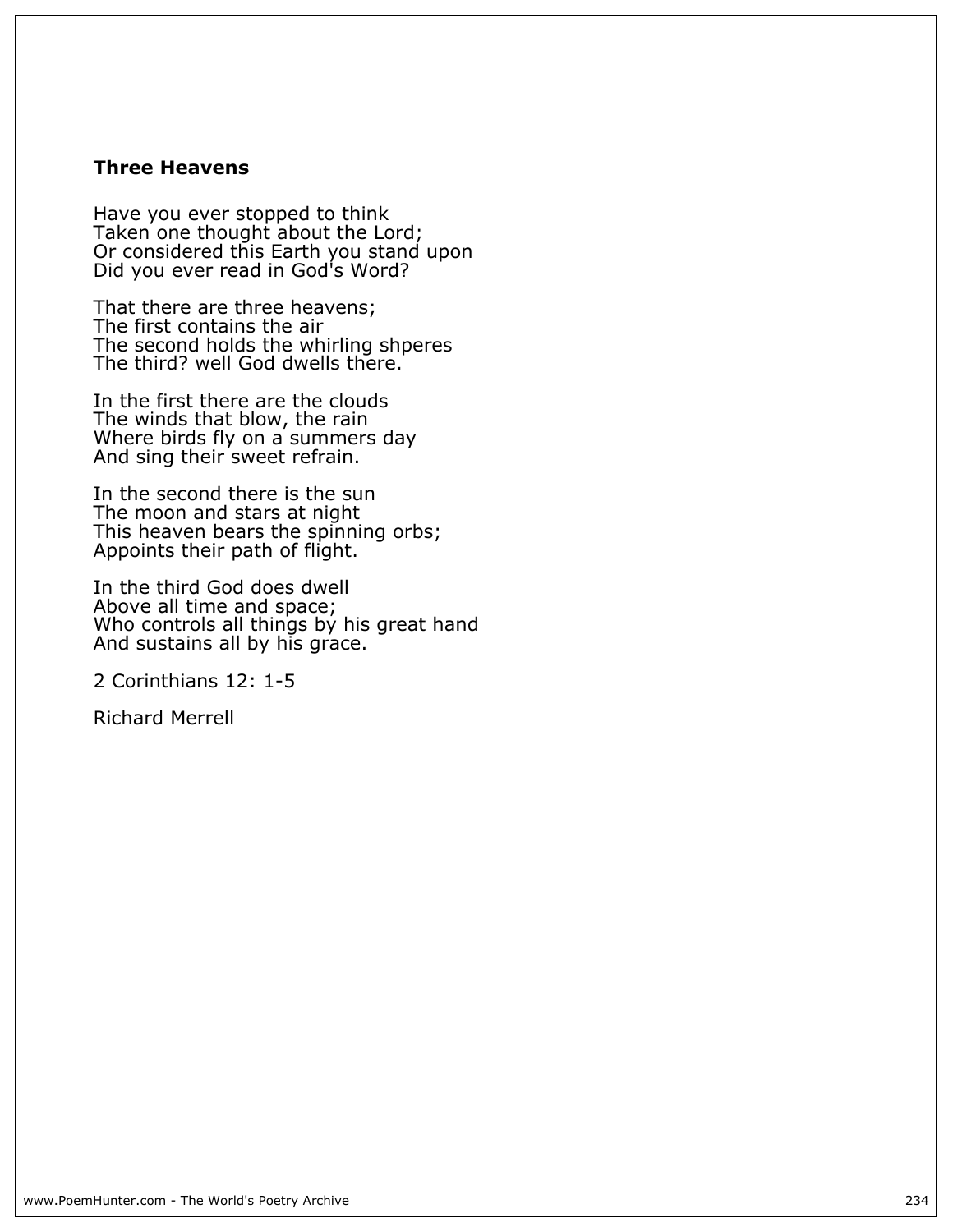#### **Tithing is but Dross**

**I used to tithe in years gone by As to the church I went I used to tithe in years gone by And give my ten percent.**

**But God's Spirit spoke to me these words 'Richard do this for me' God's Spirit spoke to me these words 'Stop tithing, be set free.'**

**'But Lord' said I with bated breath 'Men taught me I MUST tithe, now you say to me instead, don't tithe, but be alive? '**

**The answer that God's Spirit gave Was, 'Tithing is but dross' The answer that God's Spirit gave Was, 'Find it at the Cross.'**

**For that answer I did seek Then I stopped my tithe For at the Cross I remembered that Yeshua is alive!**

**So now I understand that In the Messiah I've been set free To live my life by faith For Yeshua bought all of me.**

**My body, soul and spirit; Yeshua purchased all at the Cross, I am His, He is mine And tithing is, but dross.**

**1 Corinthians 6: 20**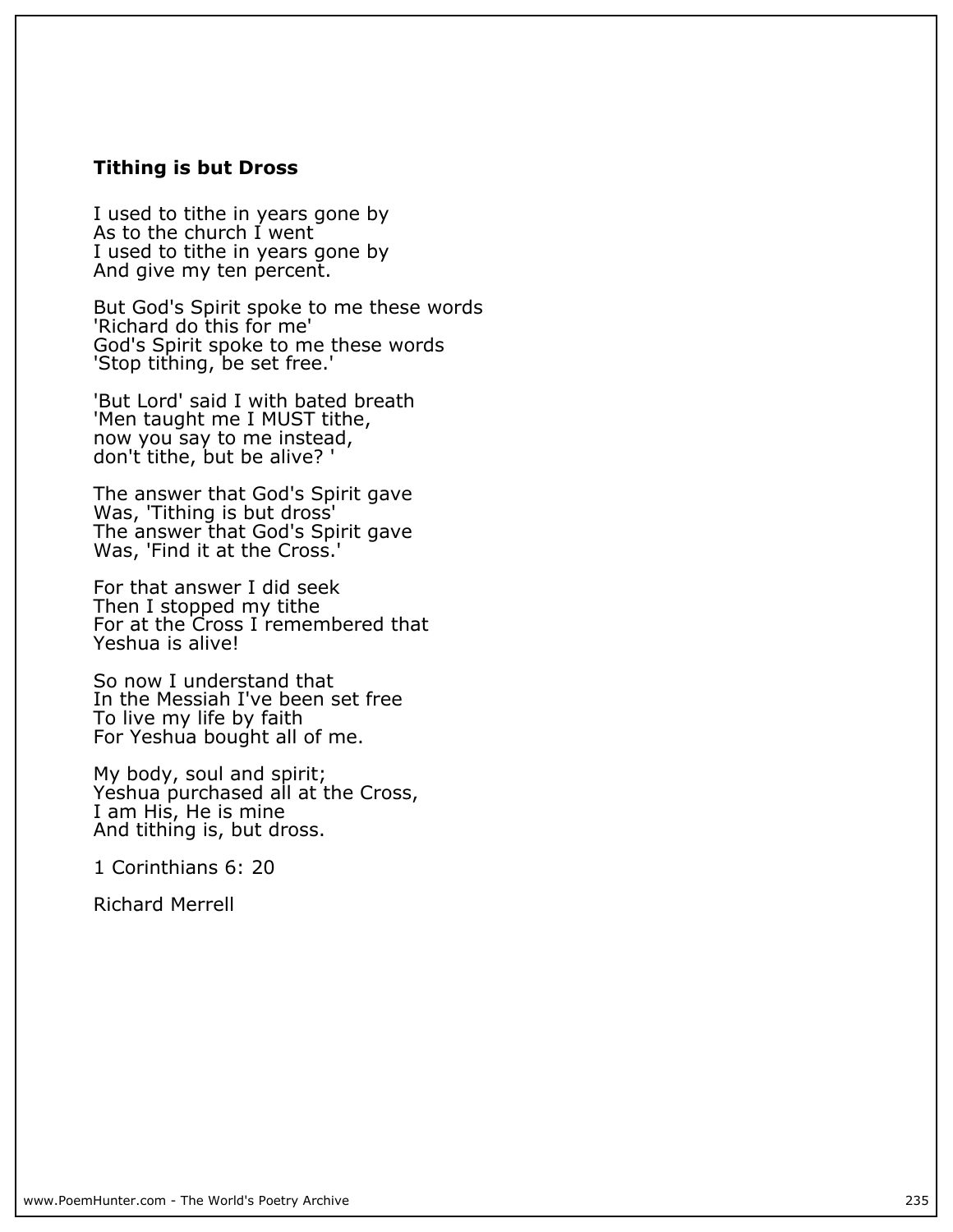#### **Together**

**With each passing moment I love you all the more, I love you more and more each day More than I loved before. For as we walk hand in hand In the garden just us two You whisper sweet things in my ear And say, 'I first loved you.'**

**Yes, I reply to those words You broke off all my bands; For as I look those wounds I see In your feet and hands. And as we continue on The straight and narrow path Yeshua fills my soul with joy And together we do laugh.**

**Psalm 126**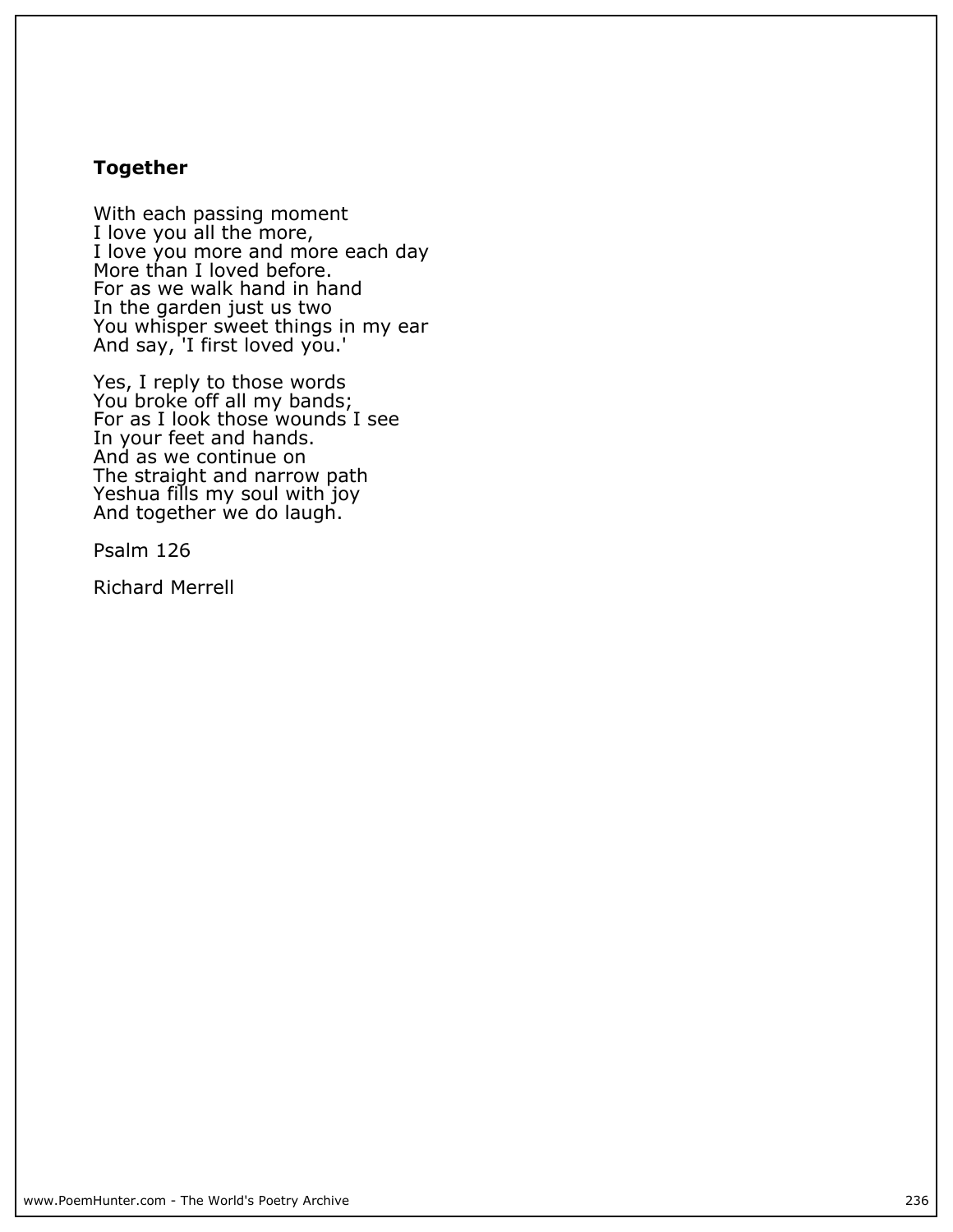#### **Trash**

**Money, money, and money In the place of righteousness 'cause I've heard the teaching that 'Gain is Godliness'**

**I also heard the other day To just, 'grab a certain text, scream, cry and yell to God; then go onto the next.'**

**'Now anything you do not like rebuke in the Lord's name; don't accept it as God's will your cross should have NO pain.'**

**Well, I've weighed up what was said, I got it in a flash; A revelation from the Lord - 'These teachings be but trash.'**

**For me, I'll stick close to the Lord - Not tossed to and fro By every wind of doctrine For 'tis Yeshua that I know!**

**1 Timothy 6: 5-11; Ephesians 4: 11-15**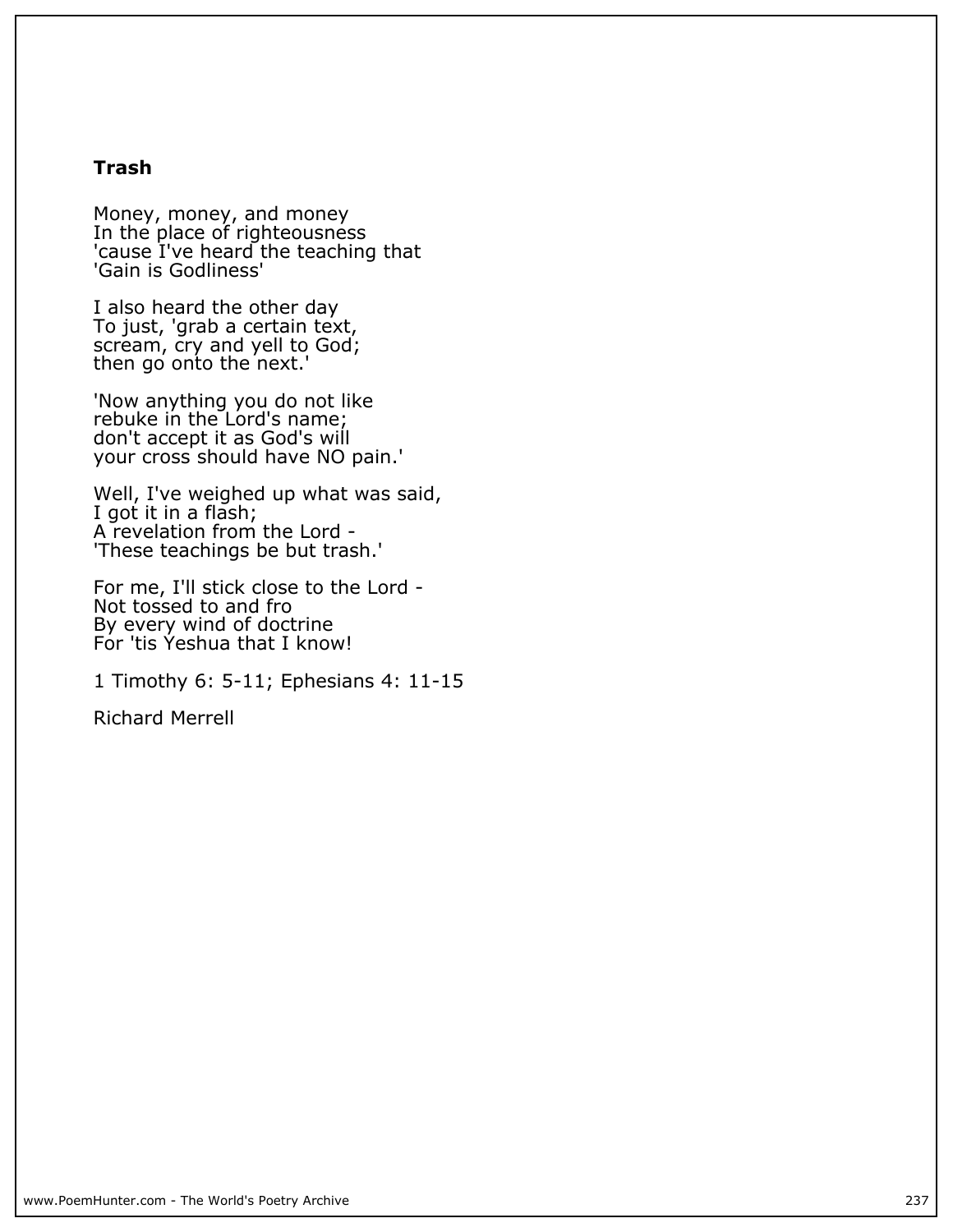#### **Treasure**

**There is a principle in life I've found in it great gain, In heaven I have stored it The treasure from life's pain.**

**It's worth much more than silver And gold, which disappears For from the well of life's pain Comes treasure in my tears.**

**For gold and jewels seem comely At a point in time; But this is not the truth Of God, who is divine.**

**For gold and good apparel Can never make the man, But poorness in the spirit Does more than money can.**

**Now, my treasure is in heaven Interest doth God impart; A dividend worth more than gold For in heaven is my heart.**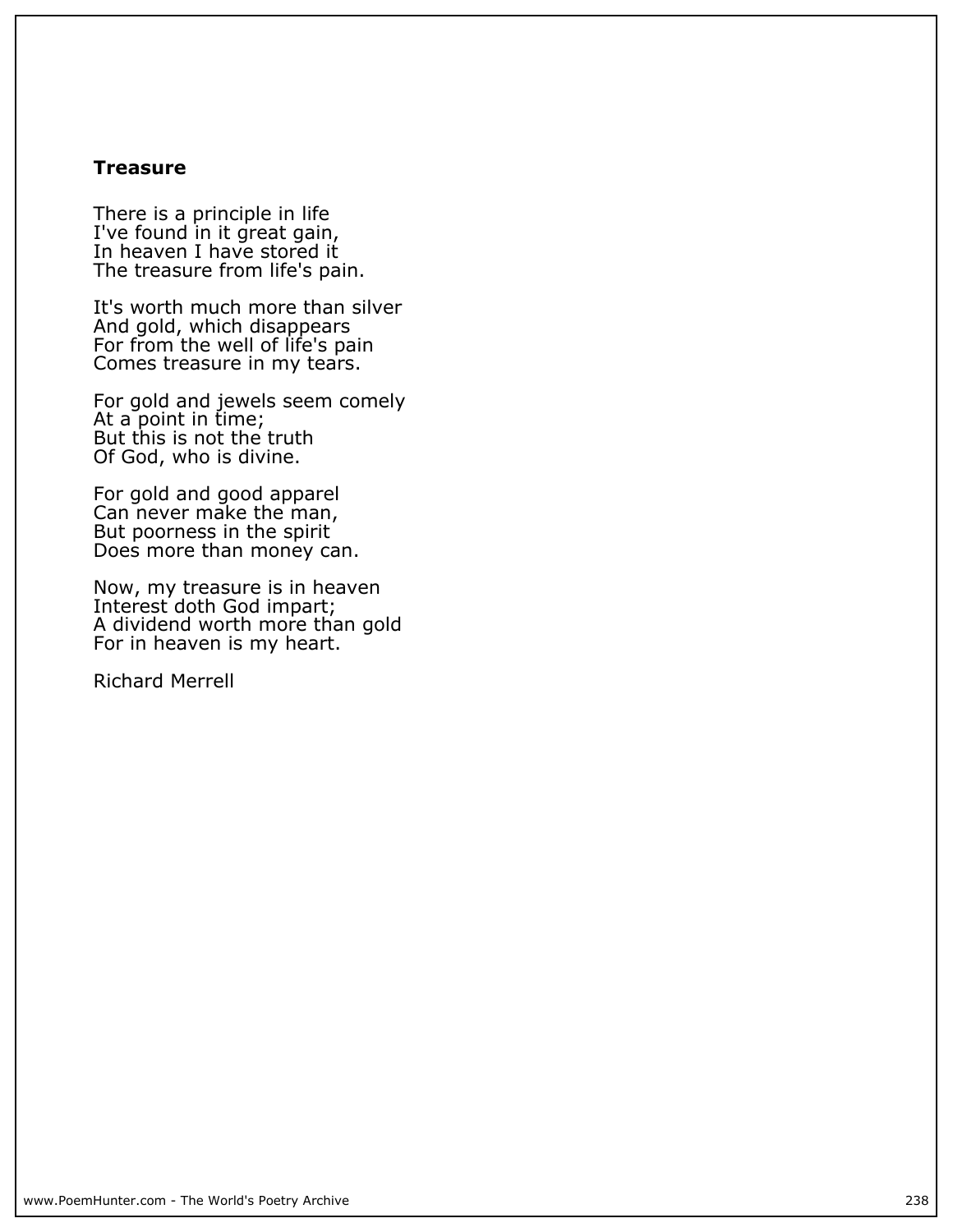## **Trusting**

**Trusting in YESHUA day by day Trusting in God, the only way; Trusting the Saviour every hour Trusting in the Spirit's power. For trusting means a rest in God For those that have believed; And precious was the gift of faith - When God caused me to believe.**

**Trusting in the grace of Him Trusting that the race I'll win Trusting now and evermore Trusting God's Son? for sure!**

**'By so much was Yeshua made a surety of a better testament.'**

**Hebrews 7: 22**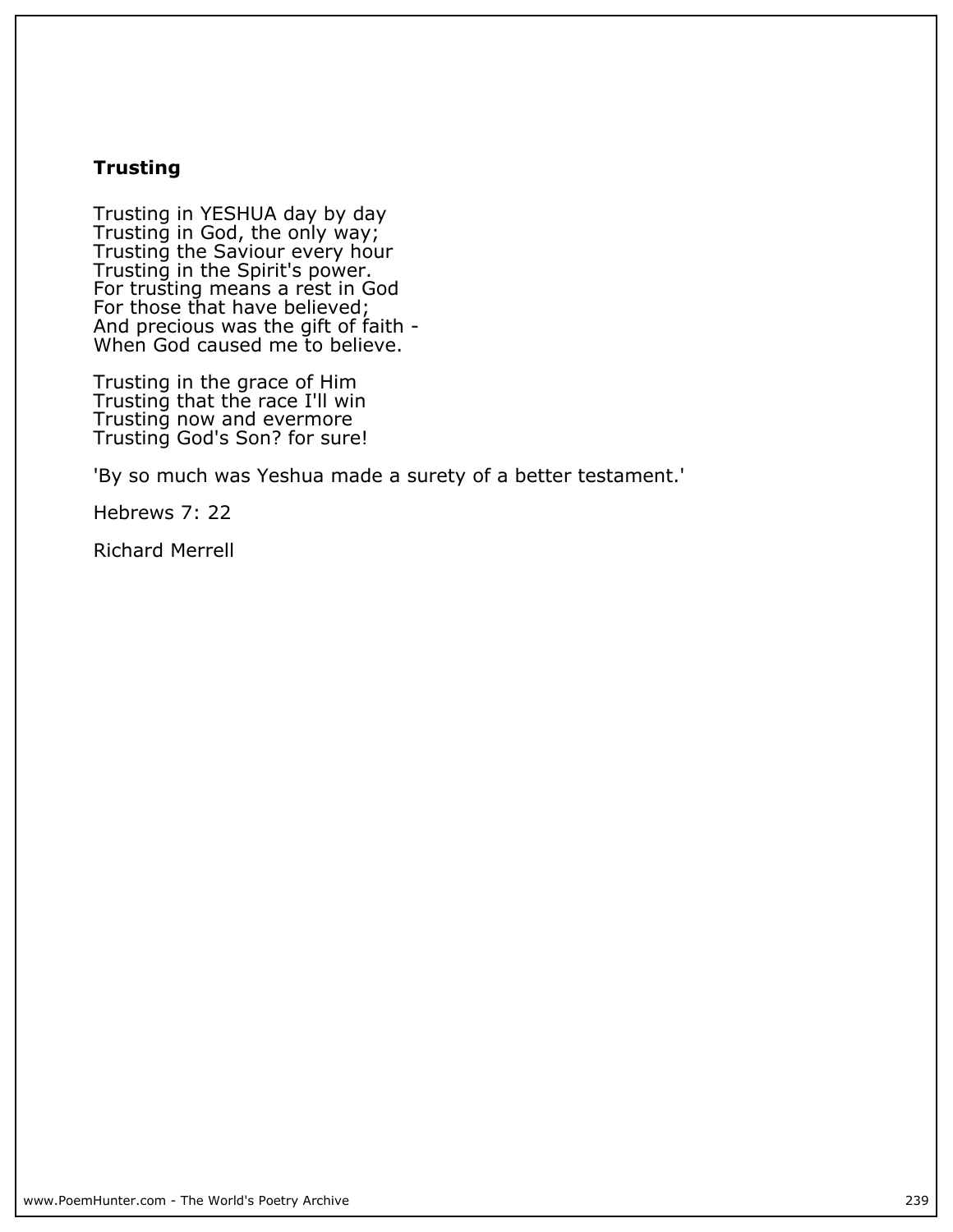#### **Unity In The Dark**

**I've suffered the pain of the rack Now, hot pinchers and tongs tear my flesh; Points of sharp knives dig into me Blood pours from the wounds they did thresh.**

**'Recant, recant' they shout at me 'And worship the mother of God.' I watch as they torture my brethren With whips, chains and steel rod.**

**I cry out that, 'Yeshua is Lord, I love Him; and cannot deny His blood shed.'** As they continue to torture me in frenzy, **Tomorrow I know, I'll be dead.**

**My hands they now tie to the stake The faggots they pile against me, I shout that, 'Christ is the Saviour.' As the flames burn what Rome calls 'heresy'**

**I look heavenward and see Yeshua my Lord He is the truth and my ark;** Unite NOT with Roman Catholicism **For such unity is found in the dark.**

**Jeremiah 44: 17-23**

**Lest we forget..... the martyrs**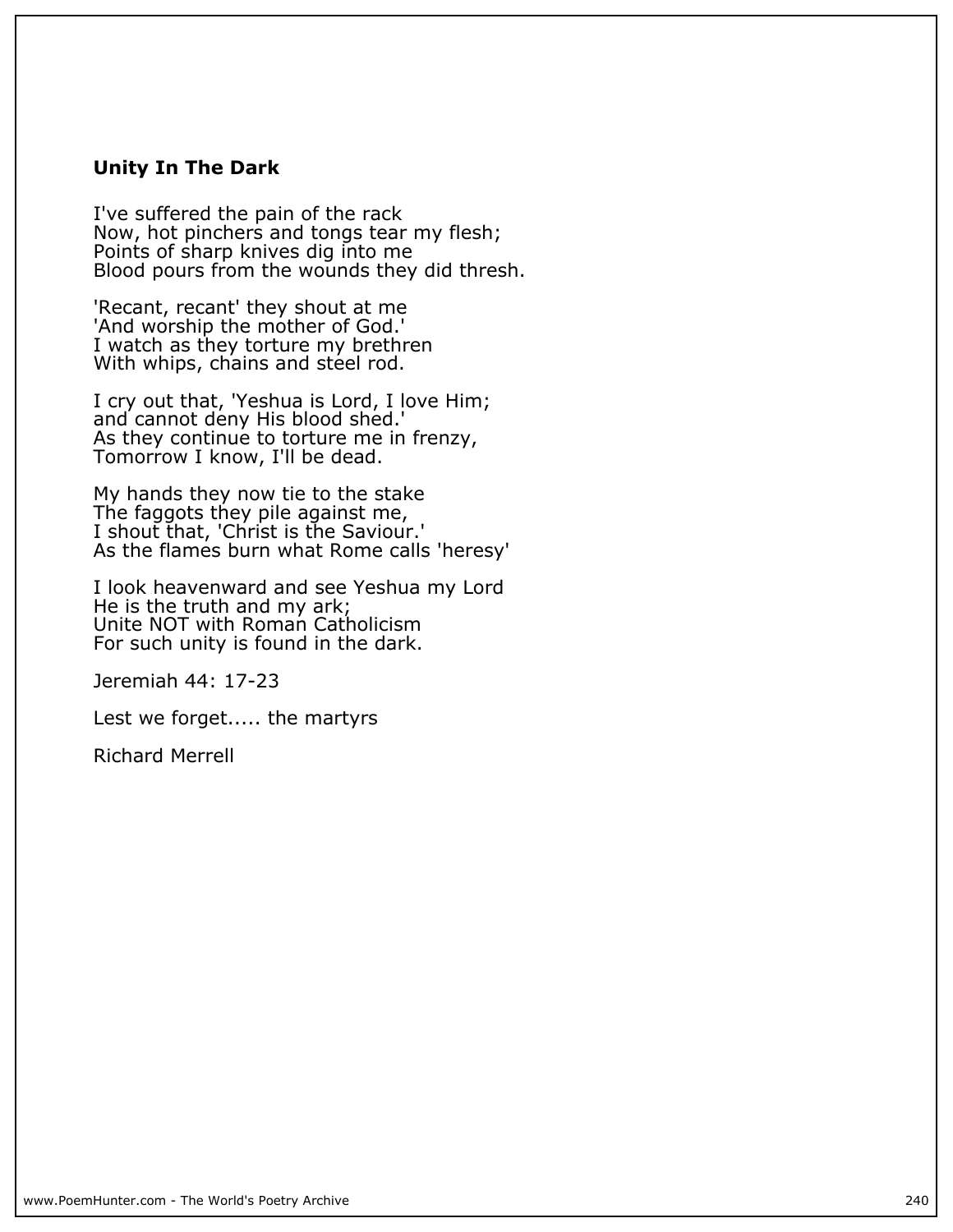#### **Upon Nothing**

**God hangs the earth upon nothing He calls the stars by their name One of them God has called 'Wormwood' This star will bear a great flame.**

**God hangs the stars upon nothing To show they were made by his Word There is no place upon Earth - Where the sound of their voice is not heard.**

**God hangs the stars upon nothing For, from nothing they have been made, In the beginning God created - His invisible hand he displayed.**

**'God hangs the Earth upon nothing' Declares the patience of Job; The heavens are but as a mantle And God shall fold them up as a robe.**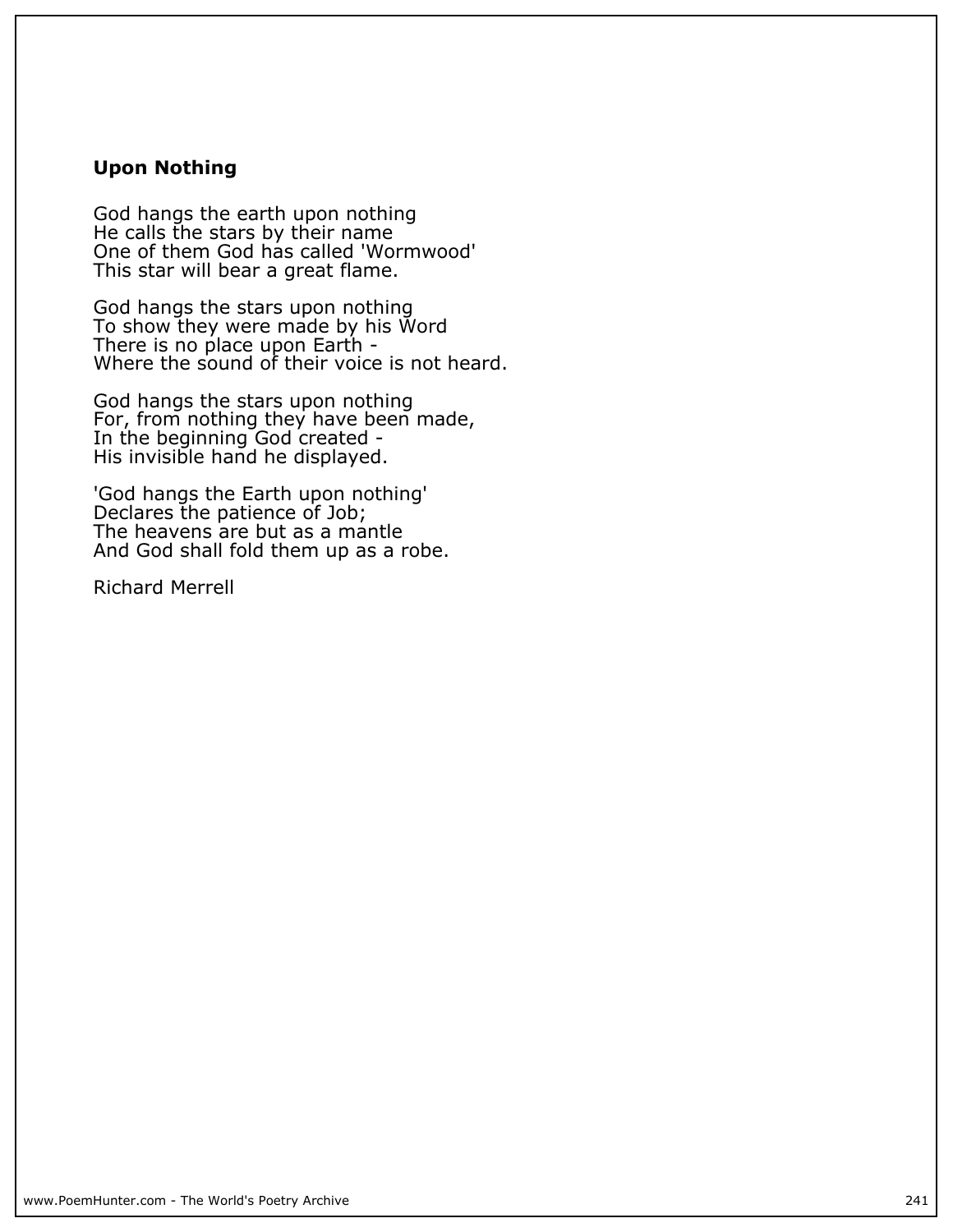## **Upon the Lord**

**As I wait upon the Lord As I call upon His name I shall rest upon His word I shall fall upon His claim.**

**Upon the Lord I'll wait Upon the Lord I'll call Upon the Lord I'll rest Upon the Lord I'll fall.**

**To wait upon is strength To call upon is hope To rest upon is faith To fall upon is cope.**

**'Casting all your care upon him; for he careth for you.'**

**1 Peter 5: 7**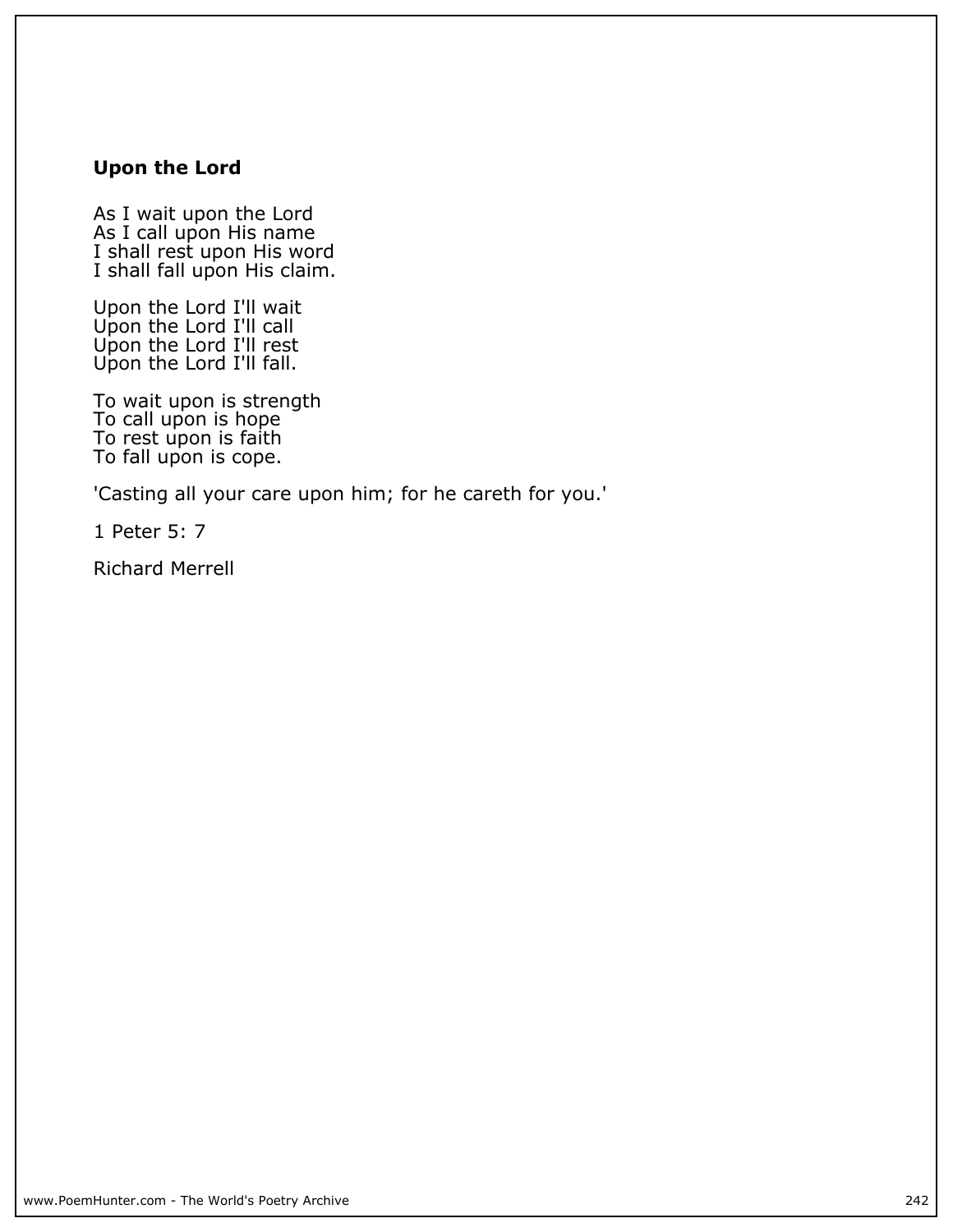#### **Valleys**

**I thank God for the valleys That he takes me through at times; For valleys are the places where God teaches the sublime.**

**For from the mountian top The view is clear and far But when in the valley depths - You will find out who you are.**

**For at the bottom of the valley Is the shadow that is of death; The arena of many battles Where Satan tries to steal your breath.**

**Yet in my darkest valley of life Another one I see, Who tells in soft and gentle words 'I have walked the deepest valley for thee'**

**So that all the valleys I now walk Shall but lead me to higher ground, For water always runs downhill And at Yeshua's side it's found!**

**John 19: 34**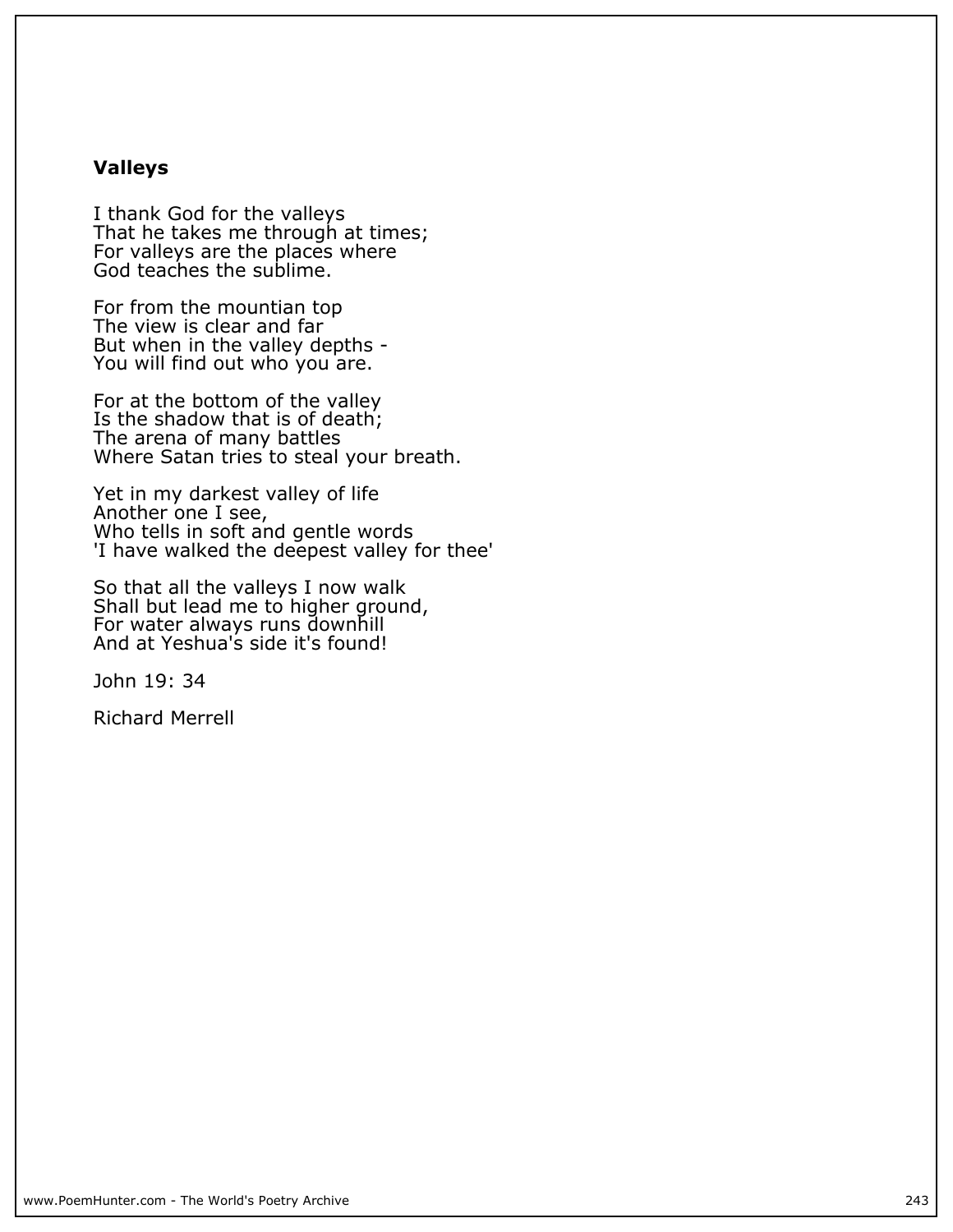#### **Vote, Vote, Vote**

**He supports the Liberals But you, the ALP Others trust The Call to Aust. Or back the NDP.**

**Even in the church they cry 'Vote on polling day pick someone as leader; and you can have YOUR say.'**

**I'd rather not, is my reply I dare not vote you see; Should I reject the Lord be yoked politicly? '**

**Well, that's my explanation 'Yeshua is Lord' I quote But if you love the world; You better Vote, Vote, Vote.**

**1 Samuel 8**

**Note: voting is compulsory in Australia, however I don't, and trust the Lord to deliver me.... and he does!**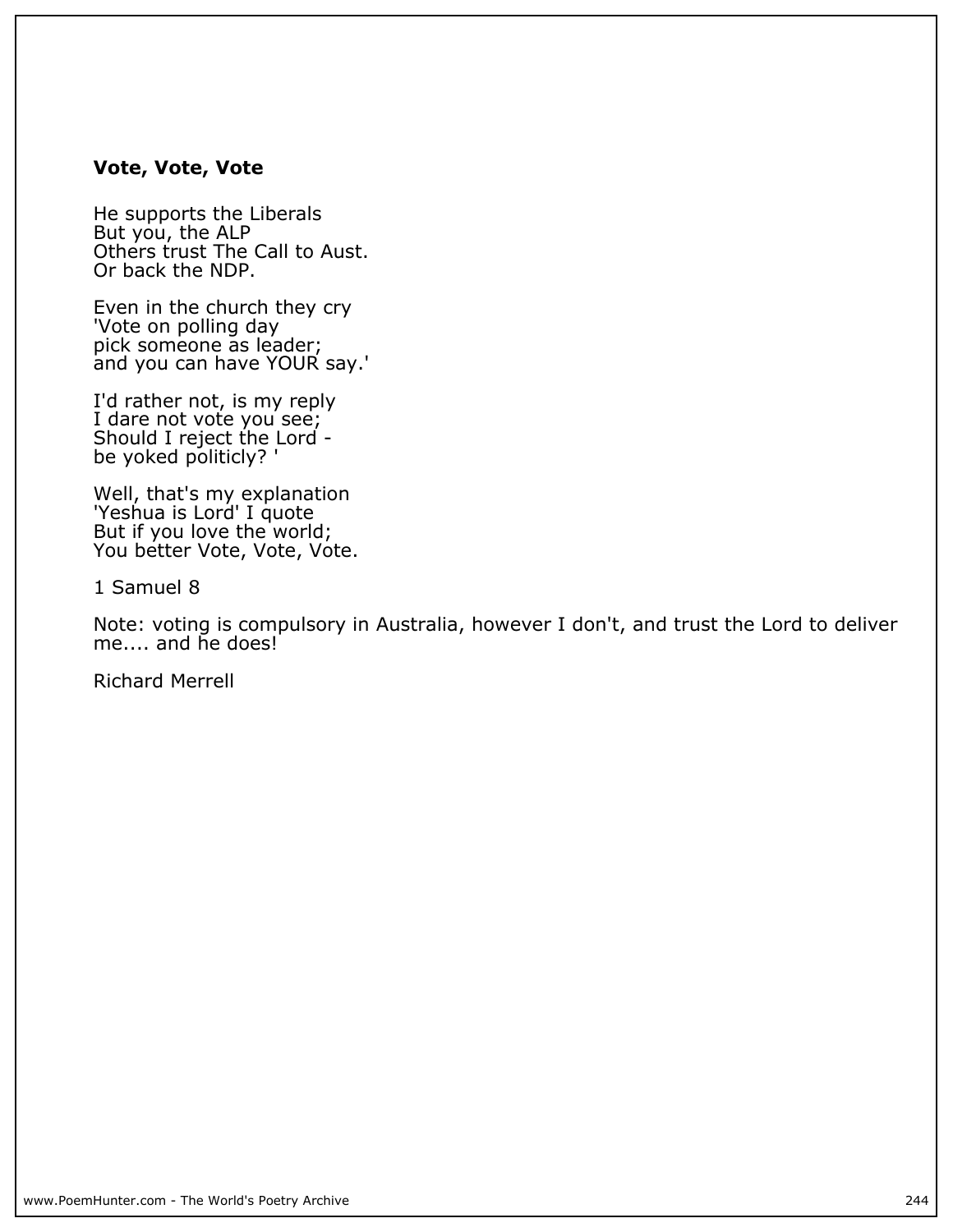#### **Wait Upon God**

**Have you not known, have you not heard? Have you not been told from the beginning? Have you not understood from the Earth's foundation? Is this why you keep sinning?**

**Have you not known, have you not heard? That the Everlasting God, the Lord, The Creator of the ends of the Earth - Faints not, is not weary nor bored?**

**But they that wait, yes wait on the Lord Exchange their strength for His own They mount up with wings as of eagles; And they fly direct to God's throne!**

**They shall run and not be weary; They shall walk and never faint Not to all men, shall this power be But only to God's saint!**

**Isaiah 40: 21,28,31**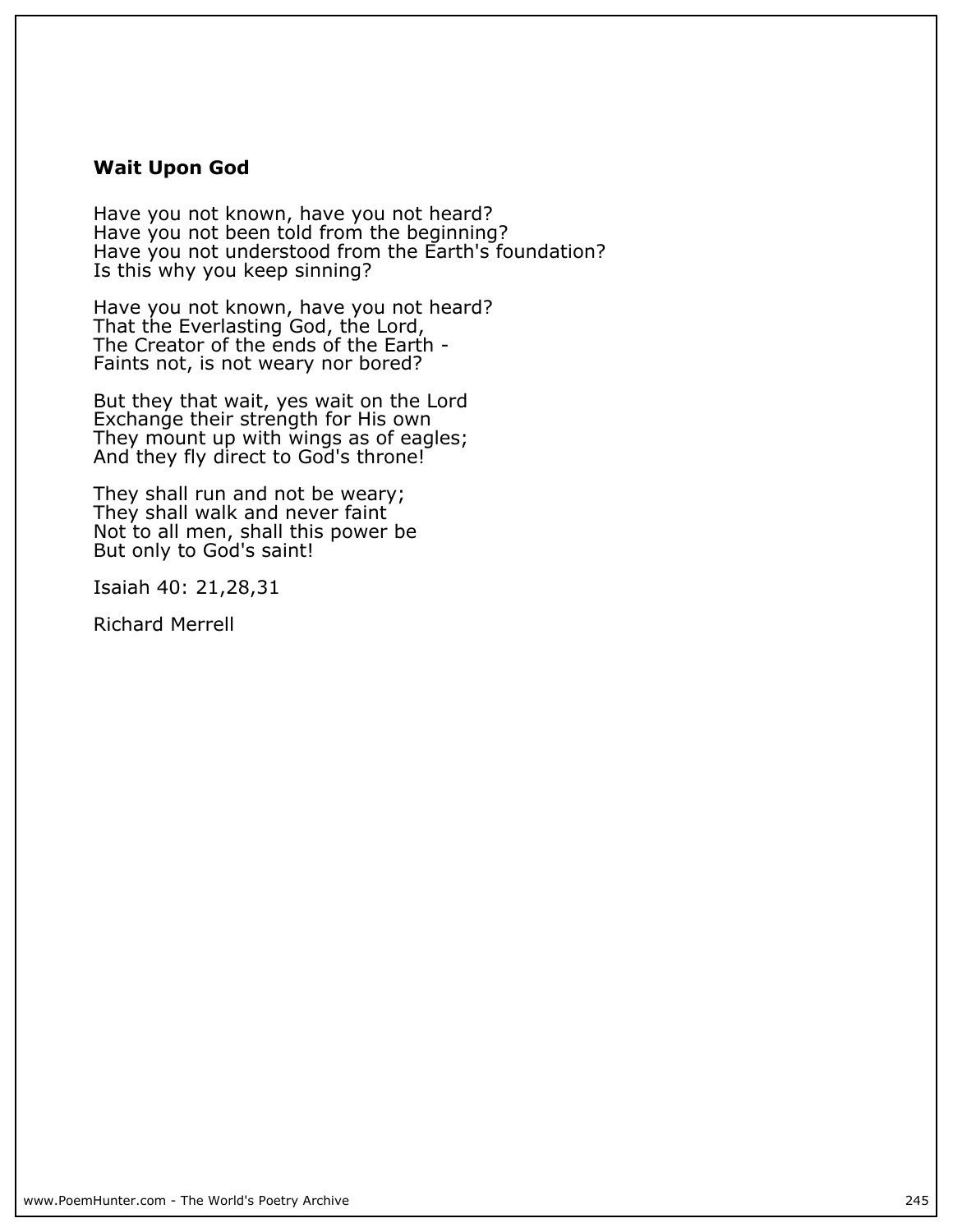#### **Warfare**

**The darts that Satan shoots Cause me much grief and care; But with the shield of faith**

**I can quench the poison there!**

**For the Devil is mine enemy And he seeks to do me harm; But the helmet of salvation**

**Is found in my Saviour's arms!**

**The hurts that pierce my heart oftimes My Saviour knows full well; He suffered more than I can know**

**The Rod, the grave; (that's hell)**

**I stand therefore girt with truth And the Christ I do confess; Feet shod with the Gospel of peace**

**Wearing the breastplate of righteousness!**

**My armour full is Yeshua the Christ None other one can save; So Satan, 'Get thee hence'**

**That command my Saviour gave!**

**Matthew 4: 10; Ephesians 6: 11-17**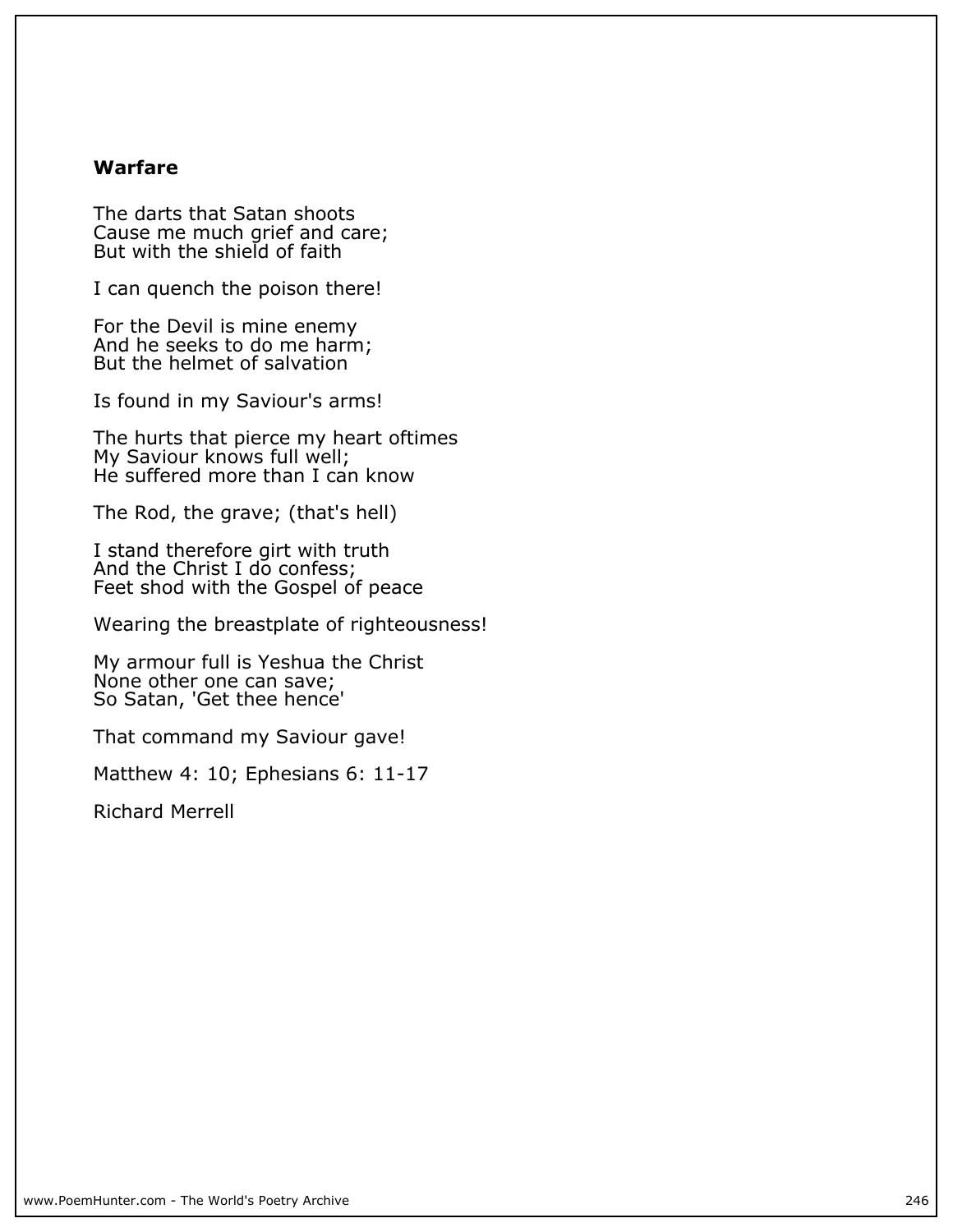#### **Watch!**

**Watch, watch keep awake Yeshua will soon come and take Those that have believed on Him And are no longer stained by sin.**

**The dead shall rise, the living too That have believed on Christ, do you? Yeshua comes back to the Earth Believe on Him, it is not mirth. Yeshua SHALL COME, do not doubt The Scripture says so check it out. Read it's pages then you'll know The saints are 'caught up' it is so. Believe on Yeshua take His hand Come into the promised land; A land of hope without sin Believe on Yeshua enter in.**

**When Yeshua comes will you be ready? Take the Rock, the Rock that's steady; Stand in Yeshua be like me Ready to launch eternaly!**

**Luke 12: 37**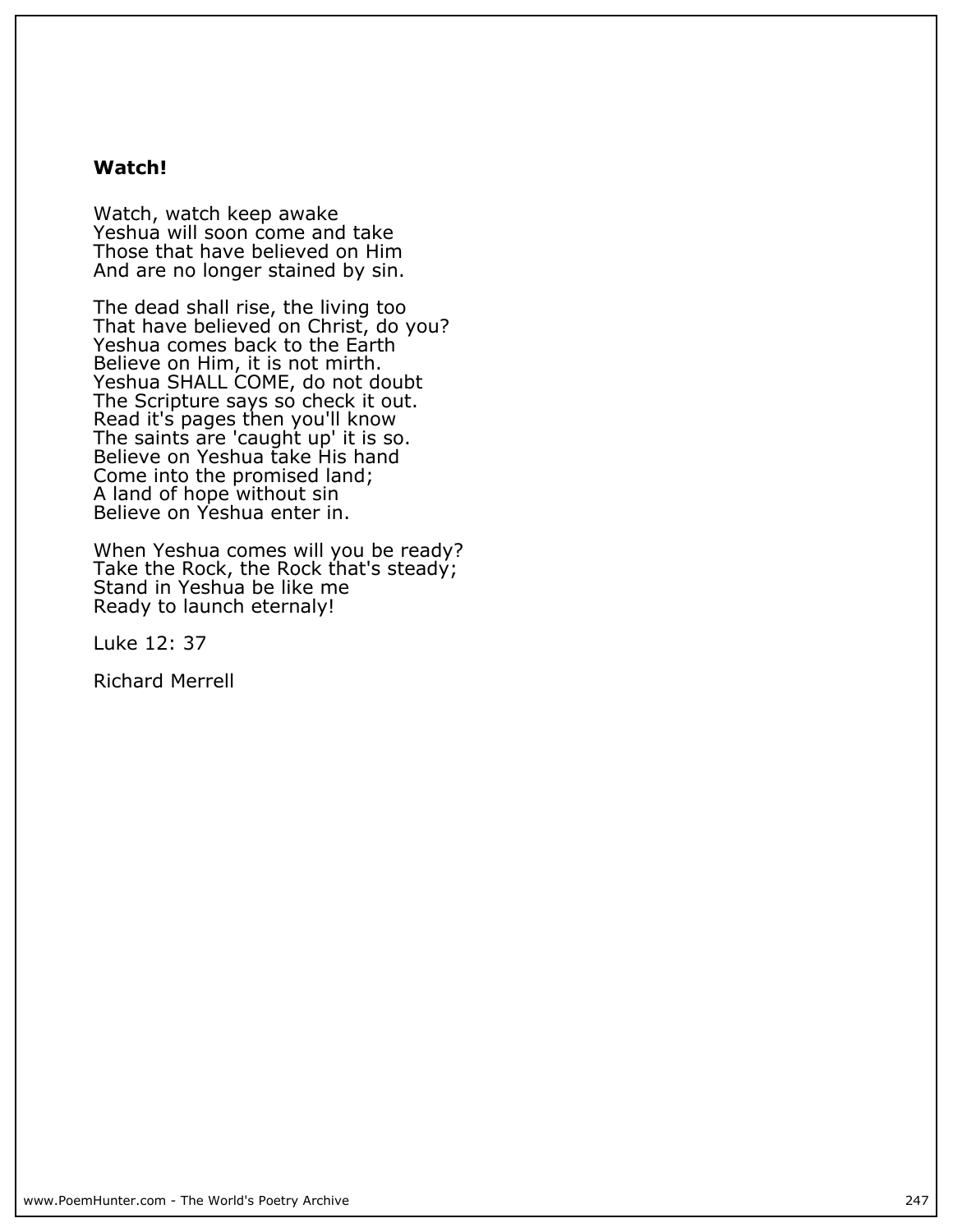#### **We Are of God**

**We are of God Men who believe We are of God Who does not deceive. We are of God Hearing His Word 'Yeshua is Saviour' Have you not heard?** We are of God **And worship in truth For Christ is arisen We need not have proof! We are of God The Comforter does dwell Abiding with us Saving from hell. We are of God With peace we are shod Cleansed by His blood;**

**We are of God!**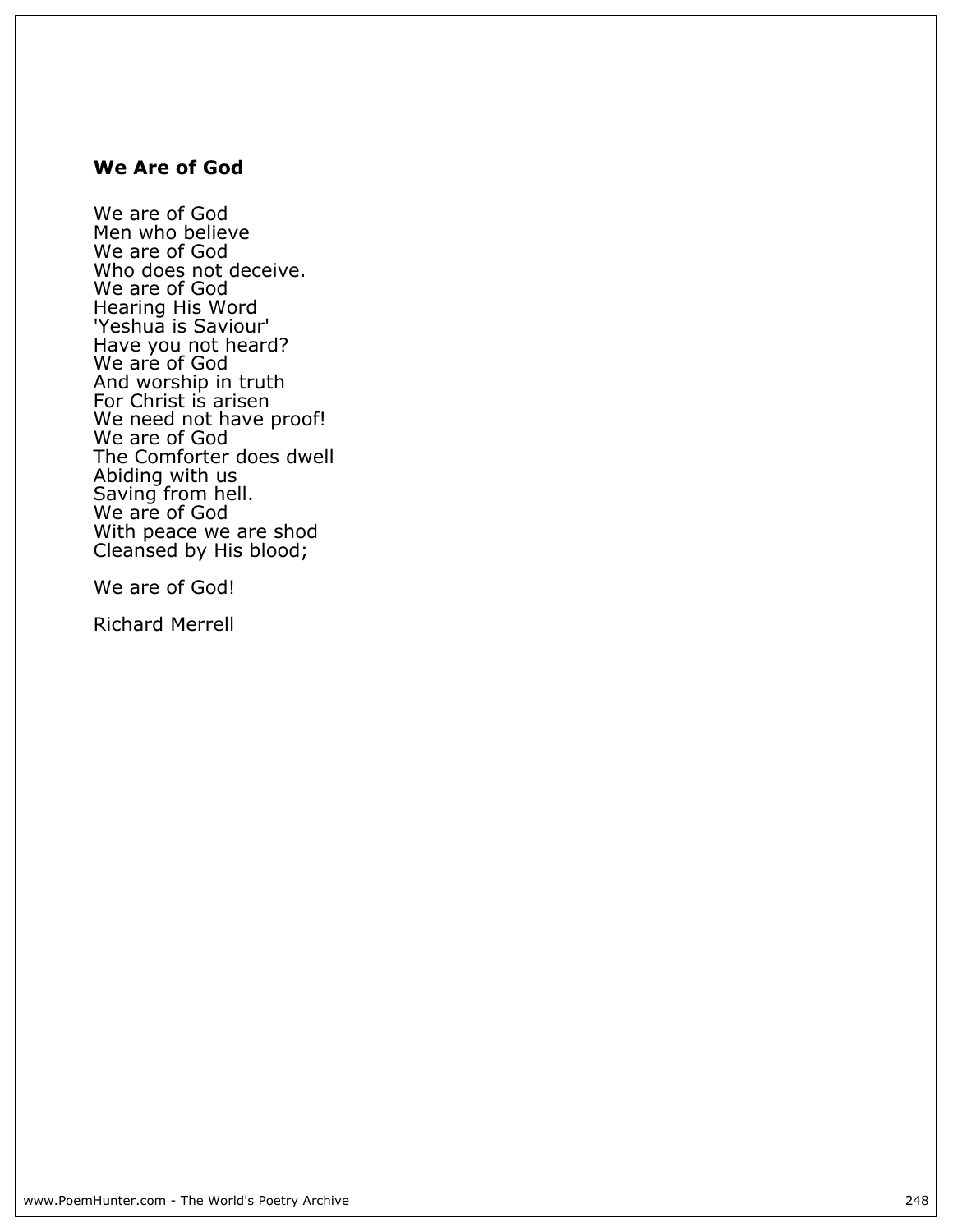#### **We Need**

**Love is that which people need Hatred tears them apart 'cause the love of which I speak Is an attitude of the heart. It bears another's burdens Understands their plight Cries with the other person; And comforts with all might. Sees not an evil jidgement Though this may well be true But covers sin in gentleness And seeks only to renew. Can never be rejecting Sin it does abhor But always will, in meekness Another one restore.**

**Now this love can stand apart And rejoices in the truth; Who can reject another - Is not His Cross love's proof?**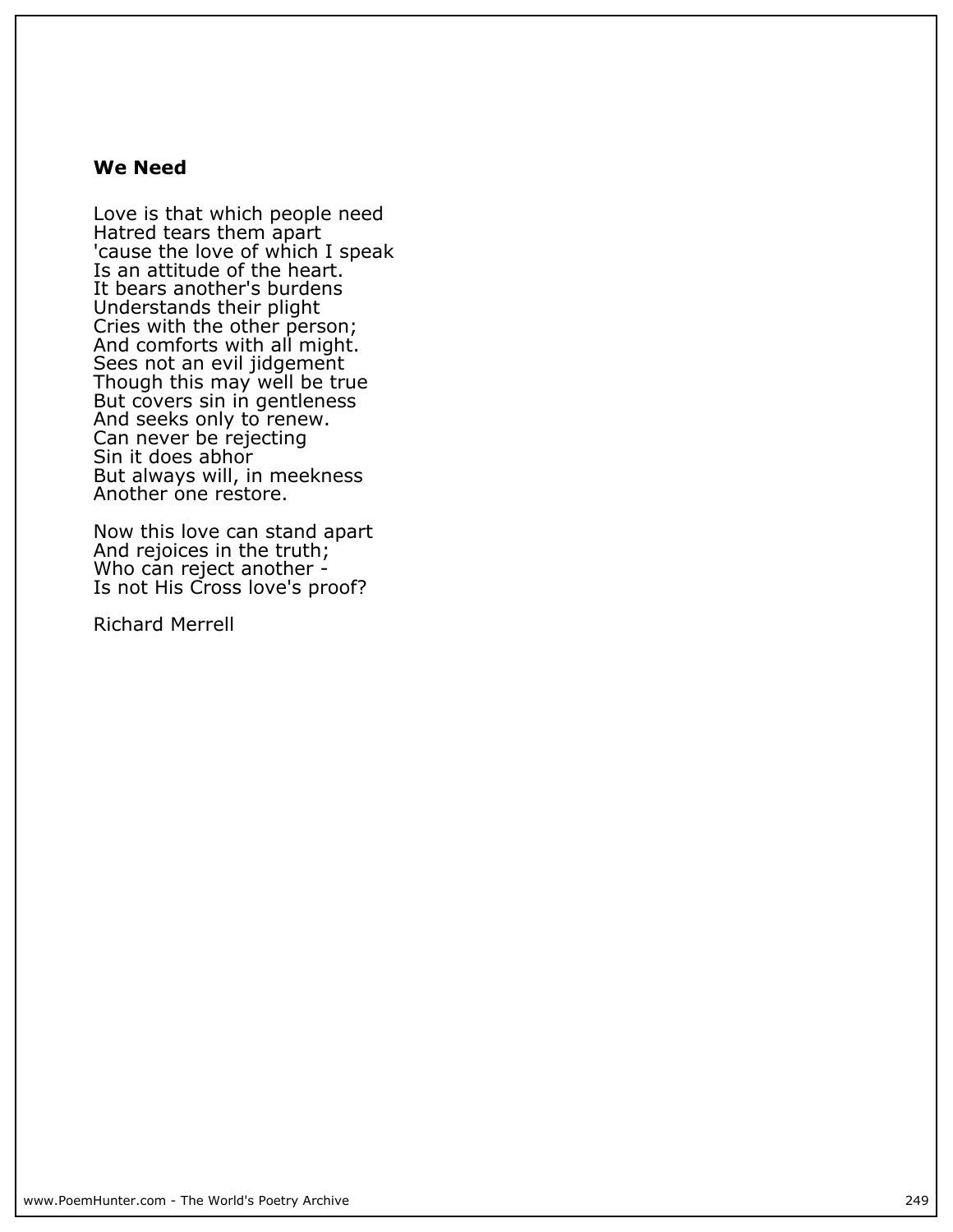### **Wedding Rings**

**In the giving of these two rings, Which speak of love that's true; We understand that marriage is Unbroken, ever new.**

**These two rings have been exchanged, A vow of troth been made, In circles never-ending There is no need to be afraid.**

**For these two rings tell all the world That a husband and a wife Must always be as one; Together all their life.**

**That they do face in spirit, The trouble life often brings, Yes, love that never ends Is endowed in these two rings.**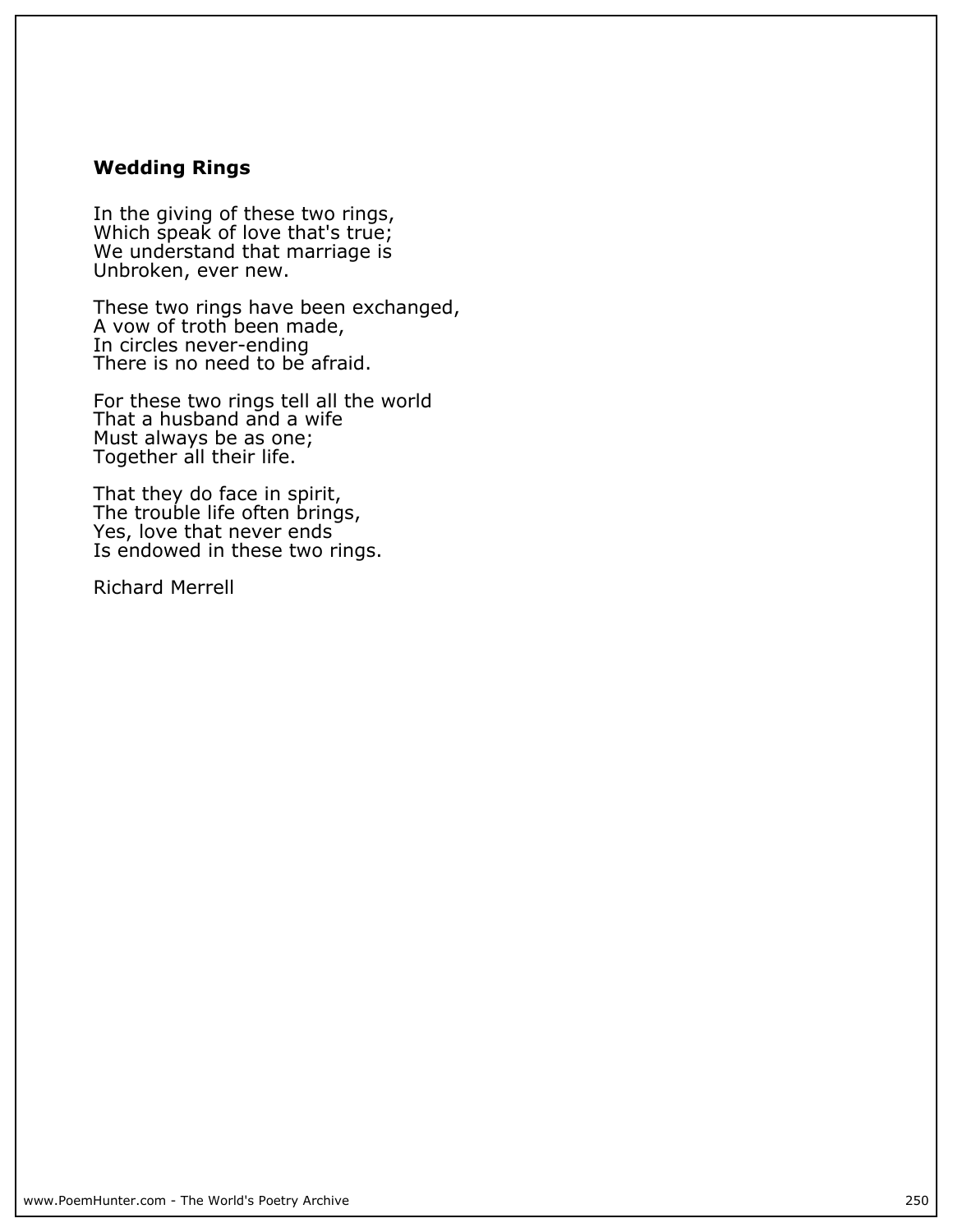## **What God Taught Me**

**The Lord has taught me how To win souls for heaven's place I can do nothing of myself; It's all by God's own grace.**

**'without me ye can do nothing'**

**John 5: 15**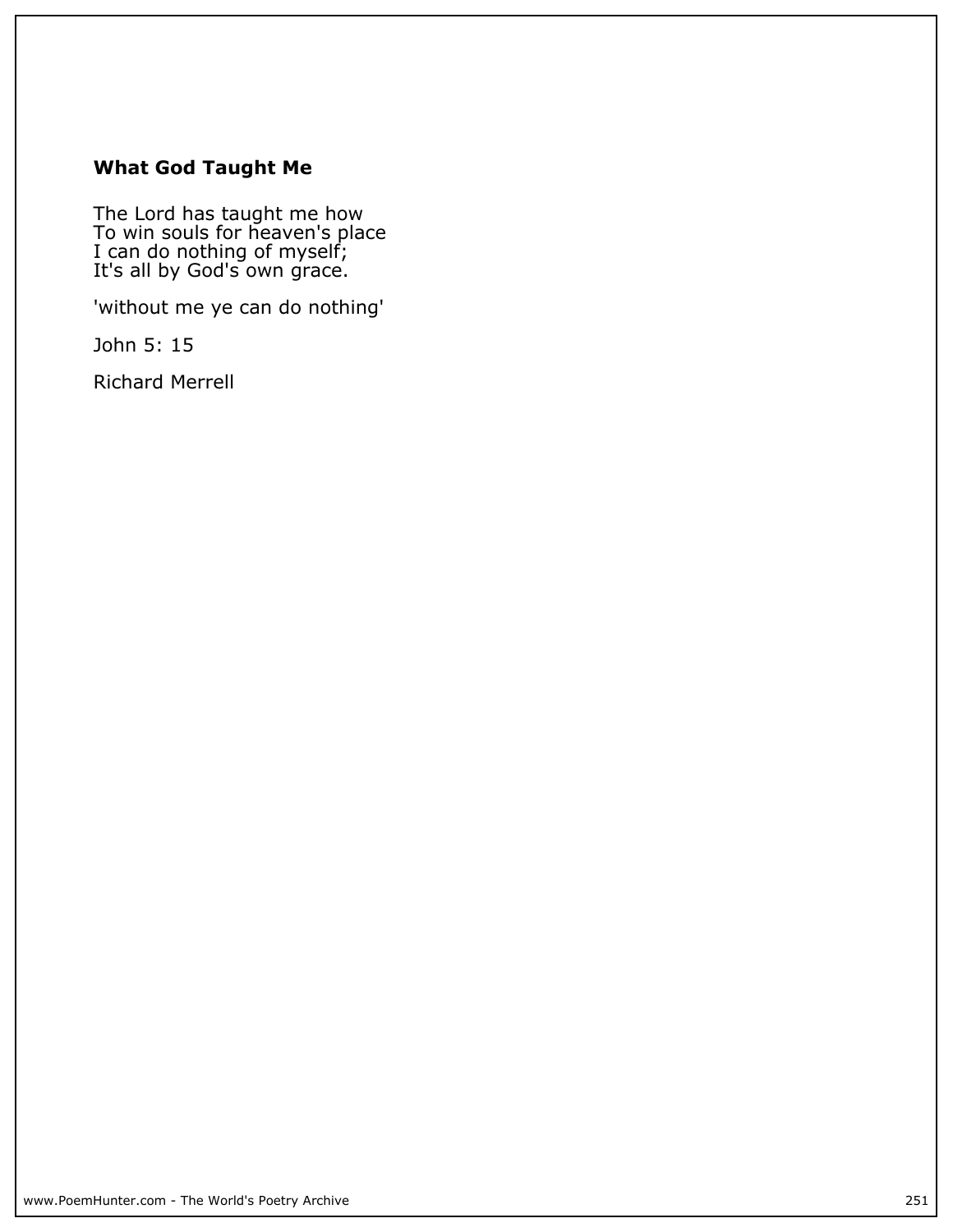#### **What?**

**WHAT can man now give WHAT cost can man now pay?**

**WHAT thing can man now offer WHAT is it man can say?**

**WHAT deed should man now do WHAT benefit bestow?**

**WHAT price can man bring forth WHAT can save man from the woe?**

**WHAT does man now choose to argue WHAT way will man now take?**

**WHAT understanding does man have WHAT answer to his fate?**

**WHAT will man say on judgement day WHAT when he is unmasked?**

**'WHAT did you do with my Son? '**

**WHAT will you do, when asked?**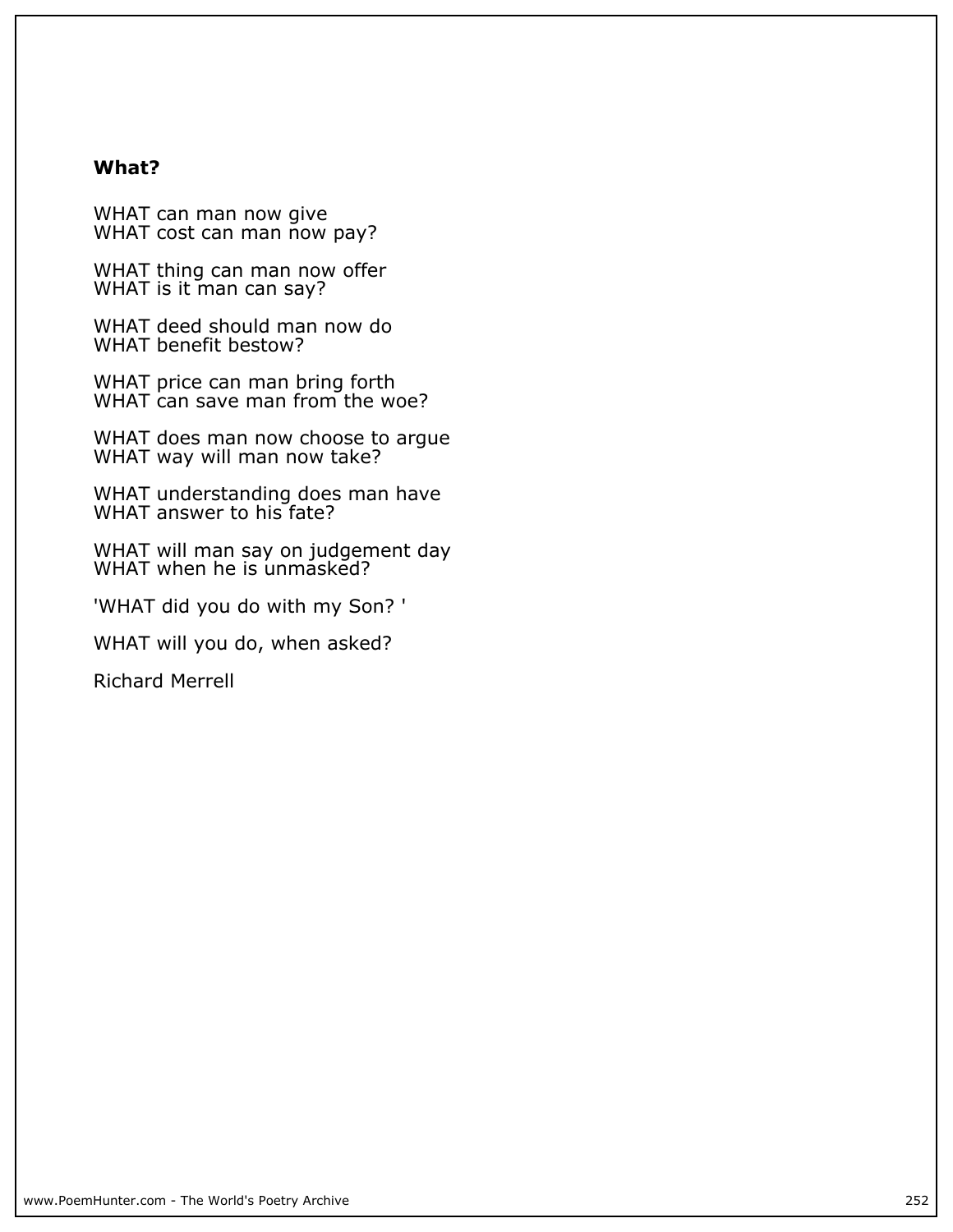### **What's In Time?**

**If sixty seconds make a minute And sixty minutes an hour What's in time for you to do? But to tell of God's great power.**

**Twenty four hours are in a day Seven days in a week What's in time for you to do? But to preach Christ to the meek.**

**Four weeks make up a month And thirteen months a year What's in time for you to do? But teach ' God's love casts out fear.'**

**For what is in time, this present age? But one thing that a Christian must do; 'tis to tell of the Saviour's wondrous love Calvary's time means redemption's time too.'**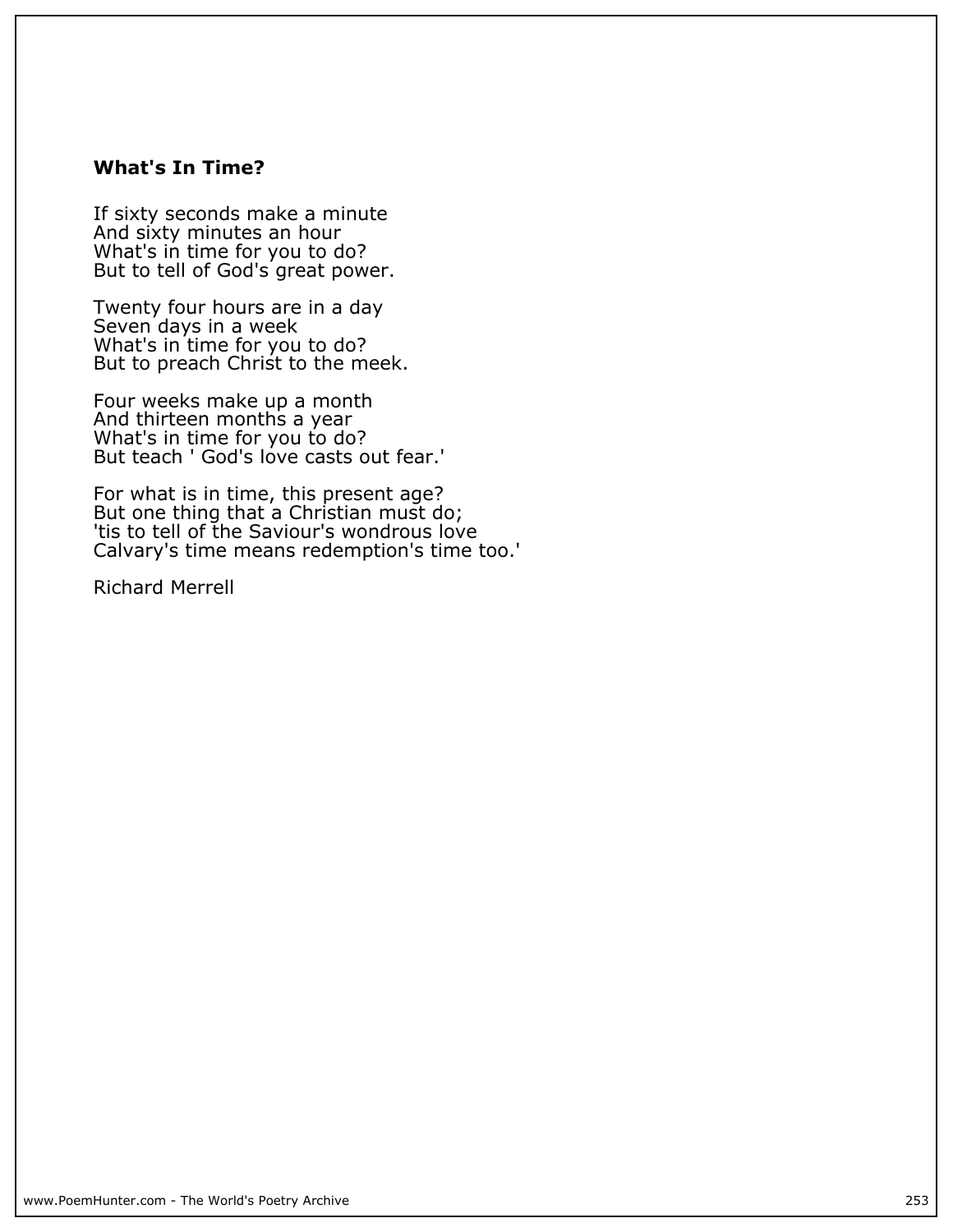### **When I See a Tree**

**When I see a tree I see creation sing God praise; A tree points up heavenward** With all it's branches raised. **And as the wind blows gently The trees begin their dance Swaying branches to and fro; In a sweet song of romance. A tree stands like a sentinel To show men truth and good; Reminding us the Saviour's Rood Was made of stark, rough wood.**

**Soon the trees will clap their hands And it will be my great reward** To interpret the song of the trees **'LET ALL THINGS PRAISE THE LORD! ! ! '**

**Psalm 148**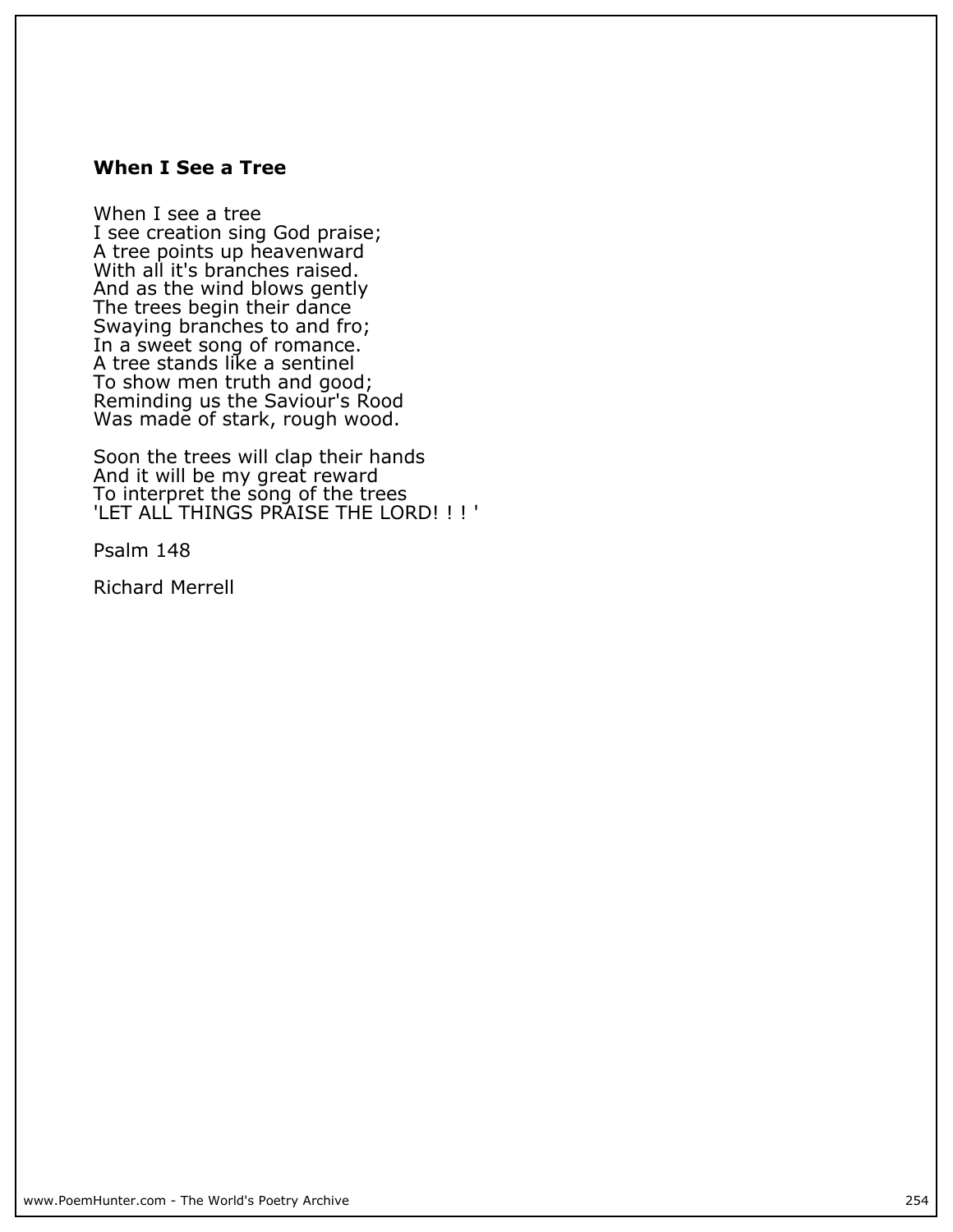## **Who Are They?**

**Who reviled Him at the Tree? They, knew not Messiah was He.**

**Who heaps upon Him scorn?** They, that were never born.

**Who laughs at the accursed sight? They, that dwell in darkest night.**

**Who cast lots for the Saviour's robe? They, that nailed Him to the Rood.**

**Do you not love Yeshua, nay? Then you must be, one of They.**

**1 John 4: 19**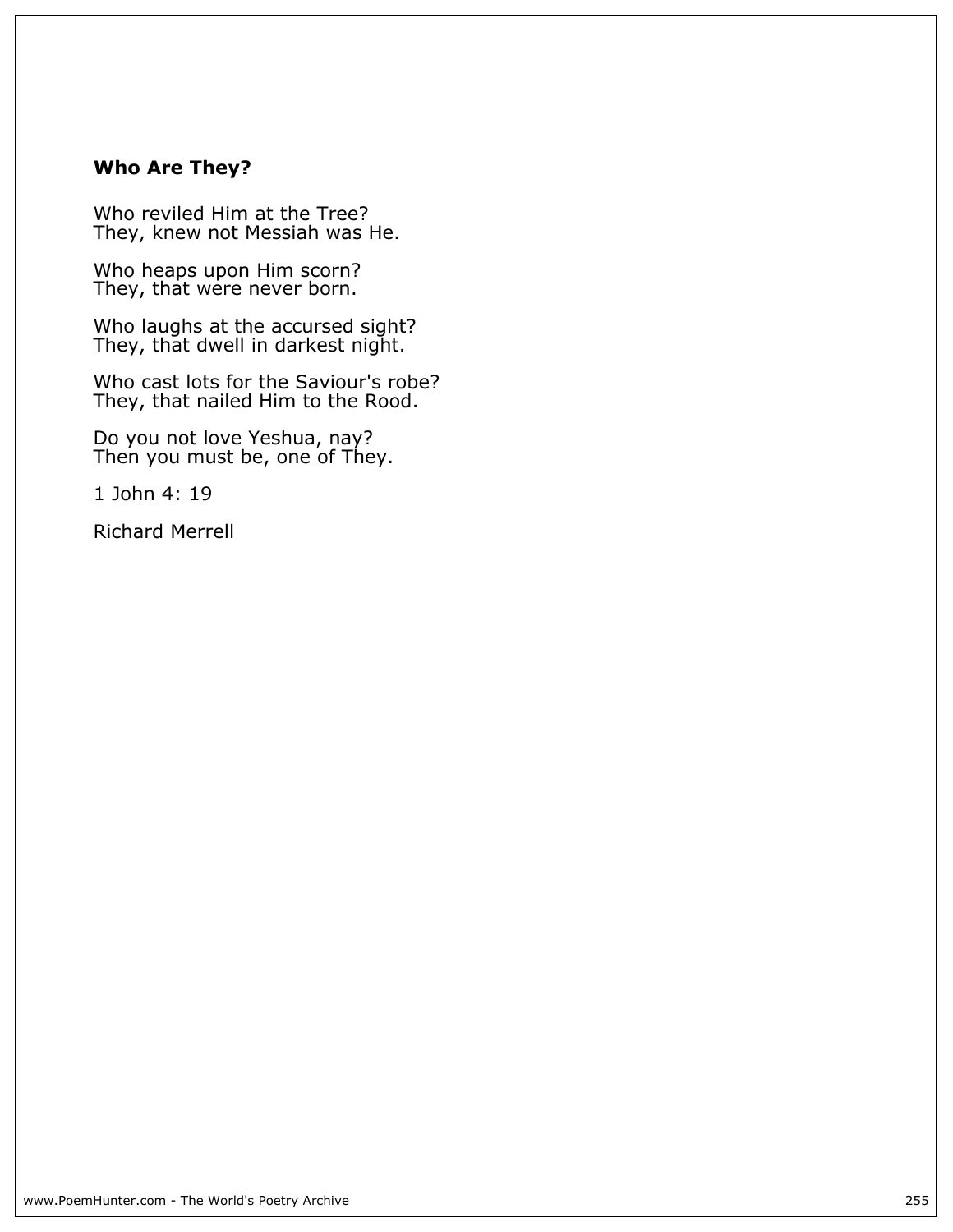# **Who Are You to Judge?**

**I will not judge another man By the stature of myself, But determine by the Word of God What is mans true wealth. For each Christian shall be judged To his Master stand or fall - Who are you to judge another's servant Hear heaven's righteous call.**

**Romans 14: 4**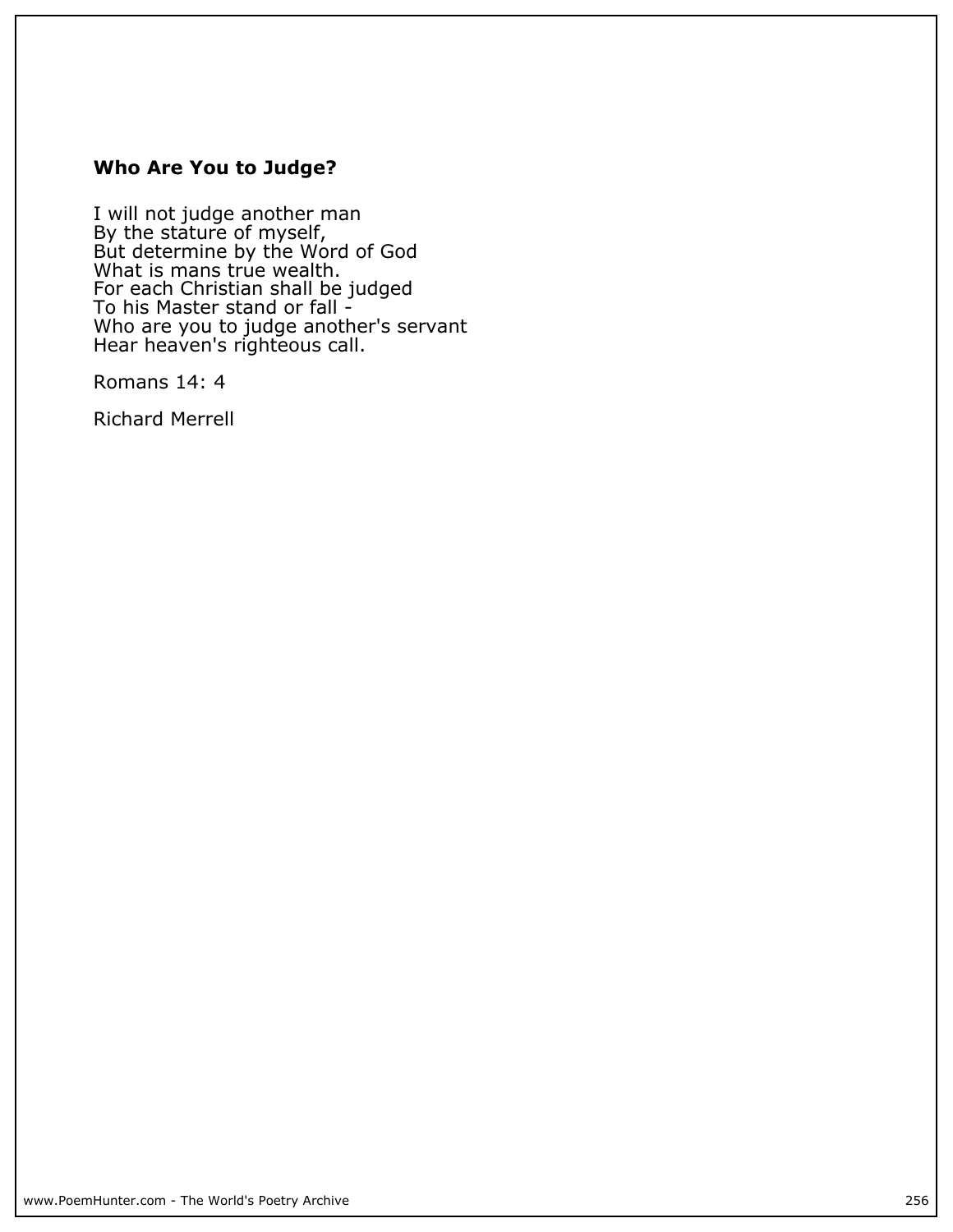### **Who But Thee**

**Who have I in heaven but Thee There are none upon the Earth I haileth; But Thee whom I desire Though my strength and my heart faileth.**

**God is the strength of my heart My portion forevermore; Lo, they far from Thee shall perish You destroy them from shore to shore.**

**But for me, to draw nigh to God is good In the Lord God I put my trust, That I might declare all Thy works I love Thee, for Thou art just!**

**Psalm 73: 25-28**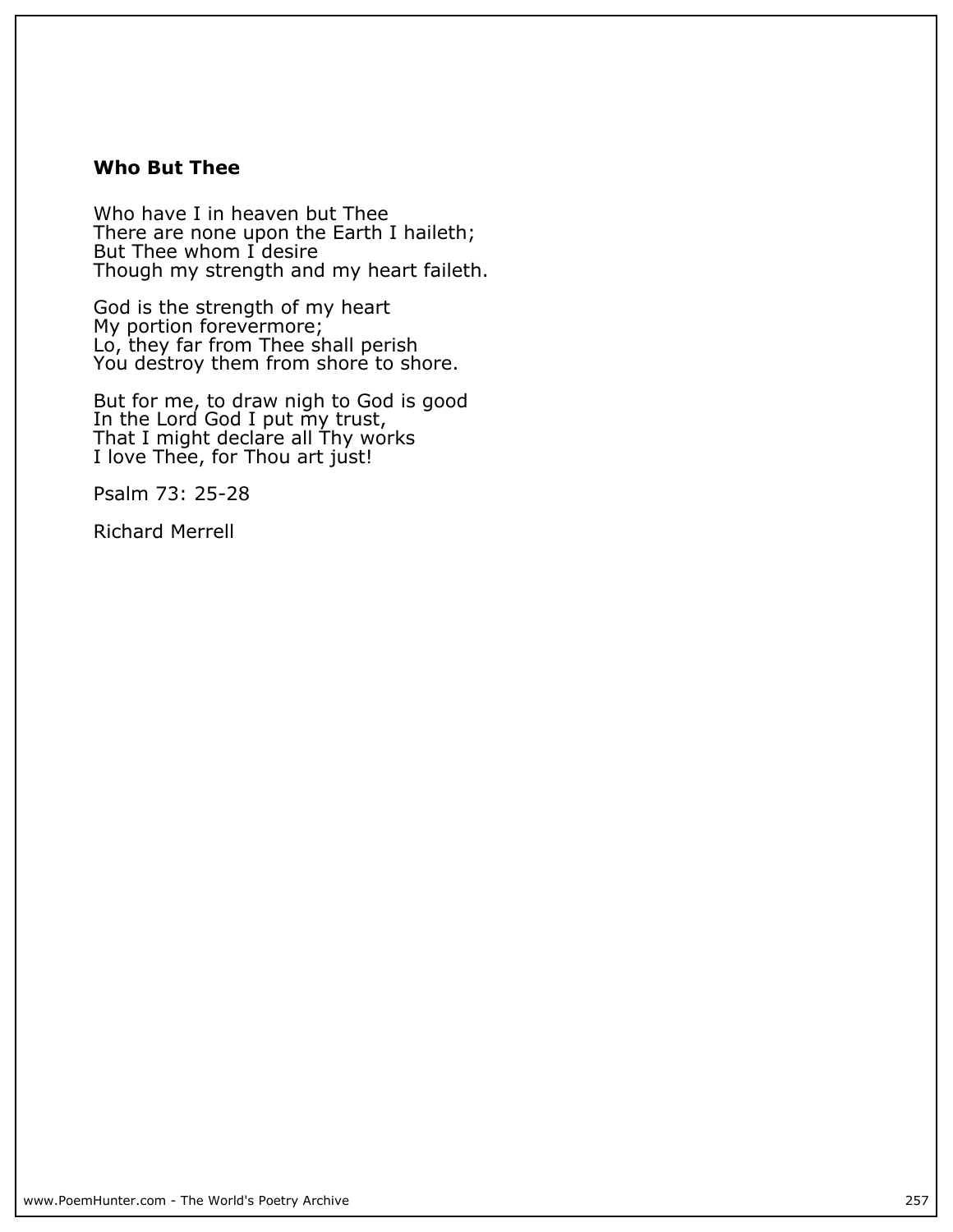#### **Who?**

**Lord, who shall abide in Thy Tabernacle Who shall dwell in Thine Holy Hill? But he that walks uprightly And worketh righteousness still. Who speaks the truth in his heart Backbites not with his tongue Does no evil to his neighbour Nor receives any accusation. Who contems a vile person Honours them that fear the Lord, Who swears to his own hurt And changes not his word. Lends not money out for interest Nor takes a bribe against the just -**

**The one that does these things oh Lord Moves not, nor knows disgust.**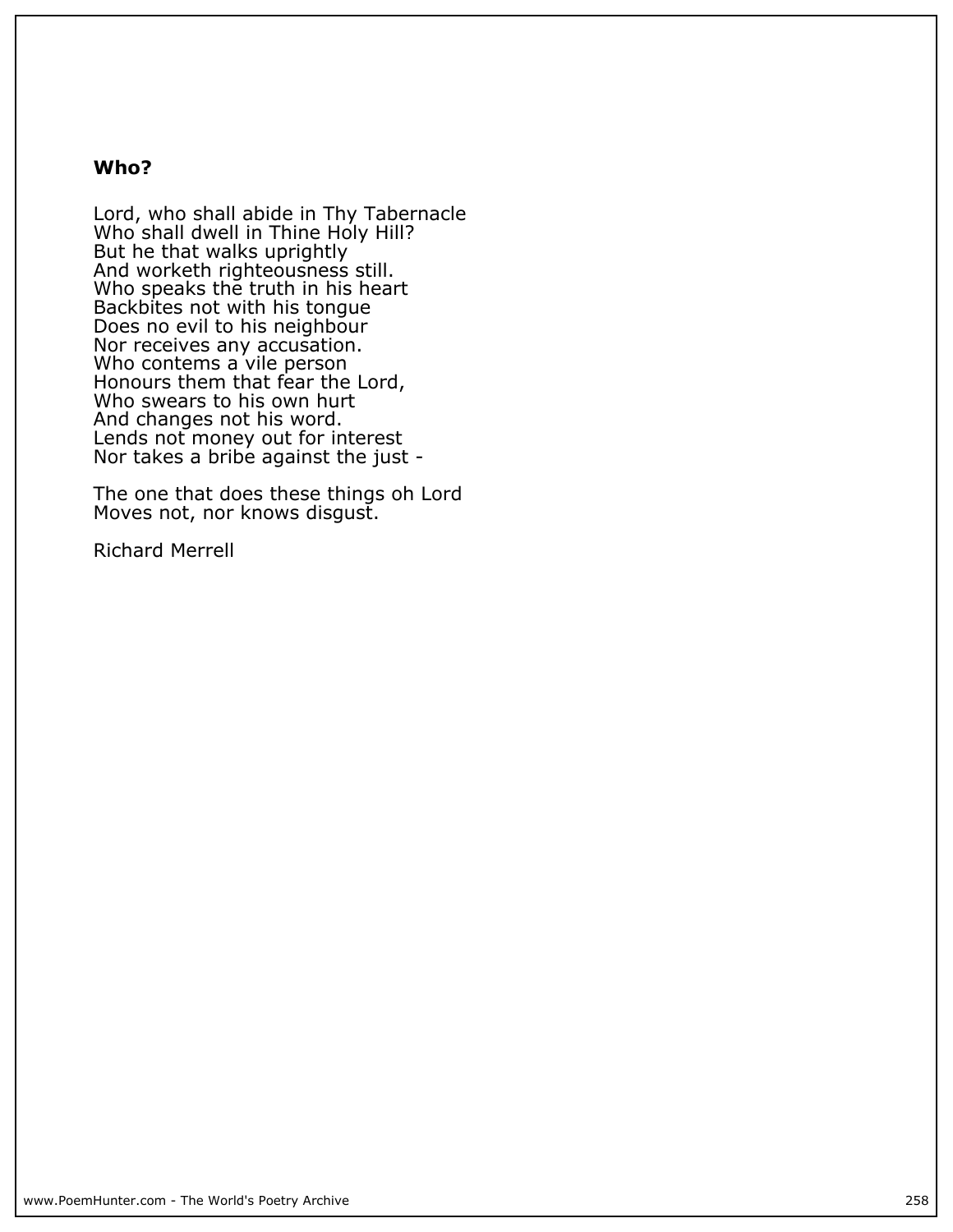# **Why Me Lord?**

**I've often asked, 'Why me Lord? ' 'Grace' was God's reply 'For when you suffer in this life, on me you will rely.' And as I sought to peer within God's will for my life I saw he had appointed Some grief some pain some strife No longer do I ask 'Why me? ' To my Father up above He is transforming me to be like Christ - The full measure of His love. 1 Peter 1: 3-9 Richard Merrell**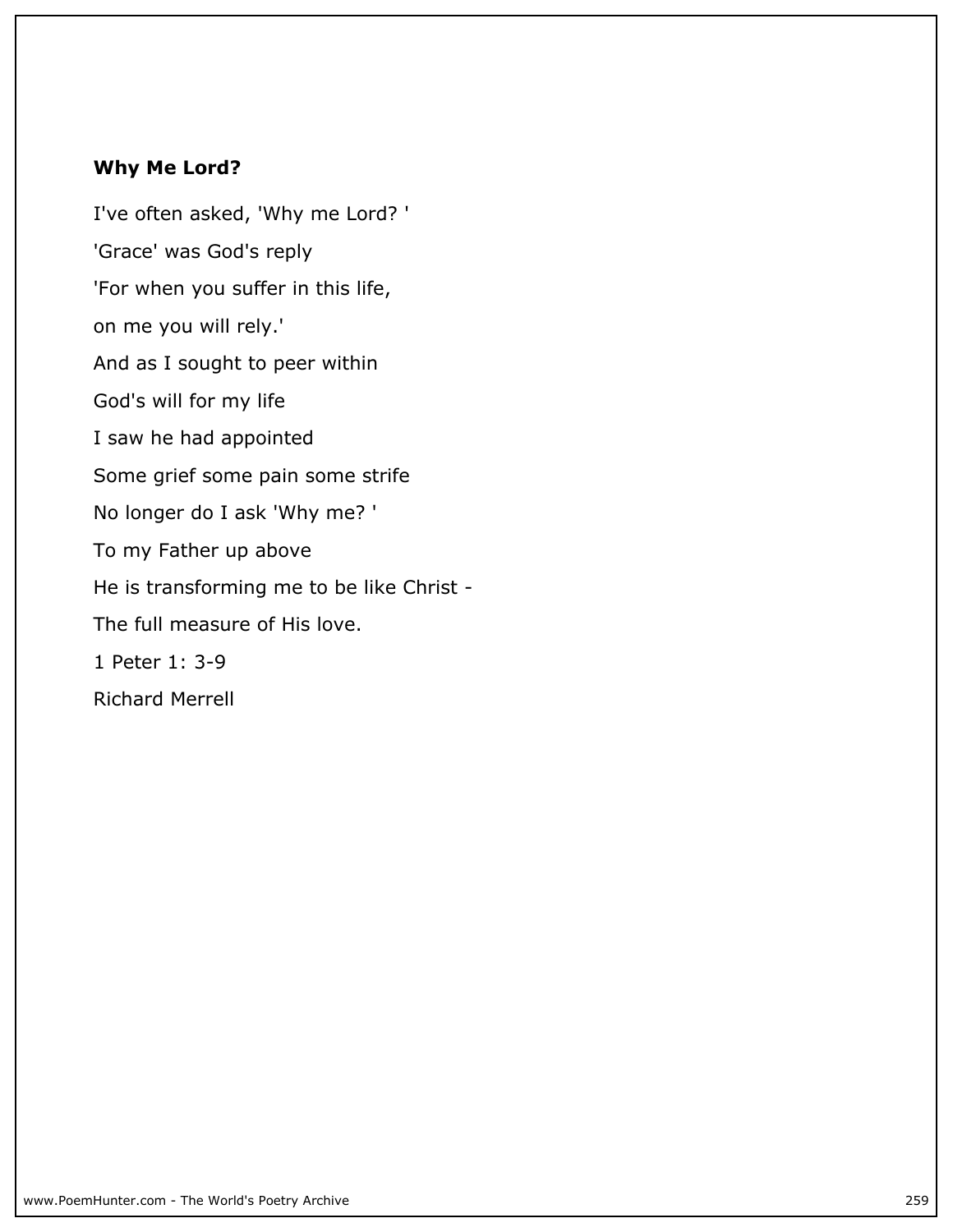### **Wisdom**

**The wisdom of this world Speaks always on this wise, Denying Christ as Lord It speaketh many lies. The wisdom of this world Is but foolishness with God; It snares all the ungodly And becomes their chastening rod.**

**The wisdom of this world Laughs at the blooded ROD It can never understand That Yeshua messiah is Mighty God. The wisdom of this world Is the gnosis it can get The wisdom of this world Has Satan as it's master yet!**

**1 Corinthians 1: 18-24; 3: 18-21**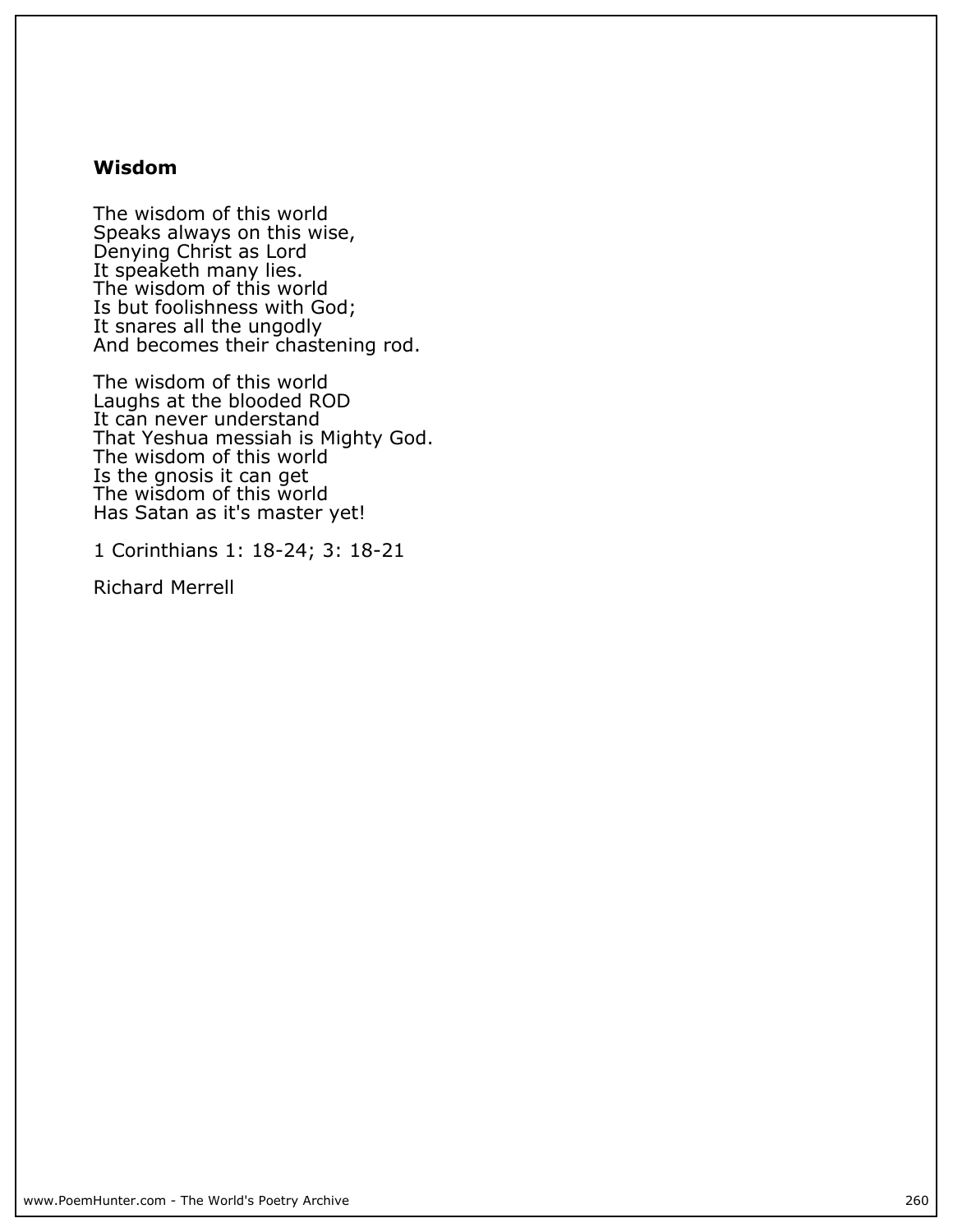## **Womb or Tomb?**

**God's purpose for the womb Is to produce a new life That man and woman might multiply The husband and his wife. But in man's own wickedness A new use for the womb; Evil supporters of abortion cry**

**'At last a tomb! '**

**Genesis 1: 27,28; 6: 5**

**'Why then dost thou abuse the gift of God, and fight with his laws and follow after what is a curse as if a blessing, and make the chamber of procreation a chamber for murder, and arm the woman that was given for child bearing unto slaughter? ' John Chrysostom: in his (Homily 24 on The Book of Romans)**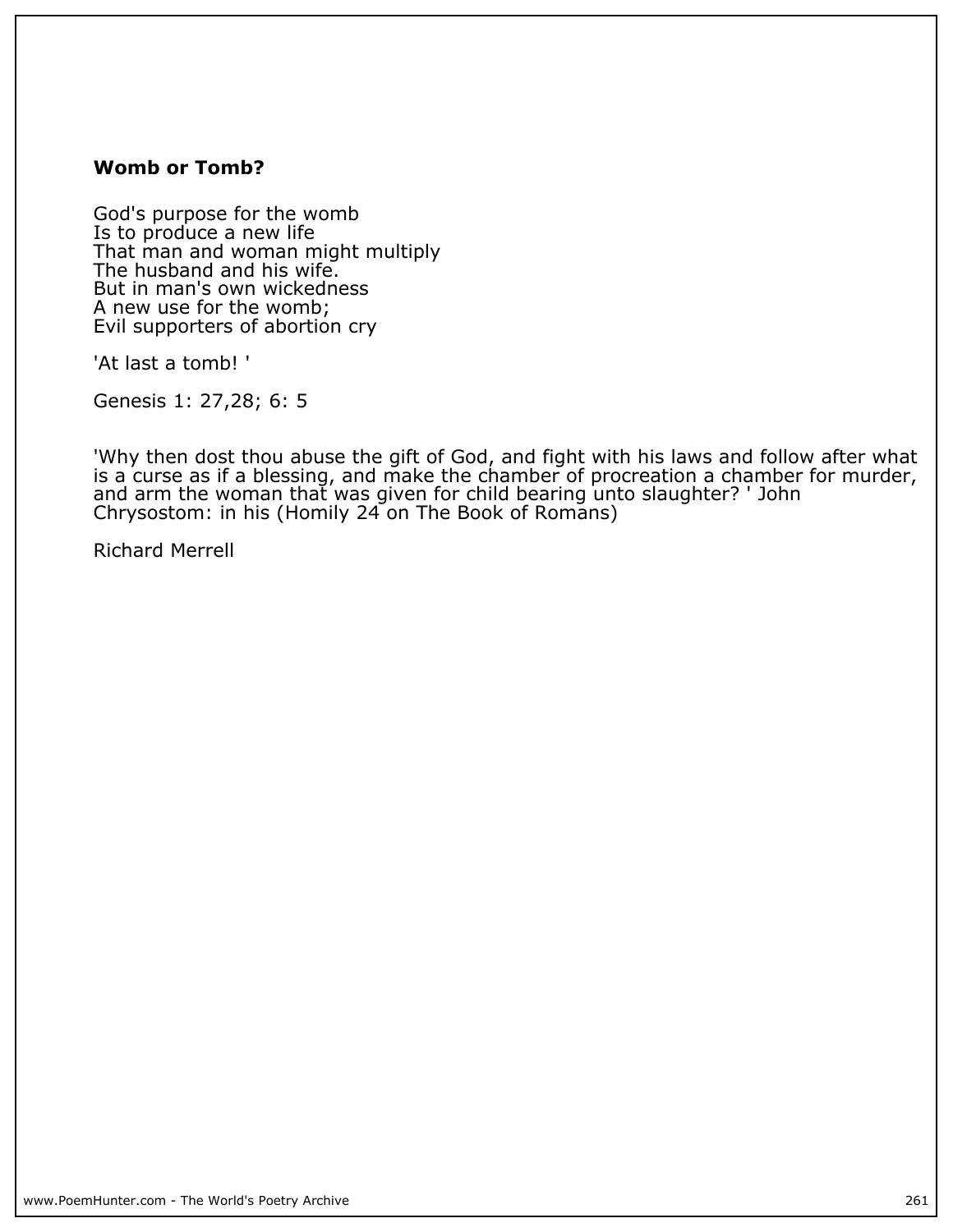#### **Women Are Bad, Sinners**

**'Women are bad; sinners** They are rotten to the core; **women are bad; sinners' I've heard this cry before. For when men sin and fail The excuse they like to give; Is, 'That woman made me do it she is to blame as long as I live! '**

**Now Adam said the same to God After eating forbidden fruit, 'It was the woman that YOU gave me' But he had listened to her flute. For Eve was but beguiled By the Serpent's cunning lie, But Adam disobeyed God's voice - The Lord he did defy.**

**Now, I'd like to ask all men To be men if thou wilt; Does God account man's fall to Eve, Or do men die from Adam's guilt?**

**So, if women are bad; sinners Who are rotten to the core; Then those who have made this allegation Are but sinning all the more!**

**Genesis 3: 6-12; Romans 5: 12-21; Colossians 3: 19; 1 Timothy 2: 14**

**'Husbands, love your wives, and be not bitter against them.'**

**'Husbands, love your wives, just as the Messiah also loved the congregation and gave himself for her.' Ephesians 5: 25**

**RELATED POEMS**

**Wedding Rings Freedom in your marriage The Faithful Husband The Faithful Wife**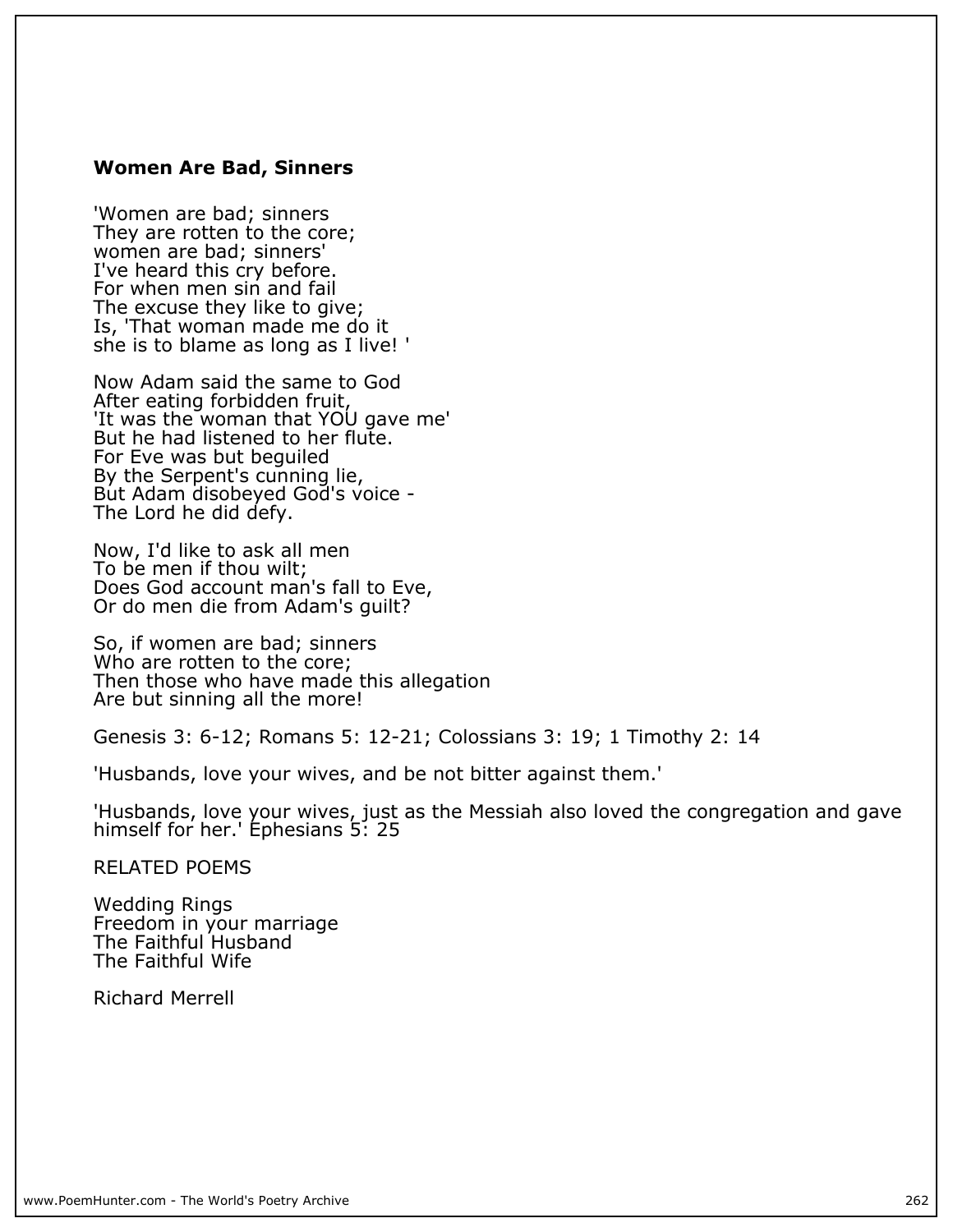## **Wonderful**

**h, my God is wonderful, wonderful to me He sent His Son to take my place On Calvary's dark tree.**

**Yes my God is wonderful, wonderful 'tis true He did not die for me alone He also died for YOU! !**

**John 3: 16**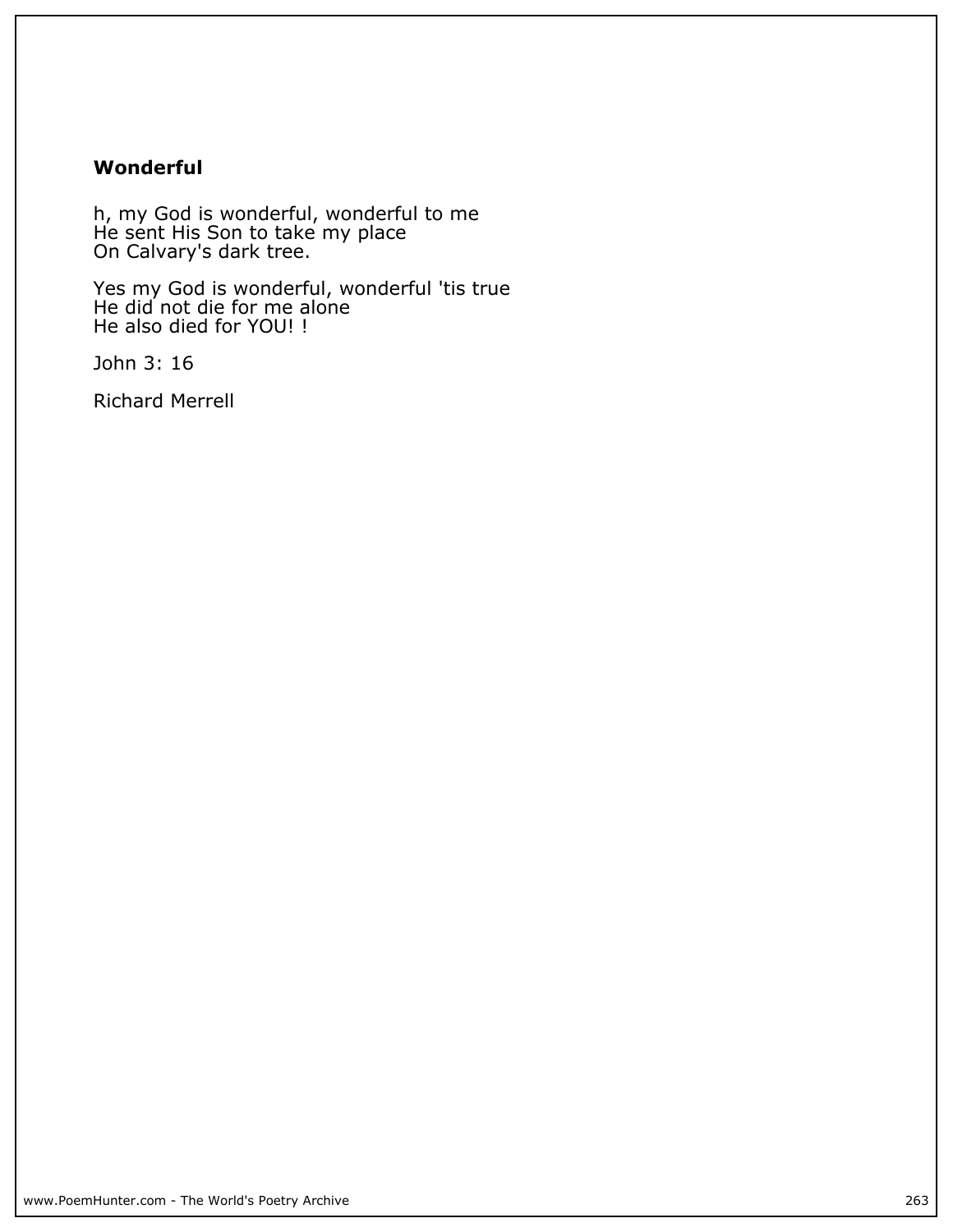## **Ye of Little Faith**

**I want to say, there's hope in God To ye of little faith Now little faith beats none at all For little faith means safe. But ye of little faith can grow Into a mustard tree When exchanged for the faith of God Little faith shall no longer be. So, the little faith you have You can exchange for greater worth; And you shall speak as Yeshua did When He created Earth.**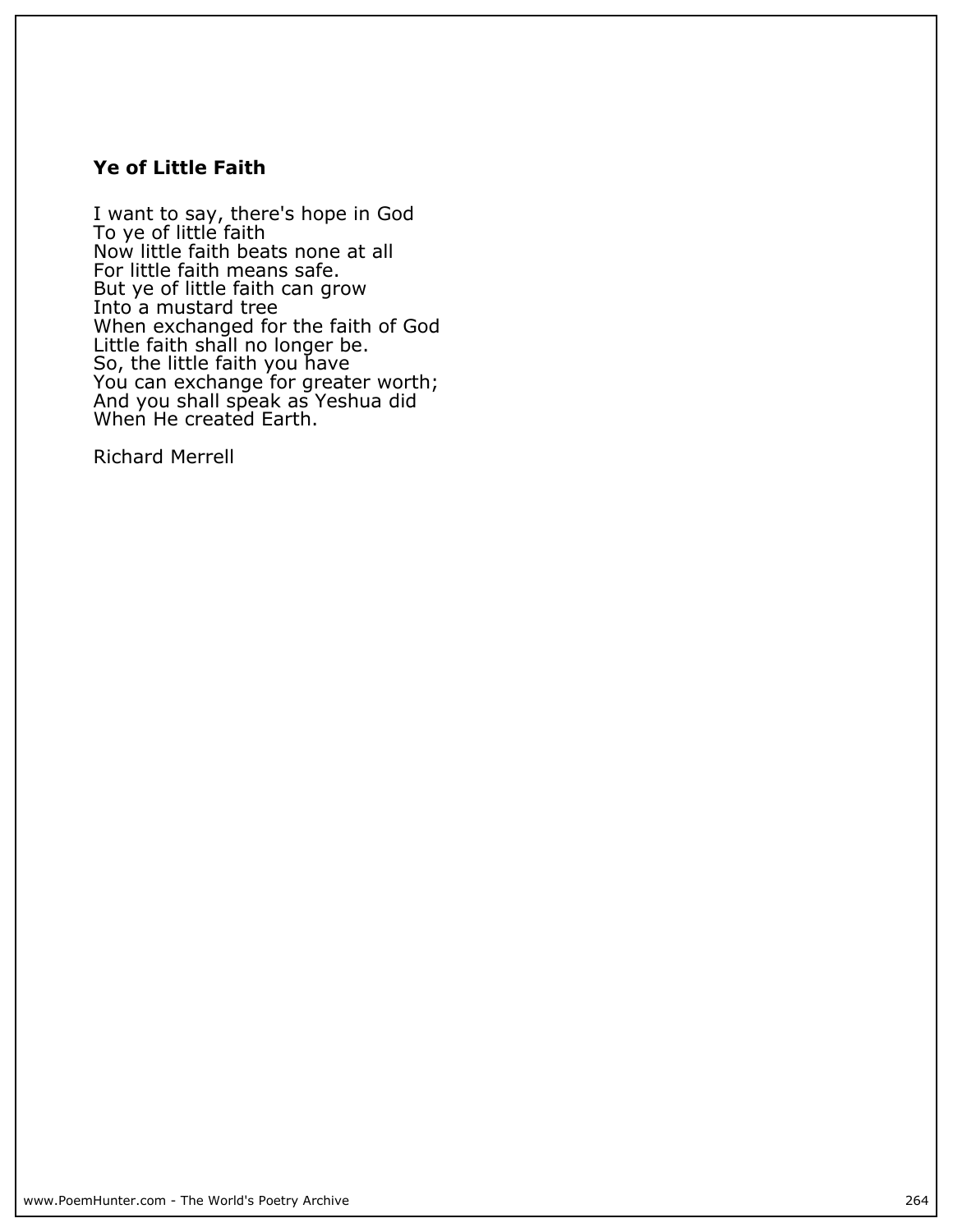# **Yeshua**

**YESHUA is the Lord YESHUA is God's Son YESHUA is called Christ**

**GOD'S annointed ONE!**

**YESHUA is Messiah YESHUA is Revelation YESHUA is my Lover**

**YAHWEH is Salvation**

**Luke 1: 31**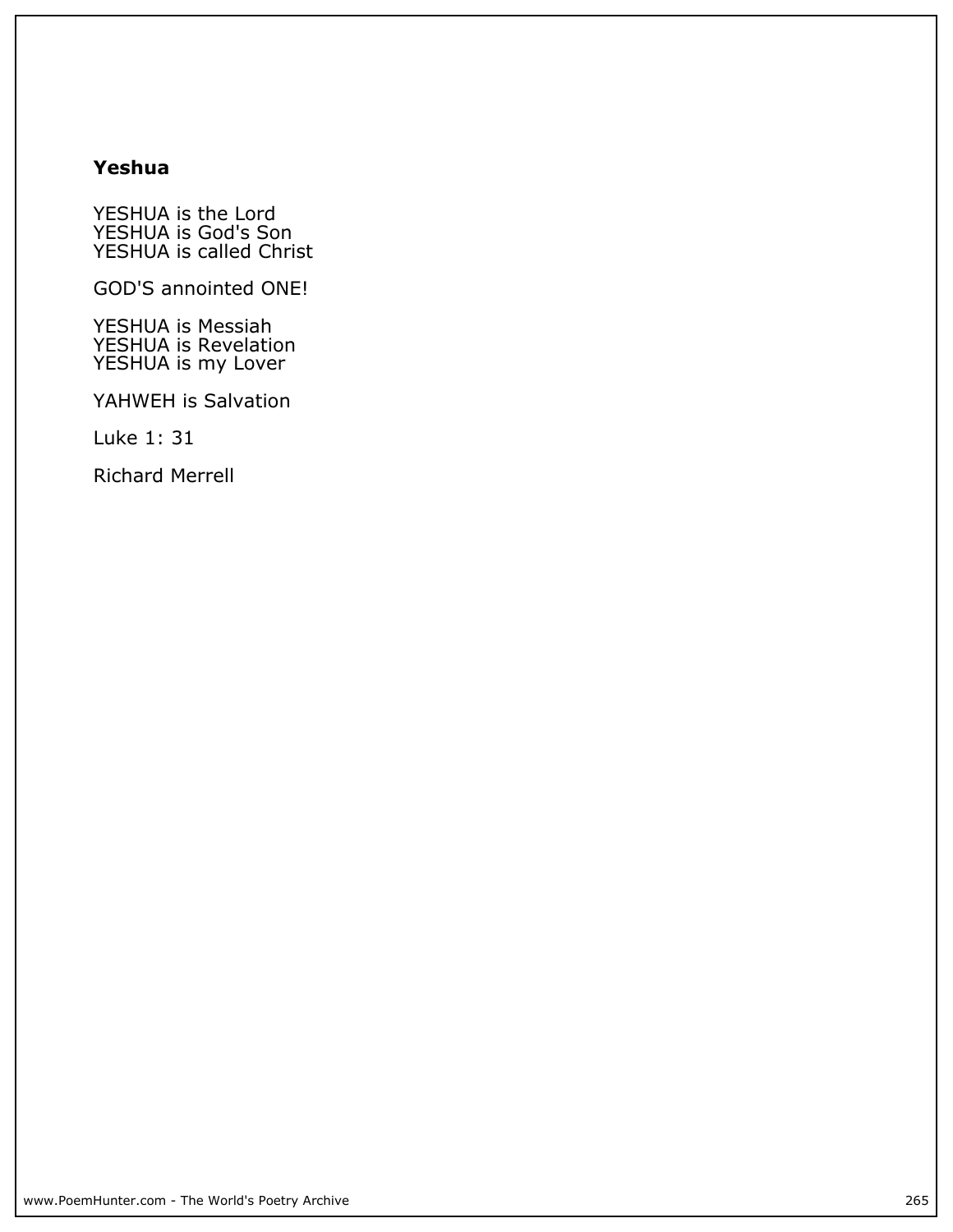## **Yeshua Died for All**

**There are those Hitlers of this world The Hirohitos too Yeshua died for all of them And he also died for YOU!**

**John 3: 16**

**However the preaching of the Cross is foolishness unto them which perish; for precious in the sight of the Lord is the death of his saints, but he has no pleasure in the death of the wicked but that they should repent**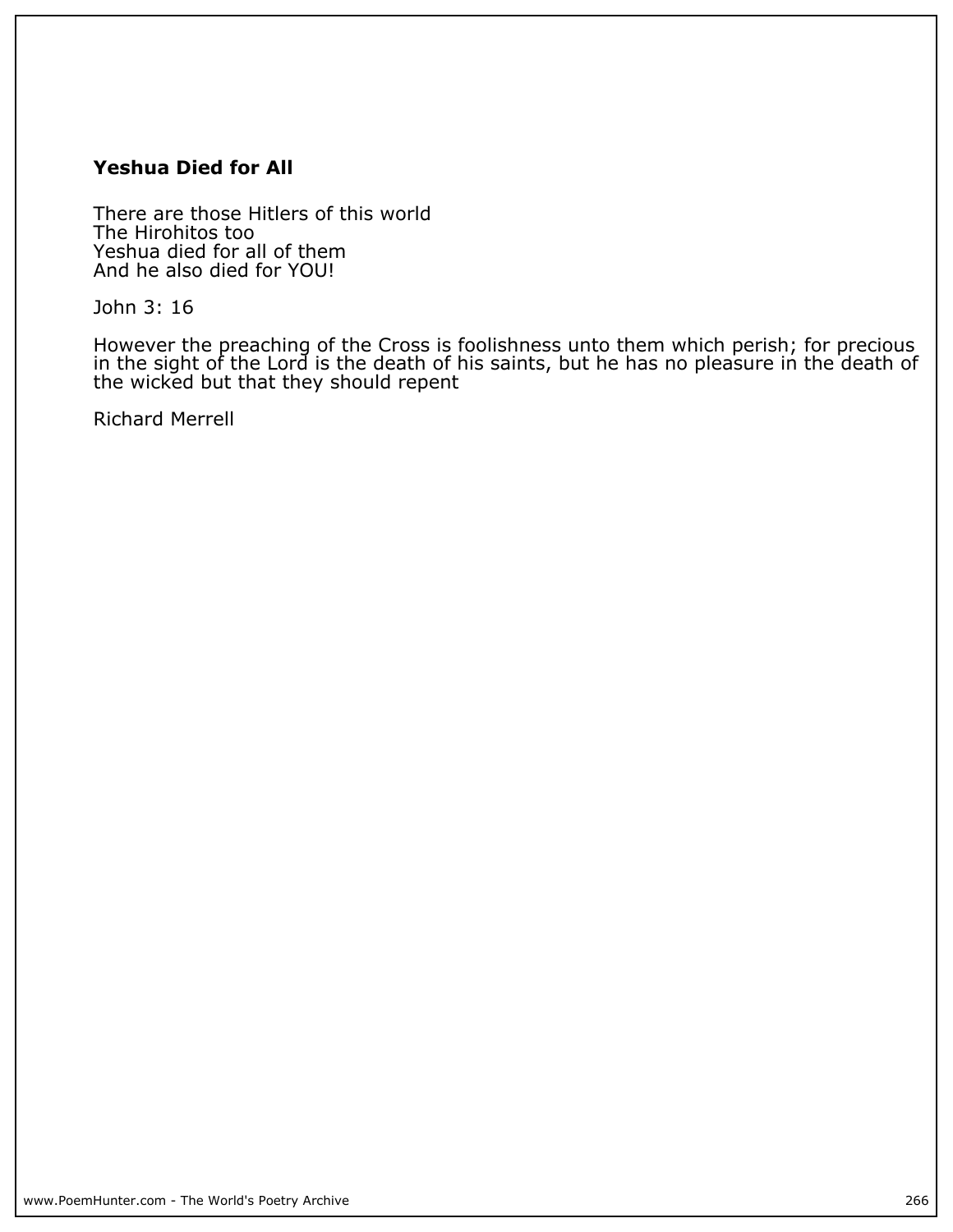### **Yeshua is Here!**

**'Yeshua is here! come and see he is outside in the street, Yeshua is here! come and see bow low at his feet.'**

**'He brings us peace and peace again' Is the people's cry, 'Let's all receive his branding mark those that refuse can die.'**

**'I will not take his mark on me because this man is dead, I will not take his mark! ' I cry As they cut off my head.**

**'For this man is NOT Yeshua, he has beguiled you so; he is the ANTI CHRIST to the second death you'll go.'**

**'Many shall say I am the Christ'**

**Matthew 24: 23-27**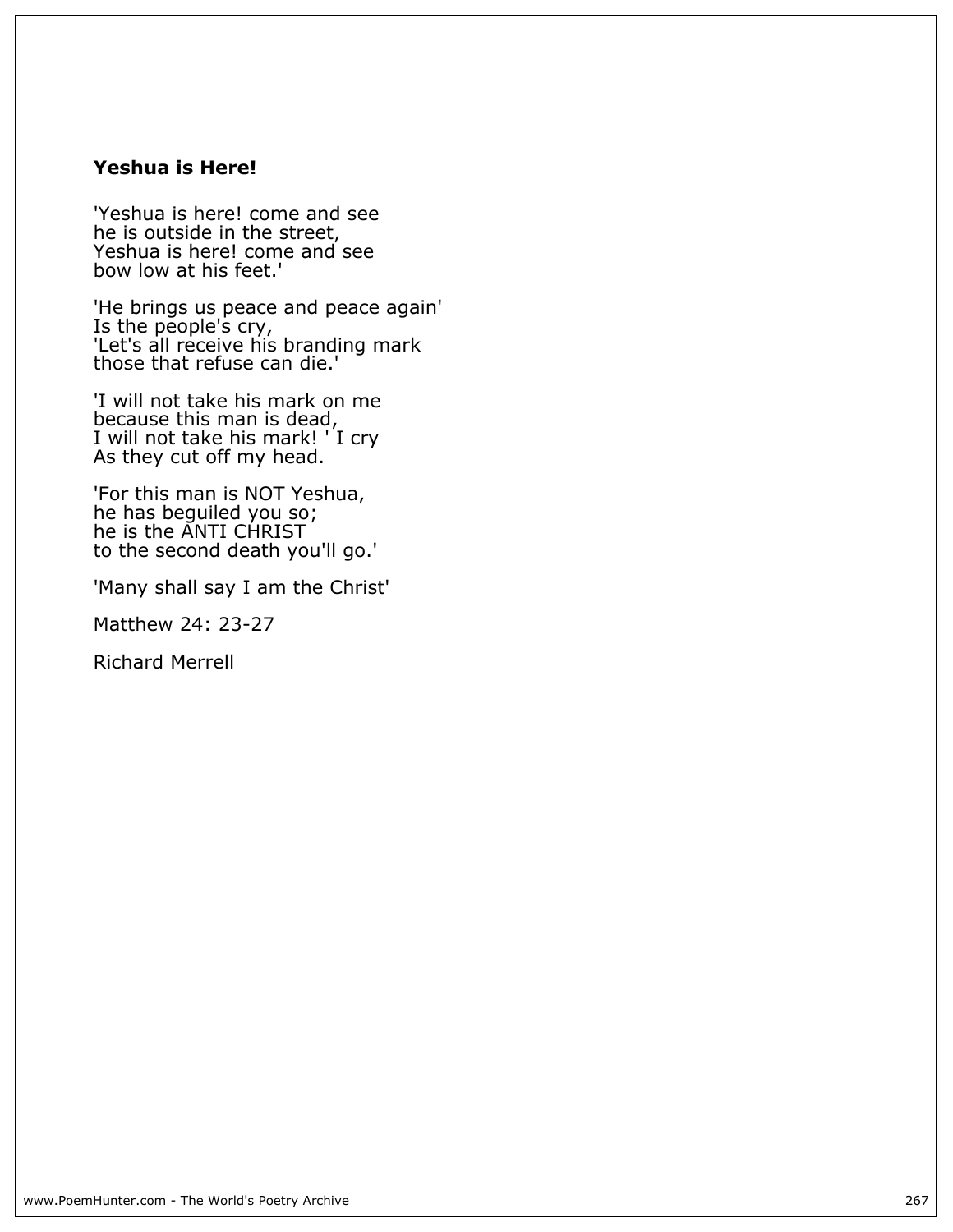### **Yeshua is Raised!**

**If Yeshua the messiah is not raised My faith is but a lie Let me eat, drink and be merry** For tomorrow I may as well die. **If Yeshua the messiah be not raised I earn pity from all of mankind My faith has no sound foundation I grope in the dark as the blind.**

**But Yeshua the messiah IS risen indeed And he was seen by not a few men Upward of five hundred at once Plus those twelve in the upper den.**

**So, my faith stands firm in the Gospel That Yeshua came and he died; That he rose again the third day On the Holy One of Israel I've relied.**

**Now, my faith is not founded on fables Nor on tales that the old women tell, But on the risen Lord Yeshua the messiah Who has saved me and keeps me from hell**

**1 Corinthians 15**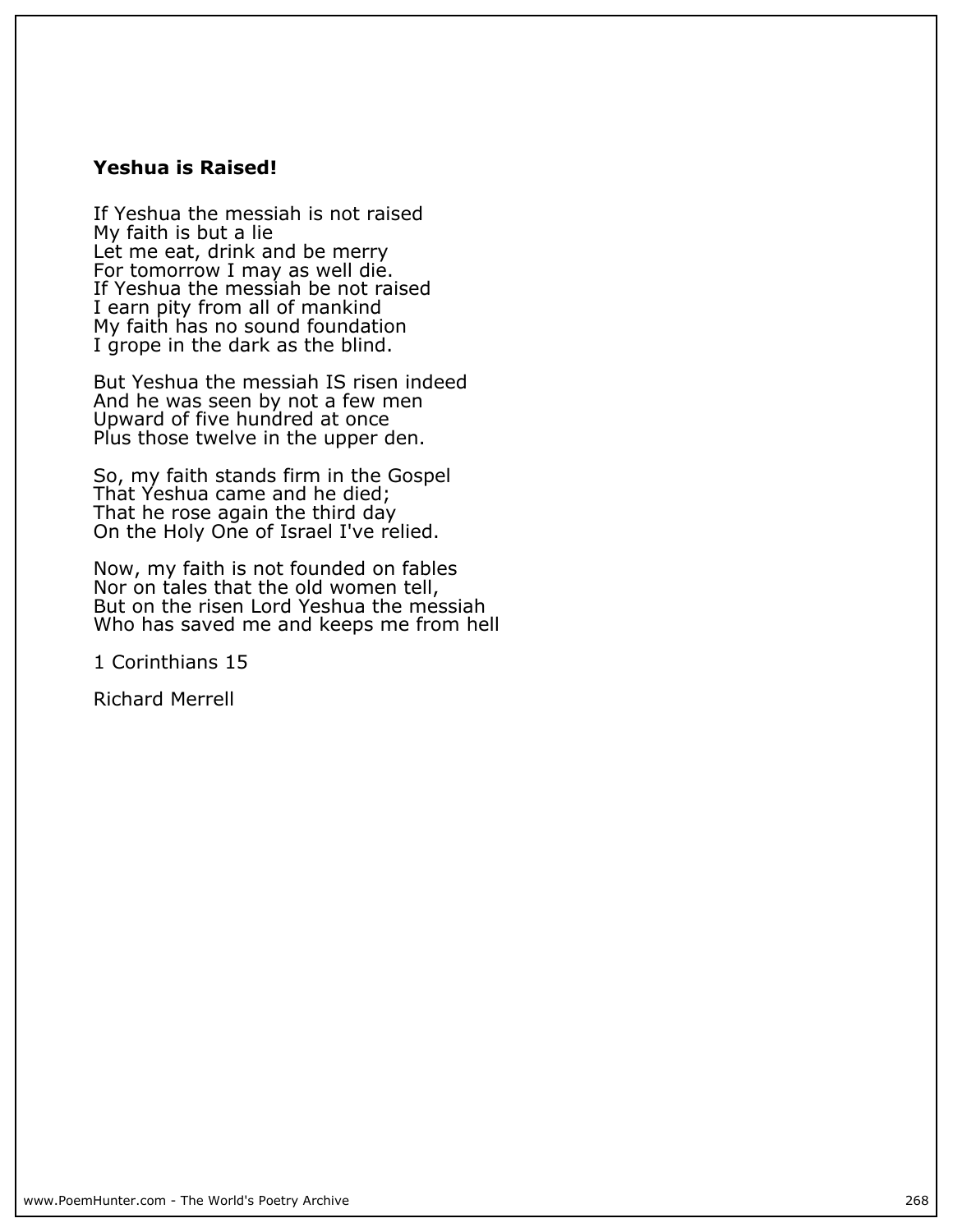#### **Yeshua is the Answer**

**I may not have the answer to your question I may not know the problems you possess I may not be a man who understands you I may not fulfill the standard I confess. I may not measure to the yardstick of the Bible I may not be a righteous man all the day I may not think the thoughts that I ought to I may not utter good speech in all I say.**

**For the answer I can't give you, Yeshua has it For your problem I don't know, Yeshua sees For my lack of understanding, Yeshua has been there For the standard I can't fulfill, Yeshua frees. For full measure of the Bible, Yeshua is this For the righteousness I need, Yeshua lives, For my mind to be renewed, is Yeshua thinking For my tongue to speak with grace, Yeshua gives.**

**Ephesians 4: 20-32**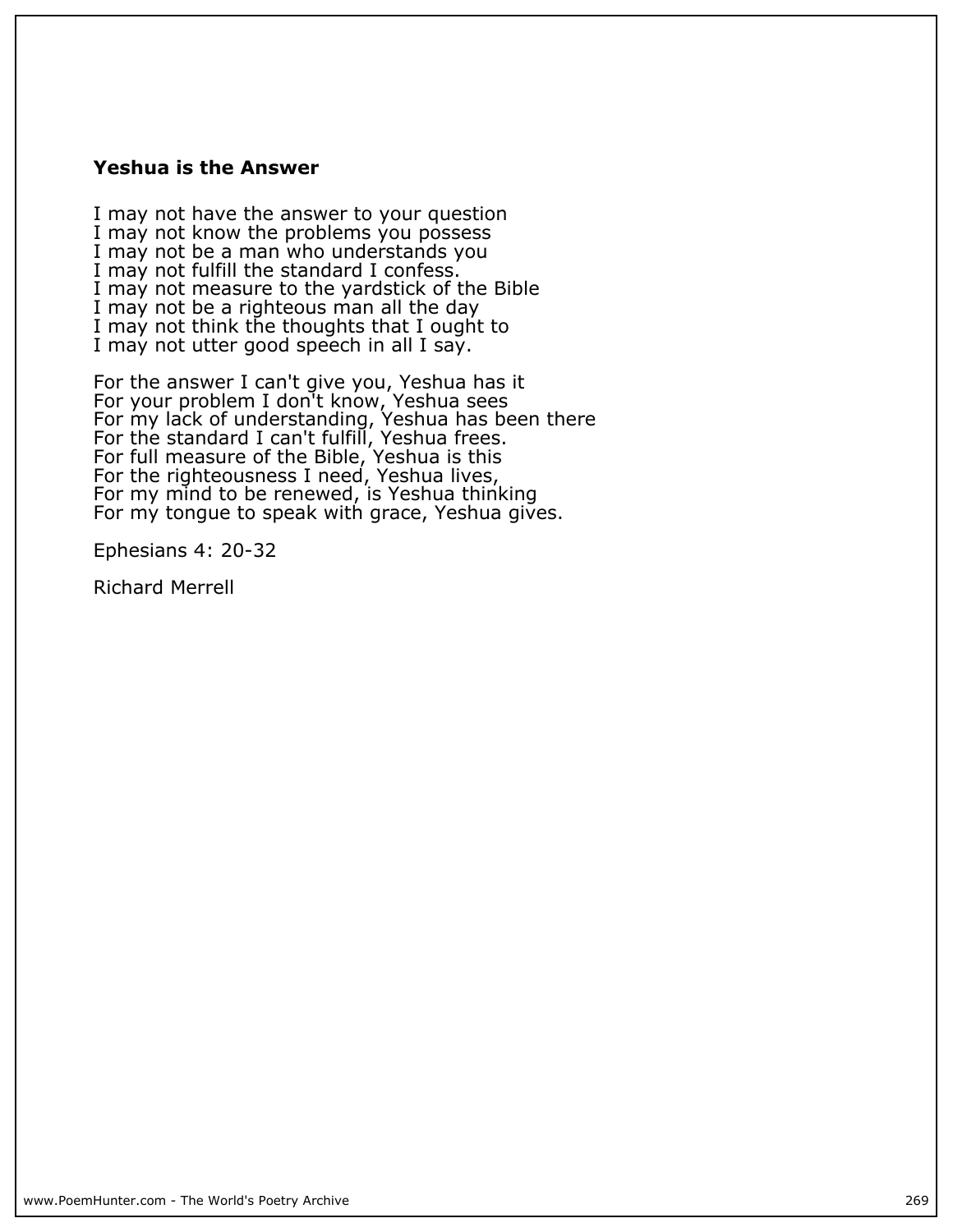## **Yeshua Said**

**There is a spiritual force At work in the world today, Seeking to destroy God's truth And turn the church it's way.**

**But we can have strong confidence Have faith and never fail For our Lord Yeshua said to us 'Hell's gates shall NOT prevail'**

**But beware and keep awake In contrary doctrines do not search For the time has come already When pagan's other name is 'church'**

**Matthew 16: 18**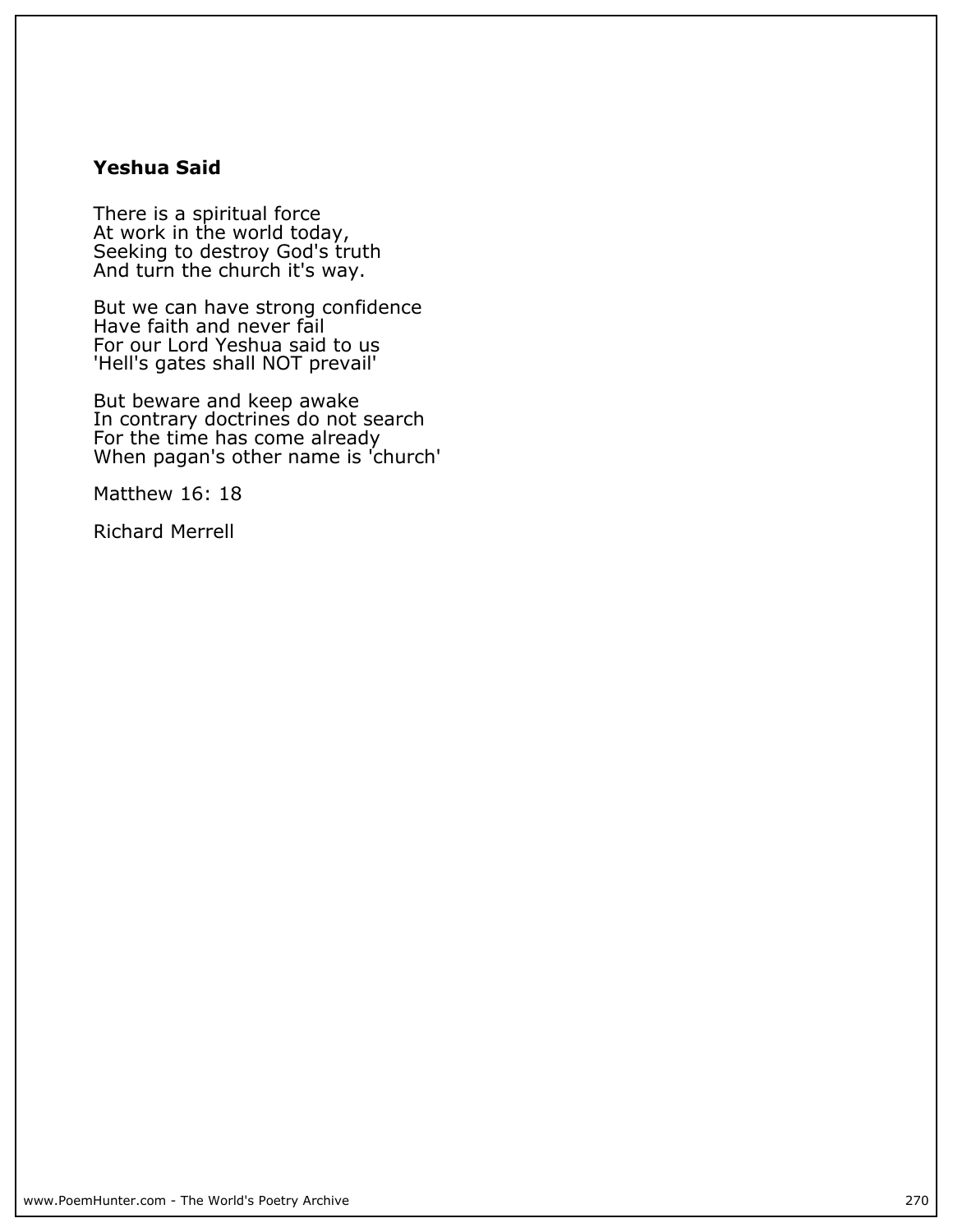### **Yeshua the Only Mediator**

**Pray not to St. Jude There is no hope in him But pray to God through Yeshua A victory you shall win. It was not Pope nor Saint Who died on Calvary's Tree,** 'tis the risen Lord Jesus Christ **Who died to set men free. Why pray to a dead Mary Or to any other saint? Such prayers are of the occult Rather, pray by Yeshua, don't faint.**

**Proof's in Scripture's page That Yeshua is alive; You must pray through Yeshua only See first Timothy two, verse five.**

**1 Timothy 2: 5**